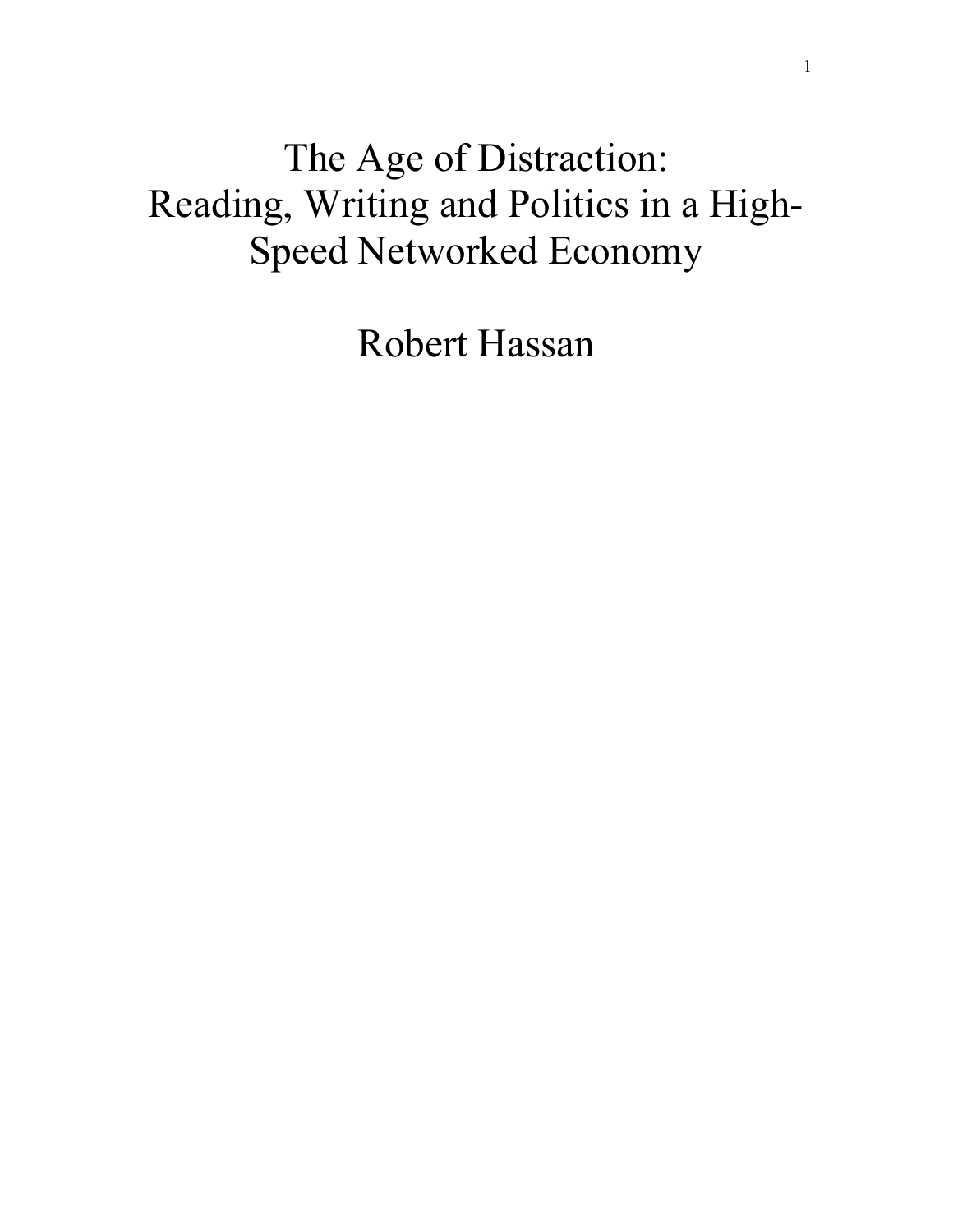Chapter One: This Other Temporality (1-15) Chapter Two: The ghost in the machine (16-33) Chapter Three: Everything Nowadays is Ultra (34-58) Chapter Four: We Are All Still Mesopotamian (58-76) Chapter Five: The Chronic Distraction of Everyday Life (76-97) Chapter Six: Canon (98-119) Chapter Seven: Considerations on the Prospects for Political Change (120-141)

2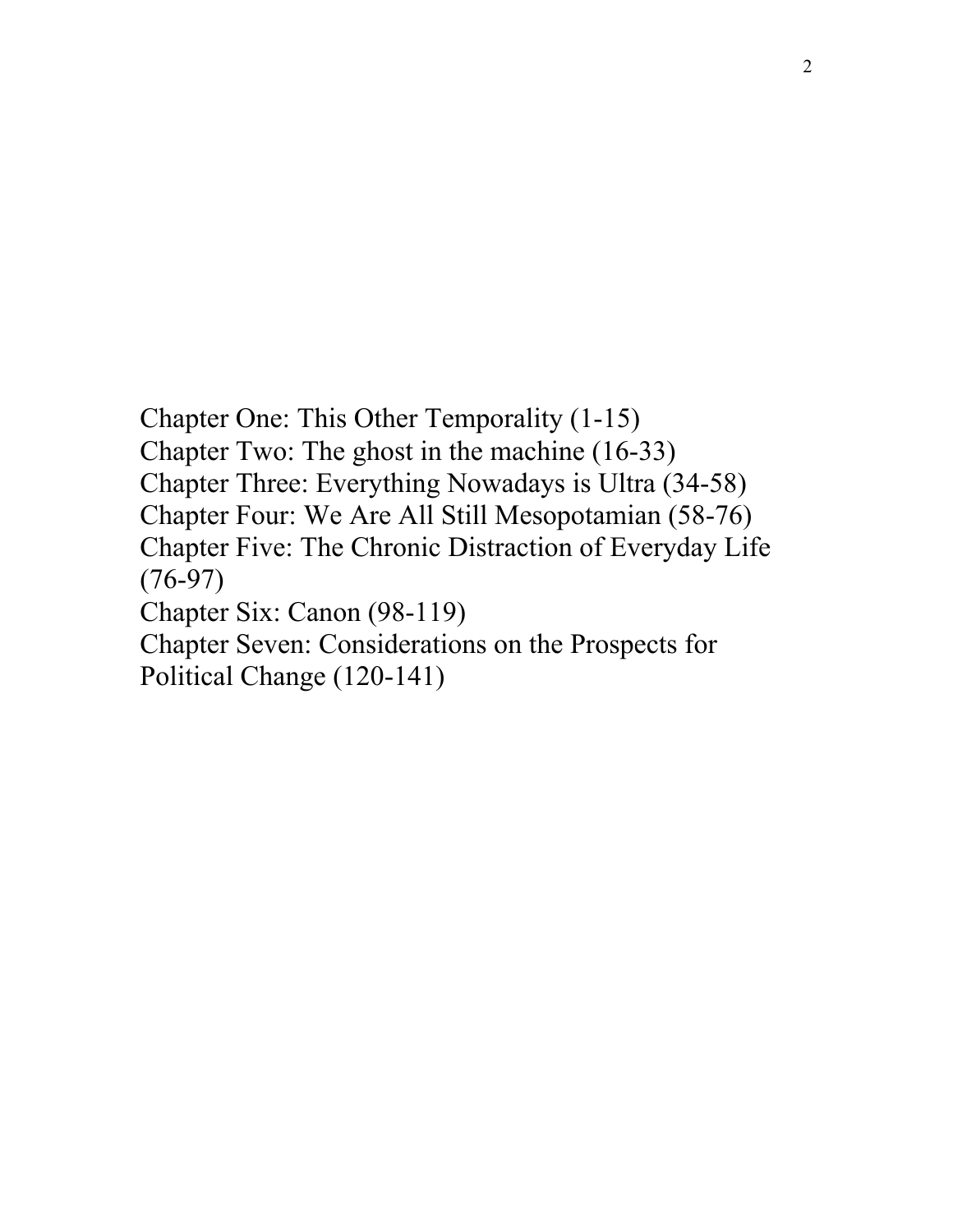### **Chapter One**

### **This other temporality**

#### **Do I have your undivided attention?**

This is a book about a contemporary cultural cognitive condition called distraction. Attentive readers will have possibly noted the rather inelegant and overdone attempt at alliteration in that sentence, where five 'Cs' collide, albeit quite gently, one after the other, causing a kind of speed-bump effect that serves, ideally, to slow the reader down a little bit. Longish sentences, like the one you have just read, can have a similar effect. There are a couple of points to be made this observation. One is that advertising professionals (as well as book editors and publishers) tell us that to sell something to somebody, be it a brand of toothpaste, or car, or book, or idea, there must be a tactic employed whereby the 'hook' catches the attention of the reader and pulls him or her towards where you want them to go. The other point is that what is happening—and what is happening if you are still reading—is that a certain amount of cognitive traction is taking place, the effect of 'interest' keeping you here on this page for a while longer. On the Internet, website designers routinely aim for something similar. They call it 'sticky content' and it is the kind of stuff—and could conceivably be anything—that keeps eyeballs from wandering too quickly from Website to Website. The search-engine colossus Google has made a business out of tracking 'stickiness' and selling advertising on the back of it. There will be much more on the Internet (and Google) later. What I want to do in this first chapter is to think from a different perspective about what is happening in the traction-distraction dialectic. The value of stickiness (or anti-distraction) to advertisers and booksellers is obvious. But what (commercial concerns aside) is actually happening when we are being distracted, or when efforts are made either by people in the world 'out there' to get and sustain our attention, or when we ourselves make the conscious effort to remain with the process of reading and writing a little longer, and resist the impulse for the mind and the attention to wander? Why, indeed, does the concentration tend to lapse? Are we innately shallow creatures who are easily distracted and endlessly diverted? Or can we see this restlessness in another way, as some do, where instead of terming it distraction we can put a positive spin on it and call it 'multitasking' instead, something that is supposedly a useful, efficient and industrious skill for today's world? Does it actually matter very much?

Writing this book would indicate that I think that it does, and deeply. As children at school we all learned that distraction is a bad thing. For the eyes to stray out the classroom window to the clouds or the playing field, or for the mind to roam to untold realms of fantasy and idleness was always seen to be to the detriment of the purpose of schooling—which was to learn, to absorb information and knowledge and to become more or less rounded and functional individuals and citizens. Doubtless, some of us continued longer in our visual and mental wanderings. But we could be trained to moderate this and learn the discipline of sustained concentration. Others could learn to be creative within a distracted state. And yet others, indeed, learned to be more flexible and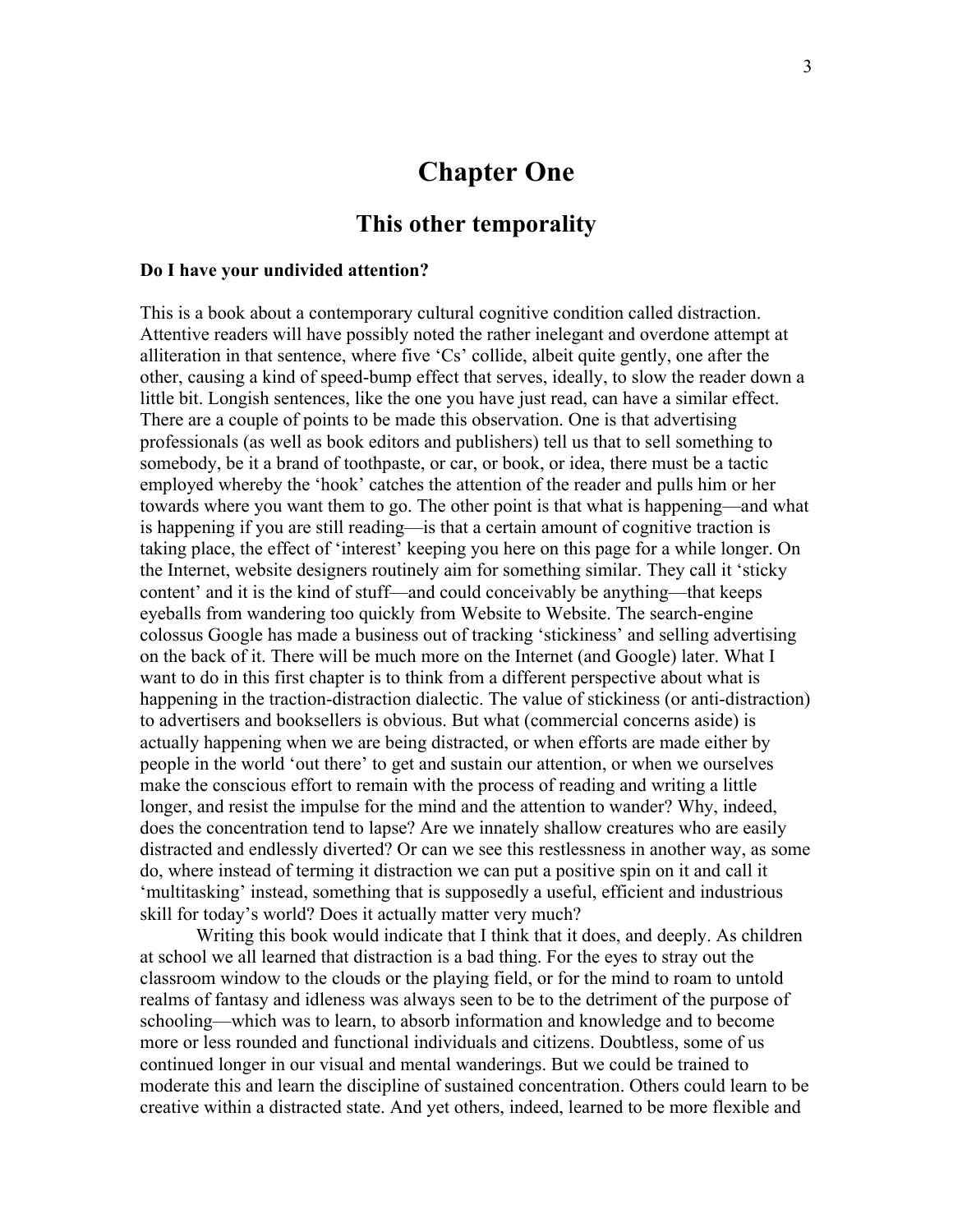develop the ability to move in and out of all three modes. However that age-old problem for kids and for adults too has come up against the unprecedented challenges of the 'network society', where lightning speed information processing and its application have transformed the contexts in which we relate to information and knowledge. The classroom has changed; the workplace and the home space have changed. The effect is that never has it been so difficult *not* to be distracted, and never has our resistance to it been so low and feeble.

Why this is so will not become clear, nor solutions thinkable, until the problem of our now-chronic distraction is properly identified. Accordingly I want to locate the ground zero of the malaise of chronic distraction in the realm of *time*. At one level this is obvious. If we try to concentrate on something, such as reading another page of Wittgenstein on a park bench when your mobile phone is buzzing, or when an email delivery icon pops up when we are trying to write an essay at home or a report at work, then we are dealing with a specific relationship with time, a contextualized one where different things are competing for your time (your attention). At this surface level of analysis, the problem may be brushed aside as simply a fact of our busy networked lives, examples of what Dale Southerton (2003) calls the 'time squeeze', and is something that we all just need to cope with as best we can. However, unless we understand the nature of social time and our relationship with temporality, then not only will these problems become worse—which then becomes a political problem—but we will also *understand them correspondingly less*, because the network society, as I will show in chapter three, is one that is set on a path of open ended *acceleration*, that is to say, if you think life today is getting faster, then you ain't seen nothing yet. Today the imperative of needing to understand time as a changing social phenomenon is acute, because the new relationship with time —like the network society itself—permeates so much of our lives.

The first job then is to make clear and definite links between the experience of what may *prima facie* seem to be quite different phenomena. These are: *time*, *technology* and the processes of *reading and writing*. I want to show how these have functioned together in a particular way to build the world as we have known it for nearly three hundred years. This has been the world of modernity. In very recent times, however, these interacting processes have been transformed at their core and are now building a very different world, a late-modern one where the sureties (such as they were) of the previous world are fast disappearing and being displaced by what I see to be a chronic and pervasive mode of *cognitive distraction* that is the expression of a world increasingly devoid of the Enlightenment impulses that gave it meaning and purpose in the first place.

The foregoing sentence reads like the beginning of a serious, if not familiar, tale. But this is not another whingeing critique of a dissipating late-modernity—nor is it just one more pleading case in support of an ossifying modernity. It is another way of looking at these ways of being and seeing through a very different lens. It is a perspective that is permeated above all by a *theory of time*, which, in its turn, throws a different light upon technological development, beginning with the invention of writing and the development of the skill of reading. Taken together these will provide a unique view of the trajectory of modernity into a late-modernity, and illustrate how the arc of 'progress' has been transformed into its opposite: that is to say, into a negative circle (or cycle) of presentism where past and future are compressing steadily into a constant now. It is here that new modes of time, new modes of technology and new modes of reading and writing help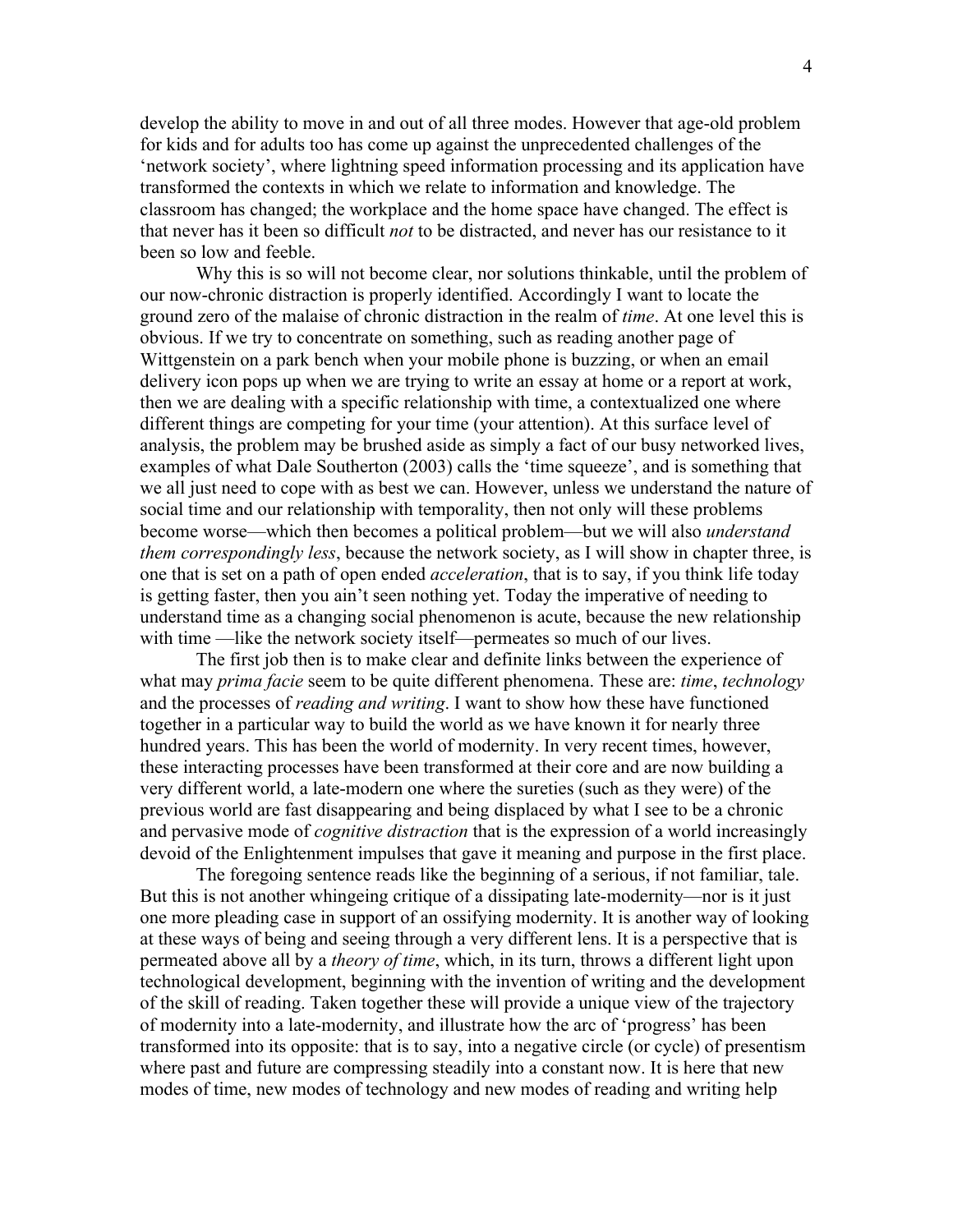create a faster and shallower world and more instrumental world where we know less about more—and forget what we know every more quickly.

Adorno and Horkheimer in their *Dialectic of Enlightenment*, argued that reason and rationality had become 'negative' and evolved into a 'mere construction of means' where there was no way back to a logic of emancipatory reason (1986:42). There is no doubt, as this book will show, that they were right and that a world obsessed with 'means' has reached such heights of intensity that even Adorno and Horkheimer could scarcely have dreamed of. But that is not the end of the story. I'm telling quite a different tale regarding the evolution of the Enlightenment-created world, one that that suggests that if there is indeed a way back, then it will be through the finding of new intellectual, cultural and *temporal* paths to follow. To do this it will be necessary, however, for the reader to persist with a challenging (challenging for me at least to think and write about) few opening pages, to then perhaps be rewarded by what I see to be a fresh perspective on our current reality. This new reality, a 'temporalized' reality, is one that, *contra* Adorno and Horkheimer and their generations of adherents, is in fact full of promise and potential and ways of seeing that are not possible through the many current, and largely baleful, modes of analysis.

So to begin with some framing questions with which to consider the nature of and the relationship between the processes of temporality, technology, reading and writing: What is the 'time' of a thought? Is it possible to measure thinking? Can we consider knowledge or information (a crucial distinction to be taken up later), or reading and writing, as having their own temporal 'rhythms'? Can time move too fast for us? Questions such as these might seem akin to trying to grasp fresh air with your hands. So unfamiliar are we to thinking in such terms that such ideas sound (and feel) impossible. By contrast, so familiar are we to thinking and experiencing as 'individuals', that we assume, intuitively at least, that what goes on in my head, what I carry around as 'thoughts' and 'knowledge' may indeed have a generalised association—after all we share a common world, don't we? However, to borrow a phrase from the existentialist and psychiatrist R.D. Laing, 'I cannot experience your experience. You cannot experience my experience' (1967:16). To a significant degree, it seems, time, thinking and many forms of knowledge are the fruits of subjective experience. These are ways of understanding, processes and modes of being that we cannot *really* and *fully* share. We connect our experiences only at the most superficial level, where what you experience and what I experience may be objectively the same, but our interpretations will always diverge in respect of the 'reality' we confront. Like two friends experiencing a football match. They will likely see the game in very different ways, with a myriad of factors shaping each interpretation, be it boredom, or excitement, or knowledge of the game in general or perhaps a comparative lack of it. Never can we 'match' exactly our subjective experience of the world.

At one register of consciousness this observation on the apparent nature of experience is banal and expresses something we all 'know' to be the way of the world. Experience—so this reasoning goes—is singular and is a manifestation (or possibly cause?) of our innate individuality. And so to say that thoughts and knowledge can have rhythms, pace and a particular *speed* seems faintly absurd. Consequently, in our western, modernist culture, the subjective nature of experience and the elusive nature of time make for a rather difficult dovetailing. Indeed it is even more problematic to think of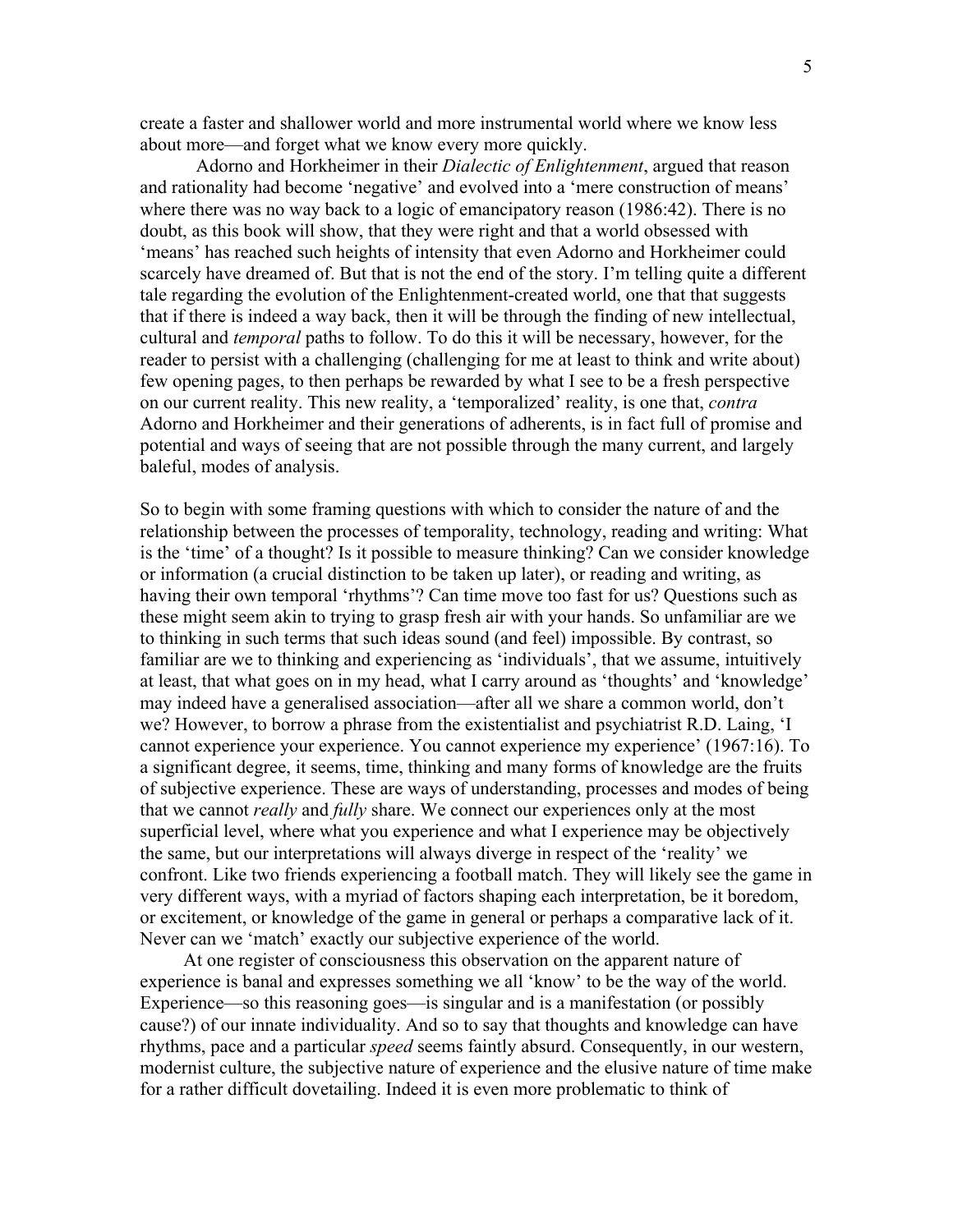'measuring' such interaction temporally. Time's intangible qualities and its capacious elasticity between past, present and future are sunk deep into our literary culture and we can glimpse here the extent of the challenge we face to properly grasp the nature of time. The French novelist Marcel Proust made a career out of such an approach to time. Somewhat ironically, he guaranteed himself in the process the 'timelessness' of being admitted into the Western modernist canon. In his *Remembrance of Things Past* Proust continually describes time as being an element of both social and individualised contexts. But he inscribes these with a special evanescent and dreamlike quality, ones that he is nonetheless careful to differentiate from the actual practice of sleep. In his discoursing on the subjective un-consciousness nature of sleep at the liminal portal of waking, Proust writes that: '... on those mornings (and this is what makes me say that sleep is perhaps unconsciously of the law of time) my effort to awaken consisted chiefly in an effort to make the obscure, undefined mass of the sleep in which I'd just been living enter in to the scale of time' (2006:326).

Julia Kristeva has analysed Proust's approach to time and noted that his 'style outlines *this other temporality*, which transcends measurement, space, and duration…' (1996: 233) (my italics). The philosopher's perspective of time's subjective essence continues with Elizabeth Grosz who, following the phenomenology of Husserl and Bergson, writes that 'Time is neither fully present, a thing in itself, nor is it a pure abstraction, a metaphysical assumption that can be ignored in everyday practice. We can think it only in passing moments, through ruptures, nicks, cuts, in instances of dislocation, though it contains no moments or ruptures and has no being or presence, functioning only as continuous becoming' (2004: 5).

The multifaceted, subjective, ostensibly elusive and *malleable* nature of time is pretty clear in these texts. But this essence also forms the unconscious—and largely unreflected upon—backdrop to our collective social and public lives too. We only have to consider how, in many instances in many social and political cultures, what time 'is' is always up for grabs, and therefore not readily 'measurable' as real-world temporal rhythms. For example, there is a common view of history which states or implies that it unfolds over the 'passage of time', down through a great chain of events involving particular people and places, armies, inventions, revolutions and so on. In this view 'traditions' can form as a result of this temporal congealing through ritual and practice, and their relative fixity as facts and events in written records seemingly allow us to be in touch with our collective pasts. History, then, might seem to have its own temporal rhythms, punctuated by patterns and sequences that may act as the basis for a chronologically measurable, historical time. However, as Eric Hobsbawm observes in the opening to his collection, *The Invention of Tradition*, many of those reassuring social and cultural rituals 'which appear or claim to be old are often quite recent in origin and sometimes invented' (1983:1). Similarly, Benedict Anderson, in his *Imagined Communities* argued powerfully that the concept of the nation, something that is the very epitome of 'tradition' and historical time, is a figment of our collective imaginary, something we agree to be true, because the scope and 'substance' of a nation is impossible to appreciate as a individual, if only because he or she can only ever experience a tiny part of the larger totality: so we 'imagine' it, so as to give 'confirmation of the solidity of a single community…moving onward through calendrical time' (1991:27).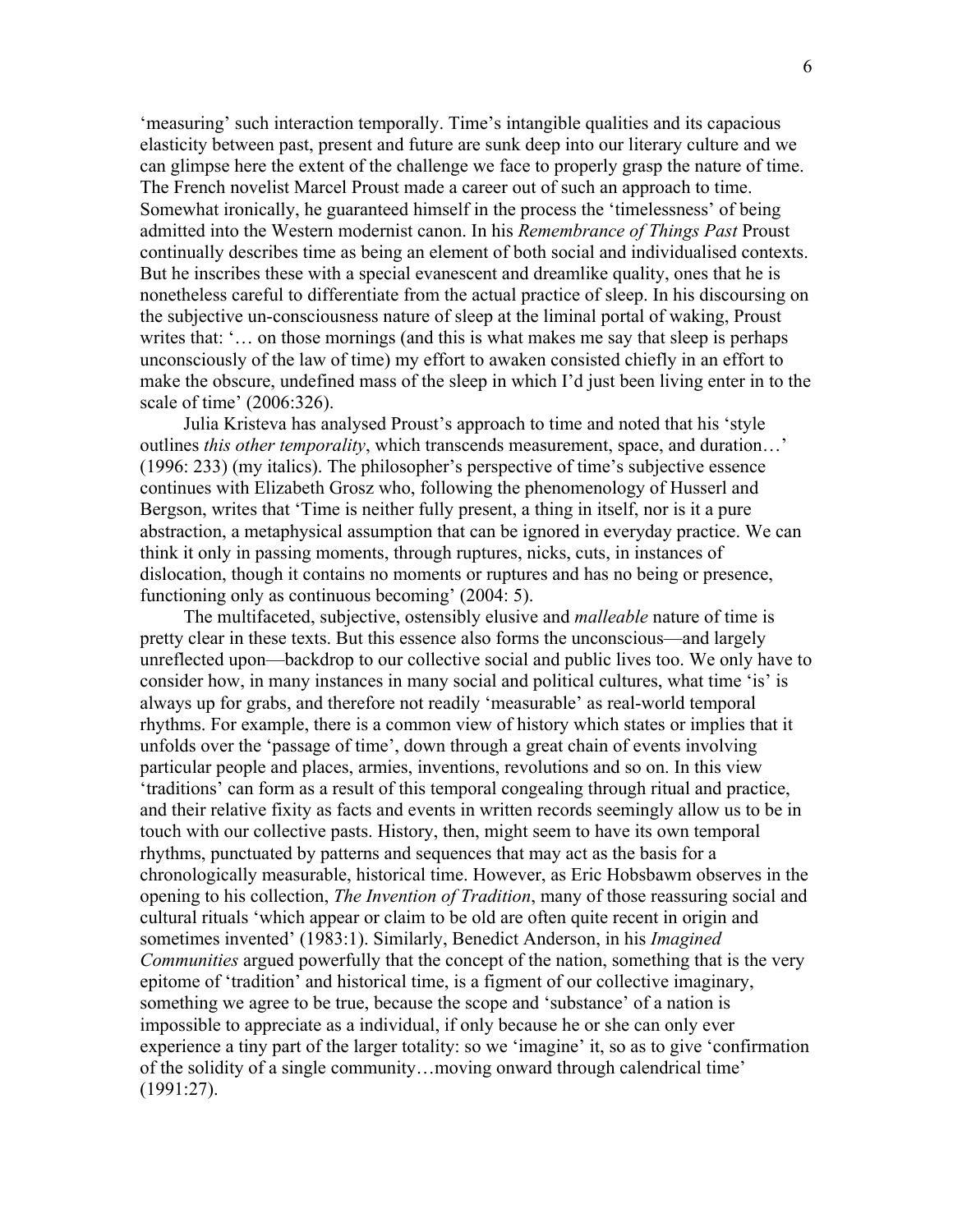The social dynamics of invention and imagination working upon our sense of time is a continuing feature of the contemporary world. In the former Soviet Union for example, the forward march of progress through 'calendrical time' was a *telos* set in concrete by the Communist Party and its particular ideology. Through its hegemonizing grip upon the educational, industrial and media institutions, the past was able to be invented and imagined and projected towards the future in such a way as to place communism, Soviet history and the Party itself, in the best possible light. Post-1989, however, the psychic structures of history and tradition began to collapse and the institutions they formed began to crumble to reveal a sort of time void. New inventions, new traditions and new perspectives (through, for example, the articulation of new historiographies (e.g. Brent, 2009)) rushed into the space to give past, present and future new shapes and textures and potential modes of experience. Accordingly, Russia's past is presently being rearranged and reordered in accordance with the changed exigencies of new Russian power formations. Today there is a largely subterranean (in that it receives little media attention), but hugely significant battle being waged in Russia over what might be called, to use Proust's title, 'the remembrance of things past'. It is a battle between progressive civil society groups such as Memorial and the quasi-totalitarian state that is now in the saddle. Memorial wants to reclaim or simply to discover, through free and open study of the State Archives and other sources, alternative pasts that had been expunged from popular memory through Stalinist repression (Figes, 2007). However, the new regime in Russia, threatened by this challenge to their own 21<sup>st</sup> century brand of soft-Stalinism, continues to invent and inscribe narratives of the past that suit their present and future projects.

An example of these ongoing time wars surfaced in the  $70<sup>th</sup>$  anniversary of the outbreak of World War Two in September 1939. In an article published on his official website, Russian Prime Minister Vladimir Putin described the Nazi-Soviet Pact of August 1939, which cleared the way for the Second World War, as 'immoral'. Such a statement was on the face of it highly significant, as it seemed to suggest a new candor on the part of the Russian leadership, one that might be open to a fuller accounting of the past. However, this was as far as the criticism went. Putin's article went on to throw a heavy obfuscatory blanket over the past by arguing that the 'immorality' of the Pact was justified by the context of the times. The fact that the British had *also* treated with Hitler at Munich the year before, was held up as evidence by Putin that there were no innocents in the diplomacy of the late-1930s; and anyway, the root of the problem lay in the Allied *diktat* expressed through the Versailles Treaty of 1919 that placed an insurmountable burden of reparations upon Germany—something in which Russia played no part. And so a closer reading of Putin's essay reveals that the Nazi-Soviet Pact was something supposedly *forced* upon the Russians, through circumstances created by the West (Putin, 2009). All this is debatable up to a point. However, the essay makes no mention (and this would have been significant) of the 'secret protocols' attached to the Pact which allowed for the brutal dismemberment of Poland in the war that was to come, nor of the systematic plunder of Poland by both the Nazi's and the Soviets, nor the murder of fifteen thousand of the Polish officer class by the Soviet secret police in the forest of Katyn in 1940 (Snyder, 2010).

As these instances show, temporality is rooted in the social, is subjectively and collectively experienced, is impressionably formed and reformed according to context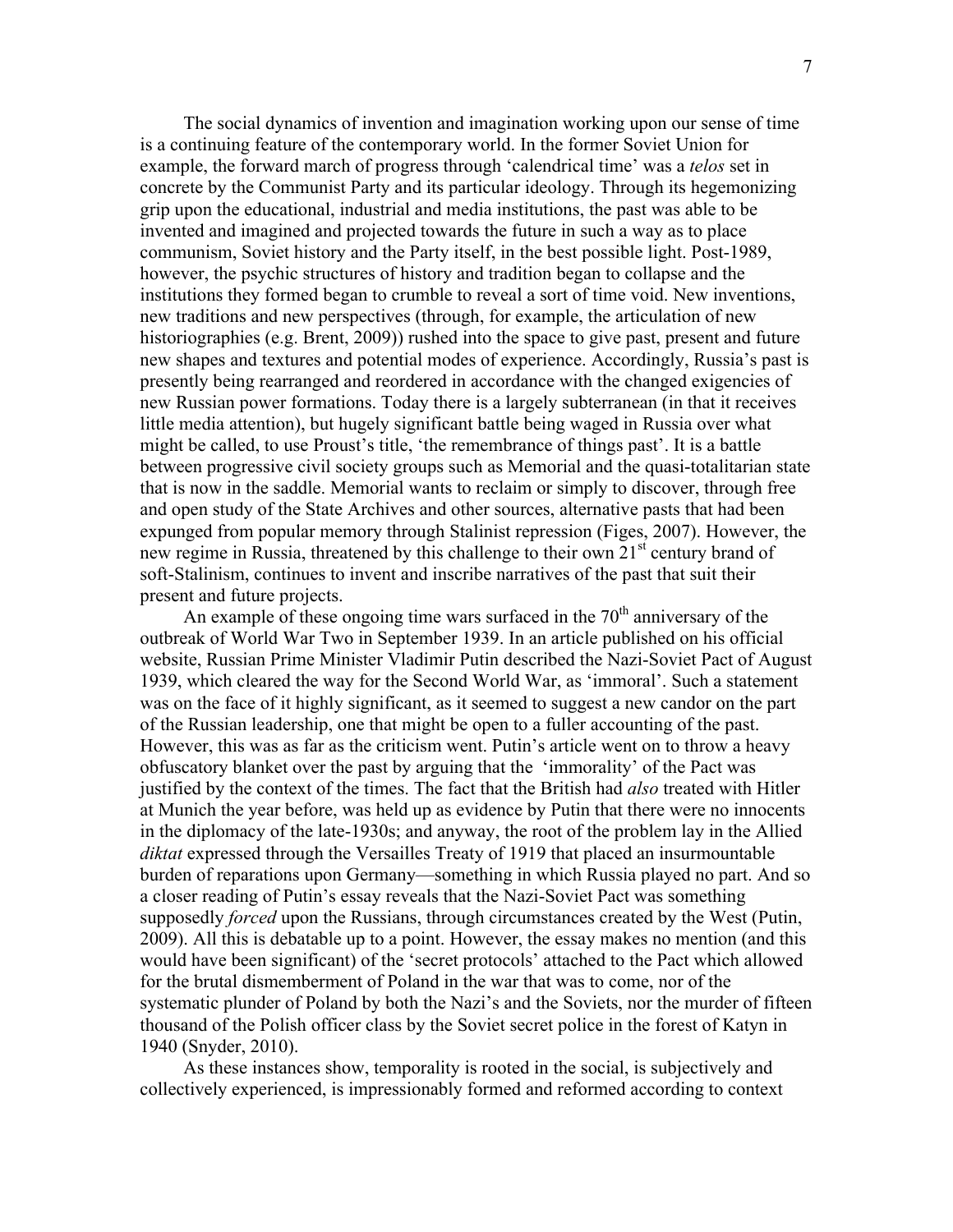and circumstance and ideological position, and is—as a consequence of these foregoing qualities—wholly and essentially *dynamic*.

It should be stated here and now that this broad view of time is for me deeply compelling. Time, because it is social, is also as diverse as the social. Time can be mysterious, but it is also as plain as the nose on your face. We can 'possess' it in the form of individualised experience and memory, but modalities of power can also remake it for us in ways that are not necessarily to our advantage as thinking beings that wish to understand the reality of the world. Through being rooted in the social, time in this perspective is constituted by what social theory has termed 'embedded' times. These are the 'complex times of nature and social organization' that are at the very core of life (Adam, 1998:49). As we shall see, these embedded times are, in fact, the many and variegated rhythms that inscribe and modulate the tempo(s) of life in all its diversity. These embedded temporalities act as an internal and environmental force that comprise the baselines of existence, and are expressed, for example, in the cycles of dawn and sunset, in the repeating of seasons, in the emergent process of reproduction and death, in variable sequencing of waking and sleeping, in the patterns of cardiac beating of the heart, and in the rhythms of breathing.

Times that are embedded in the body and in nature are thus irreducible and act to shape our consciousness and so are of course elemental parts of what it is to be human. However, we barely give them a second thought. We move through these times unthinkingly because they (and therefore a possibly more intimate and insightful relationship with them) have been over layered with, to employ the phrase from Kristeva I just cited, 'another temporality', one which in fact does *not* 'transcend measurement'. Indeed this one has its *very basis in measurement* because it is produced by *technology and by the specific path that technological development has taken*. The core thesis of this book is to show that the embedded times of the body and nature, and the subjective times of Proust and phenomenologically-derived experience have, since the development of the *key technology of writing*, been increasingly displaced and dominated by the rhythms of a technologically produced temporality. To be sure, the development of writing and the transformed human consciousness that emerged from this dialectic made us what we are today, and much of this has been progressive and positive. It is a relationship that has allowed us to imagine (and to create) worlds through the development of science and philosophy, and allowed us to take steps beyond our infant species' ignorance and its primal fear of nature. But the dynamics of the interaction—the dynamism of technological development, and the dynamism of our relationship with time—has brought us now to a moment of crisis, one that has its origins in the practices of reading and writing.

The period from when the first cuneiform marks were scratched onto slate tablets in Mesopotamia around four-thousand years ago, to the present day where billions of words that are produced digitally every day has been, relatively speaking, a bat of the eyelid in the geologic or evolutionary timescale of nature. Nevertheless, so much has changed so quickly within this short timescale, because speed and acceleration became locked into the relationship with technology with the rise of capitalist industrialism. We read and write more than ever, but we are (individually and collectively) less able to exert less control over the processes governing what we read and write—and to what uses we put the forms of knowledge that emerge from it. Moreover, the physical temporalities of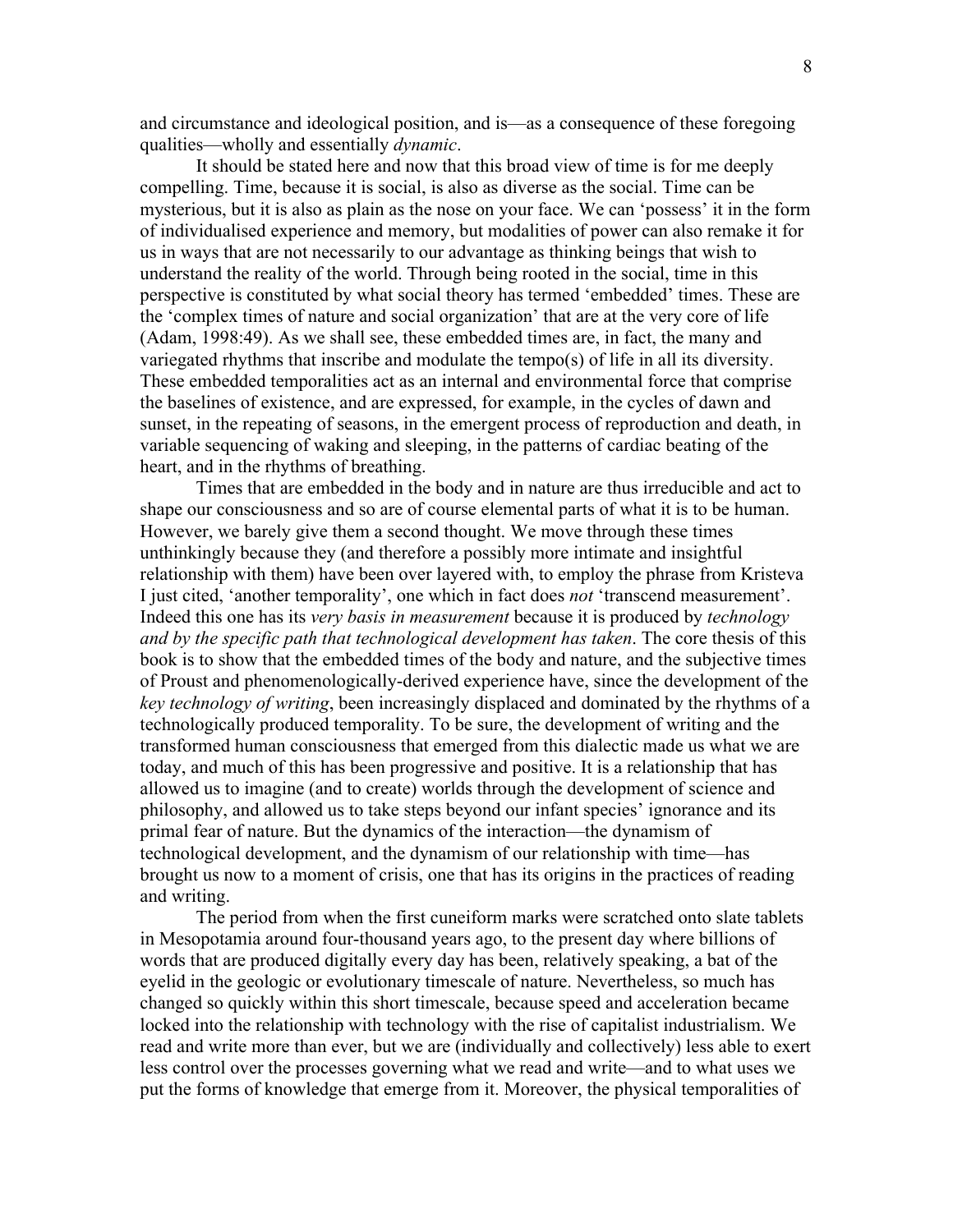our hand and eye movements, the movements that allow for the production and consumption of reading and writing, have not speeded up appreciably since humans first learned the skill of literacy—but economic and technological imperatives that now drive the production and consumption of information and knowledge has accelerated to an unprecedented degree with the rise of the network society. Today, technological speed and acceleration have been let loose upon the social world, and in our pathetic efforts to synchronize with the new pace of life and of change, we simply find ourselves reacting to it, being distracted by it, and being diminished as a consequence of it.

And so it is necessary, indeed it is now essential, to explore the largely neglected interrelationship between the ways in which humans experience and produce forms of time—with that of the development of writing, possibly the most important technology ever to have emerged from the brain of our species. I want to explore this interaction, because the balance between temporality and our production of knowledge (or what today may be more accurately described as a *dominance of information*) through writing has become seriously out of kilter. The inquiry is doubly important because this desynchronisation is something that we ordinarily do not recognize as a problem, so in thrall to technological development are our societies and the economic structures that now shape and dominate them. Today, technological development is guided more than anything else by 'efficiency', and 'efficiency' in its turn, is largely expressed and measured within the very narrow criteria of simply *doing things faster*—and doing this increasingly by means of computer automation (Hassan, 2009).

Which brings us back to the question of time. Most of us would acknowledge, if pressed, that too much speed or haste in, say, the driving of a car, or in the co-ordination of air-traffic control duties, or the filing of a job application, could have potentially negative outcomes. Speed is not always the best course of action, in other words. We intuit this fairly easily across a whole range of common-sense scenarios in everyday life where we know that it is best to proceed sometimes with care and caution. However, when it comes to *computing* we simply gape in awe and admiration at what the clever fellows at IBM or Intel or Apple or MIT Media Lab can come up with, week after week. This generalised *sang froid* becomes rather more worrying when it is remembered (or when it is realised) the tremendously powerful position that the logic of computing holds in our societies. For example, in long ago 1984, just as those (now) impossibly heavy and slow 'personal computers' were being delivered to our office desks, courtesy of IBM and Bill Gates and Apple Corporation, J. David Bolter, writing in his *Turing's Man: Western Culture in the Computer Age*, was both emphatic and prescient about the importance of what was then happening. The computer, he maintained, was quickly shaping up to be the new 'defining technology' and the key to understanding the tremendous changes taking place in our age. This was because computers were special in terms of their technological effects. Bolter argued that they do not wholly replace other 'defining' technologies such has the combustion engine—but they do create a *new technological context* within which other technologies must adapt, be adapted, or else suffer inexorable marginalization. As Bolter puts it:

Computers perform no work in themselves: they direct work […] The computer leaves intact many older technologies, particularly the technologies of power, and yet puts them in a new perspective. With the appearance of a truly subtle machine like the computer, the old power machines (steam, gas, or rocket engines) lose something of their prestige. Power machines are no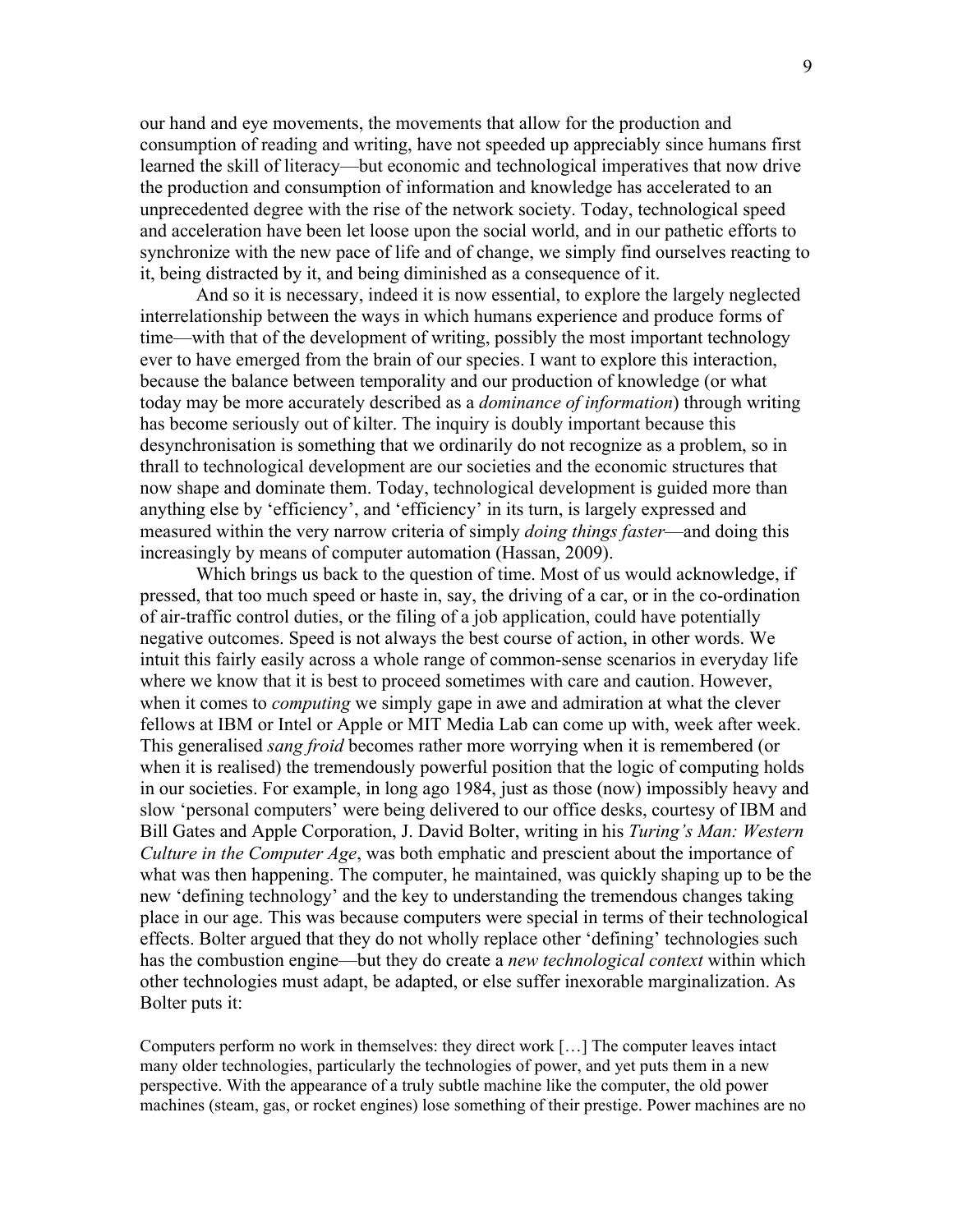longer agents on their own…now they must submit to the hegemony of the computer that coordinates their effects (p.8).

Just over a decade later Manuel Castells drew our attention to the scale and significance of computer-driven change in Volume One of his *The Rise of the Information Society* where he observed that the information networks that were emerging out of the desktop revolution 'constitute the new social morphology of our societies [and] the diffusion of networking logic substantially modifies the operation and outcomes in processes of production, experience, power, and culture' (1996: 469). Computing, then, 'defines' our world, and 'substantially modifies' the reality we knew prior to its rise to dominance. Yet this new logic, or morphology, speeds up exponentially through computing in ways unprecedented, to leave us gasping in its wake as we inevitably fail to keep up with its inhuman and unstinting pace. But even in our breathlessness we still view this to be 'progress' and as the mark of 'efficiency'.

Before continuing, and before you put this book down early and for good, I should stress that this is not yet another anti-computer technology tract—one that implies or argues explicitly, that things were better prior to when Steve Jobs of Apple Corporation, or his spiritual sons, Sergey Brin and Larry Page of Google, came along. The computer revolution has brought much that is truly useful to humanity: for example, the sequencing of the human genome has prised open the mysteries of our genetic constitution, and all manner of wonderful discoveries await; we see it too in the fairly unalloyed positive transformation of such disparate realms of inquiry such as medicine, or archaeology, or pharmacology or astronomy, meteorology and so on. Increasingly new fields of vision regarding what we might hope to understand and accomplish would not have been possible without powerful and fast computing.

However I want to concentrate on the *social and temporal* effects of Castells's 'new morphology' claim. In particular I seek to make the temporal aspect much more salient than has been the case previously in social theory critiques of computing and society. By making the temporal an explicit factor in how we understand our reading, writing and thinking lives in the  $21<sup>st</sup>$  century, the book shines a critical light on the effects of out-of-control computer speed in the neoliberal economic contexts. This is speed that works upon the social world—upon individuals and upon societies—in ways that we have barely begun to consider. To get the critique properly underway it is necessary for the sake of clarity to unpack the main elements of my argument before putting them back together in a theoretical synthesis. The present chapter will thus articulate the context for the rest of the book by focusing on three subsidiary components that will be analysed separately ahead of their reintegration back into the larger framework. These subsidiary components are: social time; technologies and time; and writing, thinking and knowledge in time. We will look at these in their turn, but first it is necessary to say something about clock time and its relationship with social time.

#### **Time expressible as number**

On a surface level, at the level of the everyday, the idea of temporality, and indeed the practice of time itself tends to be (whenever we do actually think about it) pitched at the plane of the abstract; something, akin to 'the economy', a 'thing' or 'process' that deeply affects us, but is nonetheless not something that is constituted by flesh and blood and by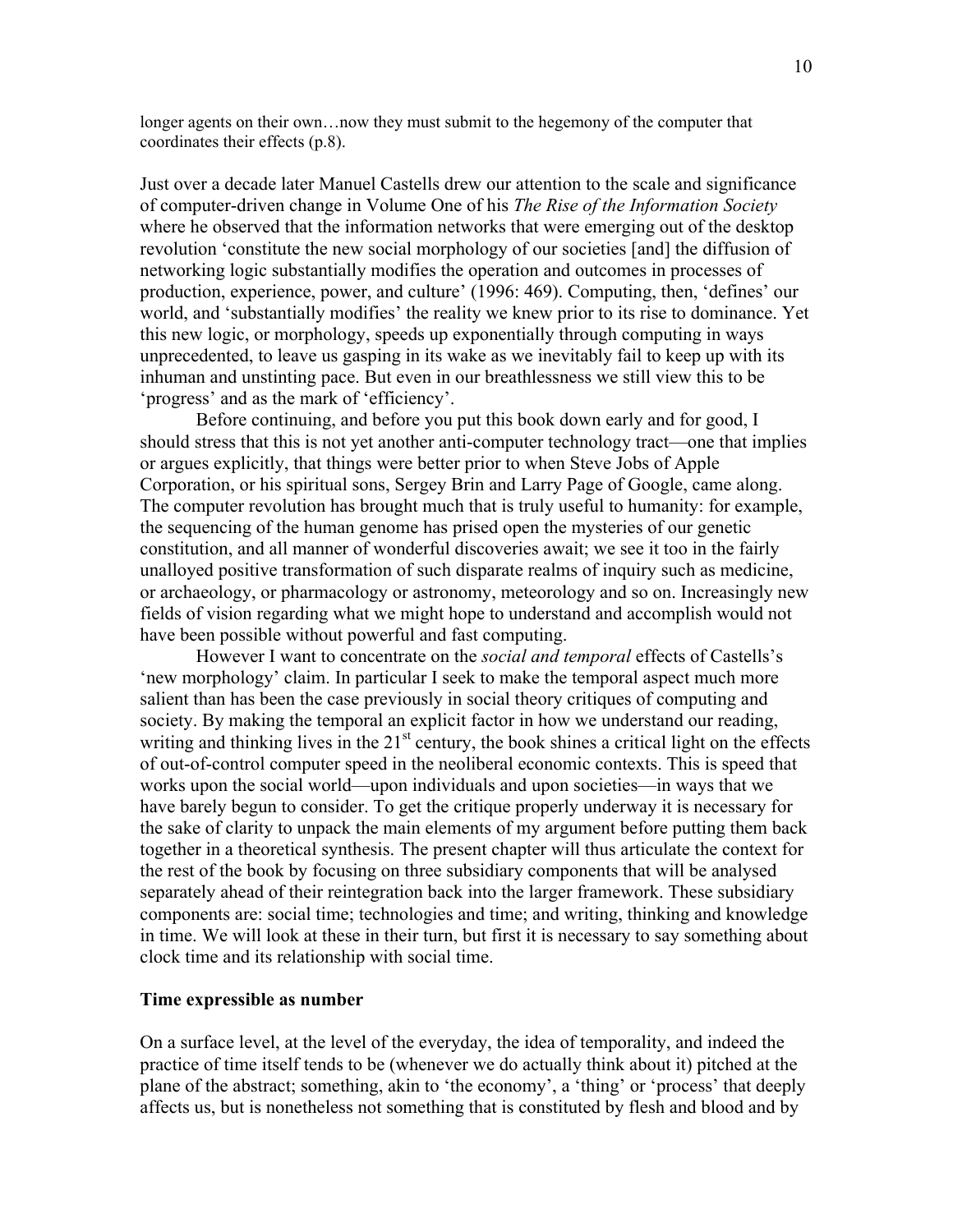the natural world in the ways described above. In the West, since at least the  $18<sup>th</sup>$  century, powerful historical forces have functioned to extract time from its embedded and experiential realm—with all the contextuality and heterogeneity that such provenance would naturally convey—and to locate it within the larger and rather more singular dimension of physics and mathematics. What this meant was that time could be thought of as a rational and ordering force that worked its logic (and its magic) upon the irrationality and disorder of man in society.

Abstract, machinic, invariable and linear time—a disciplining time that would rationally arrange the social world, and rhythm it to synchronise with a universal and cosmological order—was at the very heart of what was to become *modernity*. And its introduction was revolutionary. A key figure in the establishment of this doctrinal principle, something that would achieve the status of natural law, so powerfully would it reorder human time consciousness, was Isaac Newton. The influence of Newton's theories on time cannot be understated. He was at the forefront of the  $17<sup>th</sup>$  century transformation in rational thinking and in the development of science that indicated the possibilities for alternative explanations for the nature of the universe. Newton perhaps epitomised the focus as well as the scope of the intellectual concerns of the Renaissance, the period that made possible the efflorescence of the European Enlightenment that would come in the next century. It is his work on physics, in particular, what came to be known as Classical Mechanics that are of most concern to us here. Classical Mechanics or Newtonian Mechanics described, through the use of mathematics, the motion of objects in space. Time is obviously implicated here. However, as Barbara Adam (2004:29) explains, Newton:

…was not concerned with time in its own right, but with the operational value of time as measured in motion. He conceived of time as a quantity: invariant, infinitely into space-like units, measurable in length and *expressible as number*. Newtonian time is time taken, the duration between events, which is unaffected by the transformation it describes (my emphasis).

As the intellectual father of modern mechanics and of the theory of the motion of objects in space, what Newton contrived was nothing less than a *mechanics of time*, one that argued explicitly for a mechanistic underpinning of the universe. As the philosopher Arran Gare has argued, this constituted a hinge-point in the development of what he terms the 'mechanistic way of life' that had been slowly building in Europe from the time of Plato (Gare, 1996). Indeed, Newton propagated the idea that the cosmos, the world and its proper working processes, were analogous to a machine, a particularly *clockwork* universe that moves in celestial harmony—a gigantic space-time action which people and nature existed *within*, and perforce could be best understood *through*. Out of the works of Newton and others such as Hobbes and Descartes, the machine metaphor began to infiltrate the consciousness of men and women living at the threshold of modernity. As Gare describes its longer historical context: 'while the idea of what constitutes a machine has evolved from a clock in the seventeenth and eighteenth centuries, to a steam engine running down in the nineteenth century to an information processing mechanism in the twentieth century, the machine has remained *the dominant metaphor* to understand nature…'(1996:134). Time was now viewed as independent of the social world, and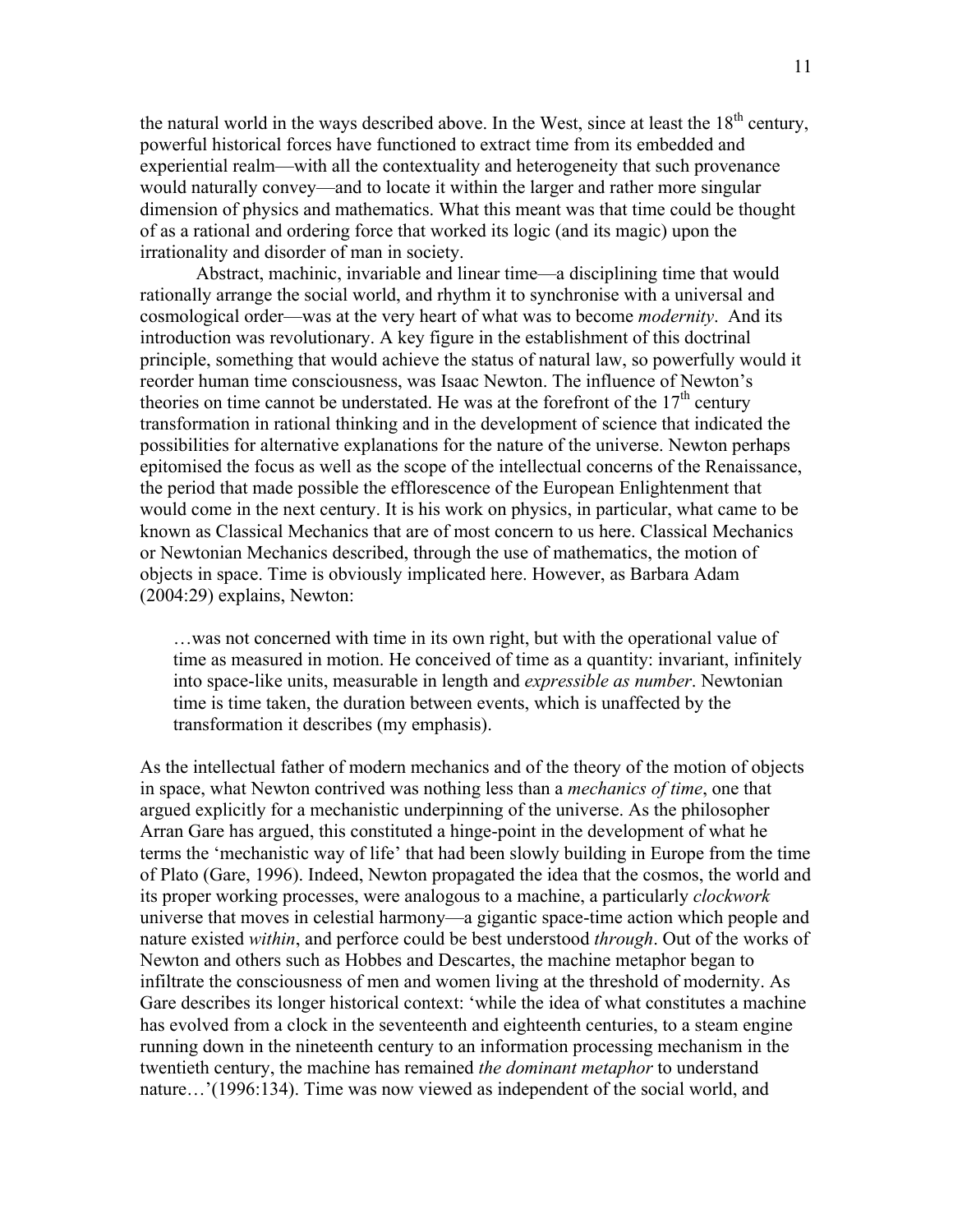therefore as a machine force that the social world had to align with if it sought harmony in place of chaos. In his famous definition at the beginning of his 1687 *Principia*, Newton declared that 'Absolute true and mathematical time, of itself, and from its own nature, flows equably without relation to anything external'. He regarded moments of absolute time as moments that follow a continuous linear sequence and, moreover, the rate at which these moments succeeded one another is independent of the universe and its processes (Whitrow, 1988: 128–9).

So powerfully has the idea of clock time stayed with us, and of course it deeply permeates everyday life still, that it continues to form a psychic barrier to other ways of experiencing time and thinking about time—such as through the brief phenomenological outline that was sketched above. I want now to build on this experiential perspective, using both my own work and the relevant thinking in social theory that informs it. What I hope to do is to show what the mechanistic thinking of clock time has *displaced* from our temporal consciousness, and then theorize about what this displacement suggests about our speed-filled present-day world. 'Displaced' is a key term. We live by the clock, still, but we 'know' and 'feel' other times. However, our connection to (and with) these have become attenuated through a machine-based modernity and capitalist logic—and so to understand these times more clearly we need to put the time of the clock into its proper context as a social construction.

#### **The humanness of time**

#### *There is no time without man*, Martin Heidegger (1972:16)

Time reckoning—or the cognitive ability to think about time, to reflect on the experience of time, and to consider the meaning of time—is, as far as our current thinking goes, a uniquely human trait (Zimmer, 2007). Some animals may recognise and produce temporal patterns and routines and rhythms. Certain domesticated animals such as cats or dogs may learn to be familiar with the daily schedules of feeding times, times to go for a walk, when someone is due to arrive home, and so on. In contrast, humans, through the development of self-consciousness (and more on this later) have learned to inquire about how duration, rhythm and tempo are constituted. We have reasoned that time is multivariate, is socially embedded, and in time's imbrications, diversities and transformations, form part of the substance of evolving social interaction. To be able to reflect upon the experience of time, though, does not automatically open the doors to perception and understanding. My experience, as Laing stated, can never be yours, and vice versa. So how then is it possible to about the experience of time in a way that is mutually shared to an extent that is meaningful? The problem is an ancient one. Indeed, we humans have been grasping to find a common understanding since at least the time of Saint Augustine who lived and wrote in the  $1<sup>st</sup>$  century, and posed the following conundrum in his *Confessions*: 'What, then, is time? If no one ask of me, I know; if I wish to explain to him who asks, I know not'*.*

Sociology and social theory has taken us some way toward dealing adequately with this problem. This has only been tentative, however, and within the sobering context of a mechanically (or now electronically) dominated instrumental culture that still thwarts a deeper temporal understanding of social life. Let us look at some of these contributions.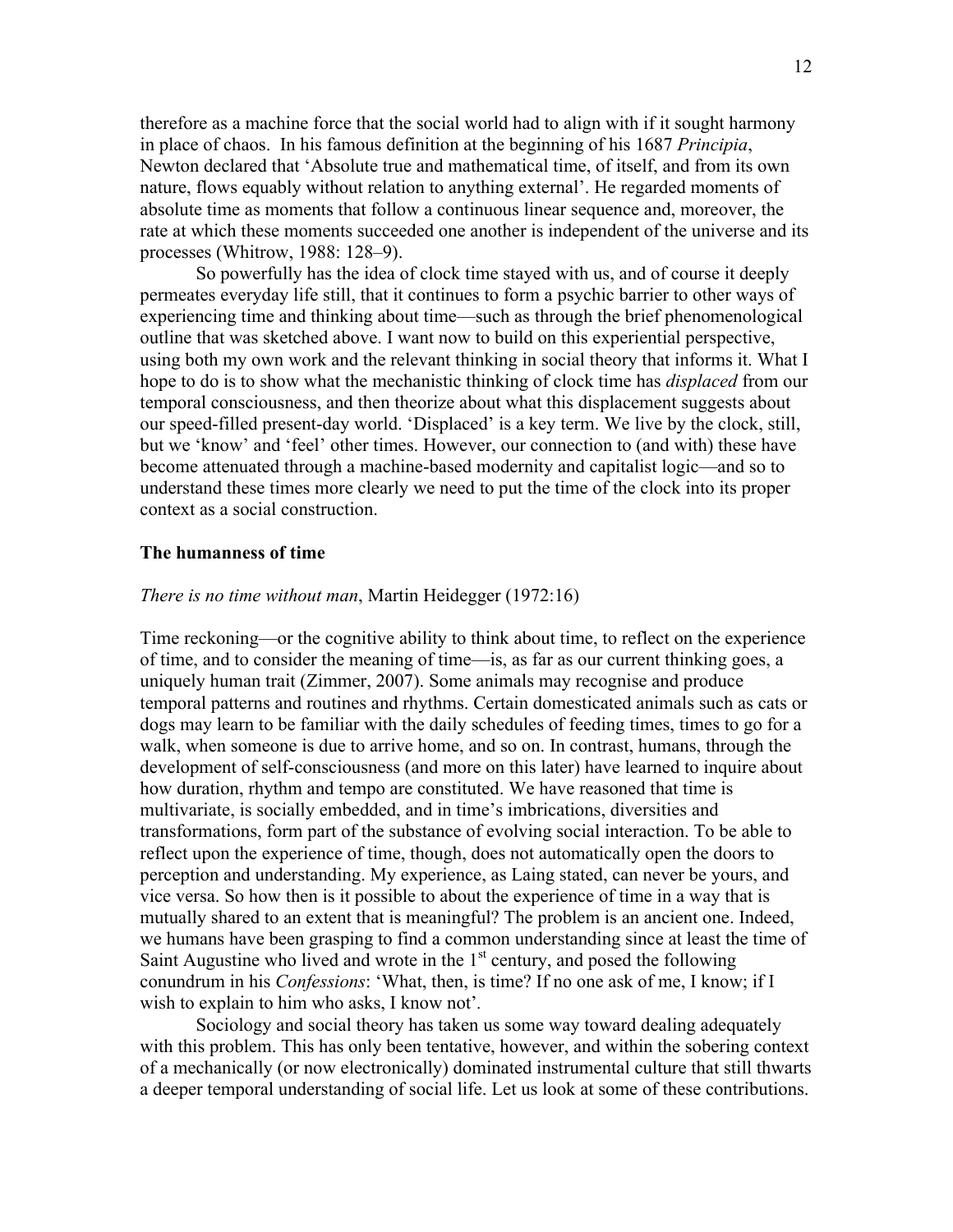Emerging from the pioneering works of Emile Durkheim (1964) and Robert Merton (1937) the writings of Norbert Elias has been a major contribution to the sociology of time and his emphasis on its social (as opposed to its mechanical) nature acts as a lodestone in this realm of inquiry. For Elias it is the process of change and our ability to cognitively and reflexively experience it, which constitutes the starting-point for an understanding of social time. This insight leads him to a working definition of time. The experience of time, he observes in his *Time: an essay*, '…is based on people's capacity for connecting with each other two or more different sequences of continuous changes, one of which serves as a timing standard for the other (or others)' (1992:72). Elsewhere in the book, Elias expresses this concept within a slightly more expanded field of vision: '…the word "time" is a symbol of a relationship that a human group of beings biologically endowed with the capacity for memory and synthesis, establishes between two or more continua of changes, one of which is used by it as a frame of reference or standard or measurement for the other or others' (1992:46).

I have on the wall of my office a sheet of A4 paper upon which, in bold 44pt Sans-Serif typeface, there is a beautifully condensed summation of Elias's idea of the nature of social time. It was written by Simonetta Tabboni in her majestic essay 'The Idea of Social Time in Norbert Elias' and it reads: The social construction of time…goes back to a *specific human ability to work on the experience of change, to react, to organize and confer meaning on the experience*' (2001:7) (emphasis in original). In this reading, time can only be understood—properly and in its essence—as social time, time created by humans in their social world and recognised as such because they are human. Uniquely as a species we impute meaning into things and through meanings that are elicited from change we also generate the basis for the recognition of the process of time as change. Admittedly this is still somewhat difficult stuff to understand. This cognitive problem is nonetheless ironic because social time, thus understood, forms the backdrop to our social lives, and we unconsciously navigate these temporal shoals of change every day. The difficulty, as already noted stems from the fact that mechanical time displaces, disturbs and clouds this awareness through the weight of its historical presence and through its continuing economic imperatives (Nowotny, 1994). It is, nonetheless, worth cracking the nut of social time in order to consider its contents so as to develop a better understanding of social time in practice.

In her essay on Elias, Tabboni notes that in the general literature on the origins of time awareness 'two types of awareness are indicated as central: that of continuity/discontinuity and that of recurrence' (2001:7). When considering the awareness of continuity/discontinuity Tabboni writes that these are 'polar categories' but that they are defined through their opposition and are '…only capable of consideration in their reciprocity'. She goes on to elaborate that we experience these: '…when we realize that a change has taken place in some part of our reality: in our body, in our thoughts, in the physical and social world around us' (2001:7). Change is movement, and this is characterised, as Tabboni explains, by 'events…in relation to which one can see a before and after, something commonly referred to in expressions like "from then on", or "from that day on"' (ibid.). The idea of recurrence is equally fecund. This is 'the regular cyclical return of the same phenomena: pulse beats, sleeping and waking, day and night, Christmas and Easter follow each other and provoke behaviour that seems unchanging. The seasons of the year alternate with social seasons and give place to recurrences, not of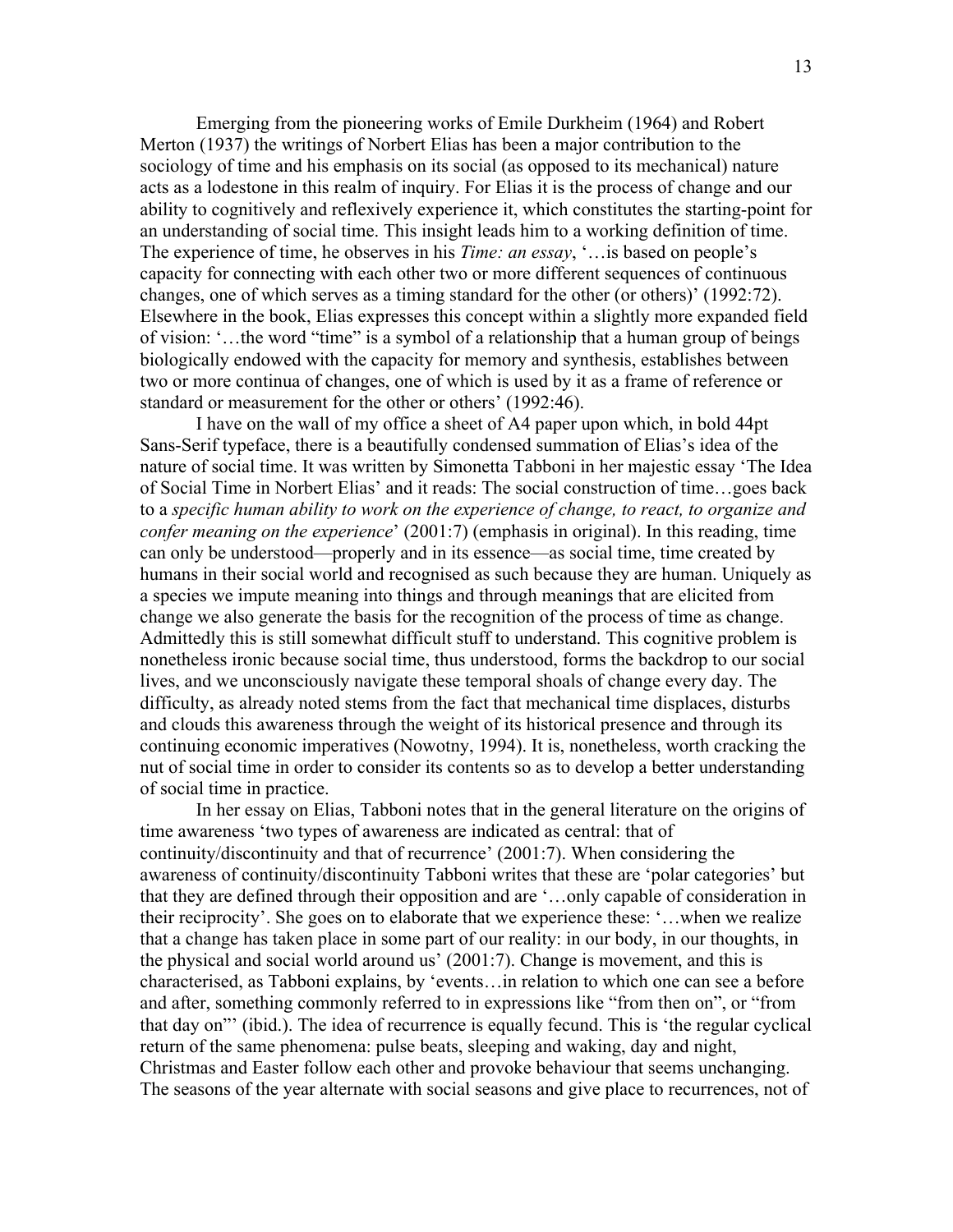events which can be seen as having a before and after' (p.8). Event-generated change and patterns of cyclical recurrence thus comprise the grids of temporal reference that constitute our temporal being. The fundamental elements that make time human, then, are the embedded temporalities both in our living bodies and in the natural world that surrounds us.

This perspective is still rather individualised and does not fully convey an impression of the actual *social* dimensions of social time, of people moving through a social world, constantly in interaction with others within shared environments. However, Henri Lefebvre, a thinker known mostly for his writings on the social production of spatial forms, makes a bold and insightful theoretical move in this direction. Lefebvre saw time as inextricably linked with space in the social production process. In his *The Social Production of Space*, he illustrates this through lucid description of the temporal 'rhythms' of the body that are 'deployed' into what he calls '"real" abstract space' (or socially constructed) space:

Rhythms in all their multiplicity interpenetrate one another. In the body and around it…rhythms are forever crossing and recrossing, superimposing themselves upon each other, always bound to space…if we attempt to specify them we find that some rhythms are easy to identify: breathing, the heartbeat, thirst, hunger, and the need for sleep are cases in point. Others, however, such as those of sexuality, fertility, social life, or thought are relatively obscure. Some operate on the surface, so to speak, whereas others spring from hidden depths…(1992:205).

Lefebvre's original French language edition of the book was published in 1974 and it helped to generate a literature that, from the time of Durkheim and Merton, had still not become a proper school or movement, but was nonetheless beginning to orient towards a broadly sociological and critical theory approach to time (i.e. Sherover, 1975; Cottle, 1976; Hendricks and Hendricks, 1976; Koselleck, 1979). More recently Bruno Latour made social time an aspect of his Actor Network Theory (ANT) that is based on the interactive agency between networks of humans and technologies. Latour saw temporality (or the creation of social time) as part of the functioning of the ANT dynamic. In an echo of the quote from Heidegger above, Latour asserts that 'The connections among beings alone make time', and that only humans 'have the capacity to produce both time and space'. Indeed, Latour goes on to say, and this will become apparent in my later discussions, 'it was the *systematic connection of entities in a coherent whole* that constituted the flow of modern time' (1993:77) (my emphasis).

All this moves us some way forward in our understanding of the social nature of time, and the foregoing few paragraphs constitute what would be the very basis any understanding of a sociology of time. Nevertheless, it does not yet form a functionally robust framework that links the subjective experiences of time and their multiplicities (embedded in bodies and in nature) with the ongoing creation and emergence of time in everyday life situations. It still does not fully promote the temporal dimension to a salience that places all other dimensions of the social in a new and revealing light. To move to this level of synthesis we need to consider the work of Barbara Adam. Adam achieves this fusion though the introduction of a new concept, which she terms 'timescapes'. It has been the life's work of Adam to make salient the function of temporality from the perspective of sociology, and her 1998 book *The Timescapes of*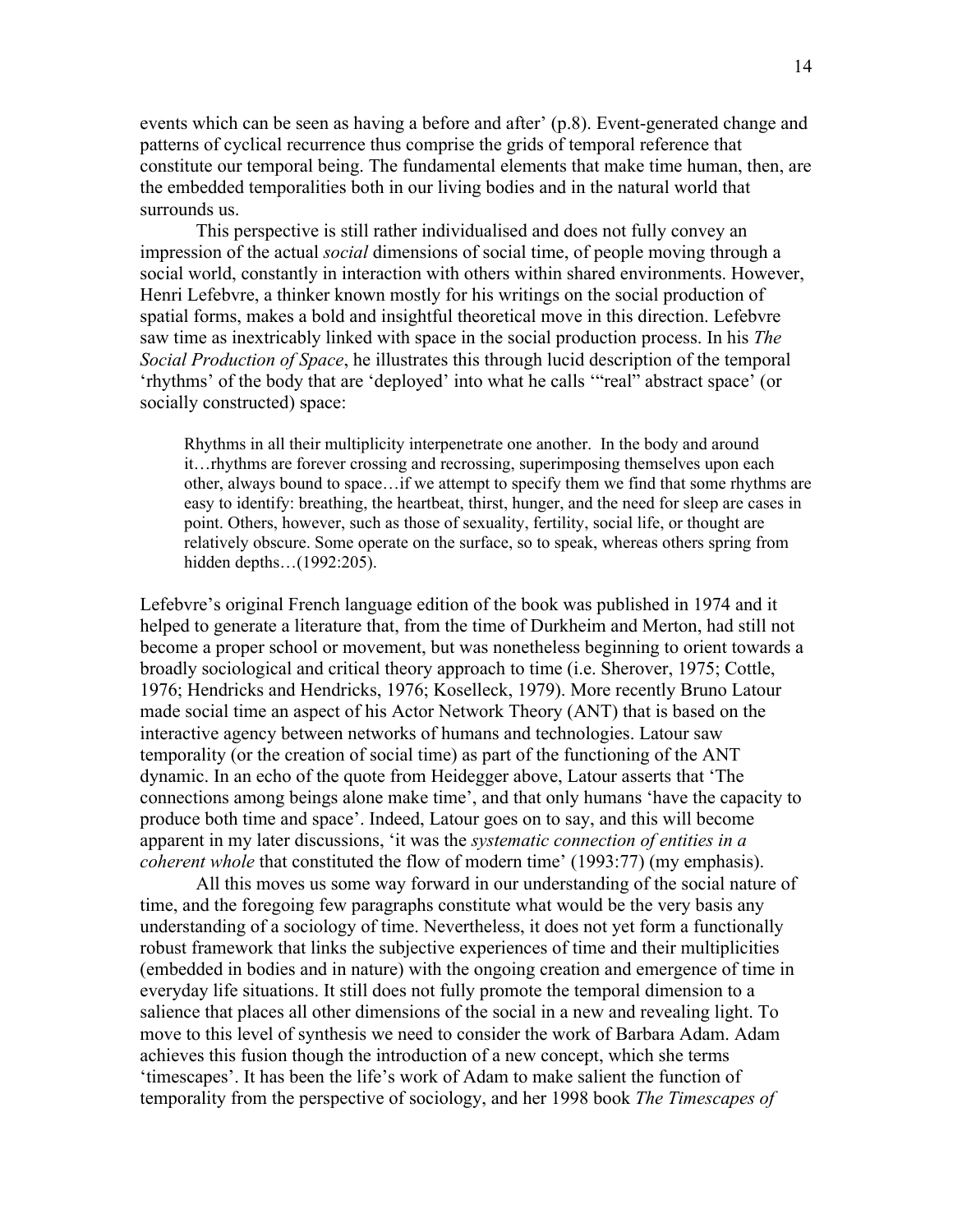*Modernity* contains the introduction of the concept and the initial systematising of the supporting theory.

The 'scape' in Adam's idea of 'timescape' is significant. The definition of 'scape' is 'a scene' or 'a view', and these suggest a strongly spatial element which is evident in the everyday use of the term in compound words, such as in 'seascape' or 'landscape'. One of Adam's signal contributions is to rebalance this spatial bias, and necessarily so, because as the physics of Einstein tells us, and as the philosophy of Lefebvre reemphasises, space and time can no longer be viewed as separate processes. As she puts it:

Where other scapes such as landscapes, cityscapes and seascapes mark the spatial features of past and present activities and interactions of organisms and matter, timescapes emphasises their rythmicities, their timing and tempos, their changes and contingences. A timescape perspective stresses the temporal features of living (1998:11).

The timescape, then, stresses the priority of the spatial-temporal whole in place of the historical dualism that has permeated our modernist thinking on time and space, and raises to prominence the dynamic of time in the always-emergent human condition. A cityscape, for example, in its living, growing and changing form, is more than the spatiogeometry of its buildings, the grid or maze of its streets, alleys and boulevards, or the serrated horizon of its skyline. The cityscape also thrums with the traffic that flows through its arteries; the machine rhythms of capitalism temporally mark the city's days with opening and closing times of businesses; and people swarm to the city to experience (and also to create) its 'buzz' of activity and its uncountable multitude of temporal diversities—from the fast-paced excitement of a night club, to the quiet and reflection of study in a public library. Adam highlights the 'symphony of rhythms and temporalities' that go to the production of social time (1998:13). The metaphor of the symphony is apt. It illustrates the diversity of timescapes that can come together to create the temporal whole. In the social context, the kaleidoscope of timescapes 'gives a dynamic structure to our lives that permeates every level and every facet of our existence' (ibid.). Within this temporal framework 'all aspects interpenetrate and have a bearing on each other. All coexist and are lived simultaneously' and this 'underpins our development as humans and as living organism. It marks us as creatures of this earth, as beings that are constituted by a double temporality: rhythmically structured within and embedded in the rhythmic organization of the cosmos' (ibid.).

When the idea of 'social time' is spelled out like this, courtesy of penetrating and illustrative thinking, such as that of Elias, Tabboni and Adam, then the deeply temporal nature of our lives become more apparent and clear. We can see that we contribute to, and derive temporal experience from, the multitude of timescapes that comprise the taken-for-granted backdrop of time that we are so used to, and the theorised level of the abstract becomes apparent through the efforts of such social theorists. But therein lies the problem of an adequate understanding of social time in our modernist context: it needs a conscious theoretical effort to render it more insightful. This is because the 'social' in social time is not a pure, unadulterated entity. The 'social' reflects our messy humanity, and its baleful proneness towards hierarchy, exploitation, the concentrations of power, increasing layers in the complexity of life, and so on.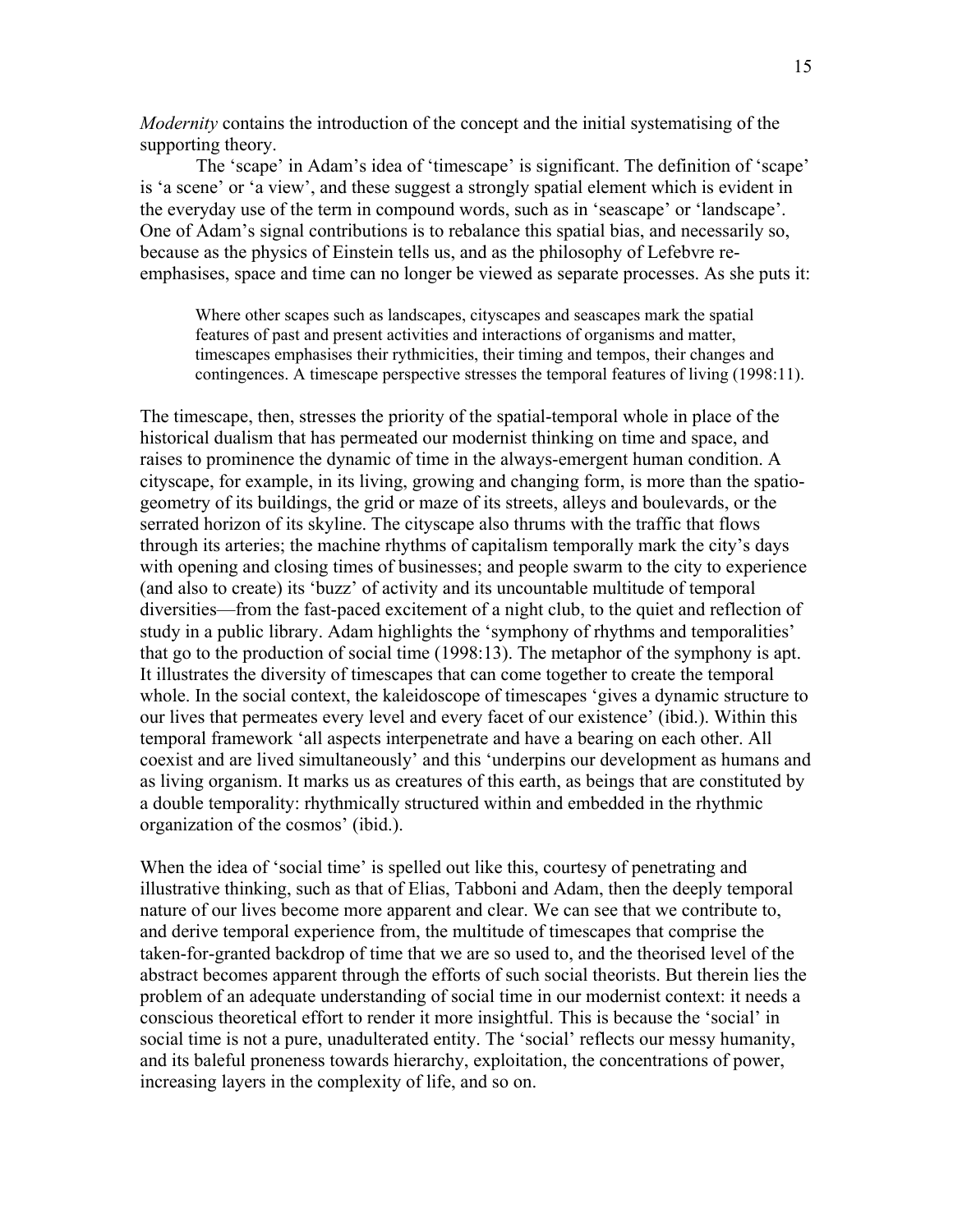Our relationship to technology and technological development becomes an important factor here. The technologies we use and the tasks that we assign them similarly reflect our complex social structures. Adrian Mackenzie makes the very useful point that far from being empty, neutral and autonomous abstractions, things that simply are; technologies (and technical practices) are in fact *signifiers* or expressions of specific (or generalised) social relations (2002:205-6). An aircraft carrier battle group, for example, may be said to signify a masculinist power projection in the context of modern interstate rivalries (Mackenzie, 2002:205). The battle group example may also be read in the context of modern state *inequalities of power*, whereupon only the mightiest of nations have the technical and economic resources to build and use them. By way of contrast, an example of what might seem a radically differing signification can be seen in, say, a doctor's stethoscope. On one level, this relatively uncomplicated technology, invented in the early  $19<sup>th</sup>$  century, may be viewed as a positive and unquestionably humanist technology. Such a reading would see it as a signifier of the fruits of Enlightenment inquiry, where a form of logic freed from superstition and religion could develop technologies and techniques that are designed to improve the health and well being of our species. On another level, however, the humble stethoscope may be read as a signifier of the *medicalisation* of the body. In the work of Michel Foucault, for example, medicalisation can be seen as the negative expression of a form of social power through specialist technical knowledge (Foucault, 1980). And so a Foucauldian deconstruction of the social context of the stethoscope therefore may offer more complex readings. For example, in the one-to-one medical encounter the stethoscope can be seen as a tool that helps give the physician complete control over a passive body; or more broadly it may be seen to fit as one technique amongst many medical practices and discourses that can render the individual or class as subject to a diminished authority or control over one's own body and its care (Illich, 1975).

As social constructions, technologies can alienate or empower. Indeed, the same technology can do both at the same time: we see this in Marx's critique in *Capital* of the factory system as the font of working class alienation. It is a perspective that is as valid today (where the logic of the factory system is essentially the same as it was in the 1860s) as when Marx first dissected its inner workings. But other readings are possible. It is easy to appreciate, for example, that whilst holding down an alienating and soul-destroying job, the worker also gets a wage that may allow him or her to save for a better education that could someday be a passport out of the factory. The point is that humans have a powerful and complex and often defining relationship with technology. But this role, this interaction, is malleable, contextually contingent, and historically unfolding—both in the context of the individual and wider society, and in the context of the development of individual technologies and systems of technologies.

The further point of this line of inquiry is that it leads us to a consideration of the idea of technologies containing their own temporality. Like the idea of time as social and as being embedded in social processes, the idea of technologies containing a specific temporal logic is one that a Newtonian mechanical modernity does not allow for. But what does it mean to say that technologies, indeed simple technologies such as a pen or a sheet of paper are encoded with their own forms of time—and in the case of machines, with their own temporal logic? Further, what does such an encoding and logic portend for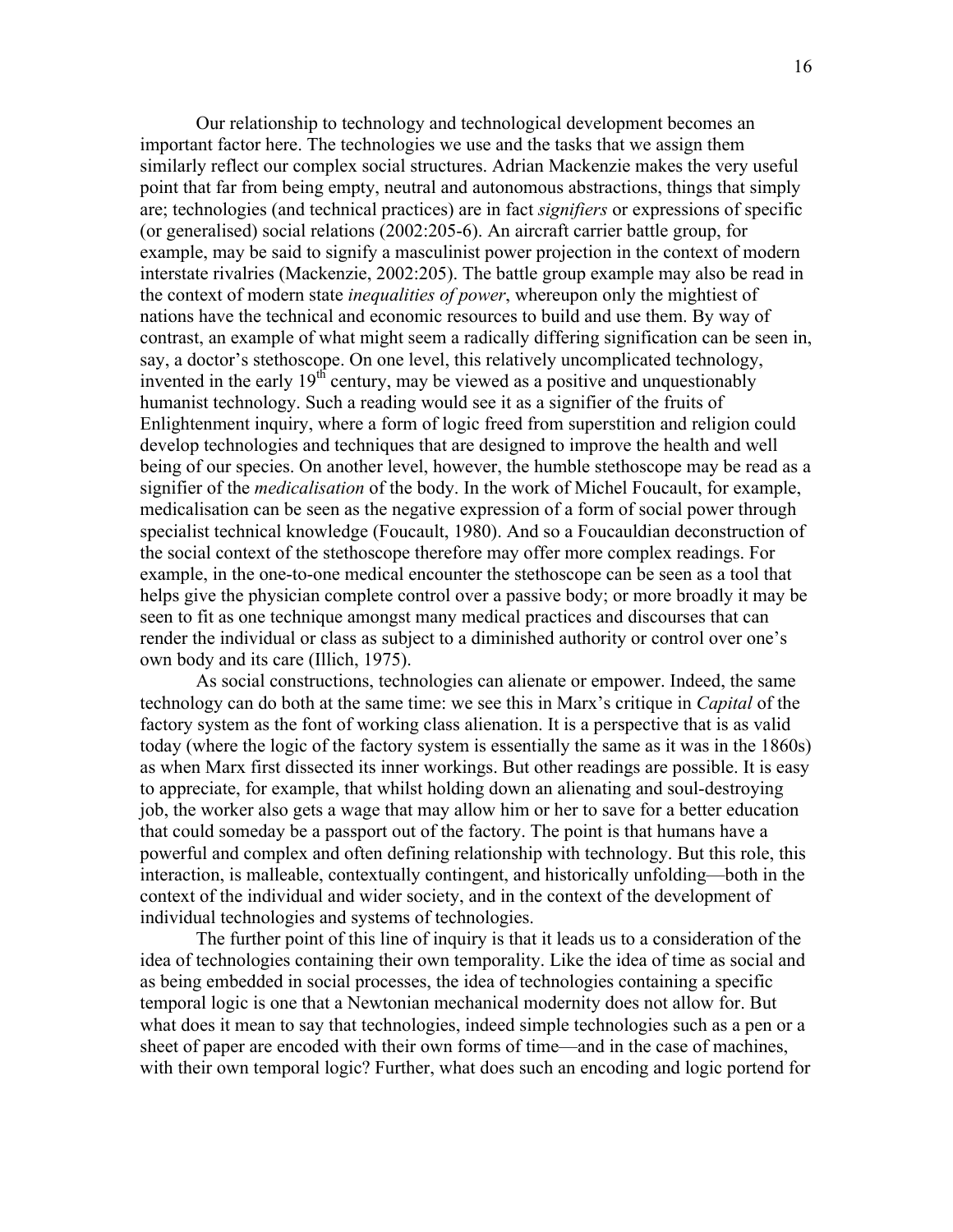our understanding of the practice and effects of reading—and most especially—of writing?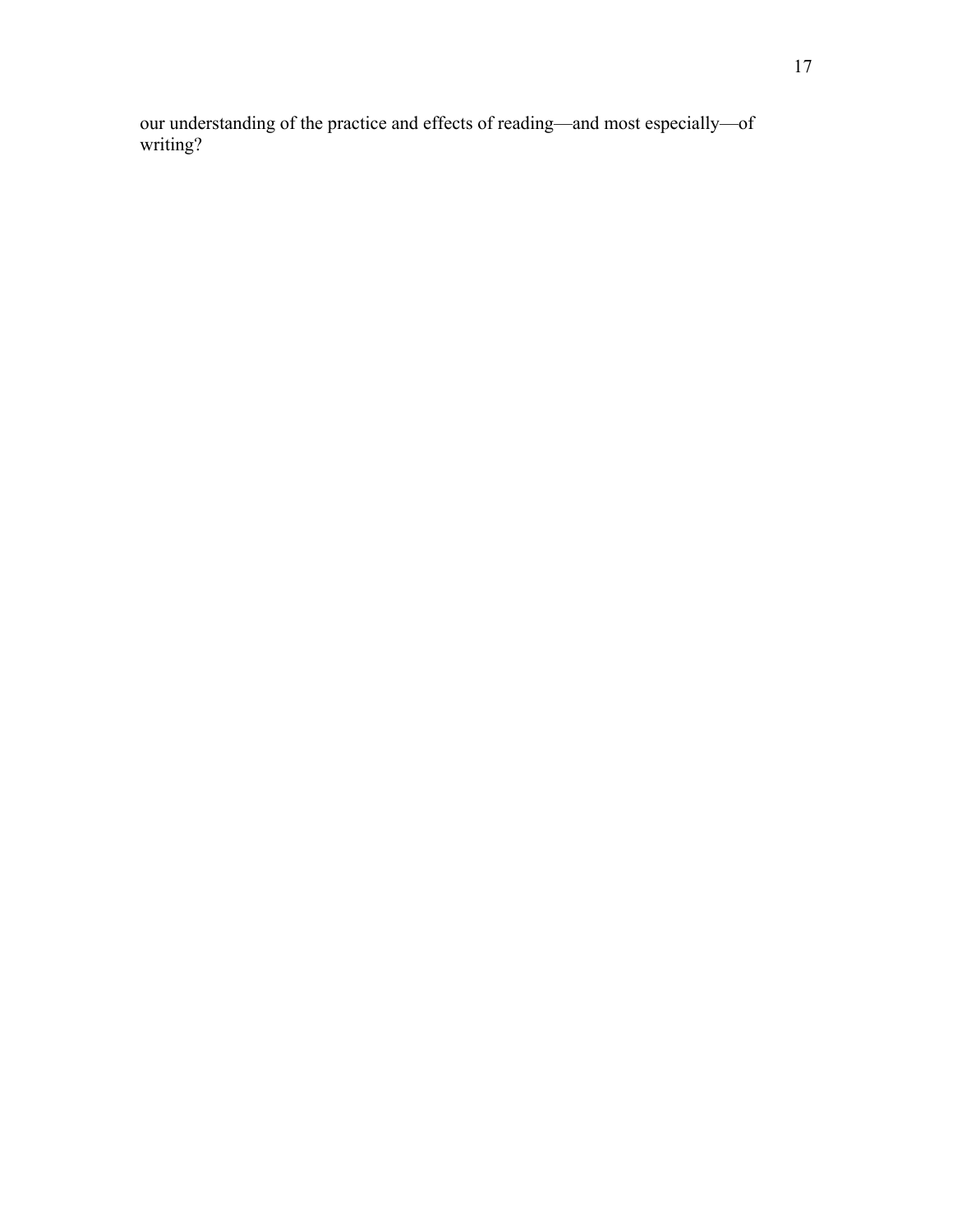#### **Chapter Two**

#### **The ghost in the machine**

In advance of moving the discussion toward the nature and effects of technology—and to the temporality of the technology of writing in specific—I want first to undergird that argument with a general analysis of the temporalization of technologies.

We begin then with a basic question: what does technology do? In one sense the question is easily dealt with: technologies allow individuals to *act* upon the world. That is to say, he or she is enabled to make an intervention that can make a difference both to the world and to the experience of the technology user. For example, the development of the spear in ancient hunter-gatherer societies meant that possessors of that technology could hunt more efficiently and make war more effectively. Their surroundings were immediately transformed into both a context of potential, whereby the range of prospective game is massively expanded, and to one of risk wherein others who possessed spears constitute a possible danger in a situation where food may be scarce or hunting grounds depleted. The dialectic between the individual (or the group) and the world through technology, we can see, is immediate and powerful. In our own hypertechnologized society, the dialectic may not always be so apparent and forceful, but it occurs everyday and in a growing diversity of ways that make for (taken as a whole) a highly dynamic world where social change (social time) is in constant flux. And so for example, sitting behind the wheel of a car transforms the man or woman into a *driver* who is the bearer of a multitude of possibilities and potentials in terms of the ability to act upon the world. Amongst other things the driver becomes a *mobile consumer* who enters the massive complexity of the global economy as soon as the ignition key is turned and petrol begins to be used. The driver also becomes a site for the technological world to act back upon, as directions and instructions need constantly to be read and observed, obstacles negotiated and behaviour modified accordingly.

All this is fairly mundane stuff. But it is nevertheless a vital starting-point toward an understanding of the central problematic of technology—that of *agency and domination*. When and how do technologies enable and when do they constrain—and what does time have to do with it?

Marshall McLuhan is famous for his work on media and for the critical conceptual breakthroughs he made in this field during the 1960s. In terms of media his work is usually associated with its electronic forms such as television and the telephone. Moreover, he is justly celebrated for his knack for illuminative aphorism—thus allowing generations of students to get to know something of his thought through one-liners such as 'the medium is the message' and the 'global village'. A key insight of McLuhan's that I want to develop here is concerned not simply with media technologies (although these will become important later on) but with technology *per se*. And so to answer in another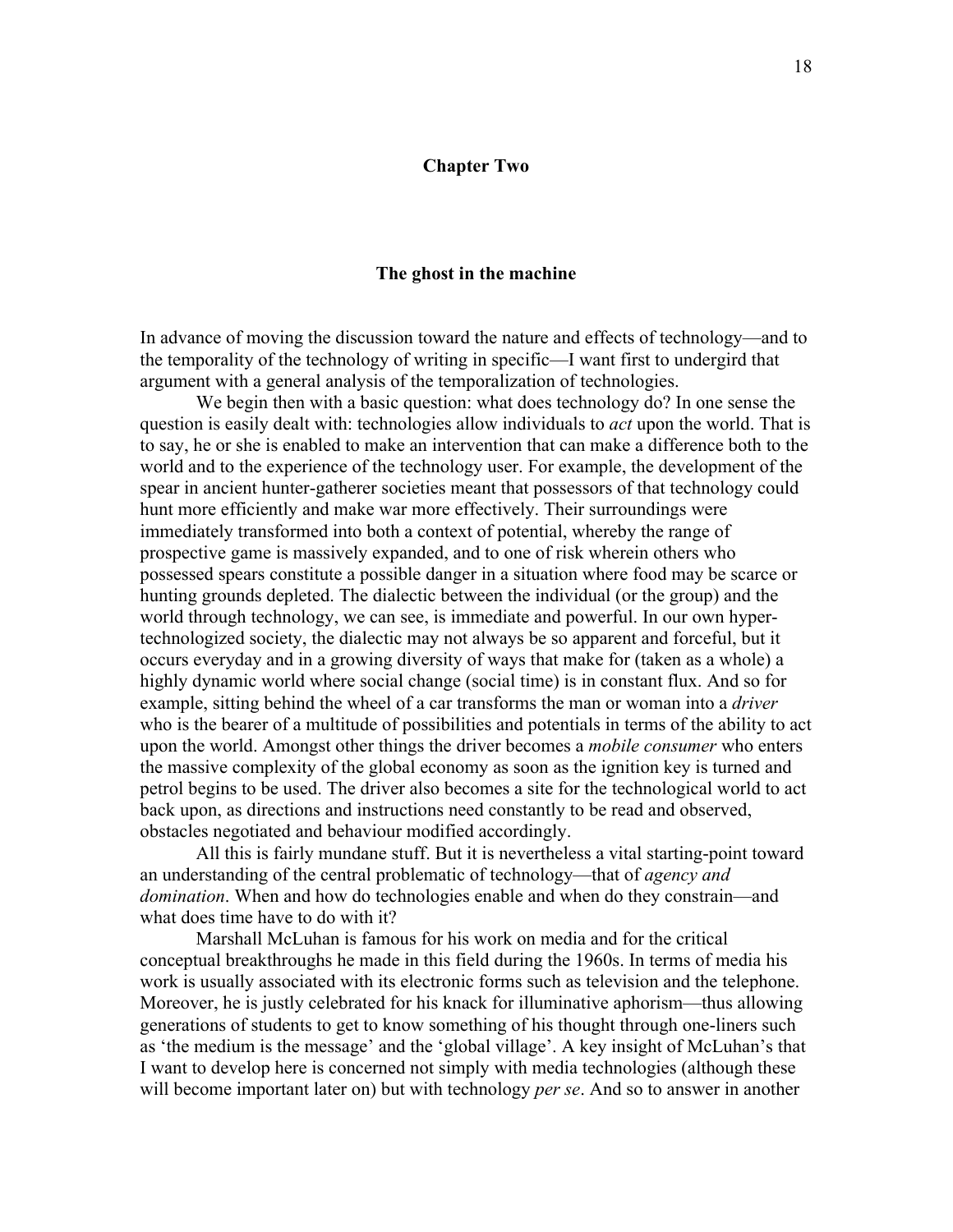way the question 'what do technologies do?', McLuhan tells us in his *Understanding Media* that they literally become 'extensions' of the natural capacities our body. The idea is uncomplicated, but when it is dissected and analyzed—and the temporal aspect is brought into view—then the effects and consequences of 'extensionality' go to the heart of what it means to be human and social in the technologized world. At the very beginning of his book, McLuhan observes that: 'During the mechanical ages we had extended our bodies into space. Today, after more than a century of electric technology, we have extended our central nervous system in a global embrace, abolishing both space and time as far as our planet is concerned (1967: 3). Contemporaneous technologies such as telephone, radio and television comprised the technical processes that enabled the rise of McLuhan's 'global village', where an interconnected 'nervous system' of media simultaneously shrinks and accelerates the social world. David Harvey, as we shall later see, would later use the more critically suggestive term 'time-space compression' to frame the same process (1989:240).

Moreover, technology use is dialectical, wherein to use another of McLuhan's aphorisms 'we become what we behold. We shape our tools and then our tools shape us' (ref). Here McLuhan suggests that extensionality occurred prior to the invention of the machine, or electricity, and indeed is a property even of the most basic of tools: the knife thus may be seen an extension of the hand, the telescope an extension of the eye, the bicycle an extension of the legs, and, most centrally for our following discussions, writing becomes an extension of language and of memory.

Through the development and application of technology, then, the world (our physical and social contexts) is transformed and is continually transformable. So deeply is this imprinted upon our species that is impossible to think of human existence without the extensionality offered through tools and their techniques of application. Agency and domination interact in the development of the human potential, casting also the long historical shadow of what Feenberg calls the 'agency problem' where Frankfurt School critiques of 'total administration' and 'technological rationality' are seen to create a 'technocracy' wherein the potentials of agency and freedom are subsumed under the weight of a 'negative dialectic' that is expressed in a growing autonomous and automated technical logic (Feenberg, 2004:101).

If we peel back the idea of extensionality to its essence we come to what I see to be the very nub of the argument in this book. Through technological extension, space and time may be said to shrink or to compress, but what does this mean in respect of our relationship with technology in the context of space and time? To put this a slightly different way: *what happens to our constructed dimensions of time and space at the point at which we extend ourselves into these through the use of technology*? The act of extension itself transforms the space-time construction by giving it a new context. The fact that a one-hour walk thus becomes a five-minute drive by means of a car is only the surface manifestation of the transformation, the taken-for-granted experience of space and time—but what *really* happens? In his *Physics* book IV, Aristotle emphasised the inseparability of space and time when he argued that our understanding and reckoning of time depends upon measurement. As he phrases it: 'time defines the change, being its number, and the change the time' (this may be read more simply as time being the number or measure of movement) (1993:220b). In this he prefigures Newtonian clock time. However, Aristotle suggests something more profound than that. If we agree that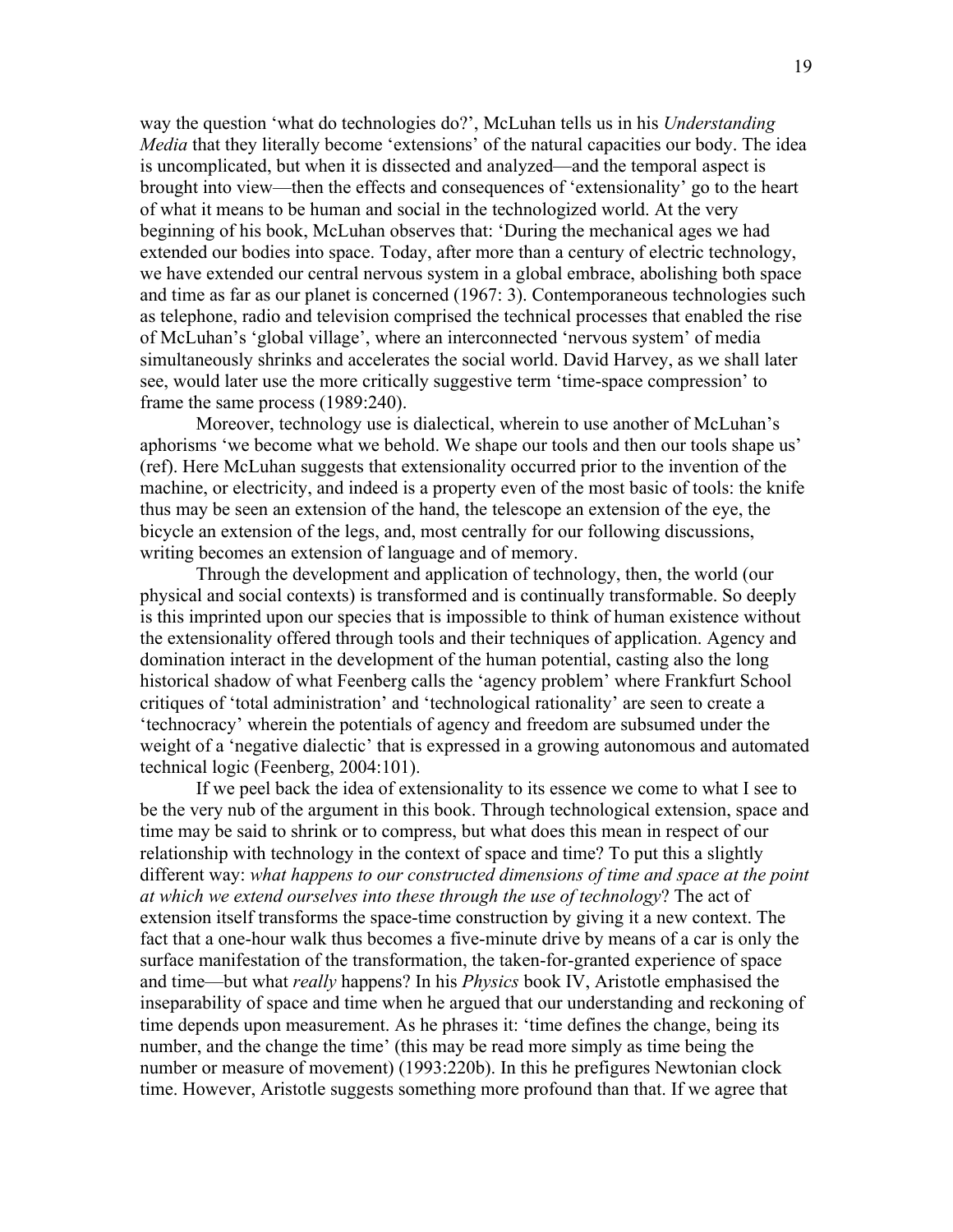time and space are socially created, then to extend and simultaneously create these in a social context (in a 'scape' of space and time), then not only does the socially created time extend *from us* to create the context of a new 'scape'—but also, being humanly created, the time becomes a *property of* the technology itself. In other words, when we create technologies in order to extend ourselves, we also and unavoidably, 'entime' them.

It is necessary to step carefully here, so let me break this down a little, and firstly think some more about the idea of extending our bodily selves into space and time before considering the temporality of a technology. This book will later concern itself with information technologies as comprising the machinic architecture of chronic distraction, so let me illustrate what is meant by the idea of extension by drawing upon the example of the mobile phone. When we pick up a mobile phone and press out a number, at the moment at which the connection is made we immediately *apprehend* the extended spatiality of the world through time—our action causes the physical distance between speakers to dissolve and inhere into the virtual space of the connection. If the call is made between, say, Canada and Australia, then the space of half the physical planet becomes apprehended (becomes subject to) the virtual space context, the timescape that is created by those at either end of the link. If time is the number of movement, as Aristotle argued, then through the mobile phone we take the *measure of the distance* and reduce it to the fantastical in terms of natural human capacities. Through this apprehension of space and time our extended selves radically transcend the embedded temporalities of the body and of nature. In this ICT-enabled timescape, the diurnal time of the bodies and the seasonal rhythms of the environments in which they exist are displaced by the powerfully augmenting force of a networked technology. This might suggest a positive and allcompassing agency or power on the part of the mobile phone user, the final realization of a world where we can conquer planetary space-time and the natural temporal capacities of our bodies with the effortless push of a button. In one sense that is obviously true. The 'global village' has shrunk to a size we can hold in our hand and we can traverse it in a matter of seconds. But this 'power' comes with a very substantial cost, including a panoply of negative aspects that emerge and are created through an imbalance in the agency-domination dialectic, and these constitute today the primary features of our hyper-distracted networked lives. Those discussions will come later. Prior to that we need to more clearly understand how technologies are themselves entimed.

Before considering that question it may be constructive to give an example of how technologies can be encoded with specific social relations. The illustration is useful because it will show how technologies can embody distinctly human subjectivities, and therefore suggests that they can also be 'temporalised'.

In his essay, 'Do Artifacts Have Politics?' Langdon Winner maintained that 'technical things' do indeed 'have political qualities' (1980: 121). In broad terms Winner makes the point that in technologically developed societies, the forms of technology in use are not random, or neutral or one dimensional expressions of the interplay of social forces that anyway gets lost or dissipated in the deepening and widening of technological systems. For Winner, 'certain technologies *in themselves* have political properties' (p.123) (emphasis in original). In this approach Winner builds on the phenomenology of Edmund Husserl and the idea that the reality or nature of an object is to be found in the thing itself. Power as the elemental force of politics thus becomes the identifying property of certain technologies and of arrangements of technologies that are manifest in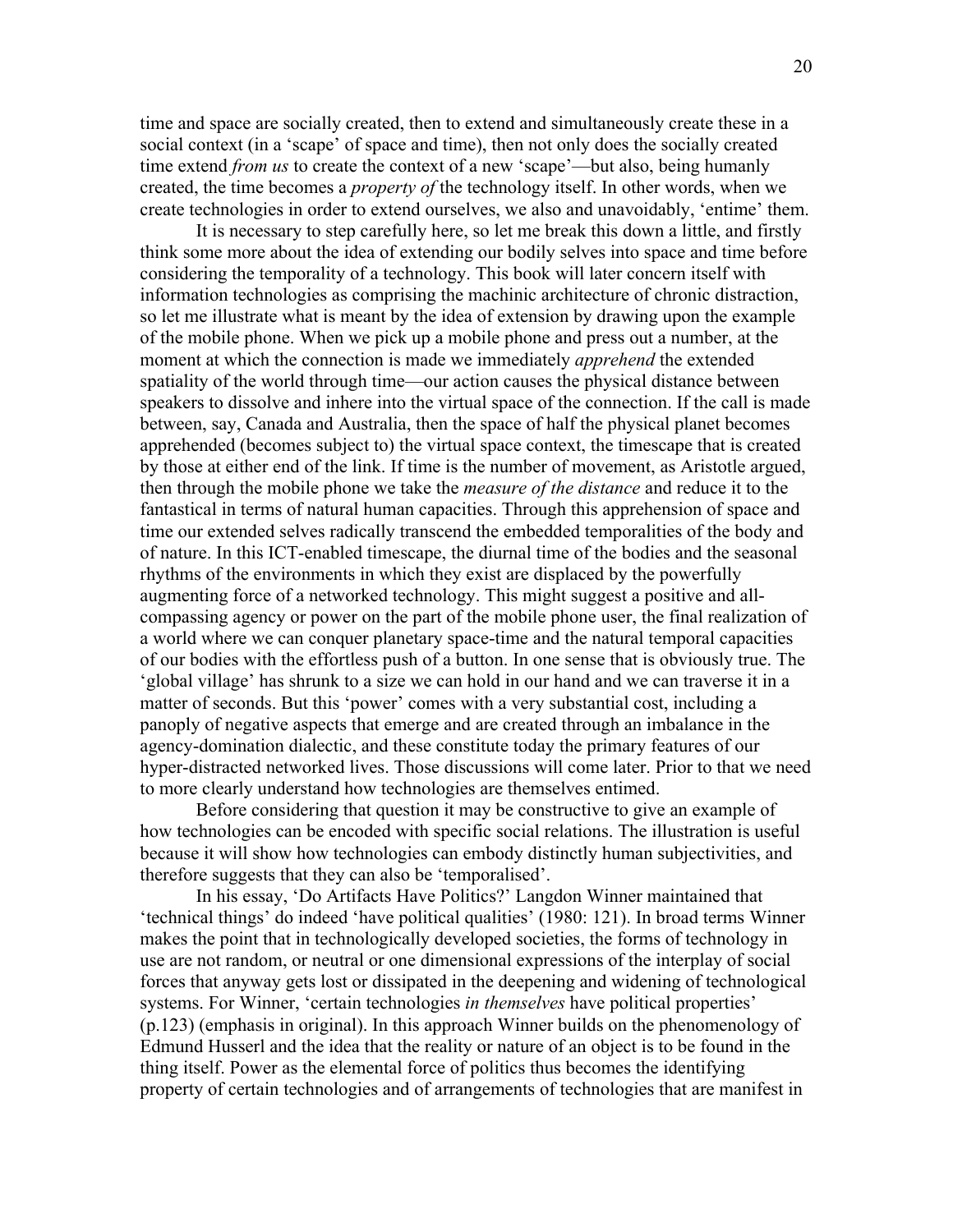society as 'forms of order' (ibid). Winner discusses the case of the architect Robert Moses who was a key builder of parks, roads, and bridges and so on in New York from the 1920s until the 1970s. Politics and power, as Winner compellingly argues, reside in and are constitutive of the numerous technological artifacts that Moses conceived and built. Describing, for example, Moses's New York bridges, Winner observes that 'many of the overpasses are extraordinarily low, having as little as nine feet of clearance at the curb' (ibid). Winner makes the point that we rarely give such technologies (or their dimensions) a second look, unless they make some kind of powerful aesthetic statement to us. In his career Moses constructed two hundred or so of this type of low bridge. But they concealed within their plan a particular intentionality: to be precise they were 'designed to achieve a particular social effect'. The 'social effect' was to discourage (or make impossible) the routing of buses that were too high into certain sections of the city, to the 'upper class' and 'comfortable' areas. Winner argues—drawing from a biography of the polarizing figure of Moses—that this specific engineering decision to exclude buses was in fact the technological encoding of Moses's racism. It was well known that the poorer classes in New York, mainly the black working classes, travelled by bus because they were unable to afford personal automobile transportation. The bridges were thus encoded with a politics whose primary purpose was to exclude the black working class from being able to use the roads by the main means of transportation available to them, and therefore effectively barring them from the more affluent white sections of the city.

In his 1990 book *Cities of Quartz*, which was a critical study of the Los Angeles built environment, Mike Davis makes similar observations concerning the technological arrangements of that city. For example, in areas of Downtown Los Angeles that were being earmarked for gentrification, the problem of endemic vagrancy was hindering the scheme to attract the wealthier middle-classes and the business investment they would bring in their wake. Moving the homeless on was proving only to be a short-term measure, as they inevitably returned to sleep on park benches and in bus shelters. The 'final solution' (as Davis phrases it) for the City authorities was to construct a 'new barrel-shaped bus bench that offers a minimal surface for uncomfortable sitting, while make sleeping utterly impossible' (1990:233). Such 'bum-proof' benches are now widespread across the US and also in many other parts of the world, such as the UK and in Australia where shopping centres quickly grasped the economic advantages of not offering sheltered accommodation for those unable or unwilling to shop. What looks on its surface, then, to be largely an aesthetic choice in the construction and deployment of civic furniture, after closer scrutiny often turns out to be the intentional siting of political technologies for specifically political purposes. A similar case may be made for a whole range of technologies, such as CCTVs, that also constitute a very distinct 'form of order' under the guise of 'public safety', as do certain forms of ID cards or tracking software, where political intent is inherent to their conception, design and function. It is clear that politics can clearly be encoded into artifacts, and this may be recognised if we interrogate the political economy context of the artifact itself. But how is time encoded in a technology?

If we recall the illustration of the mobile phone, we see that it has a definite temporal function in that it compresses the time necessary to speak to someone half a world away. But how does time reside *encoded* within its assembled parts? In an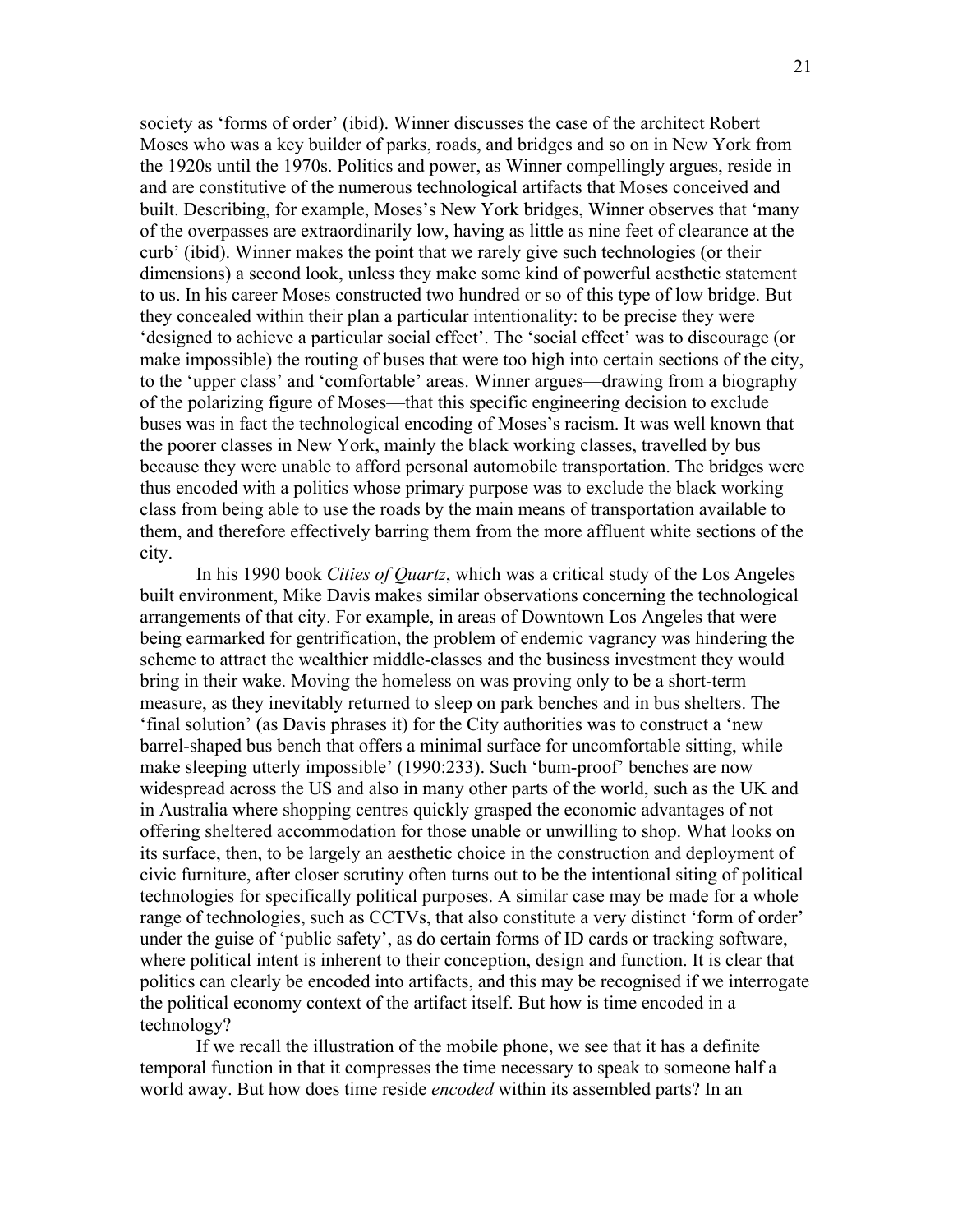important essay titled 'Do Technologies Have Time?', Karl Hörning, et. al. make a useful inroad into this question, and establish an argument that I will develop further for the purpose of my own claims. The essay makes a similar grounding case to my own in that it argues that 'time is part of our physical involvement with the natural and technological world; our daily involvement with the world is temporal to its core... [and humans] are locked into the material and technological world that they create' (1999:294). Here the authors convey strongly the idea of extensionality, where the creation and application of a technology also serves to temporalize it. Technologies, as they put it, are 'time-loaded' with the 'regimes of time' that form the temporal context or timescape of their temporal becoming (p.303). And so for example, within the dominant time regime of industrial modernity, the time of the clock begins to encode technologies from the moment of their abstract conception in the head of the designer through to the point of their material reality acting upon the world as artifacts. More broadly, the timescape generated by the clock began to permeate the social world as an ordering regime that gave organization logic to the Industrial Revolution and was indispensable in its rise and eventual domination (Thrift, 1996). Moreover, through the dynamics of 'practice' in the world, through repetition and through durational unfolding, the time loading of the technology *reinscribes* its machinic and clock-based temporality back into the rhythms of the user (Thompson, 1967). I am arguing here that clock time specifically is encoded into industrial technologies, and in this I go through a more deterministic trajectory than Hörning et al. are prepared to. They see a vague and diffuse social time as being encoded into the technology, one that is able through 'practice' to offer more open potentiality in how that 'temporality of practice' unfolds through use (p.296). However, I see a rather more instrumentalized process, where the 'temporality of practice' tends to dominate and foreclose, and opposed offering a context of enhanced agency. Let me offer the reasoning behind this more deterministic viewpoint.

Along a similar phenomenological line concerning what might be called 'the time of things', Bruno Latour tells us that the 'time' of an axe is immeasurable and not reducible to one time. It 'takes' or 'apprehends' its time from its direct use and its context of creation. In his essay 'Morality and Technology' Latour describes the interactions of time, humans and technology with some fluency. He writes:

What is folded in technical action? Time, space and the type of actants. The hammer that I find on my workbench is not contemporary with my action today; it keeps folded heterogeneous temporalities, one of which has the antiquity of the planet, because of the minerals from which it has been moulded, while another has the age of the oak which provided the handle, while still another has the age of the ten years since it came out of the German factory which produced it for the market. When I grab my handle, I insert my gesture in a 'garland of time' (2002:249).

Latour argues that temporal dimensions are 'folded' into technologies like ingredients into a cake. This is cognizant with much of what I have maintained thus far. But I also add another element: the *history* of the tools' 'becoming'. Under capitalism the time of a machine is *measurable and generalized* and is based upon the tempo of the clock. Think of a classic industrial machine such as a lathe used for turning metal. As Latour's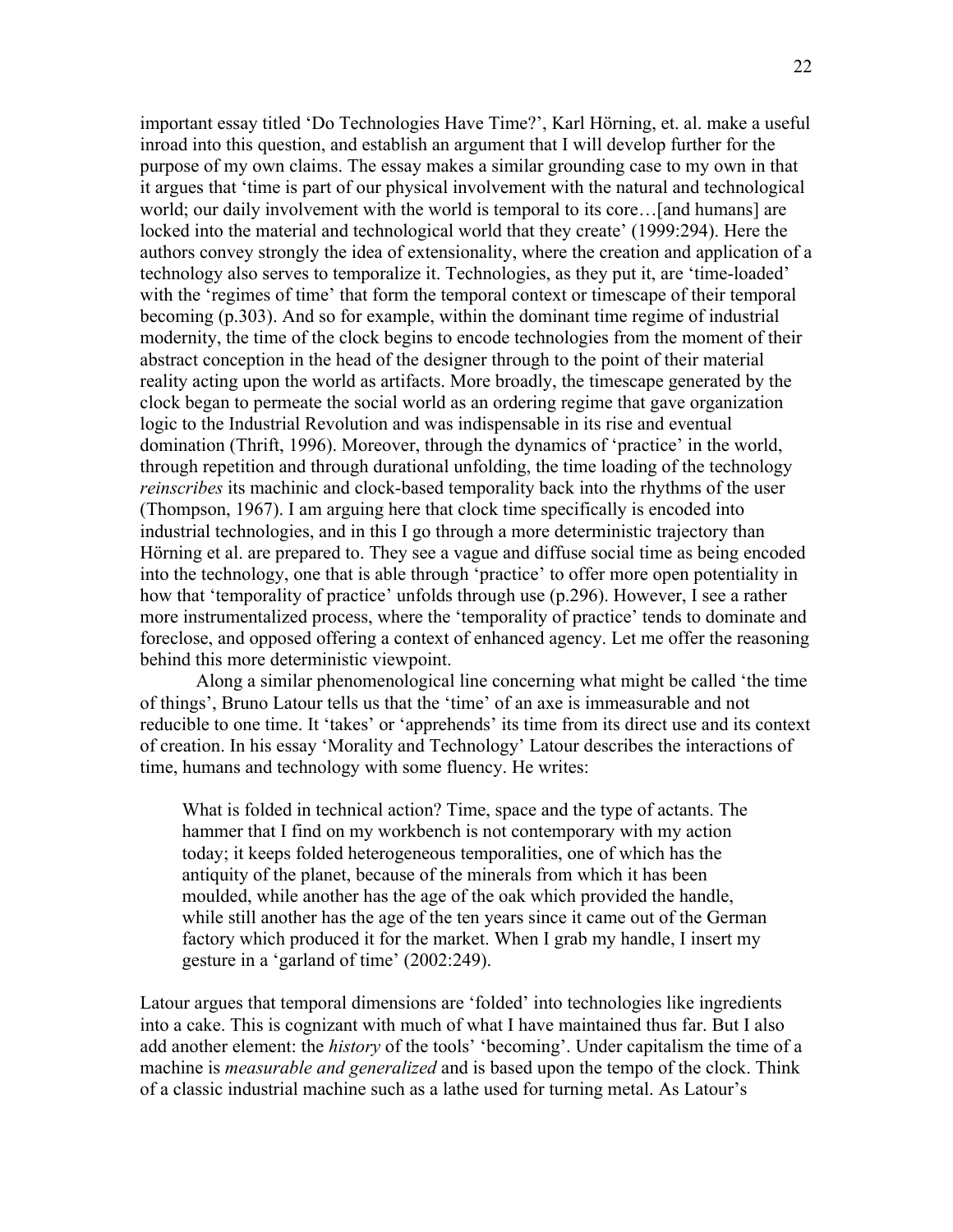hammer contains the age of the minerals from which the head has been formed, and the wood which forms the shaft, so too the components of the lathe contain the effects and traces, the history of the convergence of social, political, ideological, scientific and technological contexts that brought it into being. The lathe is a precision instrument whose rationale is constructed through the same mathematical rationale (of measurability) that conceives of all things as number—the same logic that divides the flow and emergence of time into seconds and minutes. The lathe contains the effects and traces of a designer imbued with the heritage of Enlightenment thinking, with a rational cast of mind and a planned and relatively restricted instrumental perspective where what the machine will do in the future is knowable and predictable. It has a planned 'lifetime' measured in years. It contains also the logic of the industrialism of which it is a part, of commodity production, of competition, of efficiency and of speed of operation. The lathe, in other words, is not conceivable without the intersecting tangle of the differing contexts of modernity that made it thinkable, requirable and actual. The present-day lathe is the latest in a *generational development* of lathes and related machines that has *evolved* down this instrumental and narrowly delineated line that is time-loaded with the timescape of the clock and the social, economic, cultural and political rhythms that corresponded with the clockwork baseline that Newton saw as 'absolute' time. The 'folded' and 'heterogeneous temporalities' that Latour speaks of have, since the rise of the industrial way of life, ceded to and been displaced by a strictly homogeneous form of time that is based upon numbers, is 'absolute' and subjectless and has 'established the trajectory of European technological development that has continued to the present' (Gare, 1996:103).

I have tried to argue in time is fundamentally social. The very essence of time is grounded in the embedded rhythms in the physical and natural world and we are able, at the most unmediated and subjective level, to perceive time and become conscious of it through social change. However, at least since the time of Aristotle—and with world transforming power since the time of Newton and industrialization—a mathematically based and technologically developed form of time began to dominate. The domination by clock time has been encoded into the technologies humans developed and the societies they created, to invent a *modern* world.

I want now to look at the most fundamental of all technologies, that of writing. In the remainder of this chapter I will show that writing itself is time-loaded, and writing has entimed the modern world in a specific way; giving it specific rhythms. I will further show that writing and reading which are the thought-bases of modernity have been transformed by computerization, and that the 'network time' of computers has placed the contemporary world on a new temporal plane—with profound consequences for almost every element of our late-modern world.

#### **The technologizing of the word**

It is with the acquisition and development of language that humans began to distinguish themselves from other primate species and to act upon the world and space-time in ways that were fundamental to the evolution of consciousness and the rise of civilizations. Increasingly complex forms of communication gave rise to increasingly complex and technical forms of organization. The first of these was the invention of writing. The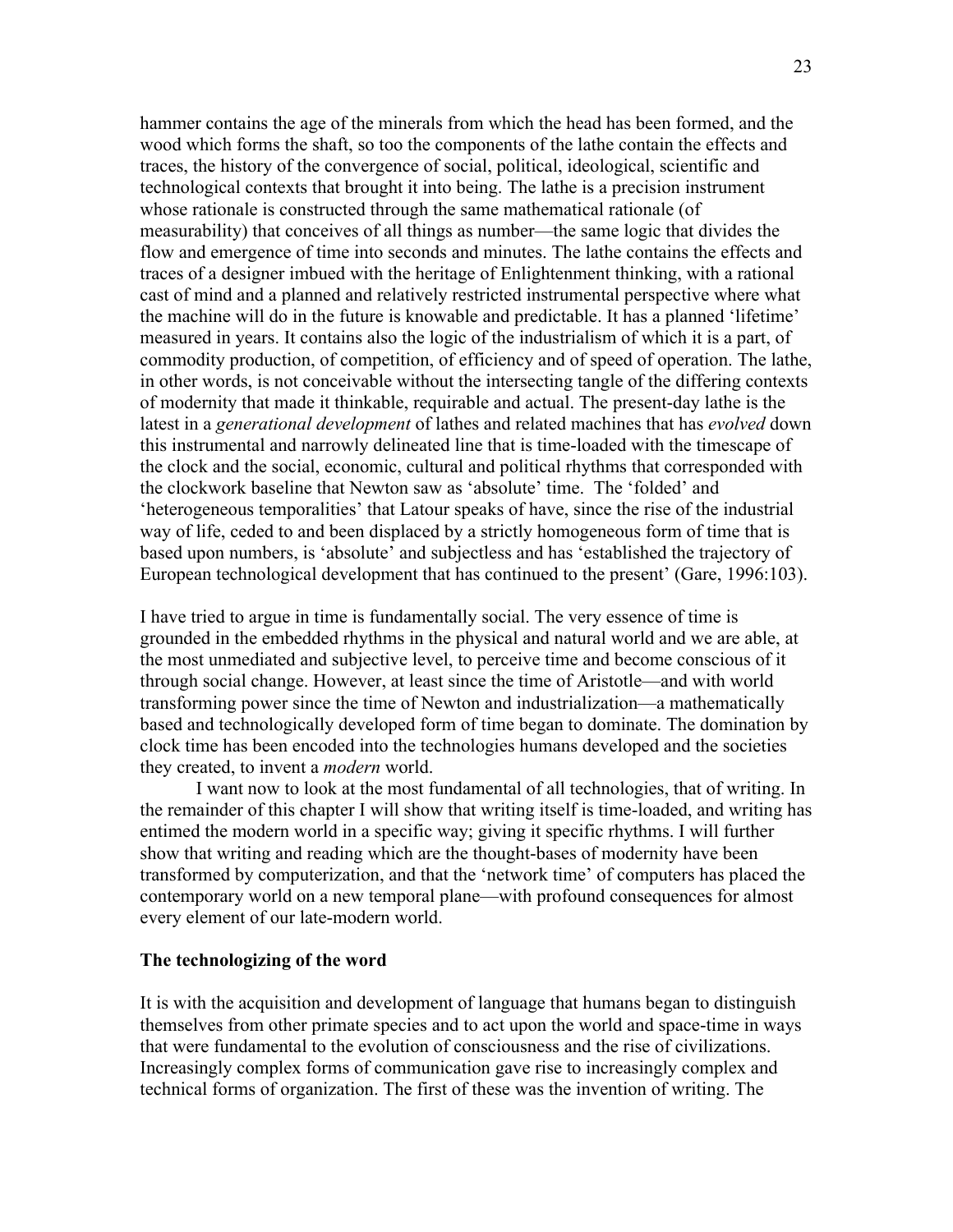earliest forms of writing emerged in the Ancient Near East region that is now Iraq around 8000BCE. This 'proto-writing' was more a form of accounting by means of marks on clay tablets, or tally-sticks, knotted ropes, or painted sea shells and so on, that expressed property marks, or functioned as mnemonic devices that would indicate who owned or owed how much of a particular thing, be it livestock, or bags of grain, etc. It is significant that the earliest form of this most important of technologies emerged as a form of accounting. It indicates a deep-seated tendency in humans to orient towards number and, later, toward the development of number systems as a way to profoundly act upon their environments. Like the example of the mobile phone used earlier, even simple marks (commonly understood as being encoded with specific meaning) were a way of effectively apprehending time and space to the social dimension. Thus the scratching of a series of marks on a tablet could indicate, for example, that an individual has in the past borrowed five goats (these may have been eaten or sold on, but still 'exist' in virtual space and time as represented by the marks), and will return them or their agreed equivalent, at some point in the future.

Rather later, around 3000BCE, a profound technological innovation took place with the invention of phonetic writing. Remarkably, this invention occurred independently in Babylonia, in China, in Mesoamerica and in India, with each emergence expressing differing systems of logographics (Daniels and Bright, 1996). With this common effulgence of communication the form, function and trajectory of human relations would change forever—and change at an increasingly rapid rate. And so we see for example, that the cuneiform writing that emerged in Babylonia evolved in to a technological system (or *technique* in that it had to be learned) that soon supplanted the oral systems of communication that had hitherto dominated human relations in that region of the world. Ideas, concepts, agreements, sureties, pacts, histories and so on, could be fixed on the media of the time and given the status of something real—the status of fact. The fixing of words onto readable and preservable media greatly expanded the organizational potential of nascent societies, creating a 'memory' of all kinds of things that spurred trade, commerce, art, philosophy and the building of whole civilizations. The fact that something was written gave a powerful reality to the subject written about. It is interesting to note that the word 'anecdote', a term we use today to relate something personal or autobiographical, something that does not quite have the power of 'truth' or 'reality' (only an adjunct to it), comes from the Greek word *anékdota*, which means something that is unpublished. If it is not published or written, then, its authority of being 'real' and 'factual' is diminished.

The practice of writing began to change what is it to be human in the world. It enabled a radically new form of interaction based upon information creation and dissemination, but it also began to change the ways in which we *think* as humans; indeed, the changes have been claimed to be neurophysiological in that the very organization of brain function was altered. Walter Ong, for example in his essay 'Writing is a technology that restructures thought' (1992), argued that with the development of writing and literacy, the technology of the written mark 'takes possession of [human] consciousness' (1992: 293). Writing, it seems, is endowed with almost supernatural powers in that, as Ong observes, 'it tends to arrogate to itself supreme power by taking itself as normative for human expression and thought' (293). The inherent power of writing and of literacy stems from the fact that it has grown in to a process that is both a necessity and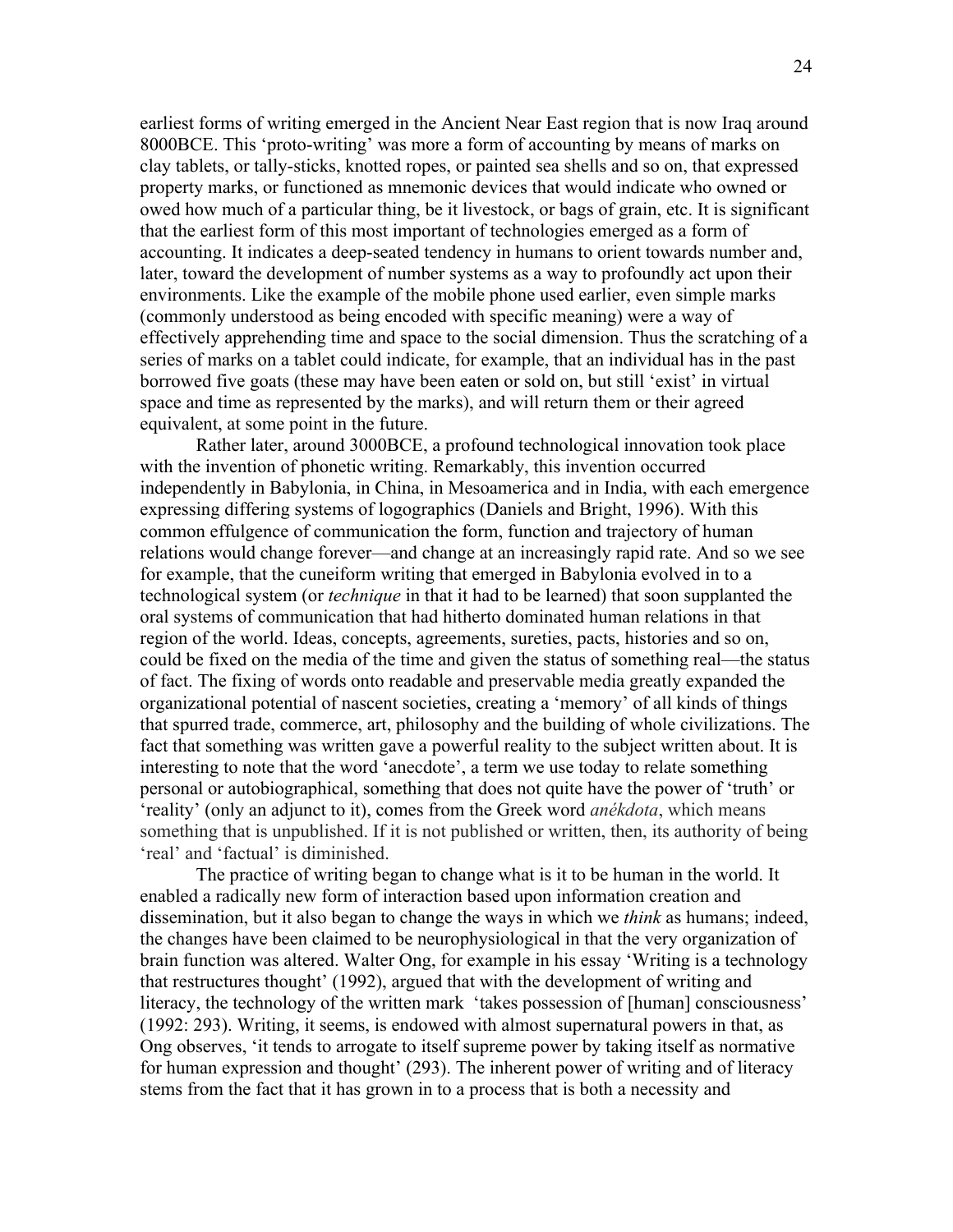something that seems so natural. It is this duality, according to Ong, that tends to 'block understanding of what writing itself really is' (293). The technologizing of the spoken word was thus the technologizing not only of human consciousness, but the technologizing and transformation of 'the early human lifeworld' (297).

The consciousness-altering power of the written word is especially significant. That it transformed what it meant to be human was underlined by the psychologist Julian Jeynes who made a remarkable claim (a claim later supported by Ong) in his 1977 book, *The Origin of Consciousness and the Breakdown of the Bicameral Mind.* In it Jaynes argued that prior to the development of writing, humans had not developed selfconsciousness, as we know it today. He maintains that in the period between the estimated emergence of our species around 130,000 years BCE, to the development of alphabetic script in Babylonia about 4,000 ago, the ancient human mind functioned in its natural state in something close to what we today term schizophrenia. The mind (as the expression bicameral suggests) was—for the majority of our species' existence on earth—split into two spheres. Communication, information and understanding were possible primarily through speech. But in this aural world, as Jaynes suggests, 'human nature was split in two, an executive part called a god, and a follower part called a man' (1977:84). Man listened to the voices in his head, the 'auditory hallucinations' that were the product of the brain's natural state, and acted upon them. 'Neither part was conscious', Jaynes argues, and precisely because we are today fully self-conscious, we find this other mind-state as 'incomprehensible' (84). However, Jaynes argues that with the development of writing, the 'judgments of gods…began to be recorded', and in regions such as Babylonia, writing was also put to civil use. Jaynes continues that:

This is the beginning of the idea of law. Such written judgements could be in several places and be continuous through time, thus allowing for the cohesiveness of larger society writing was a method of civil direction [and] method of social control which by hindsight we will know it will soon supplant the bicameral mind (198).

Writing *exteriorized* and *spatialized* and *temporalized* the words in the heads of people who gradually began to see themselves as separate from these. The bicameral mind of voices and its 'auditory authority' (201) began to dwindle and as a consequence, neurophysiological changes began to occur through the human 'effort to find out what to do when voices are no longer heard in hallucination' (246). This technologically induced transformation is the origins of our consciousness. Sufferers of schizophrenia today, Jaynes suggests, are individuals who retain vestiges of that ancient bicameral brain state.

#### **Technics as time**

Through the action of the dialectic the technology of writing not only allows us to transform the world, but our actions upon the world also work back upon us, and—in its most significant early development—created the basis for the evolution of consciousness, and the capacity to think in terms of the analogue 'I'. It is necessary to critically interrogate this dialectic further—with temporality as a key factor—because this will tell us something significant about both the logic underlying the specific reality of our world,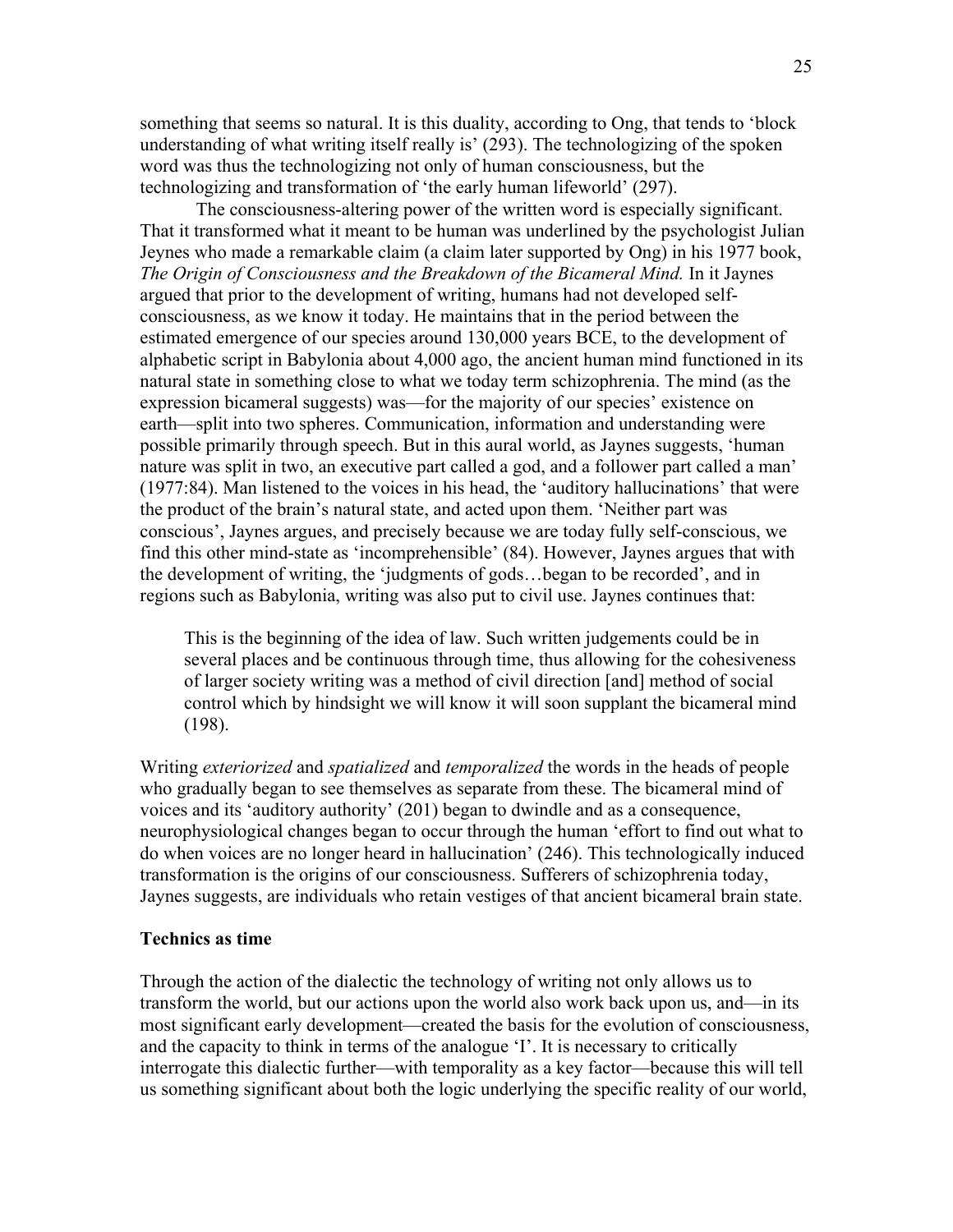and the *human threshold* we have vis-à-vis our temporal relationship with technological development.

The technological dialectic (or interaction) initiated by writing has had both positive and negative aspects. On the positive side, as already noted, the world bequeathed to us though civilization, a world of art, of reason, of Enlightenment science and so on, has been made possible through our discovery of the amazing potency that stems from the agreeing the meaning of marks upon paper. On the debit column, to be sure, the horrors made possible by the logic of rationality have been incalculable, and may even outweigh the good that has emerged from it (Adorno and Horkheimer, 1986). It is increasingly apparent that systemic technological power and its logic expressed through such processes as nuclear fission, genetic manipulation, and continued fossil-fuel addiction are indeed propelling humanity along upon a 'journey into the unknown' (Jonas, 1985:21). The most important point here is that although we created this world, for good or ill, the possession of consciousness means that we are *still able to reflect upon it* in order to understand it more, and so to imagine and posit solutions for the creation of a better arrangement of things. So let us analyse the actual processes of acting upon the world through writing, and consider how time and technology are mutually constituted through this process. Let us see, further, how this new perspective casts light on important aspects of the present-day world, aspects that are blocked by what Ong (1997:293) saw as the imperiousness of technological development that writing has made possible—and how this imperiousness has blocked a greater understanding of the nature and potential of social time.

In terms redolent of McLuhan's 'extensions' thesis, the philosopher Bernard Stiegler in his *Technics and Time*, observes that the practice of writing, or technology use in general, functions as a 'prosthetic'. The etymology and sense of the word 'prosthetic' is important. As Stiegler writes:

'Prosthesis' does not supplement something, does not replace what would have been there before it and would have been lost: it is added. By pros-thesis, we understand (1) set in front, or spatialization; (2) set in advance, already there (past) and anticipation (foresight), that is temporalization. (1998:152)

Through Stiegler it is possible to view writing as the *prostheticization of thought*. Writing extends thought. It sets it out in front and into the created social timescape wherein written thought becomes a site of measurement; and as writing is a technology, writing becomes a measure of time—the 'technics *as* time' that is the core thesis of Stiegler 's book (1998: 83). Writing, in other words, does not simply record resemblances to reality in its descriptions, but *records time itself* and is *recordable as time* through our experience of change (Tabboni: 2001:7). We have seen that the entimed machines of industrialism, such as lathes or motorcars or cash registers, are encoded by the world of capital that moved to the rhythm of the clock. But how is writing entimed? Or more precisely *with what* was it entimed during the seminal phase as far as our world today is concerned—the phase of classical antiquity where Greek and Latin writing began to lay down the intellectual, moral, philosophical and political basis of what we recognize as normative social and civic life?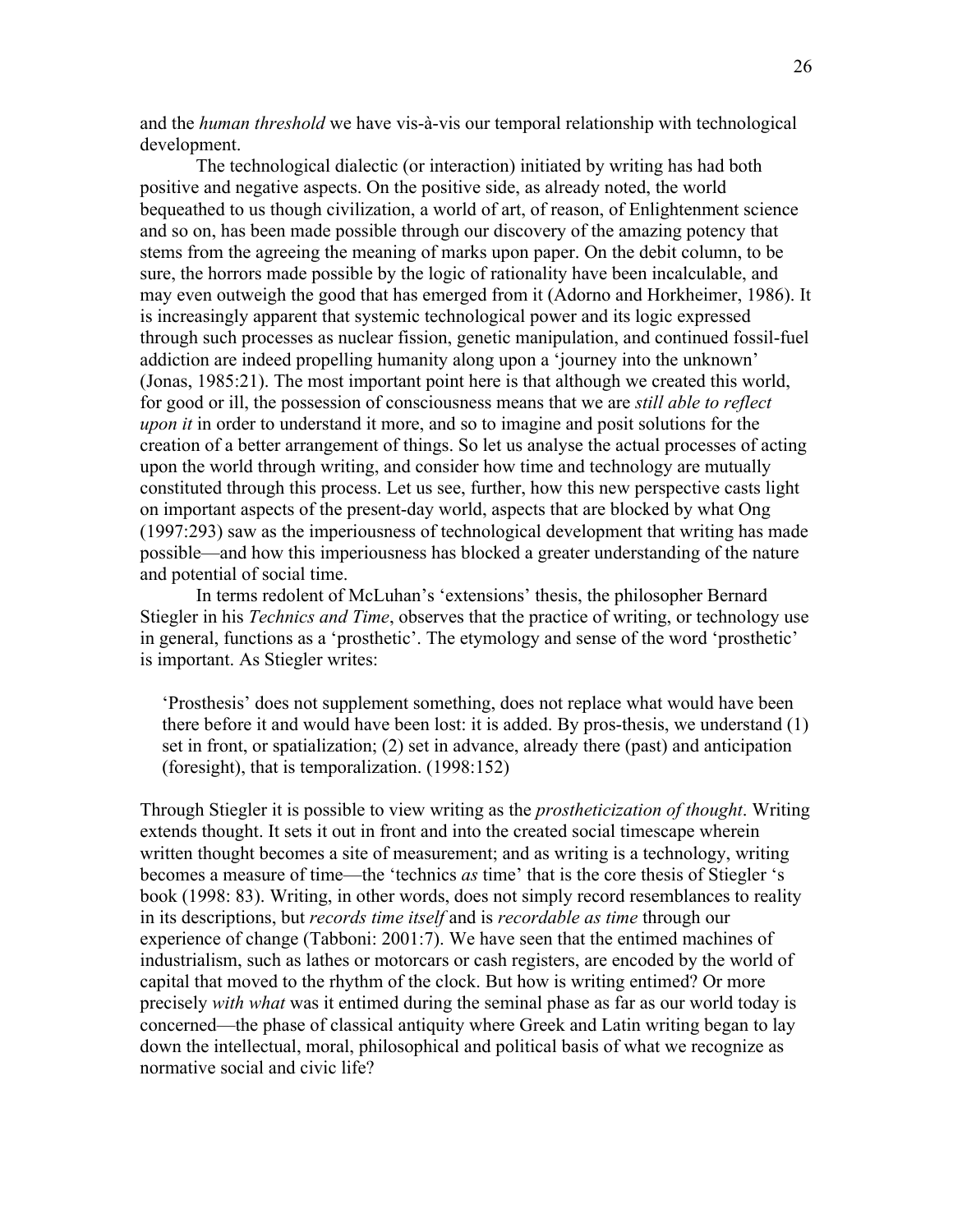At this time the spread of writing as the prostheticization of thought began to affect the world 'out there' through the dissemination of ideas, edicts, laws and a growing diversity of technical, social, cultural, civil, religious and political knowledge that in combination served to give the social world its forms of organization and increasing rationality. Writing also reflected the timescape context that dominated at its time of creation and dissemination—and in this early phase this was the embedded times of biological life that is constituted by humans and nature in interaction. And so the writing of classical antiquity, and earlier, reflected that world, and that society, and the ideas that it produced. This was a pre-machine and pre-clock time world and so that its writing was entimed—and thus reflected the entimement—by human biology and the natural environment. The temporality of bodies, of presences and proximity, of the spatially constraining and temporally limited (in terms of quickness) physical movement of the hand and the eye meant that ideas expressed and the world reflected though its expression were encoded with a kind of *ingrained physicality*.

This critical juncture was described by, almost matter-of-factly, and buried underneath a surfeit of facts and other points of interest, by Patricia Fara in her book *Science*: *a Four-Thousand Year History*. Fara notes that the basis of clock time numbering, the sixty seconds, sixty minutes, one hour that we are so familiar with today was invented by the Babylonians in Mesopotamia around four millennia ago. When you think about it, 'sixty' seems a queer number to post-rational decimal societies. However, what Fara reveals is that the Babylonians were constrained by the technologies and the raw materials that surrounded them—and by the physicality of human hand-eye movements. As Fara describes it:

The raw material the Mesopotamians used—the clay, the reeds—affected the numbering systems that they developed: they counted in bocks of sixty, which seems strange for people brought up with tens and hundreds. However, if you try to write with a stylus (diagonally cut drinking straw works well), you soon realize that sixty was a more sensible choice than it might seem. The Babylonians used two basic symbols, vertical for single numbers and diagonal for tens. They grouped the first nine digits in threes, one row beneath the other, because the human eye can immediately distinguish between one, two, and three adjacent vertical marks—but not four. Reading the horizontal wedge-marks is more tricky, and scribes developed a system enabling them to recognize a set of up to five instantaneously. So after 59 (five horizontals, and three groups of three vertical), they moved everything over one place to the left and started again… (Fara, 2010:11).

Fara thereafter quickly moves on to other matters, because her subjects are different from mine. However, what she relates here is in many ways the fundamental point of this book, and that it is the *physical and environmental origins of both time and writing*—and the fact that this basic principle still underpins our world today. Clock and script were developed as immediate expressions of immediate bodily capacities and immediate material surroundings. This profound fact has not been lost in the mists of historical time, but its vital importance has simply been overlooked. If physicality and materiality are the basis of clock time and the written word, then what does it mean for a world where the clock and the printed word have been made digital, and the digital version is becoming dominant? How far can our natural capacities be pushed by technology? And what does it mean if (as I will argue) our physical-temporal limits have already been passed?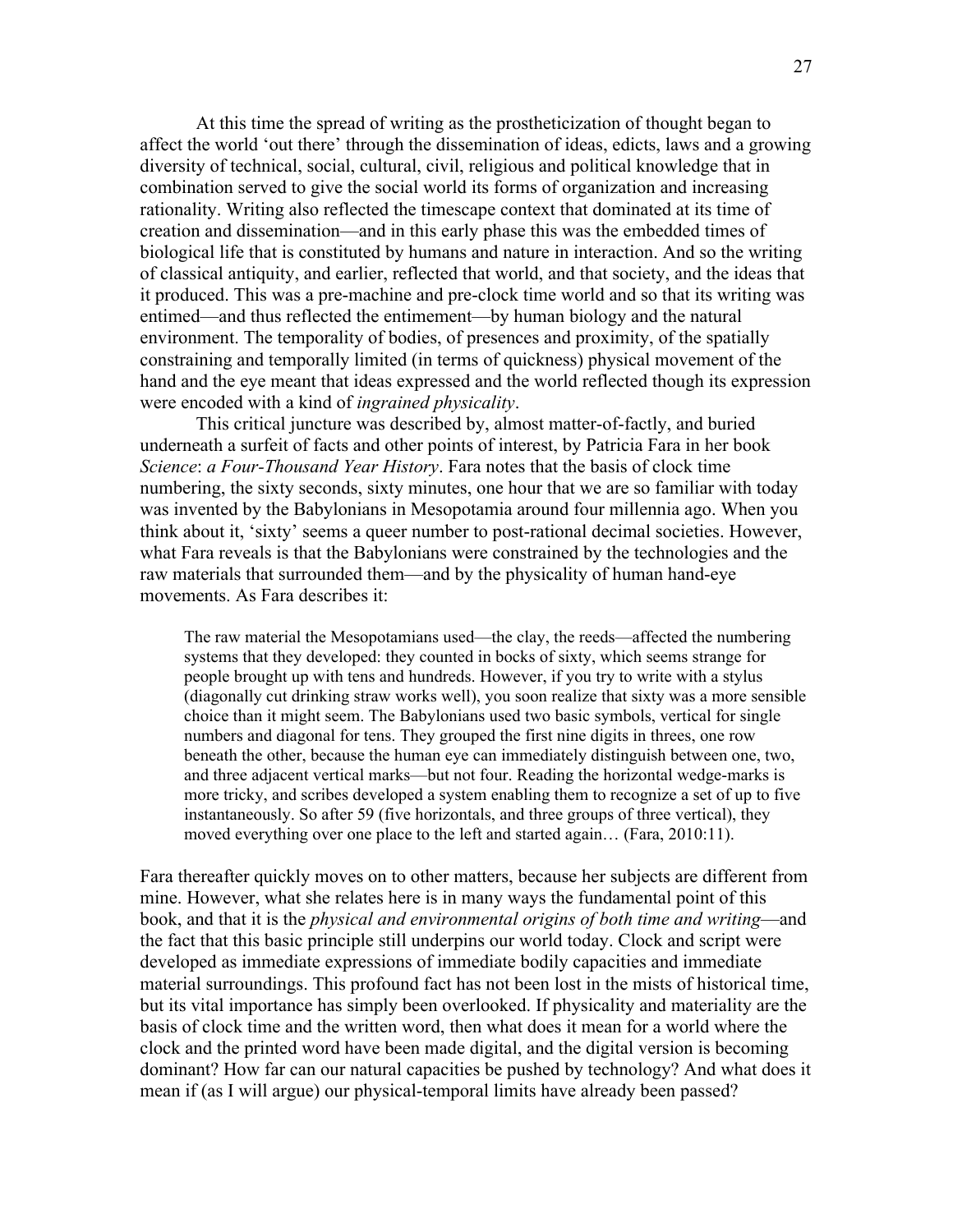At the early stage of the development of writing, the prostheticization of thought through writing still meant that thought and its entimement were still contiguous and close to (and circumscribed by) the embedded times of body and nature, and so what was expressed and concretely made reality was more-or-less in temporal synchronization with the times of the body and the natural environment.

What this meant in the context of the dialectic was that written thought could spread and grow, and the world that this helped to create acted back upon the embedded times of the biological world in ways that that did not (and could not yet) contain the incipient or actual accelerative dynamic in technological processes that would be sufficient to undermine or displace the times of humanity and nature. Taking the measure of the world through writing in all its forms was thus in a very real sense to explore it with a power and authorial authority that has probably not been surpassed in terms of the truly open potential that these tentative first few steps represented in our realizing of the world through the agency of the technologized word. The prostheticization of thought through writing extended enormously the capacities of humans to take the measure of their world through the dissemination of almost *pure thought* at a time, to repeat, when the technological echo of writing's acting upon the world was not yet fundamentally undermining of the rhythms of thought by the imperatives of modernity and its machine logic.

It is intriguing to consider the idea that the time of classical antiquity, the time whose thought still deeply underscores our own world, was the time when the ideas of the philosophers, the discourses and writings of Plato, Socrates, Aristotle and others reflected the freest expressions of thought—protheticized and technologized and temporalized thought—that humans have achieved. It is quite possible that their still powerful resonances today reflect that idea. *Immensely consequential* thought was able to occur because of the concatenation of forces arranged at that time in history. The societies of Greece and Rome were rationally organized, and functioned on a hierarchical basis whereupon, at base, slave labour and a militarised culture functioned to create the context in which philosophers could consider the nature of the world and its processes from a kind of ground zero, a *tabula rasa* where elite contemplation would be a continually innovative and path-breaking swathe cutting through our profound ignorance. Plato, indeed, in his *The Republic*, maintained that society must ideally be ruled by 'philosopher kings' who alone would have the power to rule wisely (Pappas, 1995: 114). He was not thinking in precisely these terms, but what Plato was arguing was that 'philosopher kings' should rule because, freed from the drudgeries and preoccupations of slave and military and commercial life, only they *had the time* to think and to reflect and to debate.

Plato has a topmost place amongst philosophers, and his influence reverberates still. It was he, for example, who laid the basis for the mathematical forms and logic that would influence key figures in our narrative such as Isaac Newton—who in his turn, influenced a whole intellectual tradition that delivered the science and theory of computing to the world. More broadly, it was Platonism that made such a world thinkable and thus possible through the articulation of the philosophical basis of mechanism, the assumption that organisms, humans, nature and the universe, together comprise a harmonious order that worked as a machine. This thought-process of mechanism and harmony is what made the very conception of a machine possible. And so in Ancient Greece, through writings that would prosthetically enter the time-space of philosophical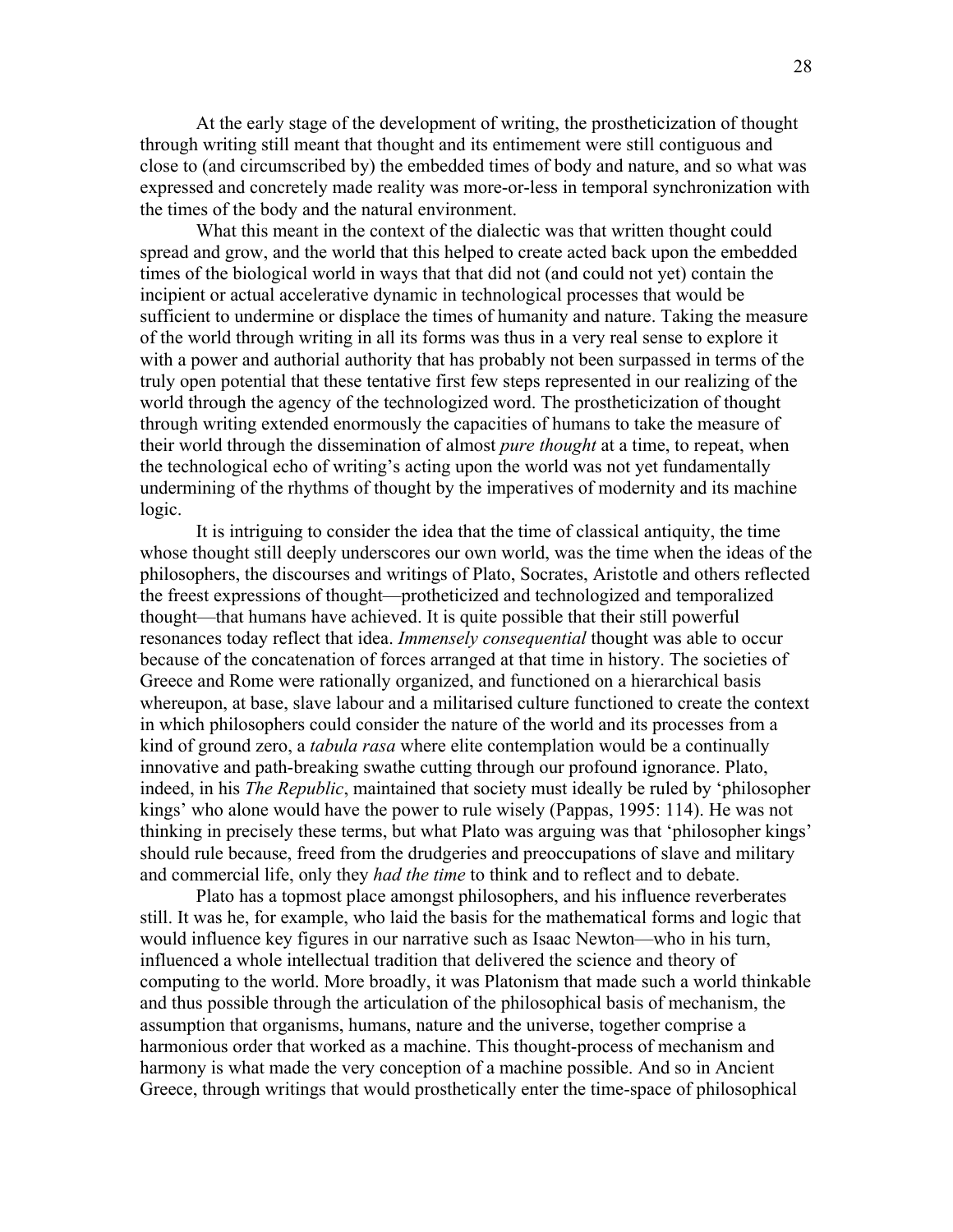history, Plato planted the germ of what Arran Gare terms 'mechanistic materialism' that would come into budding flower in the intellectual luminosity of the seventeenth and eighteenth centuries (1996: 114-115).

The most important point I want to emphasize is that at this most profound phase of Western intellectual and philosophical thought, the time of the forming and entrenching of the *canonical* thought that underpins our western world today, was a time when writing, the texts they created and the ideas they expressed, were *not yet machinedriven*. From the time of classical antiquity, and from there to be resurrected in the Renaissance through to the early Modern Period, ideas circulated by means of time consuming hand-written texts that were disseminated by the muscle power of beasts of burden or by foot, and/or by technologies based upon the wheel or ship that had been in existence for many hundreds of years. Ideas and their written expression were entimed by the hand-eye temporalities of physical writing and reading and by technological contexts (those governing space and time) that remained little unchanged over the span of centuries. This was not a phase of stasis, however, either cultural or technological or temporal. For example, the growing spread of mercantilism that was the precursor to capitalism, had a differing approach to time and to information than that of the European ecclesiastical authorities who had until the sixteenth century almost a monopoly over the written word, and whose logic was of course opposed to that of classical Greece or Rome. Jacques Le Goff (1980:30) explains the cleave from religious time and the crucible of social transformation that it exposed:

The merchant's activity is based on assumptions of which time is the very foundation storage in anticipation of famine, purchase for resale when the time is ripe, as determined by knowledge of economic conjunctures and the constants of the market in commodities and money—knowledge that implies the existence of an information network and the employment of couriers. Against the merchant's time the church sets up its own time, which is supposed to belong to God alone and which cannot be an object of lucre.

This nexus goes to the heart of the motivation for technological development. The raising of time and money to central importance in human affairs in late Medieval European societies gave the quest for technological fixes an unprecedented impetus and dynamism. Rapid technological development began to move to the centre-stage of history, and a rising wave of mostly unheralded revolutions in technological innovation was underway across a whole range of areas by the time of the Renaissance. As Frances and Joseph Gies (1995:2) argue, the Middle Ages can be seen as a period of:

…gradual, imperceptible revolutions—in agriculture, in water and in wind power, in building construction, in textile manufacture, in communication, in metallurgy, in weaponry—taking place through incremental improvements, large or small, in tools, techniques and the organization of work.

These 'gradual, imperceptible revolutions' were oriented, inexorably, towards the spreading and deepening through writing and literacy and through practice (the technical application) of a Platonic mechanistic materialism. Gare articulates the movement of this powerful technology-ideology dialectic: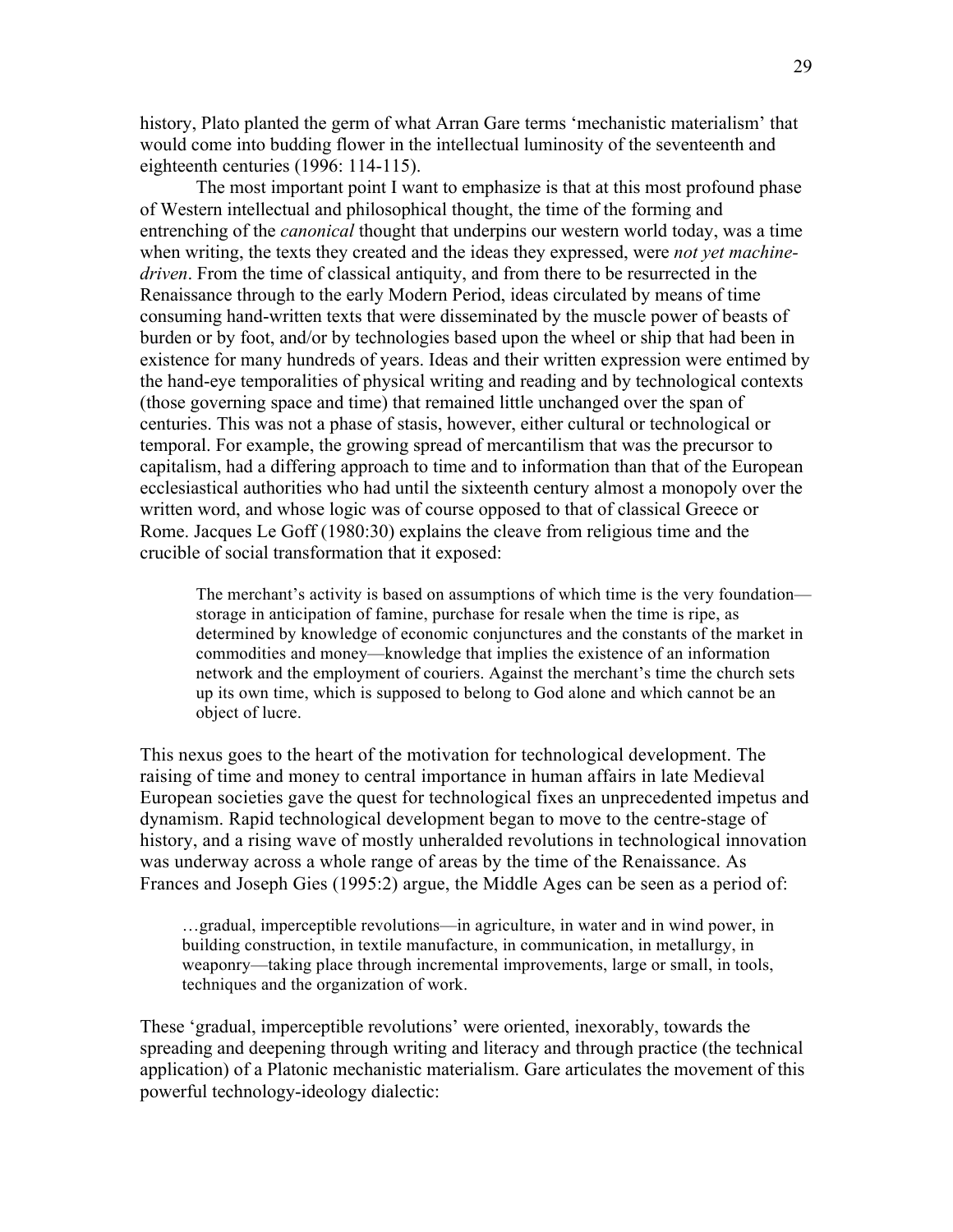The development of mechanistic materialism was the crystallization of a large number of such forms of thinking. Forms of relations within society provided the analogies for the development of this view of nature, which was then analogised to comprehend society. This comprehension reincorporated these forms of thinking into new social practices (1996:115)

With the rise of mechanistic materialism and the creation of the world as the reflection of its idea, technology (and the human relationship with it) would from now on be set upon another, and more complex, level. Here the entimement of technology and technological development would be seeded by machine logic. The logic and limits established by the physical confines of the embedded times of the body and of the natural world would be increasingly adrift from a gradually more autonomous logic of machine technology and machine time (a process McLuhan termed 'autoamputation' where control over the 'extension' that is technology becomes lost or is attenuated (1964: ch.4). Before that, however, the process and practice of reading and writing was itself to undergo its own revolution—a turning of the dialectical screw, if you like—to become the 'machine that made us', and become entimed with a very different rhythm to that of the body and nature (BBC 2008).

#### **Triumph of the machine**

Around 1439, and following many years of tinkering and experimentation, Johannes Gutenberg, citizen of Mainz, goldsmith and printer revealed his own 'defining' technology in the form of the moveable type printing press. As with the invention and normalizing of the clock and its machine time, it is difficult to overestimate the significance of this invention. Writing became forever detached from the rhythms and time-space limits of the hand-eye practice that had been the stock-in-trade of the medieval *scriptorium* for a thousand years and more. Ideas, laws, stories, technical descriptions, gossip, political tracts, and so on, could now be printed in potentially unlimited numbers at far lower cost and at what were then unimaginable speeds. As mercantilism was moving towards a more organized and rational capitalism in the Renaissance period, the higher rate of productivity became an important factor in this information revolution. The imperative of productivity provided a powerful and indispensable prerequisite for capitalism to function in the way that it does today. As Jeremy Norman calculates in his *From Gutenberg to the Internet* the increase in productivity attained by the printing press when measured against the average speed of a scribe was 'roughly 160 times, or 16,000 percent' (2005:29). The informational world had never before moved with such rapidity, and this launched, as McLuhan observes in his *Gutenberg Galaxy* the 'the take-off of the machine' (1962:155). And so with the development of a machine that would contribute directly to the development of every other machine that would follow it, we see the beginnings of the realisation of the Platonic idea of mechanistic materialism.

Writing, functioning as a prosthesis that inscribed ideas and thought, as well as a biologically rhythmed temporality into the world, was transformed by the printing press. A key transformation is that the extensionality that writing derived from media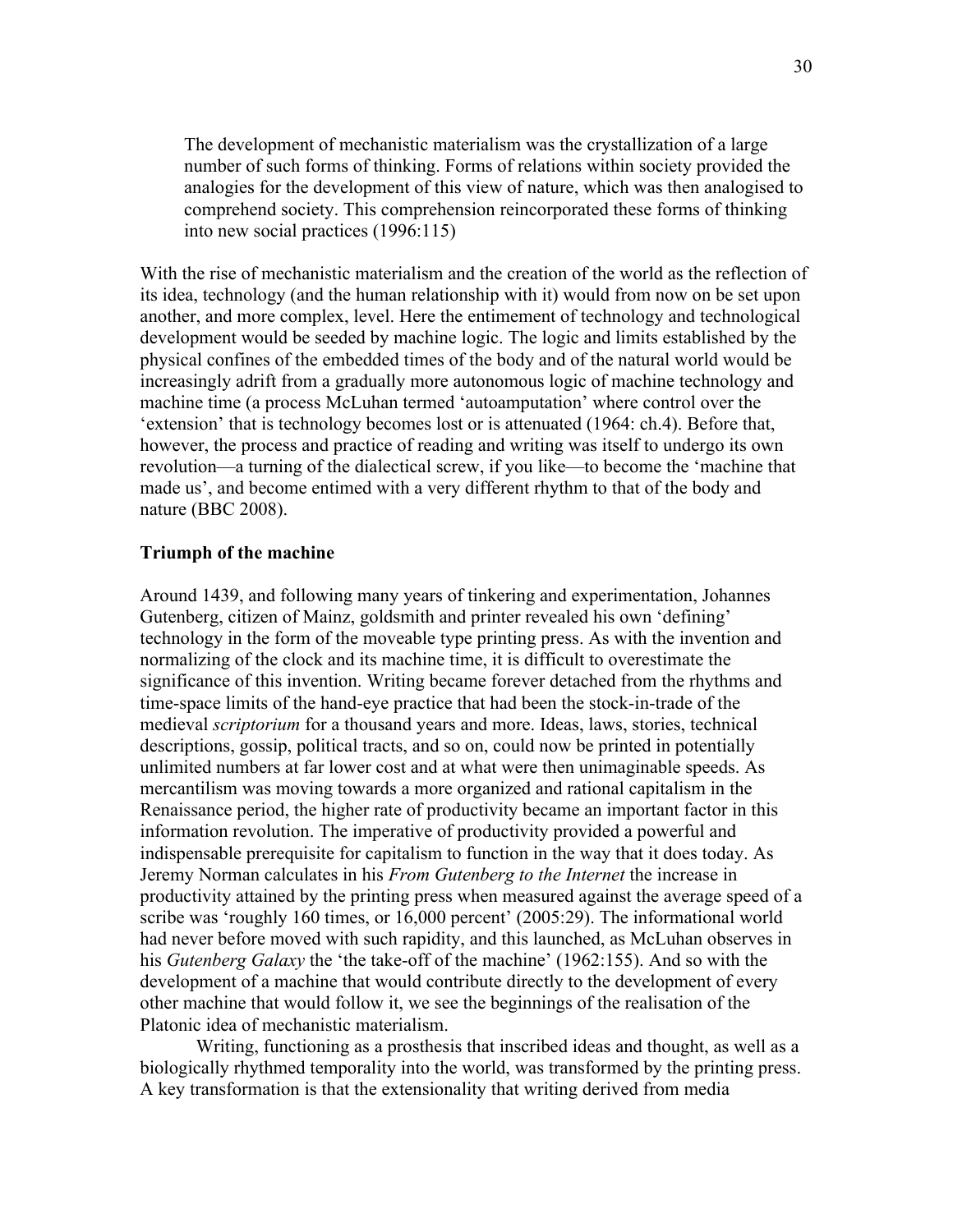technologies that were described by McLuhan would suffer its foundational 'autoamputation' through the mechanisation process. McLuhan's idea of autoamputation in the development of media technologies introduces the notion of the obsolescence or diminishment of one process—in this initial instance the physical process of the painstaking writing of everything in longhand—in favour of the intensification of another, which here is the printed word (Federman, 2005). By continually extending ourselves into the world through the transformation of mediation we began to experience a dual positive-negative effect that we can see to be very significant in terms of the temporal consequences for the human-technology relationship. On one hand, the inroads that we make into the world through technological extension allow humans all manner of benefits in respect of their ability to affect, organize and control their environments. On the other hand, the farther we extend ourselves, and the more we make obsolete prior forms of media whilst intensifying others, then the process of autoamputation becomes like a burning of bridges on our collective journey into unknown world that we have virtually no preparation for. The burning of bridges takes us away from, and renders it difficult to return to, our temporal essences and their innate physical limitations. And as the 'feel' and proximal physical aura of our extension into the world attenuates through expanding layers of technological mediation, then so too does the technological process become more abstracted from our human-temporal essence.

The process and practice of writing now increasingly begins to take place within the realms of machinic systems that takes on an additional logic of commerciality, of marketing and of selling. The book trade, which grew rapidly in the wake of technological progress, became the vector for what writing produced and how it was consumed. Of course, not everyone either in the time of the Renaissance or today, was or is a writer. For most of us, the wider social world is met with and comprehended through literacy and through reading. The technological realm of productive systems, and systems of marketing and distribution are either invisible or irrelevant to us, and we see only fixed words on paper, or screen, and through it our worldviews, our forms of knowledge and what we perceive as the reality of the world are largely constructed through that reading process. Underpinning the apparent progress that emerged with the invention of Gutenberg's miracle, however, was an industrialisation of thought that had superseded the physicality of the prostheticization of thought inherent in the act of hand-and-eye writing. And so increasingly cut adrift at the frontiers of new innovations, and increasingly dependent upon the latest advance in media technology (book, daily newspaper, telegraph, telephone, and so on), we adapt to new forms of compressed space-time, and adapt our lives in order to synchronize with its machine-time rhythms, thereby displacing or sublimating or forgetting or having no opportunity to discover, what time actually is and where it actually resides: in us.

The Gies' '…gradual, imperceptible revolutions' (1995:2) that had been underway since the late Middle Ages began to gather a connected and coherent momentum generated by the now rapid transmission of ideas made possible by Gutenberg's invention. Indeed information networks were beginning to form as more and more people in more and more places began to impose themselves on the world through technology in unprecedented ways. The Enlightenment and the Age of Progress and Reason began to beckon. The power of thought had been enormously strengthened through new media technologies, and this power had a historic-temporal-secular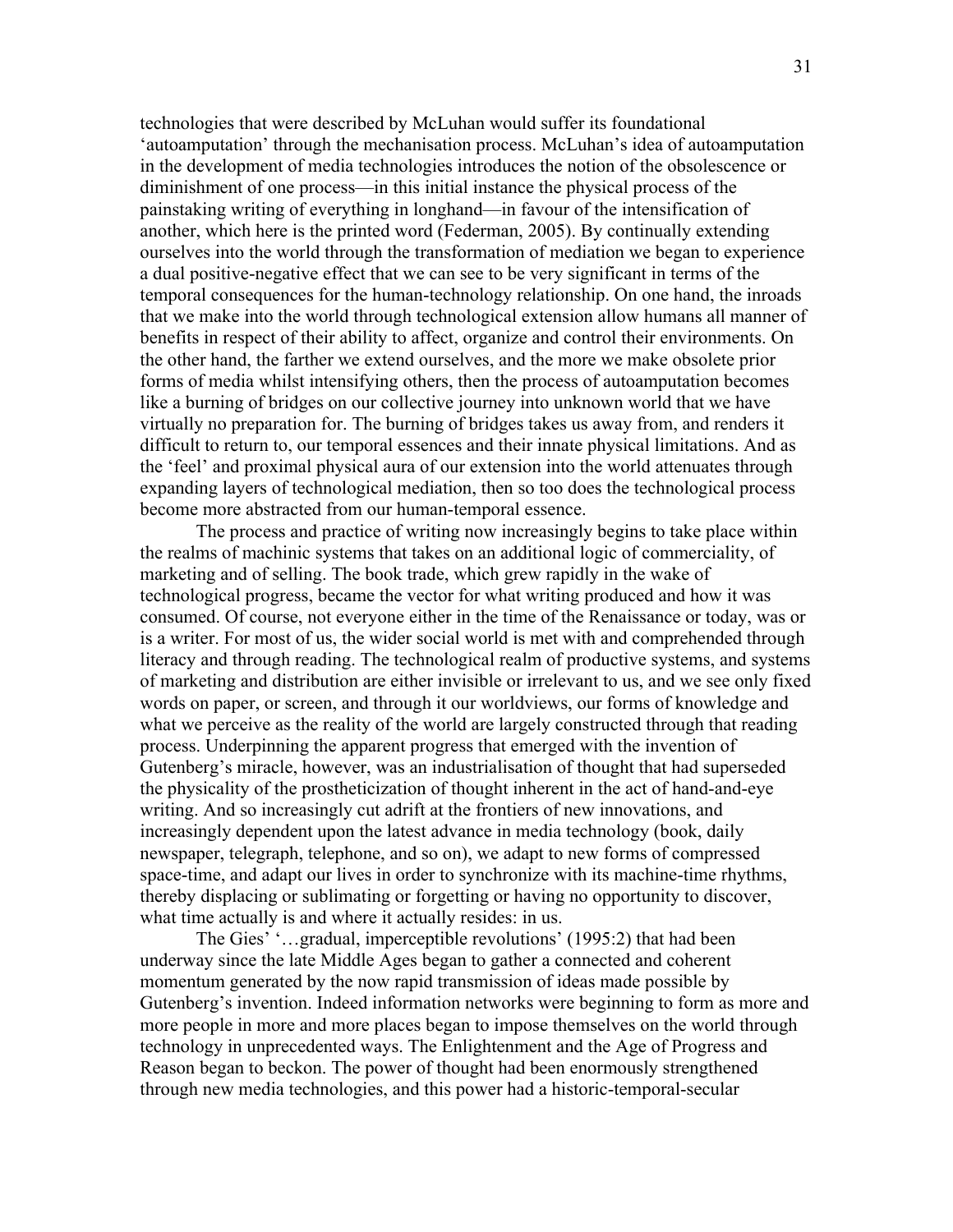dimension that was unprecedented. Words written on paper and distributed in large numbers across increasingly wider spheres could now describe and propagate the reality of the world in new ways and in a new technological context that drew upon illuminative pasts in Greece and Rome; words proposed and created a living present of constant transformation; and words sketched and projected sublime futures. As Voltaire, a leading French author and philosopher of the Enlightenment thought put it, 'No problem can withstand the sustained assault of the mind.' But this was a protheticized mind, one that was increasingly reliant on machinery and abstract systems that produced abstract thoughts concerning the world 'out there' and how it was to be understood, controlled and shaped. The proto-modern world and its leading thinkers (philosophers, politicians, scientists) thrived in this machine-drive space-time context, imagining, like Voltaire, that there was no limit to what humans could do—but oblivious (and how could they not be?) of the seeds of acceleration that had already been planted into the machine-logic of their exciting new world.

The Platonic mechanistic worldview was both cause and consequence of the emergence of the machine, and industrialisation and the Enlightenment were its material and ideational expressions. These processes also served to crystallise modern political thought, and although modern political thought was steeped in Greece and Rome it transcended this organic thought and was catalysed by what industrialisation and Enlightenment made possible. Mechanical writing producing mechanically oriented worldviews that produced a mechanistic material world, really came into its own in the so-called Age of Enlightenment. The self-consciousness that both Jeynes and Ong saw as a consequence of our relationship with the technology of writing became, for possibly the first time, a *social* self-consciousness in that major Enlightenment figures such as Immanuel Kant could reflect upon the Age that they themselves were creating. This was evident in Kant's essay from 1784, which asked 'An Answer to the Question: What is Enlightenment?' It is a question he answers in the essay's opening sentence, in which he affirms: 'Enlightenment is man's emergence from his self-incurred immaturity' (1784/1996: 58). Indeed Kant saw writing and the processes of publishing as the essence of 'the public use of one's reason' and the necessary means through which to propagate and give material concreteness to the ideas that Enlightenment reason gave expression to (Laursen, 1996: 254).

The effect of writing and 'the material forms in which it was transmitted' enervated this period in history and has been raised to a necessary salience by Régis Debray (2007: 5). In his essay 'Socialism: A Life-Cycle' Debray outlines his thesis when he argues that it is: 'Impossible to grasp the nature of conscious collective life in any epoch without an understanding of the material forms and processes through which its ideas were transmitted—the communication networks that enable thought to have social existence' (2007: 5). The 'communicative networks' that acted as extensions and propagators of rational thought were, of course, the books, pamphlets, treatise, newspapers, journals and magazines that gave intellectual life to this first print-based information revolution. This information revolution is part of what he terms a 'periodization of the history of ideas' (p.5). Debray sees two main phases within what he terms a vast historical 'arc of time' (p.6). These are the 'graphosphere' and the 'videosphere'. The former, based upon writing, emerged with Gutenberg's invention and constituted the 'medialogical basis' upon which modernity, enlightenment and the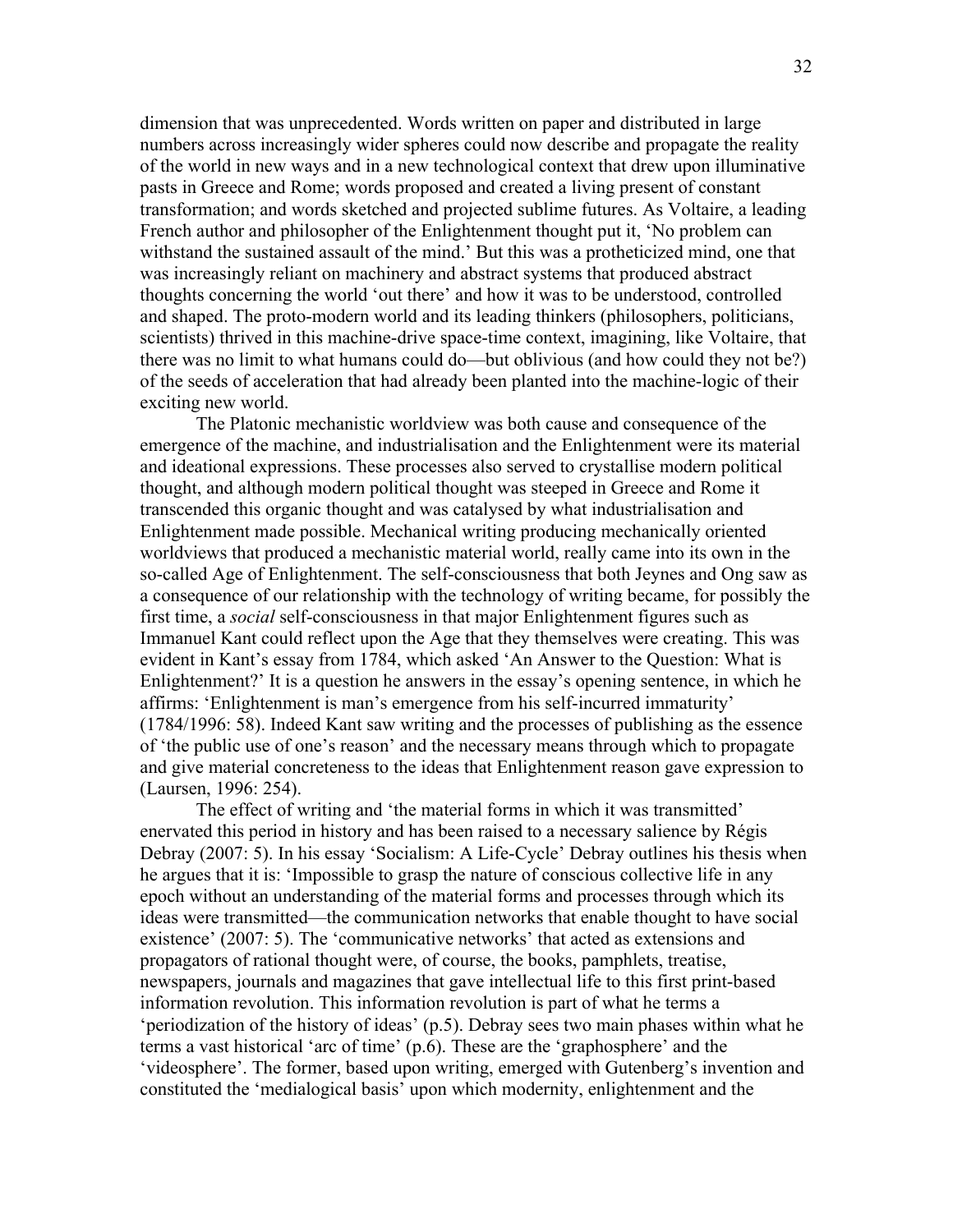politics of liberal democracy and socialism grew and spread within growing information networks. The latter, a rather ugly neologism emerges in our own time, the time of the Internet, of globalization and of neoliberalism. Debray brackets these periods as: 'a printed Europe [and] a wide screen America' (p.28). The videosphere, the age dominated by the fast-flowing image, will of course be a central focus in the following chapters, where the pathology of outwardly directed chronic distraction displaces the relative fixity and inwardly directed effect of the reading of the textual word in print. Before that, it is necessary to understand what the graphosphere meant in terms of the extension of the technologizing of the word—and the technologizing of the world itself.

Debray's term (grapho-sphere) is well chosen as it exactly describes what the Gutenberg invention did for the power and force of the technologized word and the mechanical process of mass printing. The dissemination of ideas (out there) into the physical world attenuated their connection with the original author, and words as books, pamphlets, newspapers and so on began to take on a life of their own, a potentially limitless reconstituting of itself through each readers' understanding of the particular text and the subsequent writings they would produce as a consequence. The grapho-sphere was literally the burgeoning of an unprecedented print-based *networked world of words* (ideas) on increasingly diverse subjects—often wholly new subjects—that coined more and more new words, and creating the momentum for a spreading literacy in its wake. We can see an analogy of this (albeit at a much faster temporality) in the current practice of blogging. Here words (and images) flow from the computers of millions and are taken up and reconstituted and globally disseminated through the computers of other millions. The resulting 'interaction' is the chaotic, essentially unmanageable and essentially digital *cacophony* that Zittrain (2007) terms the 'generative' net, that drives economy and society through the exponential production of information—that is leading to no-one knows where.

In the early phase of the graphosphere, indeed for almost the whole phase of domination by the mechanically printed word, there was a much slower rhythm and tempo to the working of the written word upon the world. The elites who wrote and read and formed the graphosphere itself knew where they were going—or at least imagined they did. Their sense of certainty and their confidence in the potentials of modernity—to deliver them from being fortune to history (Hutchings, 2008:28-54)—created what has been termed the 'Republic of Letters'. This was an imagined space (a virtual network) where prominent philosophers in Britain, France, Germany and the emergent United States of America could, in the Socratic fashion (and at one technological remove) debate the main Enlightenment preoccupations of science, philosophy and democracy. As Robert Darnton put it, the 18<sup>th</sup> century was the 'great era of epistolary exchange' where the Greek dialectic of truth seeking and discovery was animated through the swapping of letters:

Writers formulated ideas, and readers judged them. Thanks to the power of the printed word, the judgements spread in widening circles, and the strongest arguments won (Darnton, 2009:11)

Such 'epistolary exchange' was the basis for the abstracting of individual ideas to a level of transcendent universality that imagined a new world free from the absolutism and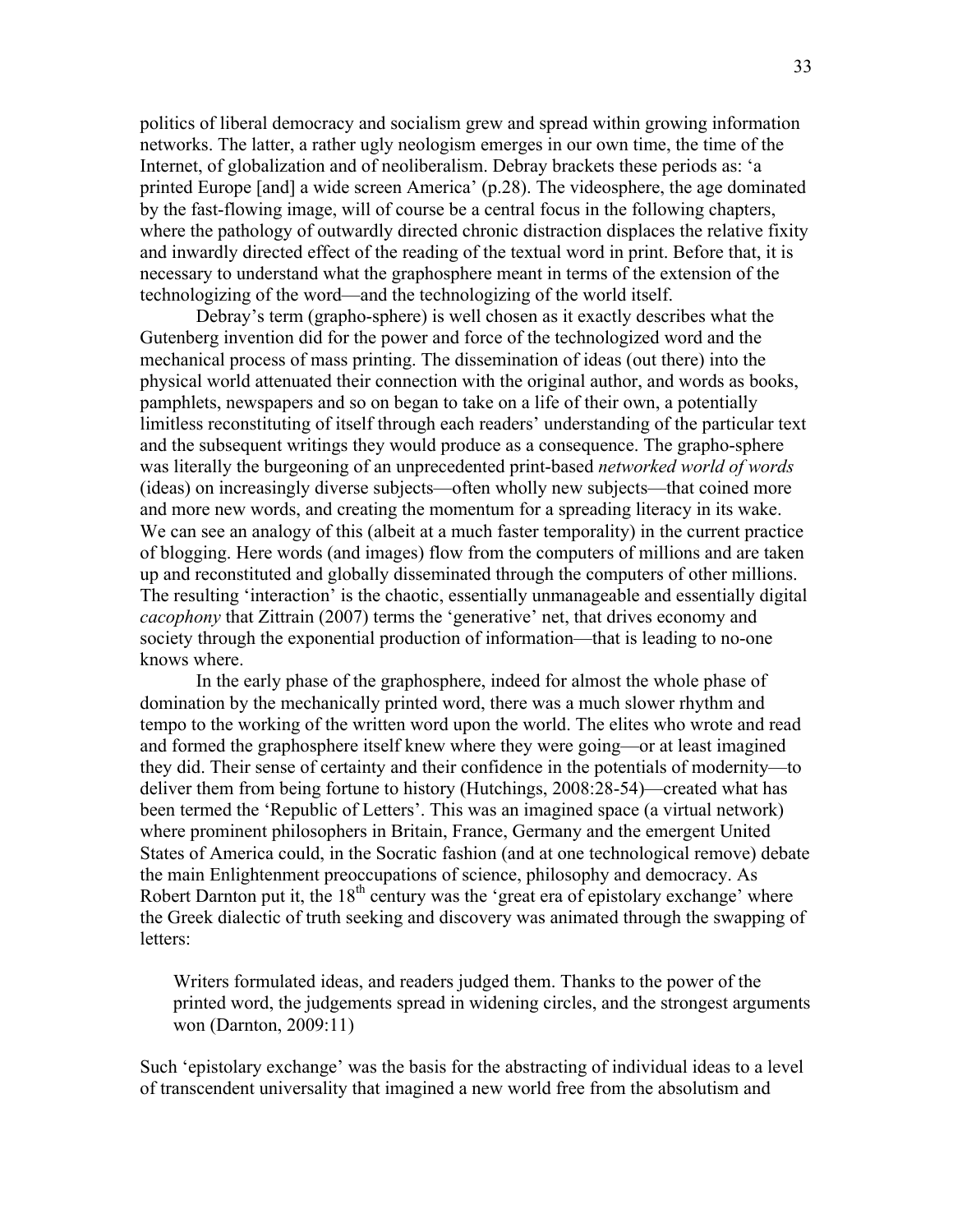ignorance of pre-Enlightenment times. If philosophers knew where they were going, then so too did the early capitalists who were midwives to a new economic system (one that was often full of horror and misery). However, those with any sensitivity to the revolutionary effect they were having upon the world could draw comfort in the vision of a new and improving world written up for them by thinkers such as Adam Smith. Smith's 1776 *Wealth of Nations* rather conveniently depicted a world where competition and innovation and relentless production would eventually bring out the best in people and in economies, leading to more dynamic and individualistic world, where the individual, acting rationally in his or her self-interest, would nonetheless eventually contribute to the greater good. In politics, Smith's contemporary, David Hume, envisaged a new politics based upon a 'social contract' (with 'contract' conjuring up the law-bound written document) where, reaching back also to Greece and Rome, argued that '…all government is…founded on a contract, and that the most ancient rude combinations of mankind were formed chiefly by that principle'. (1980:211-212). From such philosophical conclusions, emerging from Darnton's 'strongest arguments', the world was seen to be changing for the better, notwithstanding the enormous upheaval wrought by industry. The key point is that it was justified and rationalised and planned and propagated (and often harshly critiqued) through simple words written on paper that had created the abstract 'Republic of Letters'.

From the  $18<sup>th</sup>$  century onward, the mechanization and rationalization of the world made possible through the revolution in printing, gave material and ontological reality to modernity. The *actual* writing of the world through cartography and geography had already, since the  $16<sup>th</sup>$  century Age of Exploration, instigated another consciousnesschanging effect. The world was already becoming globalized through networks of trade that was pushing capital and its mechanistic materialism 'over the entire surface of the globe [where] It must nestle everywhere, settle everywhere, establish connexions everywhere (Marx and Engels, 1975:34). The world, for the first time, could be conceived as a singular and orderable and controllable and appropriatable place. What this meant was that the consciousness we had of ourselves as existing within a strictly confined social and geographical context, began to open out to a consciousness of the wider world. The increasing numbers of the literate could read about it, and the growingly mobile class of merchants and traders could experience it first-hand. Accordingly, there developed a new awareness of a widening of the ancient bounded locality towards the beginnings of a national community; and then, and rather earlier than we customarily think, this first systematic globalizing process enabled the literate and the mobile to be able to conceptualise what Roland Robertson termed 'the compression of the world and the intensification of consciousness of the world as a whole' (1992:8).

In summary: the technology of writing, as we saw through the arguments of Jeynes and Ong, made us a species with defining characteristics. It restructured our consciousness, and made us self-conscious. For Jeynes, writing unified the bi-cameral mind by externalising authority through its inscription on portable and distributable media. The voice of authority in our head, the voice that commanded us, thus receded to become (as Ong suggested) our own voice, through the conversation we have in our heads as a result of the 'interiorization of the technology' that the act of reading and writing engourages (1982: 83). By 'interiorising' the technology of writing, by becoming dependent upon it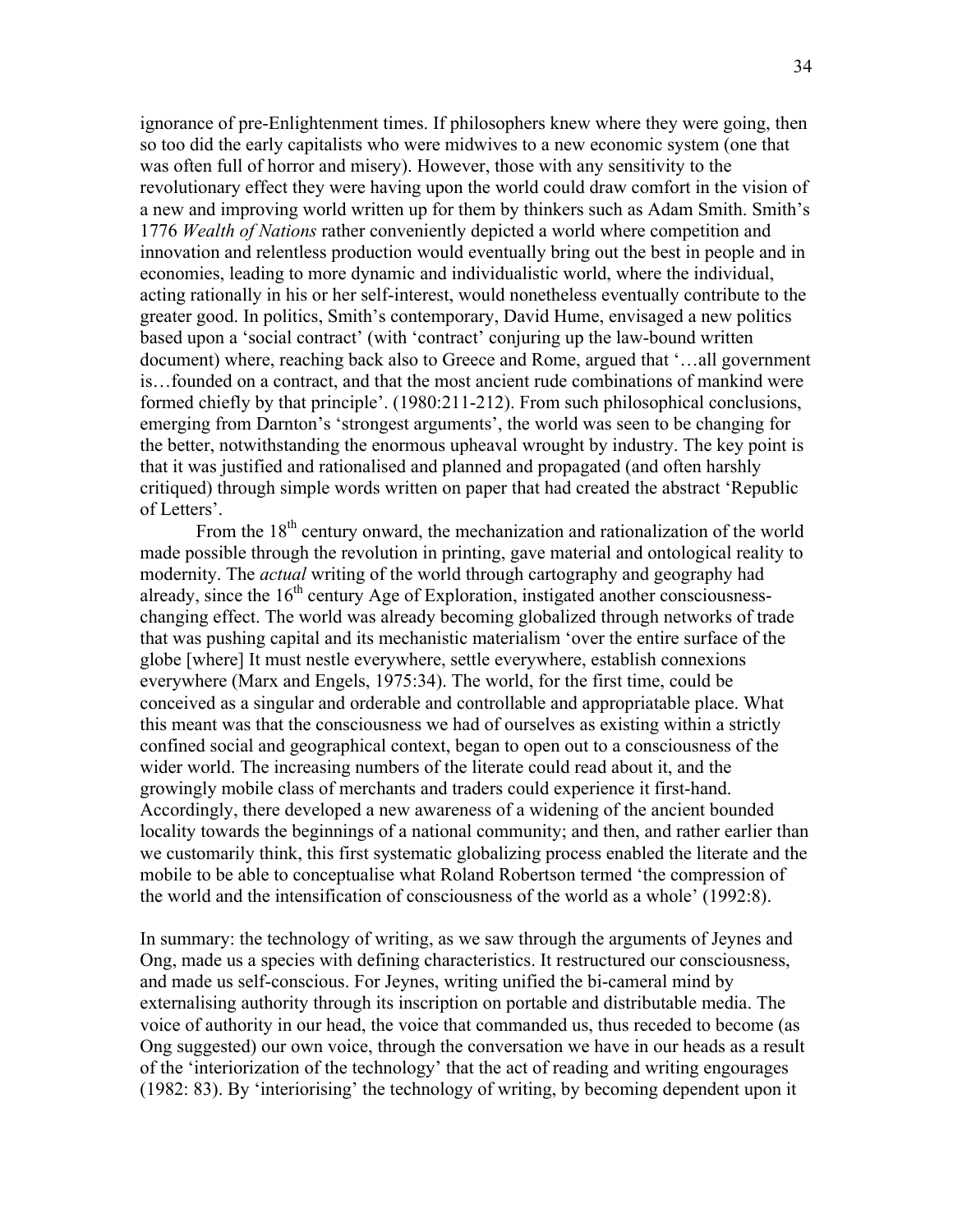as the fundamental means of communication, it also became 'second nature' (Ong, 1982: 83). Indeed so fundamental and so second nature has writing become, that through many generations of embedding it no longer seemed a technology, and so its effects have been masked or little understood. This, as we saw, has had immense implications for our relationship with time and temporality. Through the act of writing we began to extend ourselves into time and space, and the 'technologized word', to borrow Ong's phase, became our 'exteriorized thought', as Stiegler has suggested. The act of writing, and the world that was written onto was entimed, initially, by the 'embedded times' of the body and the natural enviroment, whose 'natural' and fundamental times were underpinned by the human capacities—and constraints—of hand and eye. The ideas contained within increasingly sophisticated and technical writing, of course, led to increasingly sophisticated technologies, and these in their turn promoted the organisation and rationalisation of economies and societies. This world acted back upon its creators. It extended us out into the new world itself—but it also, though the effect of McLuhan's 'autoamputation', took us further away from the baseline temporal rhythms of our species and their innate limitations.

For most of the history of humanity this process, if not completely unrecognized, then was certainly not perceived as a problem. Indeed, it had been a boon if one sees as a positive thing the world of science and modernity and all that it has offered and made possible. The Enlightenment and its correlatives of capitalism and Industrial Revolution took this long historical process to a new and dynamic plane. The rhythms of the clock became the unerring and linear and teleological time that underscored modernity's processes—and again humans thrived within a very specific technological context. In our machine-time, the machine driven world seemed to be set on a path of steady improvement at a steady pace towards a future that seemed orderable and plannable and controllable. Moreover, the times of our bodies seemed more-or-less in synch with these times, and although all was solid was continually melting into air, this was still considered progress.

At the beginning of the second decade of the 21st century we have arrived at the limits of our temporal relationship with technology. The time of the clock that for 200 hundred years and more had acted as the mechanical rhythm of our lives, and which we could (more or less) synchronize with in the context of its cognitive demands, is being superseded by what I term a computer-based 'network time', a time that is inherently accelerative, and whose speed limits are unknown. Nonetheless, network time has already brought us to a point of de-synchronization, to a temporal rupture where we find it increasingly impossible to keep pace with its cognitive demands, and our attempts to do so has spawned new and problematic temporal relationships. The mechanical has been replaced by the digital and the cognitive attention capacities that we have developed as the literacy component of modernity are being displaced by *a chronic cognitive distraction*. Before looking at the pathologies of this chronic distraction in more detail, we need first to understand the temporal logic of capitalism—and how it has been revolutionized.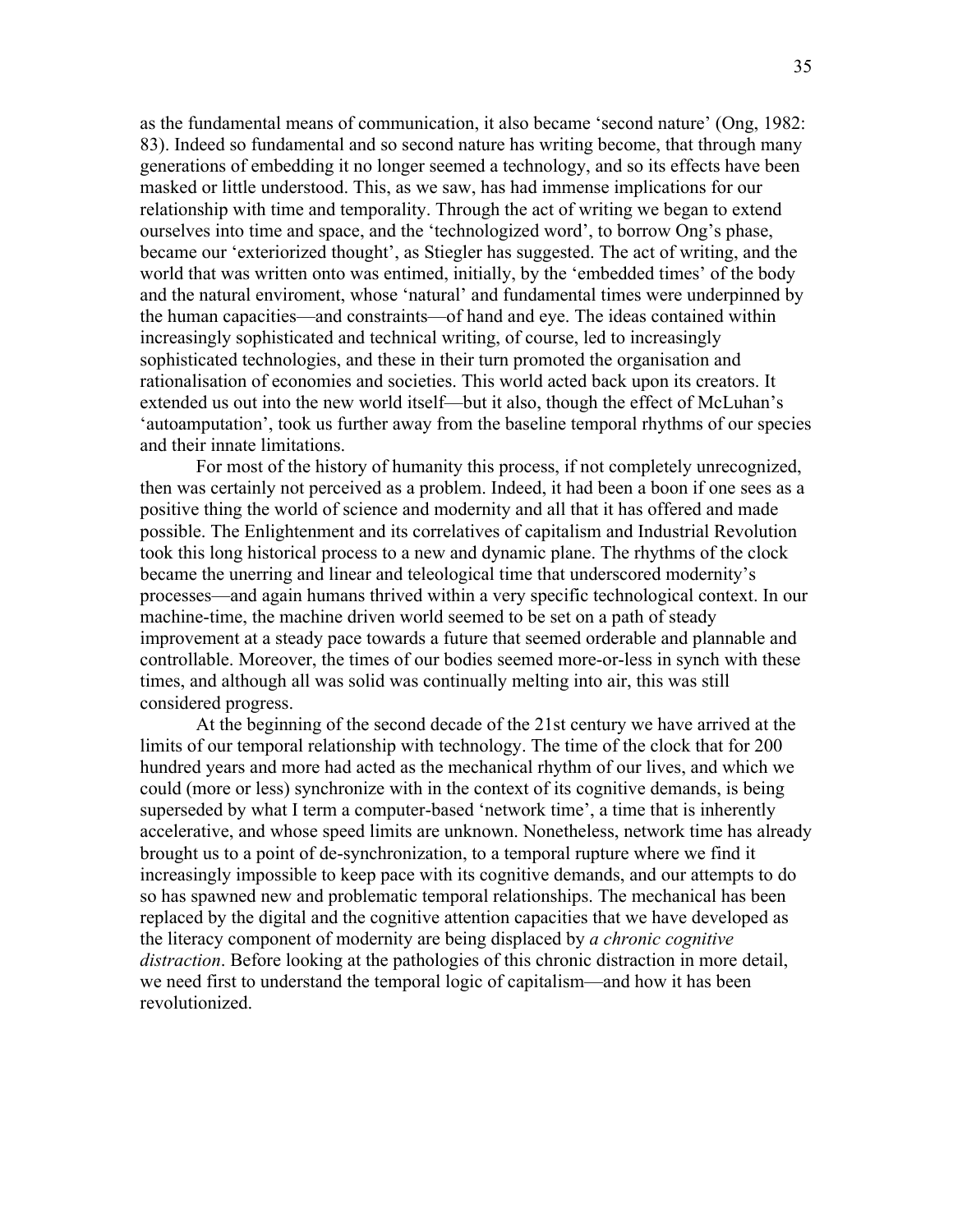# **Chapter Three**

## **Everything Nowadays is Ultra**

The European Enlightenment was, for better or for worse, *the* pivotal-point of modern world history—indeed it constituted modernity itself. The social forms of the world that we look upon today, in almost every region of the planet, and in almost every aspect of life, can be traced back in some way to the Enlightenment's thinking, its impulses, its verve and assurance—and be viewed as the material application of all these. It was that big a deal. As Terry Eagleton remarked 'The story of liberal Enlightenment is one of an exhilarating emancipation which constitutes a legacy beyond price' (2009:58). But 'emancipation' from what, exactly? Commonly, the answers to such questions are ones that we are aware of and they need not detain us here for long. For instance, emancipation was both political and religious, with the two often constituting the same thing. The Enlightenment was also a revolution of the mind, one made possible through the revolution in print and its widening mechanical reproduction in newspapers, journals, books, pamphlets and so on. David Hume, for example, contributor to the famed 'social contract' debates with Rousseau and others, deliberations over how people should be governed, lost his faith through the act of reading philosophy at university (Buchan, 2003:77). Scepticism, or what Hume himself wryly called 'the disease of the learned', directly confronted every facet of life and interrogated every ancient shibboleth and automatic assumption. It opened increasing numbers of minds to see the world anew and to feel confident that through new forms of knowledge the world could be transformed in ways that were to the benefit of people in the here and now—and to future generations also.

Not so often realized is that the mental power of scepticism deriving from the particular arrangements of words on paper led to another form of emancipation: that of the human relationship with time. For most people in pre-industrial European societies, time was understood, courtesy of the church, as infinite, something stretching out into unimaginable eternity, and something belonging wholly to God. You had the gift of your span here on Earth, but one day, and depending upon your personal conduct in this life, you would face your maker who would then decide whether the future stretching out as time without end would be spent in either Heaven or in Hell. A sceptical secularism junked this theologically based terror of time and placed the nature of time into a more rational context that made sense to (and could be easily imagined by) virtually anyone, learned or not. Time was now increasingly being viewed as lived time and how it was spent in lived time—and within Enlightenment temporal emancipation the individual's finite span began to matter more and more. In a growingly material world, time had become imbricated with this materiality and more particularly with its machinic clock time order.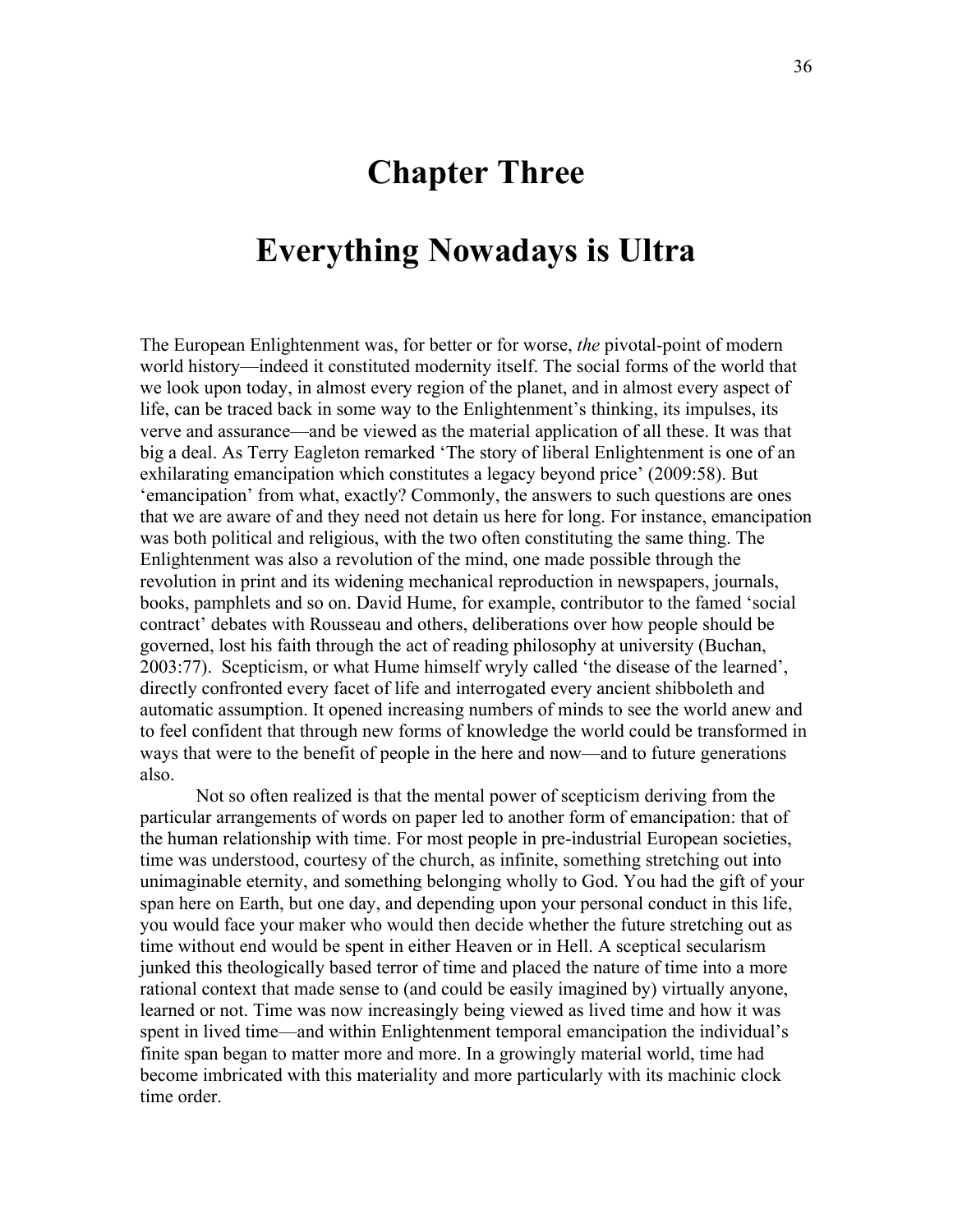The idea of temporal emancipation, however, needs to be qualified. The secular spectres of reason and logic argued powerfully that time, being a worldly property, must be made use of in the present. Reason and logic also demanded that the time of the world (the clock) and the time of individuals (increasingly ordered by the clock), be used *efficiently*. Max Weber has written perceptively about this in his classic book *The Protestant Ethic and the Spirit of Capitalism* where he linked the new spirit of capitalism with the rationalisation of Christian thought that occurred with the Protestant Reformation. Not for the first time Christianity showed itself adjustable to the changing social and political and economic context. And so through Protestantism at least, and crucially in a Protestant country such as Britain, efficient use of time could be wedded to an 'ethic' of hard work, punctuality and frugality (Weber, 2003:58). In his analysis of the aphoristic writings of Benjamin Franklin, Weber shows clearly how the spirit of capitalism was a secular connecting of time with money—and connecting it in the most powerful way possible through not only the appeal to use time in order to enrich oneself by using it 'profitably', but also to use it in praise of God. As Weber writes:

Waste of time is thus the first and in principle the deadliest of sins…Loss of time through sociability, idle talk, luxury, even more sleep than is necessary for health, six to at most eight hours, is worthy of absolute moral condemnation…[Time] is infinitely valuable because every hour lost is lost to labour for the glory of God (2003:158).

The secular spirit had surreptitiously donned a metaphysical mask in order to enslave, dominate and regulate in a new and 'modern' way. Theology thus performed another of its doctrinal contortions and many who would have shunned the nascent and thrusting capitalism as barbarous and un-Christian could, with the blessings of the Reformist movements of Calvin and Knox and Müntzer and Luther—and eventually Christian society as a whole—see industry and its many terrible and wrenching social upheavals as almost a (somewhat belated) *gift* from God.

Time counted, literally, like never before. Time, moreover became the abstract motor which created the technical demand for the *actual* motors with which to drive machinery and industry, and these motors, in their turn, drove society at a pace of development such as had never even been dreamt of previously. With time at the very core of the intersecting processes of capitalism, Enlightenment reason—and even the new (modern) appreciation of religious doctrine, we see a dynamic concept of history appearing where material and abstract temporalisation becomes part of the broad experience of people. As Reinhardt Koselleck observed, the period that saw the convergence of these social and secular forces, saw also the 'temporalisation of history, at the end of which is the period of acceleration we call modernity' (2004:11). Shortly we will see the precise mechanics of this period of acceleration, and gain an appreciation of the actual driving forces of modern history. But how did this period of acceleration that we now term modernity become manifest in the lives of people? In other words, how did they perceive and experience the new temporalisation of life?

### **'Frustrated by the rushing flight of time'** *Goethe, 1848*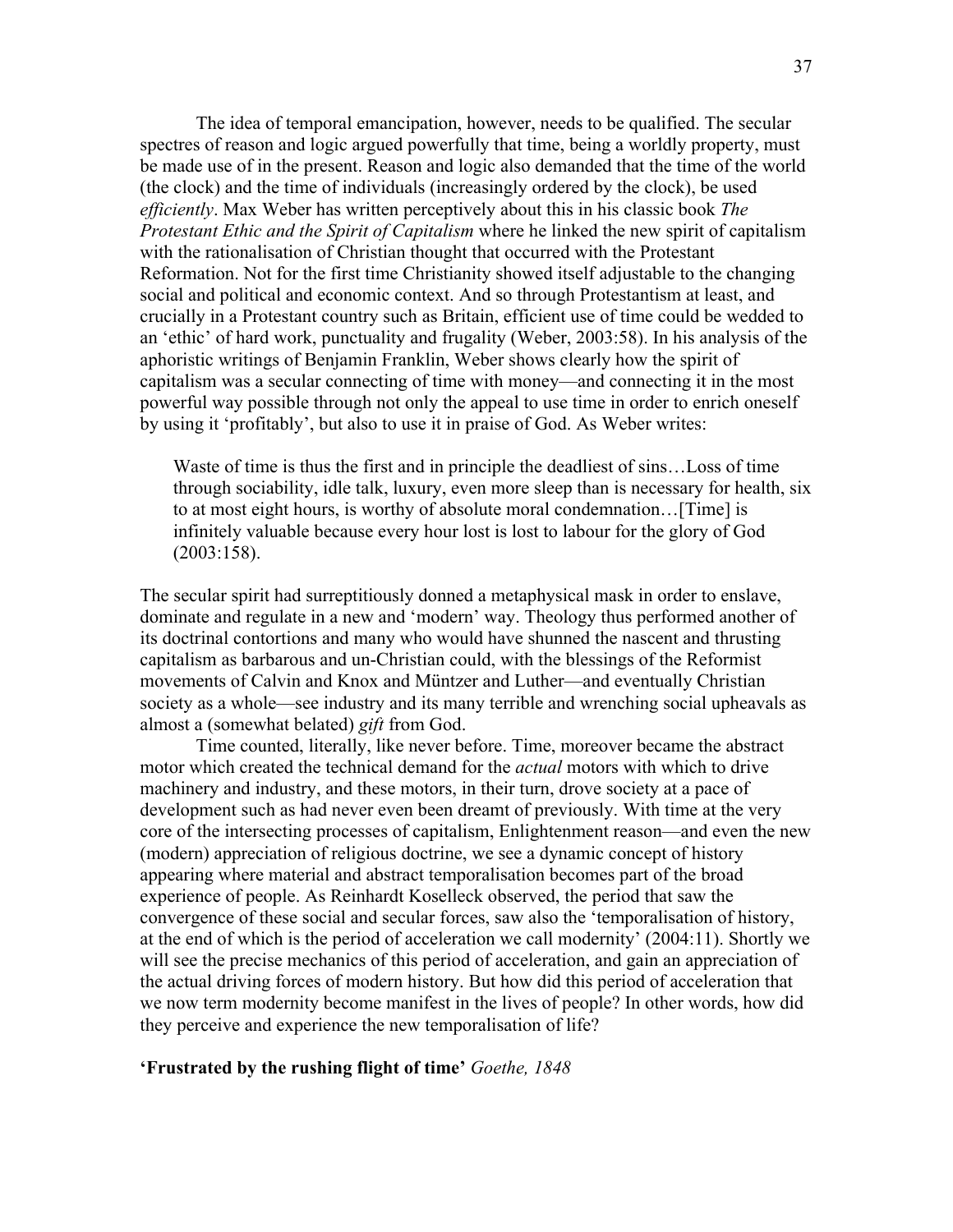Major philosophers of the Enlightenment period in industrializing Europe did not view the material and social time of life on Earth in necessarily the same way. In the so-called 'Scottish Enlightenment', for instance, which had amongst its number world-changing figures such as David Hume and Adam Ferguson in political science and Adam Smith in political economy, the time of the clock constituted the temporal apex of a rational and modern society, where order, timeliness, predictability, and so on, were establishing the cornerstone upon which the new world of progress was being built. Indeed, Smith, in his *The Wealth of Nations*, famously uncovered a time-based engine for the actual production of this wealth in his observations regarding the fantastic productivity gains that could be made in the so-called 'division of labour' in the new-fangled manufactories that were opening, seemingly everywhere, around the last quarter of the 18th century (Smith, [1776] 2003). This ordered and mechanical perspective contrasted rather sharply with the ideas of some who would come a little later and had had the chance to meditate more on the temporal effects of a rational-industrial society in development. One such figure was the German poet, novelist, playwright and natural philosopher, Johann Wolfgang von Goethe (1749-1832).

In the first half of the  $19<sup>th</sup>$  century, Germany (or the collection of states that would form Germany in 1870) closely paralleled the British trajectory of industrialisation. This was especially so in the building of railways—a development that has been viewed as an infrastructural perquisite for eventual German Unification. What this meant in practice was that Germany, like Britain and like France, was contributing to the vast social and technological upheavals that were making Europe the 'powerhouse of the world' (Davies, 1997:759-896). As an artist as well as a 'natural philosopher'—the term used before the somewhat desiccated appendage 'scientist' came into fashion—Goethe gave his artistry full expression in the Sturm und Drang (Storm and Stress) movement that emerged in the late  $18<sup>th</sup>$  century. This was a movement that set itself explicitly against the overt and dominant rationality that drove Enlightenment thought, such as existed in Britain. The movement was aligned with Romanticism, an artistic movement that also developed in response to industrialisation and the processes of rationality. In their rejection of Enlightenment ideas, Sturm und Drang and Romanticism emphasized, through poetry, painting, literature and music, individual subjectivity and emotionalism as the authentic expressions of the human condition and as the true nature of experience. Emotionalism was given free rein in a heightened sensitivity toward society and nature, and individuals such as Goethe tried to articulate the reality of the world through their 'sensitive' art.

The radical transformations of society through industrialisation would have been 'sensed' as something exciting and progressive by, for example, the powerful strands of British rationalism and empiricism that dominated the leading edge ferment of the new productive processes. However, the anti-Enlightenment 'sensitivity' that we see in Goethe, and also in Britain in the works of Byron and Shelley, saw different processes and felt different emotions. Goethe shows his artistic sensibility towards the actual experience of time in his autobiography where, writing about spending time with his 'beloved one', he observes (or feels) that 'The presence of the beloved one always shortens time' (2009:42). This insight, together with further ruminations that we shall come to presently, indicate that for some influential figures of the Enlightenment era, industrialisation and the institutionalization of capitalism was having real effects on the processes of social time—not only was life for many people becoming busier with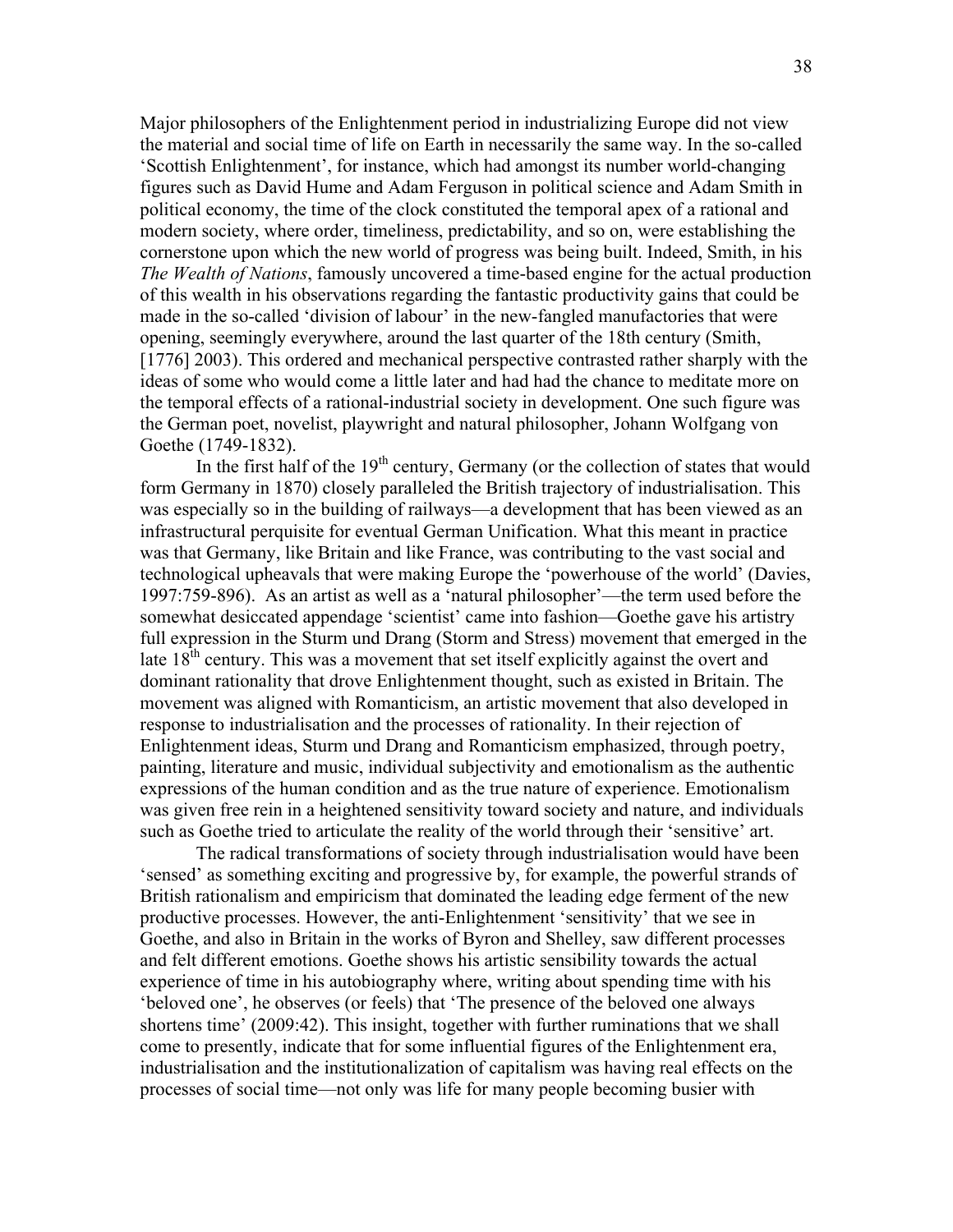through the hustle and bustle of commerce organized on the growing basis of clock time, but life was also, seemingly, becoming much, much, *faster*.

Fashioned by his particular intellectual and creative disposition, Goethe's senses were susceptible to the deeper lying nuances of change that were part of the meta-projects of industrialisation and capitalism that were transforming much of the European economy, culture and society. Norman Davies describes Goethe as one of the last 'universal men' or genuine polymaths who was in touch with a wide range of learning in the arts and sciences. Such breadth of learning has been seen as a particularly Renaissance trait that was being diminished by the one-dimensionality inherent in a new breed of 'specialist' that serviced the functional demands of Enlightenment rationality and calculation, and which viewed the clock as a narrow conception of what time is. Davies writes that: 'Goethe…was not merely a national bard, he was an Olympian who bestrode almost all intellectual domains. The variety of genres in which he excelled, his *awareness of a rapidly changing world*…gave him a claim to be the last "universal man"' (Davies, 1997: 786) (italics added). We will return to this idea of one-dimensionality, but let us look now at one more example of 'sensitivity' in Goethe because it goes to the core of the nature of capitalism and how it is seeded with the logic acceleration, a process that extends beyond the one-speed tick of the clock. In a letter to his friend Carl Friedrich Zelter dated  $6<sup>th</sup>$  June 1825 Goethe observes ruefully that:

…but everything, dear Friend, nowadays is *ultra*, everything perpetually transcendent in thought as in action. No one knows himself any longer, no one understands the element in which he moves and works, no one the subject which he is treating…Young people are excited much too early, and then carried away in the whirl of time. *Wealth* and *rapidity* are what the world admires and what everyone strives to attain (Coleridge, 1887: 246) (italics in original)

Goethe goes on in the same letter to reveal what seems to be his acknowledgement of the passing of an old age into a new one; an age of rapid communications and new temporal experiences that diminish older values and valorize the post-universal man that these were fashioning:

Railways, quick mails, steamships and every possible kind of facility in the way of communication are what the educated world has in view, that it may over-educate itself, and thereby continue in a state of mediocrity. (…) Properly speaking, this is the century for men with heads on their shoulders, for practical men of quick perceptions, who, because they possess a certain adroitness, feel their superiority to the multitude, even though they themselves may not be gifted in the highest degree.

He concludes his letter to Zelter with a lament for what he senses is an irretrievably fading Golden Age:

Let us, as far as possible, keep that mind with which we came hither; we, and perhaps a few others, shall be the last of an epoch which will not so soon return again.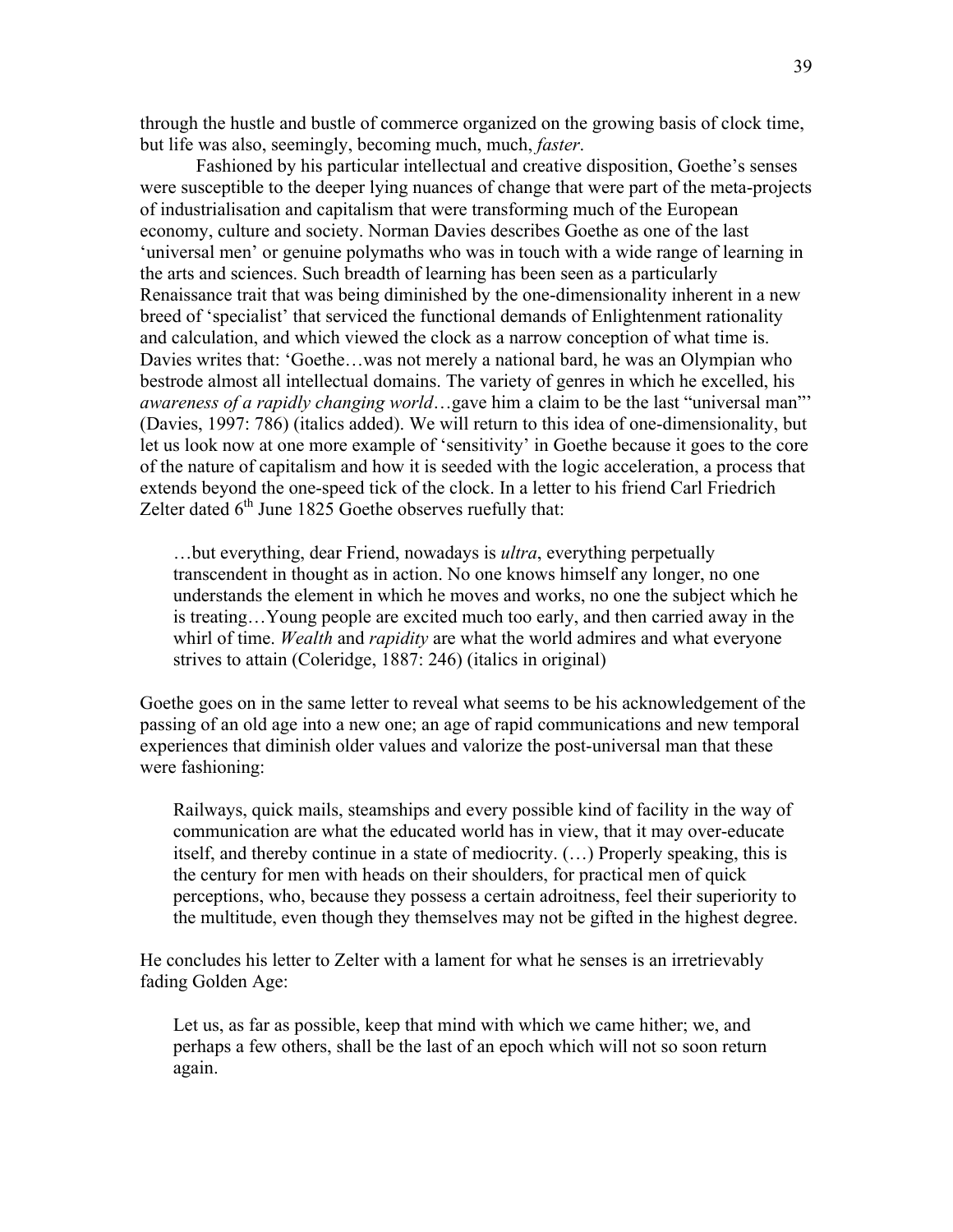Goethe's proto-phenomenological approach to the temporal subtleties and shadings underlying modern rationality and industry *would* return again in the theories of Husserl and Bergson in the early years of the  $20<sup>th</sup>$  century. Before that time, though, around the mid-18<sup>th</sup> century, the 'element' in which industrializing man 'moved and worked' and which Goethe balefully strove to understand was, somewhat ironically, uncovered by Karl Marx; ironic because Marx used the Enlightenment intellectual tools of political economy, rationality and the market mechanism for his method—all of which would have been anathema to Goethe's finely tuned Renaissance sensitivities.

## **All that is solid melts into air**

'Time-Wages' is the title of chapter twenty of Marx's *Capital*. In it he reveals the social processes of Benjamin Franklin's 'time is money' aphorism. How can time become money and *vice versa*? We mostly know this to be true in a vague and general sense when we think about our own lives, acting as either an employee or employer in the money economy. The concepts of 'if I don't show up for work today, then I'll lose X amount in pay', or at the other end of the spectrum, 'if my employees laze around all day and do nothing, then that will cost me money', are easily understood, and the notion is uncontroversial at the day-to-day level. But what actually makes this a durable fact of life, and what does this mean in the broader sense beyond our own individualized temporal experience? What does it mean, in other words, in a *historical-temporal* sense?

To be paid for your work is to be paid for your time. The worker sells her time and the employer buys it. But for this process to function, the worker, the employer, and society more generally, must have a certain conception of what constitutes time. It was Marx who showed that time under capitalism loses its experiential and socially created forms—to become *abstract*. In this it accords with the Newtonian conception of time and its clockwork representation. Moreover, as part of the process of labour and production for market exchange, time in the factory system of capitalism became an *abstract exchange value*—albeit one that had to be differentiated from the use values of the actual commodities being produced. The myriad of things that are produced have use values that are contextually situated and intrinsically different in themselves, things such as a pair of shoes, or an iPod, or a chair. However if these are to be exchanged for money, then it needs the mediation of a value that is independent of context and universally applicable as an abstract value. *Time is that common value* through which the world of commodities can be evaluated and exchanged (Adam, 2004:38).

### In *Grundrisse* Marx expressed the process thus:

Every commodity (product or instrument of production) is  $=$  to the objectification of a given amount of labour time. Their value, the relation in which they are exchanged against other commodities, or other commodities against them, is = to the quantity of labor time realized in them (1973:140).

Barbara Adam sums this process up well when she writes that: 'Time is the decontextualized, asituational abstract exchange value that allows work to be translated into money…Only as an abstract standardized unit can time become a medium for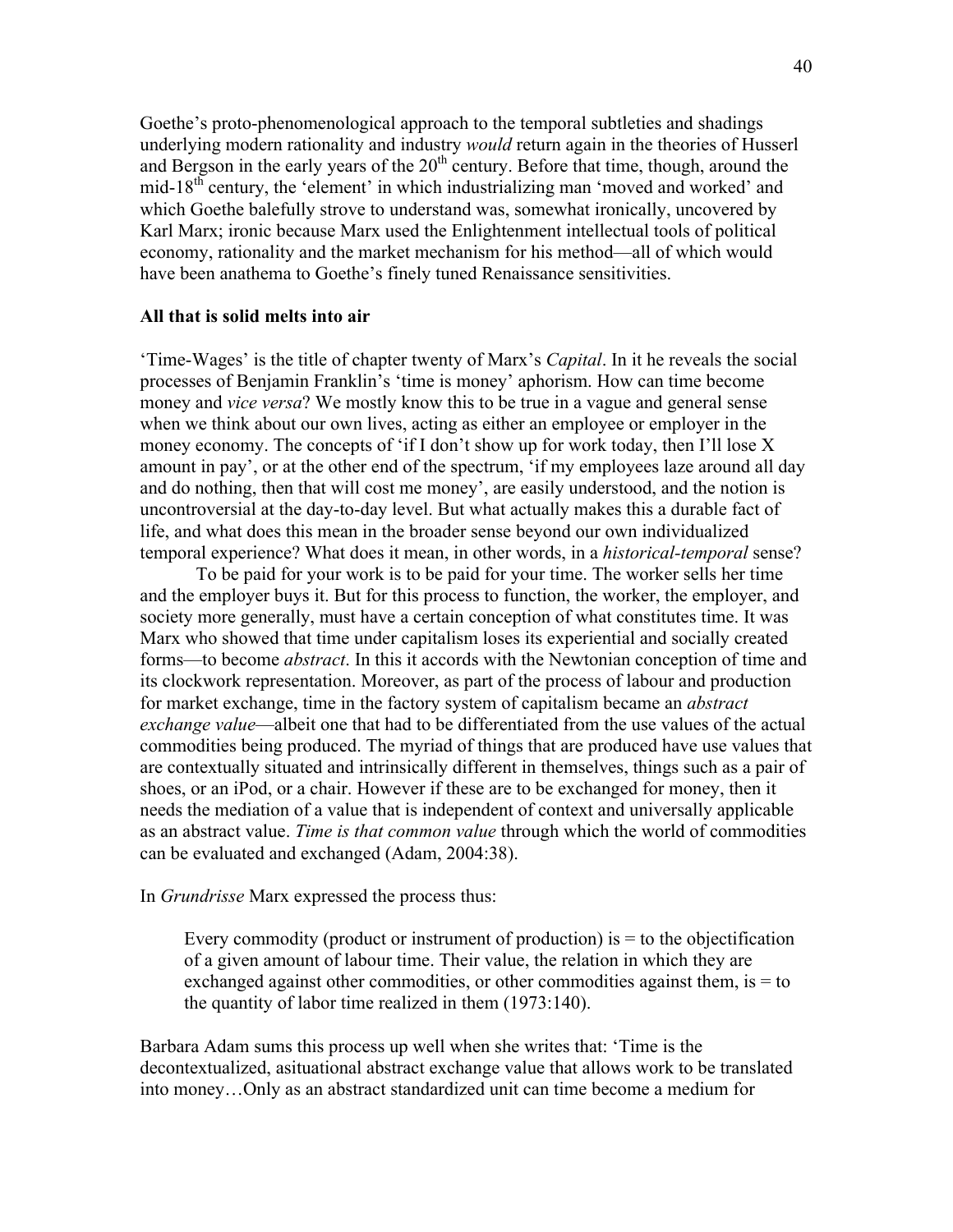exchange and a neutral value in the calculation of efficiency and profit' (2004:38-9). It is in this connection that the 'time is money' logic becomes something more than the tacit appreciation of 'how the world is', and expresses the hinge-relationship upon which capitalism and thus modernity is built. It provides also the key for understanding why the time of the clock became the organizing principle of modern life, and increasingly so as capitalism spread wider and sunk deeper into economy, culture and society.

Marx explains the function of time in modern industrial society, but this, we need to remember, is the time of the clock, the time of shift-work and lunch hours, and weekends off, and so on. These are the units of mechanical time that are divisible into slices of time that are uniform (an hour is always sixty minutes) and so can be precisely calculated. It does not explain *acceleration*. The tick of the clock is a single, invariant speed—how can this go faster and faster? The obvious move here is to look at technological development, and the fact that a machine can work faster, and for longer, than can the muscles and the brain of a human. But this begs the question: why then does technology develop? For much of human history technologies developed through accident or, more commonly, through the imperative of diverse human needs occasionally augmented by the flash of innovative insight. For example, people in ancient societies would have (at some point) noticed that heavy circular stones had properties that flat ones didn't—you could move them across the ground far more easily by rolling them. The wheel probably has its origins in our capacity to problem-solve in ways that allow us to act upon our environment. The wheel found its true potential when attached to the horse via a wagon, but it took humans thousands of years to make this connection. The invention of the horse and cart, although revolutionary, remained fundamentally unimproved until relatively recently. The point is that technological development, for most of its history, has been slow, disorganized, piecemeal, context-dependent, and situationally derived from perceived needs and spotted opportunities. Above all, the point is that pace of change could not be measured in any rational way, and did not conform to any rational-temporal logic.

This ad hoc process of technological development was transformed (revolutionized) and systematized with the advent of the Industrial Revolution. Europe began to industrialize, yes, but what was (and still is) the engine of this revolution? In a word—*competition*. The power and dynamism of capitalism stems from the fact that the employer can never stay still, no matter how successful the business, no matter how large the market share, no matter how high-tech the equipment being used. Again the point is obvious, but much that we rarely consider flows directly from this fact: *if a business product or service is seen to be selling well, then others (competitors) will seek to emulate that success*. The very point of free-market liberalism is that individuals have the right to do this. Of course, when Apple or Sony, for example, brings out a new product, a competitor cannot simply copy it and sell it more cheaply. The challenge is to make a similar product better and at less cost, be it a laptop computer or mobile phone or software application or almost anything at all that people will buy. What businesses *must do* is to *invest capital* in order to explore new ways to make an existing product better or to develop a new product altogether. Superior technology, especially in the manufacturing sector, but also in the delivery of services, is what will give capitalists the temporary edge in market competition (Hassan, 2010). Others who strive for this competitive edge will likewise invest in machinery or in the streamlining of productive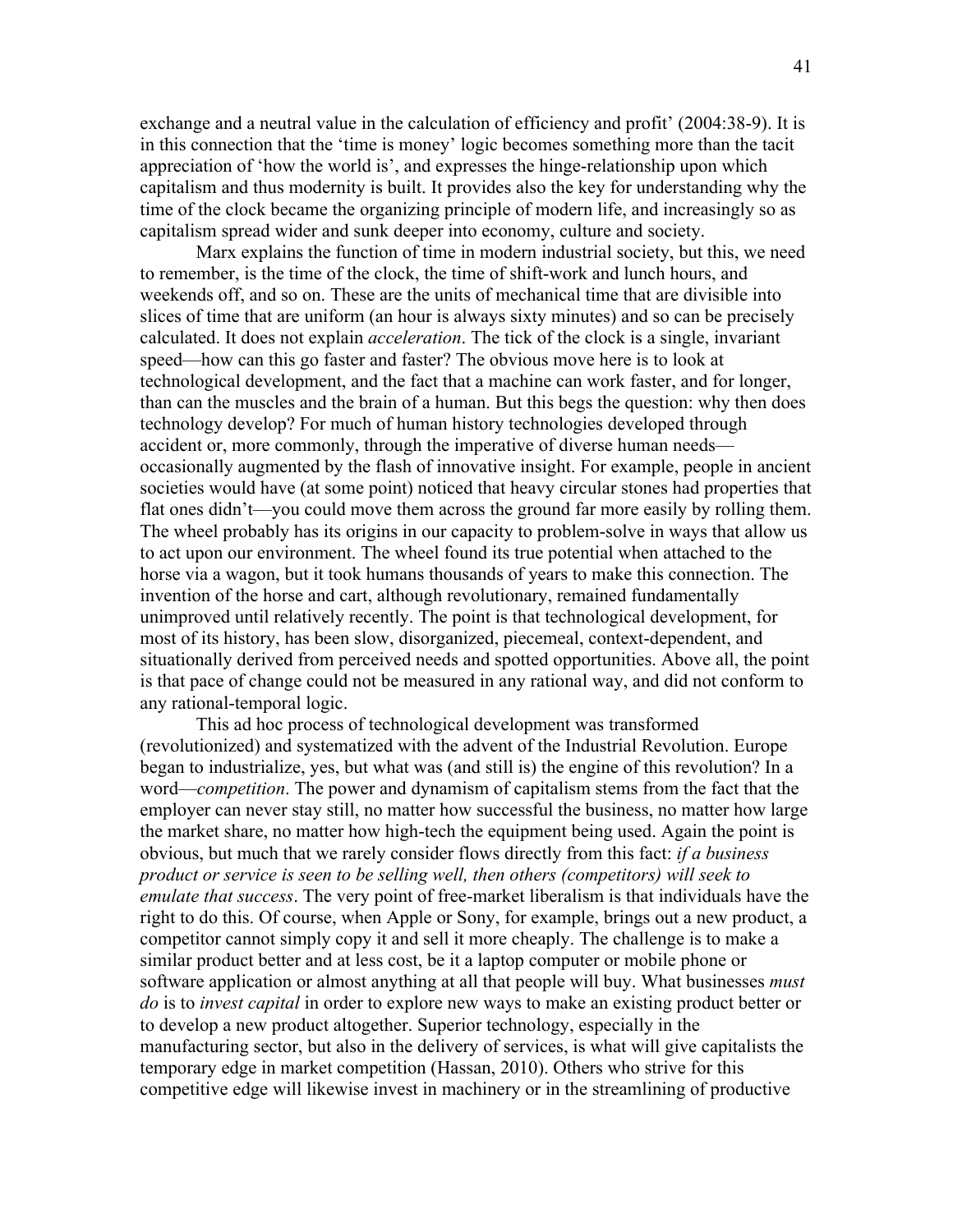processes in order to make or supply something faster and more economically. It is this never-ending dynamic of competition that gave the Industrial Revolution what Marx and Engels famously termed the 'all that is solid melts into air' vibrancy that ensures that nothing stays still for long. Widespread and socially sanctioned free-market competition is what took technological development from the realm of chance and accident and diverse social context, to place it, like social time, onto the plane of an abstract process where technology develops according to its own relentless logic. To illustrate the point we need only consider the development of atomic weapons in the 1940s. Individuals and societies governed solely by reason would have eschewed such patently terrible weapons by simply contemplating their anticipated (and unanticipated) consequences. However, the deadly convergence of military and economic competition of the time ensured that the emergence of the most destructive energy force ever conceived could not be stopped. As philosopher Jacques Ellul observed in his book *The Technological Society* 'Technique has become autonomous; it has fashioned an omnivorous world, obeys its own laws and has renounced all tradition' (1964:14). Capitalist competition is what gave technology its autonomy.

Yes, capitalism and the Industrial Revolution—and their corollary of Enlightenment thought—functioned in line with the broad organizational tempo of the clock. And yes, life did speed up in those early days, as illustrated in Goethe's Romantic lamentation to Zelter. However it must be admitted that what Goethe experienced as 'ultra' fast would seem pretty slow to us today. The ordering of life made possible through capitalist rationality and clock time did set a pace and a rhythm of regularity that would have been unprecedented in the early 19<sup>th</sup> century when Goethe looked around and considered the spread of industry. But what Goethe experienced and what generations more would experience, right up until very recently, was not broad-based and open-ended acceleration. This would only come, as we shall see, with the rise of the network society and the emergence of what I have termed 'network time'. It is important firstly to understand why these forms of technologized times are different and how they have produced different societies with different temporal speeds. The key to understand this is to factor in time's indivisible element—space.

As the Industrial Revolution and the shift to clock time consciousness began to get underway, the growth of this system through the imperatives of competition meant that the logic itself spread in and through geographic space. Again the bald point is evident—but what does it mean if we temporalize the observation? If we do, we realise that, firstly, as capitalism and the consciousness of the clock spread, it did not spread evenly or rapidly or in all directions simultaneously. Moreover, what Australian historian Geoffrey Blainey in another context termed the 'tyrrany of distance', acted always to 'slow' the spread of capitalism and give its growth particular historical and temporal forms. Secondly, capitalism itself tends towards a geographic fixity that has given its spread a form of traction that has entailed a particular historical spread and speed, both of which were contained, managed and organized within the speed of the clock. Let us look at those two points in their turn.

There has been a good deal of literature that has stressed the impact of communications technologies such as the telegraph and the railways during the  $19<sup>th</sup>$ century as acting to 'shrink' time and space in radical ways with purportedly radical social and economic effects (Kern, 1983; Whitrow, 1988). There is indeed much to be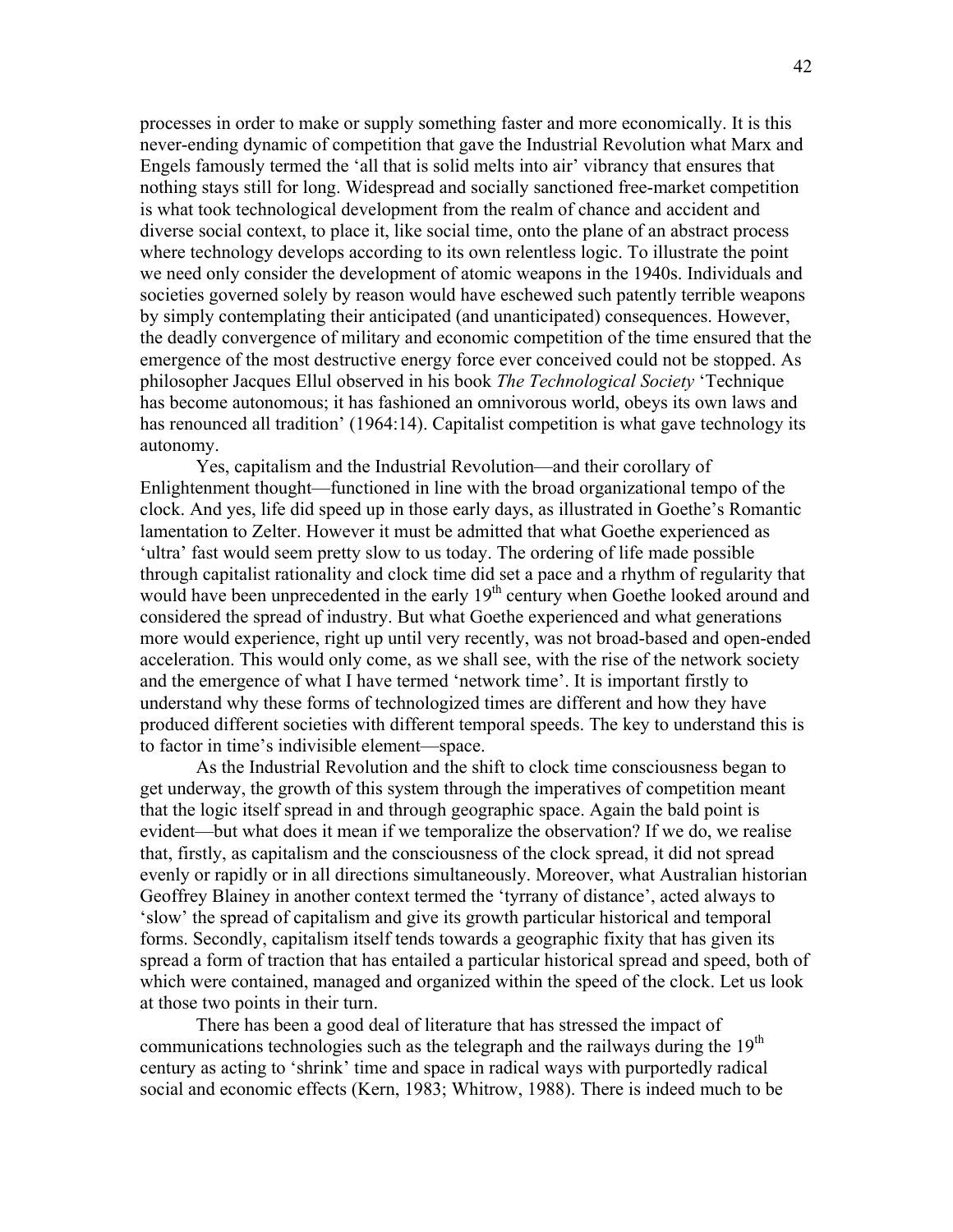said for the revolutionary force that such communication technologies employed upon the shaping of modern societies. However, as Jeremy Stein argues, the impact of speed upon society has generally been overstated. In his review of the relevant literature he observes that 'interpretations of time-space compression typically rely on [the contemporaneous] accounts of privileged observers, and are thereby elitist' (2001:107). I think it may be fruitful to view Goethe's experience through such a perspective. What Stein is suggesting is that life for most people (for those, say, in Goethe's corner of Germany) would have gone on very much as it did after they saw their first train hurtling past, or noticed the first telegram office opening in town. Social change through new technology was incremental instead of 'ultra' fast. It would do so simply because the initial users of trains and telegraphs and steam ships and so on, would have been those in the upper echelons of industrializing society, the 'early adopters' who could see utility, advantage and profit in such technologies in the conduct of their daily business. To obtain a more 'nuanced' perspective, Stein maintains, one would be required to research the records of a much broader social strata and interpret that majority's experience of space-time compression. Stein's own research was centered on the late- $19<sup>th</sup>$  century Canadian textile town of Cornwall, Ontario, and his interpretation of relevant local documents, such as newspapers, council records and traveler's accounts, provides a useful corrective to the 'elitist' views that often prevail. Stein goes into much of the detail from these records, but to be brief, what he argues is that although the effects of new communications technologies was fundamental and indeed brought great change, the time-line of this change is *much longer* (in typical towns such as Cornwall) than is usually thought to be the case. Space-time compression did indeed occur, Stein finds, but it was 'evolutionary not revolutionary' and technological changes in communications were 'cumulative and gradual' and although 'the effects of changes were widely felt, wealthy social observers were most able to take advantage of them' (2001:119). In other words, 'time-space compression' (if one is allowed a somewhat counterintuitive metaphor) *rippled out* through space to have its effects upon time experience by overcoming tractioning obstacles such as class, geography, culture, politics and even engrained habit, in ways that constituted a specific and context dependent *unfolding* of temporal change.

The second issue of geographic 'fixity' is also an important one. In his *The Limits to Capital,* a book I note in parenthesis that has been lamentably under-appreciated since it first appeared in 1983, David Harvey provides valuable insights into the nature of the spread of capitalism. Harvey builds upon Marx in the *Grundrisse* and *Capital* to argue a theory of *capital accumulation* within geographic space and through clock time. For Harvey, the accumulation process is the key to understanding capitalism's intrinsic processes, especially its spatial expansion and temporal acceleration. Competition has another effect apart from abstracting time from social-productive processes. From at least the time of Adam Smith it has been recognized that competition produces wealth—or what Marx more blandly phrased as 'capital accumulation'. No matter what we call it, the process does sound a positive one. Doesn't it? What could be wrong with the creation of wealth? Well, if like Marx and like Harvey, time and space are factored into the analysis, then a rather large and pernicious contradiction rises into view.

We have seen that capital cannot rest. Spurred by competition capital must, as Marx and Engels phrased it in the *Communist Manifesto* 'nestle everywhere, settle everywhere, establish connexions everywhere…' (1975:38). It is not only competition,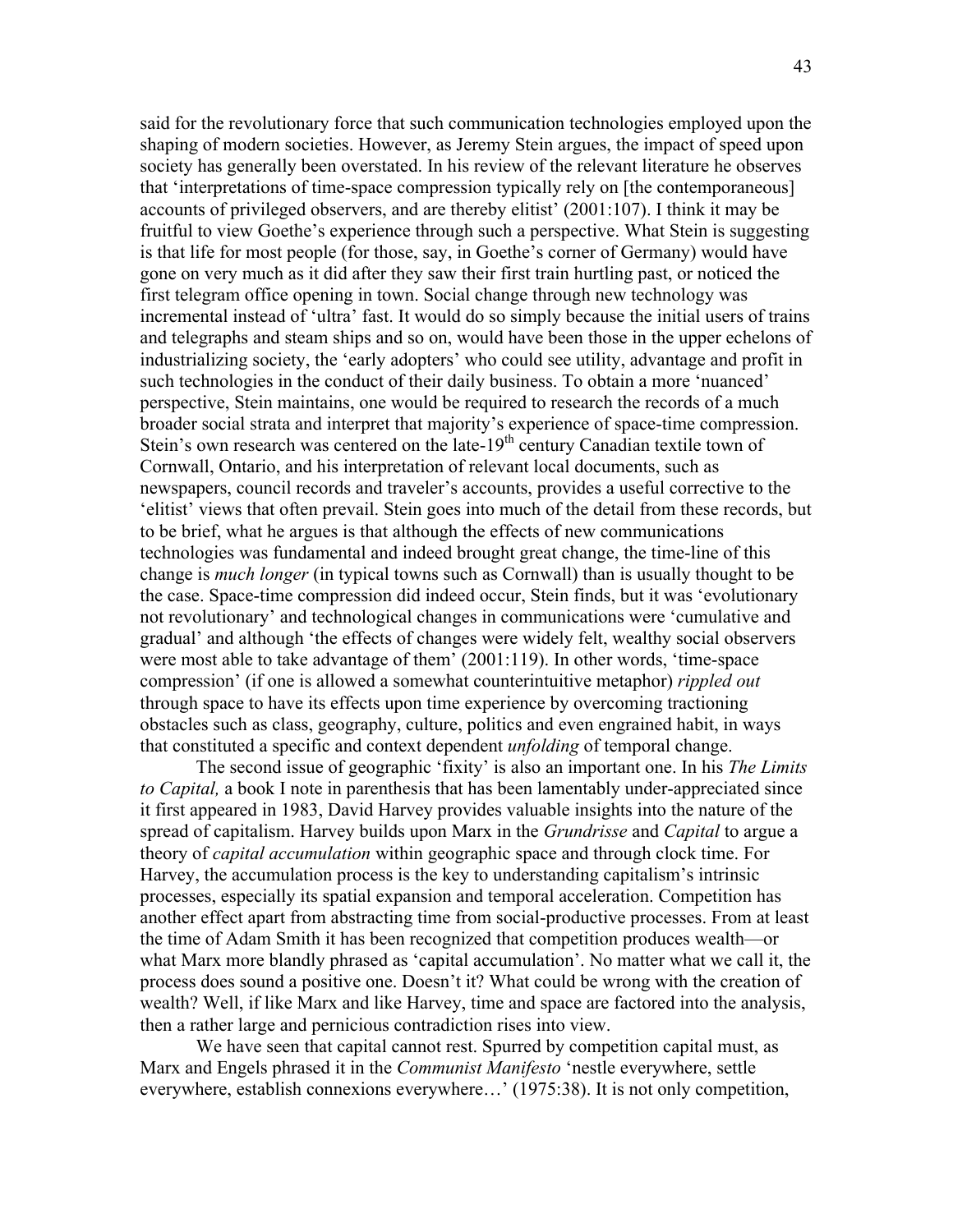however, that provides this motive force, it is the nature of accumulation itself. In *The Limits to Capital*, Harvey shows that as accumulation builds within a certain geographic region, unless it constantly finds profitable outlets, then the problem of 'overaccumulation' (of too much unutilized capital) begins to occur and, as a consequence, the rate of profit begins to fall (Harvey, 2006 [1983] 412-445). This rule holds for both individual capitalist concerns and for the system as a whole. An excess of material wealth (in the form of too many unsold cars, or food, or books, or whatever) means that capital is unable to find its 'realisation' in the form of exchange value, and so profits fall and capital itself is devalued. There are two 'solutions' to this problem for capital and its processes of accumulation. The first is spatio-temporal. The second is somewhat more drastic, but as will be seen, both are 'solutions' that we are familiar with. In terms of space, capital does what capital has always done when following its inner logic, and that is to expand into geographic space in search of more sources of raw materials, more potential markets, and more reservoirs of cheaper labour. Harvey calls this the 'spatial fix' that affords temporary relief to the building of capital toward levels that would begin to affect the rate of profit (2006 [1983] 427). In respect of the temporal, surplus capital is invested into ways and means to enable effective competition, and this as we have seen, has been chiefly and traditionally in innovations in productive processes (through technological fixes) that reduce the cost of labour and accelerate the rate of production. The second 'solution' to overaccumulation and the falling rate of profit is: devaluation. This is another understated economistic Marxian phrase, because what it means is bankruptcy, recession, depression or slump. When this happens, whether at the at the micro- or macro-level the effect is the same—capital loses its value and *ipso facto*, the overaccumulation problem is eased or vanishes for a time. Great human suffering is entailed in this 'solution' but this tends not to show in the accounting ledger of the system's health.

Of course, geographic expansion and devaluation have been occurring since the beginning of the capitalist system, either on a large-scale or at the level of the business enterprise. And together they have worked to enable capitalism to function through both the good times of expansion and through the periodic crises that can allow accumulation to begin afresh. But the genius of Harvey's book, the insight that is contained in its title, is that there are extrinsic *limits* to this process. The logic of capital, Marx assumed, was digging its own grave in the form of a growing self-consciousness on the part the working classes. This class-consciousness, which he saw would inevitably be politicized, would also herald the communist revolution. Harvey, however, reappraised Marx's analysis from the perspective of the professional geographer that he is—and this led him to a quite different prognosis. Capital's vital need to 'nestle everywhere, settle everywhere, establish connexions everywhere…' has geographic limits. There's only so much 'everywhere' on our finite planet. For around three centuries capital could on the macrocosmic scale expand (and suffer periodic bouts of devaluation and contraction) and then expand again, in a kind of two steps forward and one step back progression. However, after the last great expansionary boom, in the decades after the Second World War, the building crises of accumulation touched its spatial 'limits' in that there were no longer any unclaimed spaces or easy geographic routes for capital to be profitably channelled. The planet, in other words, was by the 1970s becoming completely colonized by capital and by capitalism's logic. There were important exceptions to this of course, in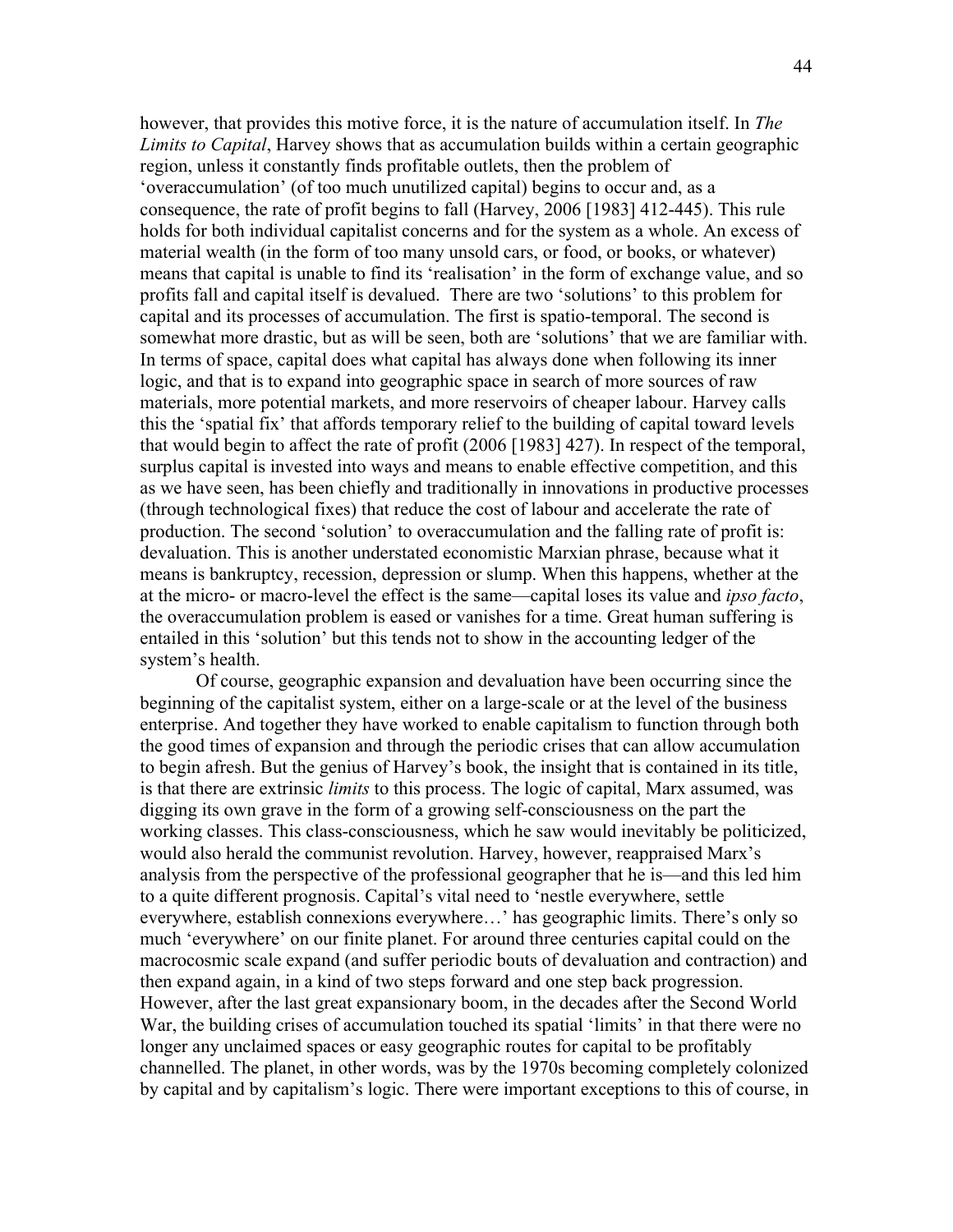the form of the Warsaw Pact countries and China, which were outside the normal 'circuits' of capital. But more on that shortly. By the 1970s Japan was becoming a major economic power, with its own highly dynamic and competitive forms of production in 'Toyotaism' and 'just in time' methods and was making serious inroads into Western markets and increasingly outperforming Western levels of productivity and profitability. Continental Europe was now largely rebuilt after the destruction of the war, and its economies were approaching maturity in terms of their accumulative capacities. The 'Tiger' economies of Asia were also rising, as were those of Brazil and Argentina and Mexico. Accordingly the Anglophone economies of North America, Britain and Australasia were just more pieces in the almost completed jigsaw picture of pole-to-pole capitalism. In short, capital spanned the globe, with all of it still expanding and building inexorably as it must, and all of it and looking for profitable outlets in a context of diminishing actual geographic territorial space.

This inherent contradiction was already finding expression by the 1960s when rates of profit were falling in the Western economies, and crises of overaccumulation were building in industries such as shipbuilding, manufacturing, engineering, and so on the mainstays of the postwar Fordist modality of production (Glyn, 1990). The building crisis of overaccumulation, moreover, needs to be seen in the context of a postwar *regime of accumulation*, across most of the developed economies, where government management and government participation in the shaping and running of economic life was both significant and widespread (Aglietta, 1979). Whilst the so-called 'regulation' of the capitalist economies slowed and constrained the 'natural' free flow of capital to wherever (and with whatever) it was able to turn a profit, the period of reckoning with traditional capitalism's 'limits' within traditional space and time, was unavoidable. The term 'traditional' is used deliberately here. Traditional capitalism and traditional conceptions of space and time were no longer adequate to the task of delivering rates of profit and enabling capital to be channeled to fresh fields to enable the process of accumulation to start again. By the late 1970s the space for capital was reaching its limits, and the speed of capital, a machine-based speed that had been governed by the clock since the  $17<sup>th</sup>$  century, was no longer fast enough in the context of growing and intense global competition. The deep economic crises of the decade represented severe difficulties not just for national economies and for individual businesses and for millions of workers. The 1970s represented a watershed for advanced capitalism itself. It had entered a phase where the form of production and accumulation that had its systematizing genesis in the  $19<sup>th</sup>$  century had finally reached its spatial and temporal maturity, and this maturity was now degenerating into sclerosis. What had developed, one can see in retrospect, was a revolutionary situation, wherein, in an inversion of the old Marxist formula: the ruling classes were no longer *prepared* to go on in the old way, and the ruled classes were no longer *able* to go on in the old way.

#### **Capitalism and Freedom.**

Britain began its path to industrialisation first, and so it seems logical that the British economy would come to maturation—and hence crisis—at the front of the queue. The other major Western economies were not that far behind, but the economic and political array of forces in the UK served to place it (to compel it) to act as pioneer in the seeking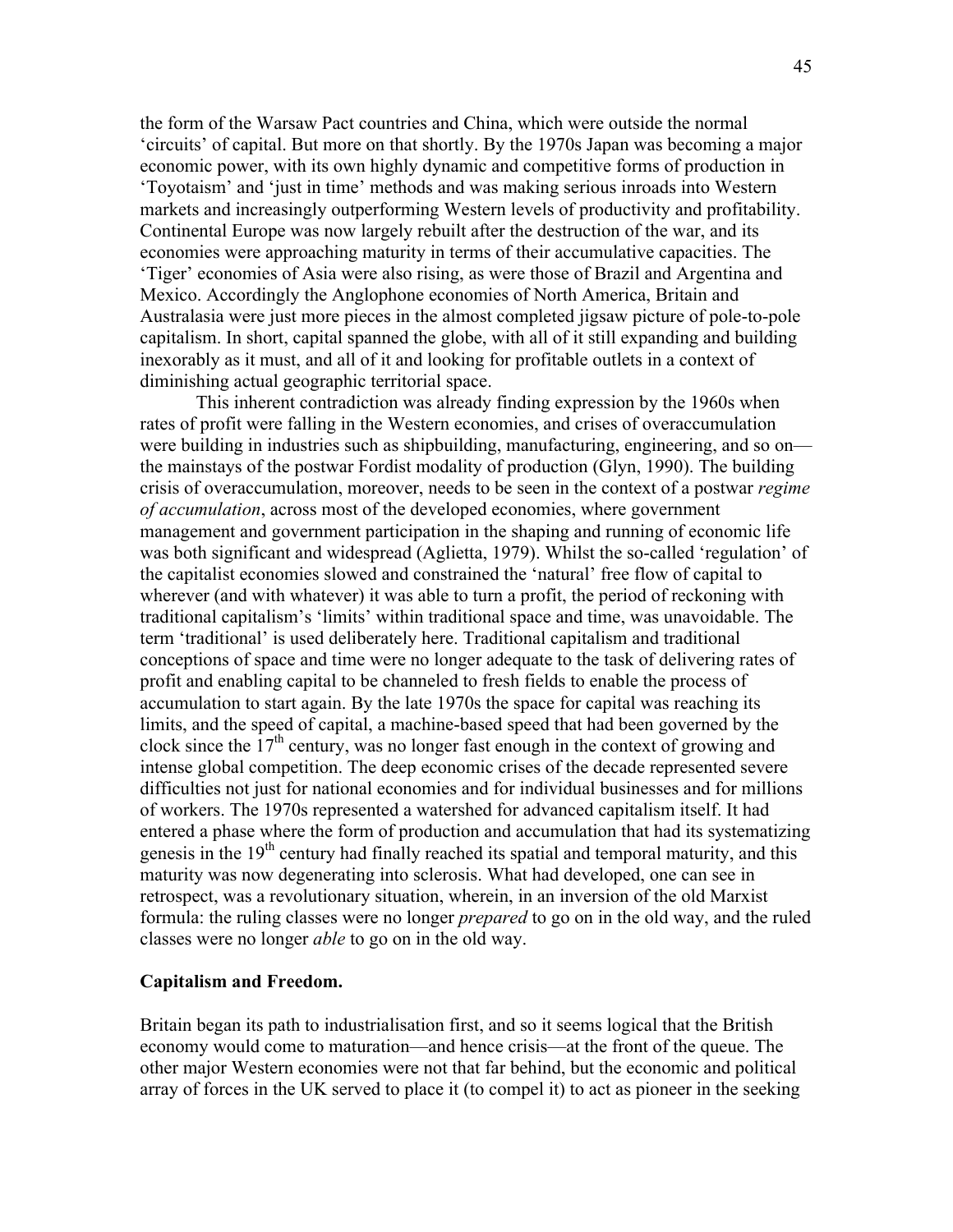of solutions that would lead it to a 'post industrial' age. The problems of accumulation that were expressed as falling rates of profit and by the largely uncompetitive state of much of British industry were of course widely recognized by big business, by unions and by government itself. Indeed, these three institutions were up until that point deeply involved in running the British economy through the so-called 'post war consensus' that dictated the shape, scope and direction of broad economic policy. But with the maturation of the Fordist economy that the political 'consensus' created, the 1970s inaugurated a decade of economic turmoil, elements of which had never been experienced previously. For example, the term 'stagflation' entered the economic lexicon to describe what was previously thought to be impossible: a stagnating economy that is beset also by inflation. The overaccumulation of capital was at the core of this problem. Militant unionism arose as a response to the overaccumulation/profitability crisis, which forced employers to attack wages and conditions. This served both to drive up social spending and wage demands, which in turn cut into already dwindling profits, thus creating a negative feedback loop (Bello, 2006: 1347). Stagflation was the result, and not only in Britain, but across the core industrial economies to a more or less degree. More spectacularly, and even more broadly again, was the 'oil shock' crises of 1973 which fed directly into the cost of production for businesses and the cost of living for hundreds of millions of workers. Undergirding these negative processes, and once more not only in Britain, was a rising component of mass unemployment, which reinforced the widespread feeling of crisis, and the growing conviction that something had to be done (Beckett, 2009).

The problem was an economic one. However, the 'solution' was political, albeit one dressed up as economic theory: neoliberalism. Neoclassical economics—redux theorems that had been doing the rounds in the universities since the end of World War Two became salient once more in books such as *The Road to Serfdom* by Friedrich von Hayek which appeared in 1945, and Milton Friedman's *Capitalism and Freedom*, which was first published in 1962. Friedman's book is especially instructive as he explicitly connected the idea of individual freedom with the capitalist system. Individuals could only be free, Friedman maintained, if economic life was free. Markets therefore should not be bureaucratically organized, as this leads inevitably (the USSR being a case in point) toward tyranny; business should not be overly regulated, as this stunts the entrepreneurial free spirit; direct government activity in economic life should be kept to an absolute minimum—and so on. The book, which made barely a ripple when it was first published, went almost mainstream by the mid-1970s. And so when Friedman was chosen for the Nobel Laureateship in 1976 for his work on economics, it was clear that an idea had found its time.

Freedom. The abstract idea of it was expounded by Friedman, Hayek and others at some length, however at the level of the individual it tended to remain abstract and elusive. Not so freedom and capital. The freedom of capital through the freedom of markets became the central neoliberal mantra. It was taken up as an explicitly political programme first in Britain with the election of Margaret Thatcher's Conservative government in May 1979. Thatcher's government, though Conservative, was not much concerned with conservation. Her neoliberalism was nothing less than the political prosecution of an economic, social, cultural and technological revolution. The British neoliberal free market project, one that would spread in time to encompass the whole world to a greater or lesser degree, would consist of two components that oriented around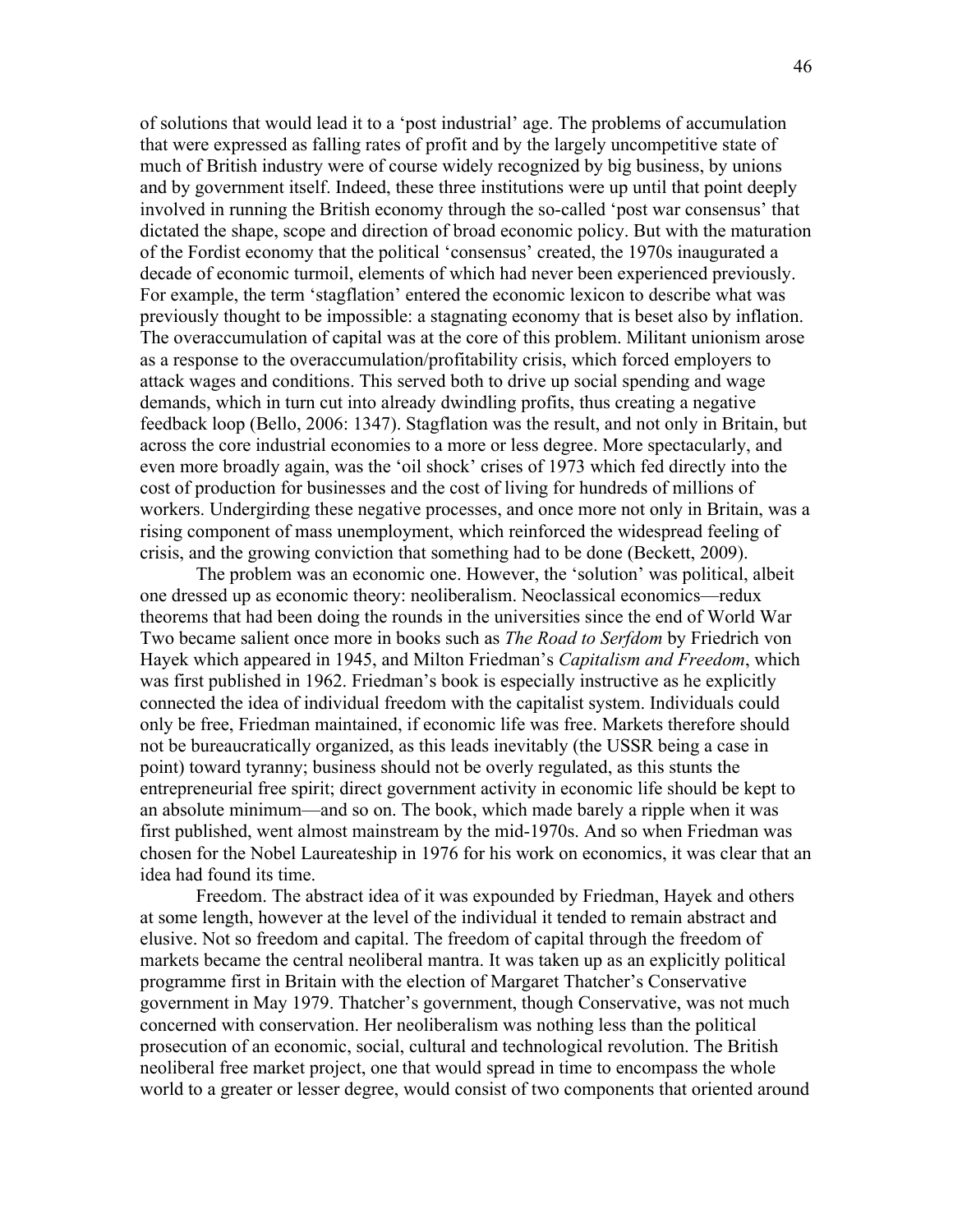the idea of *flexibility*—the very antithesis of the rigidities and sclerosis that were seen to have characterized post war consensus capitalism. The first flexibility is one that managers conferred upon themselves in respect of managing capitalism. A major focus of neoliberal argument was the consensus model, which I just touched on, that gave government and organized labour, as well as big businesses, a say in how capital was invested and what it was invested in. In the post war climate of profit during the 1940s, 1950s and into the 1960s there were no major disagreements regarding the shape and direction of capitalism as long as the bottom line remained strong. When the bottom line became decidedly shaky for western capitalism in the 1970s, a period of sharp class struggle ensued, with the question 'who is most suited to run business?' being insistently posed by neoliberals such as Friedman. They were arguing that capital was 'unfree' (as were its owners) when unions and government had a say in how businesses were organized. The class struggle of the 1970s, moreover, was an unequal affair. It was two against one: employers and government against worker organisations. Over that decade and the one that followed, governments such as the Margaret Thatcher led British Conservatives, and successive US administrations beginning with the election of Ronald Reagan in 1980, made the deliberate political decision to abrogate their role as active participants in the shaping of national economies. The surface effect of this process has been termed 'privatisation', but its political motivation was a much more important issue: it was for governments to do as the neoliberal theorists said that they must, and let the market do its work upon the economy come what may. Those who resisted this process, that is to say, those workers and their organizational bodies in industries that now had to sink or swim, were increasingly met not only by the power of employers to lock-out, sack, intimidate and more broadly exploit them in the opportunities that arose in the '*new* spirit of capitalism' (Boltanski and Chiapello, 2007), but met also by increasingly neoliberalized and neoliberalising governments who went out of their way to legislate to create what was termed an 'attractive business environment' for investment. By the 1990s the 'flexibility' for capitalists to invest and disinvest where and when they saw fit was almost complete. Governments across the world increasingly fell over themselves in a 'race to the bottom' to attract capital in the new globalized economy (Tonelson, 2002). Such flexibility was the previously undreamt-of power (for CEO's and business executives) to call the shots over the heads of government and organized labour to a degree and to an extent that was unparalleled in the  $20<sup>th</sup>$  century. Indeed, reviewing the political and economic conjectures of globalization in 2000, Perry Anderson observed that neoliberalism, as a worldview, had achieved something unique:

Ideologically, the novelty of the present situation stands out in historical view. It can be put like this. For the first time since the Reformation, there are no longer any significant oppositions—that is, systematic rival outlooks—within the thoughtworld of the West (2000:17)

The second flexibility is one that most people will nowadays recognize in their workplaces and in their wider sphere of living too. It is a *personal* flexibility towards, primarily, the demands of the market functioning in the context of a constant present. It is a flexibility of the mind, the body and the attitude towards both the nature of work and its ontological meaning. In other words, it is a rationalized and instrumental flexibility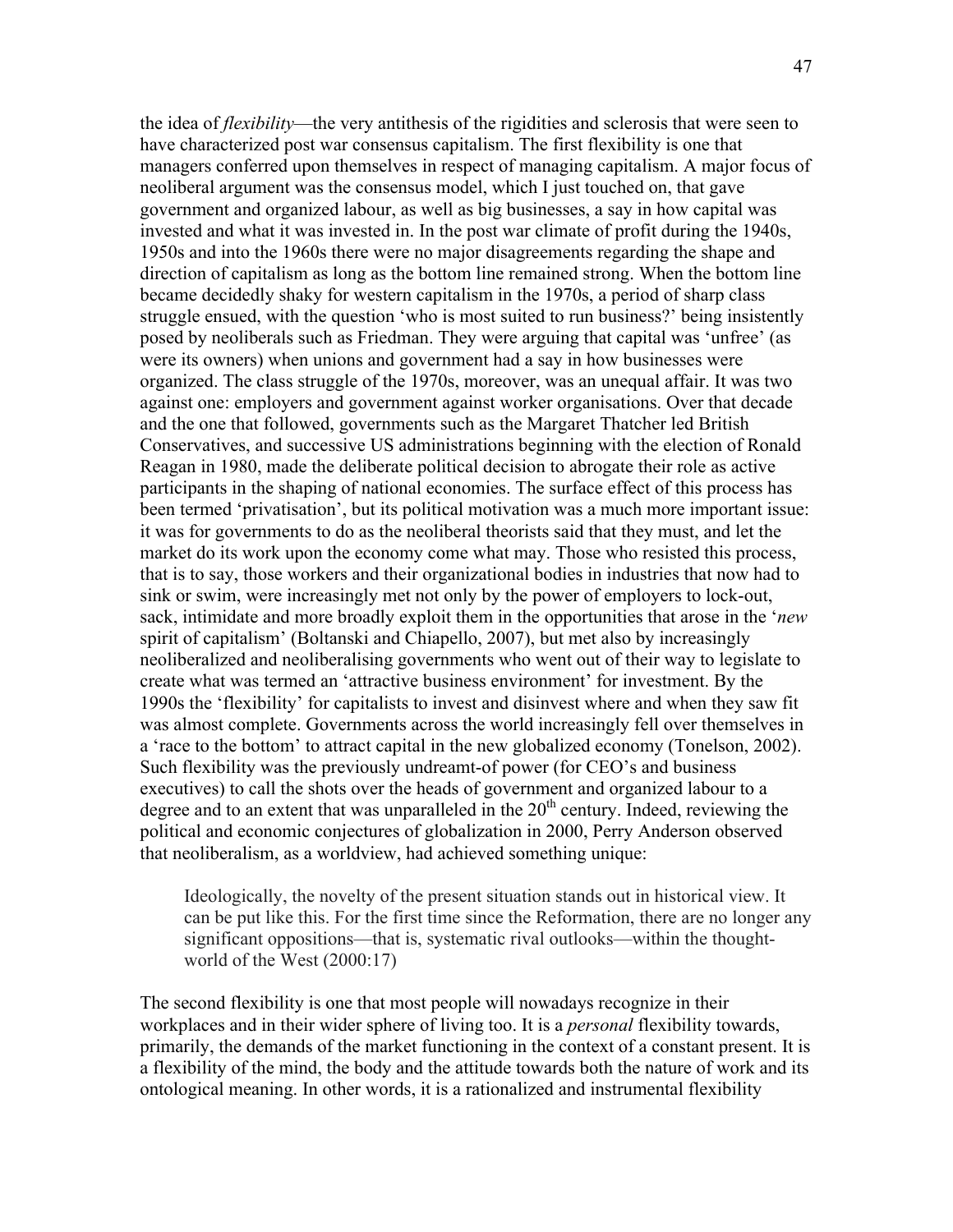whereby the *individual* worker (the collective term matters less and less) is expected to correspond with and synchronize to the unpredictable and fast-flowing economic logic of neoliberal globalization. This flexibilisation, of course, stems from the demands of competition, and since the 1970s neoliberal theorists, politicians and business leaders have repeated the mantra in the form of thinly disguised threats about looming unemployment if the individual does not respond rapidly and adequately to the changing needs of the economy. With the eclipsing power of organized labour unions, the temporal rhythms of labour changed from the predictable and stable, to the contingent and fluxual. What this has meant in practice is a transformation in the times and durations of work. The dominant rhythm of the nine-to-five job, as Juliet Schor (1991) observed, was a thing of the past by even the early 1990s; part-time working and temporary contracts have exploded as individualized workers find themselves unable or unwilling to confront their employers' (and governments') preference for turning labour requirements on or off like a tap. The ideological triumph of neoliberalism has ensured that the need for flexible workers has remained largely and unquestioned imperative, right up to our own time. Indeed, with the global economic crisis that began in 2007, even more 'flexibility' in markets and in people was promoted in forums such as Davos in Switzerland, where British prime minister Gordon Brown reminded the assembled members of the G20 countries that: 'We should not retreat from the idea that we can solve these [economic] problems and still believe in the idea of an open, free market, flexible, inclusive and sustainable globalization' (VOA News, 2009).

It is rarely remarked upon, but the term 'flexible' is a deeply temporal one. At the surface level it connotes, and is meant to connote, 'efficiency'—which is supposedly a weapon in the constant battle for competitiveness. But what is 'efficiency' if not working faster at one's occupation, responding more quickly to 'opportunities', and displaying a 'quick-wittedness' in everyday economic relations? David Harvey, in his *The Condition of Postmodernity*, phrases its time-space properties well when he writes that: 'the more flexible motion of capitalism emphasizes the new, the fleeting, the ephemeral, the fugitive, and the contingent in modern life' (1989:171). Harvey here indicates that the 'motion' of capital has become postmodern, and has evolved out of its post war Fordist mode into a new mode of 'flexible accumulation', as he terms it, where speed and acceleration are the new defining properties of capitalism's latest iteration. In this transition the time of the clock has lost its position of domination over the life of humans and the industrial economies they have built. Its role as a backdrop to the affairs of people is still important, of course: trains and buses and aircraft still need to be scheduled according to its strict meter; looser predictabilities still rhythm the tempo of daily life where morning bread is still baked, newspapers and magazines still roll off the presses at pre-set times, classes at school still begin at a certain time of the clock, the museum and the library and the concert hall still open and close at times that may be relied upon.

However, a new temporal world is being created alongside this one, and this brings us, finally in this chapter, to a consideration of what I have elsewhere termed 'network time' (Hassan, 2009). An understanding of the origin and nature of this new socially-constructed temporality is necessary to properly understand the origin and nature of chronic distraction in our own time—and will provide the intellectual and critical tools to seek ways in which the pathologies that stem from our distracted lives may be mitigated or 'cured' altogether.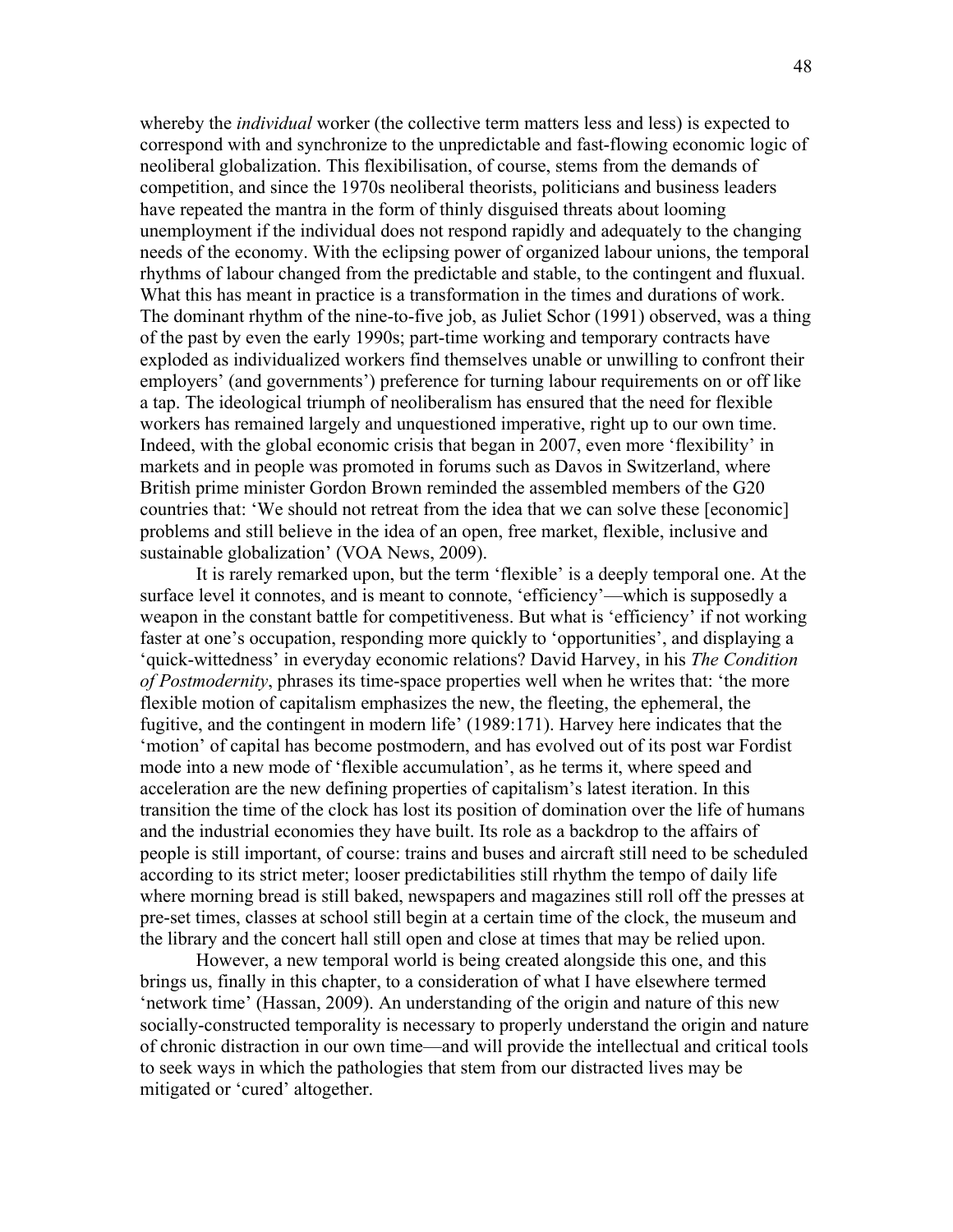## **So perfectly up to date**

Network time is a process that emerges out of the dynamics of the network society. It is the idea of the *network* and the properties of the network, however, that provides the basis for understanding network time as a form of time that is every bit as 'real' in its abstractedness than is the time of the clock. Moreover, and like the time of the clock, network time drives humans and human-made systems, and it 'conditions' the cognitive process of humans and puts them in a specific relationship to the production, dissemination and consumption of information and knowledge.

Let us begin by thinking about the nature and properties of networks. The fundamental property of any network, be it based around railways, or television stations, or highways, or computers is that they are vectors for communication: that is to say, they allow people to create and share information across time and space. Indeed, it is the case that networks *create and shape* social time and space, and the particularities of any network are given substance and are defined by the technologies used to create them. I do not yet at this point suggest that technologies alone determine nature of a network but, rather, working in dialectical fashion, we shape the tools that we use and they in turn shape us.

To illustrate the processes of the interaction more clearly, I want to consider three examples of networking through technology to show how space and time are transformed—and how the process of technological determinism becomes *more pronounced* as networked technologies become more tightly networked and increasingly all encompassing.

You will recall from Chapter Two my observations on the so-called 'Republic of Letters' that was the ideational and written expression of the major Enlightenment preoccupations of science, philosophy and democracy—as they were being conceived and implemented at that time. This constituted the world's first modern communication network in that it worked with universal and secularly oriented themes. The production and dissemination of technical, mercantile, industrial and philosophical information was the critical function of the network and it is not too much to say that the project of modernity itself depended upon it. The network itself consisted of a tiny stratum of intellectuals, manufacturers and philosophers—a self-motivated agglomeration that Jürgen Habermas would categorise as the founding elements of the 'public sphere' (1989). The influence of the network of letters, of its dynamic of 'epistolary exchange', of its production of technical publications, of newspapers, magazines and books was immense and foundational—but also necessarily slow moving. The 'tyrrany of distance' and a relatively low level of technical sophistication meant that this network shaped time and space in tentative and partial ways. The time and rhythm of this network was, through its being attached to emergent industry, nascently clock time, but the rhythms were weak and faintly felt by the vast majority who would synchronize with the timespace of clock driven modernity only gradually. A systematic technological determinism was relatively undeveloped at this time, principally because innovations tended to develop from scratch from the heads of individual tinkerers and experimenters, and not as an extension of a prior vast body of technical knowledge. The fruit of their innovation was therefore not readily connectible to a wider system of technical knowledge and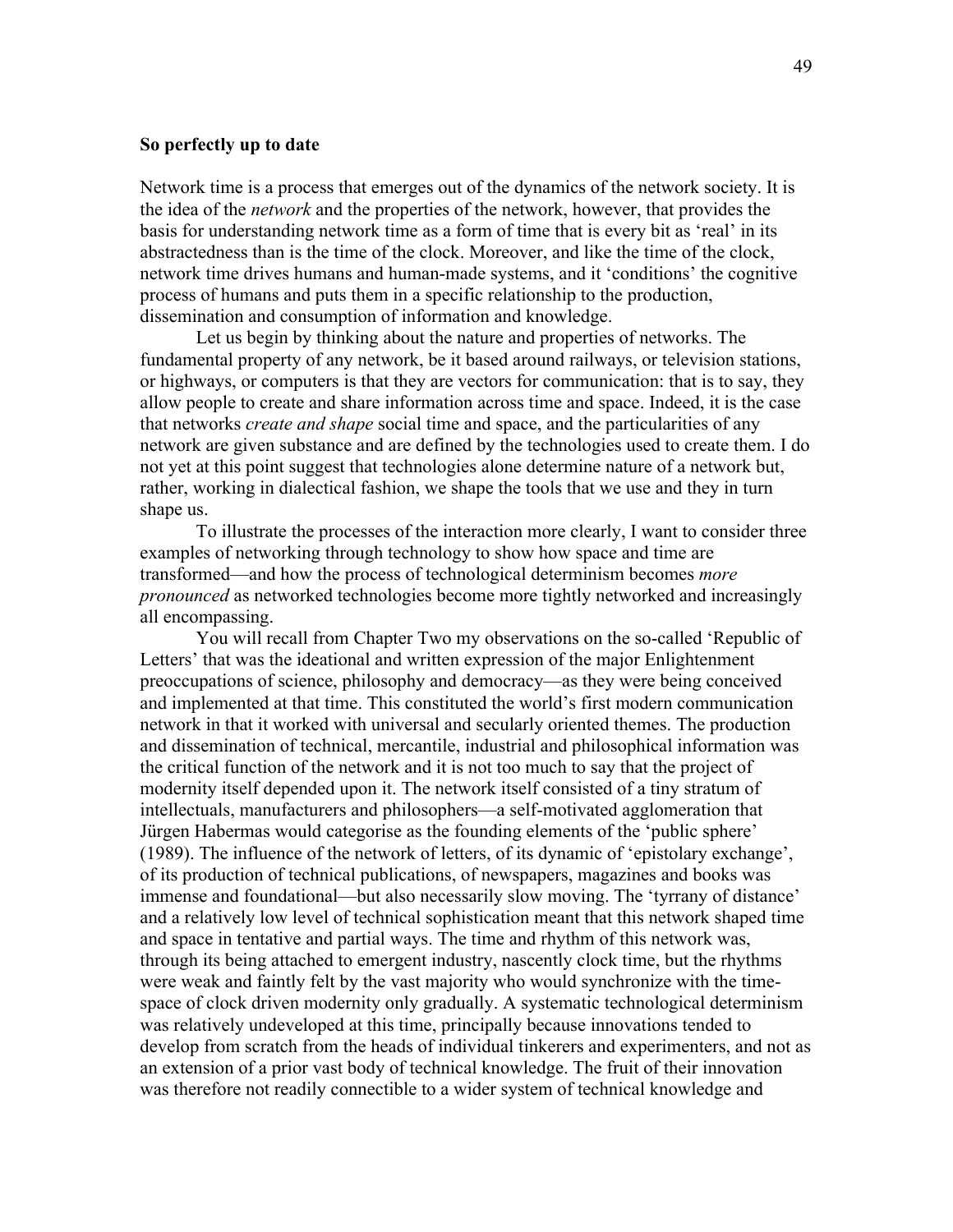methods—which did not exist to any significant degree in the  $18<sup>th</sup>$  century. People, in short, were *coming to* the time of the clock and slowing building it (or having it built) into their lives. Accordingly the time of the network—and the time of the modernizing world—was a clock time that had much potential yet to fulfil for the project of modernity.

By the late-19<sup>th</sup> century the picture has changed dramatically, and a much more comprehensive information network had evolved, one that was much more abstracted, systematic, and technology-based than was the more people-centred Republic of Letters network. Moreover, it was a *global* network of a kind that we more readily recognize today. For example on 27<sup>th</sup> August 1883 the volcano at Krakatoa in Java exploded and produced a destructive force that was estimated to be more than 13,000 times more powerful than the atom bomb that flattened Hiroshima in 1945. The explosion destroyed almost the entire island and was said to have been clearly audible in Perth, Western Australia. This of course was a world event—but a world event that for the first time was *mediated* as such, with space and time and people being far more susceptible to technological shaping than it had been in the earlier part of the century. Simon Winchester tells us that the ash from the volcano moved along the upper atmosphere jet stream at 73 miles per hour, and at this natural speed the ash cloud did not make its appearance in New York until December (2005: 288). However the *New York Times* was technologically equipped to shrink time and space to such a degree that the explosion was reported by it a few hours after the event itself. A new-laid global network of undersea telegraph cables relayed the first reports being tapped out by a station in nearby Batavia. The *New York Times* of the 27<sup>th</sup> August was thus able to run a small article based on these reports that described the 'terrific detonations' from the island of Krakatoa (McNamara, 2009). For New York readers, the world had become an ontologically graspable place. And not only for New Yorkers. As Winchester tells it in his book on the subject:

Fretful and fascinated people around the world, in cities as distant from Java and from one another as Boston and Bombay and Brisbane, all came to know of the event in an instant—and they did so quite simply because this was the world's first major catastrophe to have taken place in the aftermath of the invention of the submarine telegraph. The newspapers were full of it, the descriptions of the happenings made all the more enthralling because they were so perfectly up to date. Words and phrases that had hitherto been utterly unfamiliar—*Java*, *Sumatra*, *Sunda Strait*, *Batavia*—became in one mighty flash of eruptive light part of the common currency of all (2005: 6).

The 'consciousness of the world as a whole' that Roland Robertson (1992: 8) saw as a pre-requisite for present-day globalisation, was already developing in the  $19<sup>th</sup>$  century through technological innovation. Technology was literally reaching through geographic space in the form of communications cable networks that pulsed signals of meaning across the world at previously unimaginable speeds. Coding and handling notwithstanding, information could traverse the globe in 1883 in the time-span of minutes. If the Victorians had conquered the space of the world, then so too had its time come under the rational logic of capitalist modernity. Just a year after the Krakatoa global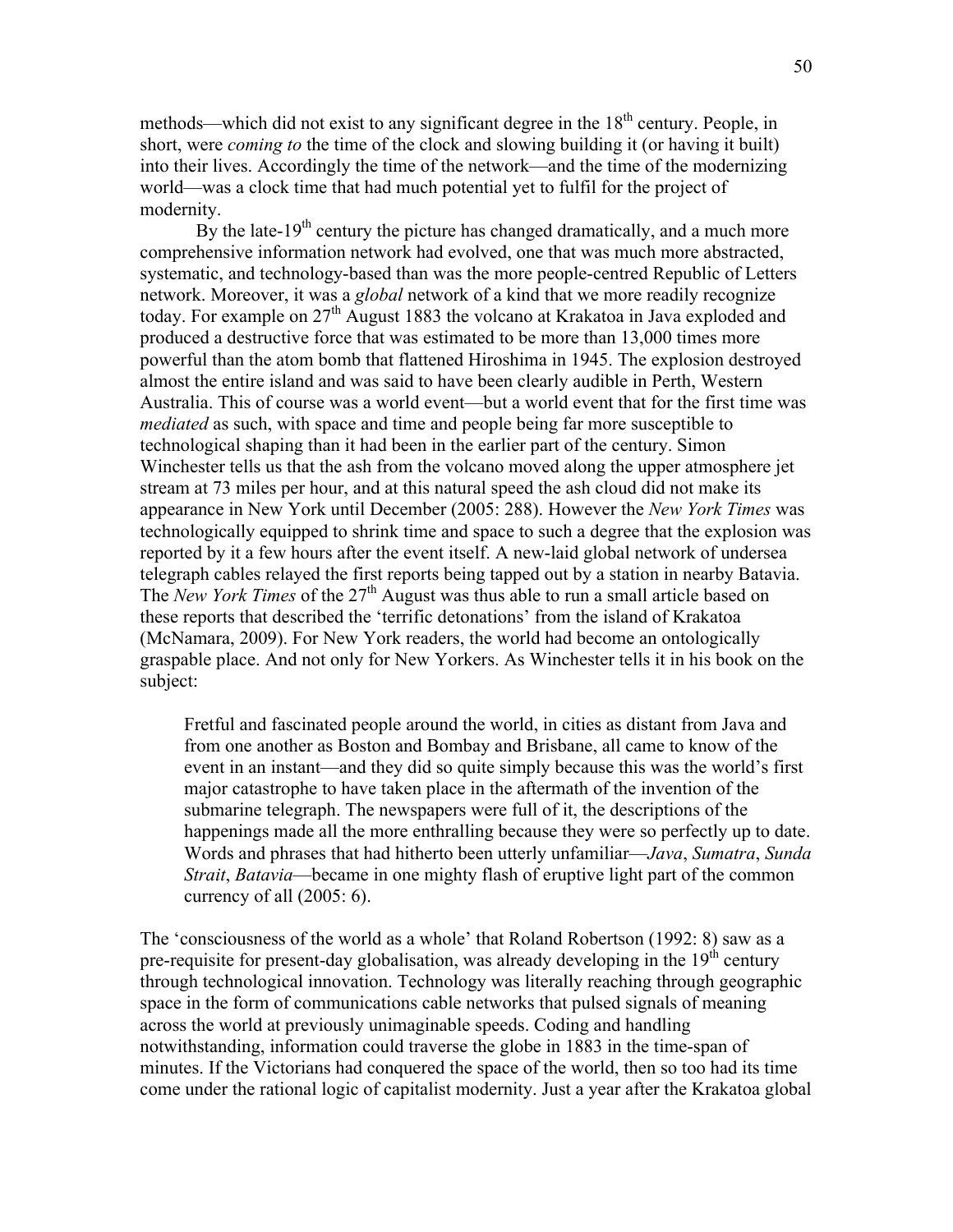event, another global event with profound temporal consequences took place in Washington DC in the USA. It was to here that delegates from twenty-five countries convened to zone the entire planet into a common and agreed meridian time and longitude framework. Greenwich Mean Time or (GMT) was born, and from this point on the world functioned on the basis of a coordinated system of clock time. Not only did this abolish the localized and ancient anomalies of differing times at very close geographic locations (such as between London and Dorchester, which is 129 miles), but it also coordinated in a rational form, entire continents such as the USA, where the coordination of the times of railway companies, for example, helped to produce the unbounded economic efficiencies and the powerful predictabilities that capital desperately needed in that emergent global power (Whitrow, 1988:165).

The 'consciousness of the world as a whole' was certainly a major premise underscoring the international agreement to coordinate time on a planetary scale. The technology with which to make this consciousness a material and ontological reality even to a minority of humanity, however, did not yet exist. Winchester saw these global information networks as the means for the creation of what he termed a 'brotherhood of knowledge' (2005:6). Indeed it was, but the brotherhood was a close-knit one, and still dwelled in the realm of the 'elite' forms of communication that, as Stein reminded us, has skewed much of our view of the power and scope of early electronic communication such as the telegraph and telephone. Nevertheless, these acted as an important spur to capitalism and its competitive dynamics. The space of the world was opening up, and the time of the world was set upon the logic of instrumental reason that capitalism functioned optimally within. Moreover, the 'knowledge' that a global perspective could bring was an immensely powerful tool with which to compete and, as the century turned, perspicacious capitalists began to lead the way in transforming Victorian-age industry and capital fashioning them into something even more *modern* and recognizable to our present-day senses.

I noted before that artists, people who are often apart from, or at the edge of the mainstream, could sometimes sense society's deeper currents before those who are more fully engaged with its surface manifestations. Virginia Woolf was one such perceptive student. In a celebrated line in her essay 'Mr Bennett and Mrs Brown' she observed that:

On or about December 1910, human character changed. I am not saying that one went out, as one might into a garden, and there saw that a rose had flowered, or that a hen had laid an egg. The change was not sudden and definite like that. But a change there was, nevertheless; and, since one must be arbitrary, let us date it about the year 1910.

Woolf, like Goethe, detected undercurrents of social change—and commented on the change itself. Goethe observed the onset of modernity, whereas Woolf chronicled in her fiction the arrival of *modernism* as an artistic and cultural moment. Modernity was entering its adulthood and was developing at a pace and a speed (and through technological means) that Goethe could have not dreamed of. Woolf wrote her essay in 1924, and so had the added benefit of hindsight to take in the changes, cultural and technological, that had occurred since the new century got underway. For example, in art the Vorticist movement, with which she had personal connections through painters such as Wyndam Lewis and the poet Ezra Pound, came into being around the year 1910. Vorticism celebrated the speed and dynamism of the new machine age and gave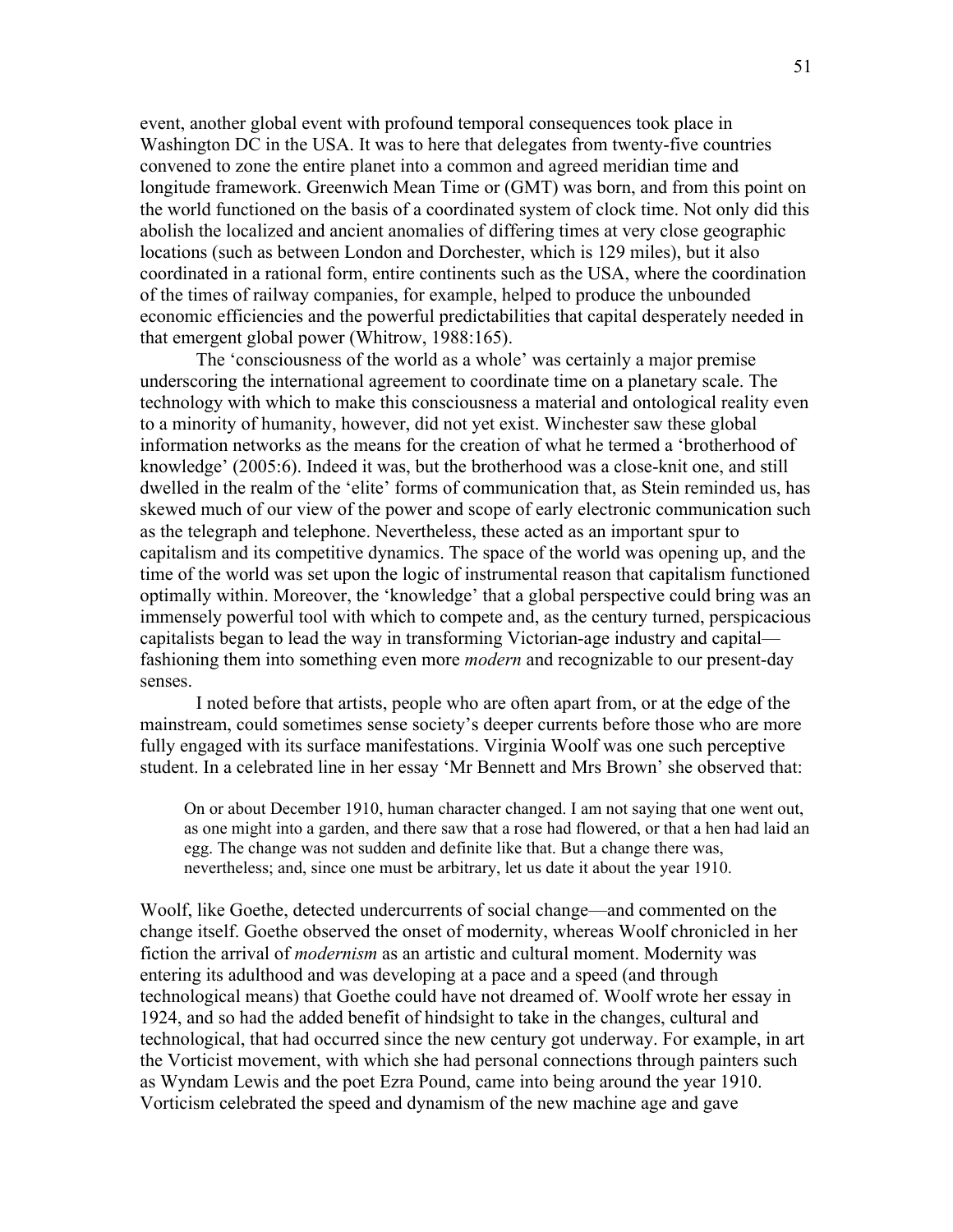expression to it in a radical painting form that attempted to capture speed and motion on canvas (Cork, 1976). Vorticism's links to the more widely known Futurism of Filippo Marinetti is perhaps more apposite as this movement gave speed and the machine a fame—and for some an infamy—through a particularly violent and glorifying reading that leaked over into the 1920s Fascist movement in Italy. These references are enough, I think, to accurately contextualize the thinking of Woolf in 1924. Speed, machinery, and the feeling of 'ultra' that had Goethe lamenting modernity, was celebrated through a *geometric modernism* that sought to capture in paint and in sculpture, a *network of lines* that echoed the growing (and speeding) information networks that was a capitalist system that had entered upon a truly global age.

What Woolf did not comment on, but what in 1924 her acute cultural antennae could not have failed to miss, was the material dynamic that underpinned the speed of the machine age—and that was Fordism. We have touched on this subject previously, but it is time now to give it a bit more consideration. Woolf's 1910 setting, though arbitrary, was just enough to encompass the Fordist revolution that took place in Dearborn, Michigan two years before. It was there and then that Henry Ford's factories began in a serious and world-changing way to develop and refine the production-line system of (in this case) building automobiles that took Adam Smith's observations on the division of labour from their unsophisticated beginnings in discrete Georgian manufactories, to become the mode of production that would *define* the system capitalism for most of the  $20<sup>th</sup>$  century. Ford's revolutionary production lines based upon the conveyor-belt system are by now well known, and the conveyor-belt system—albeit largely automated, and as human-free as possible—today produces everything from microchips to fish fingers, and from shoes books. What it meant in 1908 was that instead of a group of men contributing to the building of an automobile by adding each stage to a stationary entity, the moving car would pass the standing worker who would add his part to it, identical part to identical position, be it a screw on the hood, or a wheels to the axle. The conveyor-belt is the revolutionary bit. This was a machine technology entimed by the rationality of the clock and the clock-timed world, and set to function at a particular speed—*to which the worker had to synchronise his every action*. This was a shock to the temporal system, one that was identified by another artist, Charlie Chaplin in his 1936 movie *Modern Times*. Chaplin's comedy emphasized the fact that the conveyor-belt never stopped, and the worker had no control over its pace. Indeed, in the context of competitive capitalism, the speed was never fast enough. In Chaplin's scenario, the pressure of competition motivates the factory management to develop an interest in a machine that would feed the workers automatically. The sales pitch for the machine is delivered to the President of the company by a 'mechanical salesman' (more efficient that a real person) that speaks through a phonograph record that lauds to the skies:

A practical device that automatically feeds your men while at work. Don't stop for lunch. Be ahead of your competitor...the feeding machine will eliminate the lunch hour, increase your production, and decrease your overhead.

Chaplin's satire, like all good lampoonery, was based upon an acutely felt reality. Workers could never work quickly enough for the machines they had to use. Nevertheless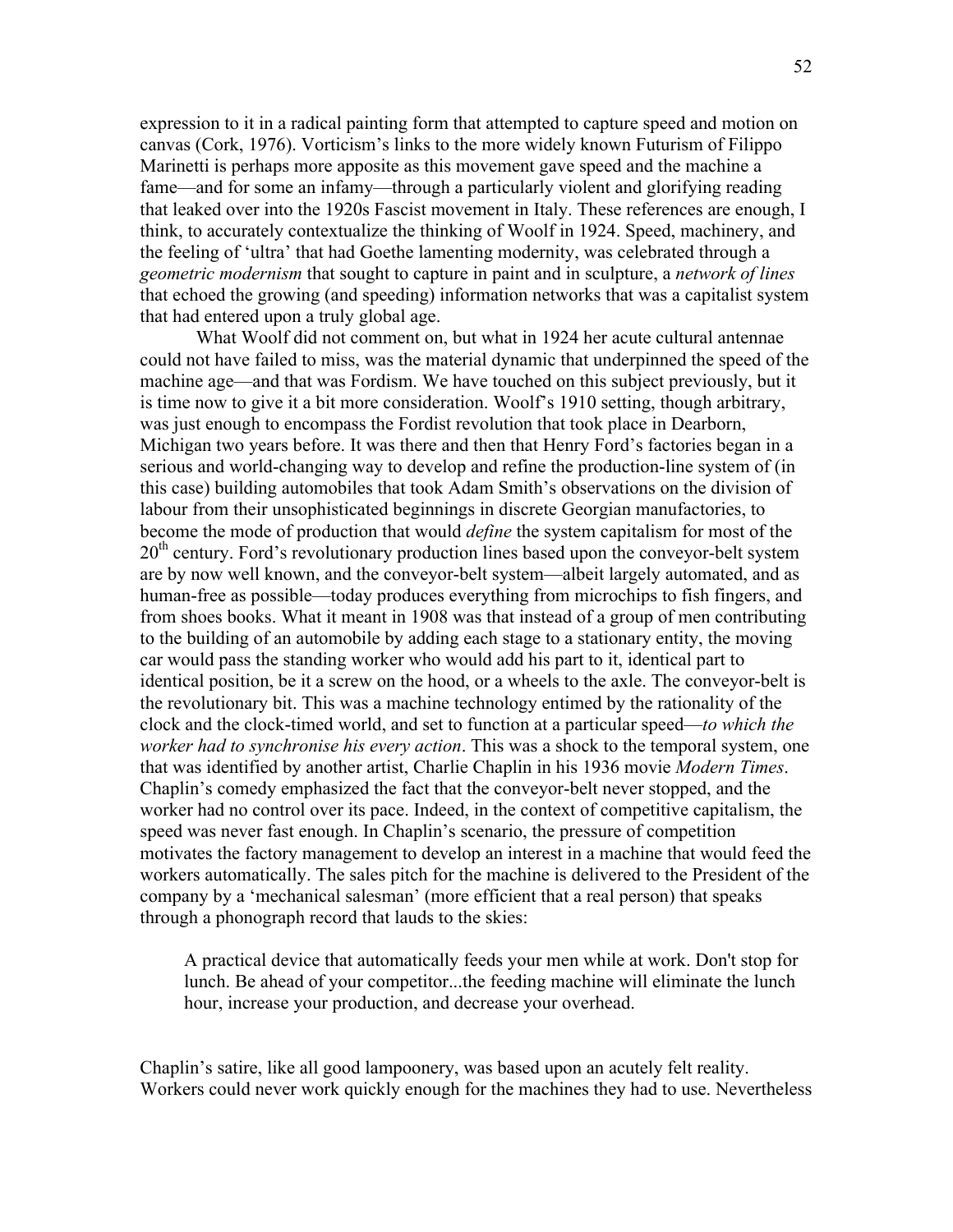the logic of the system dictated that they had to be constantly developed towards the goal of yet more speed and acceleration. Chaplin brings this contradiction out as comic relief, a humorous respite in the cinema from what millions of people experienced every day in their jobs. The cold reality was definitely not funny. Through Frederick Winslow Taylor's massively popular *Principles of Scientific Management* which appeared in 1911, and whose strictures were eagerly implemented by Henry Ford, the goal of extracting the highest degree of temporal rationality from the worker by synchronizing him as much as possible to the rhythms of the machine, became a new branch of time-based 'science'. Taylor, like most people in management at the time—a period, remember, when Max Weber had reiterated its cultural and economic importance—saw time in capitalism as a value and as something expressed exclusively through the clock. And since it was the clock that governed the production process, it was the precious time of the clock that had to be used most economically—with the worker compelled to fall in behind this logic. Taylor put his case unambiguously, and recommended a 'scientific' approach to the work process (meaning the use of measurement, numbers and the stopwatch) with which to eradicate what he termed the 'rule-of-thumb method' in order to contribute to 'enormous savings in time [by] substituting fast for slow and inefficient motions' in the work flow (1911:16).

From the 1910s onward, and with a competition-mandated rapidity, Ford and Taylor saw their processes and theories emulated everywhere. Not only was much of US industry 'Fordized' by the early 1920s, but in the USSR too Lenin was quick to adopt the capitalist techniques of Ford and Taylor *in toto* in the attempt to 'construct socialism' in the fastest possible time. That this was so is testament not only to the full-scale arrival of the machine-age, but also the wholesale incorporation of machine based clock time into the consciousness of an age. The industrialisation of clock time had reached its pinnacle with the arrival and global expansion of Fordism. Fordist techniques of mass production, indeed, were the basis of the immensely successful US war effort from 1941-45, and were the principle underlying productive force that enabled the US to emerge from the war with the most powerful economy (and war machine) that the world had ever seen.

1945 saw the beginning of 30 years of the domination of this type of production, a mature phase that David Harvey described as 'high Fordism' where its modality and its temporal rhythms constructed a 'total way of life' in the industrial West (Harvey, 1989: 135). Dominance by the clock as the fundamental rhythm, not only of industry—but also of society too, was the basis of this 'total way of life'. The clock entimed mode structured and organized the predictable patterns of work places and working weeks, of shift-work and holidays, of the rhythms of institutions such as schools and hospitals, and in the scheduling of mass media such as radio, television and so on (Scannell, 1988).

The communication networks of 'high Fordism' were (and were intended to be) rational and predictable and ordered networks—just like the conveyor-belt system that was at the root of much of socio-economic and cultural life. As we have seen, capital, organized labour and government could coordinate the temporal rhythms of work and life more-or-less successfully because in the post-war context of easy profit and ample timespace expansion of industry, there was a timescape that was able to allow for the clock to govern through a fixed temporality that did not (yet) threaten profitability. But as we have also discussed, the underlying contradiction of accumulation began to run up against *diminishing geographic space* and a clock time rhythm that was no longer fast enough in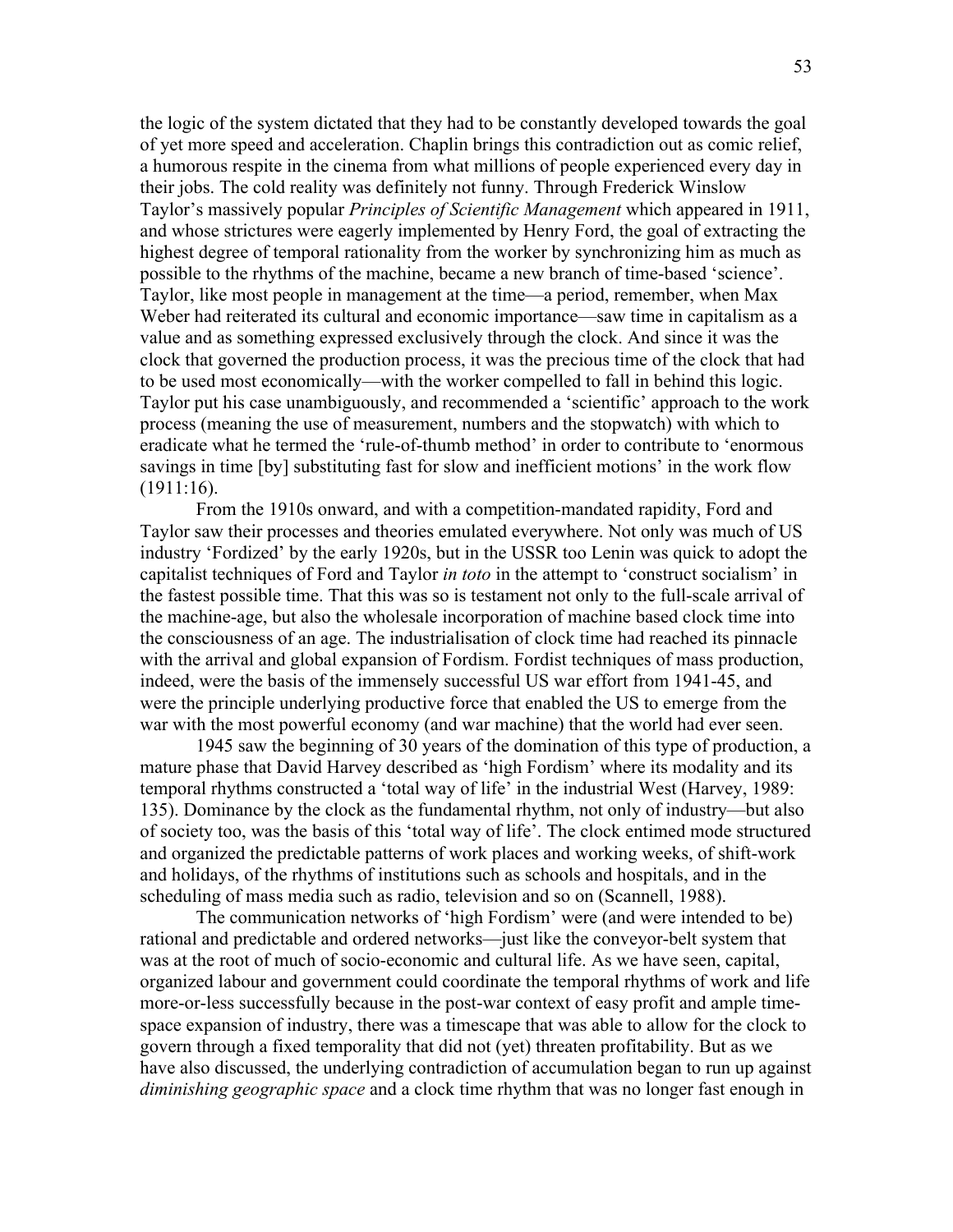the growingly hyper-competitive context, a new timescape. What this meant was that the networks of communication based upon a rigidifying Fordist world, were about to become if not obsolete, then very much a second-division player in the emerging world of information technologies.

Historian Eric Hobsbawm's 1994 book *Age of Extremes*, was subtitled 'the short twentieth century 1914-1991'. His historian's eye for the political turning points of the century led him to identify the outbreak of World War One in 1914 as when the twentieth century began, and the collapse of the Soviet Union in 1991 as marking its end. Taking technology and temporality as my own markers for the beginning and end of 'the short twentieth century' leads me to suggest that (and almost aligning with Virginia Woolf), the century actually began in 1908 when Fordism began its colonisation of the world to become a 'total way of life'. The *beginning* of the century's end came rather sooner for me than for Hobsbawm. It terminated gradually, over the decade of the 1970s. Technological (and temporal) revolutions are never quite as dramatic as the march to war that took place all over Europe after August 1914—or as stunning as the almost overnight dissolution of the once mighty Soviet edifice after August 1991. And so the revolution in computing that began in the 1970s was not sudden and stunning such as political transformations frequently are. Information technologies did something else. They cast a kind of technological spell whose influence works like a narcotic. The more we consume, the greater the dependency. It is a technological revolution, but it is also a *permanent one* that has neither end-point nor adversary. It is revolution through an autonomous and abstract process to which we cede ever more of our economy, culture and society. In the ceding of the forms of control (such as they were) in the planned and organized and scheduled society that clock-time Fordism built, autonomous and abstract processes have created a new space (a virtual space) and a new time—the time of the digital network. It is this network time that contains the potential that is making the 'ultra' that Goethe felt a tangible reality for *all* of us. This is a post clock time world where the seeds of acceleration that were planted at the very beginning of the machine age are now beginning to bear an unwholesome fruit.

### **Non-rational and less scientific time**

The beginning of the book by Eric Hobsbawm that I just cited contains a list of quotes from a list of notable thinkers on what each perceives as the key development or occurrence that, for them, characterized the essence of the 'short' twentieth century. Raymond Firth, the New Zealand-born anthropologist, and, I suppose, as an anthropologist, someone more attuned by training to change in culture and cultural sensitivities, wrote that:

…technologically, I single out the development of electronics among the most significant developments of the twentieth century; in terms of ideas, the change from a relatively rational and scientific view of things to a non-rational and less scientific one (Hobsbawm, 1994: 2)

Firth here says something rather interesting. On one hand his quote could fit with a persistent anti-Enlightenment strain that began, as we have seen, with the Enlightenment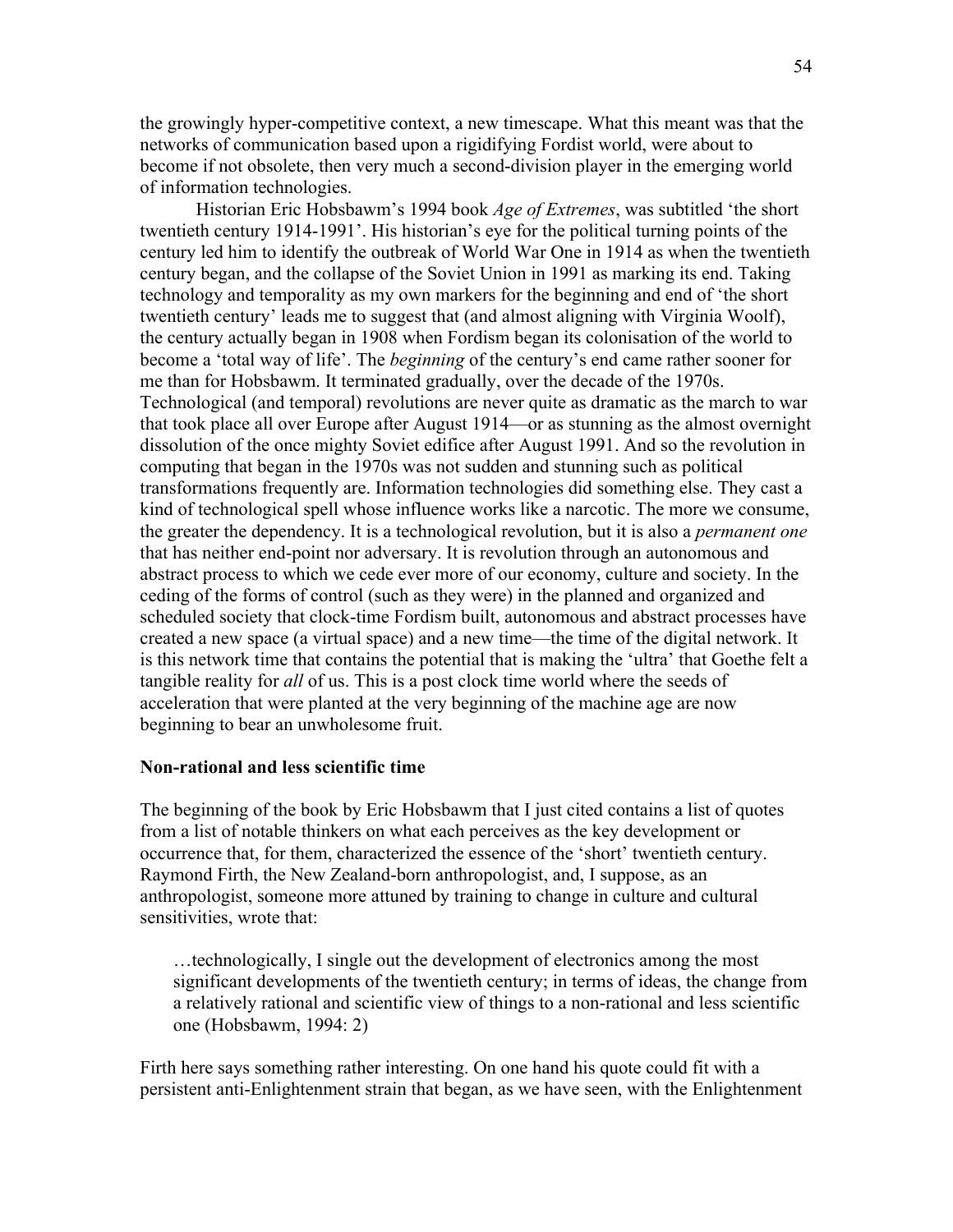period itself, with Goethe and his contemporaries. As someone trained in history and human culture Firth seems to regret the development of 'electronics' as a special class of technology that has somehow diminished or superseded or transformed the domination by a more 'mechanistic' world. On the other hand his observation of the slide from a 'relatively rational' and science-based world, to one that is 'non-rational' and 'less scientific' indicates an *affinity* with Enlightenment thought. I discussed this seeming contradiction with a class of graduate students. We agreed that Firth was thinking about computing when he wrote of 'electronics'. However, one student made the observation that there is nothing more rational and scientific in our world today than computing, and so the statement *was* ultimately contradictory. The point I made in that class, and will argue in the final part of this chapter, is that a *powerful instrumentalism* has shaped the rationality and the science basis of networked computing, rendering this particular form of computing, as Firth suggests, both 'non-rational and less scientific'. Let me explain.

The networking process that we have looked at through its historical phases, took a radical and *qualitative* as well as quantitative leap to another level in the 1970s. Networkable computers transformed the 'Republic of Letters' and the later 'brotherhood of knowledge' of information networks into something new and something else altogether—a post-modern digital network. The powerful neoliberalism/ICT revolution conjecture enabled capitalism, through the promotion of thoroughgoing structural deregulation of national capital formations, to break free from the historical-temporal constraints of Fordism. The effect of this conjecture acted somewhat as a palliative for the accumulation problem, the 'spatial fix' that capitalism requires in order to function. As Castells observed the fix was partly obtained through the rapid expansion, dating from the early 1980s, of wholly computerized and globalized financial networks with vast amounts of capital being channelled to 'information networks in the timeless space of financial flows' (2000: 472). The creation of the networks of financial flows was invariably made possible through the development and deployment of the most advanced computing technologies that were conceived with specific purposes in mind: rapidity, volume, and immense processing power—all on an open-ended scale of development, where the limits to the purposes of computing were/are constrained only by the level of technological sophistication pertaining at any particular time. At this leading commercial edge we see the logic of computing being developed specifically in order to service the demands of autonomous and abstract (and chaotic) market forces (Hassan, 2010).

Of course, computing has conquered realms far beyond the networks that connect our planet's financial centres. The age of 'ubiquitous computing' that Mark Weiser and John Seely Brown predicted back in 1996 has come to pass. What these authors foresaw as an effect of what they termed the 'third wave' of computing, are machines that are 'so imbedded, so fitting, so natural, that we use [them] without even thinking about it' (1996). Computing would become so ubiquitous indeed, so part of almost everything we do in work, leisure, learning and so on, that they are either rendered invisible or made salient as the latest, must-have consumer item. Weiser and Seely Brown were certainly correct in their prognostications, but their writings do not give any indications regarding *why* this would be so. So one is forced to ask: why has a certain kind of computer logic become so phenomenally successful? The answer, I believe, is that computers and computing power and computing applications seem to live up to the ideology of its creators and boosters. As the computer revolution got underway, economy and society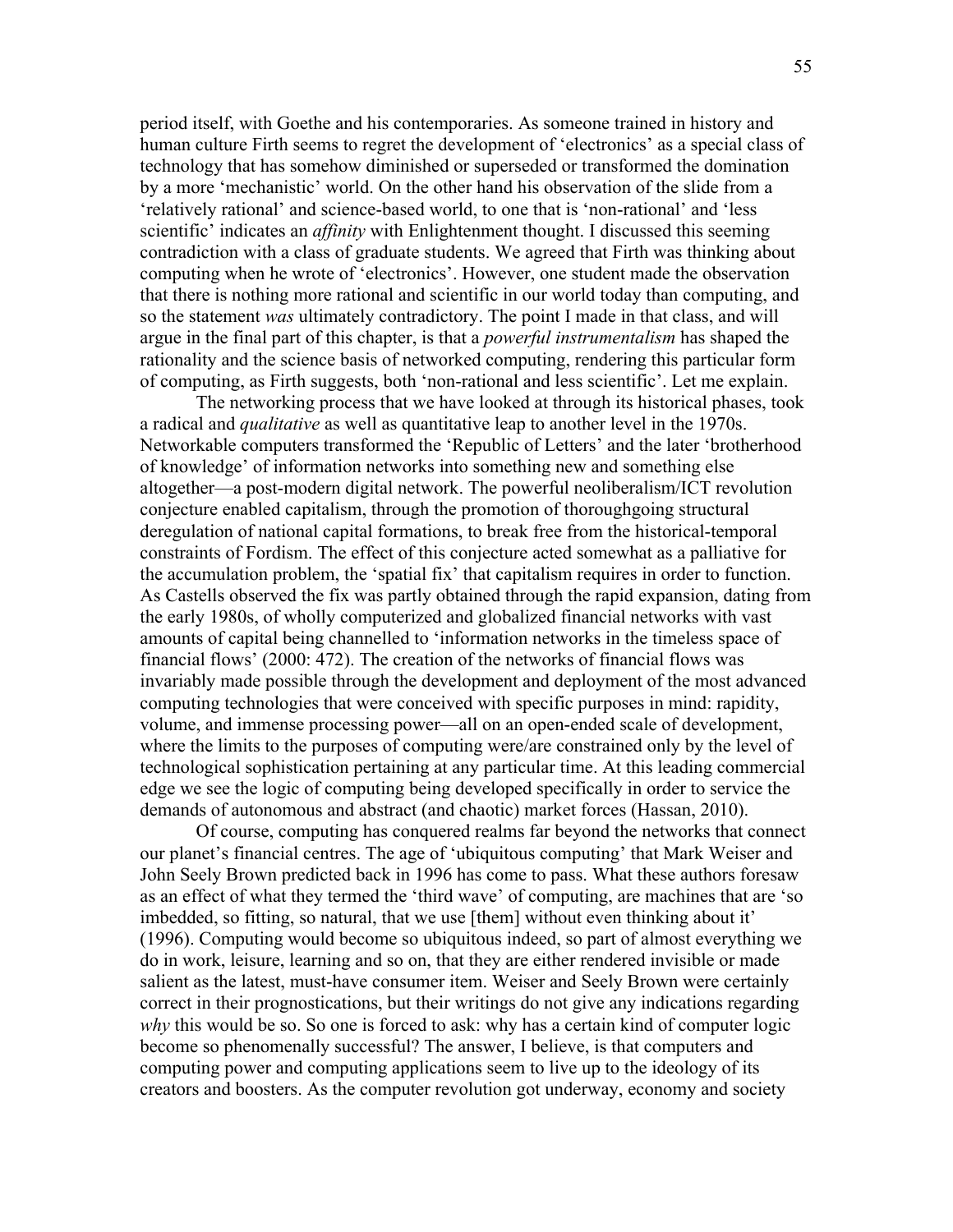discovered that computers *enable*. They not only proved highly productive and efficient in the *automation* of formerly manual or machine-driven processes, such as in the mass production industries, they also enabled productivities and efficiencies in business and industries that were structurally separate from the traditional manufacturing sectors. As Dan Schiller shows in his *Digital Capitalism*: *Networking the Global Market System*  (2000) the *networking of information processes* within businesses and between businesses, placed information production and distribution at the very core of capitalism's logic, and 'comprises a sweeping and multifaceted tendency' (p.xv). This tendency is a feature of capitalism's innate need to expand, but within a whole new sphere of space-time virtuality. Freedom from Fordism gave capital a new lease on life, and a new dimension within which to accumulate. Powerful new dynamics based on information production and a tendency towards intra- and inter-business *collaboration* as well as competition, saw the locking in of a positive feedback loop of 'ever-accelerating demand' where networking has the primary effect of encouraging even more networking (Schiller, 2000: xv, 20). The effect was immediate and transformational. For example, during the early part of the 1980s, more of the investment dollar in the USA went into computer and related high-technology equipment than went into traditional labourintensive machinery—indicating a swift overhauling of the Fordist mode within the belly of the beast itself (Kolko, 1988:66). This fed into a rapid process of innovation in computing and their enabling properties that not only revitalized many old industries through automation and the streamlining of production to make them more flexible—but also created wholly new industries, in software, in design, in computer applications, pharmaceuticals, engineering, and in a host of other realms. It is within this ferment of change and opportunity that the world would learn of companies such as Microsoft, Apple, Intel and the San Francisco Bay Area suburb nicknamed 'Silicon Valley' that would become synonymous with the cutting edge of a new way of business and of networking society.

This pattern of a seemingly unstoppable burgeoning technological created the context for a characterization of the network society as being comprised of a *network of networks* whose growth though linking and interlinking was, theoretically, limitless due to its virtual nature. Manuel Castells describes how a virtual capitalism, expressed through these network of networks, disconnects space, time and the traditionally understood processes of labour from the materiality of everyday life. He writes that: 'capital and labour increasingly tend to exist in different spaces and times; the space of flows and the space of places, instant time of computerized networks versus clock time of everyday life' (2000:475). This disconnect is the expression (or the effect) of the autonomy of computing and its late-modern technological development. It is a development beyond the binary logic of computing, and beyond the quintessence of reason and science that Gottfried Leibniz, the inventor of binary language had in mind in his  $17<sup>th</sup>$  century theorizing (Hassan, 2009). Networks are expressed now in a different kind of logic: a *pragmatic logic*. We have seen in the work of Langdon Winner that artifacts (technologies) are often deliberately encoded with politics. Using similar reasoning, I argue that computers and computer development is encoded with a pragmatism that derives from the market-based politics of neoliberalism, the principle force behind ICT development since the 1970s.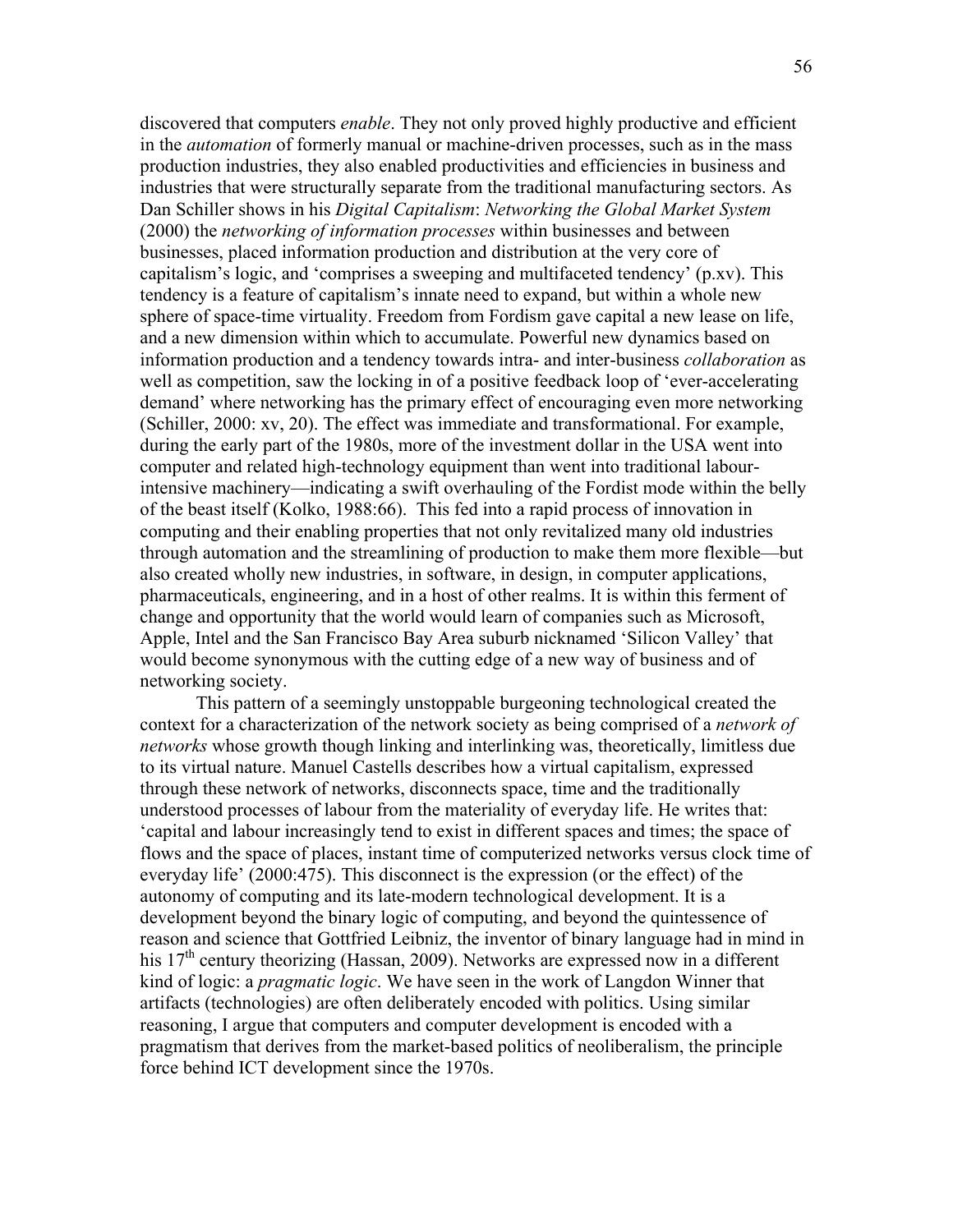Pragmatism as a philosophical tenet evolved, significantly, in the period of the Enlightenment. Reflecting in many ways the rationalist and empiricist and practical themes of the Anglo-American branch of Enlightenment thought, pragmatism may be characterized as the 'primacy of practice' (Blattner, 2007:22). Put more crudely, pragmatism may also be defined as an idea or premise that may be regarded as true if it can be demonstrated (practically) to work satisfactorily. In other words, ideas and philosophies that are not oriented to solve real world problems may be rejected as mere abstractions that have no relevance to 'actual' reality. The pragmatic logic that sustains and legitimizes computing is the undoubted 'fact' that they do indeed seem to 'work'—or at least have a demonstrable effect on the world that may, or the surface level at least, express 'efficient' processing of information in respect of all manner of applications. Pragmatism indeed is contained in the very language of computing in that what is writeable as code is only that which works at the primary binary instructional level of yes-no/on-off/zero and one. But computer pragmatism is *pseudo-pragmatism* in that it is unreflective. Humans have yet to develop a form of consciousness or reflexivity in computer logic sufficient that would allow a 'self'-questioning and 'self'-interrogation of what it is actually doing, and the real-world effects, short- and long-term, of its information processing. Moreover, the lack of reflexivity is sustained at the higher contextual level in which computing is developed—in the neoliberal milieu where efficiencies in productive processes and the idea that 'faster is better' in almost all circumstances. The instrumentally oriented ideology of the market encodes the computer in such a way that its legitimacy is inscribed into its development and use. The fact that it does what it is programmed to do means that it 'works' and, therefore, 'true'—but only in a strict and narrow sense. This is not the reason nor the science that Raymond Firth thought should govern technological development. What he identified, consciously or not, in the 'electronic' revolution that so transformed his twentieth century was an acute instrumentalism—one borne in an instrumental neoliberal culture and destined to play an instrumentalizing role upon that now world-dominant culture. Market logic and its instrumental pseudo pragmatism *owns* computing in that it now directs its basic conceptions and shapes its developments right up to its (inevitably) market-oriented application across every register of life. Firth rightly saw something that was not quite right with the new 'electronics' as far as reason and science were concerned. Market forces and the pragmatism that it engenders have colonized these Enlightenment impulses and rendered them weak and ineffective.

Dan Schiller noted capital's grip over the nature and deployment of computing fairly early on, and also with some prescience. In respect of the network effect of computers he wrote that:

Networks are directly generalizing the social and cultural range of the capitalist economy as never before. This is why I refer to the new epoch as one of digital capitalism (…) at stake in this unprecedented transition to neoliberal or marketdriven communications are nothing less than the production base and the control structure of an emerging digital capitalism (2000:37).

Global networks that deepen and spread and accelerate are the 'production base and the control structure' that dominate economy, culture and society are the basis of a new form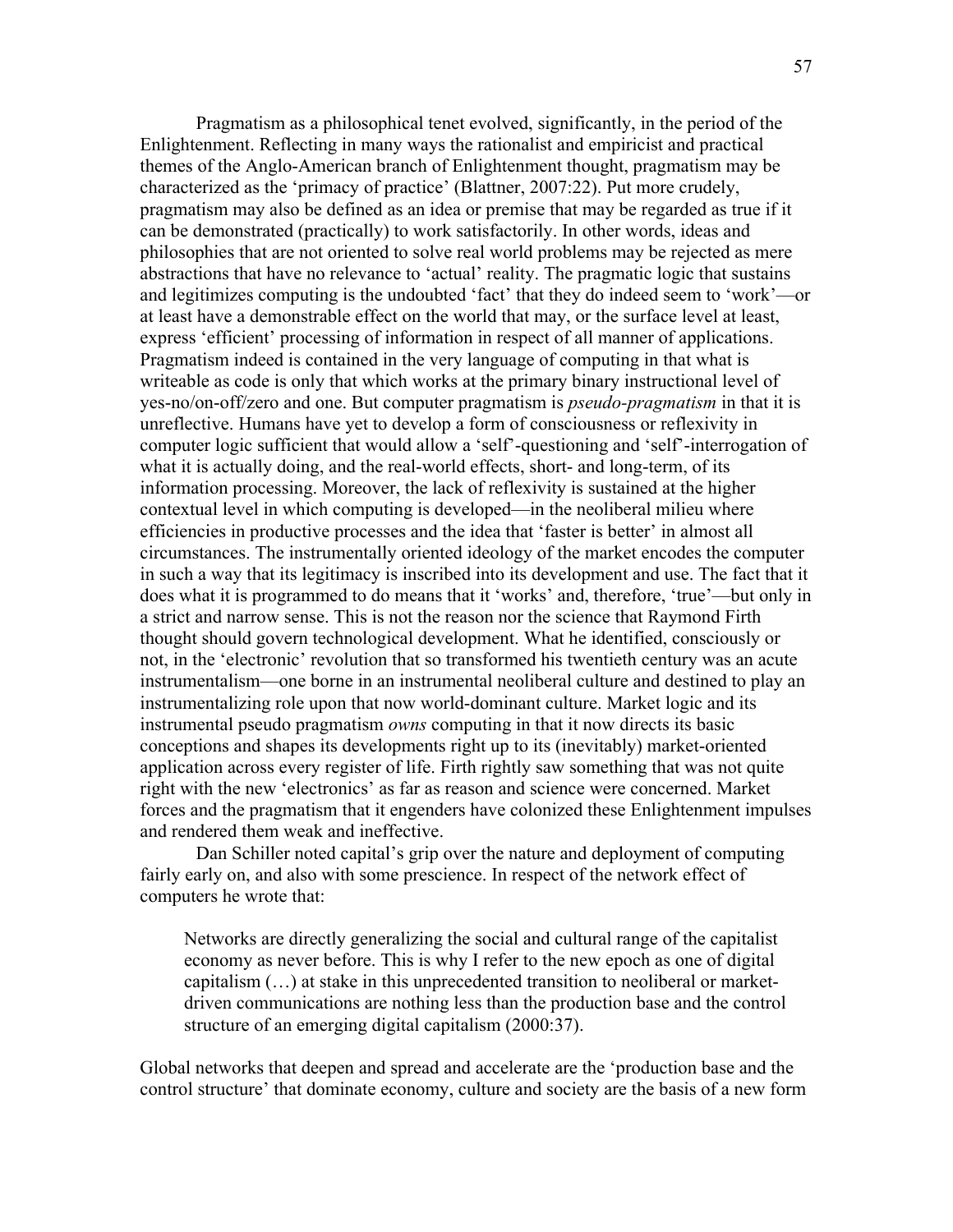of time, a technologically unprecedented form that I have elsewhere termed 'network time' (Hassan, 2003). Its basis, as we have seen, is capitalist competition—the basis of almost all technological development. However, the special nature of computing, unlike a discrete technology such as an automobile, or a dishwasher, is that they network and are now almost always designed specifically to do so. The networking capability is unlike any other previous form of network. These networks have become an autonomous force in themselves and they act upon the world in ways more powerful and dynamic than Walter Ong could have imagined in his thinking on autonomous technologies. As the key force in the neoliberal-globalization dynamic, not only do networks function autonomously, and in response to abstract market signals, but they also draw humans irresistibly into their logic because there are now fewer alternatives to their magnetizing force. In our daily lives the network touches us—and we it—in more and more ways. The spatial dynamics of this process are clear, and that is why we call it *global*ization: the world now shrinks dramatically for billions of people, from the peasant farmer in Zambia who can use his basic mobile phone to get real time spot prices for his produce—to the trader on Wall Street who by necessity is connected 24/7, using all manner of devices and applications; for both the networks of digital capitalism are powerfully compelling, if not inescapable.

The temporal dynamics of this process are not so well appreciated, and yet they are just as dramatic. Firstly, as Castells and others have noted, within computer networks temporality *flows*. As space becomes virtualized through networks, then so too does time. In the network space, the rigid time of the clock is rendered marginal or irrelevant. The clock was developed, remember, as a contiguous machine to measure duration as it was experienced locally: from the bell and candle clock of the middle ages, to the zoned clock time that was established to regularized and coordinate and universalize temporal experience in 1883. In the network context, it is no longer so relevant what the clock says where you are physically located, because it will likely say something else where your interlocutor is. Indeed according to Castells, within the network clock time has dissipated into what he terms 'timeless time' (1966: 464). However, Castells uses the term 'timeless' because he has not fully through his temporal reckoning *beyond* the realm of the clock; he has not, in other words, approached time phenomenologically. It follows in this schema, that if the clock is rendered obsolete, then 'time' has in a sense disappeared, because there are no longer the industrial-age temporal coordinates with which to orient oneself in the world. But if we recall and apply Barbara Adam's concept of 'timescapes' (2004: 143-5) we get a better picture of the nature of Castells' 'timeless time' or the 'network time' that I believe to be a better descriptor. The digital network may be autonomous, but people also constitute it as users (consumers and producers of its informational product). And people inevitably bring a bio- and socio-temporality to this technoscape in the form of their own embedded temporalities and the variegated rhythms, patterns, sequences that modulate our offline world. The online, networked world is a radically new technologically and all-encompassing mediation of these embedded times that we externalize and socialize through the creation of network contexts. Being in the network and being connected through it to others, be it one-to-one, or one-to-many, or many-to-many, in business, through social networking, through browsing, moving through chat rooms, talking on the mobile phone, conducting lone research in the endless byways of the network's databases, is to create a new temporal context, or a timescape.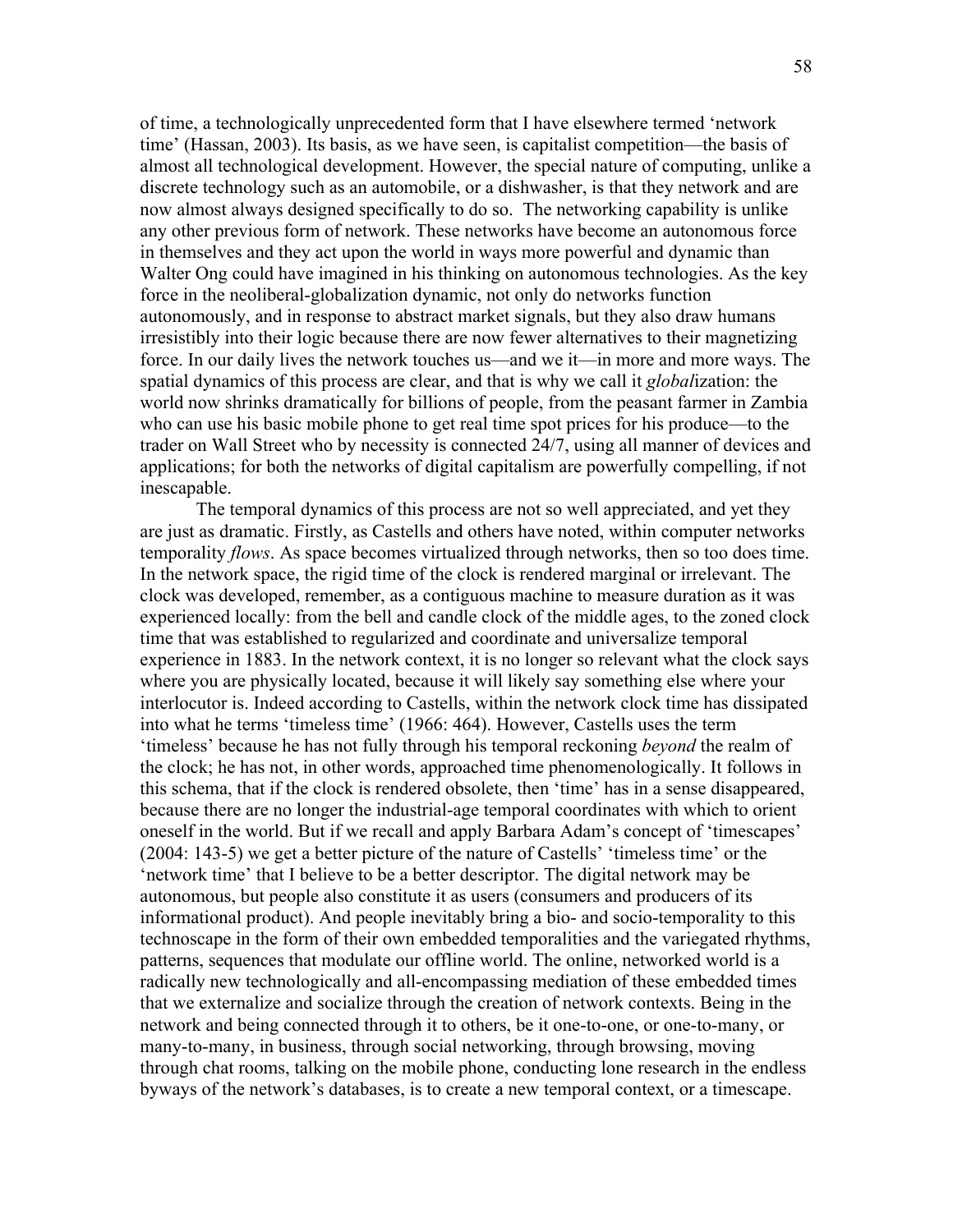How does this work? Examples are plentiful in our daily-networked lives. But let me illustrate through a personal experience. Recently, I was part of a Skype networked tele-meeting. Participants in this (almost) real-time dialogue were in the UK, the USA, Germany and Australia. The four of us could hear and see each other and could interact without too much difficulty (only a slight time-lag on line made four-way conversation a challenge in getting used to the 'timing' of when to speak). Skype is a free and relatively new and still developing technology. For the four of us, the time-space compression that communication technologies have been delivering since the nineteenth century had reached a new (and commonly available) level. In that clock-time hour that we spent in the network together, the clock itself was irrelevant to our own created timescape—a *network time* scape. Seasons likewise did not matter. The fact that it was high summer in Australia where I was, and the depths of winter in an icy New York for one colleague was only worth a passing comment because we could not share the experience, as one would when meeting face to face. Underlying this network time that we created and shared was the embedded temporalities of our bodies—which are not so easily changed. Tiredness in the early evening in Australia, contrasted with the bright and fresh attitudes of those just starting their day in the Northern hemisphere. The biorhythms of appetites, too, were unavoidably different. Dinnertime and its cultural and traditional patternings were in de-synchronic cohabitation in the network with the differing bodily experiences in early- and mid-morning USA and Europe. These ineradicable times of the body and of nature are important, though, and their fundamentality, as we will see in later chapters, is the core element of the pathology of distraction and disorientation that pervades our world today. Nevertheless, in our global interaction we still all inhabited network time, a time that was utterly unique in its contextual construction. And hundreds of millions of people create their own solitary or shared timescapes every second of every day in a endlessly variegated and multi-temporal network of times that burst into life and are terminated in vast and patternless effulgences that correspond primarily to the economic and social demands of the created context itself.

Skype (and doubtless its successors too) may seem to be a triumph of 'efficiency', and in instrumental terms it of course is. Not long previously, the fastest means of conducting a four-way conversation would have been through email. And even if we were all on line at the same time, there would have been delays, potential miscommunications, and the 'timing' would have been even more difficult in order to stop the pattern of the written conversation becoming muddled. In this techno-logic *actual* letter writing (something that would have been the normal way a generation ago) is now hopelessly obsolete—a fate that email too seems destined to suffer (Lorenz, 2007). This is another example of McLuhan's 'autoamputation' that was discussed in chapter one, where we extend ourselves further and further into the world and away from our bodies and our essences, and burn our technological bridges as we go. However, at the surface level at which most of us operate, we do not imagine that we are burning bridges behind us, but are simply being efficient. And viewed through the pragmatic logic of computing this is constantly validated because *the action seems to work*, and is rendered as an obvious improvement on email and letter writing. Moreover, in the Skype scenario, each of us was required to be at a computer that was attached to cables that connected us to the global network. However, the next and fast-approaching 'improvement' (and the latest commercial imperative) is mobile-wireless networks, or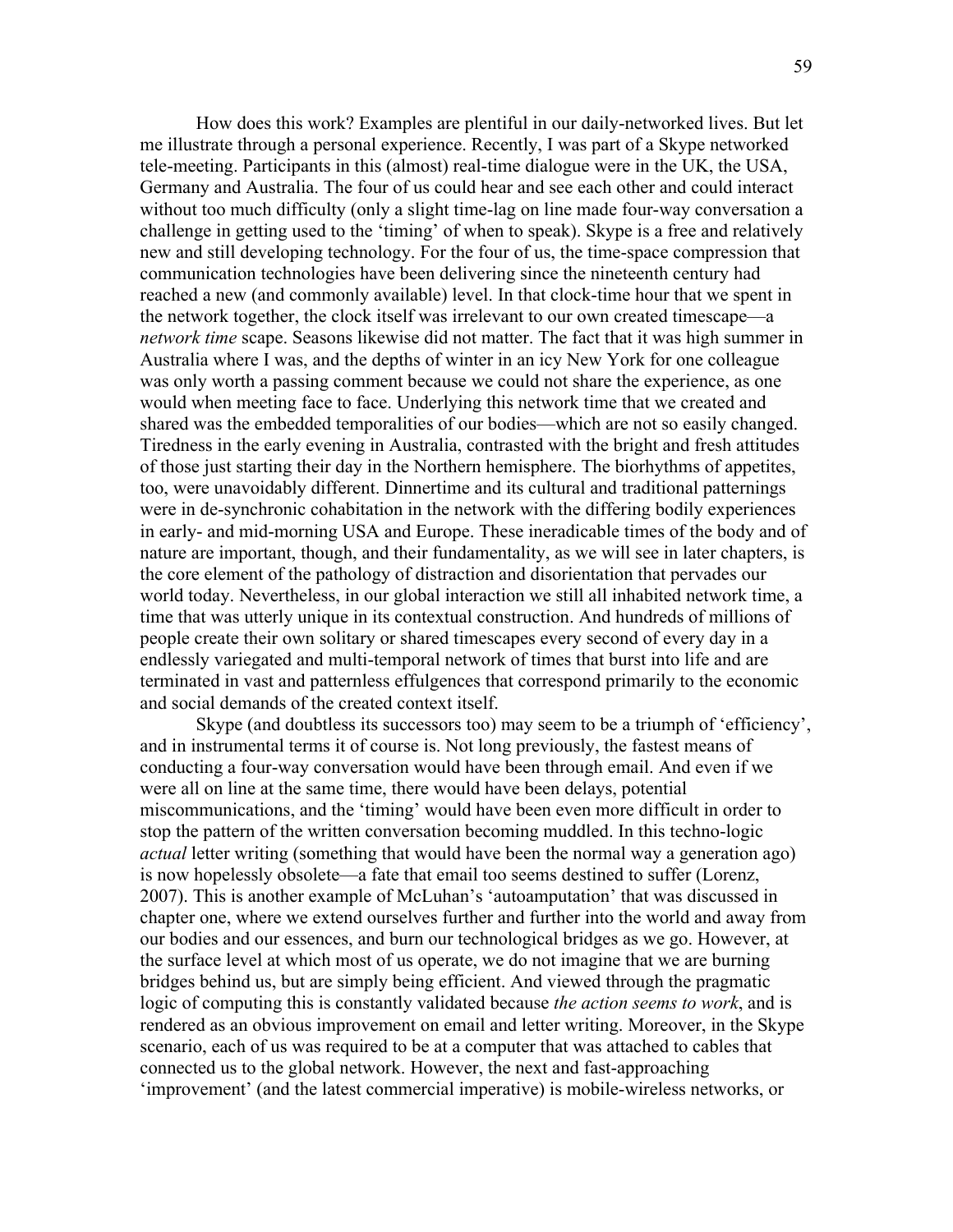4G, where the same four-way conversation will be enabled to take place when each of us could be on the move, in planes, or in buses or walking down a remote country lane. Advertisements will doubtless portray such 4G scenarios as the very epitome of personal freedom though hyper mobility, where 'efficiency' and 'productivity' are enhanced yet again through the ability to pack yet another network experience into our increasingly networked lives.

The Skype example is but one example, and is only a single shard of experience in our networked lives where being connected and having fast access to information production and consumption is now considered a fundamental right like food and shelter and protection from physical harm (Curtis, 2010; see also Finland legislation (Internet access)). Common to the totality of these experiences, from the temporal perspective, is that for all the delays in communication, for all the latencies and lags and slow bitrates and network congestion, for all differences in national networks connected at the global level, for all the cultural, economic and social factors that contribute to an inevitable an ineradicable multitemporality at the network level—*all are oriented towards acceleration*. At every level the encoded logic of pragmatism works toward its instrumental end. At every level, competition drives computer innovation constantly towards perceived efficiency and productivity. And at every level, as a direct consequence, applications, processing speeds, user functionality, network architecture, are getting faster and faster; never are they purposely engineered to go more slowly. What is both startling and overlooked in this dynamic is that for the first time in the history of technology, there are no inherent temporal limits to communicative processes. There is no thought regarding how fast is too fast. Speed is limited only by current levels of technological sophistication, and this is being pushed through the open-ended scale of acceleration by computer engineers whose primary objective—the objective of efficiency set by their corporate employers—is unambiguous.

People are expected, and people try, and people are compelled, to synchronize with the ongoing acceleration of network processes and network time. Compulsion may seem too strong a term when thinking about using Skype, or purchasing a faster laptop or wireless application. But in my illustration none of us declined to use Skype; no one suggested that we use email or write to each other instead. Deadlines were approaching and to suggest anything but the cheapest and fastest and most efficient measure would have been seen as eccentric, if not antisocial. Network time as I have described it, pervades our networked lives. But we have barely scratched the surface of our understanding of what this means. Technological bridges are being burned with hardly a dissenting voice. To question or critique computer innovation that is oriented toward efficiency and speed is to invite ridicule and characterization as a technophobe or Luddite. But until we do seriously question the cause and effects of network generated speed and the social effects of network time, we will continue to hurtle towards a future world that we have collectively thought very little about—and are still less prepared for.

We are yet to consider the distractive and disorienting effects of network speed and network time. Before we do that, however, I want to spend some time thinking about *what we lose* through speed and acceleration, especially as it pertains to how we produce and consume knowledge and information. Underscoring this temporal investigation is the by now familiar theory that the time of the clock was fundamental to a former (modern)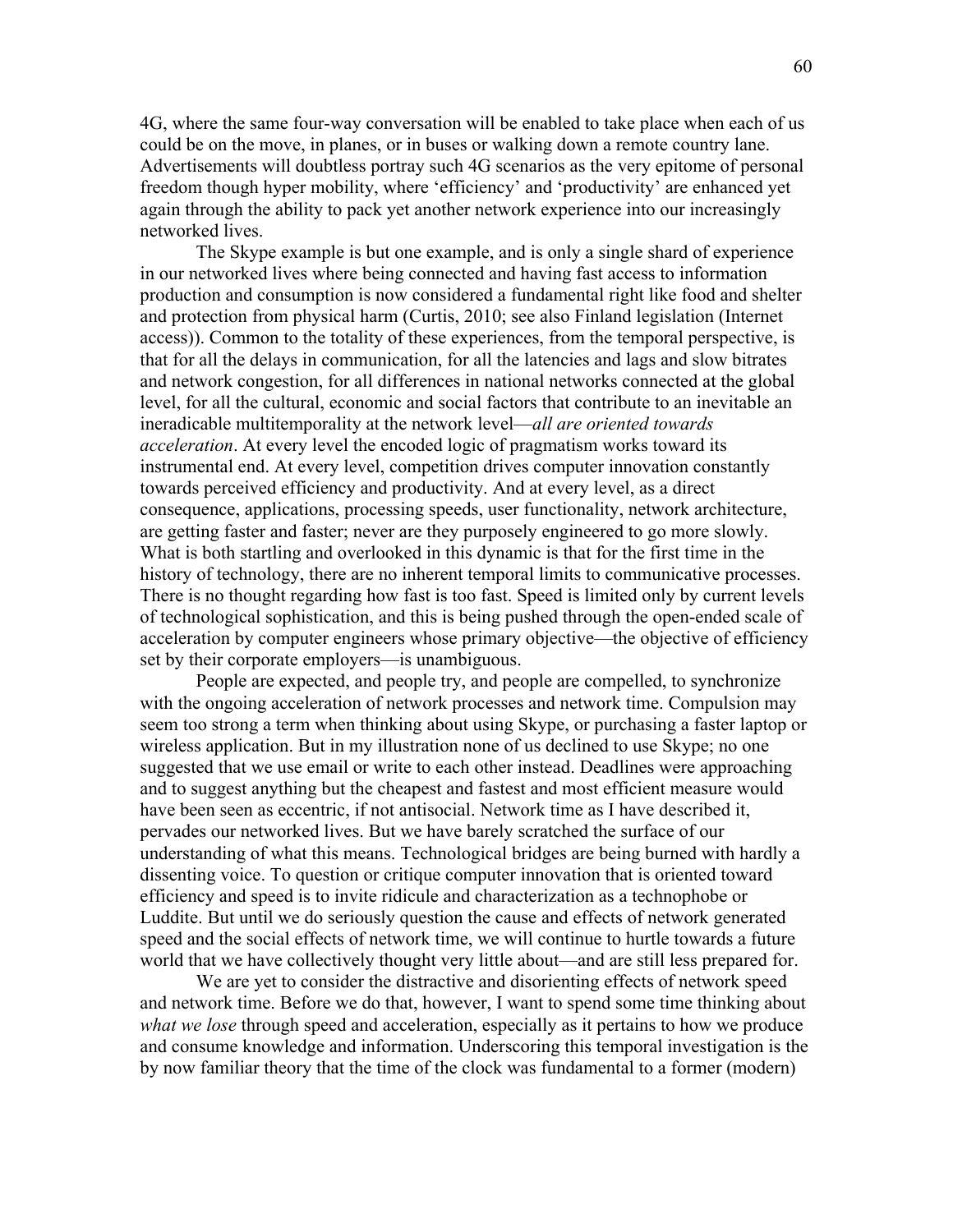world that was more or less rational and more or less manageable and formed the basis of the technological reflection of our physical and mental capacities.

# **Chapter Four**

# **We Are All Still Mesopotamian**

#### **Mediate rather than immediate**

So far I have tried to argue that the words that we use to symbolize meaning, the act of writing that fixes these words on paper, and the process of reading those words, emerge from and are expressive of human bio- and eco-temporality. The Mesopotamians who gave us writing, not only used what was at hand in the making of the marks, but they also invented the numbering system based upon sixty that would eventually become the basis for the clock time/machine driven world. The main point I have attempted to convey is that the prehensile basis for writing and the eye movements of reading are based upon a contiguous physicality (human and environmental) that entimed these processes at their earliest point of development, setting a physical basis for the temporal capacities of the reading and writing process. Put differently, so deeply were words, reading and writing infused with the times of our bodies and the temporality of a contiguous environment in ancient Mesopotamia, that they set intrinsic and ineradicable limits upon how fast this particular process could be conducted before it begins to lose its positive cognitive effects. The point of diminishing return is reached when we begin to not understand adequately what we are reading and writing because we do it too fast, or with not enough attention.

There have of course always been individuals—most of us, sometimes—who are unable to understand properly what they are reading, or really fully know what we are trying to write about. From everyday textual dimwittedness right up to the higher grade of literary pretension, the very human failing in respect of the technological benchmarks of literacy probably came to us from the Mesopotamians too, as part of the technological baggage of knowledge production. We have tried to compensate for this, though, and aside from the formal education process, with its own rules and conventions—at the cutting edge of intellectual and literary and cultural life, literate societies have developed processes of critique, or counter-argument, or ridicule even, to reassert the rules and conventions and so to try to set the process to right again, onto a more even keel that would make the 'progress' of individual and collective literacy (and thus society) more evolutionary and conservative. The fixing of meaning and the upbraiding of the less-thanadequate attempts at the conventionalizing of forms of reading and writing was an important task. It helped 'steady' and make more predictable the world that the creation of the uniquely human capacity for literacy was building. Broadly agreed meanings (and their expression) created a form of order. To deviate from the rules and expectations that governed them ran the risk (and this is not to put it too strongly) of the social world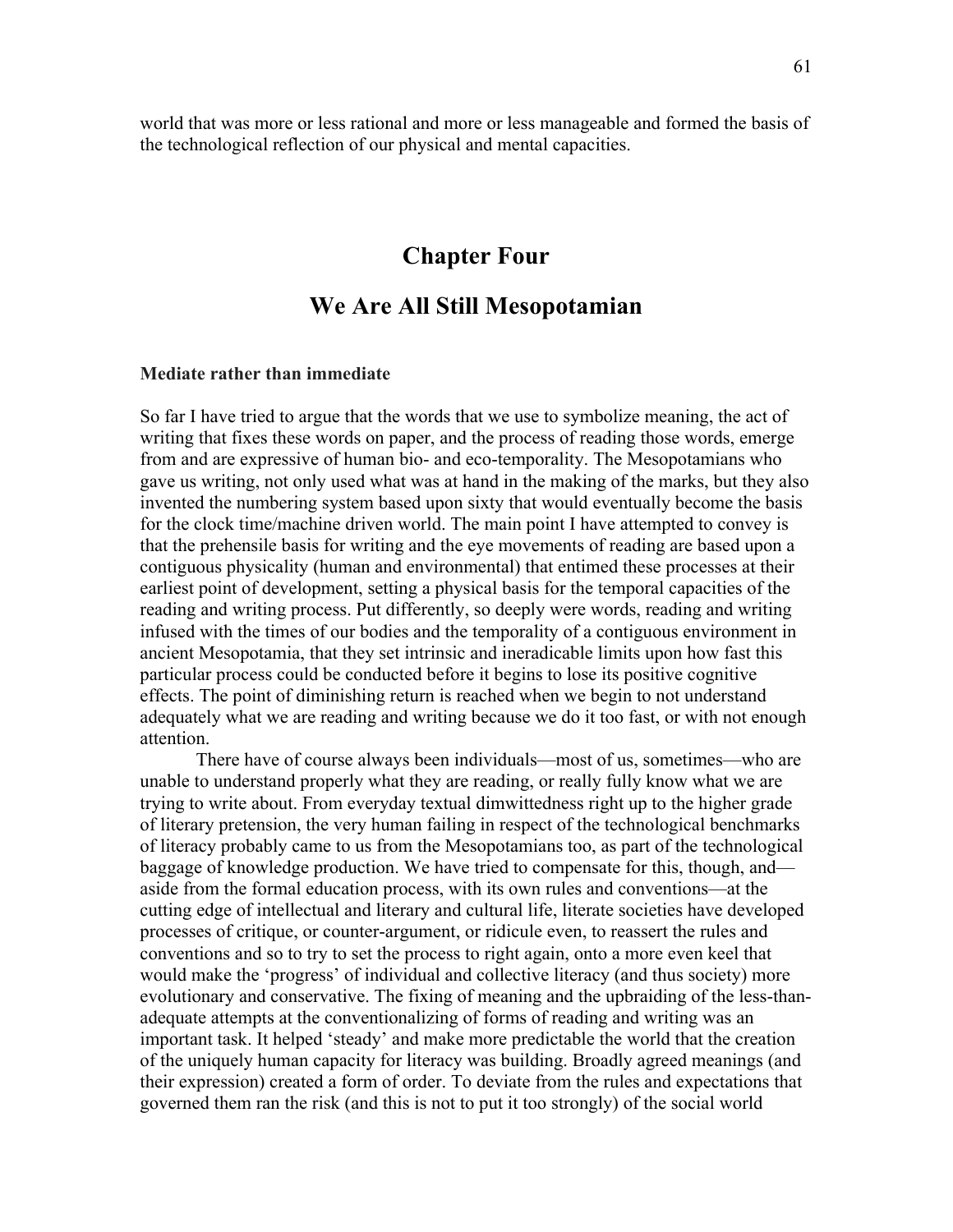spinning out of control into a meaninglessness that would bring the edifices created by literacy crashing down.

Today, under the aegis of the network logic the contiguous bio-temporality of reading and writing—a process that was anyway on the path toward its upper limits with the rise of industrialisation and modernity—is now expressed through a *temporal cognitive dissonance* that has become both systemic and systematic. Such cognitive dissonance is not the effect of stupidity or fakery or laxity—and needs to be distinguished from these. The population of the world has never been so educated; with rates of illiteracy halving in the very period this book takes as central, that to say, roughly between 1970 and 2005. However, temporal cognitive dissonance is an inability to adequately relate to the meanings of words—either to take their meanings as formal convention would suggest or, more importantly, to think more deeply about the meanings themselves and how they stand the test of being able to satisfactorily describe the functional reality of our lives and of the social world more broadly. Today, and to an unprecedented degree, we are *unable get properly to grips with words*, written or read, beyond an increasingly superficial level, because we are confronted with the lack of time to do the job properly. And as time-scholar Ida Sabelis has discovered in her sociological research of the effects of social acceleration upon the daily work of CEO's in corporate Holland, this causes things get done badly, or put off indefinitely, or discretely swept under the carpet. Lack of time, Sabelis found, forces us to let things to slip through the cracks; to cross our fingers and hope that our reading of something or our written expression of it will be sufficient to past muster if tested; or we simply leave it to chance that no one will notice our actual lack of understanding (Sabelis, 2004). The overall effect is that we are less able to act upon the world in a way that is practically effective, emotionally satisfying, and contributes to the 'organizing' of the world through the rational ways that writing and reading had enabled humans to become modern.

Notwithstanding this temporal asynchronicity and the cognitive dissonance that flows from it, the glorious neoliberal ICT revolution that brought humanity to this pass continues unrestricted. Indeed, its continuance is seen as the only way forward in elite policy circles around the world. And in the mainstream of society, it is a revolution that is widely accepted as the positive quintessence of economic efficiency and the basis of a bright, new world. A 'knowledge society' has been said to arise from the super-powerful logic that networked computing has put at our fingertips. Michel Foucault argued that 'knowledge is power' and this insight constitutes an immensely important standpoint for criticality in almost every sphere of human existence (Foucault, 1979: 216). Foucault's fundamental point has been obscured today by the more obscurantist axiom that 'knowledge is capital', and that such 'capital' is for the first time in human history becoming available to all though computer technologies. As a 2005 UNESCO report titled *Toward Knowledge Societies* puts it:

The knowledge economy is a particular knowledge-driven stage of capitalist development, based on knowledge, succeeding a phase marked by the accumulation of physical capital. Knowledge thus viewed is in the process of taking the place of the workforce, as Marx had foreseen in the middle of the nineteenth century, and the wealth created is being measured less on the output of work itself, measurable and quantifiable, and more and more on the general level of science and the progress of technology. The knowledge economy underlines organizational and technological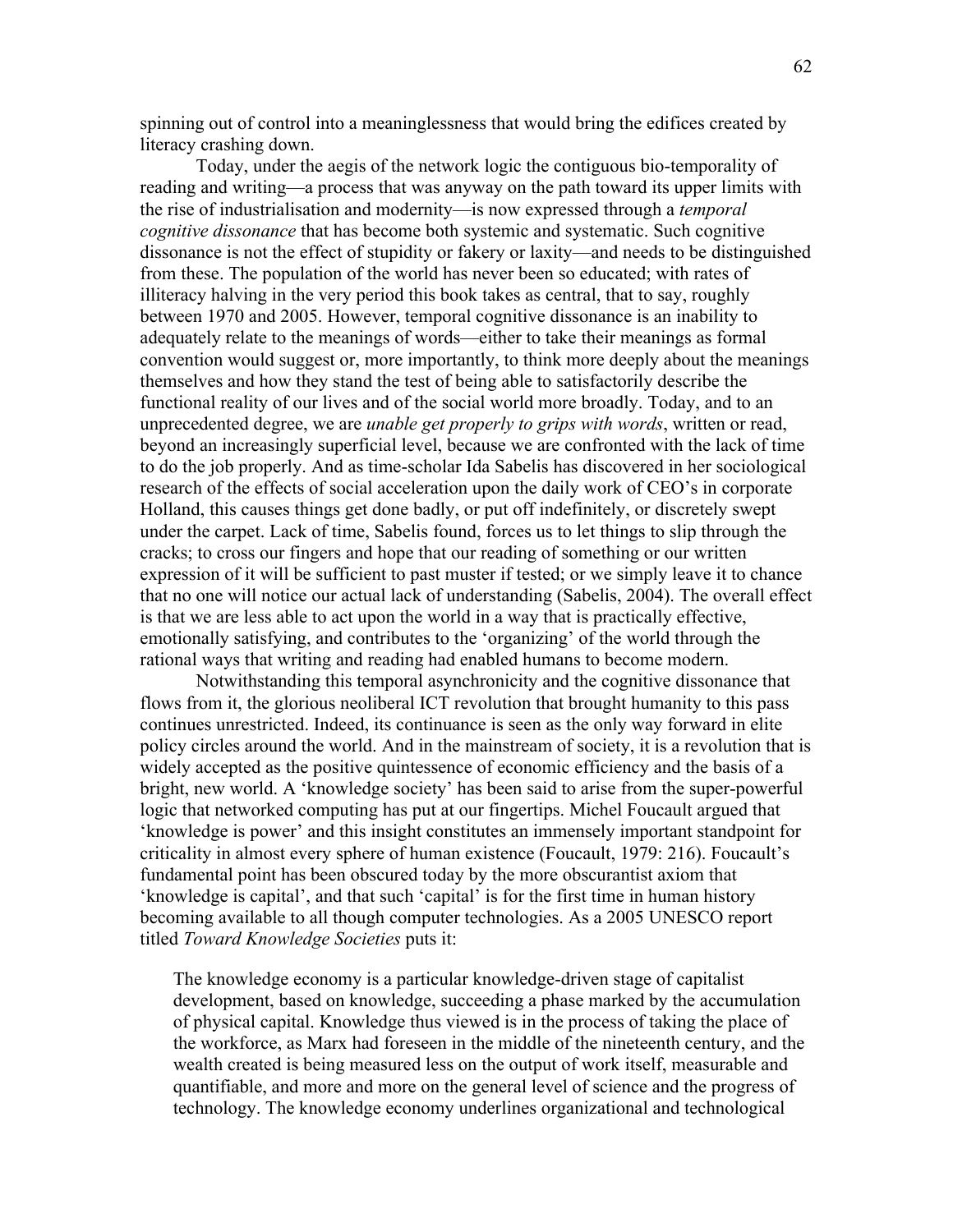complementarities between the expanded possibilities for information codification, storage and transmission offered by the new technologies, the 'human capital' of the workers likely to use these technologies and a 'responsive' organization of the enterprise (thanks to the progress of knowledge management) that makes possible the fullest utilization possible of the potential for productivity (2005: 45).

All this sounds rather excellent, and the UNESCO staff writer of the Report cleverly manages to link the democratic visions of Marx to the logic of contemporary business practice. But what does it mean? Well, and in keeping with the Report more broadly, it says nothing that is not in some way related to the economy and the pursuit of technological efficiency. It speaks about people, but only as a function of the economic system, with their 'potential for productivity' as the only thing that 'human capital' has value for. Computing is key to this concept of knowledge (knowledge that becomes 'capital' that is dispensed by 'responsive' businesses). But what actually is meant by 'knowledge'—and how does high-speed network computing produce it? In my book *The Chronoscopic Society* (2003) I tried to make a clear distinction between knowledge and information and show that the difference is fundamentally a temporal one. Information consists of *data* in its raw form, data that is efficiently converted into digital code (information) through binary language. And binary language as its creator Gottfried Leibniz prophesized, would be mathematical efficiency brought to its highest technical level—and would be able to function as the very epitome of speed through computing. Knowledge, or the acquisition of knowledge, on the other hand, literally *takes time*—the duration and experience of which varies from context to context, from subject-matter to subject-matter, and from individual experience to individual experience. Knowledge, I argued in that book, is related deeply to experience and is something that is validated through experience. Crucially, I tried to convey that at its foundational level there is a powerful element of physical contiguity involved in the acquisition of knowledge. To illustrate my point, I quoted the photographer Peter Gullers (cited in Rochlin, 1997:67– 68), who writes on the subject of expert judgment of light in photography:

When faced with a concrete situation that I have to assess, I observe a number of different factors that affect the quality of light and thus the results of my photography. Is it summer or winter, is it morning or evening? Is the sun breaking through a screen of cloud or am I in semi-shadow under a leafy tree? Are the parts of the subject in deep shadow and the rest in bright sunlight…? In the same way I gather impressions from other situations and other environments. In a new situation, I recall similar situations and environments that I have encountered earlier. They act as comparisons and as association material and my previous perceptions, mistakes and experiences provide the basis for my judgment. It is not only the memories of the actual practice of photography that play a part. The hours spent in the darkroom developing the film, my curiosity about the results, the arduous work of re-creating the reality and graphic worlds of the picture are also among my memories…. All of the memories and experiences that are stored away over the years only partly penetrate my consciousness when I make a judgment on the light conditions. The thumb and index finger of my right hand turn the camera's exposure knob to a setting that "feels right" while my left hand adjusts the filter ring. This process is almost automatic (Hassan, 2003: 142).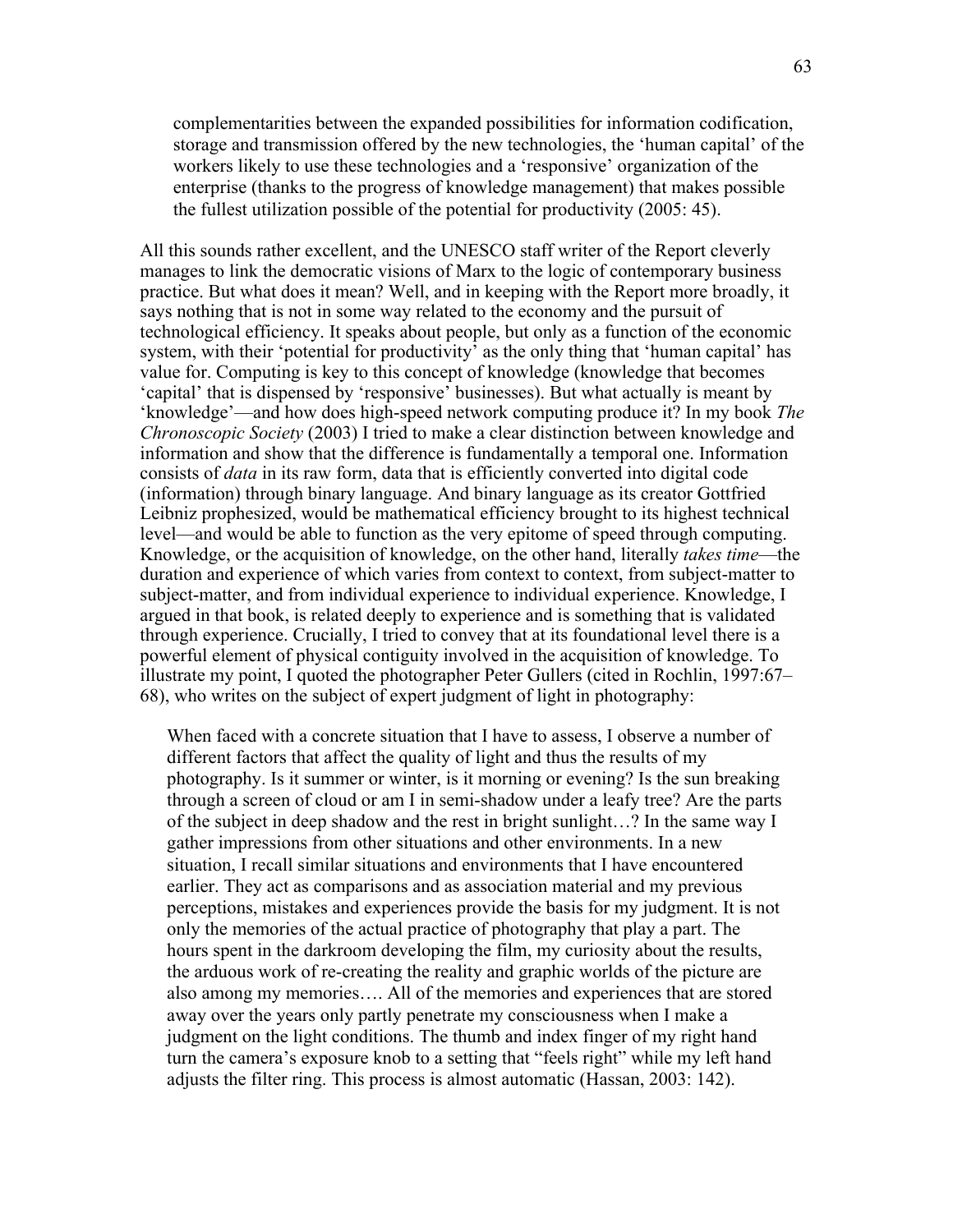This is knowledge that has been derived through 'memories and experiences that are stored away over the years' so to become 'almost automatic'. Temporality and knowing suffuses the whole quotation, as does the contiguous nature of this knowledge; forms based upon seeing, touching, experimentation—and the sedimentation of these processes to create knowledge in its most unmediated composition. It achieves this to the degree that it becomes *tacit*—part of the individual and his or her physical and cognitive experience. This is deeply personal and individuated knowledge. More *mediated* (or nondirect) forms of knowledge are what largely orient us to the outside world, however. This is knowledge of things that we read about or see on television or hear on radio, or from people we speak with. As Elizabeth Deeds Ermath puts it, this kind of knowledge 'is always distanced from direct apprehension, is always mediate rather that immediate' (1998:34) This mediated knowledge is not tacit in that it does not flow from direct experience, but rather comes from a *provisional* relationship to knowledge that allow us to function in the world. Its provisionality as a truth or fact is an important dimension of the relationship, because as William James observed, provisionality may be viewed as a 'collective name for verification processes' (James, 1907:218). In other words, the world is only (and always) provisionally true and real for us, according to the mediated information that we possess about its state. The provisionality of this process is ongoing—and so therefore must its verification processes.

Let us look a bit closer into what is meant by mediated knowledge and how it orients us within the everyday processes of moving through the world. There was a conflict begun in Iraq in 2003, one that lasted for the rest of the decade. It is one where, as I write, there has still to be some kind of conclusion brought to it. I have never been to Iraq but I do believe that its Baathist régime has been toppled from power and that Saddam Hussein is dead (we all saw it on Youtube, didn't we?). I also believe that a large and precisely unknown number of Iraqis died, as did a more knowable number of Allied personnel. These are 'facts' that I 'know' and they came to me in a mediated and (mostly) electronic form. My knowledge of these events in current affairs, like that of most non-specialist people, is limited and tenuous—even though I probably spend more time on this particular subject than would many. To know more, and to understand the issues more deeply, is of course a temporal issue. I would need to spend more time reading, thinking, talking, writing and, probably, physically visiting the region several times to experience it 'first-hand'—to use that very apt term. But I don't and this is primarily because I do not have the time. So I skim across the surface of what constitutes knowledge concerning this subject through a highly mediated experience of that particular reality. And that is only one reality, one issue, one source of what constitutes my knowledge—and hence my understanding of the world. But still, for me it provisional, and provisionally real and cannot be any other way. Nonetheless I am also reassured by the fact that 'Iraq' as it has been presented to me as a series of facts and realities, is also eminently verifiable if I decided to devote the necessary time to it. Most of us consciously or unconsciously accept this bargain, the bargain of modernity and its mass media literacy that began with the Enlightenment and its project of enquiring into the reality of the world through books and papers with an unshakable faith in the power of words set upon paper.

This bio- and eco-temporal basis for understanding the 'reality' of the world has become transformed through ICTs. Increasing forms of knowledge—or the expression of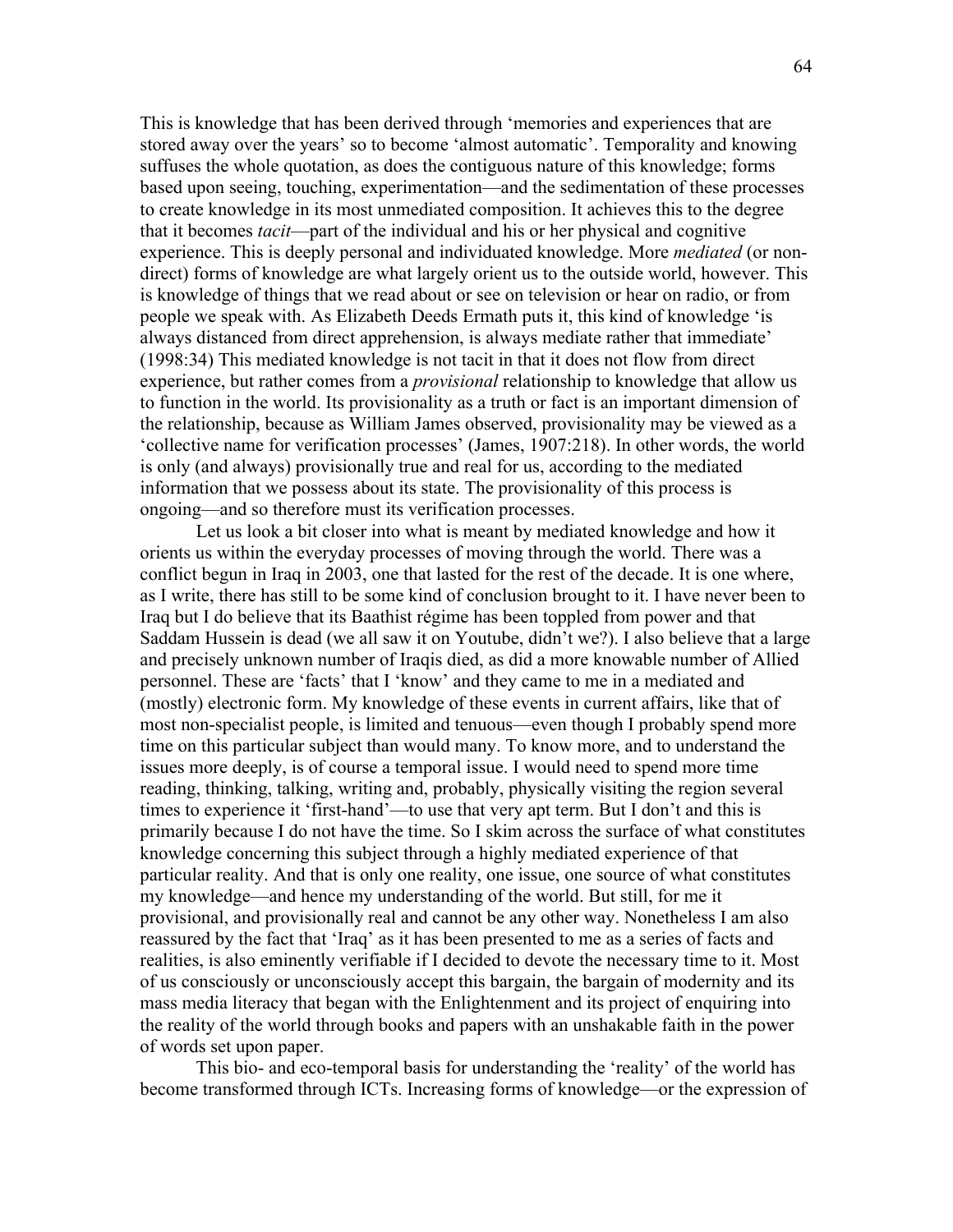the experience of reality—has become *super-mediated* through high-speed networks information. However, a growing amount of this *remains at the level of information* because we have less time to engage with it sufficiently at a deeper level in order to transform it into a form of *knowledge*, something that we have taken the time to get to 'know' and to provisionally accept as valid and as representing reality. For much of the information that we are confronted with every minute of every waking day, we have insufficient time to reflect upon its meaning or import at all. It was this cognitive dissonance that the French theorist Jean Baudrillard was illustrating in his muchmaligned and misunderstood essay from an earlier conflict in Iraq, the 1991 invasion to oust Saddam's armies from its occupation in Kuwait. Baudrillard titled his essay, which appeared in *The Guardian* and *Libération* 'The Gulf War Did Not Take Place'. It made the point that through the exponentially burgeoning use of screen-based 'information warfare' by the US military, and through the manipulation of computer driven media outlets, the war had become a 'hyperreality', the mediation of a mediation of a mediation, whose essence had been lost, with the physical reality of death and destruction being limited, epistemologically, to dead Iraqis and to those who had to deal with the aftermath of death 'first hand'. The war and its furtherance were based on US hi-tech satellite intelligence, from video screens, from computer analysis, resulting in 'the fusion of the virtual and the real into a third-order of reality' (Baudrillard 2001: 11).

The key role given to the rate and volume and complexity of information production in the network society becomes salient here. 'That's too much information' is a popular (and flippant) phrase that people occasionally use when someone reveals a bit more about themselves to you than you really wanted to know. There is nothing frivolous about this term as it relates to our digital lives. 'Information overload', or 'data trash', or 'data smog' are among the epithets used to describe the surfeit of content that pulse and flow through the arterial networks that are the fabric of our digital lives. The fast growing volume and rate of information production is staggering. For example, engineers at Cisco Systems, the US-based consumer electronic corporation, have calculated that Internet traffic grew from 5 exabytes of data per month in 2007 to 21 exabytes per month in 2010 (Miller, 2010). Some perspective might be gained into the actual capacity of an exabyte (the mathematical expression of EB = 1,000,000,000,000,000,000 B =  $10^{18}$  bytes = 1 billion gigabytes is, to me at any rate, meaningless) when it is considered that in 2009 it was estimated that the store of total digital content was nearly 500 exabytes, which would be the equivalent of a stack of books stretching from the Earth to Pluto, the most distant planet in our solar system—ten times over. Perhaps we can more recognizably appreciate such capacity when we see it as the equivalent of a full to the brim iPod for every second person on the planet (Wray, 2009). And this volume is increasing at an exponential rate.

This burgeoning of computer-generated data has been observed at least since the 1970s (e.g. Toffler, 1970; Shenk, 1997; Lyman and Varian, 2003). A common thread in such works is that a solution to information overload is to be found at the level of the individual. It is argued that we need to be more selective in terms of the information we consume (and produce). So we should turn the computer off more often; write and read email less frequently; leave the mobile phone at home sometimes; have 'device free weekends' and so on (Eriksen, 1999; Gleick, 2000). What such advice presumes, though, is that we have more-or-less full control over our digital lives and that we are free to switch off whenever we like. This 'selective ignorance' allegedly enables us to enjoy the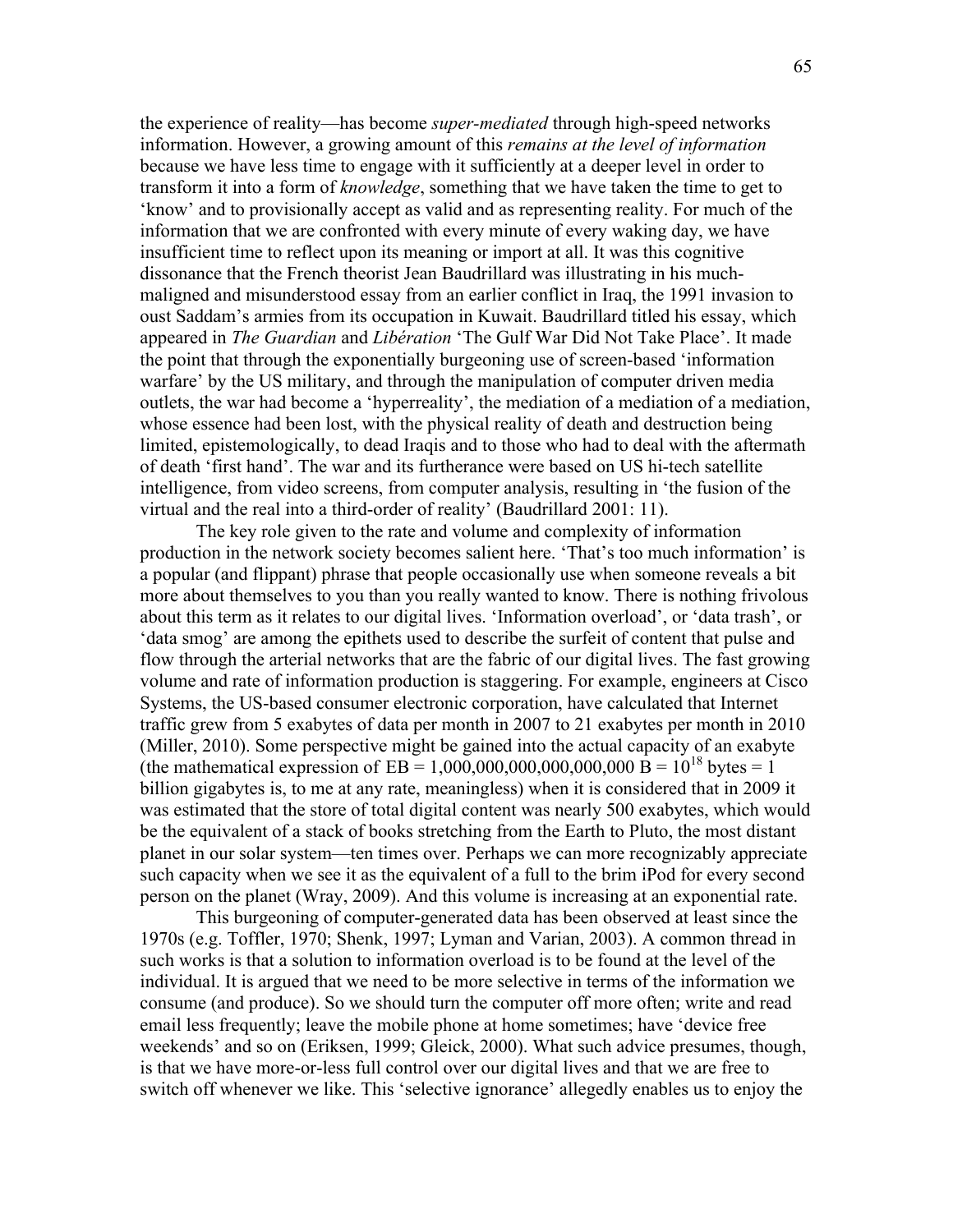tranquillity of what author Tim Ferriss calls a 'low information diet' (Ferriss, 2010). A moment's reflection, however, would indicate that these are not realistic options for the vast majority of the billions of people who are a part of the network society. As we saw previously, the network society involves a 'network effect' (Hassan, 2008) where we are essentially compelled to produce and consume ever-growing amounts of information. In our jobs and in our education and in our leisure pursuits, we have to engage more and more with ICTs and their multifarious applications because this is now a vital and unavoidable aspect of what might now be considered a normal life.

The network effect does not convey compulsion as an overt and menacing feature. Compulsion is subtle and it is psychological. Like shopping, it is a 'need' that is created for us as an intrinsic element of late-capitalism, a need that spans social and economic life (indeed networks connect these spheres into a singular realm). And so we regularly become more expert in this or that facet of computing because our employers (without consulting us) have just installed new software or new hardware in order to make us work more 'efficiently'; we find ourselves one day with a next-level IPhone because everyone else seems to have one; and we may well find ourselves registering for Facebook because, again, everyone else seems to be doing it. We tend to skim along the surface of this experience, and may find it pleasurable at this level. However, and again like shopping, at the more deeply subjective level, if we are think about it and are truthful to ourselves, the network effect can be felt as compulsion and a part of a never ending and never fulfilling process of a kind of digital slavery.

Most of us either don't have the time for such considerations—or would prefer not to face the deep-lying reality of digital domination. Better that the network effect and its compulsion is obscured for us by a more comfortable *rhetoric of information*—a discourse that expresses what Scott Lash (2002:26) terms the 'logic of information' that has superseded the Fordist 'logic of manufacturing'. This informational imperative finds growing political expression and momentum at the multilateral level where calls are made to make access and connectability a fundamental and universal right. Couched in the language of 'rights', the network effect and its compulsory nature begin to disappear. For example at the UN-sponsored World Summit of the Information Society in Tunis in 2005 it was proposed that: 'we recognize the Internet to be a global public good related to the concept of the common heritage of humanity and access to it is in the public interest, and must be provided as a global public commitment to equality' (Spang-Hanssen, 2006).

This untested assertion (and thus the compulsion of the network effect) has been put into practice at almost every level and in every part of the world, notwithstanding any local political, economic and social conditions that may pertain. We see evidence of this in the work of Nicholas Negroponte, ICT hyper-booster, founder of MIT Media Lab, and author of such books as *Being Digital* (1995). In 2005 Negroponte set up the not-forprofit organization called One Laptop per Child (OLPC), whose mission is to distribute for free a simple and modified and connectible laptop computer to 'create educational opportunities for the world's poorest children' (OLPC website, 2010). It would seem on the face of it that in terms of the education of the most disadvantaged, this must be a good thing, surely? The first question to be asked is why must it be through the means of laptop computers and not, say, through more traditional means such as exercise books, and novels and comics and thesauruses and dictionaries and pencils and other material objects that do not depend upon a connection to the network? The point, from the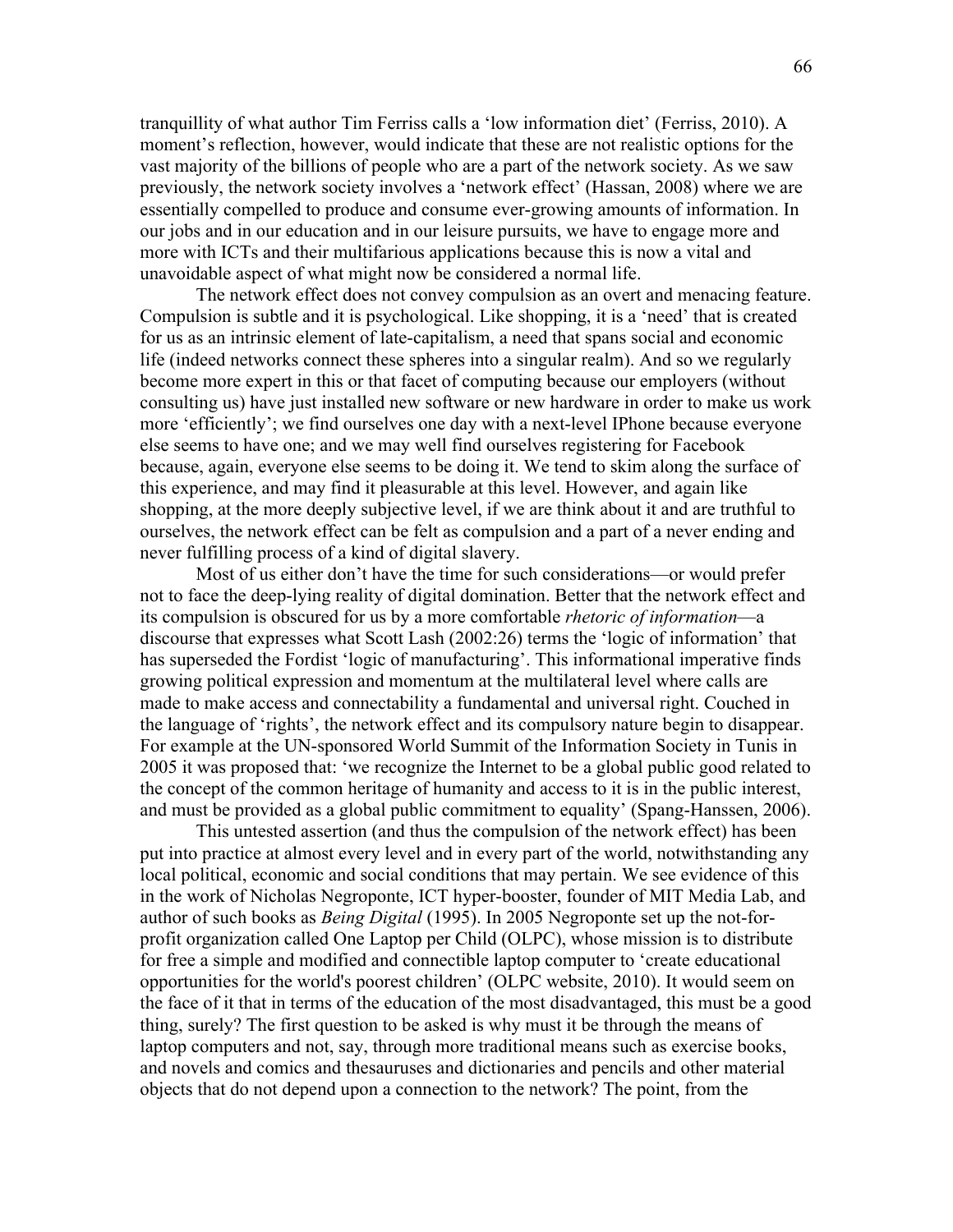Government of Rwanda's perspective, which is distributing 100,000 of the estimated 1.4 million laptops that are already in use in 35 countires such as Haiti and Afghanistan, is simple: it is to enable them to participate in  $21<sup>st</sup>$  century economic competition at its leading edge of social and technological acceleration. The aim is not to foster a generation of individuals who are educated to a degree and extent that they are able to have the beginnings of ontological awareness of themselves and their place in the world. Neither is it to exploit learning as the basis for a durable and democratic political entity, such as sub-Saharan Africa fundamentally needs. As Peter Beaumont observes, the overriding rationale is to realise '…Rwanda's ambition to turn itself into a knowledgebased economy [where] the government hopes to train 50,000 computer programmers within the next decade…a scheme whose aim is not to catch up with neighbors such as Kenya, but to leapfrog them within a generation' (Beaumont, 2010:26). If successful, Rwandan society is to be launched into a virtual global economy. There are no McLuhanesque technological bridges to be burned in this trajectory—the 'development gap' is to be leapfrogged and Rwandans will land directly into the logic of the computer and computer-based competition where the worth of the individual will be assessed on how 'efficiently' he or she synchronizes with the fast-flowing information torrents of neoliberal globalization.

Given the comprehensiveness of the global 'logic of information' and the dynamic of capitalist-competition driven speed that propels it—and given the fact that our relationship to the physical act of reading and writing and making sense of what we do through these processes have not changed, *and has barely been examined in the context of the network society*—the stakes could not be higher. Implicated in this are not just our own chronically distracted subjectivity, and our growing inability to cope with the demands of the information society. The way that we developed the practice of reading and writing and the temporal rhythms that we encoded into in our ancient societies, are also the very basis upon which modern civilizations are constructed. Our categories of meaning and understanding, the temporalities of past, present and future, the relevance of Enlightenment reason and of the politics of democracy that it developed as the basis for a just form of human organization, are all implicated in and flow from these physical acts. We need now to consider more carefully *what it is exactly* that flows, temporally, from the physical processes of reading and writing. We need then to go on to consider that as a consequence of the new 'logic of information' we (our brains and their cognitive capacities) have not evolved at the same rate. In short, we need to realize that reading and writing, the earliest and most important of our civilizational tools, are no longer adequate for us to function adequately in the network society.

### **Amazon or an Apple?**

The *New Yorker* magazine of April 26 2010 carried an article by Ken Auletta titled, rather unoriginally, 'Publish or Perish'. The article was interesting, however, on a number of levels. First it relates the commonly held perception (or presumption) that the physical book form is slowly dying. Publishers of books and newspapers and magazines see only crises ahead as sales slow or dip and margins shrink—across all these forms—because increasing numbers of readers are moving across to 'free' content online. Their rationale is straightforward: Why buy a book in a store, or pick up the morning paper, when the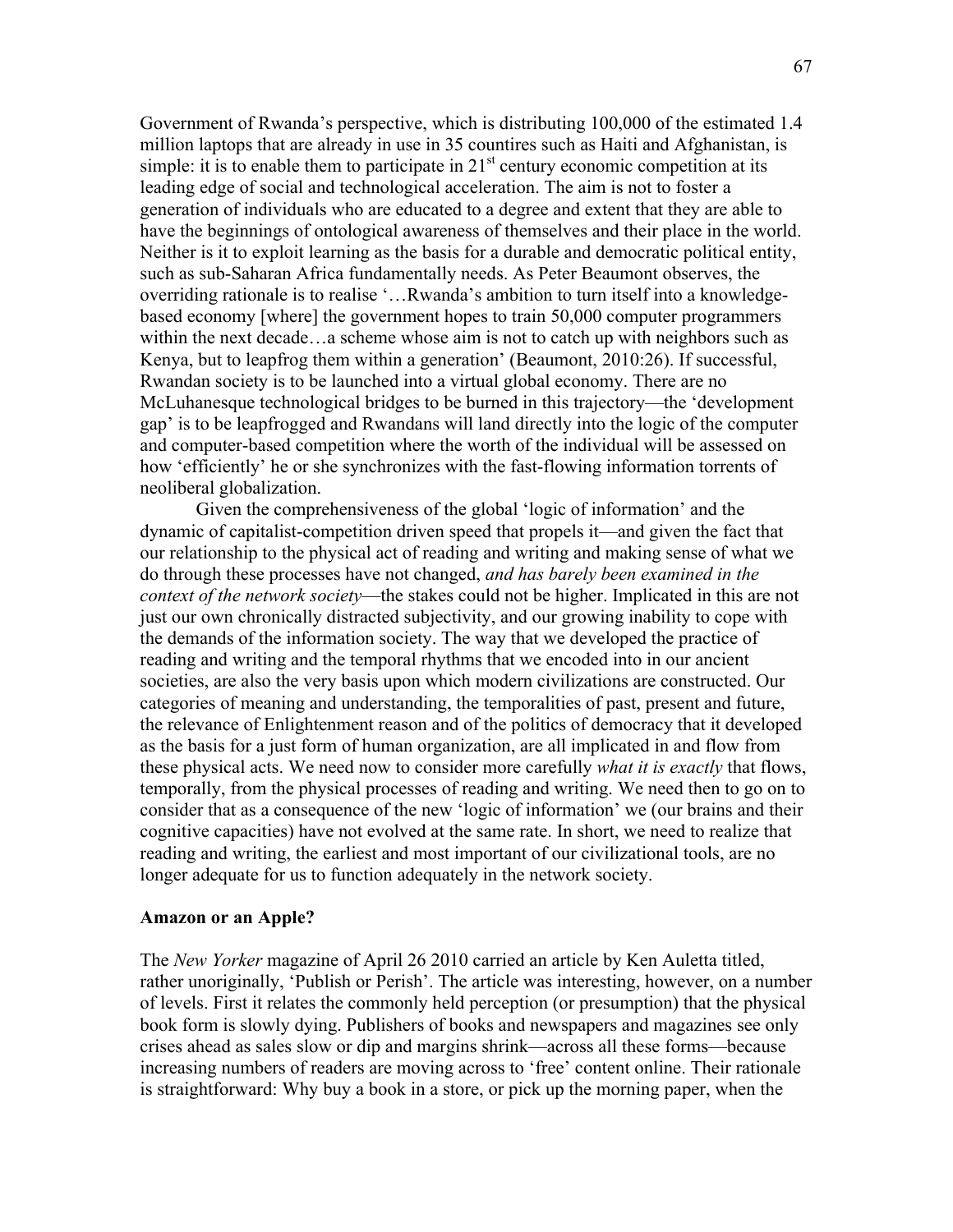same thing is often accessible at no cost just few mouse-clicks away—and where the choice is vastly more diverse than anything you could get your hands on locally? The network effect is luring countless numbers of customers to websites where they don't have to pay a cent for what they previously had to buy. Google, for example, is feverishly scanning millions of titles and putting them online for either selective reading or for full access to out of copyright titles, and newspapers and magazines have been putting their content on the Internet for free for a decade and more. Just as worrying for publishers is the fact that a whole generation has now grown up with the expectation that 'free stuff' is largely what the Internet is about. A second issue that the *New Yorker* article reflects is that the so-called 'e-book' will hopefully resuscitate the fortunes, and secure the futures, of the major publishers. The logic is that by *moving along with* the millions who are migrating to the Internet to satisfy and recalibrate their reading habits, publishers will be able to revive the revenue streams that have been drying up for years. The bulk of Auletta's article then goes on to discuss the technological means that are hoped to 'save the book business' with an evaluation of the Amazon-produced Kindle hand-held reader, and the 2010-launched Apple iPad, and how very high-stake corporate survival strategies are being played out through these (and doubtless future competing) digital technologies (Auletta, 2010).

The most important issue lies in the unstated sub-text of the article: for all the high-stakes that are being played for by the global heavyweight publishers such as Hachette, Simon & Schuster, Penguin, HarperCollins, New York Times, News International and others, there is very little being said about the concerns of authors and journalists (established and new)—and nothing at all said about the *nature of the content*. What is being fought over, in other words, by publishers and by high-technology companies is information, and information in is most functional digital form, existing as a commodity. Content as information, or information as content—it's all the same in the digital context—and is all that counts. The overarching priority, then, is to develop what Auletta terms the 'most efficient and multifunctional' technology to make content/information pay (2010:47). Robert Darnton, an author and librarian who laments this instrumentalizing process, especially as it pertains to books, is under no illusions that there can be any way to stop the dyke from being flooded, no way back to a pre-digital past. He writes in his *The Case For Books* that 'whatever the future may be, it will be digital' (2009: xv). Of that there is no question. But what are we losing sight of in this unavoidability? Darnton and this author see the informationalisation of knowledge (and thus its dissolution) as a key effect. Darnton, however, sees 'knowledge' as still 'embodied' in texts, irrespective of whether they are in servers or in bookshops, with the issues of access and balance as those that we need to concern ourselves with (2009: xvi). This however is too easy, and too unreflective of the power of networked computing. This does not address the bio- and eco-temporality of both reading and writing, and the incipient destruction of this relationship through an uncompromising digitalization process.

# **The time sense of typographic man**

There is something deeply powerful about our relationship with words. Walter Ong saw writing (marks made upon papyrus or paper) as constituting a technology so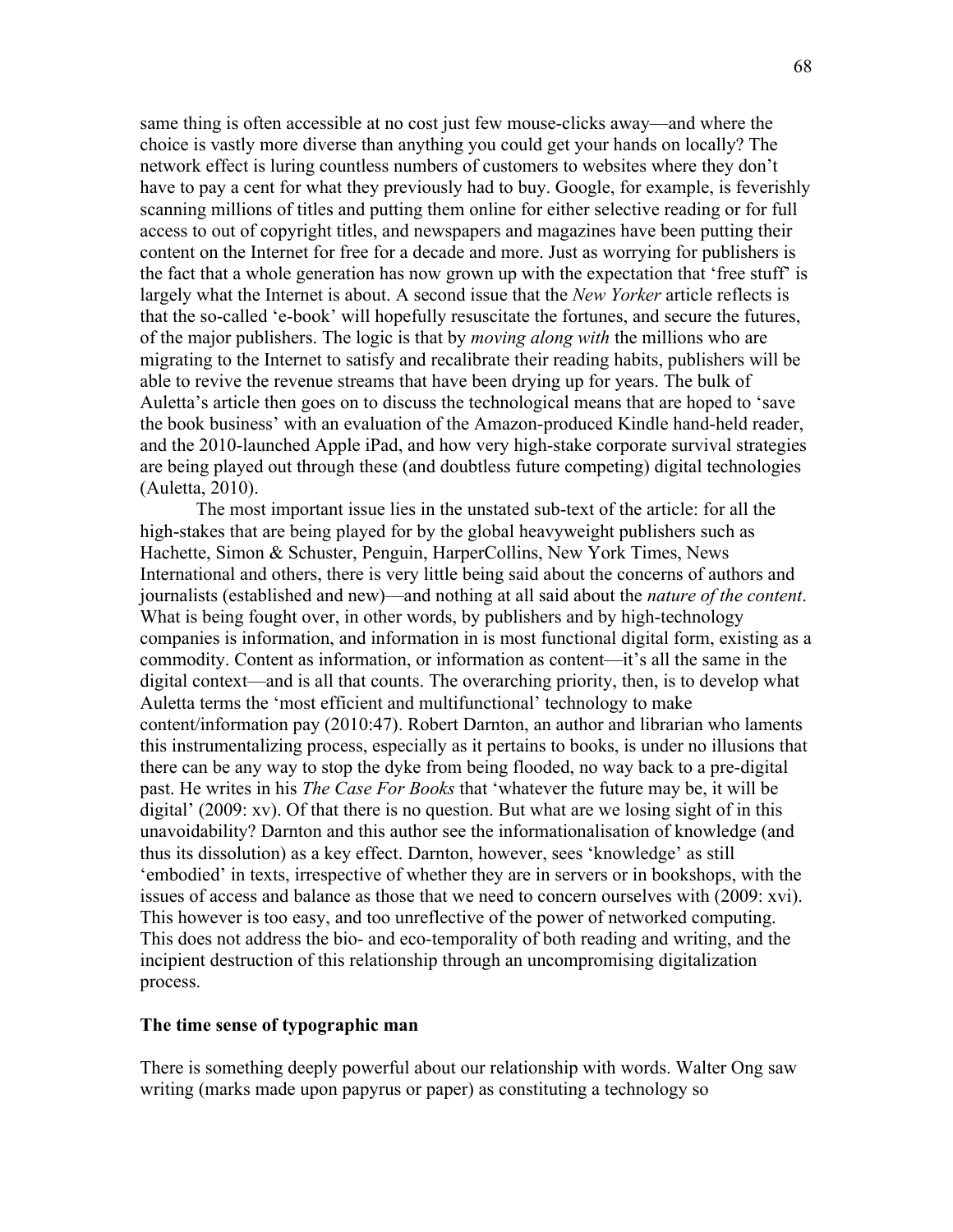extraordinary that we do not any longer see it is such (Ong, 1992: 293). We see writing as simply part of what it is to be human, something so profound that we cannot imagine a reality that is separate from the one that it had made. This intimacy is also physical, tactile, and sensual. Children, even before they are formally schooled, seem to have an innate disposition that draws them to books. I still recall the sense of awe I felt when walking past my then one-year-old son's suspiciously quiet room one day and seeing him sitting in the middle of the floor, cross-legged with a book on his lap, slowly and rhythmically flipping over page after page of what were to him incomprehensible words and pictures. Nonetheless I could see from his body language, from the tilt of his head and in the deliberateness in the turning of the pages, that he was immersed in his own pre-literate world, his own timescape—thinking who knows what—but definitely beginning to be encultured into the age-old physical and sensual and temporal relationship with the acts of reading and writing. In a similar vein, very few literate older children and adults are not almost automatically slowed to another physical pace and simultaneously enter another cognitive space-time when coming across a bookshop. In my hometown there is a shopping mall that has, in a slightly disconcerting retailing effect, a Borders Bookshop that is set in a kind of 'open plan' context amid cafes and shops and restaurants. The way it is set out means that you can enter the shop without even knowing it (leaving with a tagged book is another matter of course). However, the transformation from 'inside' the bookshop to 'outside' is more noticeable in its spacetime dimensions. The timescape of the bookshop is slower and quieter. In the presence of filled bookshelves people, consciously or unconsciously, changed temporal gear and enter the inner-centred realm of browsing and reading. This is of course encouraged and readers are able to sit for as long as they want on the easy chairs and sofas provided. Soothing muzak hangs ponderously in an atmosphere that is redolent with the smell of new books that is set to such a pitch of unobtrusiveness that the cynic might think it a scent manufactured. This contrasts sharply with the timescape contexts of only a few meters away where shrieks of exited cinemagoers blend with the chattering of teenagers in cafes, which competes with the earnest conversations of distractible shoppers over the merits of this skirt with that top, or that shirt with those trousers. The Borders Bookshop experience is simply a particularly late-modern extension of the effect of the rather older tradition of the Public Library, that Victorian shrine to a mass literacy culture. Here readers and writers enter a particularly modernist and Enlightenment–derived space that is consciously set apart from the hubbub and rhythms of daily life. Library visitors become disconnected in ways not seen anywhere else. They are engaged, more so than in the commercial bookshop, in the solitary and private acts of reading and writing, acts performed properly and fruitfully when alone, or in a relatively quiet and slow-paced context. Distraction is explicitly discouraged by signs and by vigilant staff who will keep the timescape as conducive as possible to the optimal physical and environmental requirement—a slowness and a quietness that we just know, through experience, to be necessary.

Books and writing act upon us physically and cognitively because they reflect much of what we are. From the time of the invention of the clay tablet with cuneiform marks upon it, we humans encoded the creation with the rhythms of our elemental body and mind and environment. Because it mirrors our corporeal proportions and capacities, we design books to be within a certain range of sizes, not too heavy, or too large, and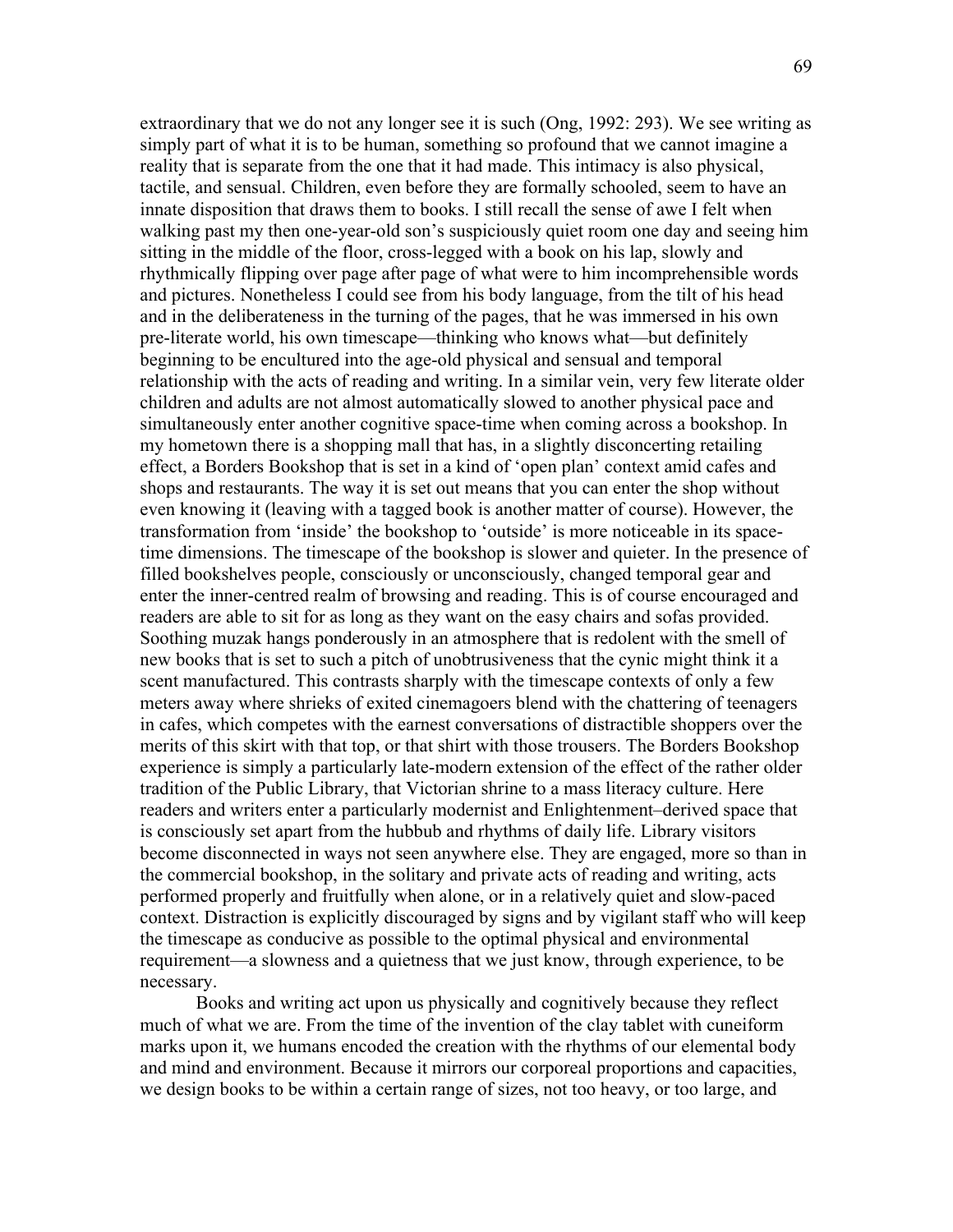with fonts that are pleasing to the eye and help ease the strain of the process of reading upon the eye. Long association with reading means that to hold a book—to encompass its in-built portability—feels as natural as wearing clothes. If walking with a book we easily forget that it is in our hand and has become a literal extension of the body. The book contains part of our process of becoming in terms of the information, ideas, customs and knowledge that it contains and we will incorporate to become an aspect of our attitude to the world. New books have a specific smell which is also temporal in that it can instil a feeling of anticipation and a future orientation (of things to come). Old books have their own very different and very specific smell and colour. Gone is the pristine white of the page, and a more muted and aged shade replaces it; with the sweet-sour smell being the odour of long years on a shelf. They may contain their own history, with the fold of previous readers made in the corners of pages paused or forever stopped at. Their margins may contain their own personal narratives in the notes where the pauses have been more specific and reflective of people often unknown, possibly long dead, that leave behind evidence of a moment of revelation, or exasperation or clarity or incomprehension. The printed word on paper is as close to human as it is possible for a technology to be. It is palpable in its materiality, and exudes life, lives and cultures, and the bio- and eco-rhythms that stretch back all the way back to the time of those innovative peoples who lived between the Tigris and Euphrates rivers.

The *act* of writing is inseparable from bodily capacities in respect of speed and time. To write clearly, we are told from the age of five, is to write slowly, to *take your time*, in order that it be legible enough for others to read. To write too quickly is to scrawl, to write *irregularly*, and in a way that is difficult to read because the right time has not been devoted to it. The technology of the stylus or quill or pen, the literal extension of the hand acting as our extension into the world contained, or was encoded with, the originary times and rhythms implanted by the Mesopotamians.

Typographic Man was born with the broad enculturation of the encoding process through a growing literacy. McLuhan in his *Gutenberg Galaxy* describes how typographic culture was expressed in the temporal rhythms that metered and punctuated and paced literate society comprised of people who read and wrote with the same physical means and technological tools. He lets speak William Cobbett, English pamphleteer and journalist who published in 1795, *A Years' Residence in America*, where he observed that:

They [American farmers] have all been *readers* from their youth up; and there are few subjects upon which they cannot converse with you, whether of a political or a scientific nature. At any rate they always hear with patience. I don't know when I ever heard a native American interrupt another man while he was speaking. There *sedateness* and *coolness* and *deliberate* manner in which they say and do every thing, and the *slowness* and reserve with which they express themselves; these are very wrongly estimated, when they are taken for marks of a *want of feeling*. (emphasis in Cobbett's original)

The shared literacy that Cobbett noticed has a common source—the physical media itself, the printed words affixed upon paper and held in the hand of the singular reader. Again, because we are so deeply inured to the technology of writing and to its ubiquitous printed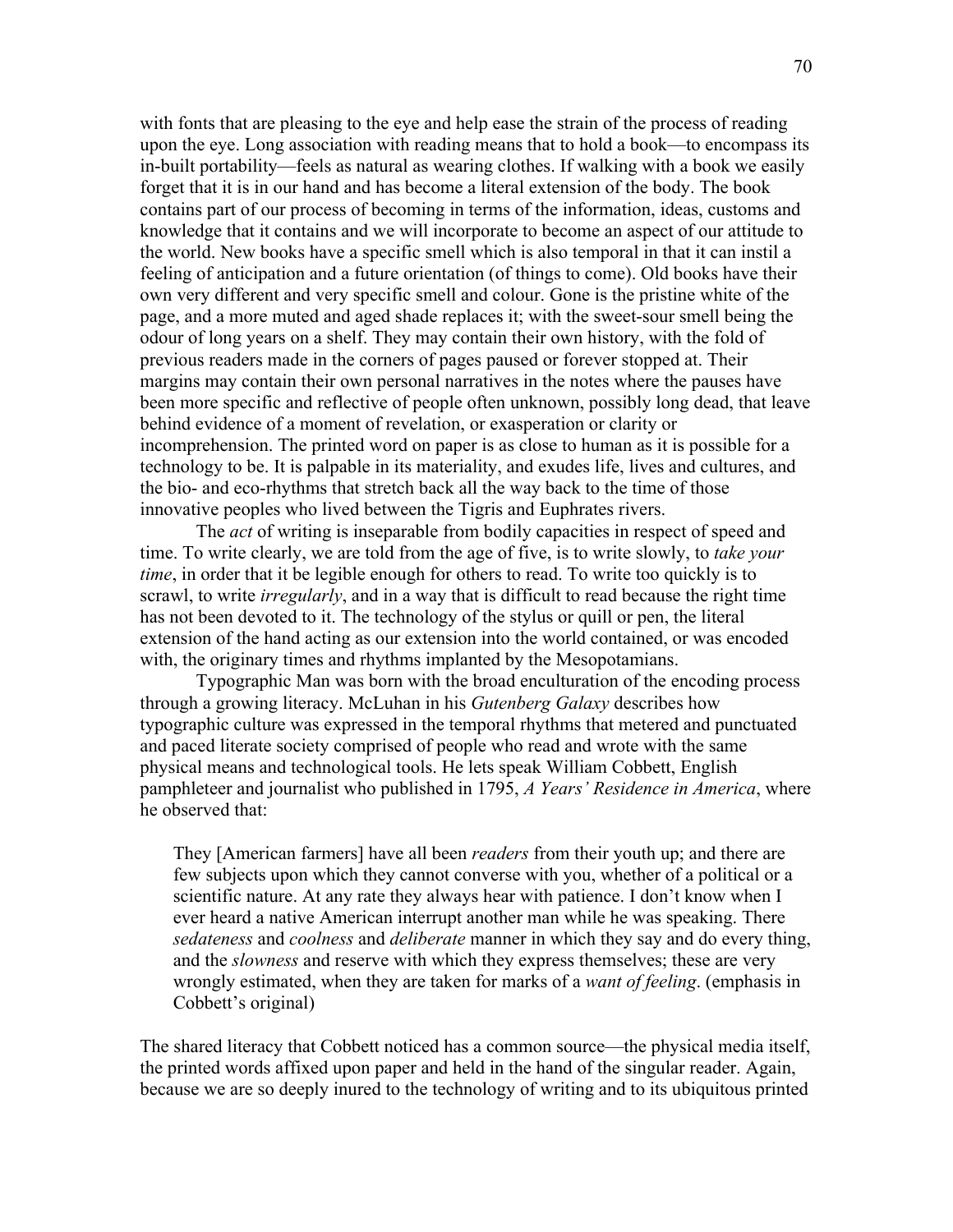form, it is very difficult to recognize the importance of this technology and its initial *temporal* 'restructuring' of our thought processes in the far distant past. With the fixing of words on paper, thought became exteriorized and free-floating extensions of the author's ideas. But as words and sentences and chapters and books, they remained unchanging and unchangeable—locked down, so to speak, between the covers and titles that marked their beginnings and end. The book, however, is mute, silent, with the words absolutely *still* and void, as if in a vacuum. We can only see in retrospect, and in comparison with the advent of the electronic age, the temporal significance of this. As Walter Ong maintains in his *Interfaces of the Word*: 'writing [and reading] is itself a closed system: a written text exists on is own, physically separate from any speaker of hearer…. Print creates a world even more spectacularly contained: every *a* in a font type is exactly like every other; every copy of an edition matches every other' (1977:305). If, as we saw in chapter one, the experience of time can be identified as through change and movement (Tabboni, 2001:7), then the temporality of the writing (and the reading of the writing) remain relatively frozen, reflecting a formerly alive and moving timescape of the author's thoughts being transposed to paper and thence to fixity and closure.

The closure of the printed text and the closure of the thought-processes that its reading enacts are not, of course, total. Stating the obvious, Ong balances his closed text thesis with the reminder to any reader that 'writing and [reading] print also open and liberate. They give access not only to information otherwise inaccessible but also make possible new thought processes' (Ong, 1977:305). Put differently, and put temporally, the openness and liberatory potential of writing and reading actual movement and change and hence encodes the processes with their own temporal rhythms. Writing and reading necessarily connect other ideas and other books and synthesise new information with new perspectives and orientations to the world, be they social, legal, technical, philosophical or literary. The interaction of the innate and mutually inhering closure and openness of writing and reading creates a kind of traction. Temporally speaking it reflects the material world of typographic culture, its forms of technological development, or what Regis Debray saw as the material processes through which ideas were transmitted—the networks of communication 'that enable thought to have social existence' (2007: 5). The specific nature of these material processes—from the dawn of civilization to the advent of the age of the machine—were bio- and eco-temporal. These were oriented, to be sure, towards acceleration through competition and innovation and were increasing rationalized by the time of the clock to give it a sustaining and ordered temporality, but they always remained more-or-less within the physical and bio-temporal capacities of human culture. The typographic culture of the pre-machine age had its own temporality that was not much different from that of the Mesopotamians. Growing literacy did bring a widening of a specific set of temporalities through our relationship with the technology of writing and the process of reading, but just as importantly, it *made more uniform* a culture and relationship with time and knowledge that had been in existence for thousands of years.

Of primary importance however, is that the 'pedagogical juggernaut' (Ong, 1983) that created a literate typographic culture brought us from an ancient world that was dominated by orality and rhetoric—with its inevitable imprecisions of communication, and its propensity towards a *radical openness*, where voices intermingle in potential chaos, and disputation—to a world of modernity, of a sense ratio that would be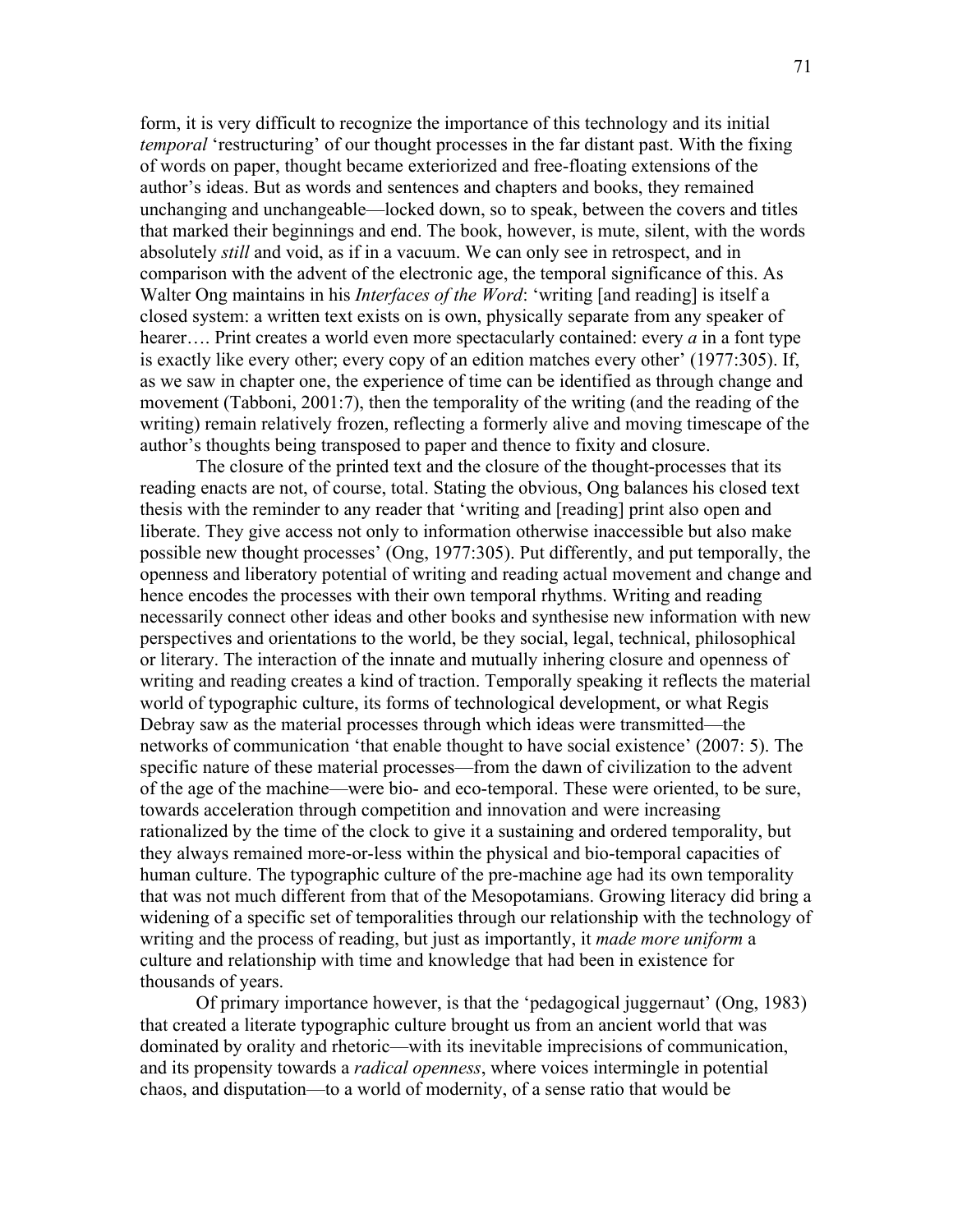dominated by the visuality of reading and writing and by the thought processes of logic. As Ong writes in his *Orality and Literacy*, formal logic or a critical reasoning that seeks to understand 'how we know what we know' had by the  $16<sup>th</sup>$  century begin to supplant the culture of orality and rhetoric in Europe. Ong argues that logic has a 'chirographic base' that was 'the invention of Greek culture after it had interiorized the technology of alphabetic writing, and so made a permanent part of its noetic resources the kind of thinking alphabet thinking made possible' (1982:51-2). The 'chirographic base' of the Greek influence on modernity is often overlooked. It was this 'base' and its rhythms of bio- and eco-temporality that gave us—gave the *philosophes* of the Enlightenment—the logic of democracy and critical reasoning that are still (formally at least) the institutional and epistemological underpinnings of the globalized  $21<sup>st</sup>$  century.

## **Irreducibly temporal**

Here I want to explore the function of *narrative* and *canonicity* as the primary bases through which textual knowledge is created, codified and disseminated in society—deep rooted social processes that have enabled individuals and societies to get a fix on the world and to navigate their way though its complexities. These functions—or processes—are nothing if not temporal and durational, with their existence and their effectiveness dependent upon a much longer, as opposed to shorter, timeframe. This temporality, importantly, is also a kind of traction in that it is a form of time that tends towards the consolidation of information, ideas and knowledge. The time or the duration of the process, moreover, is not the abstract time of the clock, but the human time of experience, and the contextual times of the social timescapes that humans create. Through narratives, in other words, we tell ourselves the stories that give the world meaning; and these can become part of the canon—the textual resource, the books containing the ideas (and the narratives)—that have shaped Western civilization since at least the time of the Enlightenment. It is my argument here that their formation into 'grand narratives' and 'the Western canon' took place over a *long time*, and their stories and strictures still largely govern how we see our society and derive meaning and attribute many forms of knowledge and construct reality within it. However, just as it took time for these institutions to develop and concretise, so too does it take time for society to properly engage with them and their range and complexity. More importantly, however, it takes time for us as individuals and as members of society to understand these sufficiently to be able to critically engage with them in order to reinforce them or change them or reject them altogether. Let us look briefly at the conceptions of narrative and canon in their, before assessing the consequences of our not being able to engage with them today on an adequate temporal basis.

The absolute foundationality of narrative as a mode of being in the world was put rather unambiguously by Barbara Hardy who wrote in an 1968 essay that: 'we dream in narrative, day-dream in narrative, remember, anticipate, hope, despair, believe, doubt, plan, revise, criticise, construct, gossip, learn, hate and love by narrative'. Hardy goes on to note that: 'In order to really live, we make up stories about ourselves and others, about the personal as well as about the social past and future' (Hardy, 1968:5). In the same vein, Jerome Bruner argues that the power of narratives and narrative comprehension within the human psyche, acts as a '...form of not only representing but of *constituting*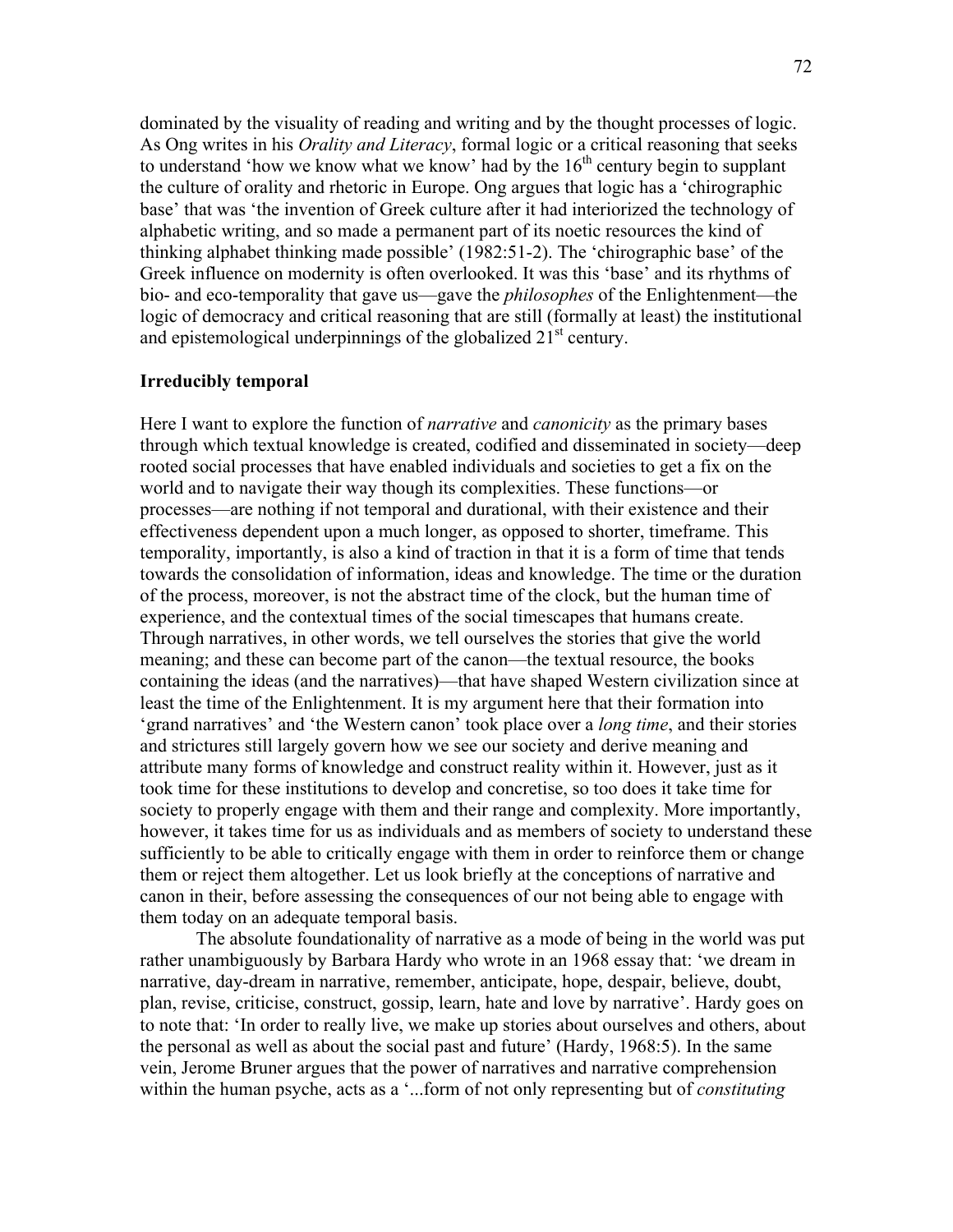reality' (Bruner, 1991:5). Bruner notes also that the force of narrative upon the psyche, and the human receptivity to narrative power, acting as an orienting, cohering and validating force, begins in early childhood. 'There is compelling evidence to indicate' he writes, 'that narrative comprehension is among the *earliest powers of mind* to appear in the young child and the most widely used forms of organizing human experience.'(Ibid. p.9) That our receptivity to narrative is deep-set and ancient, suggests that these 'earliest powers of the mind' are bound up with our initial relationship with writing and its technologies. And so just as the act of writing and the reading of the written word enabled the formation of consciousness, from a bicameral to unicameral state, as Julian Jeynes argued—and the interior development of our 'own' voice, as suggested by Walter Ong—then so too did narrative become technologized (as distinct from being purely oral) and encoded with the bio- and eco-temporalities of the Mesopotamian innovation. More, Bruner, in his 'The Narrative Construction of Reality' tells us that narratives (and the reality they construct) are 'irreducibly temporal' (1991:5). It follows from what I have been arguing that the irreducible temporality that Bruner speaks of can be identified as comprised of those same temporalities that are encoded in the originary means that gave narrative its technologized form. In short, the narratives that we tell and hear and live by undoubtedly have their origins in the oral cultures of pre-literate civilization. However once the word had been technologized and temporalized, the narrative construction of reality took a technologized and temporalized form also.

The linking and sharing and networking of narratives obviously serve to expand their reach and their social power. The narrative thus becomes a *meta-narrative*, which, according to Stephens and McCallum, may be described as 'a global or totalising cultural narrative schema which orders and explains knowledge and experience' (1998:6).

Moreover, the reach and power of the meta-narrative—as well as being a process 'whereby materials from disparate sources are rendered coherent and unified' (Stephens and McCallum, 1998:130)—contributes also to a form of *traction* where meaning (through the circulation of printed narratives) gain a certain *stability* that acts to give narrative a normativity and precision that it could never attain through purely oral transmission. The *long durée* is the temporality of the meta-narrative. It enables the sedimentation of narratives to form into intergenerational stories that are disseminated through the technology of the printed word. These produce the cultural and ideational signposts that societies steer by, and the members and institutions of society look to these as the ready reckoners for meaning and orientation and sense of place in the cosmos.

In his *Archaeology of Knowledge*, Michel Foucault sees this temporalising process as the essence of history, one where 'history is that which transforms documents into monuments' (1972:8). Documents that have become totalising monuments were the backdrop that gave the social world a stable centre that would more-or-less hold. The universal religions of the world, those of Islam, Christianity and Judaism are word- and book-centred, and have comprised the psychic and spiritual narratives that have shaped the lives of countless millions of individuals for centuries; the totalising monuments of science (word-based and methodologised as well as verified through documents) have offered since the  $16<sup>th</sup>$  century at least, a rival perspective, or rival meta-narrative to the metaphysical; and modernity produced its own meta-narratives that we have already looked at, and whose effects reverberate still in the form of the politics of democracy, of the Greek-derived philosophies of reason, justice and ethics, and so on.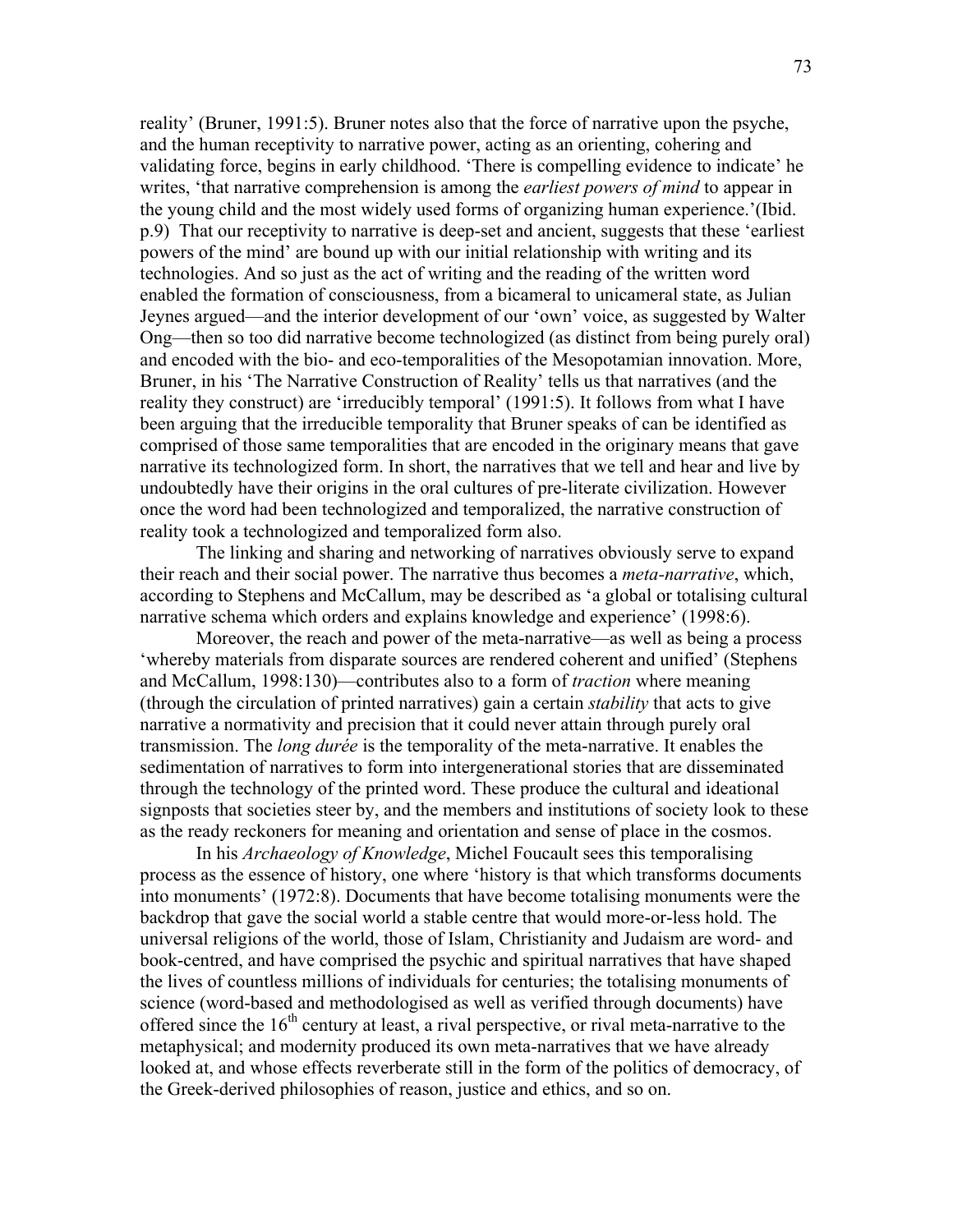Another way of describing the documents-to-monuments transformation through time is as a process of *canonicity*. The formation of the canon in social and cultural life can be seen as the power dynamic of the narrative process, with the canon reflecting the elite judgement upon cultural knowledge and cultural production in its textual forms. The canon is said to be reflective of what is authentic and valid in terms of human experience and human self-representation. In its ideal-type, the canon is a literally a list of 'works that constitute a tradition and convey a set of shared values' (Lauter, 1991: 249). 'Tradition' is a key term here, because canonicity as a process and the formation of canons are diachronic concepts. That is to say, they relate primarily to texts and ideas and ways of being and doing that emanate from the past.

The ideas of 'tradition' and a past orientation regarding how the past is read—the 'shared set of values' that Lauter sees as a narrative effect—are constructed through specific relations of power. As we saw in chapter one, Russian society is currently engaged in a power struggle over its past, a struggle for the formation (or reformation) of the canon that narrates that country's past—and by extension its present and future also. Being a reflection of power contestation means that the canon is not necessarily carved indelibly into granite. Things change. Books and their ideas can come to be included in the canon whilst others may fade from relevance. Some of this change may be fairly minor and peripheral to the core of the canon itself, such as in literature, where being *en vogue* may matter more than a straightforward reflection of a power interest. Writers of literature who may be a major influence at one time, such as, say, the quintessentially Victorian Ford Maddox Ford—at his zenith in the first two decades of the twentieth century—is little read today outside the dwindling departments of comparative literature (McDonough, 2002). Contrast this with the more acutely power related canonicity of the economist John Maynard Keynes. The catastrophic economic slump of the 1930s propelled Keynes' ideas to the forefront of economic thinking across the world, and his theories of 'managed capitalism' became the economic axiom in many major Western democracies up until the 1970s. However, as noted before, it was around the 1970s that the long-neglected (but conveniently market friendly) ideas of von Hayek and Friedman displaced Keynes in the canon to become the new principles for economic management. And more recently in the wake of the global economic crisis of the 2008-2010, the freemarketeers started to fall out of favour, with Keynes's work enjoying something of a revival—though not yet to canonical status (Judt, 2010: 198-206).

Notwithstanding the traffic in and out of the list, the process of canonicity is essentially slow moving and very conservative—conservative in the literal and classical sense of its political meaning in that it seeks to conserve what *is* and move only with caution and only as a response to manage deeper social, economic and political change. What this has meant is that a solid foundation of texts and ideas that gave humanity a specific form of ontological coherence has been laid down. Nineteenth century cultural arbiter Matthew Arnold who sought to canonize such knowledge saw his mission as 'knowing and spreading the best that has been reached in the world—an object not to be gained without books and reading…' (1960:163). The stories that we tell ourselves through books, reading and writing, became the basis for which most of us, down through the generations, took to be the reality of the world itself. Being a reflection of power, as just noted, means that the stories through which we make sense of our world are always subject (at least in theory) to challenge, modification and change. With the rise of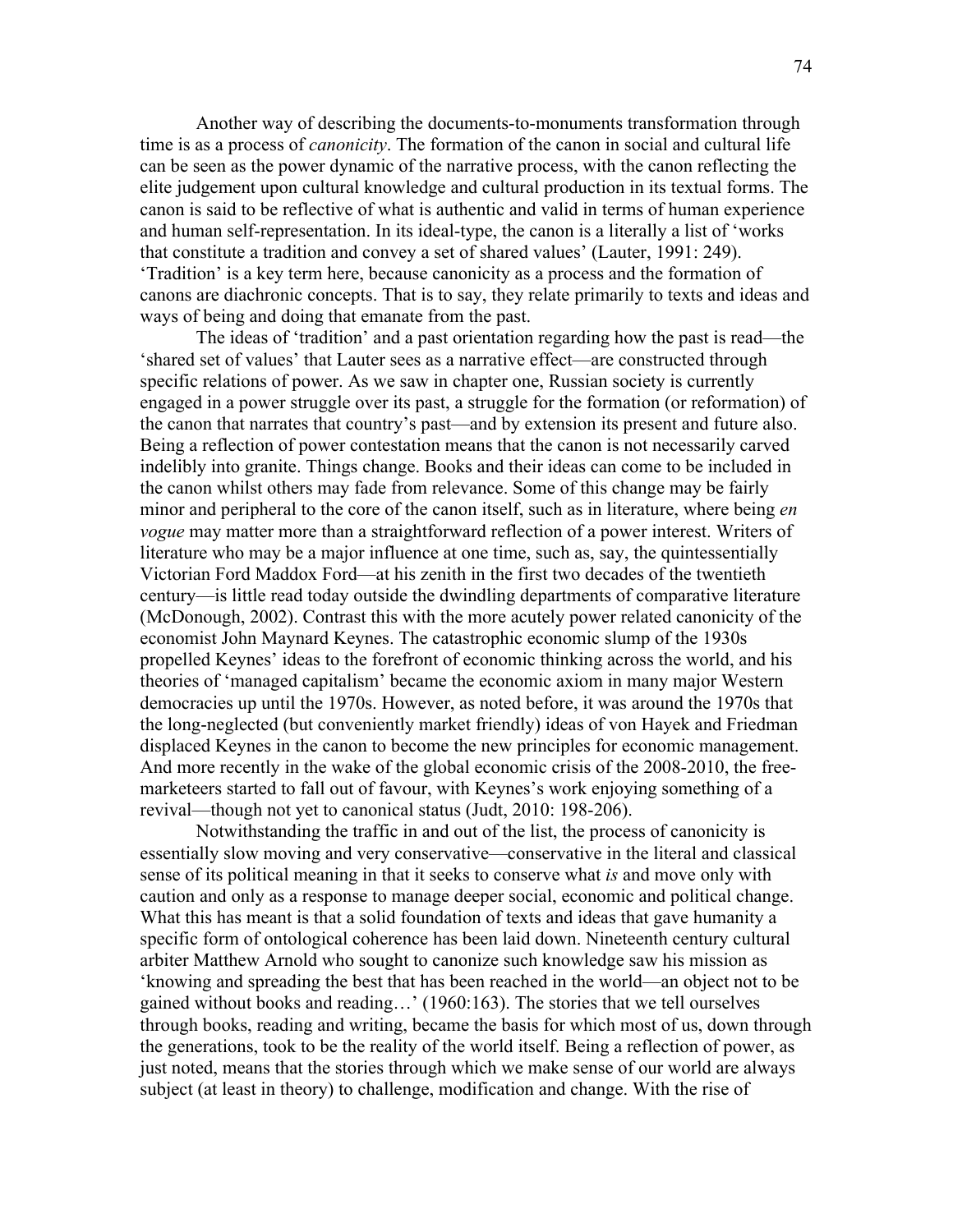capitalism, of modernity and the influence of the Enlightenment, though, the narratives that accompanied this trajectory, and the textual canon that congealed around it had measure of constancy. Reason, progress, material prosperity, the all-conquering power of science—and even the meta-narratives of Christian thought—would comprise the slowbuilding and slow-changing core of knowledge and values that explained to us what it was to be human in the modernising world.

The contradiction that besets this neat state of affairs, however, is of course capitalism. The imperatives of competition and capital accumulation are the seeds of acceleration that were planted at the heart of the project of capitalism at the beginnings of the Industrial Revolution. Mechanism really began to dominate capitalism in the nineteenth century, when steam power, then electrical and combustive power, set the processes of competition and accumulation onto the plane of what Daniel Bell saw as a 'new rationality' that was an 'abrupt break from the rhythms of work in the past' (1973:224). Through a broad-based and competition-driven logic, technology was becoming, as Ong put it, 'autonomous' from the more contiguous thought processes and knowledge creating dynamics that had pertained since the time of the invention of writing. As the autonomy of the machine grew more powerful it began to work back upon the society that initially created it. Hans Magnus Enzensberger, a German thinker in the tradition of Adorno—and identified by John Simon as one of the 'renaissance men (or women) who are in short supply these days' (1982: vii) was equipped with enough of the cultural and artistic acuity of Goethe, or of Woolf, to see what this machine-driven manifestation meant for human thought and human consciousness. Enzensberger began his 1982 essay 'The Industrialisation of the Mind' with a quote from Marx's *The German Ideology* which says: 'What is going on in our minds has always been, and always will be, a product of society' (1982:2). He goes on to say that this is only a very recent insight, one that arose with industrial society. Before that the shaping of minds through reaching or indoctrination by the elites was taken for granted and was contiguous and fairly unproblematic—if not necessarily fair or democratic. As Enzensberger (1982:2) observes:

Only when the processes that shape our minds became opaque, enigmatic, inscrutable [Ong would say 'autonomous'] for the common man, only with the advent of industrialisation, did the question of how our minds are shaped arise in earnest.

The 'industrialisation of the mind' came about through direct exposure to the panoply of technologies that constitute the whole way of life that built modernity and the industrial society. A primary consequence, in Enzensberger' s view, was a process that served to 'expand and train our consciousness—in order to exploit it' (1982:10). A machine culture evolved though the related competition-accumulation imperatives where the quest for a certain kind of efficiency (one gained through an unreflective resort to temporal acceleration) infiltrated every facet of life. No realm of life was immune from the accelerative effect of a competitive machine logic—including the process of writing itself.

#### **From arguments to aphorisms**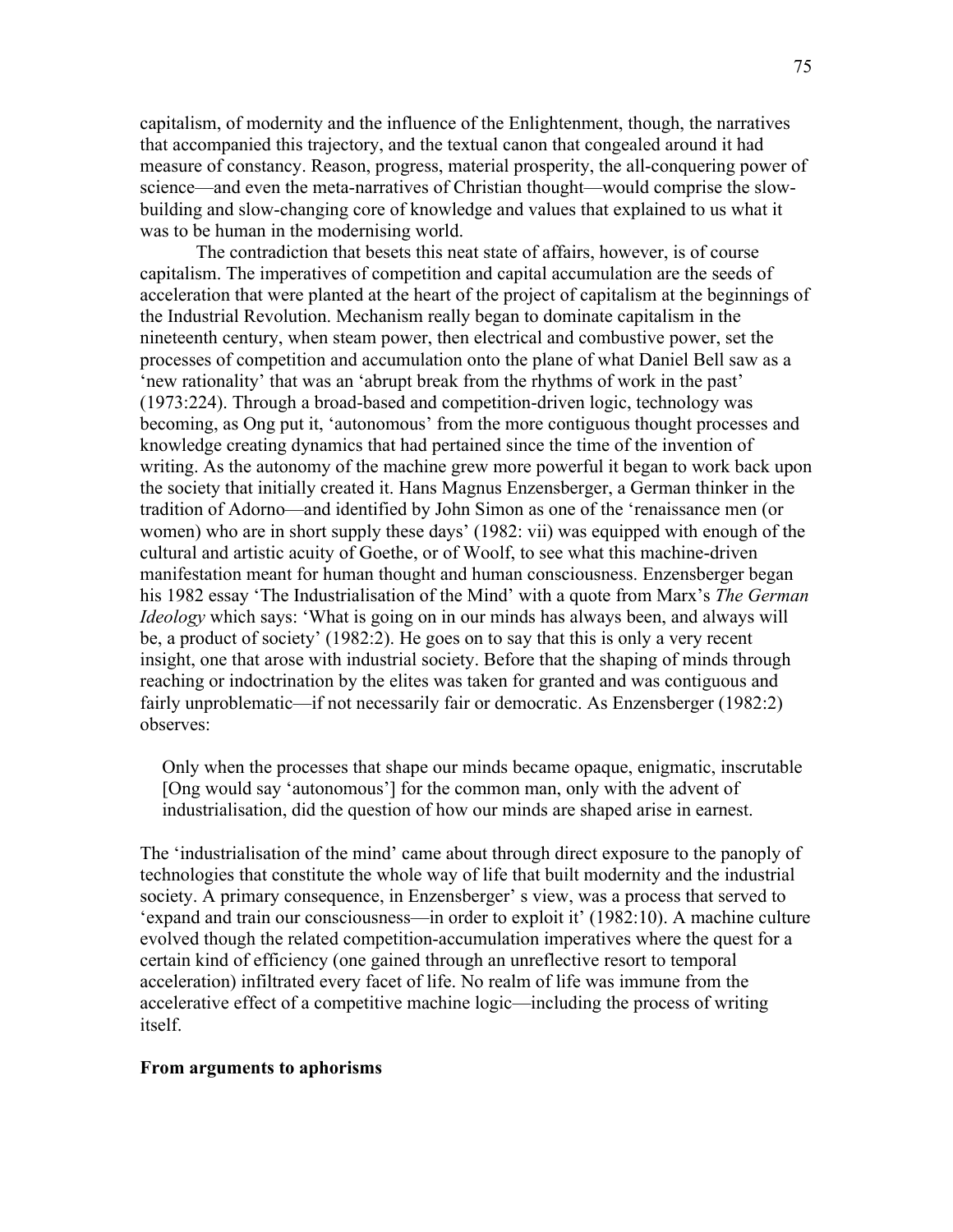By mechanizing the process of writing we not only increase the speed in which writing can be done, but we also transform the forms of information and knowledge that we transpose onto paper. In other words, machination, when it came in the form of the typewriter, it changed, or as Walter Ong put it, 'restructured', the way in which we both thought and gave extensionality to ideas (1992). Typographic Man underwent a mechanisation of the mind, as a result of the radical disconnection that began with what we will see is the *inevitability* of the introduction of machine-writing processes. The dynamic of restructuring, however, was subtle and would have been almost imperceptible at the level of the individual. Nevertheless, we do have some evidence of just this kind of restructuring process at the individual level—and we have it from the example of one of the  $19<sup>th</sup>$  century's most influential thinkers.

In 1882, just before he sat down to write *Thus Spoke Zarathustra*, arguably his most significant work, Friedrich Nietzsche went out and bought himself a typewriter. It was the latest Malling Hansen model, for which he paid 375 Reichsmarks. As Friedrich Kittler, notes, the fact that Nietzsche's eyes were rapidly failing was the reason behind what would have been a fairly radical purchase. However, after a week of practicing with the somewhat tricky and temperamental type keys, he was able to write with a seeming reinvigoration that the 'the eyes no longer have to do their work' (Kittler, 1999:202). This was something of an event. The widely known philosopher was known to have had to quit his teaching job because of his eyesight, and the *Berliner Tageblatt* now wondered what the new device meant for his intellectual production, and mused whether '…we can hence expect a book along the lines of his last ones'. Kittler gives his verdict on that particular subject:

Indeed: Nietzsche, as proud of the publication of his mechanization as any philosopher, changed *from arguments to aphorisms, from thoughts to puns, from rhetoric to telegram style*. That is precisely what is meant by [McLuhan's] sentence that our writing tools are also working on our thoughts. Malling Hansen's writing ball, with its operating difficulties, made Nietzsche into a laconic [and he] shed his first attribute in order to merge with his second (p.203) (italics added).

Here we see an identification of the fine-grained transformation wrought by the mechanization of writing. Nietzsche's 'restructured' thoughts through the use of the machine give issue to restructured and mechanized ideas in machine-written form. With the invention of the typewriter we see the invention of what Kittler terms *écriture automatique*. On the wider scale we can seen that the typewriter (its invention) was not a discrete innovation or accidental discovery—but the inevitable result of the imperatives of the heightening logic of a growing and accelerating modernity that requires more and more speed in all its processes. The dialectic feeds back into modernization process *in toto,* and 'telegraphic' thinking gives rise to 'telegraphic' society in a tightening feedback loop that will eventually deliver us the electronic computer. But the effect was more than an instrumentalization and incipient banalization of thought: it was also a *quickening of thought* that synchronizes with the acceleration in the speed of writing. Kittler quotes Otto Burghagen, who wrote the first analysis of the typewriter in 1898, and observed: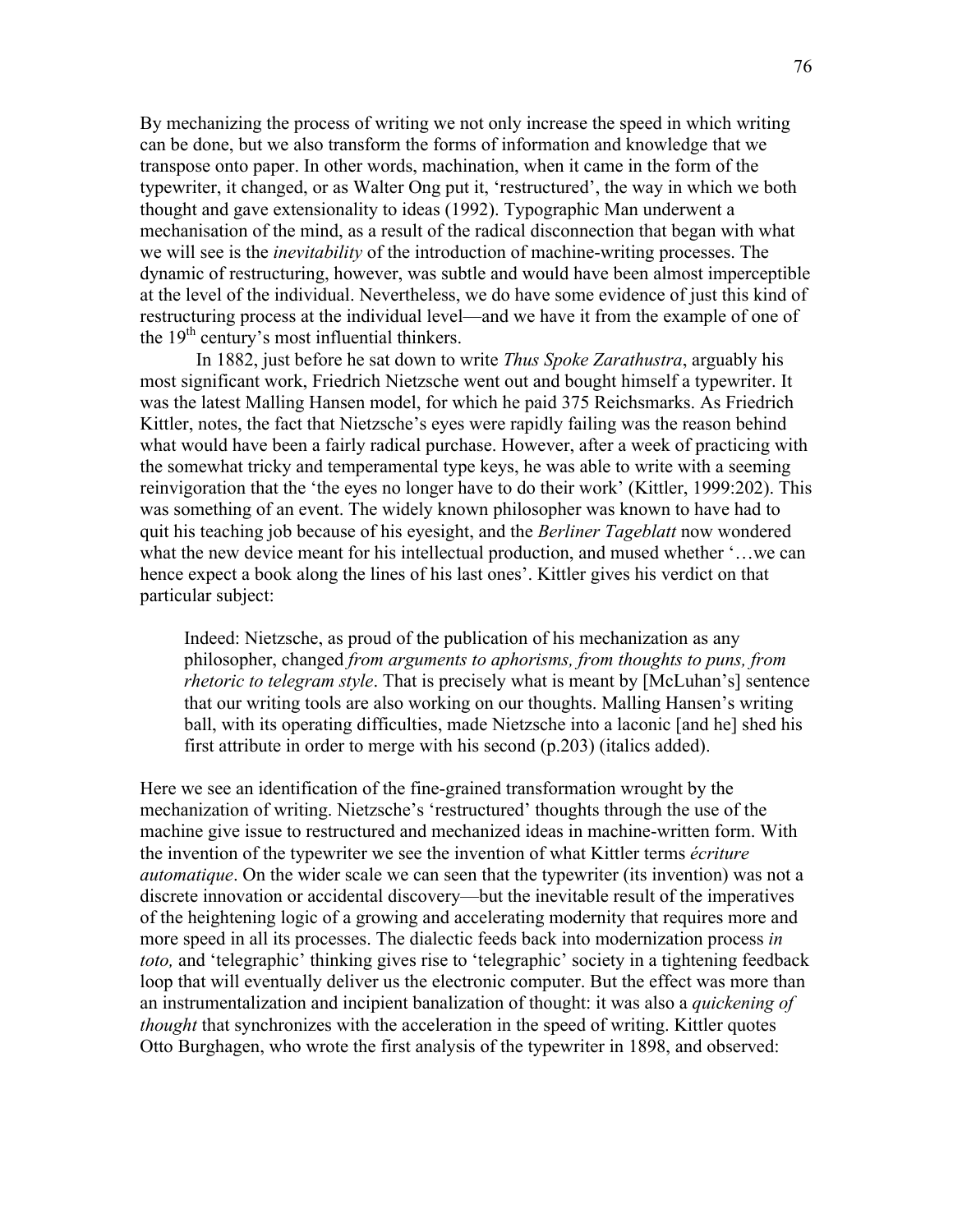The significant *savings of time*, which endear the machine to the merchant. With its help one can complete office work in a third of the time it would take with the pen, for with each strike of the key the machine produces a complete letter, while the pen has to undergo about five strokes in order to produce a letter…. In the time it takes the pen to put a dot on the 'I' or make the 'u' sign, the machine produces two complete letters. The striking of the keys follows in succession with great speed, especially when one writes with all fingers; then one can count five to ten keyboard hits per second! (p.190) (emphasis in original).

With the advent of typewriting, this apparently 'innocuous device' as Kittler (1999:183) describes it, a fundamental technological gap had been jumped and there was no way back. The invention and ubiquitous use of electronic computer-based writing would take another century, and much else in economy and society would have to change, but the prehensile-based relationship with tools for writing had been broken, and the human extension into the world had become subordinate to a free-floating and proto-autonomous machine. The logic of speed and efficiency had severed this age-old relationship and with this act bio- and eco-temporalities that has suffused writing and reader would inexorably dwindle, as would the dominance of handwriting and the practice of cursive script. Where an amount of consideration was encoded in the handwriting process (in the form and legibility and speed of the sentence construction process) machine writing had placed this originary skill and its bio-temporality on the road to extinction.

It would take almost another century of growing speed and efficiency within the technological processes of capitalism before a substantive break with machine-based industrialisation would occur. During that phase, the time of the clock and the time-world it produced would reign supreme. Our thinking, writing and knowledge-producing processes—from the written word to *écriture automatique,* would spread geographically (and increase temporally) within the context of what was in its essence a Victorian model of capitalism. The space need for this model began inexorably to run out, and the time of this model—as competition became ever more acute—was increasingly insufficient. By the 1970s, when the crunch finally came, typographic man was unprepared for the autonomous computer driven shift to a new level, to a new form of network, a digital network where speed had broken free from the constraints of the clock, and where our relationship with the technologized word, written and read, had entered an new, intense, and intensely fraught stage.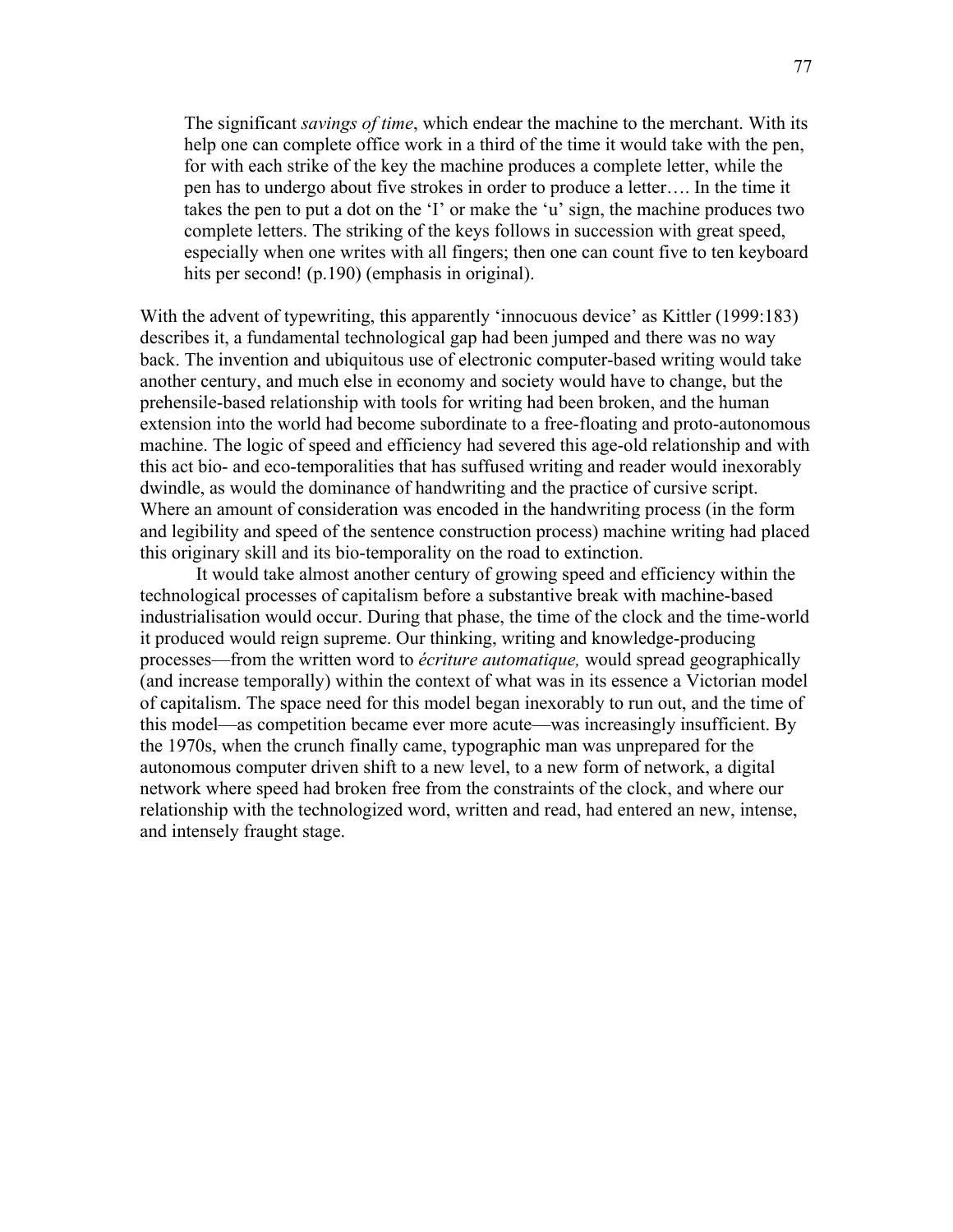### **Chapter Five**

## **The Chronic Distraction of Everyday Life**

#### **Prologue to Distraction: The Logic of Manufacturing Gives Way to the Logic of Information**

In the many ways that defined the decade of the 1970s, the fact that information and knowledge were to play a more central role in life was becoming an increasingly palpable one. By that time electronic automation, large-scale computing, industrial-sized data processing and so on, were rapidly springing to life from the drawing boards of post-war computer visionaries such as Vannevar Bush and J.C.R Licklider. Such ideas were being augmented and made tangible by the vast institutional research drive within the computer science networks in American universities and in the secret military laboratories—a collaboration that would eventually develop into the commercial Internet. Spurred by Cold War imperatives and by the insatiable needs of industrial productivity, an information-dominated society was beginning to take on the characteristics that we more readily recognize today (Edwards, 1995). For example, in the increasingly aggressive business realm, the Fiat automobile company famously presaged the shape of the world to come with its introduction, in 1977, of the world first robot-manufactured car, the 'Strada', that was promoted with the equally-prescient catch-phrase 'hand built by robots'. And just a couple of years previously, on the West Coast of the USA, Bill Gates and Steve Jobs were busy founding the companies that they confidently foresaw would capitalise not only on the coming widespread commercialisation of computing, but on the insertion of computer a logic into the consumer core of everyday life at the level of the individual.

Information and knowledge were what made the new post-Fordist economy possible. In the quest to increase its spaces of operation, the classical labour-centred value-creating processes of capital had, through the imperatives of accumulation that we have already discussed, moved beyond the realms of formal production in factories, in offices, and in the production of services. Labour had taken on another, almost magical aspect. It had become 'immaterial' and was embodied in the value-creating processes of information and knowledge. As Michael Hardt and Antonio Negri put it in their 2005 book *Multitude*:

Not only have computers been integrated into all kinds of production but more generally communication mechanisms, information, knowledges…are transforming traditional productive practices…(p.182)

Indeed, sociology and social theory had watched the straws blowing in the wind somewhat earlier and several noted theorists had already offered their own reflective prognostications. Daniel Bell, for example, in his 1973 *The Coming of the Post-Industrial*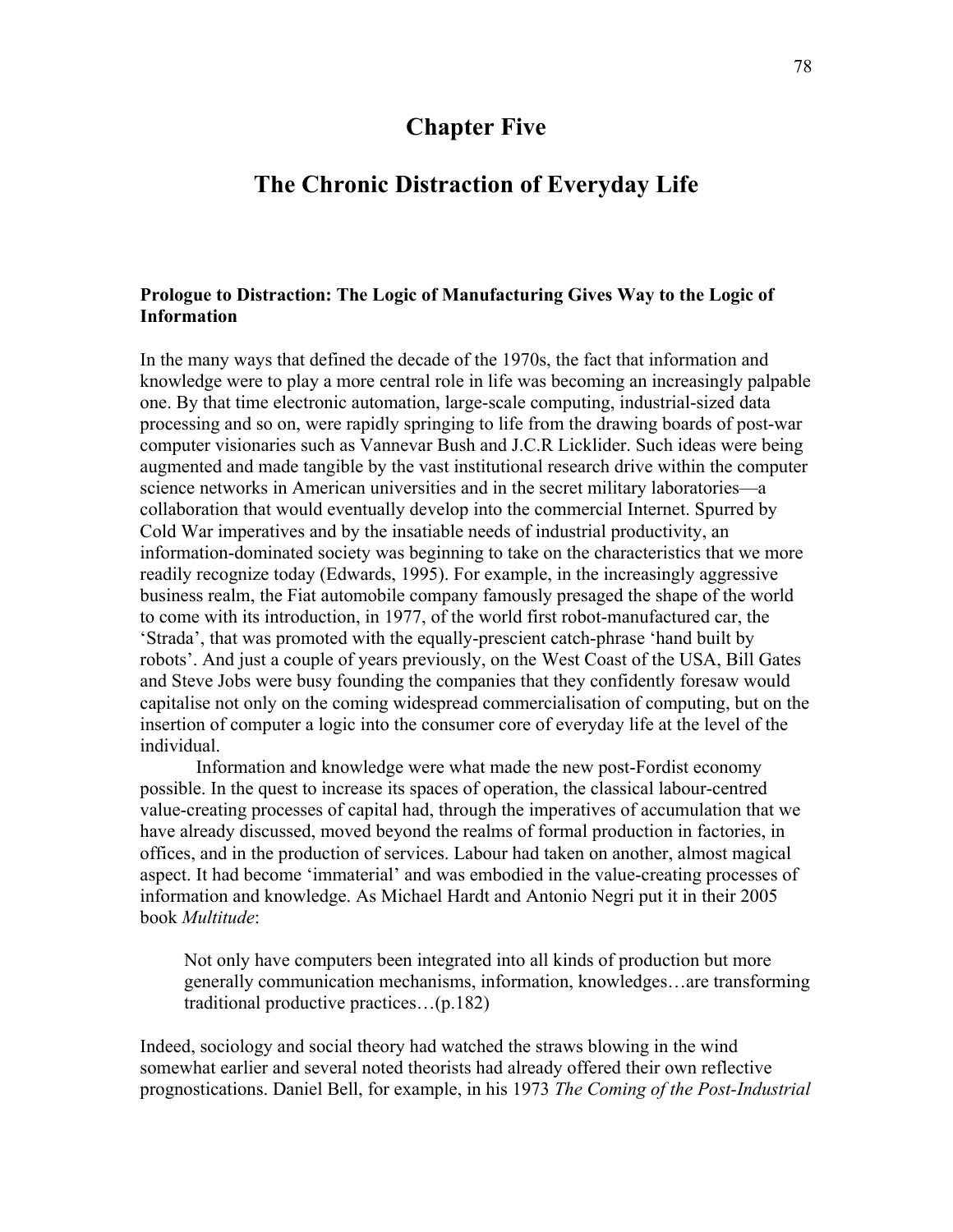*Society* saw computing and information and knowledge as forming the very nucleus of the way we would soon live. Bell's 'post-industrial society' would be a society where the knowledge-based production of services would preponderate over the Fordist production of material commodities. Knowledge, in this view, would be of a special kind, however. It would be a *technical knowledge* created through what he termed 'intellectual technology' and the task of this technology would be to organize the growing complexity of the world. Such ordering, he argued, would be 'possible only with a tool of intellectual technology, the computer' (1973:29-30). Bell's post-industrial society would be a 'classless' one—at least in a way that counterposed Marx's idea of the class-based the industrial society based upon capitalist production of material commodities. The most important strata in a society that is service-based, would be occupied by an elite of technically proficient functionaries, a 'technical class' of 'knowledge workers' who would shape, organize and direct the 'knowledge society' (1973:214-216). This, for Bell is a largely positive social development—provided politics took on the leading role, to create a situation where there is a 'politicisation of science, [and where] the sociological problems of the organization of work by science teams all become central policy issues' (1973:117-118).

Alvin Toffler interpreted the portents rather differently. An immediate bestseller, his 1970 *Future Shock* seemed to catch the incipient zeitgeist forming at the threshold of social change, where the social, economic and political complacency of the 1950s had met its antithesis in a 1960s decade of dreams and dissent that was now petering out. Like the broader western culture whose unease was nourished by growing threat of nuclear war, or by the dawning realization of ecological destruction, Toffler perceived technological development as racing headlong and unrestrictedly toward what he termed a 'super-industrialism' (1970:23). The 'shock' in the title of the book, was the shock of disorientation that people would feel through the rapid rate of change that superindustrialism would bring. Super-industrialism generated an increasingly fast-moving and atomised society where information flows dictate the pace of technological change. As early as the early 1970s Toffler could see the importance of the new temporal rhythms where 'down time cost more in lost output than ever before. Delay is increasingly costly [and so] information must flow faster than ever before...' (1970: 139). Speed and technologically driven acceleration is a prescient and key feature of *Future Shock,* and Toffler lays his central thesis out unambiguously at the beginning of the book where he claims that:

The acceleration of change in our time is, itself, an elemental force. This accelerative thrust has personal and psychological, as well as sociological consequences. […] Unless man quickly learns to control the rate of change in his personal affairs as well as in society at large, we are doomed to a massive adaptational breakdown. (1970:2)

Both Bell and Toffler prophesied the rise of information as signalling the end of one way of industrial life and heralding another. Bell, however, made the common enough category error of conflating information with knowledge. In fairness, in 1973 he would not yet be able to fully appreciate what effect computer-based information would have upon the acquisition and use of knowledge. Rather more culpably, however, Bell thought that a technocratic elite (albeit one that he hoped would be democratically controlled)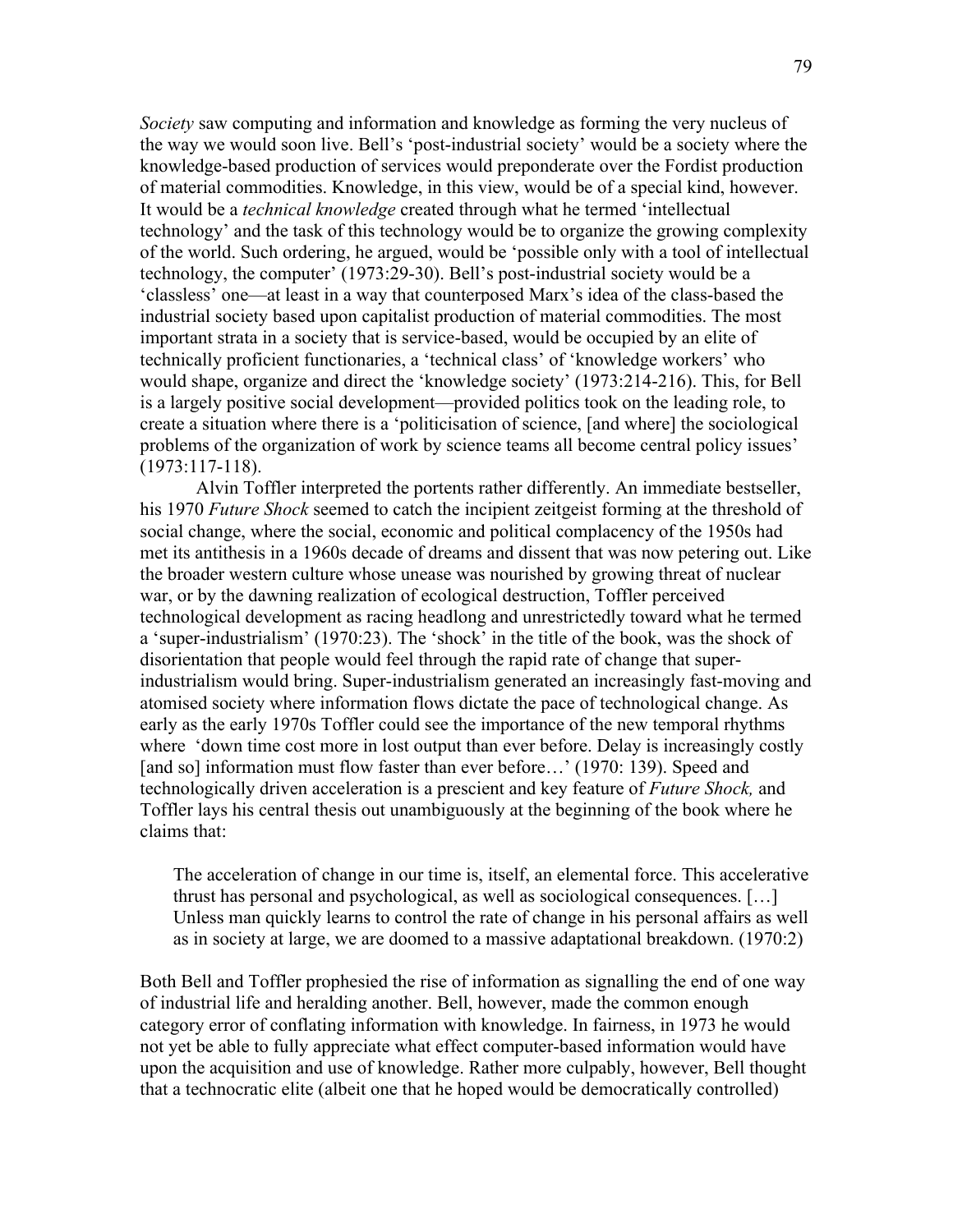posed no real problems for either individual or society. This was a dangerous complacency and indicative of Bell's unclouded faith in the positive power of technocracy. The rise of a commanding technocratic elite carried the real risk of upsetting the critical balance between *veritas logica* and *veritas aesthetica* (between science and art) that prominent  $18<sup>th</sup>$  century philosophes such as Alexander Baumgarten saw as necessary for a fuller perception of reality (Hadot, 154-255). Such an imbalance would see the construction a homogenizing universe built and led by all-powerful strata of engineers and scientists. Life lived through such a machine ethic would be pitched to the highest degree of instrumentalism, and the role of art, and the perceptions of other ways of being and seeing that *veritas aesthetica* can bring would be in danger of dwindling—if not disappearing.

Toffler was rather less insouciant (and more accurate) in his 'social forecasting' (as Bell termed his project). He perceived computer-generated *information itself* as having a much more instrumentalized role, and cognitive overload as a growing problem for economy, culture and society. Writing in the 1970s when most of humanity would have no real conception of what computers were, much less have them integrated into every facet of life, Toffler's own 'social forecasting' nonetheless found a echo deep in the socio-psychological structures of that world. It was a world that resonated with an immanent fear and feeling of helplessness regarding what accelerated technological change would bring. Toffler himself claims coinage for the term 'future shock' with which to describe the 'shattering stress that we induce in people by subjecting them to too much change in too short a time' (1970:2). One could argue that a 'shattering stress' is possibly overblown in the register of rhetoric for a comparatively sleepy 1970s. However, this was no mere authorial licence. Toffler had taken his cue from a wide range of professional opinion, including psychiatrists, doctors, engineers and educators. He also in a none-too-subtle promotion of the importance of his work—adds that he had called upon the opinion of eminent and relevant Nobel Prize winner. Indeed he cites several of them in his book, including Sir George Thompson, who was awarded the prize for physics in 1937, and whose 1955 book *The Foreseeable Future* asked the perennial question, to which Toffler could acutely relate: 'Will this rate of material progress, which seems to be steadily accelerating, continue faster and faster, will it level off to a steady and much slower advance, or will [society] end in a catastrophe and a dark age?' (p.vii). Another Laureate that Toffler would cite—though one who had to wait until 1978 to be summoned to Oslo—was Herbert Simon. He was awarded the Noble prize for economics, and specifically 'for his pioneering research into the decision-making process within economic organizations' (ref). Significantly, Simon was also an eminent cognitive psychologist and computer artificial intelligence (AI) pioneer. For his work in these fields Simon was awarded another prize, the 1975 Turing Prize, for making 'basic contributions to artificial intelligence, the psychology of human cognition, and list processing' (ref). Simon's work has clear correlates with Toffler's (although he dismissed *Future Shock* as being light on facts (see Crowther-Heyck, 2005: 286)). Nonetheless, just a year after the publication of Toffler's book, Simon bluntly stated the problem of rapid change through information technologies—and the fundamental nature of their effects upon people:

What information consumes is rather obvious: it consumes the attention of its recipients. Hence, a wealth of information creates a poverty of attention and a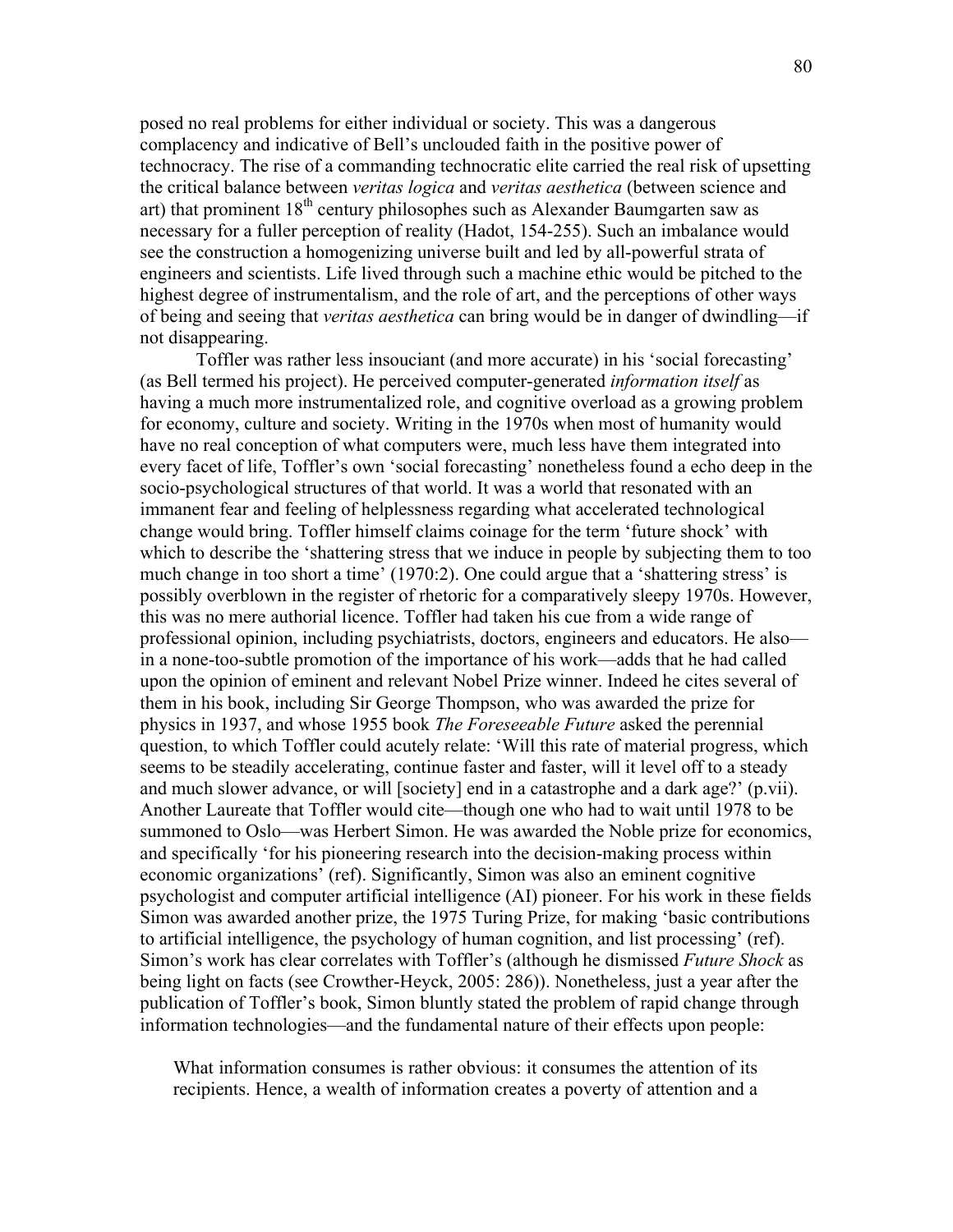need to allocate that attention efficiently among the overabundance of information sources that might consume it (Simon, 1971:40-41).

The problem of the speed and volume of information has grown immeasurably since 1971. What Toffler and Bell, and also what Simon and Thomson were concerned with in their differing ways has indeed been a perennially identified problem—that is: how do humans cope with the accelerating convergence of information and technological change? What has been missing thus far is a *temporal perspective* on capitalism, a social process that has, in its space-time crises, brought about a largely unrecognised crisis in the processes of reading and writing and cognition. Unless we accept that these are predicated on deep-lying bio- and eco-temporalities that beat at the heart of individual (literally) and in human society more broadly, and have remained basically unchanged since the dawn of writing in Mesopotamia, then we will fail to understand the full effects of the  $21<sup>st</sup>$  century network society.

Having outlined the nature of technological change within industrial society, and having argued a theory for the processes underlying the explosion of information through a constantly accelerating computer rhythm into every register of life, it is time now to consider, from the fundamental perspective of temporality, what Simon identified as a 'poverty of attention', and what I term a 'chronic distraction'. And as we shall see, the temporal perspective suggests a present and an ongoing future that consists of far more than simply being overwhelmed by words written and read—it opens up as problematic the very basis of which our societies nominally function.

#### **1,802,330,457 and rising**

That the lives of hundreds of millions of people across the world today are filled with a growingly *dense* and *intense* interaction of networked applications and processes is a fact that is both banal and extraordinary at the same time. Banal because we barely reflect upon the increasing ways that we exist as nodes in this network, and banal because the age of ubiquitous computing that was predicted a generation ago has now come to pass. Banal because children are born into the network society, and adults have become habituated to it as a persistent and insistent part of life. Banal to the extent that no one any longer looks twice at people engaged in Bluetooth-enabled mobile phone conversation, whereas a decade ago one would have thought them schizophrenic. And banal that no one any longer considers it as significant, as they might have done during the tech-boom of the late-1990s, that 'The Internet will change everything and everyone'. Today, mobile communications and the network just *are*. They form an increasingly indispensable part of normal life. Take aspects of it away and we feel its loss; adding more of it to what we do seems completely natural. Indeed, the digital network is more than natural; it is viewed increasingly as vital. A CEO of a UK services company noted on BBC radio, that when individuals tighten their belts in response to unemployment, or recession, the first thing they tend to cut are those things that are seen as luxuries, or extravagancies. Fifteen years ago, the executive noted, the mobile phone would have been one of the first things curtailed in order to save money; today, he asserted, the *last* thing an individual would sacrifice is his or her mobile phone, so central a role does it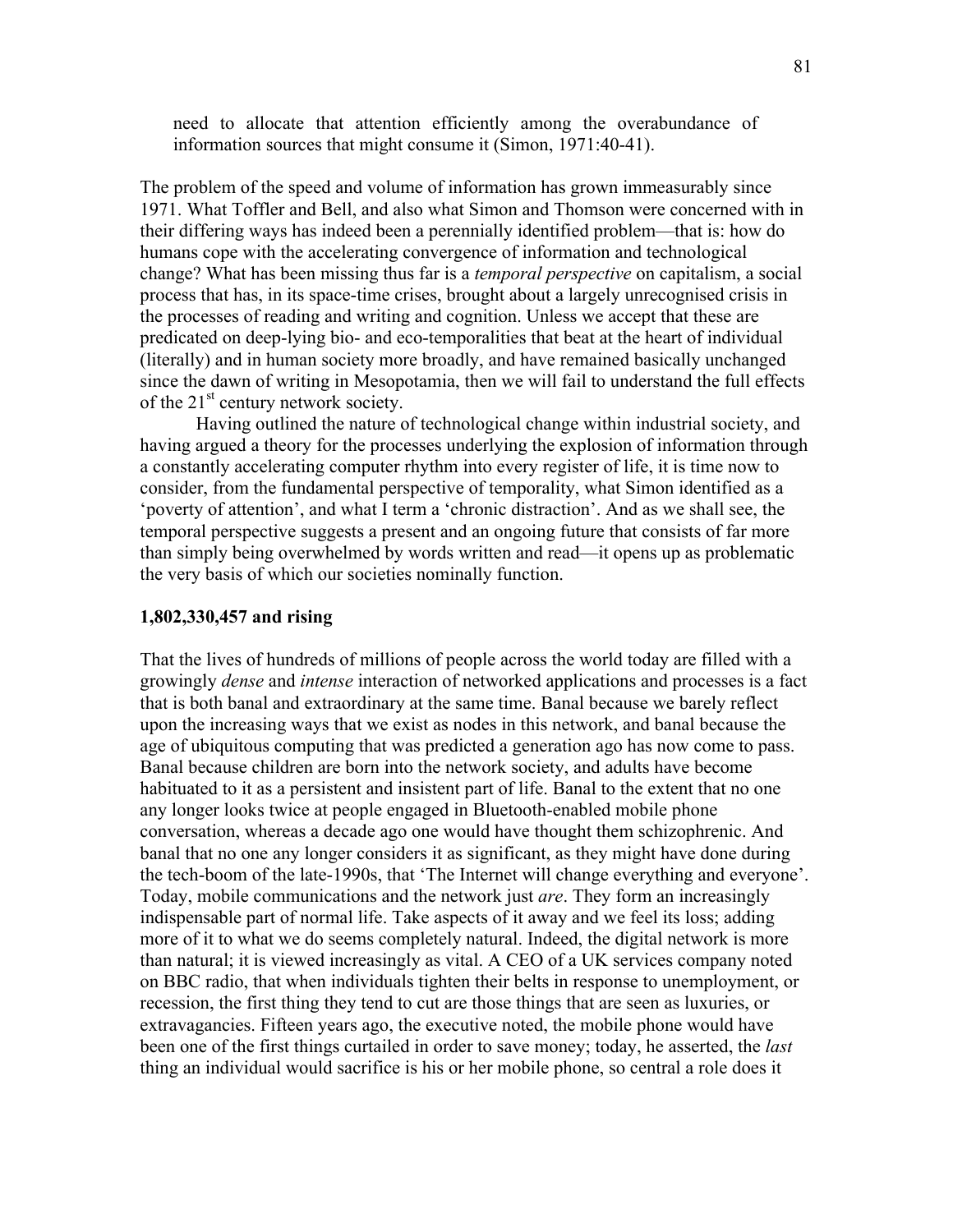play in being part of economy and society. To not be connected in times of economic difficulty is now regarded as a significant drawback (BBC, 2010).

The very banality of the networked life, however, is a major aspect of its power, part of its hold over us. Like the two-party system of government, such as in the US, or the UK, or Australia, where each gets its turn in power, this passes for democracy and choice because it's a banal power. Because it has become so banal, we don't (because we don't have the time) to reflect upon it in ways that might question the validity and appropriateness of this kind of politics.

And yet the networked life is *extraordinary*. When one has the chance to look up from the constant preoccupations of work and family and friends and constant distraction, and then pauses to reflect, a few of the business and society oriented clichés of a Bill Gates or a Nicholas Negroponte in the middle of the 1990s do actually raise some very important issues. For example, his relentlessly sunny business focus aside, Gates was correct when he prophesied in 1996, a time when the commercial Internet was still in its infancy and mobile phones still fairly exotic, that: 'Once this new era is in full swing, you won't leave your network connection behind at the office or in the classroom. Your connection will be more that just an appliance…. It will be your passport to a new "mediated" way of life' (1996: 3). Gates, of course, was thinking of the purportedly seamless business efficiency of being connected to the growing network in such an 'always on' way. For his part, Nicholas Negroponte, Founder of MIT Media Lab, was more philosophical (but just as positive) in his prognostications. He does get ahead of himself a bit by describing (1995) as the dawn of the 'post-information age' where networks will mean that 'smart computing' will make us unique nodes that will be treated as individuals and not as part of a demographic; and where computers will be able to 'understand [such] individuals with the same degree of subtlety (or more than) we can expect from other human beings' (1995: 165). Today the notion of our being masters to the digital slave is, in the 21-century age of Web 2.0 marketing and the 'locked functionality' of consumer computer technologies, somewhat debatable (see Zittrain, 2007). Where Negroponte stands on more solid ground is with his idea—one contained in the title of his book, *Being Digital*—that we are becoming *merged* with data, and are creating a world wherein digital 'bits' mix with human 'atoms' in the ocean of networked communication. As Negroponte sees it, we *are* the network and 'each generation will become more digital than the preceding one' (1995:231).

Standing on the shoulders of giants such as Bell and Toffler, both Gates and Negroponte were in their prediction that computer-based information would move to centre-stage in the development of economy and society. Except for Toffler, all were more-or-less sanguine; and none really considered temporality (again except for Toffler, but only in the sense that society is 'accelerating') in a way that would allow us to get to the bottom of the problematic of computer-based information under the auspices neoliberal capitalism.

The extraordinary information society that we live in today renders humanity a super-massive networked entity. The meaning of 'network' has been transformed far beyond the relatively sedate and plodding but nonetheless deep-thinking network that was the 'Republic of Letters' that we based much Enlightenment reason upon—and which we (wherever we are able to stop to think about it) still base our understanding of the contemporary world upon. We are networked in a new way through transformative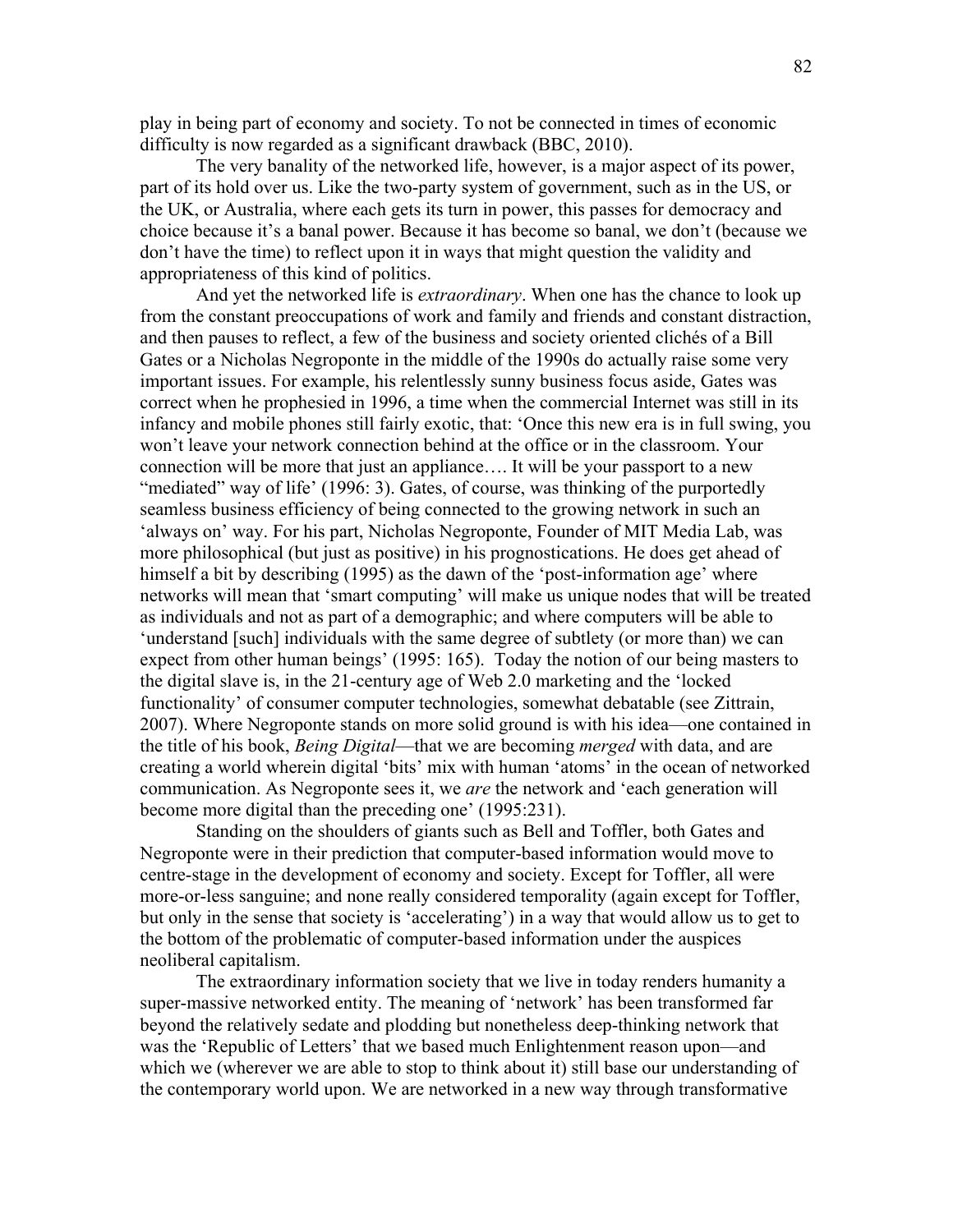technologies with instrumentalized ends that are based upon the fast-flowing information that draws much of its nature, shape and content from the imperatives of capitalist competition. Information, as opposed to knowledge, is the currency of the network society, because it is produced at speed to be consumed (digested) at speed. The 'Republic of Letters' consisted of an infinitesimally small number of individuals compared to the inhabitants of the network society, but the *philosophes* knew the importance of time and were able to take their proper measure of it for the intellectual and practical tasks at hand. We, on the other hand, have lost the appreciation of the nature of time, and in its machine driven instrumentalized mode we have precious little of it to spare anyway.

What is the scale of the human information network? The population of the planet is estimated today to be around 6.7 billion. Well over 26 per cent of that number or, more precisely, 1,802,330,457 of us are classed in the survey as 'Internet Users'. This number is up from a mere 360,985,492 a decade ago, and corresponds to an almost 400 percent increase (IWS, 2010). Distribution here, as with any resource, is uneven and inequitable, but every region is a growing part of the 'network effect' of sprawling and growing connectivity. The expansion of the network effect is given different rationales in different parts of the world, a rationale that is dependent upon specific economic contexts. And so for example a wealthy country such as Finland can loftily pronounce, as it did in 2010, that high-speed broadband is now to be considered a 'basic right' for every Finn (AFP, 2010). At the other end of the scale, the government of Rwanda experiences the network effect as aid as it recognizes the logic of the Washington Consensus and accepts seconddivision laptops for its children in order for them to compete with their Kenyan neighbors for the distinction of being the cheapest programmers in the continent. Either way, in developed or developing countries, almost 2 billion people are mostly willing nodes in an unimaginable density connections that is set upon a growth trend that is going in one direction only.

The Internet is only a singular, though important, element of our networked life. Indeed, the first phase of Internet communication as expressed though the practice of sitting at a computer at home or in the office or in a café, is fast fading into the background. We can see an example of this transformation when it is realized that the reign of the mighty desktop personal computer that shaped the 1980s and 1990s is now rapidly coming to an end. The demand to be 'always on' led directly to the development of new wireless Internet technologies that are making the tethered desktop increasingly redundant. Mobile laptops, it need hardly be said, are the new means for going online. In 2008 it was reported that global laptop sales had eclipsed those of desktops—and did so four years faster that the experts had predicted (Mathis, 2008). The wireless technologies that brought us the mobile phone have converged to give us mobile Internet, the new and more 'efficient' means of communication. Now we can use the laptop as a phone and the phone as an Internet enabled computer that allow us to move with increasing fluidly through virtual space—and to do this almost anywhere in physical space. Considering future trends, the Pew Internet Project's *Future of the Internet Report* predicts the continuance of a 'path of innovation in gadgets and online applications' that is 'incredibly fast'—leading to a market propelled consolidation that will foster the 'major and mass adoption' of the most 'useful' (i.e., the most 'efficient') of these across the whole of society (Anderson, 2010: 39-40). As the ease of uptake and connection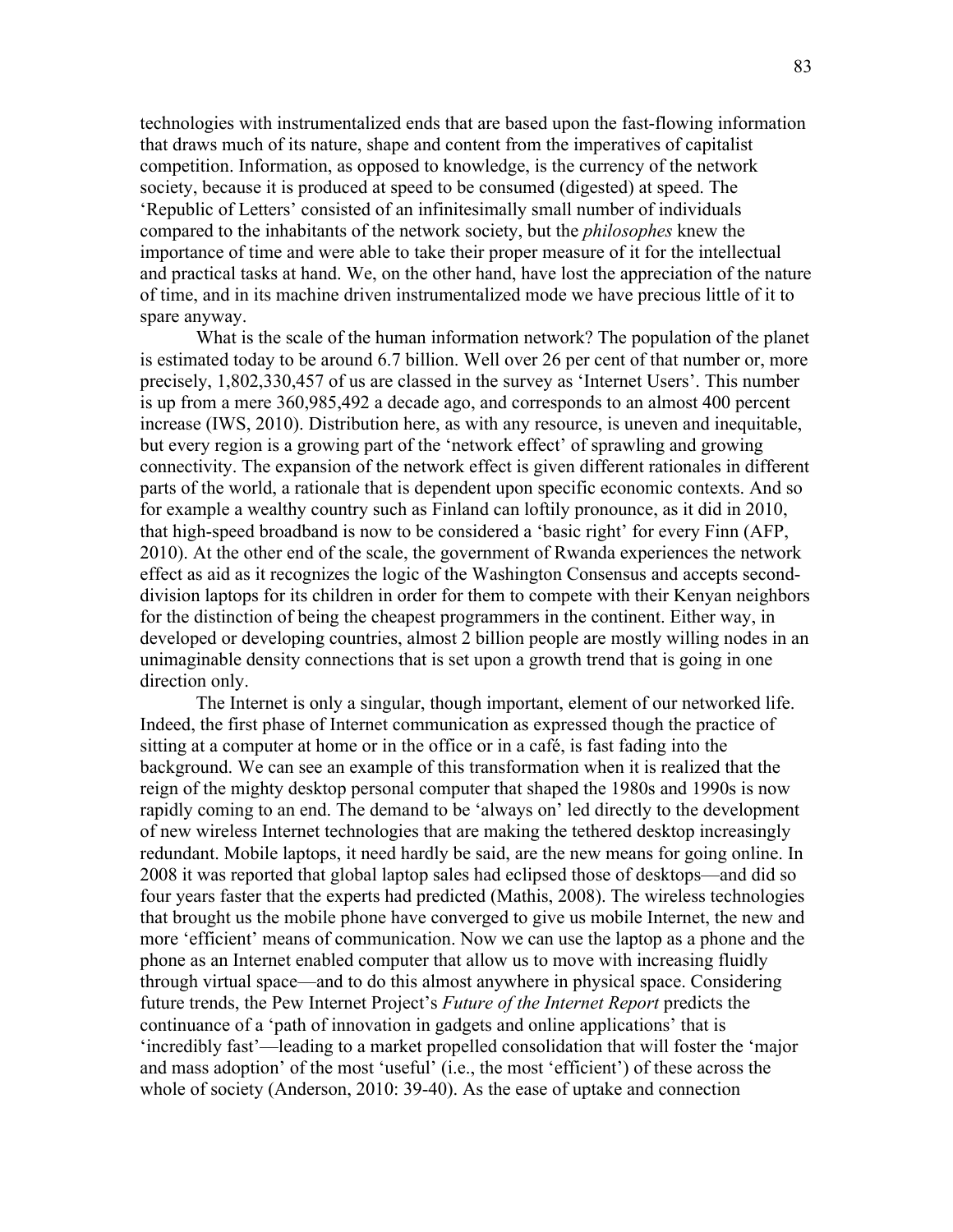increases, then so too does the volume of information seem set to expand in exponential fashion. Pew's *Report* gives an account from the evidence of the 895 'experts and stakeholders' that it consulted, suggesting that this is generally seen as a good thing. It makes two points in particular that are relevant to our narrative. First is a response to a much-discussed essay from 2008 by Nicholas Carr in the *Atlantic Monthly* titled 'Is Google Making Us Stoopid?' In it Carr makes precisely the same argument as this book in that:

The kind of deep reading that a sequence of printed pages promotes is valuable not just for the knowledge we acquire from the author's words but for the intellectual vibrations those words set off within our own minds. In the quiet spaces opened up by the sustained, undistracted reading of a book, or by any other act of contemplation, for that matter, we make our own associations, draw our own inferences and analogies, foster our own ideas. Deep reading…is indistinguishable from deep thinking (2008:37).

The *Report's* 'experts and stakeholders' overwhelmingly rejected this unpleasant prospect and fully 76 per cent of them agreed with the opposite and optimistic view that 'people's use of the Internet has enhanced human intelligence; as people are allowed unprecedented access to more information they become smarter and make better choices… (Anderson, 2010: 8).

The second point that emerged from the response to Carr's premise is that 65 per cent the 'experts and stakeholders' supported the Pew proposition that 'reading, writing, and the rendering of knowledge will be improved'. The *Report* did caution, however, that a substantial minority (32 per cent) believed that by 2020 'it will be clear that the Internet has diminished and endangered reading and writing, and the rendering of knowledge' (Anderson, 2010: 3). There is, it seems, at least some degree of consensus within elite thinking about what the explosion of computing is doing to the ways in which we produce, consume and utilize information. The majority remain positive about ubiquitous computing and tend to reflect the mainstream media and industry propaganda regarding their purported meta utility that views them as, to borrow an acid phrase from Theodore Roszak: 'a solution in search of problems' (1986:51)

Let us look more closely at Carr's thesis. Carr developed his Google essay into a book, published in 2010, called *The Shallows*. Here Carr paints even himself as a victim of a rampaging information society, where the quiet places of contemplation and deep thinking have been occupied by a restless beehive of hyperactive 'users' who cannot stay still or bear to disconnect themselves from the Internet; indeed (and this is an important insight) in the developed world it is not even necessary to be connected any more. He writes:

…what the net seems to be doing is chipping away my capacity for concentration and contemplation. Whether I'm online or not, my mind now expects to take in information the way the net distributes it: in a swiftly moving stream of particles. Once I was a scuba diver in the sea of words. Now I zip along the surface like a guy on a Jet Ski (2010:7).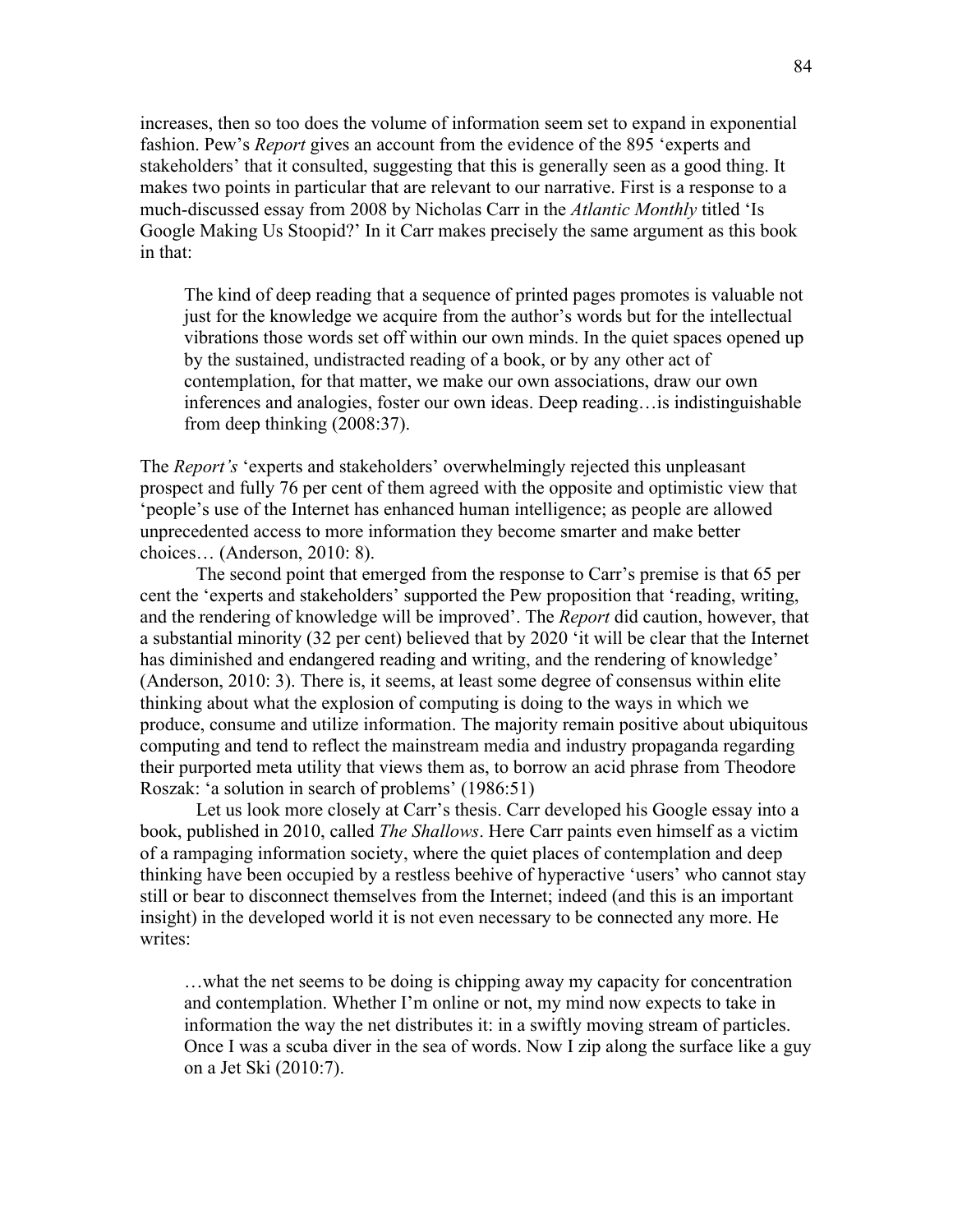This is a clever use of metaphor to describe what is a real problem. *The Shallows* is an important book and it deserves to generate much more debate than the Pew Report's selective passages allowed for. Perhaps Carr's most important achievement is in his use of the data from cognitive psychology to show how the brain actually changes in response to the ways it is trained to process information. Concentrated thinking about a particular subject, he maintains, actually strengthens the synaptic connections in our brains, thereby making them capable of more deep and concentrated thinking. If however, we 'zip along the surface' of inattention and distraction, the synaptic connections that shape the ways in which we think become weaker—and so our thinking, as the title of the book suggests, becomes shallower and less able to hold to any subject to any great depth or length. The danger in this dialectic between information volume, speed and human cognitive capacity is that the worse it gets, the less we realize what it is we are losing. What happens is that we undergo a kind of network society induced dementia, where as individuals and as a society we cannot see the problem due the effects of the problem itself. Carr is to be congratulated here in his efforts to bring the issue to at least some level of public awareness.

*The Shallows* is analogue in many ways to this book. It shares similar fears and sees similar effects from the application of unrestricted computing. But this is a good part of the book's problem—and its fatal limitation. It calls our attention to an urgent issue, and then describes it, over and over, in all its manifestations. Apart for the insights from cognitive psychology, *The Shallows* is a book loaded with description of effects that leaves no room for a critique that would allow one to speculate (at least) on what the *causes* of these might be. Fundamentally there is no critique of capitalism, the system that is the creaking and cracking base that supports the fragile superstructures of modern and post-modern society. Some biography may be apposite here: Carr is an ex-Editor of *Harvard Business Review*, an influential (and non-peer reviewed) journal that is unencumbered with a reputation for searching critiques of the nature of capital, or for reflections on upon plausible alternatives to its hegemony. The Index of Carr's book has two listings under 'capitalism'. Both are in-passing references, with the term utilized merely as a functional descriptor for the equally unproblematic concept of 'business'. The most important omission, given the subject of the book, is a critique of time, or the human relationship with the technologies of time. Tantalizingly, Carr does exhibit an awareness and sensitivity toward the constructed nature of clock time and how our bodies and brains and societies became synchronized with the Newtonian clockwork universe (p.50). However, he does not develop this description to the point of critique. And nor could he. Without a conception of how capitalism and the time of the clock are profoundly interconnected, the key element behind the problem of distraction, inattention and the 'shallowing' of our intellect must either remain hidden, weirdly inexplicable, or simply inadmissible as evidence.

#### **A Confusion of Impressions**

Distraction is a common, though commonly sublimated experience. When we do stop to consider what our life on line consists of, we can readily recognize patterns of work and cognition that are less than what is mandated as 'efficient'. Who of us with an instilled protestant work ethic—or even with a deadline looming threateningly—does not feel the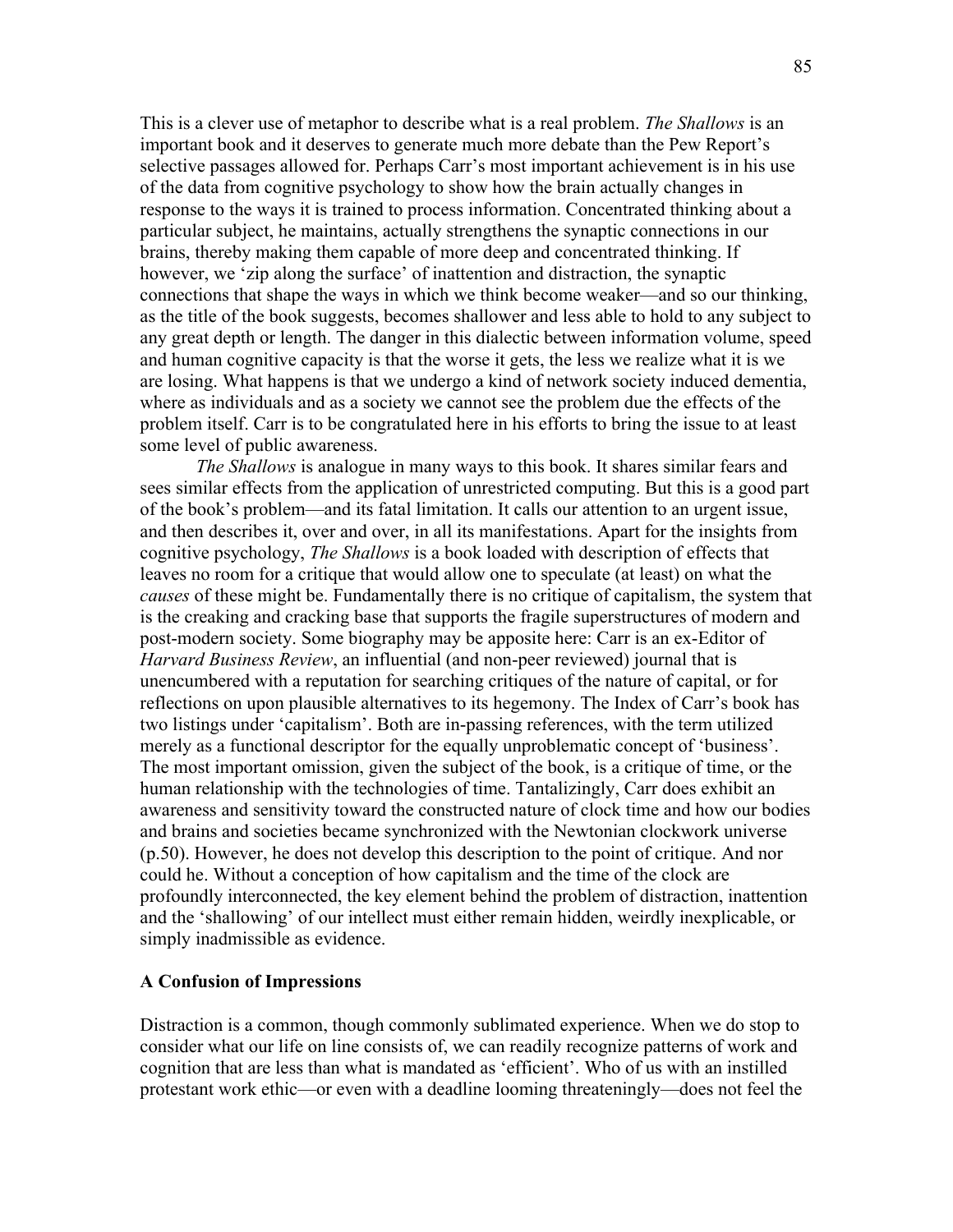pang of guilt when suddenly finding oneself down a byway of the Internet and realizing that you had been distracted (again) without realizing it? Another twenty-five precious minutes have just evaporated. Starting off with the intention of reading an article at work or at home, or following up on a news story you heard on the radio earlier, or even checking the train departures for the trip you need to make tomorrow, without deliberate and conscious intent, soon begin to click through sites on enamel paint colors that match the train set you used to have as a kid, then through to Ebay to search to see if you can still buy those Airfix model Spitfires that you remember you always painted badly with the same kind of paint, and on through to a clip of the flight of a Spitfire on Youtube, your eyes then wander to the bottom of the screen and you notice that the music playing on the clip is by Elgar, and responding to the self-addressed question 'what's the name of that tune again?', you click through and discover it is 'Nimrod' part from 'Enigma Variations' conducted here by Sir Colin Davis and played by the London Symphony Orchestra which you can buy from iTunes for \$13.99; and as you continue to half look and half listen, you notice the comments section on the screen and read that someone has posted: 'Written during a time of overwhelming pride for the greatest Empire the world has ever seen. Makes me nostalgic for a time I never even experienced'. You ponder the meaning of this for a while; think briefly whether it is illogical in its temporal reckoning, and wonder for a second or two more about the imputed significance of the capitalization of the word 'EMPIRE', and then muse idly what it means that nearly a million people have already watched this clip.

The experience of flitting between websites is almost seamless (or so it appears at the 'surface' of the network connection), because the Internet is engineered to be so in the interests of 'efficiency' and speed. But the hyper-connected and hyper-efficient technology masks what Corey Doctorow (2009) calls an 'endless click-trance' where the individual is barely aware that he or she is veering wildly from the intent and logical path of the initial thought. And so a practically oriented thought about information needed for a train departure time leads through model airplanes to old war movies to Elgar—with (almost always) the added the risk of making an impulsive purchase at the end of it. Far from being a seamless process, 'seamless' as Bill Gates might have conceived it, as in being laser-directed and 'frictionless' in getting exactly what one wants or needs, the process is, in stark contrast, fractured, directionless, unstable, and more often than not leaves the user frustrated, yet more pressed for time—and possibly \$13.99 poorer.

Writing in the *New York Magazine* in 2009, Sam Anderson, in an article called 'In Defense of Distraction' puts the essence of the 'confusion of impressions' (the dictionary definition for distraction) far better than I can. Underneath a Photoshopped image of a man designed to convey the sense of someone 'fractured' of falling apart through 'information overload' in front of the computer screen, Anderson begins his critique of the 'doomsayers' with an eloquent description of what it is they contend:

I'm going to pause here, right at the beginning of my riveting article about attention, and ask you to please get all of your precious 21st-century distractions out of your system now. Check the score of the Mets game; text your sister that pun you just thought of about her roommate's new pet lizard ("iguana hold yr hand LOL get it like Beatles"); refresh your work e-mail, your home e-mail, your school e-mail; upload pictures of yourself reading this paragraph to your 'me reading magazine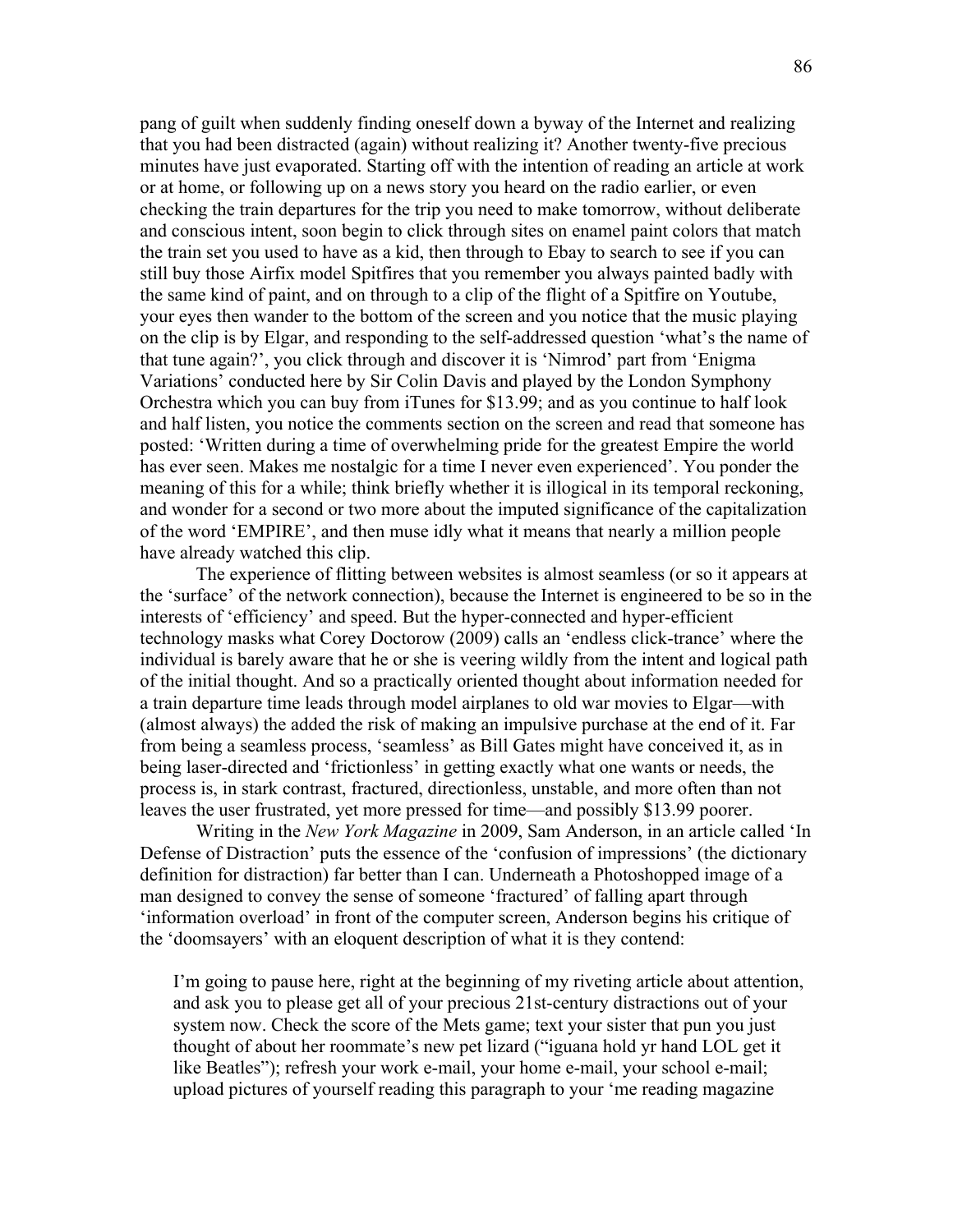articles' Flickr photostream; and alert the fellow citizens of whatever Twittertopia you happen to frequent that you will be suspending your digital presence for the next twenty minutes or so (I know that seems drastic: Tell them you're having an appendectomy or something and are about to lose consciousness). Good. Now: Count your breaths. Close your eyes. Do whatever it takes to get all of your neurons lined up in one direction. Above all, resist the urge to fixate on the picture, right over there, of that weird scrambled guy typing. Do not speculate on his ethnicity (German-Venezuelan?) or his back-story (Witness Protection Program?) or the size of his monitor. Go ahead and cover him with your hand if you need to. There. Doesn't that feel better? Now it's just you and me, tucked like fourteenth-century Zen masters into this sweet little nook of pure mental focus. (Seriously, stop looking at him. I'm over here.)

Anderson knows what distraction feels like, and anyone with a modicum of Internet experience, a job and a (at least virtual) social life will also recognize elements of themselves within this little vignette. And like Doctorow' s 'click-trance' the immanent logic of the Internet creates a zigzagging pathway that is potentially 'endless'. The point Anderson makes is although this is real life for hundreds of millions of people, and that 'Information rains down faster and thicker every day' and there is no 'retreat to a quieter time' any longer, the question is 'how successfully we can adapt' as individuals to the imperatives of information overload. Doctorow himself writes a similar essay that was published in *Locus Magazine*, also in 2009. Titled 'Writing in the Age of Distraction', he too acknowledges an immense problem: we all need to write, be it professionally or in blogs or texting or social networking. Writing is the currency of communication more than ever before, but to engage with it we need also to engage with the network and the growing array of devices and applications that adds to the attractive-distractive modality of information. We are constantly at that liminal space on the Internet where we can be 'distracted and sometimes overwhelmed by the myriad distractions that lie one click away' (Doctorow, 2009). Distraction comes with the territory, and Doctorow echoes Anderson in that although we are always in danger of being 'frazzled and info-whelmed', we'd better get used to it, because the there's no going back. Getting used to it, or adapting to the new reality is, for Doctorow as with Anderson, a personal project. And so he advocates a 'balancing things out' strategy, where a sustained bout of self-control and discipline in front of the screen will act as a check to the lures of distraction that the networked life brings. With bullet-point briskness Doctorow outlines six strategies for anti-distraction. These are fairly straightforward work habits and consist of such things as developing a 'short, regular work schedule' where pre-set targets are achieved in reading and writing. He also, again quite logically, advocates a conscious control over the technologies that you use, such as turning off many of the distracting elements of the networked computer, such as email alerts, and 'anything [such as RSS alerts, Skype rings, etc] that requires you to wait for a response' (2009).

Now these authors speak in prudent tones. They realize that we live in an age of chronic distraction and that something must be done about it. However, they project from a purely neoliberal context, where it is *the individual* who must take responsibility for what is instead a *social phenomenon*. And notwithstanding the rhetoric of self-control and individual responsibility in the confronting of a social problem, by their advocating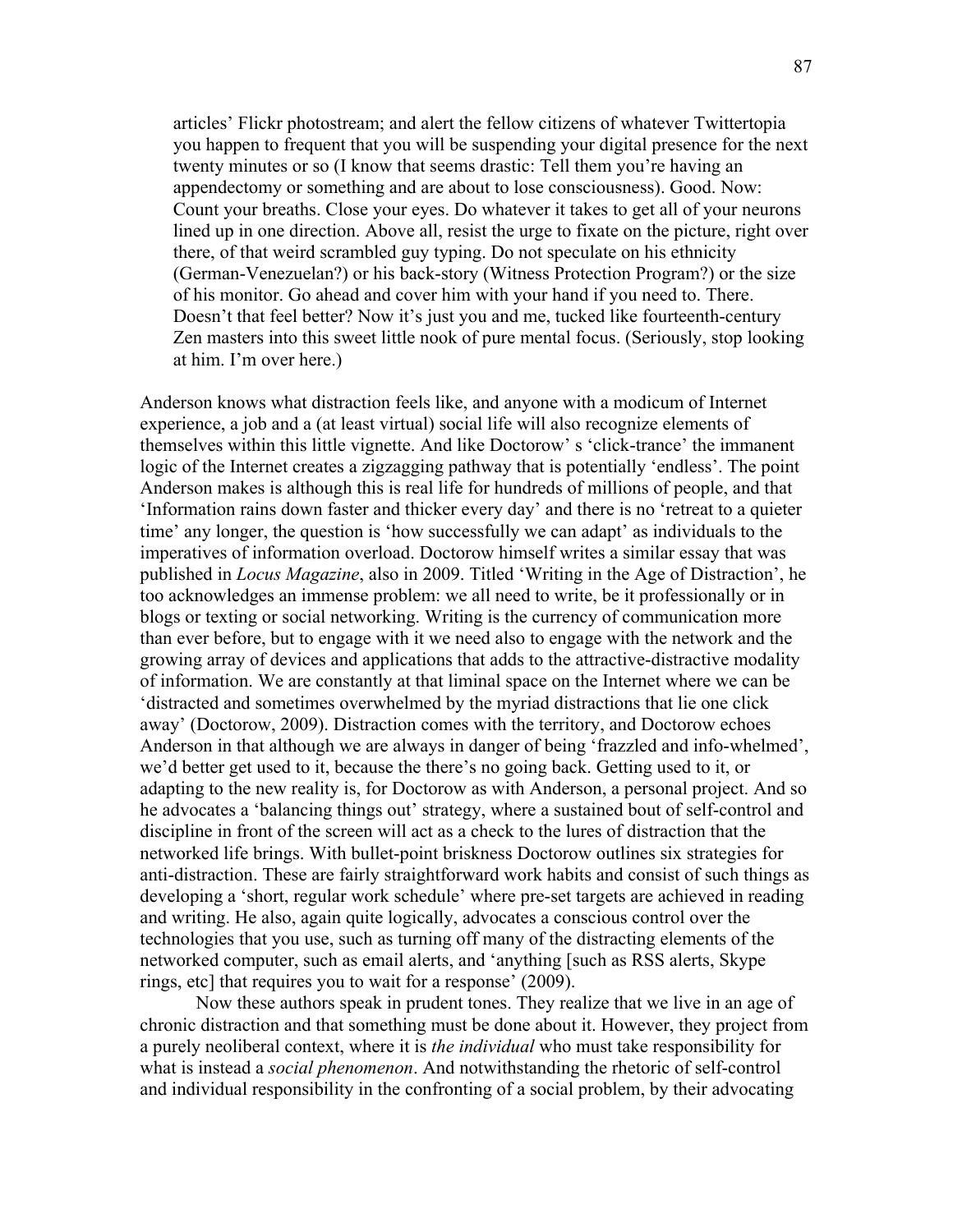that we adapt or work with the reality of chronic distraction, they place the individual in a place of relative powerlessness. Anderson's call to 'adapt' to the reality of information overload and the acceleration of the network society—is nothing less than a puny human attempt to synchronize to a powerful and system-generated time-space compression that knows no speed limit. And Doctorow's bullet-point approach to neoliberal self-control and self-realization is similarly flawed. For the individual in real world to seek to limit his or her time on line is to skirt with social and economic disaster. Not being connected to the network means opportunities lost, crucial connections not being made, the 'offer' of a job or opportunity going elsewhere. In any case, to switch off the mobile phone, or laptop computer, or email, or voicemail, etc., is only to have their connections to you build up only to be dealt with at another time, by which time it may well be too late for that job or opportunity…. Such individualist 'solutions' essentially leave one powerless in the face of technological giganticism. Of course some people may be as disciplined and as controlled as required in these scenarios. But life is not like that, and we are still made of the same crooked wood that Kant recognized in 18<sup>th</sup> century. Life is messy and most of us fall short of the standard of perfectibility. In either case, to set your face to the screen as an individual is to be a slave to the screen under the delusion of personal control. The network won't wait for you, and if you can't keep up with the production and consumption of information as faster and faster rates and increasing volumes, then what Adorno (2005:114) termed a 'frantic optimism' begins to infiltrate. 'Frantic' because one's life moves so fast, and 'frantic' because at another level of consciousness, we all know what happens in late-capitalism to those who cannot keep up—they can be relegated to the dark offline world that is now increasingly reserved for the poor, the unemployed, the old and the sick, and the stubbornly technophobic who are destined to populate the margins of society.

To finish this chapter I want to move to look at what I see as the reality of chronic distraction within the networked life. I want to measure its 'pathologies' against what are taken to be the grounding values (those grand narratives) that supposedly still orient the individual and the collective towards what it means to be a citizen of the world—those of democracy, of liberty and of Reason.

#### **'I took a speed-reading course and read** *War and Peace* **in twenty minutes. It involves Russia'-***Woody Allen*

Woody Allen perhaps expresses a deeper truth than he knew, and his humor speaks to a malaise that today goes far beyond the satiric potential in spurious self-improvement fads. We skate on the surface of knowledge because the time-squeeze gives us no choice. Consider for example: Why is it that the workings of the economy of a country, or of the world—admittedly a growingly complex thing—is a near total mystery to many if not most of us? Possibly, in the shame of our ignorance, an unawareness that persists notwithstanding the millions of words devoted to economic issues every day in the print and electronic media, we console ourselves with the idea that at least there are experts who know what they are doing; professional and politically neutral economists who understand these things and who can make policy recommendations to politicians who will be briefed on the nature of the problem and the options for fixing it. Right? Well, not really. Economic pundits regularly and sometimes spectacularly get it wrong; indeed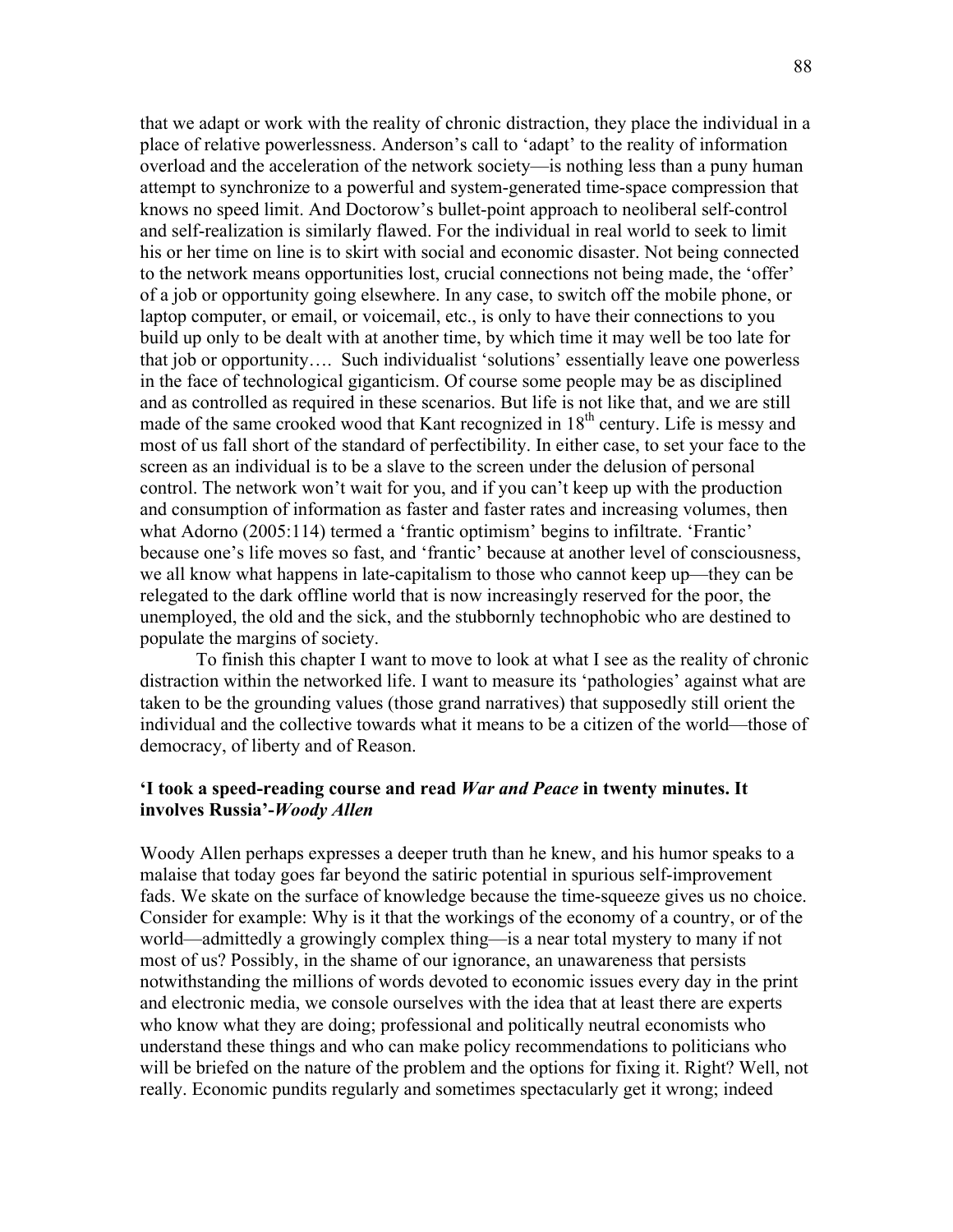often it appears as though it is only the law of statistical probability that ensures that some are proved 'right' in their prognostications anyway.

We saw this in the global economic crisis that began in 2008. Panicked stock markets and teetering banking houses signaled the dénouement for the property and asset and banking bubble that had been inflating across the world since the late-1990s. Calamity struck suddenly and with a ferocious severity; and so quickly did it hit that almost no one saw it coming. What an appreciation of the nature of time in capitalism tells us is that the growing speed of the post-modern global economy now *ensures* that crises will spring up unawares. The same accelerative logic ensures also that regulatory oversight—or even institutional pondering of underlying risk factors—will be either nonexistent, too little, or too late. Moreover, if the political economy of speed was a factor in the sharp and shuddering downturn of the global economy in 2008, speed was also a factor in the frantic methods employed to stave off total catastrophe. A lack of *knowledge* within an ocean of economic information became apparent as the crisis was playing out. In September of that year, as the situation seemed to be spiralling out of control, the U.S. Senate considered the first of its 'stimulus packages' for its stricken economy. The prevalent feeling was that it *only had a weekend* (before the stock exchange reopened) to fix the problem. Senator Lindsay Graham, a Republican representing South Carolina, and present at the crisis meetings declared to a Fox News journalist afterwards that: 'The process that's led to this bill stinks. There is no negotiating going on here! Nobody is negotiating! We're making this up as we go' (Graham, 2009). When markets are waiting impatiently for signals, and when individuals are not in possession of all the facts nor the necessary time to comprehend them, then 'making it up' is all there is to do.

Stories such as these make it evident that we are all seriously out of time with the economic rhythms of our digitally and market powered networked society. This macro economic narrative is bleak enough, and the yawning extent our non-comprehension of 'how the world works' can always be pushed down into the recesses of our consciousness, leaving it to hope that either someone knows what they are doing, or that we can all just muddle along in some half-baked way. In the micro-realm of the individual, though, at the space and time where our own life meets the real world, the effects speed and distraction and our inability to synchronize with the imperatives of 'digital capitalism' (Schiller, 2000) are not so easy to sublimate. Here I will discuss just a few, which nonetheless are symptomatic of the distractive malaise.

It should come as no surprise that the great functional social and economic 'skill' of our networked life, multitasking, should be derived from computer science. The term was coined initially to describe the ability of computers to 'parallel process'—to perform more than one operation at a time. The attraction for those who use computers is obvious. As we have seen, the logic of computing allows for a great deal of flexibility in the operations in which it is programmed to perform. Its flexibility, indeed, in the post-Fordist era, was the computer's single most important benefit to the capitalist. To automate as many workplace processes as possible is to drive towards the competitive Nirvana of high speed manufacturing at progressively lower input costs. Of course it was never going to be possible to automate every process, and in fact people have been required to become computer 'users' (mere adjuncts to a machine) to an extent that would have been unimaginable in, say, the early 1960s when automation was being discussed, and the dreams of people being freed by automation from the drudgeries of most forms of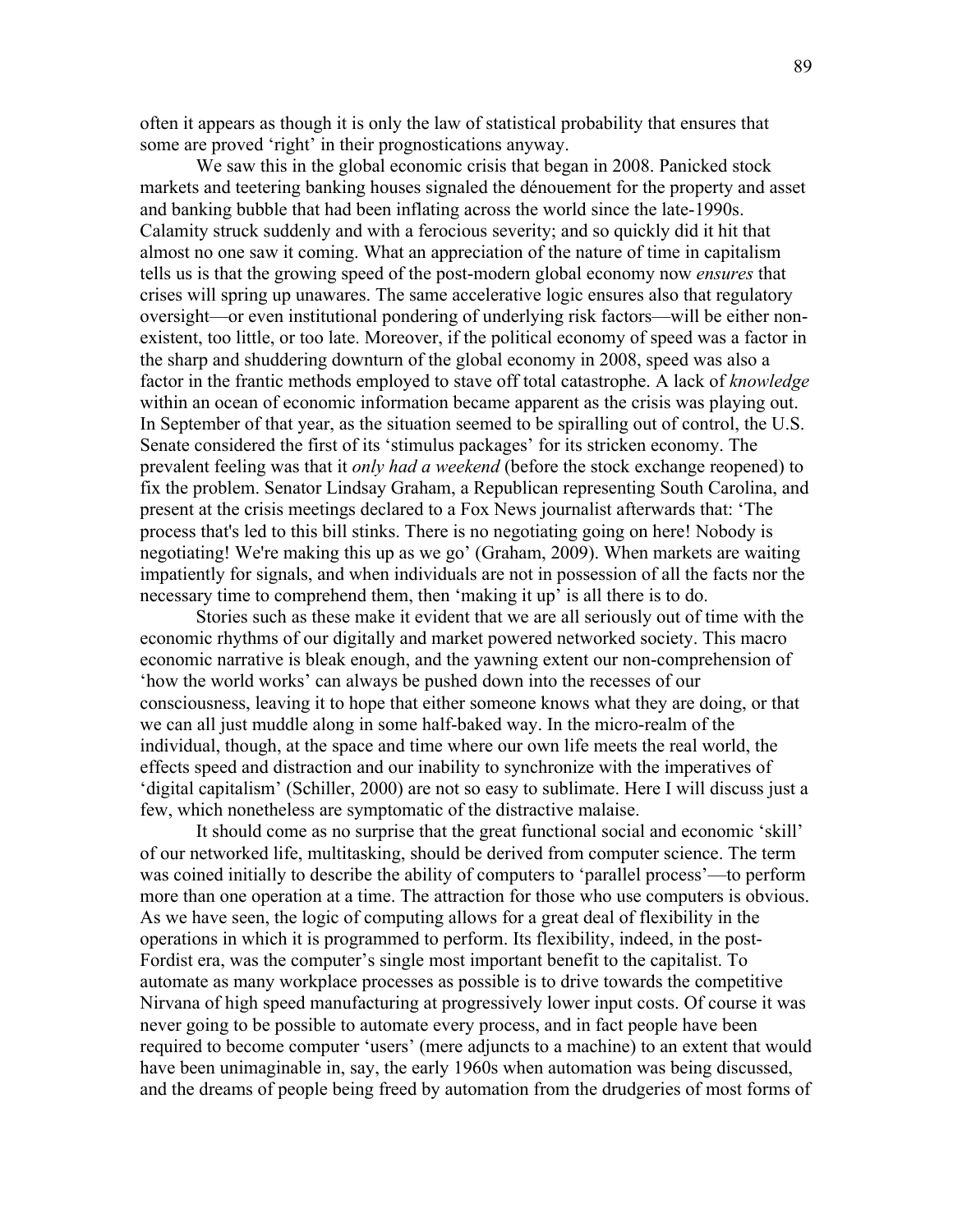work was seen to augur a coming 'leisure society' (Malcolm, 1962; Dumazedier, 1967). But 'users' we almost all have become, and as such are expected to synchronize with or adapt to the computer's logic. And so multitasking, as Oriel Sullivan put it, is the individuals' necessary response 'to the burden of multiple obligations' (2007:8). If computers multitask, then so must we.

In the realm of neoliberal competition the ideology argued that it was axiomatic that the ability to multitask was a skill to put at a premium. And in the heady mid-1990s no less than Bill Gates was held up as the model to aspire to. In a cringingly hagiographic article in *Time* magazine from that period Gates is described as a 'frightening blend of brilliance, drive, competitiveness' which make him (in a phrase that fits neatly with the thesis of this book): 'the Edison and Ford of our age. A technologist turned entrepreneur, he embodies the digital era' (Isaacson, 1997). Revealingly, Gates' colleagues, or so *Time* informs us, regularly heap the highest possible praise on him by referring to him in computer metaphors: 'Wander the Microsoft grounds, press the Bill button in conversation and hear it described in computer terms: he has "incredible processing power" and "unlimited bandwidth," an agility at "parallel processing" and "multitasking."' (Isaacson, 1997). A decade later, the value of the multitasker is no less appreciated in business and in life more broadly. We are expected to be multitaskers in the home as well as at work—with the Internet as the tool to make us efficient and productive individuals and workers (Kenyon, 2008:283-319). We have seen how individuals such as Anderson and Doctorow advocate a kind of *regimented multitasking* as a way to cancel out the chaotic allure of network distraction—controlling distraction by channeling it into what they see as productive and efficient processes of work and play through the application of discipline and will. From the neoliberal perspective, then, to multitask represents not a 'burden' or 'multiple obligations' but simply an efficient and flexible and *successful way* (e.g. the Gates example) of interfacing with the networked society.

However, outside the world of business studies, beyond the literature of computer magazines to the general hegemonic neoliberal ethos that these inform, there exists a growing body of empirical and clinical evidence that shows that network mandated multitasking is making us less efficient workers, poorer learners, and more distracted and less focused individuals. There is a deep-seated psycho-sociological element involved here. Bill Gates, as we saw, is noted for his alleged multitasking prowess—and it tends to be an unquestioned assumption that he must in fact possess this (and that it is fantastically positive gift), given the success of Microsoft. Gates himself will doubtless have a self-confidence that many would like to replicate at work; and more than a few would indeed approach their work and other dimensions of their networked life with such a motivated attitude. Now there's nothing wrong with feeing that you are able to take on the world and everything that it can throw at you. However, in terms of cognition, there's a problem with (literally) such a way of thinking. Clifford Nass, a Stanford psychologist, conducted clinical testing on the issue of how multitaskers perceive themselves to be as productive individuals—and how their capabilities measure up to their self-perceptions. In an article for the *Chronicle of Higher Education*, writer David Glenn cites Nass's work to make the point that 'heavy multitaskers are often extremely confident in their abilities' (Glenn, 2010). This feeling, Glenn observes, can arise from the process of multitasking itself, where if the brain is being stimulated to perform several tasks at once there is the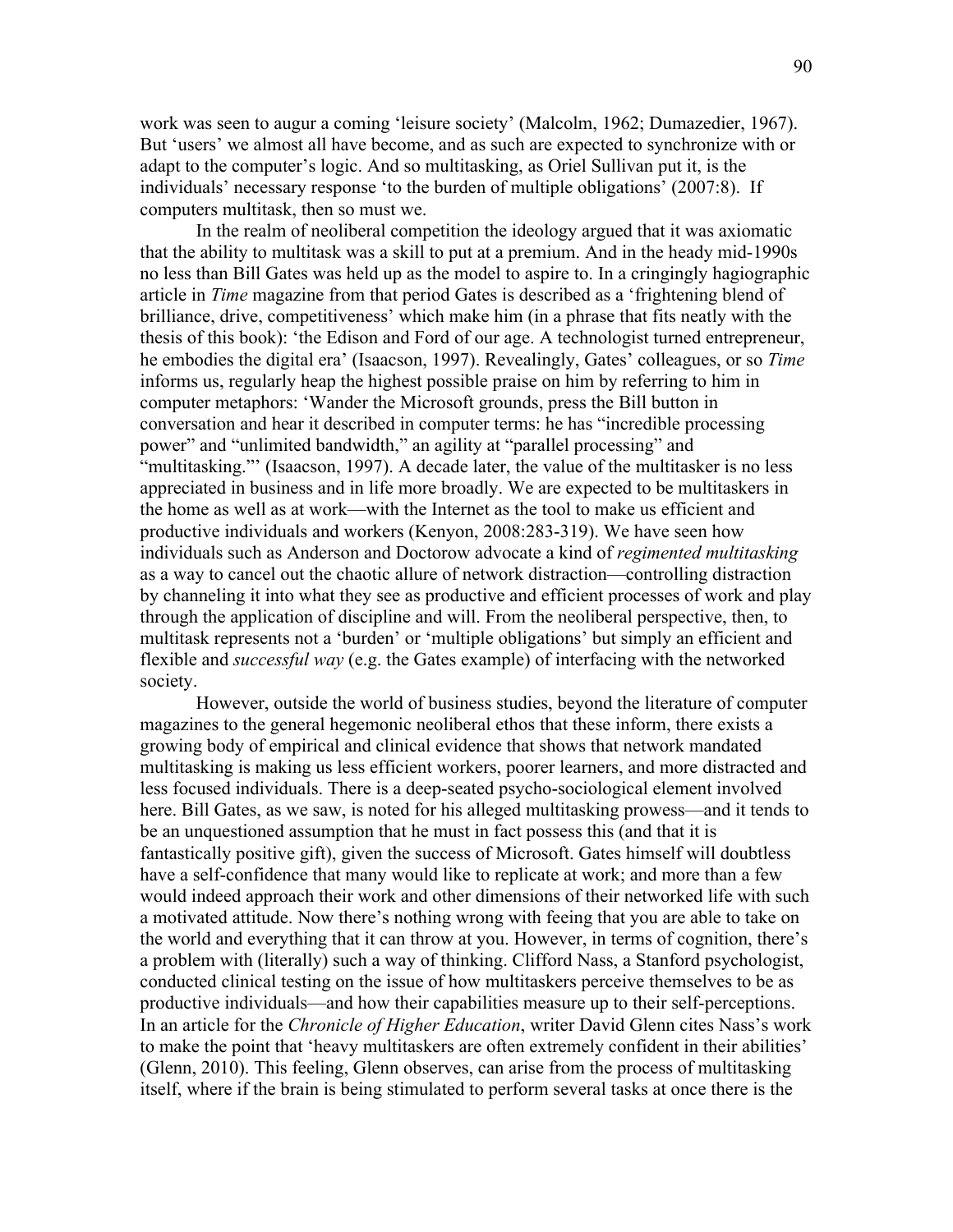illusion that you must be doing them well. He quotes Nass himself as saying that 'There's evidence that those people are actually worse at multitasking than most people' (ibid). The test involved 'self-described multitaskers' who actually did 'much worse on cognitive and memory tasks that involved distraction' than those who said they worked better by focusing on individual tasks (Glenn, 2010).

This is supported by research reported in *Scientific American*, this time concerning new work in neuroscience, which found that by using functional magnetic resonance imaging (fMRI) scanning, the brain's medial frontal cortex can be stimulated to higher processing when motivated by a (monetary) reward. Scientists Sylvain Charron and Etienne Koechlin from the French National Institute for Health and Medical research found that the part of the brain that is active during multitasking behavior, the frontopolar cortex seems to 'organize pending goals while the brain completes another task'. What is significant in a sociological sense is that even in a response to monetary reward (the baseline motivation for individuals in capitalist society) our brains cannot actually 'execute two distinct tasks' (Harmon, 2010). The article quotes Paul Dux, a psychologist from Australia, who agrees with the finding of the French research, but adds that although the brain may be capable of being trained to organize and prioritize multiple tasks, 'there are still large dual-task costs' when people choose (or are compelled) to switch between tasks, which leads, he cautions, to 'non-efficient multitasking' (Harmon, 2010). Like simultaneously driving and talking on a mobile phone, we think we can do it, but road accident statistics (and growing legislative action) show that it's inherently dangerous thing to attempt. It is of course no small irony that multitasking turns out to be 'non-efficient'—and speaks volumes of the ideology of neoliberalism which asserts that economic efficiency (speed) is all, and our acting as human computers is the best way to attain this Nirvanic state.

#### **More Like This…**

In a digital world that is allegedly brimful of diversity and opportunity, it is sometimes sobering to be reminded that when asked 'what do people mostly do when connected to the networked society?' The answer is that we mainly *search for information*. For example, the distractions that I discussed in the little vignettes above are instances of our constant flitting from site to site and from one network context to another, which are all oriented towards information seeking and gathering and consuming (reading). Other times we find ourselves *processing* information in the form of writing, or uploading, coding, etc., which adds up to the totality of the networked process. During the early years of its development it was the *search engine* that drove and shaped the web and the Internet to its popularized form. These applications came and went in many forms, such as Lycos, Infoseek and Alta Vista, which all appeared in the early 1990s to find their niches or commercial graves in the digital sphere. However, it was Google, launched in 1998, which not only became the dominant search engine, but also transformed the relationship that most of its users have with information and with the networked information society. Alexander Halavais calls our networked society a 'search engine society'. His eponymous book shows how corporations such as Google (overwhelmingly Google) are set up to distract users by catering to every whim or thought that comes into one's head whilst online, and does this, crucially, through the portal of a 'sparse home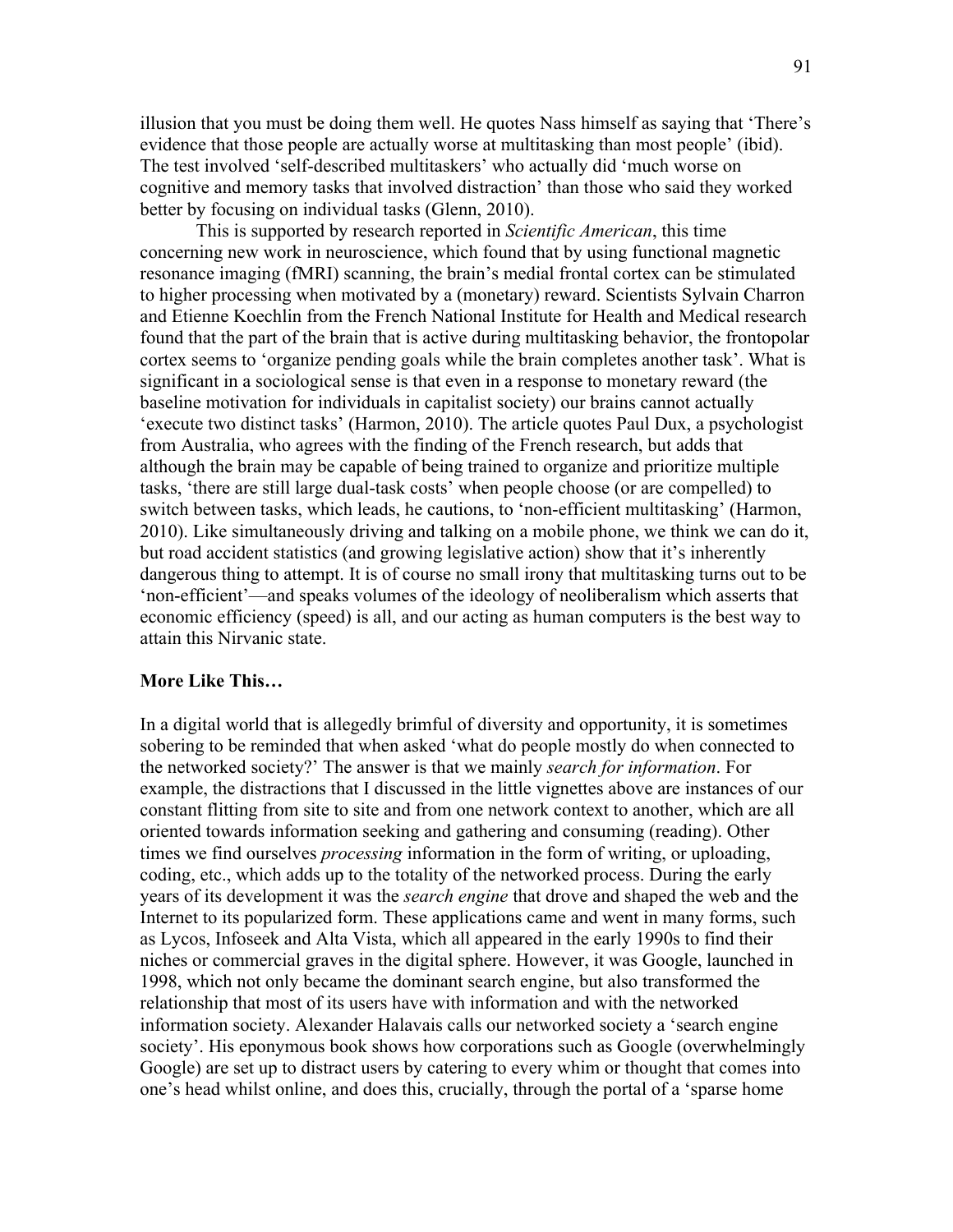page' that 'epitomizes simplicity' (2008: 18). Underneath this aesthetically pleasing interface, however, there lurks a closely guarded secret. It consists of code, or software in the form of an algorithm called PageRank, after one of Google's founders, Larry Page. The technicalities of the PageRank algorithm are complex, but suffice it to say, is that they direct input queries to popular sites that ostensibly correspond to a 'match' for that query. Each time a user is directed to a particular site its 'page ranking' is increased, making it more likely to be at the top of the list of results when someone else inputs a similar query. One could say that this shows that, to use the cliché, 'success breeds success', and that the more people who seek certain information, then the more relevant are the results likely to be. However, the results in fact reflect the logic of the algorithm as opposed to any intrinsic qualities of the 'match', or a response that matches what the query really is seeking. It does so, moreover, in a way that that is organized into patterns of searching that tends to eliminate spontaneity or the unanticipated or the truly random in what the results list delivers. Google's algorithm does this, of course, in order to sell the commercially useful patterns in these searches to its advertiser clients.

Clearly, Google is rather more that the ubiquitous search box that is planted temptingly and distractingly in the upper corners of almost every browser on the planet ready and willing to connect any random thought. Google search functions now incorporate such applications as Google Books, where new and out of copyright books may be read in part or in full; Google Images and Google Video will trawl the Internet for pictures and vision that 'match' the input query; and Google Scholar, which 'stands on the shoulders of giants' as its tag states, will aggregate academic texts and citations in a range of formats and across a wide disciplinary sphere. Blogs, Groups, Maps, Gmail, Reader and a growing number of functions sprawl Google's influence far and wide to become central element in the construction of what has been termed the 'society of the query'. This is a radically transformed society, in respect of its relationship with texts, time, reading and writing. It is, as David Gugerli phrases it: 'a society which has to be understood in terms of the *permanent fluctuation of its conditions and relations*, *of its writing and reading*, of its calculations and decisions, and indeed, of its practices of search and query' (Gugerli, 2009). (my emphasis) Gugerli's summation is suffused with all the ingredients of network-induced distraction—speed above all. It carries with it the notion that to 'query' and question is to be constantly outwardly directed, to be in a cognitive state of 'permanent fluctuation' between tasks, and in random pathways of inquiry. In its temporal manifestation this is to necessarily limit the time needed for introspection, for pauses, for deeper reading and thinking and contemplation—to militate against all those human practices that engender knowledge from the raw material that is information.

This is an effect of what might be called 'Google logic' (Cubitt, Hassan and Volkmer, 2010), a logic that expresses perfectly the nature of neoliberal capitalism and how it has changed the ways we relate to information and knowledge. Like the economic system it so accurately reflects, Google, being utterly advertising dependent, is neoliberal to the heart of its algorithmic code. And like neoliberal capitalism, it is built upon the unrestricted application of computers and views computers as a solution for every problem—be it in productivity, or education, or social interaction, or entertainment. Google logic also expresses a very neoliberal talent for human exploitation. We see this in its exploitation of users to earn its billions from advertising, which is generated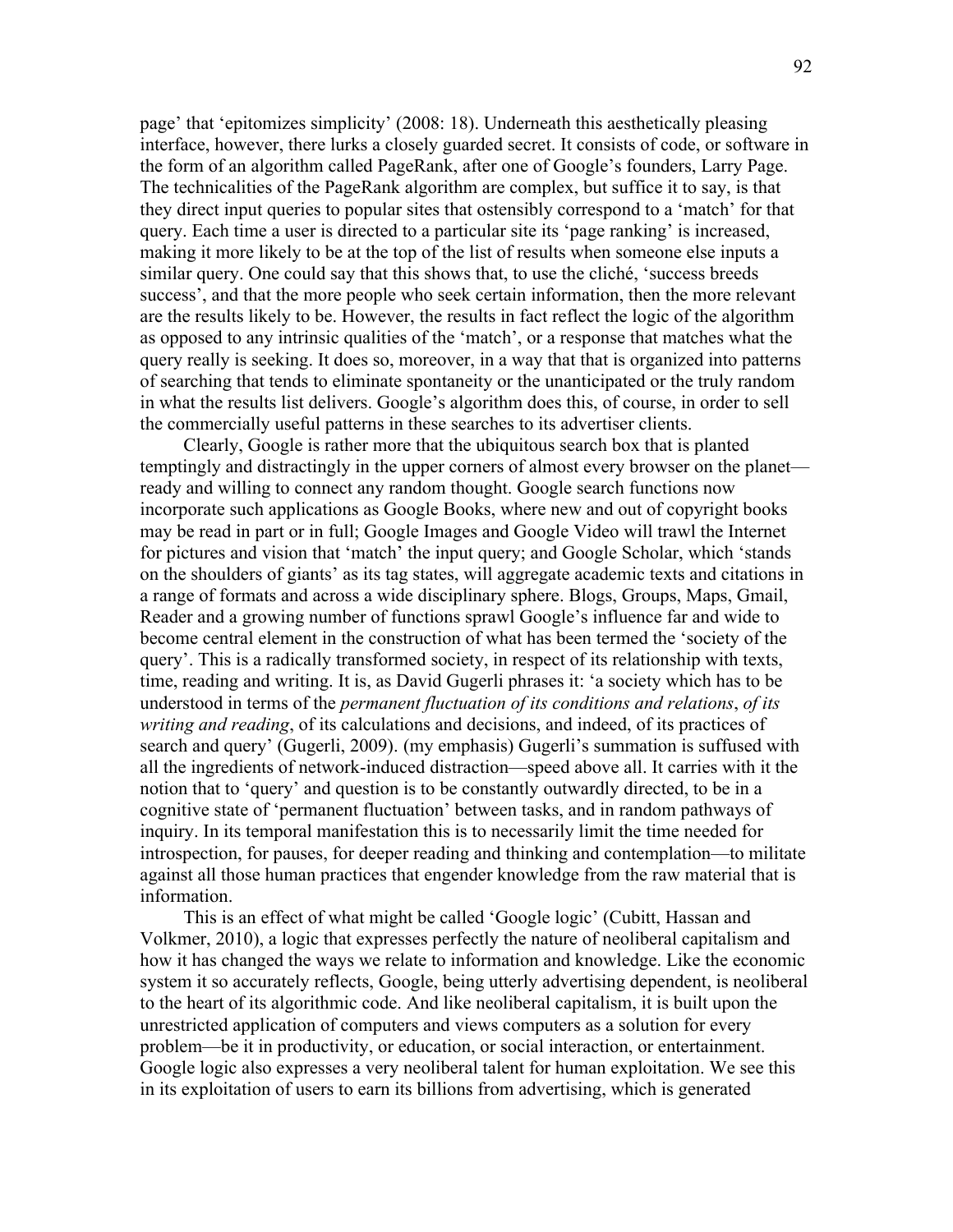through its perceived capacity to deliver vast numbers of potential consumers to its clients' sites. Users get Google and its myriad applications for 'free', but this comes at the cost of their own time that they *spend* on it—*for free*. Taken together and seen from the perspective of society as a whole, the nexus comprises a massive realm of *waste* both of the time of users and of the material waste that is many millions of unplanned and unintended and (possibly) unwanted and unnecessary purchases. Lastly (but not exhaustively) Google logic reflects the inner tendencies of capital toward both speed and domination. Growing speed, as we saw earlier, is what makes capitalism tick, and what gives capitalists their temporary edge over the competition. Google is no different in this respect. The business magazine *Fast Company* noted this tendency in the company in a 2003 article—even if it was unable to explain why this is so. In a routinely reverential piece on the 'search for the growth secrets of one of the world's most exciting young companies' staffer Keith H Hammonds admiringly observed that '[Google engineers] pursue a seemingly gratuitous quest for speed: Four years ago, the average search took approximately 3 seconds. Now it's down to about 0.2 seconds. And since 0.2 is more than zero, it's not quite fast enough' (Hammonds, 2003). There is of course nothing gratuitous about being the quickest; it's the *sine qua non* for staying at the front of the pack, and the argument clincher when trying to sell its users to advertisers.

This edge, coupled with being 'filled with cutting-edge ideas' is both cause and consequence of Google's domination—and is another intractable element of capitalism's logic of monopolization (Sweezy and Baran, 1966). Google expresses this through its incredible speed of evolution. From its launch in 1998 it has risen to become the multibillion dollar valued preeminent portal to the web. Google is designed to distract. Because it is dependent upon advertising for its revenues, it must perpetually attract more and more users through it speed and simplicity of function—and it must constantly attract them in ever increasing numbers to satisfy its sponsors. In the ocean of information in which most us swim, we need to navigate (or at least think that we are navigating) to the sources that we need, and the sources that are most applicable to our wants—be they in work, or leisure or in education. But the need to 'own' the eyes of its users means that Google must lure them back again and again. It must also direct them to their other suite of seemingly non-commercial (or tangentially commercial) platforms and applications such as Google Earth in order to create a dominating Google presence for users. It must keep them constantly on the move (algorithmically directed) in cyberspace, tempting them with offers of 'more like this' or 'recommended for you' (on Youtube). Web 2.0 technologies thus gives Google the capacity to conduct a *faux* dialogue with you and me, keeping the Internet close to the centre of our lives—keeping you always moving and interacting and spending.

It could be countered that these are just the age-old tactics of business, updated for the networked society, and if you are disciplined and focused, then the Internet and Google can still be used to work for our individual and collective benefit. After all, is not Google free and gives us access to the immense reservoir of information that can enrich our lives? Well, yes and no. Google is indeed free, but the access to all that information needs to be qualified (as above), and the distractive effect of Google must be laid alongside another, potentially more serious epistemological effect. But let us look first of all at the kinds of numbers involved in Google's search engine society. In December of 2009 Google performed 87.8 billion searches out of a global total of around 131 billion.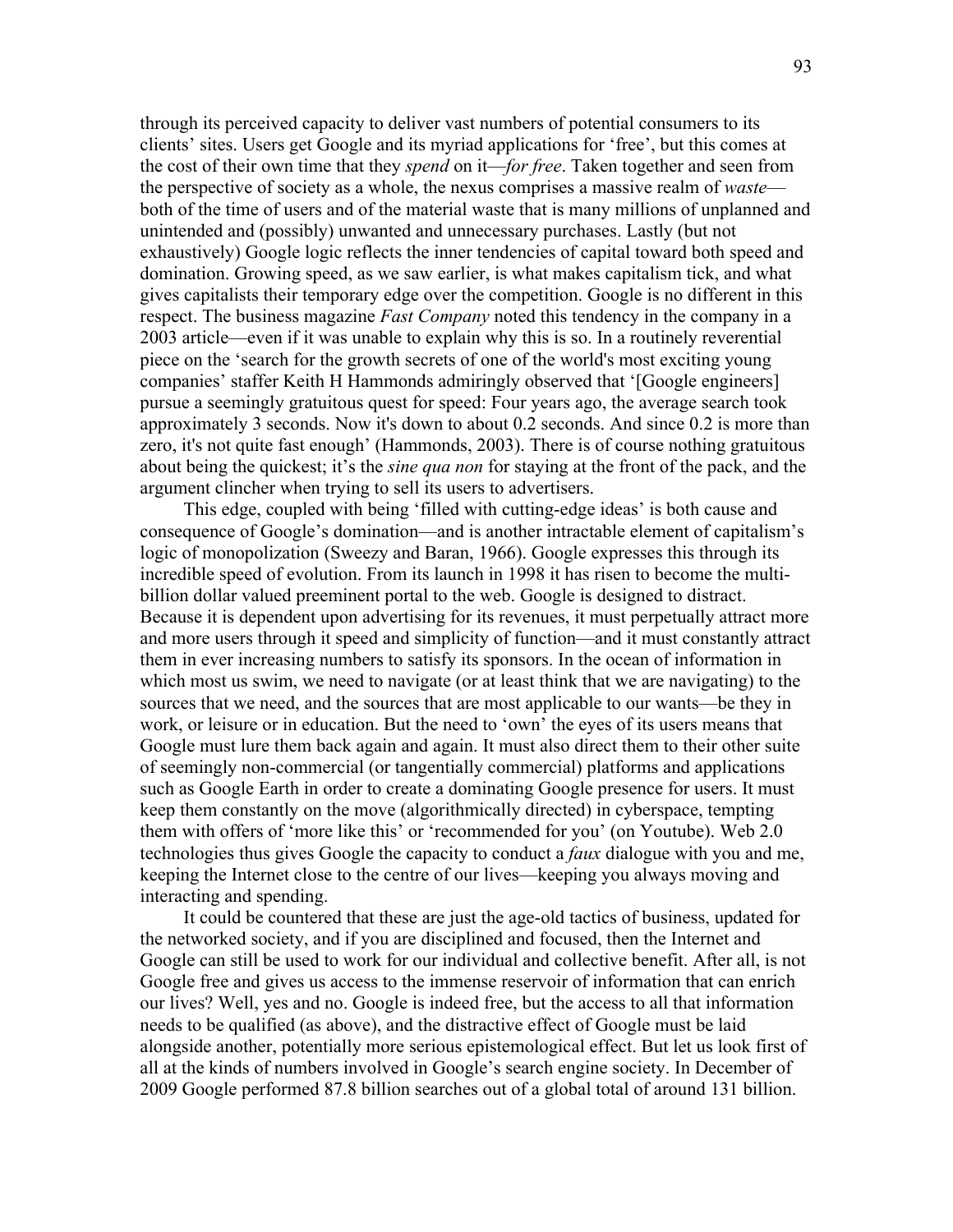The Google number was up 58 per cent from the previous December, which gives another indication of the growth of both Google and its popularity with users. Another way of looking at this is to see Google as performing over a *trillion* searches per year (Sullivan, 2010). Whichever way you calculate it, this represents millions of people who are constantly searching, querying, idly browsing or otherwise being led down the byways and highways of the sum of digital human knowledge. Most of these users, one could reasonably argue, would imagine that they are swimming in the whole ocean of available information, and as having 'the world at their fingertips'—to quote a phrase from a review by computer scientist Jon Kleinberg on two books on Google in the magazine *Nature* (2006). Google does not care to disabuse us of this particular assumption. However in his essay 'The Deep Web' Michael K. Bergman explained the task he undertook to gauge the size of the Internet in terms of the information that it holds in its myriad interconnected data bases—and how much of this search engines such as Google actually trawl to service our queries. He writes that 'Public information on the deep Web is currently 400 to 550 times larger than the commonly defined World Wide Web'. Bergman goes on to refer to research that suggests that:

The search engines with the largest number of Web pages indexed (such as Google or Northern Light) each index no more than sixteen per cent of the surface Web. Since they are missing the deep Web when they use such search engines, Internet searchers are therefore searching only 0.03% — or one in 3,000 — of the pages available to them today (Bergman, 2001).

Bergman wrote his essay in 2001, and given the all-pervading immensity and diversity and power of Google it is reasonable to think that it might have overcome its immature capacity that allows for fishing only in the shallow waters of the information sea. But no. In 2009 The *Guardian* newspaper interviewed Anand Rajaraman, co-founder of a new generation of 'post-Google' search engine companies. Rajaraman observed that 'Many many users think that when they search on Google they're getting all the web pages'. He continued that:

I think it's a very small fraction of the deep web that search engines are bringing to the surface. I don't know, to be honest, what fraction. No one has a really good estimate of how big the deep web is. Five hundred times as big as the surface web is the only estimate I know (Beckett, 2009)

Bergman's idea of the 'deep web' and the later expert opinion regarding our continuing inability to search it in anywhere near its totality, raises serious questions that extend beyond those that are related to our increasingly distracted relationship to information. First is that through search engines such as Google, our organization and diversity of information and knowledge is based upon a narrow band of what is available—even narrower than that if the bias of the PageRank algorithm is factored in. Our networked world is thus marked by a paucity of real choice regarding what we can see, hear and interact with, and that narrowing choice is itself marked by a commercially oriented instrumentalization. The second issue is temporal. Our historically based conception of what constitutes knowledge is that it is something that is relatively 'fixed' in time and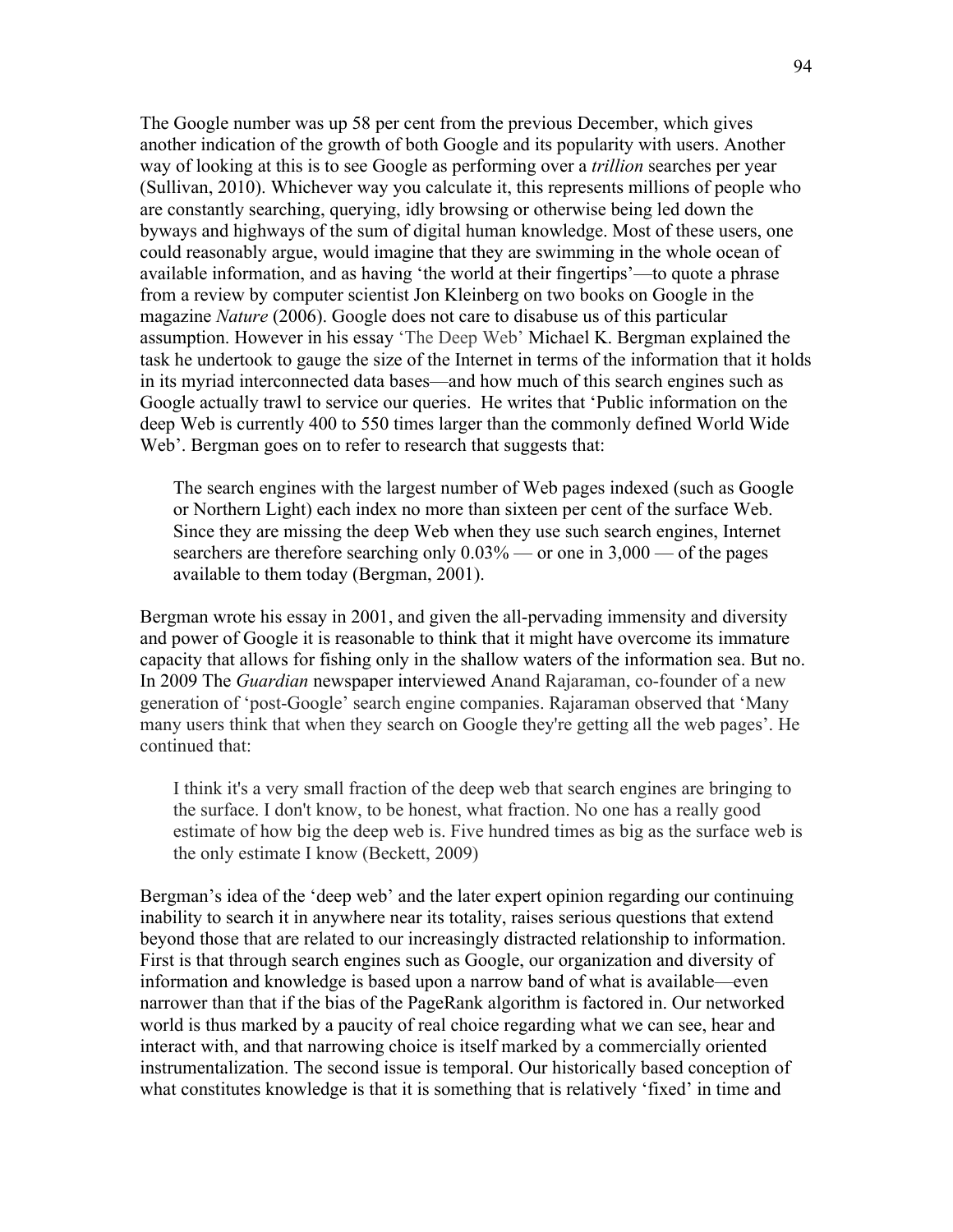space. This is to say it resides within the pages our newspapers, journals, books, encyclopaedias, etc., and this becomes *historically situated* through the continued existence of the fixed media and the myriad social and cultural contexts in which they are found—in people's houses, in libraries, in stores, and so on. This store of knowledge, a literature, a canon, technical, philosophical, and so on, can (and is) retrieved and re-read, differently-understood and reinterpreted through whatever new context can impinge upon its reappearance as the basis of new discourses.

Online 'knowledge', however, becomes in practice a form of *dynamic information* and we see this clearly in the function of Google. Google's dynamism is viewed unproblematically as an 'efficient' way to retrieve information, and as we have seen the faster Google runs the better users and advertisers like it. But as Hellsten *et al* observe, the close to real-time speed of search engine retrieval coupled with a process of constant updating, means that the 'structure of received information erodes over time' and generates 'a particular experience of the 'present' (Hellsten, Leydesdorff and Wouters, 2006: 901-02). In simple terms, if you put a specific query into Google today, and do the same a month from now, you get two different lists. This has longer historical consequences, and to illustrate this the present writer conducted a simple experiment. At the time of writing, an oil spill in the Gulf of Mexico from the BP operated Deep Water Horizon rig is described commonly as the greatest ecological disaster in history. There was another corporate catastrophe that rivals this, however, at least in terms of its human toll, and this was the gas leak from the Union Carbide plant in Bhopal, India, in 1985. In the historical literature there would be no argument regarding the (continuing) significance of Bhopal. Nevertheless, when 'BP Oil Spill' is typed in to the Google search box, it delivers 65 million results. Type in 'Union Carbide Bhopal' you get just over a million. The logic suggests that 'relevance' diminishes over time, and correspondingly, that Google's memory is increasingly short term. Such pathologies, coupled with our chronically distracted state in the network more broadly makes for a radically diminished relationship with information, knowledge and the subjective experience of time.

#### **A new engagement with reading, writing and communicating**

It was reported in the *Christian Science Monitor* of August 2010 that the social-media platform Twitter had logged its 20 billionth tweet (or message) (Shaer, 2010). Twitter is a micro blogging site that was launched in 2006 and is estimated to have 190 million users producing 65 million tweets per day (Schoenfeld, 2010). A chief characteristic of Twitter is its technologically constrained brevity: tweets are limited to 140 characters. The *Monitor* article reported that the 20 billionth tweet came from Japan and translated as: 'So that the barrage might come back later all at once'. Which could mean many things or nothing at all—except that it undeniably means that we are expressing ourselves differently today. The brevity of the transmission mirrors exactly the brevity of the moment. We can say what we want within the 140-character limit, and so can mangle and shorten and be infinitely creative with its capacity. That it is massively popular means that it must have a functional utility in the networked society—and we must also find it satisfying at some level of comprehension.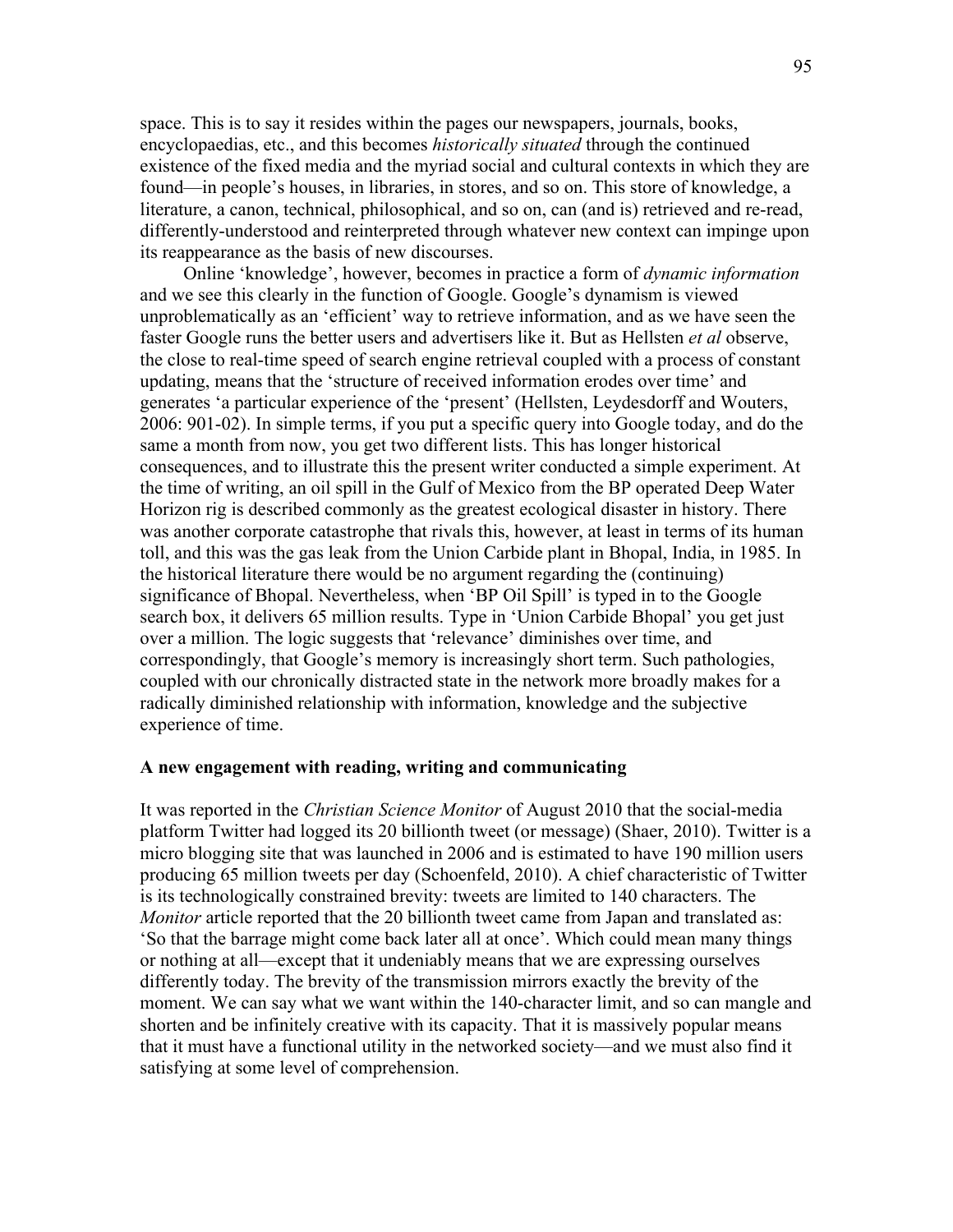Mobile phone texting, which has been in mass use for fifteen years and more, has primed us for the current age of the tweet. Texting was shaped by economics (voice calls could be expensive) and it could be time-consuming, and so users adapted—we changed (were compelled to abbreviate) our writing in response to an economic and technological change. People now use texting in every conceivable context, and for younger people especially it constitutes an indispensable mode of social interaction. Texting very quickly had pedagogical effects for young people too. In 2006 New Zealand education officials began to allow high school students to use 'text-speak' in their exams. Education officials decreed that 'credit (for the exam) will be given if the answer "clearly shows the required understanding," even if it contains text-speak' (USA Today, 2006).

If we are writing in a way that is radically different than at any time in history, then so too are we reading differently. 2010 was the year when Amazon.com CEO Jeff Bezos announced a 'tipping point' in our relationship with the reading of the written word: the sale of digital books (texts downloaded to your e-reader) had outsold the quantity of hardbacks on its website for the first time. Amazon said that it was selling 180 e-books for every 100 hardbacks (Tweney, 2010). The motive force behind the upward ebook sales curve is the (Amazon made) Kindle e-reader. A look at the Kindle website today (August, 18 2010) informs that the device has actually sold out temporarily, 'Due to strong customer demand'. The Tweney article from the *Wired* article just cited, stated (in July of 2010) that 'sales of [Amazon's] Kindle e-book reader have tripled since it cut the price from \$260 to \$190', to the extent that they cannot match demand. Of course, and no doubt quite soon, Kindles will be in plentiful, if not in oversupply in the stores as the market reacts to demand. But the scale of demand says something about our appetite for the digital form of text, and suggests that we are acquiring a taste for its digital immateriality, for its 'efficiency', and even for its speed. As the Kindle website blurbs: 'Books in 60 Seconds – Download books anytime, anywhere' and '20% Faster Page Turns' (Amazon.com, 2010).

This new engagement with reading and writing, however, is fundamentally underscored by social acceleration and the attendant time-squeeze that grips our lives. As David Harvey noted of his observations on the effect of time-space compression, that we 'are forced to alter, sometimes in quite radical ways, how we represent the world to ourselves' (1989:240). The dearth of time and the tyranny of distraction and the demands of the neoliberal existence obliges us then to text instead of writing by hand, or to even write more fully in digital text. Twitter and its like are doubtless fads that will be superseded by something else, but their popularity is itself an expression of a *forced representation,* a mirror of the world as how it is today, and how we are compelled in growing numbers to be part of this logic. The purchase of a Kindle or any of its analogues is at root an expression of a generalized synchronizing with the networked economy. The purchase is justified through an instrumental logic where downloading a book is reckoned to save us from wasting time in a bookshop, and its '60 Seconds Download' means that we save even more time by not having to wait for the hardcopy to be sent all the way by airmail from Amazon in Seattle. What does this new engagement with reading and writing and communicating mean?

We saw in chapter three, and particularly in the work of Dan Schiller, that the Internet's commercialization is more than a mere adjunct effect of a wider techno-social logic; it is its very *raison d'etre*. The network society more broadly, indeed, is driven by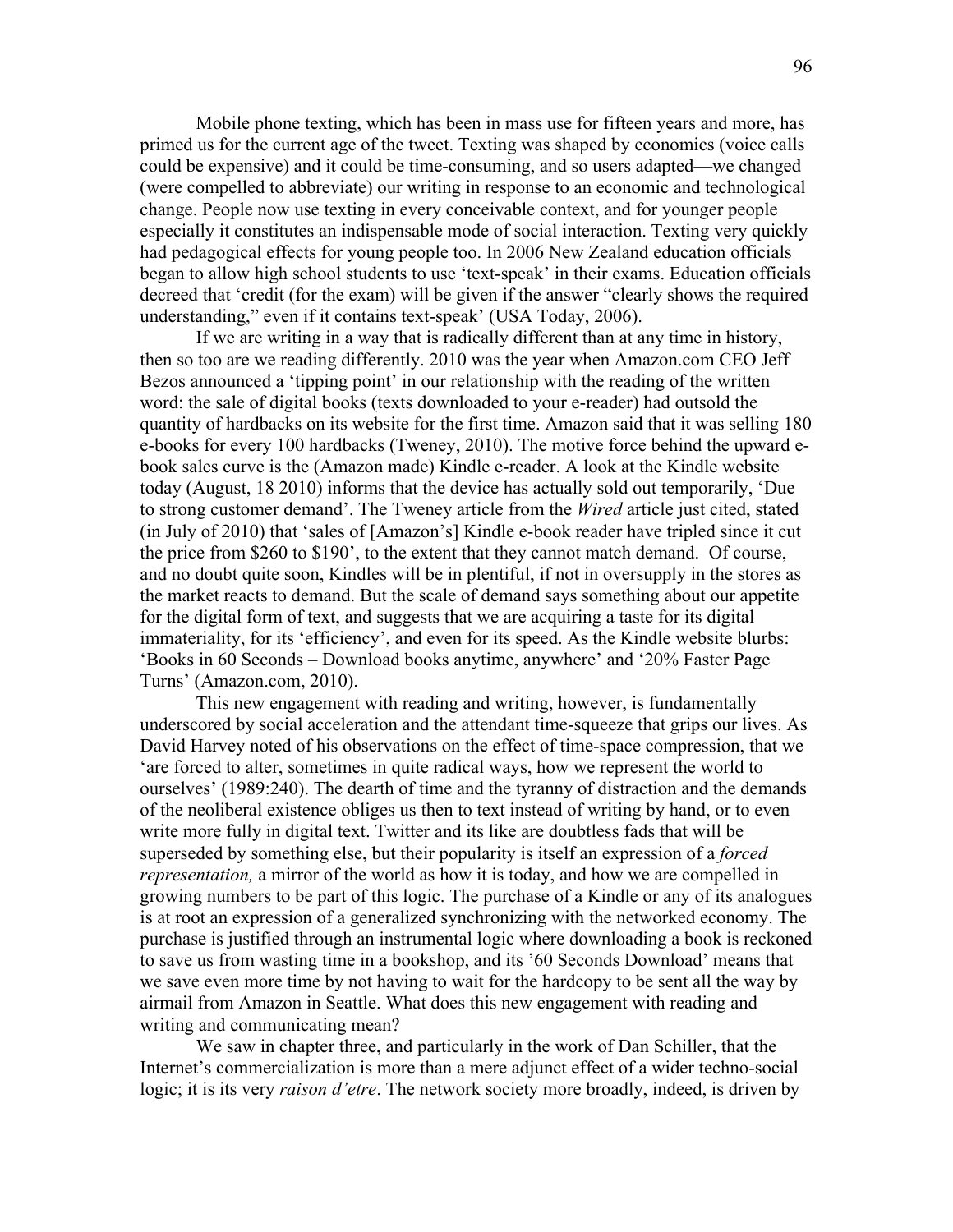the innovations of the market, and by the flexibility that ICTs bring to capitalism in order to satisfy its never-ceasing its competitive requirements. Moreover, if commodified and commercially oriented information are the lifeblood of the network society, then *words* are its DNA.

Luckily we still have historians who make it their vocation to incorporate the longer view into their analysis of the world. We see a relevant instance of the *longue durée* in some of the last and deeply reflective writings of Tony Judt. In an essay for the *New York Review of Books*, Judt published 'Words' which was a lament on the 'disrepair' that he saw language and words had fallen into. For Judt, the 'increasingly commercial bias' of networked communication, and digital communication more generally through the Internet, 'brings an impoverishment of its own' (2010: 37). He noted of this that when 'words lose their integrity, then so do the ideas they express'. For Judt, this is an effect of 'the privatizing [of] language no less than we have privatized so much else' (ibid). This is a deeply fundamental point that we have too little understood. We forget that written words are (and always have been) *tools*; technologies that we construct and which in turn, as Ong and McLuhan suggest, have their reconstructive effect upon the ways in which we think and act. If they have increasingly become privatized in that they are oriented towards brevity, towards instrumental ends, towards the needs of business and entertainment, and towards high-speed and superficial social networking, then it follows that words have not only become privatized—*they become commodities too*. And functioning as commodities we are thus increasingly becoming alienated from words as reflections of our thoughts and as expressions of the fundamental meanings that gave structure to the whole of that which western civilization has been built upon. Words 'are all we have' argues Judt, and this is the fundamental truth of it all. If we no longer own them, then it is not too much to say that we own our destiny, both individual and collective, even less.

Again, Marx is instructive here. In chapter three we saw how Marx analysed commodity production and showed that it was, at its root, a deeply temporal function. A principle *effect* of this process, Marx also showed, is one of *alienation* where under the particular context of capitalist production, the worker is separated from the object of his or her productive work, which has become a commodity (Marx, 1982: 716). Similarly, in the network society information constitutes capitalism's *forces of production*, the 'material' that underlies the system of production and which produces (by means of the user-worker) the commodities that the system was set up to produce—which is more information with specific commercial utility that is oriented toward the production of yet more commoditized information, and so it goes on. The logic is circular and selfmotivating and the worker-user (as producer) stands apart from it because, as Marx put it:

…before he enters the process, his own labour has already been alienated [*entfremdet*] from him, appropriated by the capitalist, and incorporated with capital, it now, in the course of the process, constantly objectifies itself so that it becomes a product alien to him [*fremder Produkt*] (1982:716).

The network, in other words, functions primarily as a vast economy, a gigantic production site, whereupon to enter it is to leave behind his or her subjective self in order to produce what Marx termed 'objective wealth' (ibid). Dan Schiller, in his *How to Think*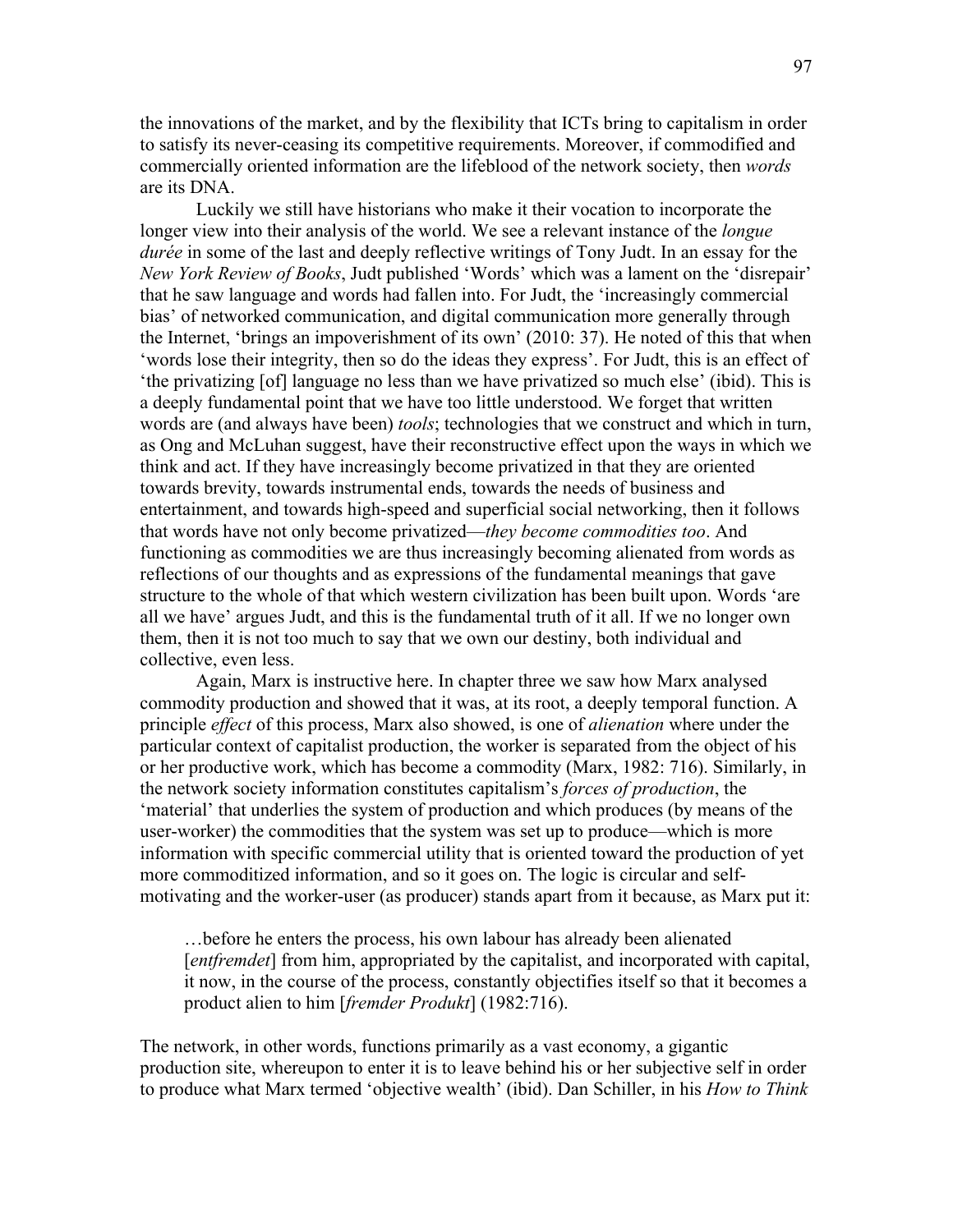*About Information*, makes a similar argument that states that information in its digital form is a commodity like any other. Through our production of information (and becoming increasingly dependent upon it in its digital and networked forms), we become separated from its social, democratic and historical potential because when we enter the network, we enter it as we would a factory or an office, precisely because these once separated realms—separated from culture, from the social and private spheres—have now become intractably blurred. The term 'information worker' or 'knowledge worker' now takes on a rather different meaning from the merely technical ascription given to it by Daniel Bell in the mid 1970s (Bell, 1973: 14-33, 374). Today, the process of the assemblage of words into the necessary (or mandated) forms constitutes the *intellectual labour* power that drives the whole process. This is a transformation of the theory and practice of 'labour' as it has come to us from the Industrial Revolution and from Marx's analysis of it as the basis of human exploitation under capitalism. As Michael Hardt and Antonio Negri put it in their book *Multitude*, 'In the final decades of the twentieth century, industrial labour lost its hegemony and in its stead emerged "immaterial labour", that is, labour that creates immaterial products, such as knowledge, communication, information…' (2006:108). They go on to insist that the labour that produces the immateriality (the 'ideas, symbols, codes, texts, linguistic figures, images and other such products') is itself still stubbornly material: 'what is immaterial is *its product*' (pp.108- 109) (emphasis in original). It is the immateriality of material production processes that makes the exploitation and alienation in the process so much more difficult both to define—and resist. Whereas the site of exploitation in the process of industrial material labour is relatively easy to define: i.e. workers often produce commodities that they cannot themselves afford and have no control over what happens to them after they have produced them. Producing (and consuming) information in the context of the whole of the networked society, however, seems far too complex and diverse to analyse through a single Marx-derived frame. Nevertheless, if we do identify the whole of the networked society as the site of exploitation and alienation, through the changed relationship with information and with time, then that fact that all this activity, no matter what its provenance or end-point, contributes to an exploitative system that is organized and evolves principally to suit the projects and imperatives of the neoliberal capitalist system that gave life to it in the first place. And so being an 'information worker' in an office or at home or at college, with a beautiful computer and a super-fast network where one can blog, and email and Skype and write for publication, and so on, can seem to be creative and autonomous process—when in fact this would be to lose sight of the position of the individual in a vast and furiously fast realm of immaterial production that comes from the age-old wellspring of material labour power that has energized capital for three hundred and more years.

In this wider context of the exploitation and alienation of producing individuals, nothing very much has changed. Humans—individuated and atomized as they are today—are vulnerable to the predations of a system whose inner logic has not substantively changed since the eighteenth century (Beck and Beck-Gernsheim, 2002:33). Time (and distraction) is acutely bound up with this process. In terms of the temporal aspect, the new relationship with network time is having is disorienting and disempowering effect. In her book *Time* (2004) Barbara Adam considers what she terms the 'human-technology-science-economy-equity-environment constellation' that is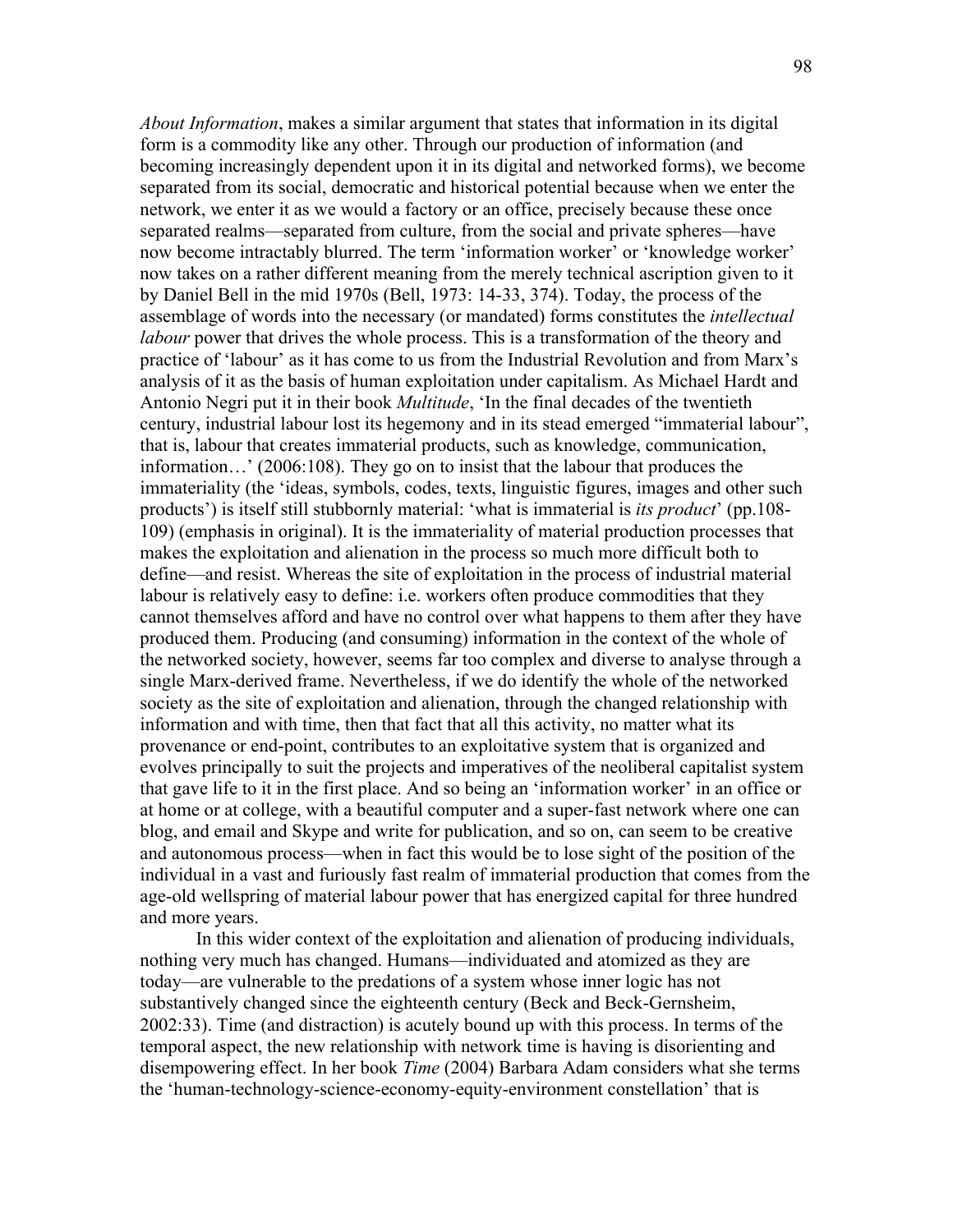unique in human history to capitalism, and where 'people become the weakest link when the timeframes of action are compressed to zero and where effects expand to eternity' (p.134).

As the 'weakest link' in this bio-technological chain of logic, the user (consumer and producer) of information becomes susceptible to its code-written ordering. And so we are distracted more readily because the network is engineered for just such an effect. Under the constant assault of information bombardment, a continual flitting from website to website and from application to application becomes the default coping strategy in a world where we are psychically conflicted by the allurements of a global economy at our fingertips, and by the economic pressure to try to keep up at our jobs and in our social and cultural lives. Continually preoccupied by active and persistent information in all its networked diversity leaves us little time for reflection and pause; little time to stop and consider our increasingly inattentive condition, either as an individual or as a member of an at least notional class of exploited information worker. Moreover, our presentcenteredness diminishes our natural and eons-old affinity for narratives as a prime modality for subjectively constructing our world. As Ron Purser observed of this diminution:

…narrative sequence implodes into a concern and fixation with the real-time instant. What used to comprise a narrative history—sense making based on knowledge of the past, present and future—contracts into the buzz of a flickering present (2001, 13).

With these cumulative and ongoing cognitive, subjective, experiential and narratological assaults upon what it is to be human and literate and rational in the social world, we find ourselves, at the beginning of the twenty-first century, in a unprecedented situation in respect of the 'constellation' that Adam sees as the vital timescape context of our age. The individual is atomized and collectivized as he or she has always been under capitalism: atomized still as the alienated and exploited cog inside the vast machine—and collectivized by the objective class position. Atomization remains, but the objective and material class position whereby one is able, at least in theory, to recognize this position as being part of a collective class—is vanishing, as is the subjective capacity to experience this recognition as real and as relevant to their situation. The most important point is that information (immaterial and digital) as the prime mover for the post-modern economy has made more intractable the real-life conditions of what is now post-industrial life. Here the time-squeeze affects almost all to a more or less degree, and the logic of speed and efficiency through computing has robbed all of the spaces and times for actual or potential autonomy. This applies to the corporate CEO and City money trader, just as much as it does for the billions who toil in front of screens in administrative and information processing tasks in offices and in homes in every corner of the networked world.

A persistent and chronic distractive state is both cause and consequence of this political economy of speed. As an individual and collective pathology it prevents us from seeing precisely how we have been transcended by a particular logic written into a particular technology. Words, as Judt tells us, are indeed all that we have. But the more that we produce them within this particular logic, then the more we lose any capacity for control over them in order to make them work in ways that are beneficial and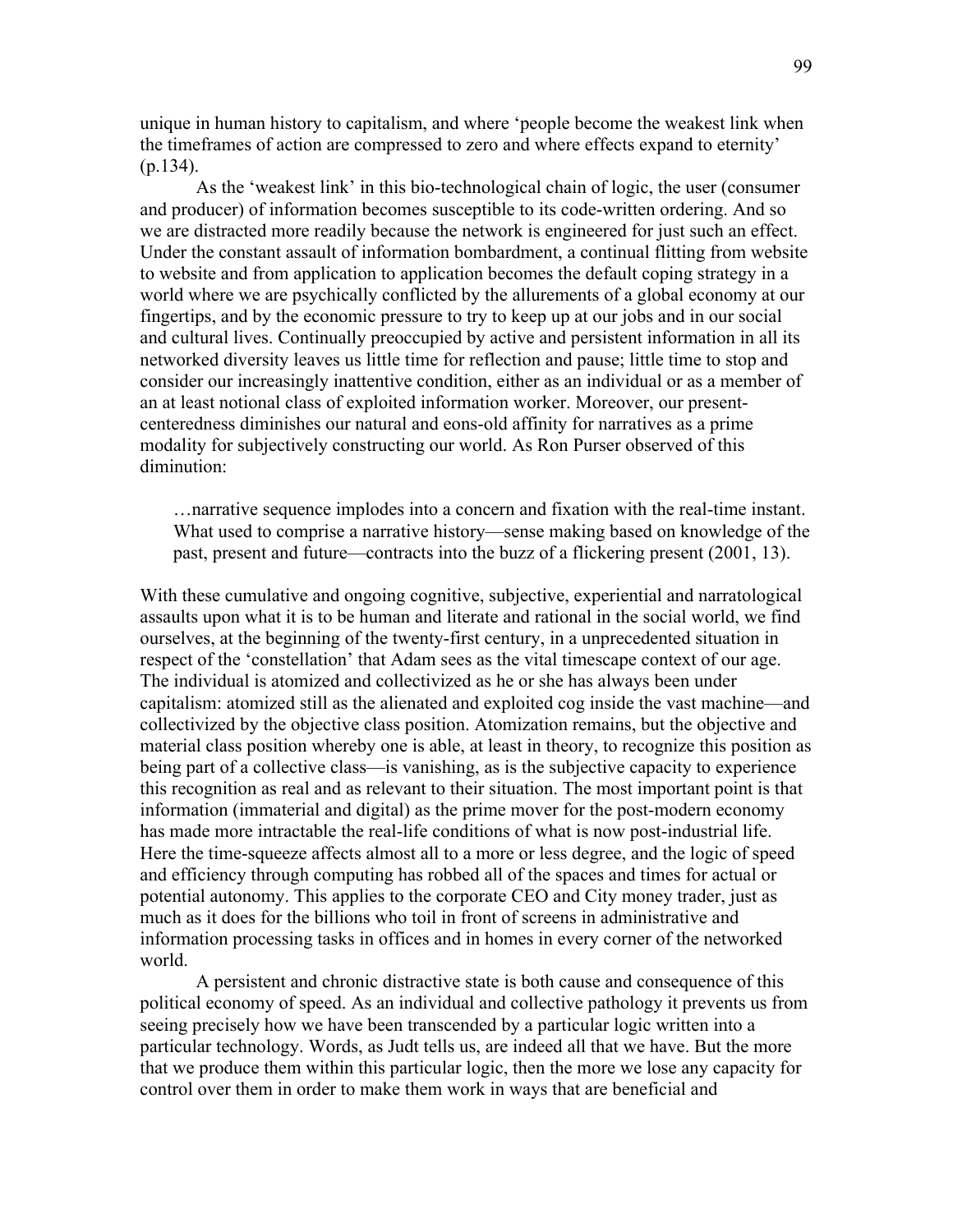# **Chapter Six**

## **Canon**

In his book *Reality Hunger: A Manifesto*, David Shields attempts to rationalize and articulate the dying of the novel as the traditional and quintessentially modernist mirror of life, of lives led, and of the contemporary condition of modern society *per se*. The eclipse of the novel is a good thing, he maintains, and indeed his *Manifesto* seeks to bring its demise along quicker. He wants to replace a form that he feels to be retrograde and exhausted and a distortion, with a kind of writing that more accurately reflects the actual 'reality' of the world. In short, the traditional novel that has come to us from at least the 18<sup>th</sup> century, with its linear and narrative form, is literally outmoded—at least for Shields. Interviewed on what he feels to be the motivation for his 'manifesto', Shields told an interviewer that the novel form:

…strikes me as antediluvian texts that are essentially still working in the Flaubertian novel mode. In no way do they convey what it feels like to live in the  $21<sup>st</sup>$  century. Like most novels, they are essentially works of nostalgic entertainment (O'Hagan, 2010: 36).

Without actually explaining what is wrong with 'nostalgic entertainment', Shields goes on to argue for a literary form to displace the narrative one; a form that eschews plot and narrative and reflects the 'real' which is an 'unprocessed, unfiltered, uncensored and unprofessional' writing (ibid). This he maintains is a more truthful representation of the reality that we allegedly hunger for, the actual reality of dissonance and fracture and the lack of a cohering center in our post-modern existence, an existence where the novel of the modern period clings tenaciously to a world that has outgrown and outpaced it.

*Reality Hunger* itself is necessarily non-narrative and consists of a listed series of aphorisms that agglomerate as terse and impatient provocations against the novel. Alighting on Jonathan Frantzen's best-selling book *The Corrections* as symptomatic of the problem with the form, Shields writes that:

I couldn't read that book if my life depended on it. It might be a 'good' novel or it might be a 'bad' novel, but something has happened to my imagination, which can no longer yield to the earnest embrace of the novelistic form (Shields, 2010:).

Blockbusters like Frantzen's (and the sales of novels *in toto*) nevertheless attest to our continuing habit for the narrative form of reading and writing. For Shields, this blindness to the actual reality of the world means that we miss out on fruitful and fulfilling engagement with what really is the essence of our post-modernity. Shields argues that 'to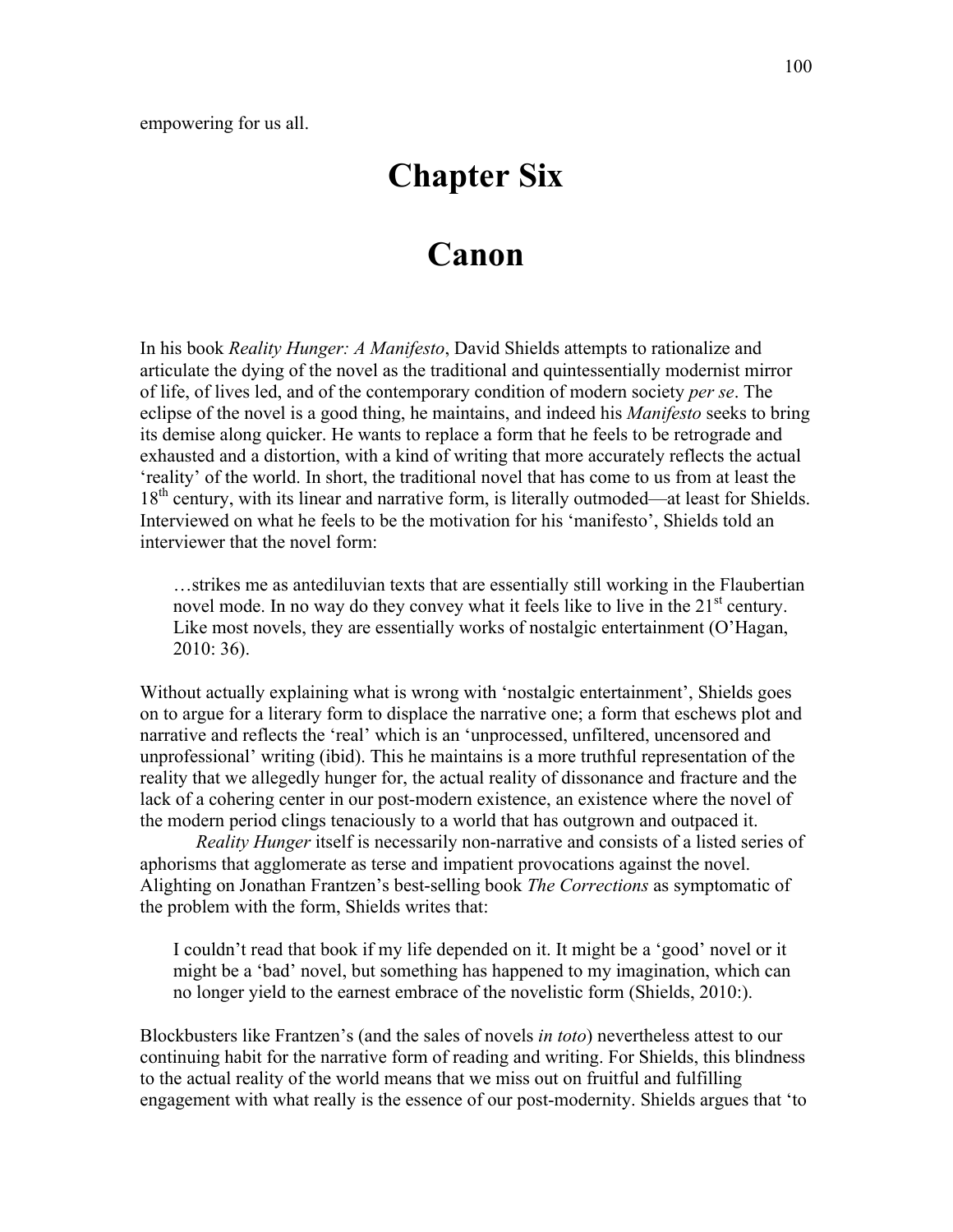write serious books, you must be ready to break the forms' (589). To do this truthfully the writer and the reader must be ready to confront and engage with 'Randomness, openness to accident and serendipity, spontaneity' (3) and embrace the idea that 'never again will a single story be told as though it were the only one' (617). On the surface, lines such as these, taken (and written) as scattered aphorisms, are seemingly reasonable and could be held up quite easily as the standard approach of the artist, and as the precondition of making the new from the transcending of the no longer functional. But what is Shields actually advocating in *Reality Hunger*?

The novel, despite being the centrepiece of Shields' rage and frustration is in fact only the surface expression of a deeper issue—our relationship with words and writing. Narratives, as we have seen, are at the very core of how literate societies, and before that aural societies, constructed their worlds. Writing is the tool, the technology, or technique that made this world real. We don't 'yield' to narratives as Shields argues; rather, narratives are expressions of the ways in which human consciousness is constituted. Readers buy Franzten in numbers that completely put into the shade the works of antinarrativists such as James Joyce and his *Ulysses*. Joyce, of course, has been and continues to be enormously influential—but overwhelmingly within literary circles, whereas standard novels are the storytelling nourishment that satisfies the psychologically based *narrative hunger* that millions across the world experience every day.

Shields' argument for a more truthful relation of the randomness and dissonance of post-modern society, seen in this sense, is problematic on at least two levels. First, Shields sets great store in the need for a new artistic form, and sees himself as part of what he would doubtless be happy to be labelled as an *avant-garde*. However, the fact that he seeks to mirror the chaos and disjuncture of the post-modern world in order to be more faithful to it is both reactionary and passive. By simply being truthful to the material processes of the world through reflecting them in our writing is to leave aside any prospect of agency or possibility of political change. To put it somewhat crudely, John Steinbeck's *Grapes of Wrath*, or Arthur Koestler's *Darkness at Noon*, or Alexander Solzhenitsyn's *One Day in the Life of Ivan Denisovitch*, have had a far more progressive influence on the shaping of the real world than has Joyce's *Finnegan's Wake.* The list of consciousness stirring novelists is long, and from it one could cite, just off the top of the head, luminaries such as Aldous Huxley, George Orwell and (even) the execrable political novels of Ayn Rand.

Second, by making our relationship with words so passive, we neutralize them as tools for political and ethical change. To abandon the narrative form would make books that express a rage at the world and its injustices impossible to write and therefore make progressive and democratic transformation equally unattainable. Shields' kaleidoscope of aphorisms calls itself a 'manifesto'. But a manifesto is a political programme—an ordered and structured and rational and reasoned basis for promoting reconstruction. *Reality Hunger*, in reality, acts as the very antithesis of this, and the 'artistic movement' that Shields seeks to bring to life, would be the first one in history that did not exercise autonomy over the tools of their creative process—their words.

It is clear from much that has been written so far in this book that we are indeed on the path towards powerlessness and passivity in the face of fast-moving dynamics of economy and society that are expressed in the 'randomness' that Shields identifies. Deep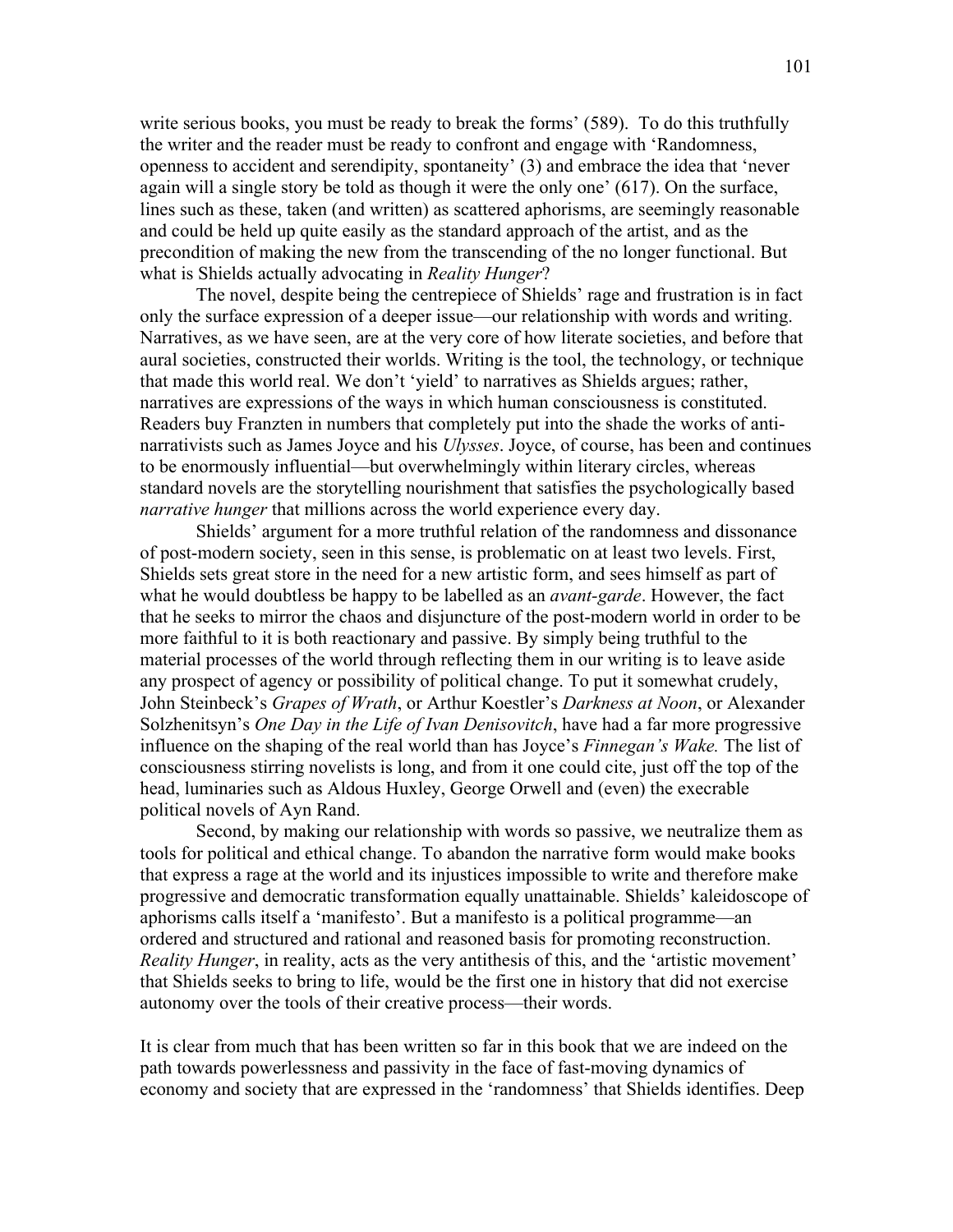in our psyche we are being daily bombarded by the post-modern onslaught of information. The questions we need to ask are: what is the cause of this disempowerment? And what can we do about it? We have discussed in some detail the temporal aspects of writing and reading and how the temporal transformations of latecapitalism have reacted negatively upon the very core of the relationship we have with this most fundamental of tools, the 'technologized word'. It is time, however, to look at the process from a slightly different angle, from the social-psychological aspect of our relationship with technology—a view that gives the temporal dimension added clarity and analytic power.

#### **Instinct and information**

Arnold Gehlen's 1980 book *Man in the Age of Technology* (the German original was published in 1957 to widespread acclaim) is in one respect an odd book to continue my argument on the foundational aspects of modernity that are being dissipated through speed and a transformed (post-modern) capitalism. Gehlen was rather hostile to modernity, partly in a way that is rather pointless (because modernity has affected us so deeply for over three hundred years), and partly in a way that is insightful in its appreciation of what modernity gave us (or left us with). Gehlen's usefulness lies in his thinking of and linking of social anthropology (or what is known in German as philosophical anthropology) with the effects of modern technology. In other words, he gives us the social anthropologist's insight into the raw, archaic state of humankind and how its 'nature' has been changed through 'technique' and the 'advance of industrialization' (Gehlen, 1980:1).

Gehlen reaches deep into not only our ancient past, but also into the biology of human development for his philosophical and anthropological grounding. He argues that we humans are unique in that we have evolved to be born in a particularly helpless state, and that the most important factors in our development occur after we are born. We are born 'unfinished' so to speak (Gehlen, 1980:ix). Critically, and unlike other mammals, however, Gehlen maintains that we are born with 'instinctual deprivation'. That is to say, stuck as we are in our 'unfinished' state, we lack the inherent coding that drives the lamb immediately to its mother's teats, or the sea turtle to the sea from its nest on the beach. In nature, mammals are (more or less) adapted to suit their particular environments, whereas humans live and thrive in every variant of nature, from high altitudes and cold, to sea level hot deserts, tropical jungles and temperate savannahs. The difference is that humans are *driven to create and lead* a diverse life rather than evolve to live organically within a narrow environmental setting. This is so because we lack the perceptual filter that comes from instinct and which allows the mammal to ignore stimuli that are not vital to its environment and respond only to what it must in order to survive.

This lack of instinct would seem to be an immense problem for our species. To have a less than developed instinct is to be thrown into the world as 'unfinished'. It would leave us prone to a devastating sensory overload because we cannot automatically filter out unnecessary stimuli—the all the information that is not directly relevant to our survival and learning to lead a life. Jonny Thakkar has analysed Gehlen's work and argues that our instinctual deprivation would cause: 'an unbearable cognitive overload…were it not for our habits and routines; these substitute for instincts by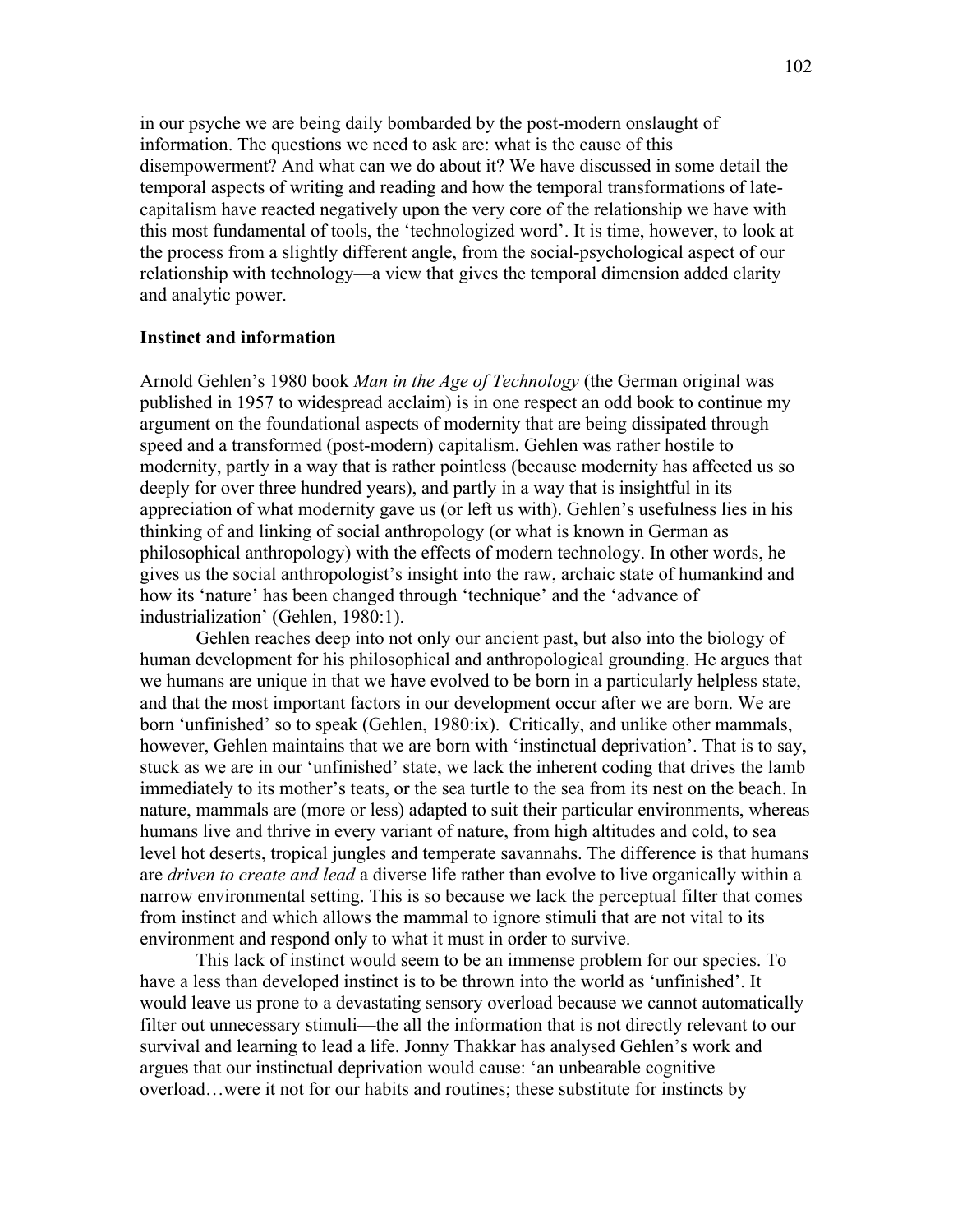reducing the world's intrinsic complexity, enabling us to see what is salient in a given situation and freeing us from the burden of continual decision making' (2010:2). Thakkar (through Gehlen) goes on to say that the key to our cognitive survival were precisely those 'habits and routines' which became forms of human institutions—a vital consciousness forming cultural phenomenon. We are what we have become through our human capacity for institution building. However, as Thakkar continues, 'if these institutions should collapse we would lose our mooring. *We would be at sea in a storm of information*' (ibid) (my emphasis).

For Gehlen himself it is the orientation toward institutions that gives respite to the senses and allows man to reflect upon his world and enables him to develop the regular habits and customs from which would arise, from very early in the history of our species, forms of culture. Culture was the bedrock upon which humans could build and 'stabilize the world's rhythms by smoothing out irregularities and exceptional occurrences' (Gehlen, 1980:12). This allowed humans to move beyond base survival and early death and towards the building of tools, including writing, which would develop both the reflective consciousness, and the civilizational meta-institutions whose appearance in antiquity, 'betrays a semi-instinctual need for stability in the environment' (ibid.p.13).

Gehlen's essentially anti-modernist stance does not mean that he thinks technology to be somehow alien to our species. It is a non-controversial point for Gehlen to make that technology is fundamental to the organizing of the world into stable forms. Technology, or 'technique' as he puts it, 'is as old as man himself' (p.2). However, Gehlen seeks to subject this relationship, the relationship (that 'discloses man's mode of dealing with Nature', as Marx saw it) to a more critical, philosophical-anthropological gaze. He distinguishes three different forms of technique adoption that act as 'organic substitutions'. These are: replacement techniques, strengthening techniques, and facilitation techniques. He observes that:

Amongst the oldest artifacts we find weapons, which are not given to man in the form of organs; fire should also be thought of in this connection, having come into use for both security and warmth. From the beginning this principle of organ substitution operated along with that for organ strengthening: The stone grabbed to hit with is much more effective than the bare fist. Thus, next to *replacement techniques* that allow us to perform beyond the potentials of our organs, we find *strengthening techniques* that extended the performance of our bodily equipment the hammer, the microscope, and the telephone reinforces natural abilities. Finally there are *facilitation techniques* operating to relieve the burden upon organs, to disengage them, and finally to save effort—as when use of a wheeled vehicle replaces the dragging of weights by hand (p.3).

The example of the wheel as combining all three dimensions of the relationship is intentional. It signals both the power potential and the limits to this power insofar as human control over technique is concerned. This achievement, as Gehlen notes, is both 'life-fostering and at the same time life destroying (p.5). Such an 'organic' dialectic between nature and tool-creating cultures held the stability of institutions on more or less a knife-edge of development for thousands of years. The tool-nature relationship was 'organic' in the literal sense for Gehlen. He writes that 'the replacement of the organic by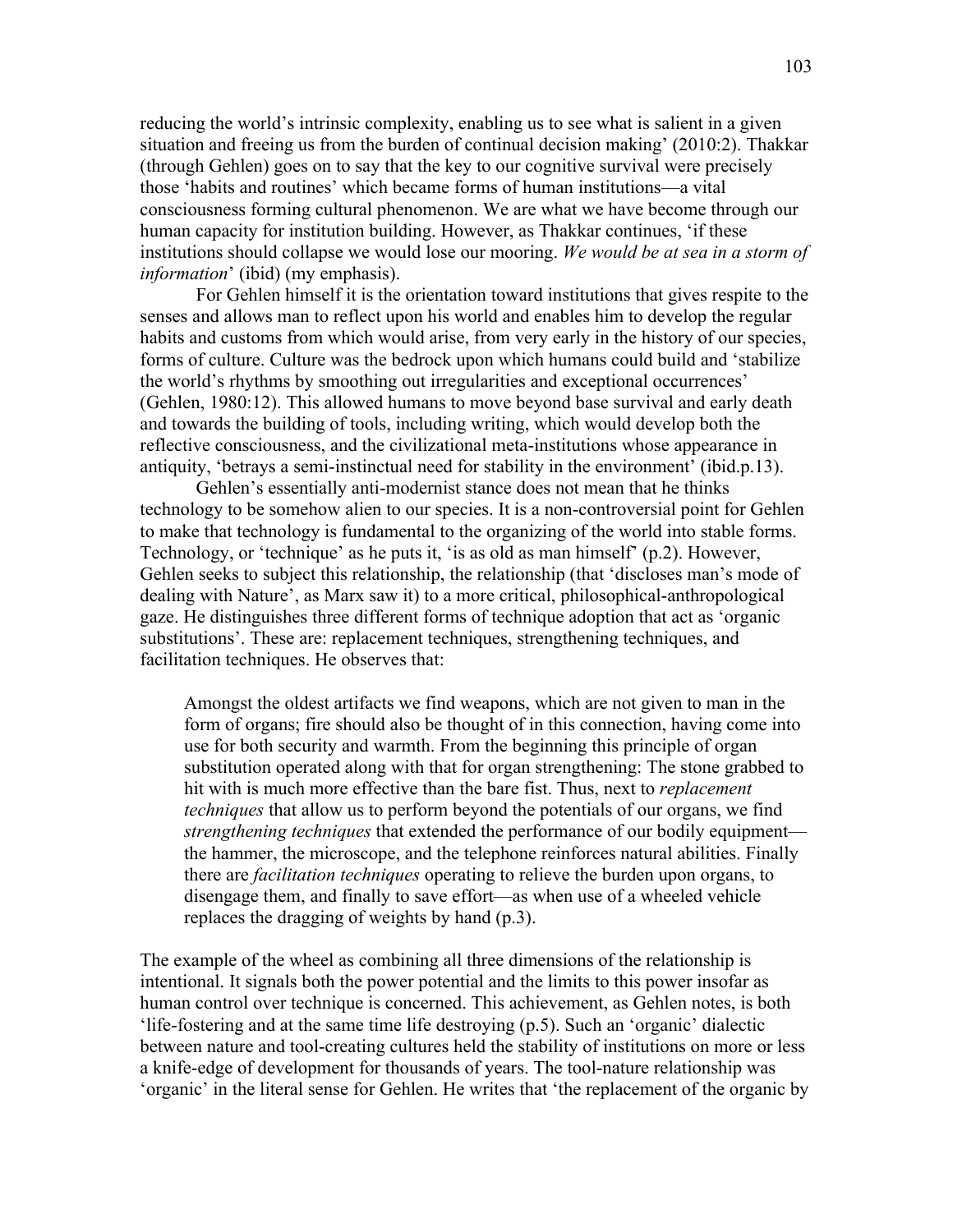the inorganic constitutes one of the most significant outcomes of the development of culture' (p.5). There were two sub-elements to this 'replacement'. One was that artificial materials were developed to replace those organically produced; and non-organic forms of energy began to replace organic energy. In terms of the first, 'the development of metallurgy constitutes a cultural threshold of the first magnitude' (p.5). As late as the Middle Ages, Gehlen states, almost everything that was built (bridges, vehicles, houses, and so on) was constructed from wood and stone. Metallurgical breakthroughs eventually leading to mass-produced steel would change the world and construct the foundations of the Industrial Revolution. In terms of energy, the basis of industry and modernity was fuelled through oil and coal. These are of course the legacies of ancient organic life, but our use of them enabled energy sources to be developed that allowed humans to slip the ties of being dependent upon sources that needed to be renewed from year to year. Gehlen sees in this the beginning of our departure from the environmental temporalities that had accompanied humankind down the ages:

As long as wood remained the most significant fuel material, and the work of domestic animals the most important source of energy, the advance of material culture…met a limit of a non-technical kind that rested upon the slow tempo of organic growth and reproduction (p.6).

To develop this logic along the lines of my own argument we can see that Gehlen views the approaching modernity as representing a sort of liminal space for humans and their relationships with the temporalities of their biological constitutions and the rhythms of their environments. Machines began to become both thinkable and possible through artificial materials and 'non-natural' forms of energy and would set the ancient organicotemporal relationship upon a revolutionary and rational path. For Gehlen, the issue was not the development of the machine *per se*, but the profound structural changes in the institutions of economic, political and scientific life that would make *systems of machines* possible. This change was, in other words, the beginning of the Enlightenment, where science wedded to capitalism created the motivation for scientific experiments that would isolate natural phenomena through experimentation, and would open nature to the scientific gaze and thence to render discoveries amenable to technical application—a breakthrough whereupon 'technique derived the breathtaking tempo of its advance' as cause and consequence of a much wider institutional transformation (p.9).

An unintended effect of industrialism was that it began to dissolve the stabilizing foundations, the cultural institutions, upon which humans built both consciousness and the capacity to lead the fully organic life into which the species was thrown and had evolved to survive in. Life, as it became materially more prosperous (or at least materially different) and as ancient cultures and ways of life were drawn into the orbit of abstracted and developing technological systems, became correspondingly more complex and the social context for new and increased informational stimuli became increasingly unavoidable. According to Gehlen, modernity and the unstoppable technological development that it brought signalled the beginning of the end of our biological bargain with nature. No longer would we be so easily able to compensate for our 'instinctual deficiencies' by 'identifying nature's properties and laws in order to exploit them and control their interaction' (Gehlen, 1980:4). Henceforth, our institutions would lose their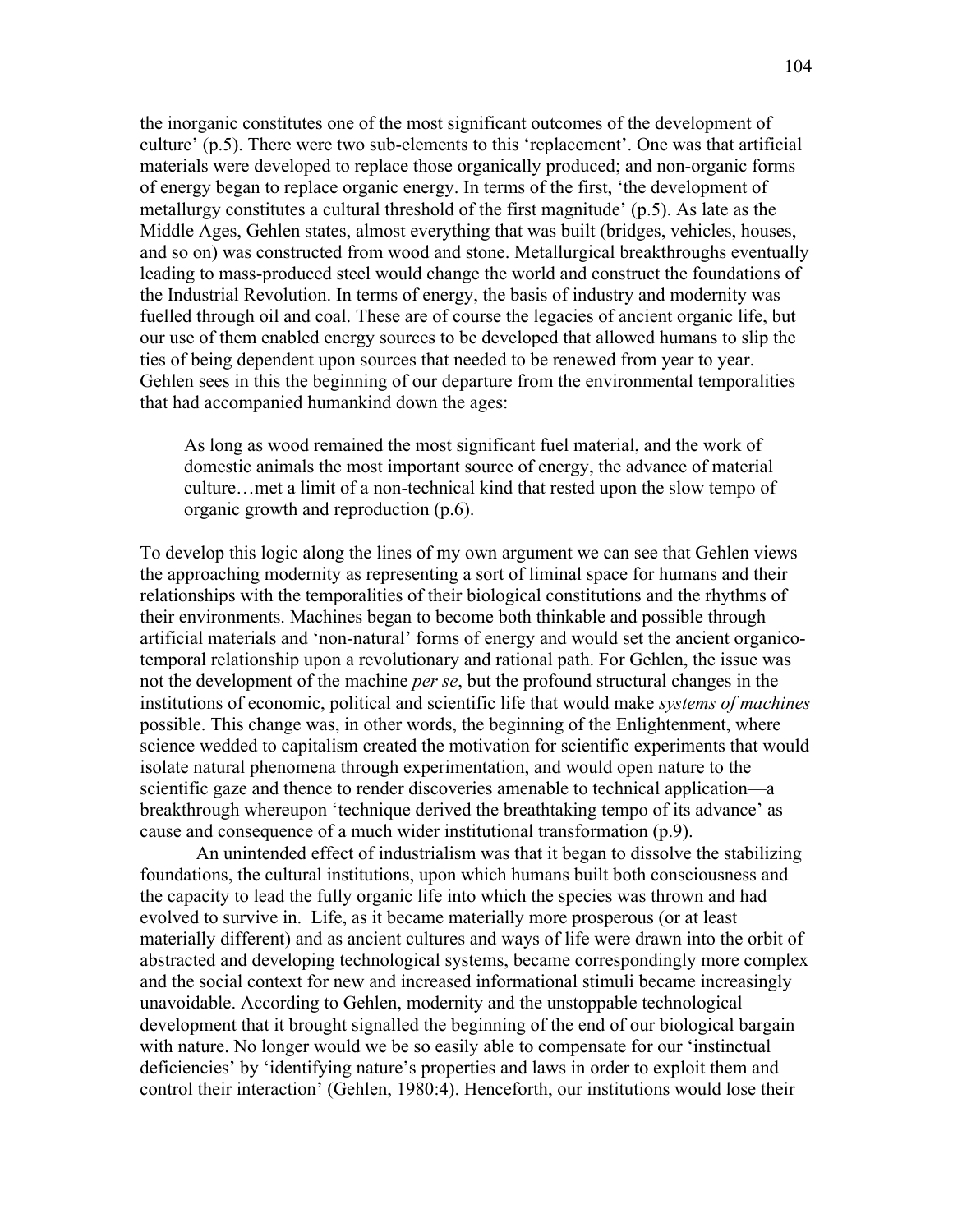deep and stable rootedness into the life of humans and become more malleable and contingent. And as Thakkar notes of this transformation, 'institutions that are optional cannot sufficiently reduce complexity—they take too few of our choices away—and so we are once more subject to overload. We develop over-complicated inner lives and existential crises…' (2010, NPN). Gehlen argued that modernity and industry brought with it 'randomly changing circumstances' (p.52) which constantly undermined institution building and preserving. In such a world, 'any belief in constant principles of orientation is in danger of being denied that minimum of external confirmation without which it cannot survive' (p.53).

It has been my contention that as humans we have capacities of cognition, the intellectual ability to develop and acquire reason, and use reason to construct and make sense of our material world. I have argued also that this capacity has a temporal watermark that is indelible in that at its very core it is rooted in the temporalities of our biological make-up, and in the 'non-technical', as Gehlen puts it, rhythms and tempos and cycles of nature. From our earliest phase of development of this cognitive and temporal capacity to act upon the world, we were always stretching these capacities and, at the same time, eating into our reserves. We see in Gehlen that modernity and its 'rational' approach to technological development began to effect what was for thousands of years, a fairly stable relationship with nature, with the cultural institutions that we built, and with the speed of the temporalities that these contained. The rise of modernity and industry did signal a systematic challenge to our inherent temporal capacities, but nevertheless these capacities did still have sufficient reserves to be drawn upon which constituted the basis of the new (modern) cultural institutions that would themselves be more or less stable and more or less able to act as guide and orientation that would keep information overload and existential crises at bay.

In order to understand and try to recuperate something our present situation, we need to look back to the basis of modernity, to where (for Gehlen) it all went wrong. For me, in contrast to Gehlen, the *Enlightenment is all we have*. We have look to Enlightenment thought—as opposed to ancient and now long-dead and irrecoverable cultural institutions—to try to regain control over our inner complexity and receive the 'external confirmation' that we require to place our cognitive and temporal capacities on a more sustainable basis.

Given that we live in an information society, and that prior to that the world as it developed was based upon (at its deepest level) the information technology of the written word, then it is to the *stabilization of the written word*, both printed and electronic, that we must look to as the source of cognitive recuperation and relief from the informational stimuli of our post modern condition. Modernity created its own information stabilizer, a cultural institution within which assemblages of the written word and the ideas contained therein, contain the meta-narratives that acted as the guides for action and for contemplation and reflection. We call it the *canon*, and it is to this that we need to look in order to appreciate and recuperate and reactivate what Enlightenment has given us.

#### **Ideology and the canon**

The general conception of the constitution of what has been portentously termed 'the western canon' is today very far from what Victorian high cultural guru Matthew Arnold,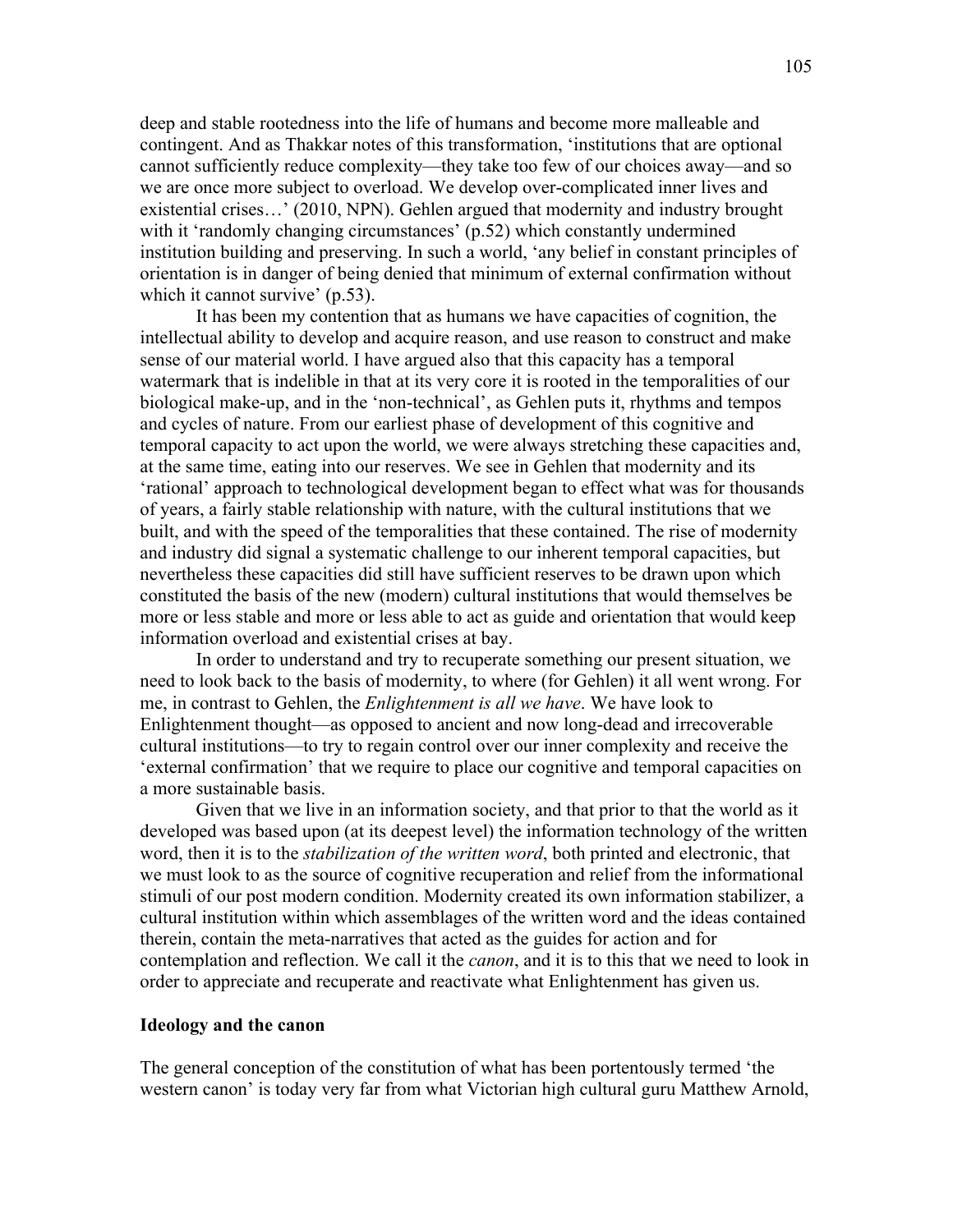in his *Culture and Anarchy*, famously saw as embodying 'the best that has been said and thought in the world'. The canon, as we shall see, is today considered (when it is considered at all) to be a tool of the elites and more particularly white imperial oppression. Moreover, those who dare to advocate it these days find themselves frequently pilloried for promoting a form of cultural imperialism over those who are said to be in need of culture and ideas because they are incapable of generating them themselves. So what has happened? Why has the once-uncontroversial notion that one set of ideas may have more merit than another and may possibly contribute to what Herbert Marcuse (1977:x) saw as a social and cultural 'standard that remains constant' become so anathema—to the point that we barely have the debates any longer?

To answer this question we need to go back a generation, to the time of widespread economic and political upheaval that was the transition from Fordism to flexible accumulation that we discussed in chapter three. Since that time (around the turn of the 1980s) and the 'culture wars' in the Anglophone campuses over the nature and function of the curricula in schools and universities, the 'western canon' has had a very bad time of it. This malaise has developed to such an extent that to speak positively today of a canon of works that should be read and debated as being important in their own terms is almost to break a taboo (McCain, 2006). Often there were good reasons for the critique of the canon, which I will come to shortly, but the debates themselves were almost always ideologically driven (Searle, 1990). In the main the disputes that were generated occurred between a broadly Left and Right politics that had their roots, boringly and shallowly, in the domestic contemporary party politics of the Anglophone countries such as the USA, Britain and Australasia. Debates—if they could so be characterised—were coloured by the 1980s monochromes of 'political correctness', a mode of thought that was itself a consequence of the political retreat of the Left from its more traditional spheres of political economy, political ideology and a general critique of capitalism. The identification and rejection of the canon and its works formed a part of the Left's continuing preoccupation with issues of culture and identity in the wake of its abnegation of 1960s and 1970s political militancy (Judt, 2010: chapter 14). For the new Left of the culture wars the canon was a standing affront to ideas of diversity and pluralism in thought and action, and was excoriated as little more than the ideological hegemony of the ideas of 'dead white males'. The canon was, for the Left, a sizable and ever-expanding list that could include anyone from Shakespeare to Gibbon, and from Plato to Joyce. Taken together, these constituted the ossifying material for what Mary Louise Pratt termed 'a narrowly specific cultural capital that will be the normative *referent* for everyone, but will remain the *property* of a small and powerful caste that is linguistically and ethnically unified' (cited in Searle, 1990). There is of course more than a grain of truth contained in this statement, one further defined by Pratt as the effect of 'the West's relentless imperial expansion' which ruthlessly promoted the growth and institutionalization of a certain class of ideas that did not allow space for other voices and other perspectives such as those of women, blacks and the subaltern more broadly.

The identification of the role of ideology meant that there could on occasion be a well-aimed and influential critique of how a canon may operate insidiously within society. For example, Edward Said's pioneering *Orientalism* (1979) drew back the curtain on 200 years and more of the West's creation of the 'Orient' as an idea, and a set of discourses that were used in order to dominate non-European peoples, societies and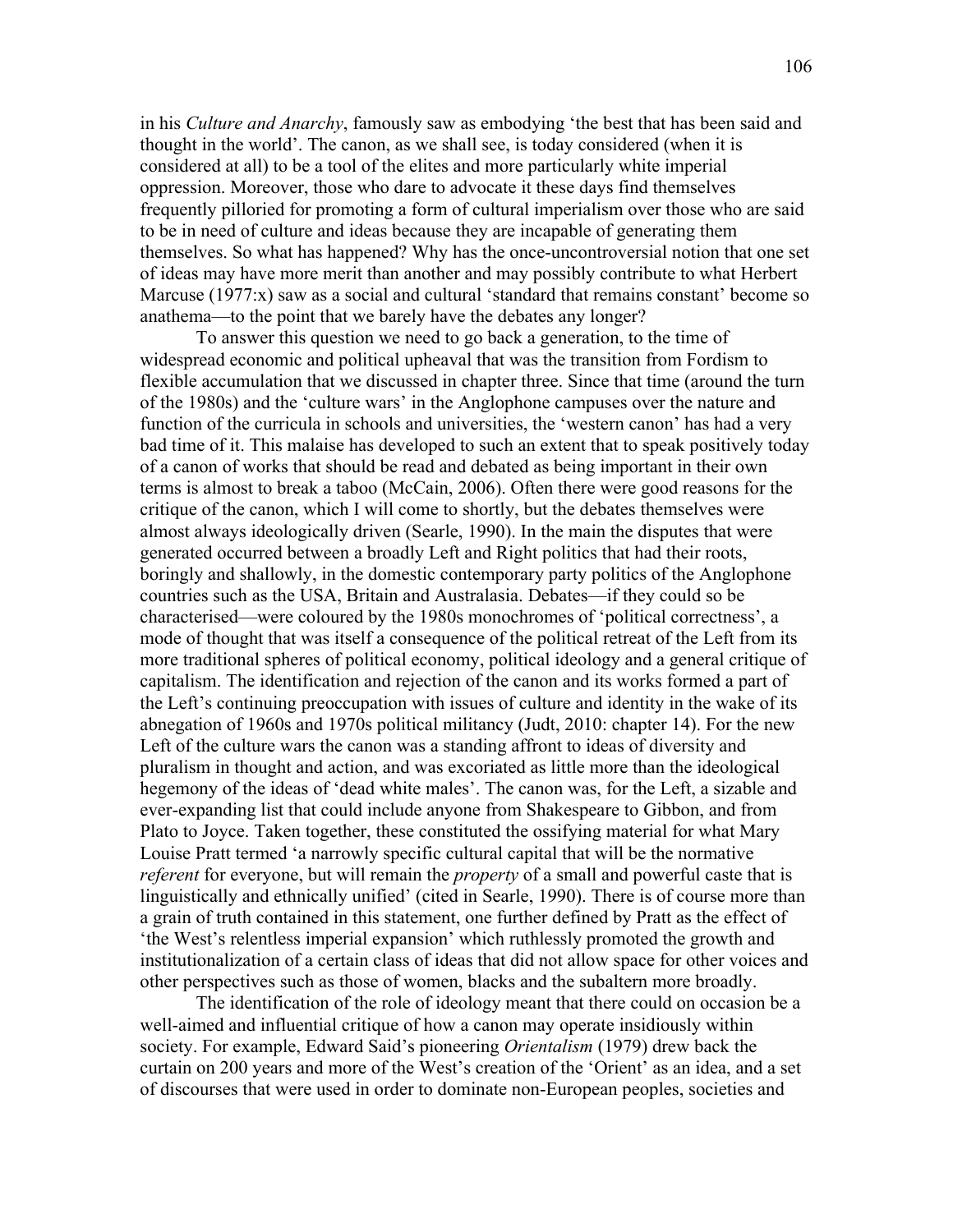cultures. Said's work identified concepts, typologies and discourses that were canonicized in an English, French and German philology that encompassed (among other things) sweeping racial theorems, broad theological assumptions about Islam, and a general condescending treatment of the territories and peoples East of the Levant as culturally inferior.

The problem, though, is that Said's nuanced approach tended to be overrun by a broad-based attack (such as Pratt's) on the western canon *per se* as hierarchical, oppressive and elitist. The main consequence of this was that in its culture war zeal the Left threw out the canonical baby with the cultural bathwater—leaving no room for a truly critical approach that could accommodate the possibility of at least some universal benefit arising from the cultural institutionalization of certain ideas. That this rigid interpretation coincided with the rise of the influence of post-modern theory in the universities was itself no coincidence. A literary and cultural post-modern theorizing emerged out of the abandonment of the politics of practice that I just noted. The politics that this sort of post-modern theorizing expressed was of an abstract and inward and fetishistically textual kind, especially in the disciplines of English and Literary Studies. More significantly, this fed into a wider 'depoliticization of the public sphere', as Boris Frankel has argued, where politics became hegemonized by issues of identity and meaning and culture—but in specific ways that were disconnected from the real and material concerns of the vast majority who were outside the universities and the opinionshaping media (Frankel, 1992:15).

Again it should be stressed that many of the issues taken up in the post-modern culture wars were both important and overdue. The logic of what Pratt and her ilk would write is of a kind that many post-modernists (and many others on the Left) would readily agree with: there needed to be 'space' in the textual universe for the subaltern Other, for those essayists and theorists and novelists such as Frantz Fanon or Gayatri Chakravorty Spivak or Gabriel García Márquez, people from the margins who could nonetheless illuminate aspects of the totality of the human condition. A positive outcome from this is that many invisible people and silenced voices were now beginning to be seen and heard, and with influences that began to be felt in the world. But the post-modern context of the arguments that helped bring the subaltern to life also nurtured a *political apathy* in terms of the possibilities for a truly transformational politics. It was a relative indifference to deep and substantive social and political change that would characterise the entire postmodern project. What this meant was that whilst we could admire and accept the works of, say, Donna Haraway or Val Plumwood—the economic and political steamroller of neoliberalism trampled its way across the world, bringing major reversals to many of the gains that had been made in the developed world and beyond since the end of the Second World War (Derrida, 1993:12).

The post-modern context tended to be constituted under the sway of philosophers such as Jacques Derrida and theorists such as Jean François Lyotard (see Norris, 1992). To take Derrida first: he advocated a very influential text-based politics of 'deconstruction', where the famously misunderstood aphorism 'there is nothing outside the text', tended to be taken as an argument for an infinite relativism. As Norris shows, however, interpreters of Derrida's work 'fail to grasp' the actual meaning of his work and instead imbued in it an 'anything goes' hermeneutic that 'cheerfully pronounces an end to the regime of reality, truth, and Enlightenment critique' (1992:18). The influence of this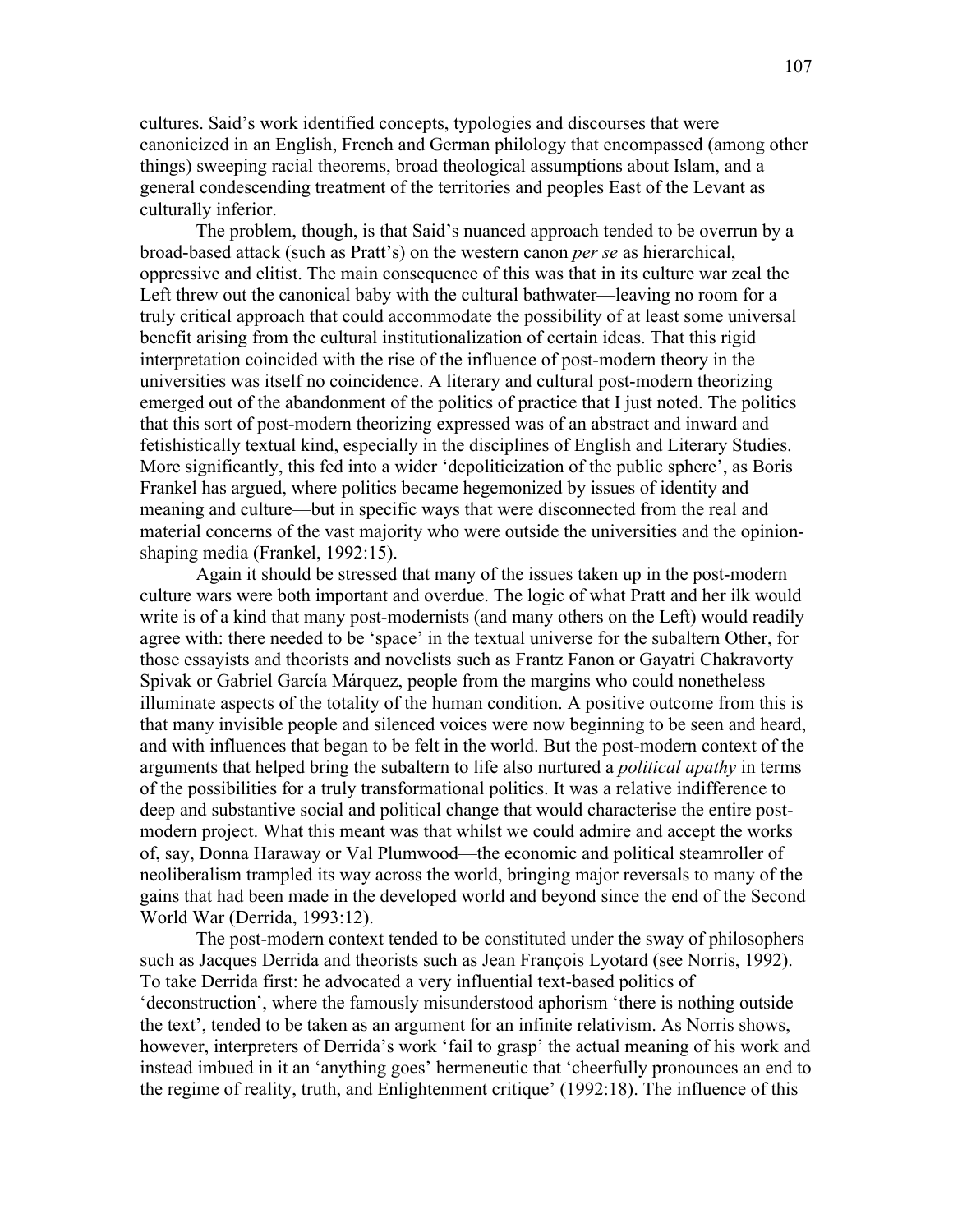'large scale distorting mechanism' (Norris, 1992: 19) of mis-interpretation generated and helped to sustain a post-modern relativism within the realms of meaning and politics that left little impulse for an actual and materially oriented politics of social change. Indeed, the post-modern relativism that influenced the academy and armed the culture war soldier against the canon of 'dead white males' generally saw no reason to engage in a practical politics anyway, because the modernist politics of socialism, or conservatism, or indeed any politics with a organized programme *per se*, were a part of the problem for the postmodernists. Here the cues came from Lyotard who argued in his *The Post-modern Condition* that the politics of the modern period were the politics of the 'metanarrative', the BIG stories that overarch culture and society and ground it in a specific and universal ontology. This was, according to Lyotard and his acolytes, a form of 'totalitarianism' that had to be combated at the miro-level of meaning in order to avoid applying one freefloating 'phrase-regimen' to a universal application (Lyotard, 1979).

From this perspective the canon was seen as irredeemably hierarchical and totalizing. It was a textual foisting of the reality of an elite upon the masses, not in order to educate them, but to exert power over them. The problem for the post-modernists, though, is that hierarchy and 'truth' had to be combated through its own relativistic worldview. This meant that post-modernism explicitly eschewed the only kind of politics of change that our world (as it is currently structured) is able to accommodate: a structured and hierarchical and programmatic politics that is based upon core 'truths' and 'values' that form a metanarrative of orientation through which to make sense of the world—which is the only possible basis for changing it in a meaningful way. It was ironic that the post-modern Left in the culture wars chose to take a totalizing perspective vis-a-vis the western canon in order to dismantle the allegedly totalizing view of a 'small and powerful caste'. This logic of double negative had the effect of painting the postmodern Left into a corner in terms of its ability to develop a critique of the western canon in ways that might view certain aspects of it as socially and politically positive.

But what then of the Right? What of the traditionally conservative wing of liberal democratic politics and opinion that would seem to be more naturally aligned to the idea of a canon?

In 1994 Harold Bloom published *The Western Canon*, which, as its jacket blurb states: 'argues eloquently and brilliantly against the politicization of literature'. And here we see, or so it would seem, what is a reasoned and rational rejoinder to the culture war post-modernists who had arisen, and armed with a mission, set out to eradicate the noxious legacies of 'dead white males'. Unfortunately, however, *The Western Canon* is primarily a list of what Bloom thinks the canon *should consist of*; a roll call of those uplifting and valuable texts that *he thinks* must be read and studied in schools and universities. Bloom lists twenty six of them, from Dante to Beckett, and these were chosen by him for their 'sublimity and their representative nature' (1994:1-2). And Bloom, by way of the 'eloquent and brilliant' argument the blurb primes us for, justifies who is in and who is not, by his noting in these works their 'strangeness' and 'originality' that 'makes the author and the works canonical' (p.3). After this unpromising start, Bloom merely proceeds to go through his list. His book thus misses the point entirely. Instead of being a reasoned answer to the 'politicization' of literature, or a brilliant case for the indispensability of the canon (as we were told it would be), the book emerged into public view as a large and lumbering target for the post-modern snipers waiting in their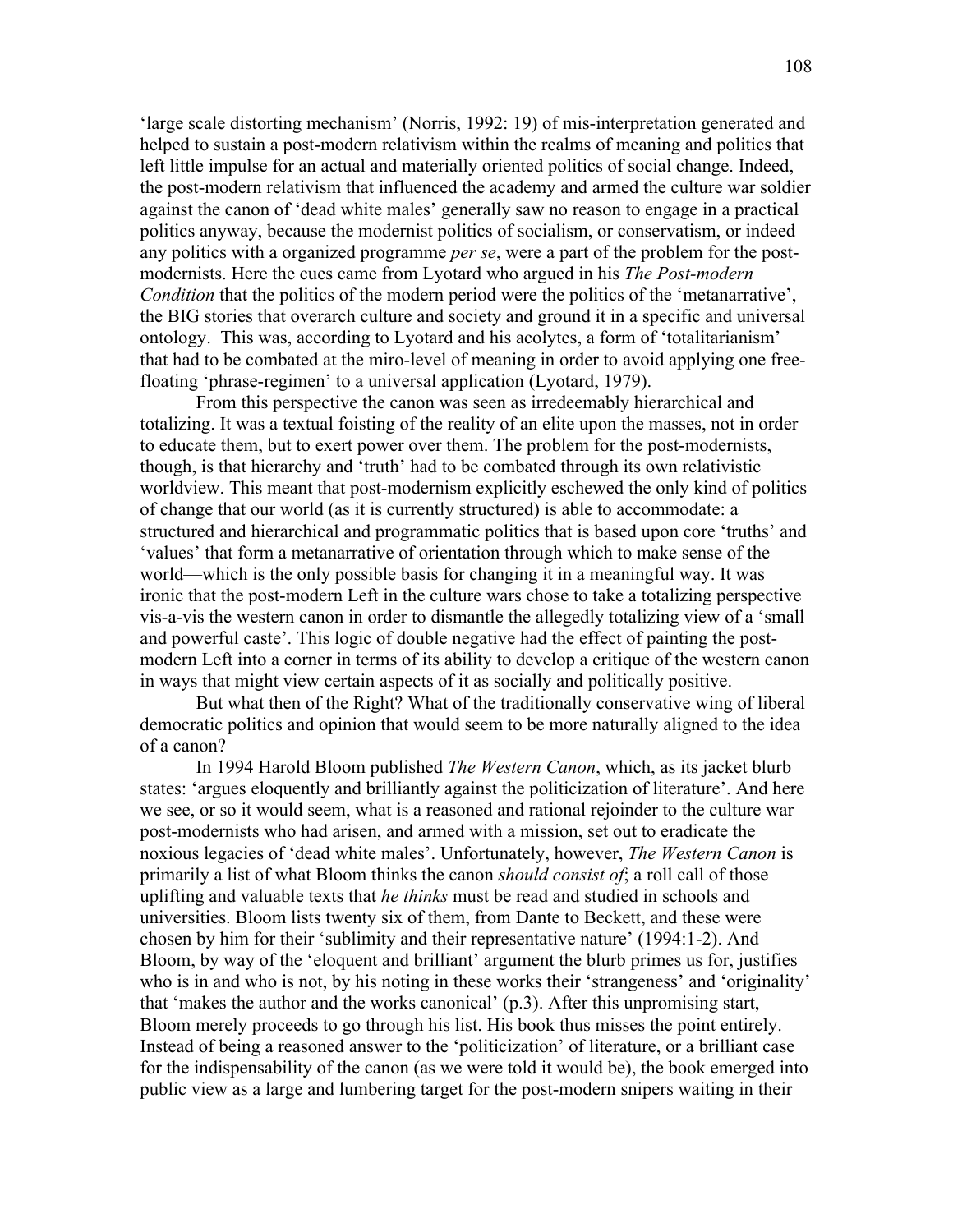university perches to pick off his choices at will. I will say more on why the book misses the mark shortly.

What Bloom *did* achieve was a heightening of the 'politicization' that it purportedly sought to avoid. It's main fault is that it was a book about what *should* be taught, not *why* is should be taught. In this it was an echo of Roger Kimball's *Tenured Radicals: How Politics Has Corrupted Higher Education* (1990). In this book Kimball directed his ire at the 1960s counter culturalists, those sundry Leftists who he saw moving into their comfortable tenured jobs in 'protected purlieus' and were now setting about changing the university to align with their own ideological worldviews. From their unsackable positions, Kimball argues, all that was good and nourishing and important from the conservative perspective, that is—was now being demolished by those afflicted by what he sees as a 'juvenile cultural relativism' (2008: xxxiii). Indeed in the book's third edition, in 2008, Kimball argues that notwithstanding the positive trend of Right wing television in the shape of Fox News, and the broadening reach of a new generation of Right wing talkback radio hosts, things have actually gotten worse, and the tenured radicals are today more deeply entrenched than ever, busily hypnotizing millions of gullible American students with 'relativist' courses on popular culture, transgender, ethic studies, gay and lesbian studies, and so on (2008: xv).

Now this is all good knockabout stuff, polemical and impassioned—but, and as with Bloom, it has nothing to do with the canon, canonicity or the formation of the canon. Kimball simply meets Left politics with Right politics. And Bloom is content to tack up his list as a response to perceived threat of relativism and anti-canon Left. This is all fine as far as it goes. But the fact that these contretemps did not gain much purchase beyond the universities and a narrow media and literary elite, says much about the wider appeal and the perceived relevance of trench warfare inside the institutions of higher learning. And yet it all did matter (and still matters) very much. This is because what tends to become the ruling ideas of any society are those that emerge from its elite formations: *ergo* the university educated take with them their worldviews into business, into media, into government institutions, and into all the other realms of opinion forming and shaping. This trickles down, often imperceptibly, to congeal as the unquestioned assumptions that govern the thinking and attitudes of a majority. From this logic, there emerged two separate processes, from the Right and the Left, which has left the *idea* of the canon as something moribund and almost dead.

Firstly, from the radical economic Right of the 1970s, as we have already seen, there was the evolving dominance of neoliberal ideas. This was fundamentally the promulgation of pure political economy, with no interest in ideas other than those with practical application as drivers of a more efficient economy. In such an economy, the university, like any other business or institution, would need to synchronize with the imperatives of the marketplace. And so it has transpired. Today, questions over the social and cultural relevance of Dante or Vico as against Arundati Roy or *The Simpsons*, pale into insignificance for the student with mounting tuition bills to pay, and for the professor with classes to fill. Vocationalism, and not inquiry for its own sake, is the new watchword in the academe. The new 'academic capitalism' means that neoliberalism, as the new face of  $21<sup>st</sup>$  century conservatism, has little or no interest in what the universities actually teach, canonical or not—so long as they are responding flexibly and efficiently to market signals (Slaughter and Leslie, 1997).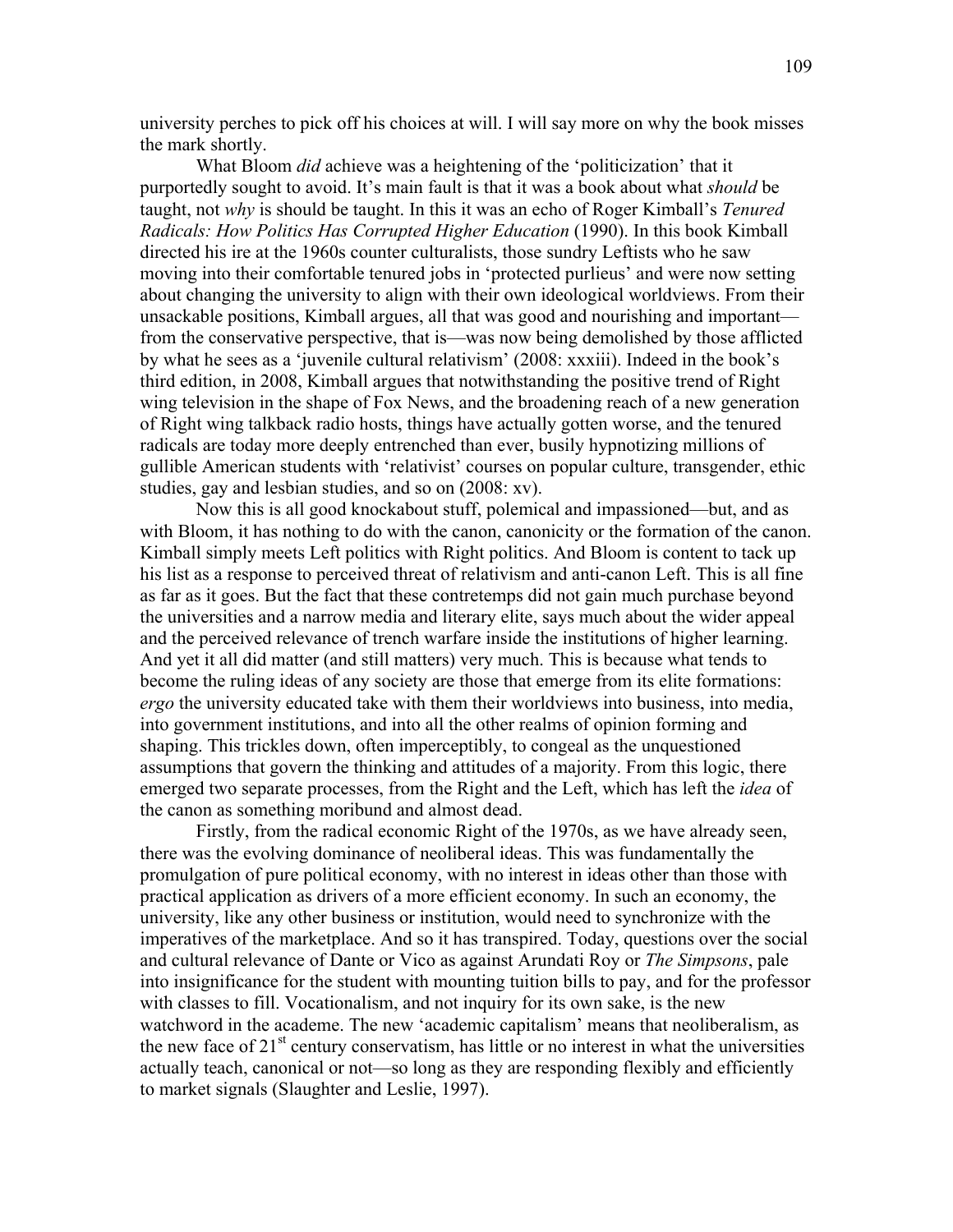Secondly, the culture warriors of the Left have by and large moved on from the battles over the canon. Academics and students today are largely unconcerned with such issues, or they if they are, they tend to accept that the western canon does indeed represent dead, elite, imperialist thinking. And in any case for students it's more fun to 'deconstruct' episodes of *South Park*, than attempt to actually understand what Edward Said or Jacques Derrida were trying to tell their parents about the importance of ideas and of texts. Teachers, for their part—unless they form part of the globe-trotting professoriate who move easily from Harvard to television, and from the Op-Ed page to the hugely popular blog—fight mainly for their jobs, fight overwork and the pressure to publish, and fight to make themselves and their courses appear relevant to the real world, or more accurately, what appears as relevant to the agendas of university management. And so amid what is now a generation-long politicization of the form and function of the canon, very few now take the trouble to think and argue about what the canon is, or could be, and what relevance it might have for our society of speed and distraction. Still less, indeed, has this been done from the perspective of time.

#### **The point and the time of the canon**

As dispassionately and objectively as I can, I want to argue for the recognition of the importance of the western canon and the need for a revival of the process of canonicity from a perspective that is beyond Left and Right politics (if such a dichotomy can be meaningly said to exist any more anyway). We can begin by dispensing with the pseudoquestion 'what is the canon?' as being one (if put like this) that is always inherently political, and gives rise only to lists and resentments to be thrown at one another. A more pertinent question would be 'what does the processes of canonicity do?' 'And what might the canon be capable of?' To answer these we need to move to the recognition that ideas (written ideas in the form of books that have circulated and have been read and debated) are able to form into the background consciousness of a culture and give shape and substance to that culture. Taken as an agglomeration the canon is able to become institutionalizing and stabilizing (in Gehlen's sense of these terms) and to become the textual and ideational cues for the values and mores and ethics that comprise the very bedrock of our sense of being in the world.

An example of this would be the Bible, and Christian doctrine more generally, from where the term 'canon' originally emerged. The Bible and its stories, its metanarratives and the belief systems that they engendered, have obviously had a functional value in that they formed long-lasting and relatively unchanging ways of holding cultures and societies together through shared orientations and shared faculties for meaning-interpretation. Moreover, Islam and Judaism, being similarly text-based and book-bound worldviews have also acted as central pillars in the development of institutions of civilizational coherence for a thousand years and more. It does not matter what one may think of religion. The effect of the canonical status of religious doctrine have been palpable and real, and have worked as a stabilizer in that their texts have been accepted as a not only a moral and ethical code or law, but also as a reason for existence in the world. To move the example to what is perhaps a logical development of the effect of religious canon, we can say that for a short time at least the Marxist-Leninist-Maoist canon(s), ideas that were based upon nothing but the belief in the written word as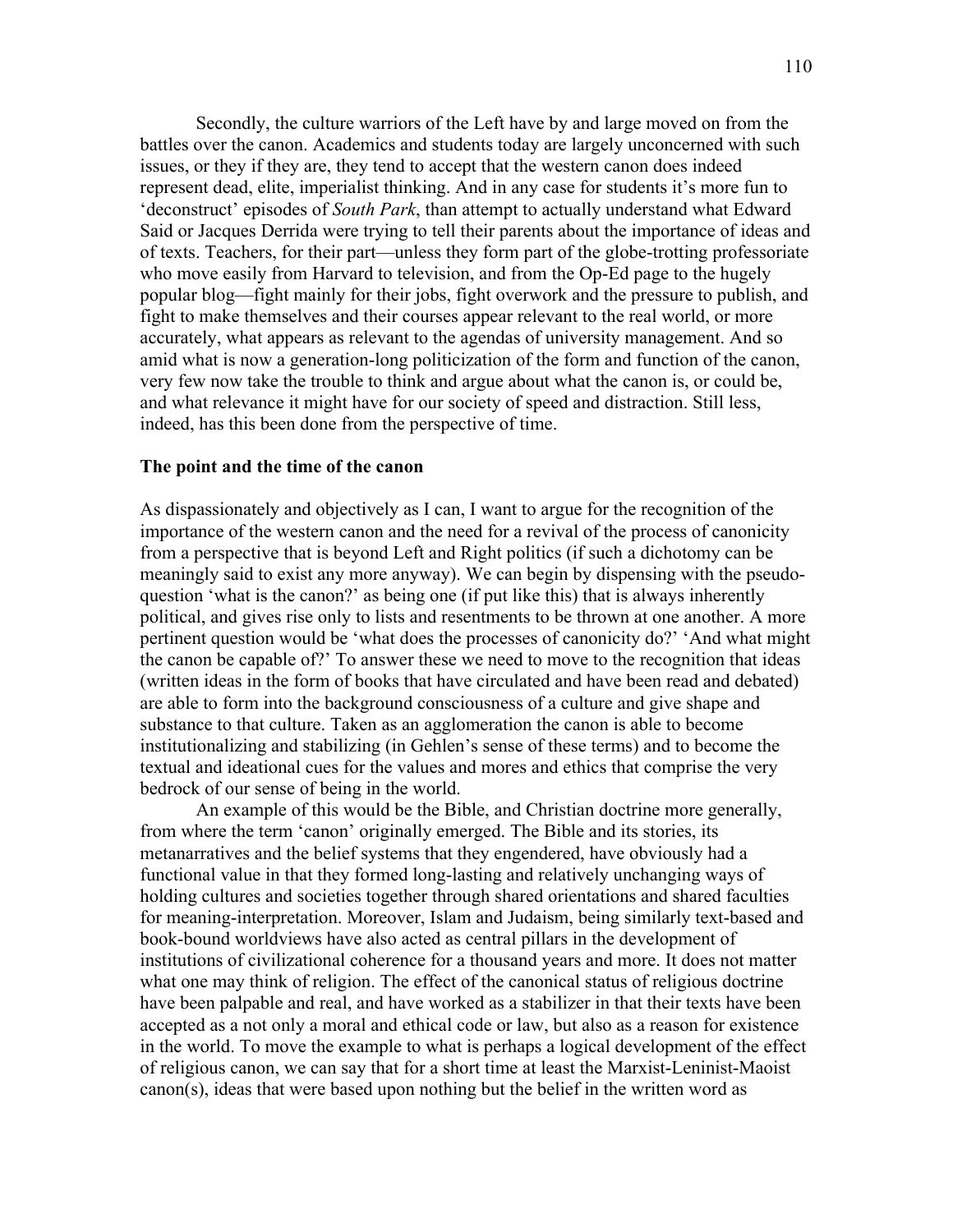expressing the literal meaning of the world (think of the millions of kids who flourished copies of Mao's 'Little Red Book' in the 1960s and 1970s), meant that institutionalized ideas and worldviews could endure for millions of people over the span of several generations. In the case communism of course, its relative 'stability' was vouchsafed by repression, or worse, particularly for those for whom the canon was something to be interpreted and debated.

It is clear that to do away with the idea of the canon as the cultural warriors have done, or to forget it altogether as the neoliberal-dominated Right have done, or to leave it in suspended animation as either as a long-ago academic battleground, or an irrelevancy for the majority, is potentially catastrophic. In a very real sense this is to do away with the perceptual building blocks that we need to construct and to strengthen our instinct deficiencies and the ability, individual and collective, to stave off our susceptibility overstimulation and confusion. The demise of the idea of the canon says something about an effect of our current age of distraction. And so in our network society of high-speed digital flows of information the need for an appreciation of what the canon is for and what it can achieve has never been so urgent.

One of those who first revealed the functioning of the western canon, as we have seen, was Edward Said. His *Orientalism* was a rallying cry for a long-suppressed subaltern theory and practice that has now burgeoned far beyond the dreams of anyone in the 1970s when the book was written. Thanks in part to Said's widely influential effect, novelists such as Salman Rushdie and theorist/activists such as, say, Vandana Shiva, creators of non-western ideas and non-western writings, have percolated up to make space for themselves in the global consciousness: part of an incipient global canon, if you like, that has force and stability and is part of the formative bases of a more diverse cultural institutionalization. Indeed, this was Said's overlooked argument: by revealing the hegemony of the western canon, he did not *ipso facto* argue that canonicity itself was necessarily negative—his target for critique was a potentially infinitely expanding but nevertheless specifically focused 'set of texts authors and ideas that make up the *Orientalist canon*' (1979:4) (emphasis mine).

Elsewhere in his work, Said makes the case for a more positive function for a canon of ideas. His point is that the institutions and cultural stabilizing forces that the canon make possible should not be scrapped, as the post-modernists argue. Rather, they should be held up as institutions of cultural stability—and held up again to constant analysis and debate to produce what he terms in his *Culture and Imperialism*, a 'critical literature' (1994: 54) This would be a canon that is solid and dynamic at the same time, endowing an always-provisional relevance to its works (1994: 54). Its solidity would ensure that it is not easily removed or ignored, and its looming presence in our culture would constitute the basis for our duty as citizens to have some common knowledge of its and its rationale (more on this in the next section). Its dynamism would prescribe a democratic and open and constantly critical analysis of the texts and ideas that we use as the basis for our institutional grounding in the world, in politics, in ethics, in economy and so on. This would mean that some would become redundant or marginal, whilst others (fresh ideas and new works) could be provisionally admitted. The canon should not therefore repose and calcify in what Said termed a 'venerable petrification' (1983: 143) or become some sort of holy realm or rarified space for high-level debate. Instead it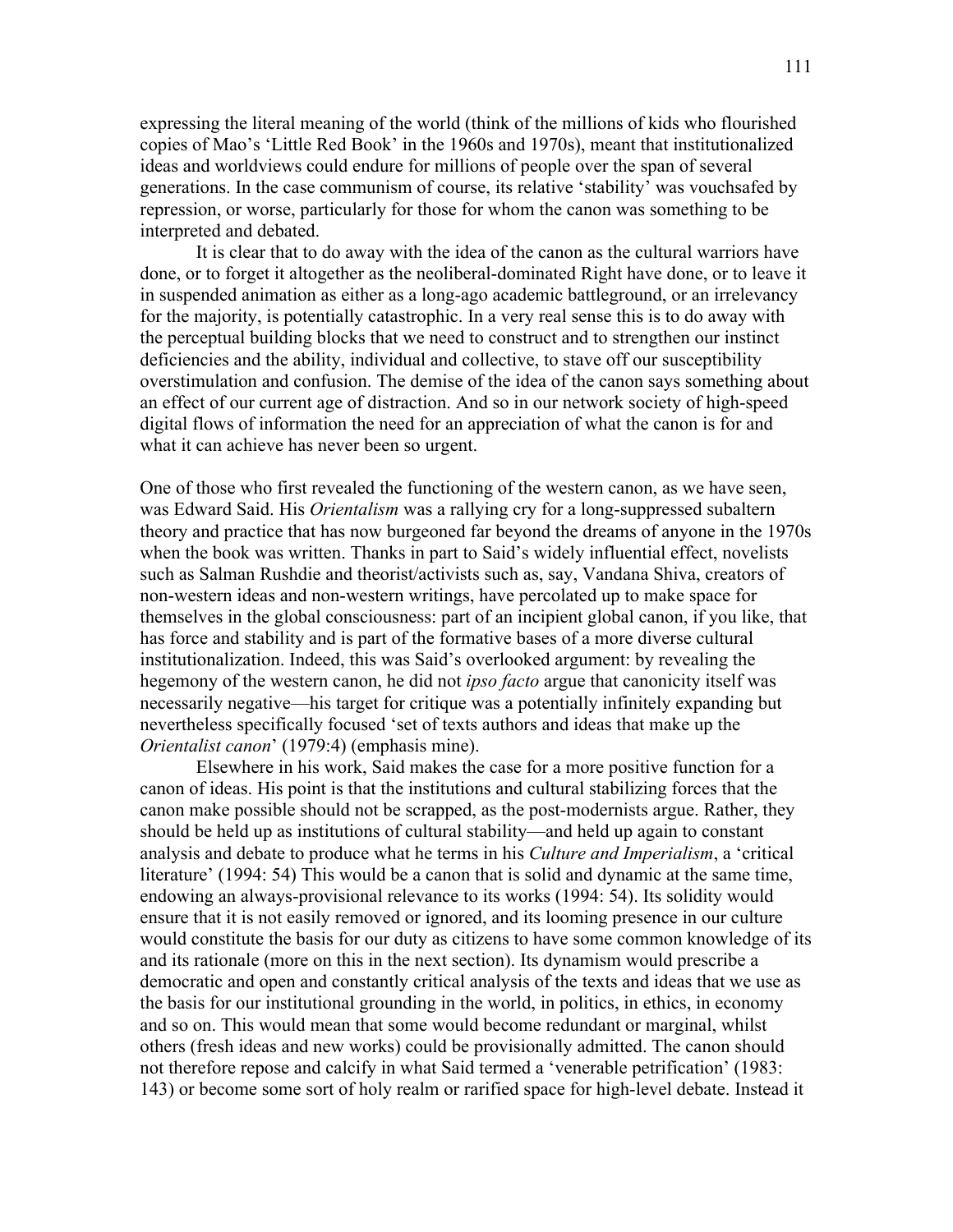must be the material for publically accessible discourse that all could enter into and help shape should they choose to do so.

Susan J Hekman elaborates on the need for a dynamic and reinterpretive relationship with the canon and its formation. In her collection *Feminist Interpretations of Michel Foucault*, she makes the case specifically for a feminist approach, but her logic has universal application. In the Introduction to the collection of essays she has assembled, Hekman constructs its overarching theme and context:

The process of canon transformation will require the recovery of 'lost' texts and a careful examination of the reasons such voices have been silenced. Along with the process of uncovering women's philosophical history, we must also begin to analyse the impact of gender ideologies upon the process of canonization. The process of recover and examination must occur in conjunction with careful attention to the concept of a canon of authorized texts. Are we to dispense with the notion of a tradition of excellence embodied in a canon of authorized texts? Or, rather than abandon the whole idea of a canon, do we instead encourage a reconstruction of these texts to inform a common culture? (1996: ix).

Whilst we are interpreting Foucault (through Hekman), I note that I cited him previously as writing that 'history is that which transforms documents into monuments' (1972:8). History, of course, deals with temporality in that it deals with the past. This brings us to the most indispensible feature of a canon, *which is its temporality*. Time, or the *longue duree* is what qualifies a text for entry into a canon, be it politics, or literary studies, or cultural interpretations of what the character of Homer Simpson represents—although a canon formation around the latter might need to wait a few more years yet. The aphorism 'it stands the test of time' is apposite here. Time is not only a prerequisite for canonicity; it also what gives it durability, legitimacy and institutionalization. Without critical scrutiny, canonical works can easily become the expressions of elite power. Time can then give them the aura of infallibility or unquestionability. Such works are effectively ideas that are held in place through the repression or exclusion of others. Notwithstanding the positive and negative effects of the canon, the fact still remains, *canonicity works*—it works on the mind of the individual, it works on *dispositif* of institutions, on cultures and on world-orientations.

Social acceleration, however, is fatal to the functioning of the canon, be it a canon in the service of elite purposes or democratic ones. This does not mean that the canon and its works must be set in stone—to become the 'monuments' of power that Foucault warns of. Since the beginning of the period of Enlightenment especially, the world and its technological, social, cultural, economic and political processes have been marked by dynamism. To look to immovable ideas as our epistemological anchors in a rapidly changing world simply would not work, because the cognitive dissonance would be so great. Canonical ideas and canonical works must reflect our social dynamism, but in a way—and at a pace—that fosters (or at least does not endanger) relative stability. And so just as works and ideas should not be 'admitted' to the canon immediately, neither should they be 'evicted' arbitrarily and with equal rapidity. This has occurred in our recent past, in a time where ideas were far more hotly disputed than they are today. We saw it for example in the USSR in the 1930s where suddenly Leon Trotsky vanished from the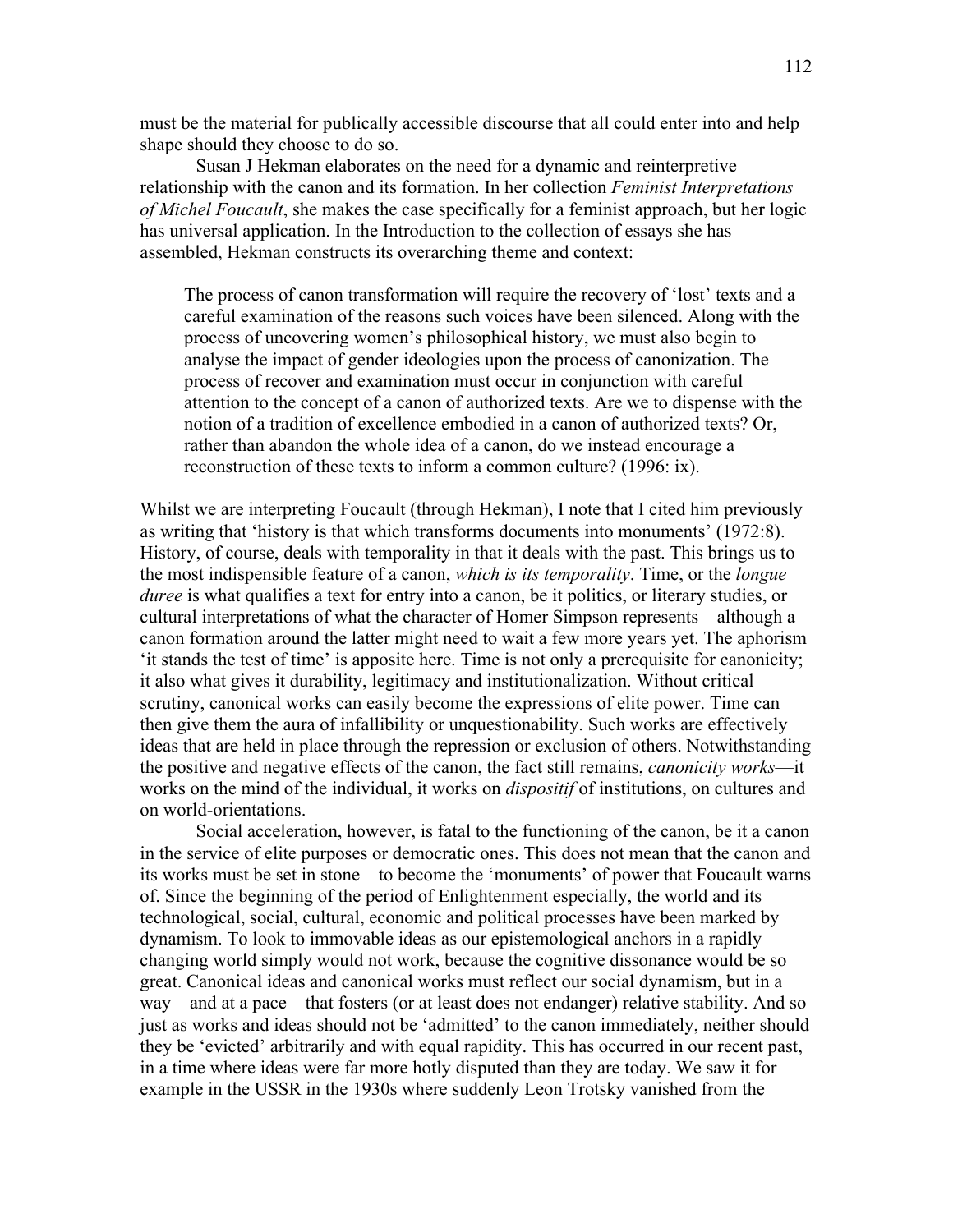Marxist-revolutionary canon. It was apparent also in early Nazi Germany where bonfires were made of the writings of Jews and communists and democrats. Such abuses of canonicity, however, served mainly to illuminate the structures of dictatorship and its intuitive realization that monopoly over knowledge and information (what constitutes the canon) are vital for the maintenance of power. However, the dynamics of an ideal-type process of canonicity, in a world where it functions as Said, Hekman and others envisaged that it should, is a dialectical and temporal one, between the canon and the people (the culture) that it informs. Let us unpack this process.

When thinking about the canon of major works of literature and works of political economy, philosophy and so on, we are struck first of all by the fact that it comes to us from the past. This is not to say that it is dead or inert—but that it is diachronic, something that is inherited, and that this diachronicity has its own temporal depth that can range over the short, medium or long term. These differing temporal depths are the complex variable that gives the process of canon formation its life. How might this work? Well it can be posited that the works of, say, William Shakespeare and J K Rowling may be said to be part of a western literary canon. Similarly the writings of Thomas Hobbes, for example, would be a part of the canon of western political philosophy, alongside a rather more contemporary theorist such as John Rawls. The former in each comparison reside in the deeper temporal depth (the *longue duree*) whereas the latter are only just beginning (and tentatively in the case of Rowling) to enter the consciousness that helps direct our cultural orientations. Time is what gives them eventual canonical status, and time is what causes them eventually to endure. But this is not a one-way process. The canon and its content must always be provisional. And so this would mean that even Shakespeare might someday fall into obscurity and irrelevancy. And conversely, it may be possible (and necessary) that the now semi-obscure works of someone such as Hobbes will be resurrected and analyzed and ventilated across a much wider domain in order to gauge his significance for our own time.

Works may drop out of the canon through lack of relevance. For instance hardly anyone reads Hilaire Belloc or G K Chesterton anymore, but these writers were immensely popular and influential around the turn of the  $19<sup>th</sup>$  century. Alternatively works may steadily gain in prestige and authority over the years. One can easily see this in novelists such as E M Forster and D H Lawrence, who were living contemporaries of Belloc and Chesterton. Moreover, old works may be discovered, such as the *Epic of Gilgamesh*, and new technologies open up the possibility for whole new forms of canon, be it film (French New Wave), music (jazz, rock n' roll) architecture (neo-classicism, modernism) and so on. These canonical shifts are detectible to only those who take the trouble to look. Post-modernism and the apathy that it has spread in respect of the idea of the canon mean that the canon continues to exist but that its engagement with a democratic public sphere public is close to non-existent. Once again, canonicity works, but for it to work as a positive set of orientations for culture and society it would have to function on the basis that it is the public that must determine the content and depth and span of the canon, and it is the canon that will in turn determine the broad orientations of the public culture.

Just as important as this temporal analysis of the canon are the temporal rhythms that stem from the dynamics of the technologies involved in canon formation itself. Here I recall previous arguments on the entimement of technologies themselves that we saw in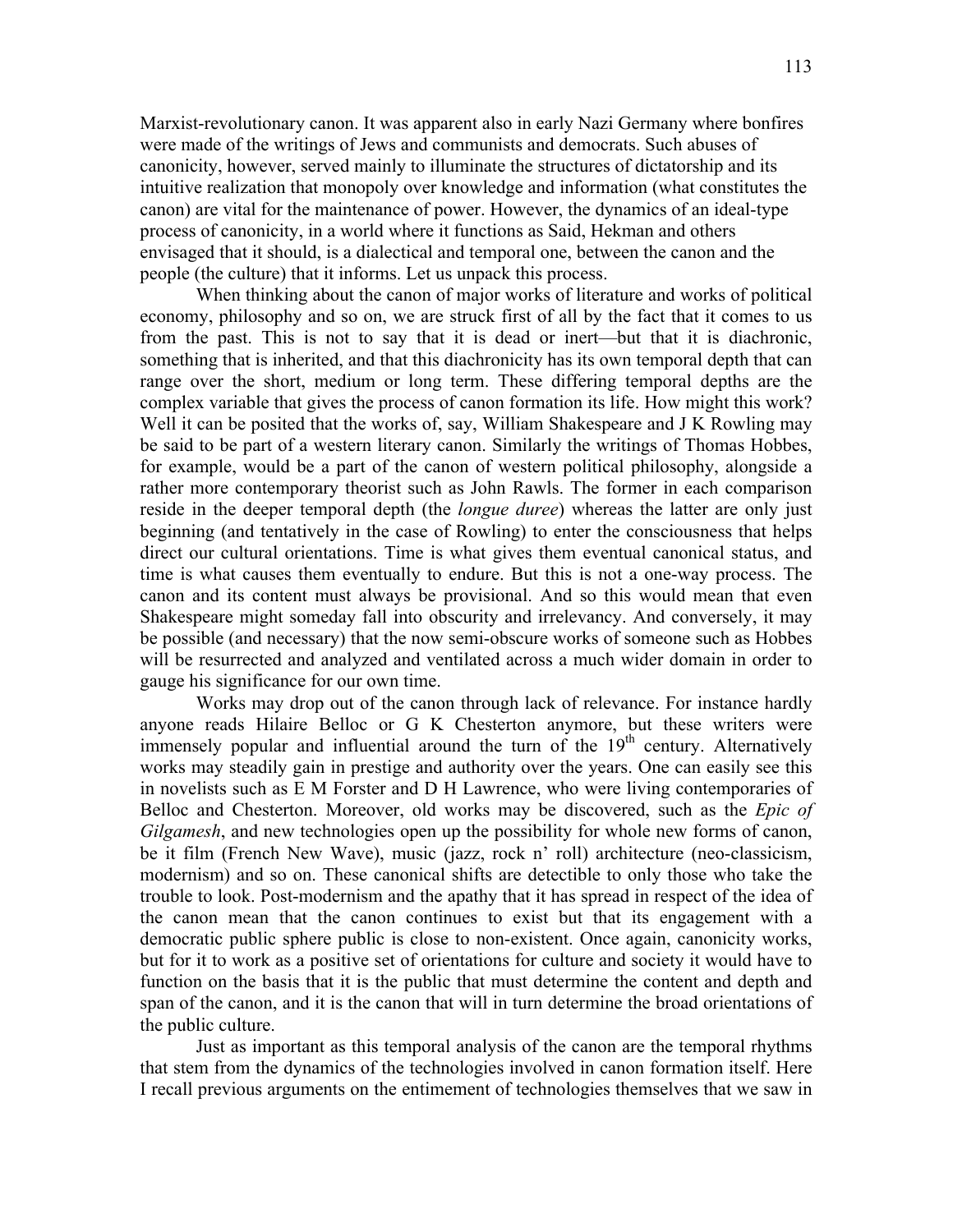chapter two, coupled with what Regis Debray called the 'material forms' that give ideas their existence (2007:5). The 'material forms' that constituted the ideas that gave us the world as we know it today, and the underlying basis of Enlightenment and modernity is, of course, the book. It is the circulation of the written word on paper that formed what Debray saw as the principle 'communicative networks' that brought ideas towards their material reality (ibid). From this insight we can say that without paper-based communicative technologies there would have been no technological basis for a functioning canon—and without a functioning canon (brought to the world through the network of the 'Republic of Letters') there would have been no Enlightenment (and no modernity and capitalism as we know it). In the Enlightenment-based canon formation, the fixing of ideas in time and space on paper preserved their order of words (if not the interpretation of them). These were disseminated and circulated by  $18<sup>th</sup>$  and  $19<sup>th</sup>$  century technologies (as we have also seen) that were still paced and rhythmed at speeds (albeit always accelerating) that enabled humans to not only conceive of Enlightenment and modernity and their potentials—but also to go on to *create these* through the same material processes that still underpin the social, cultural and political forms of the (western) world today.

The Enlightenment is all that we have. However, its canon has been obscured through digital information and has been dissipated by network driven speed. Chronic distraction increasingly renders stable ideas inaccessible. The time needed to revive them, to regenerate them, to relegate some to and to promote others, does not exist for the billions of Internet connected drones who comprise (or should comprise) the public sphere. The idea and the practice of the canon (any canon) in a network society with its digital flows of ephemeral information, is impossible. But a canon is necessary as never before. And so what we need in the face of the digital onslaught is a temporal appreciation of *conservation* and a political ethic of *conservatism*.

#### **Conserving the canon: a necessary pause for thought**

Conservatism is the antidote for chronic distraction. But what kind of conservatism are we talking about? I think it is very simple—it's the kind of conservatism (political, cultural, intellectual, technological) that first and foremost seeks to conserve that which works and has a positive and democratic and inclusive function. By 'conserve' I mean to hold in time, to pause upon an idea or an issue or problem and think about it, debate it and then reassess it in the light of other relevant perspectives. It is a cliché that is repeated often in surveys on political opinions that runs something like: 'don't ask me, I've got no time for politics'. And it's true. Increasing numbers of individuals turn away from politics and any practical political commitment because they have no time to spend on what they have deemed (rationally enough) to be irrelevant to the getting of a job, the paying of the mortgage, and the putting of food on the table. Of course, to stop and actually consider the problems of getting and job, paying for a house, and having enough food for the family is as political is it can be. But the personal issues always seem to be more immediate, and the 'solutions' usually seem to be immediate and imperative as well: that to say, to find a job, to get the money, to pay the mortgage, etc.

It takes actual time (the unfolding of duration, the passing of hours and days and weeks and years) for the more fundamental issues to be located and uncovered. And of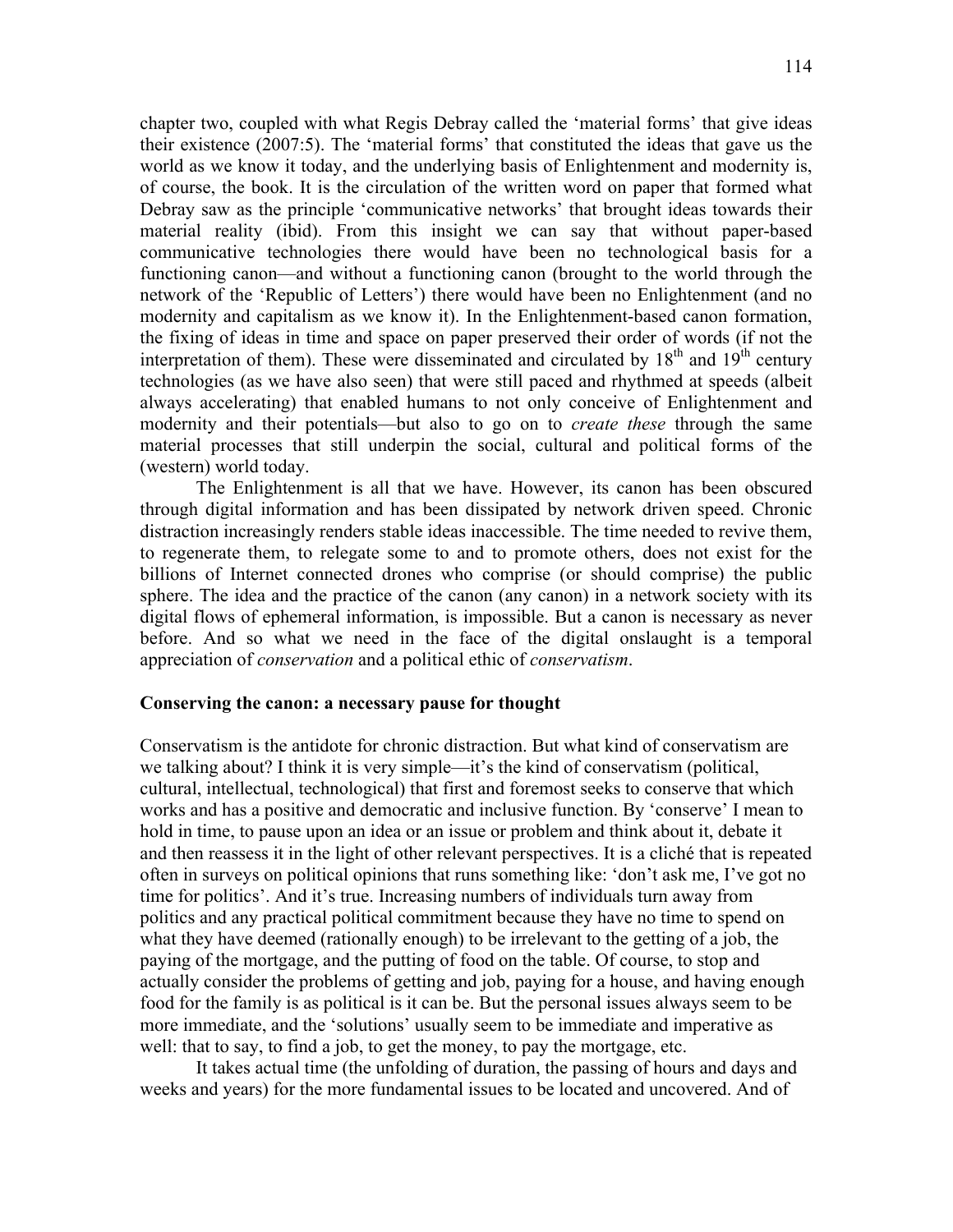course this pathway, if chosen, in addition to being fully time-consuming, depends upon the ability to identify the appropriate information: the books and essays, the people, the examples and processes and debates that are able to illuminate the 'politics' of our personal situation, the 'politics' of our society, and the 'politics' of our wider world. But information, or more precisely, its digital and commodified and accelerated and networked 'new morphology' (1996:469) as Castells termed it, is robbing us of our own time and depriving us, as a consequence, of the capacity being able to penetrate the reality of our world. The tyrrany of the imperative, of the immediate and the urgent are at the core of our neoliberalised global economy. Not only must we exist on the surface of lived experience, but also we are also condemned, through technological speed and social acceleration, to experience overstimulation and chronic distraction—a double negative that robs us, individually of the knowledge that gives us power and agency and opportunity. The power and the agency such as we might have is only exercisable within the confines of the neoliberal system, a system that has become so deeply engrained, and has so depleted our cognitive faculties, we are no longer able think of alternatives to it. Such a calamitous situation, as Perry Anderson has noted, is unprecedented in the history of modern western thought—thought that today is seemingly rootless and canonless (Anderson, 2000:17).

Whilst researching for this chapter, I mentioned to a German colleague the value that I had found in the work of Gehlen. 'But he is a conservative!' came the rather brusque retort. But that is precisely his value. Here we need to be clear what we mean by 'conservative'. Mainstream media, in North America especially, use the term to label someone, anyone who is affiliated with the Republican Party, who is against 'big government', who is for fewer taxes, who believes in the magic of the free market, who views the 'individual' as the primary social unit—and so on. The economic and cultural whirligig of globalization and its constant 'creative destruction' of whatever capitalism is able to colonize and squeeze dry, is all of a piece with the background noise of the 'conservative' worldview. However, conservatism in this widely understood sense is ironically all about motion and striving and struggling and competition. There is precious little, if anything, about conserving—unless it is the personal vested interest. Clearly there is a disjuncture between the 'conservative' described here, and the conservatism that my German friend imputed into Gehlen's work.

Gehlen was indeed a political conservative, but this conservatism stems from a much longer historical lineage than modern-day conservatives such as, say, George W. Bush or Sarah Palin or the faddish Tea Party in the USA. This historical, or classical conservatism connects with its roots, as does so much of the logic that guides this book, in the European Enlightenment. Perhaps it has been expressed most widely through the writings of Edmund Burke, the so-called 'father of conservatism' who lived between 1729-1797. The defining political feature of Burke's life was the French Revolution (date) and his most famous treatise, *Reflections on the Revolution* in France (first published in 1790) emerged from his considerations of these tumultuous events. Much as been written about Burke's arguments against the Revolution, however what shines through clearly in almost all of his *Reflections* is a temporalized perspective that constantly compares *agitation* and *effervescence* with such traits as *prudence* and the need to *suspend judgement*. Consider the following, a typical Burkean paragraph that is speaking of the need to resist speed and hold fast to reason, to reflection, to necessary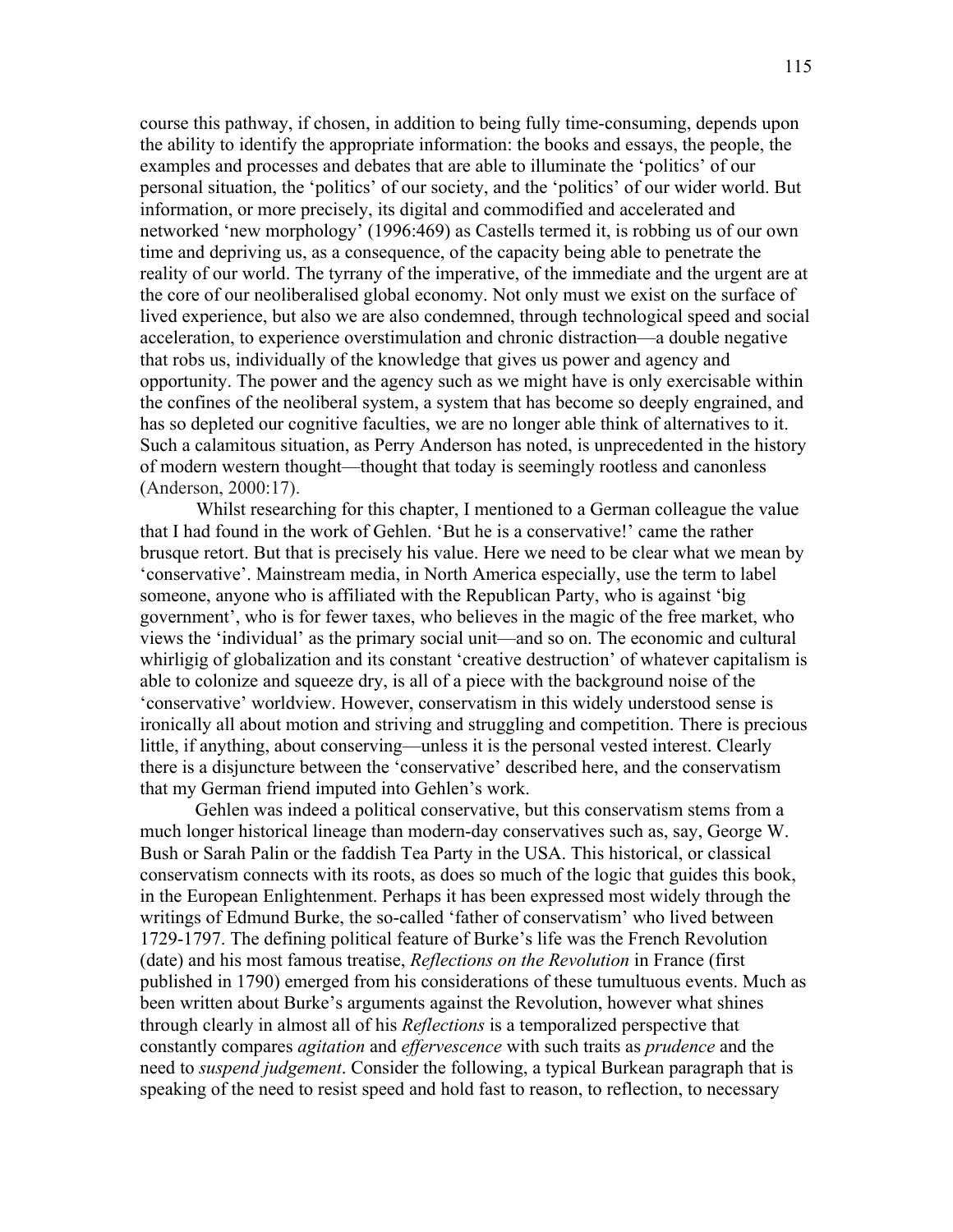institutions, before forming an opinion on the nature and the consequences of the contemporaneous French *événements*:

When I see the spirit of liberty in action, I see a strong principle at work; and this, for a while, is all I can possibly know of it. The wild gas, the fixed air is plainly broke loose: but we ought to suspend our judgments until the first effervescence is a little subsided, till the liquor is cleared, and until we see something deeper than the agitation of the troubled and frothy surface. I must be tolerably sure, before venturing publicly to congratulate men on a blessing, that they have really received one. Flattery corrupts both the receiver and the giver; and adulation is not of more service to the people than to kings. I should therefore suspend my congratulations on the new liberty of France, until I was informed how it had been combined with government; with public force; with the discipline and obedience of armies; with the collection of an effective and well-distributed revenue; with the solidity for property; with peace in order; with civil and social manners. All these (in their way) are good things too; and, without them, liberty is not a benefit while it lasts, and is not likely to continue long. The effect of liberty to individuals is, that they may do what they please: we ought to see what it will please them to do, before we risk congratulations, which may soon be turned into complaints. Prudence would dictate this in the case of separate insulated private men; but liberty, when men act in bodies, is power. Considerate people, before they declare themselves, will observe the use which is made of power; and particularly of so trying a thing as new power in new persons, of whose principals, tempers, and dispositions, they have little or no experience, and in situations where those who appear the most stirring in the scene may possibly not be the real movers (Burke, 1790/1986: 90-91).

The paragraph is rather long, but I make no apologies (how could I?). It is necessary because it is useful. It drips with a temporal sensibility—with an unstated but undeniable warning on the risks posed by acting too fast and not pondering on the consequences of our actions. It is no coincidence, but not often noted, that Burke titles his book 'reflections'. The term is almost dialectical, a kind of mirror of reason, where the gaze and the self and the world combine to pause and 'reflect' and consider what it is that one sees looking back at you. There is nothing static in Burke's *Reflections*, however. It is highly dynamic in its engagement with effervescence and speed and the 'real movers'. The imagery it conveys are those of momentum, transformation and change—but with the underlying principle that change must be managed and organized. As Burke himself put it: 'A state without the means of some change is without the means of its conservation' (1790/1986: 90).

Revolution (and the actions of revolutionaries) constitutes a leap into the unknown, a thrusting toward opportunities of unknown dimensions that must somehow be grasped. For some such as Lenin, this was the *only way* that revolutions were possible. Lenin, and Burke's contemporary in France, Robespierre, did not deal in canonical works that had stood the test of time and were seen to have practical and positive implications for society. Lenin especially, based his views on abstract ideas, principally, of course, those of Marx. What this necessitated, though, was a conscious sweeping away of the old world and leaping headlong into a future, the nature of which only the revolutionaries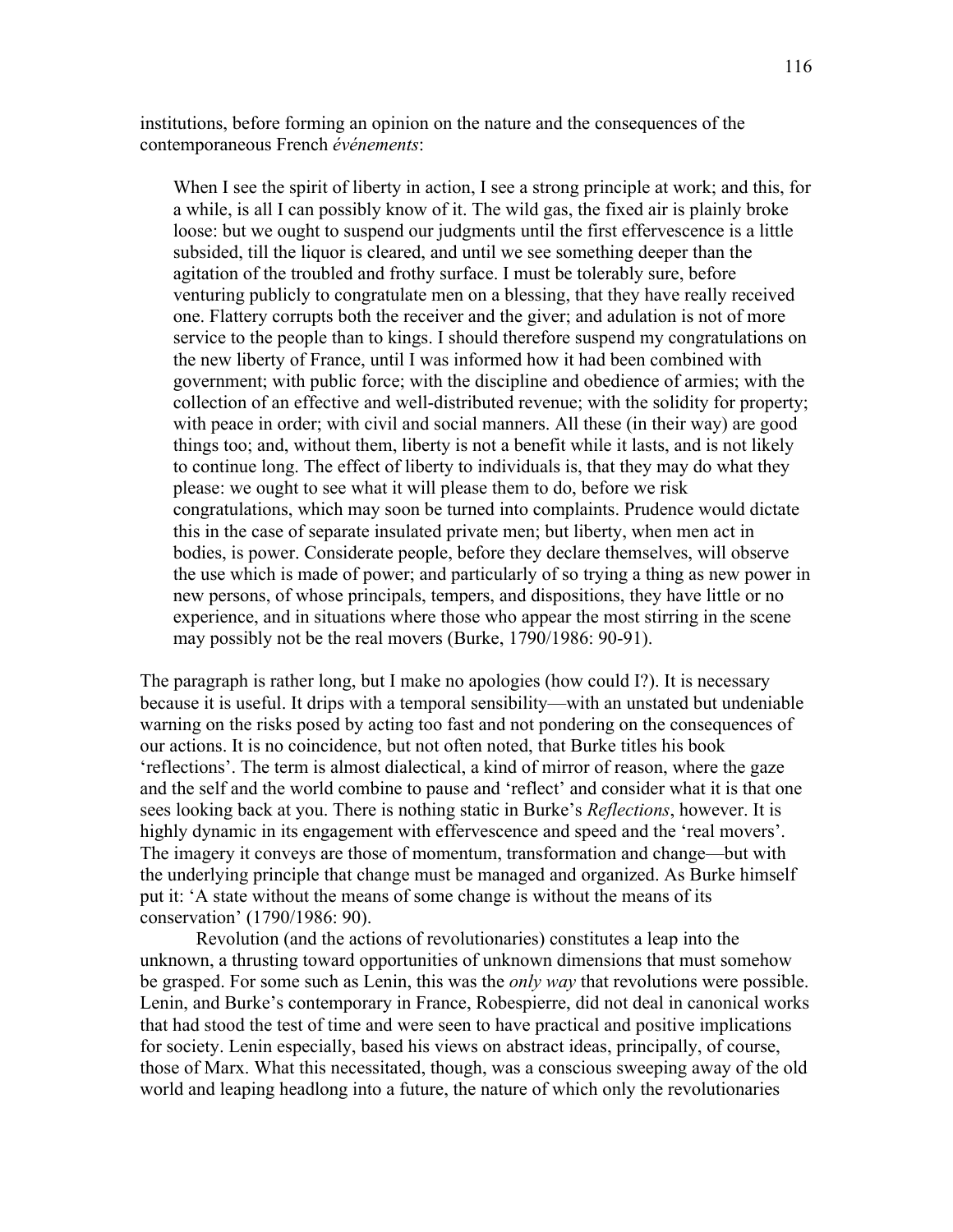themselves were certain. This logic too is deeply temporal in that is denies all that is past, and from the perspective of an evanescent and ever shifting present they throw the dice of fate towards tomorrow. Burke took his own measure of this accelerated thrusting of events, the act of certainty from the zealot without the pause for reflection or calculation of consequences, when he wrote in a letter dated March 1790, to A.J.F. DuPont:

I have no great opinion of that sublime abstract, metaphysic reversionary, contingent humanity, which in *cold blood* can subject the *present time* and those whom we *daily see and converse with* to immediate calamities in favour of the *future and uncertain* benefit of persons *who only exist in idea* (1790/1986: 23) (emphases in original)

Gehlen's conservatism is Burkean in its recognition of the need, the vital need, for structures that act in the same way that Burke sees as evident in, for example, the U.S. Constitution. The American Revolution was a conservative one that for Burke was measured and ordered in that it had—to use Derrida's phrase—the 'indispensible guardrails' that were the Constitutional texts consciously held up to be the ideas and principles upon which the modern American society was to be constructed. Gehlen's philosophical anthropology provides us for a means of understanding our species and how, as 'unfinished' creatures, we come into the world susceptible to distraction and overstimulation from 'a mass of impressions which flood in on him and with which he must cope' (Gehlen, p.36) and so therefore need to develop such structures, psychic as much a physical that allow us to lead a life instead of being driven by instinct as are other creatures. This recapping of Gehlen's utility bring us back to a consideration of the canon as the textual basis for the kind of cognitive structure that is indispensible to our species in order to avoid distraction and overstimulation. Here we can synthesis Gehlen's structures with Burke's malleable conservatism, the necessary 'means for change' that he argued that it must always have.

It was noted before that to look to immovable ideas (such as contained in a canon) is actually of little use in a culture that is expressed increasingly through social acceleration. This is because the two processes cannot easily connect or synchronise. However, in the actual context of our social acceleration and the chronic distraction that it engenders, the ideas themselves are not so much 'immovable' as 'invisible'. Information overload, the neoliberal promotion of instrumentalized information, the rapidly growing and accelerating webs of data that envelop us like a cloud of digital fog, make the 'indispensible guardrails' disappear. Whether we suffer a disconnection from our cognitive centre through the dissonance emerging from the seeming irrelevancy of immovable ideas, or from the inability to see those ideas clearly and reflectively because of our networked reality, the effect is the same: we cannot effectively be in contact with the ideas and narratives that have constructed the very world we live in. And so we live afflicted by a kind of cognitive alienation within which, as Adorno and Horkheimer (1998: xii) phrased it, 'thought becomes a commodity', and as a commodity finds its echo only in the valorized spaces and times of the neoliberal networked economy.

However if we blow away the fog of commodification and apply a brake to the hurtling logics of distraction and dissonance—by stopping to read and to reflect—we are able to make the invisible visible. I want to end this penultimate chapter with a short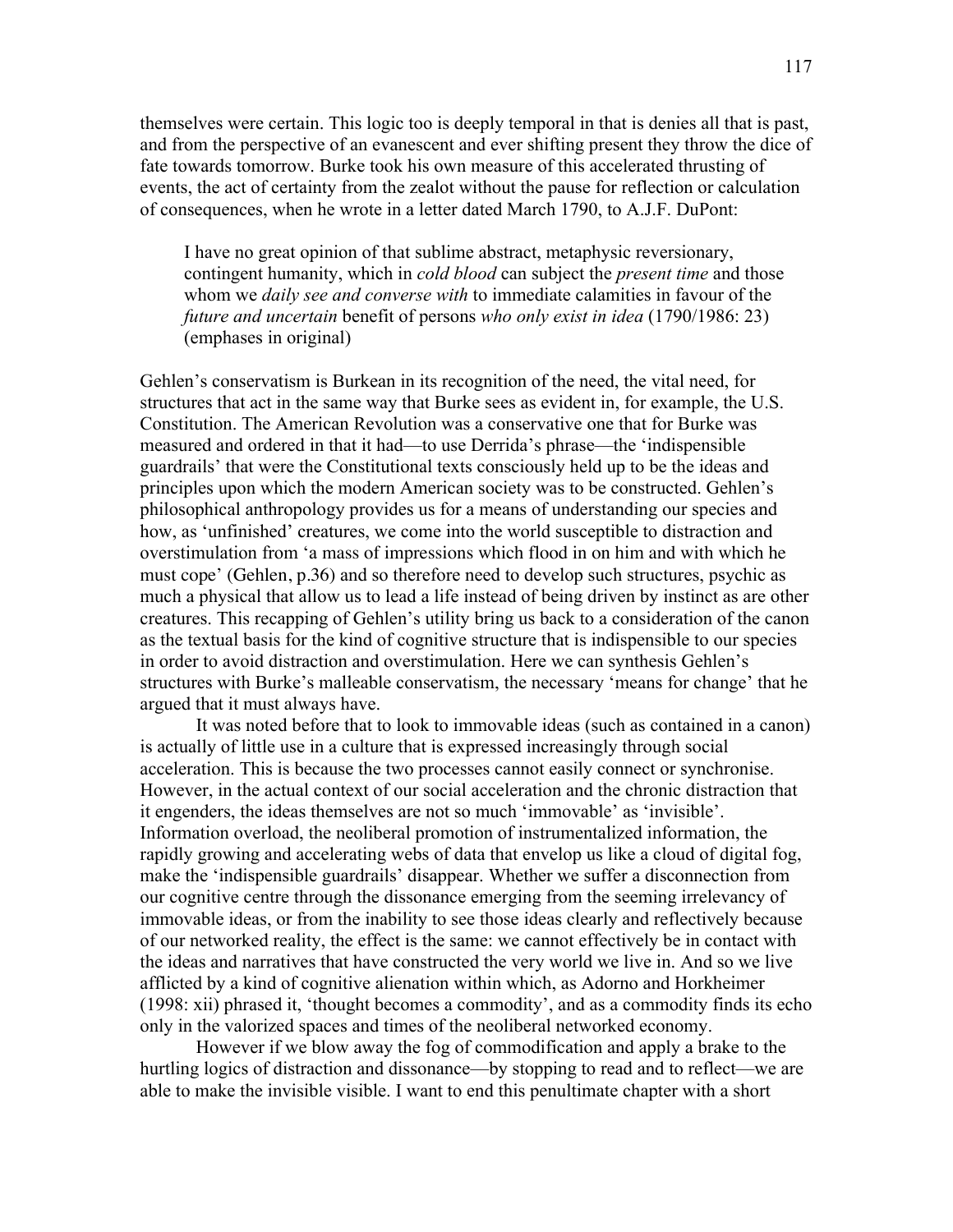example of the continuing existence and relevance of canonical works, works that express ideas that are so part of what we are as both individuals and as members of a society (national and global) that we do not even consider them (when we consider them at all) as works of canon.

In a recent edition of *Foreign Affairs*, a flagship publication of conservative politics and thought, there appeared an interesting essay that ostensibly has little to do with the arguments I put forward here. It is titled 'Conflict of Cooperation?' and was written by Richard K. Betts, a researcher in war and peace studies in the US, and is a revisiting of the influential political ideas of Samuel Huntingdon, Francis Fukuyama, and John Mearsheimer. It is a good article as far as it goes, and in what it sets itself to do, and follows faithfully in the tradition of the journal's concerns and perspectives. However, it was the essay's opening line that caught my eye. It reads:

Practical men, who believe themselves to be quite exempt from any intellectual influence, are usually the slave of some defunct economist,' John Maynard Keynes once wrote. Politicians and pundits view the world through instincts and assumptions rooted in some philosopher's Big Idea. Some ideas are old and taken for granted throughout society. For most Americans, it is the ideas of the liberal tradition, from John Locke to Woodrow Wilson, that shape their thinking about foreign policy. The sacred concepts of freedom, individualism, and cooperation are so ingrained in U.S. political culture that most people assume them to be the natural order of things, universal values that people everywhere would embrace if given the chance (Betts, 2010: n.p.n.)

Keynes may have been a bit too polemical in respect of the dismal science, but his broader point that no one can have a view from nowhere is essentially sound. Often it is simply the case that we do not know how or why we 'know' something. Betts goes on to make this valuable point in respect of the 'Liberal tradition' and its 'sacred concepts'. The functioning of invisible power through the invisible structures of tradition is precisely what the process of canonicity achieves. Canonical ideas from people such as John Locke, David Hume, Montesquieu, Tom Paine, Thomas Jefferson—and even Karl Marx (as negative spectre in liberal capitalist tradition) seep into the political consciousness (and unconsciousness) of millions in the western democracies. Their democratic and radical 'spirit' oversees every election—from the humble multitude that contest council offices across a nation, to the political summits of power in the White House or Downing Street. When drawn upon, this spirit and its ideas can still have farreaching motivating effects. For example, in the absence of any weapons of mass destruction in Iraq after the invasion of that country in 2003, and in the context of a political inability to *take the time* to make the detailed arguments about why the removal of a Caligula-like regime was justifiable in its own right, George Bush, Tony Blair and other leaders resorted to canonicity and told us that the West was 'democratizing' the Middle East. It was 'fixing' Iraq, by moulding it to be more like 'us'. This was Edward Said's Orientalist perspective written up for a new phase of history, to be sure, but the point remains that the wars in Iraq and Afghanistan could not have been sold in the way that they were (and continue to be) without drawing from the shining canonical tradition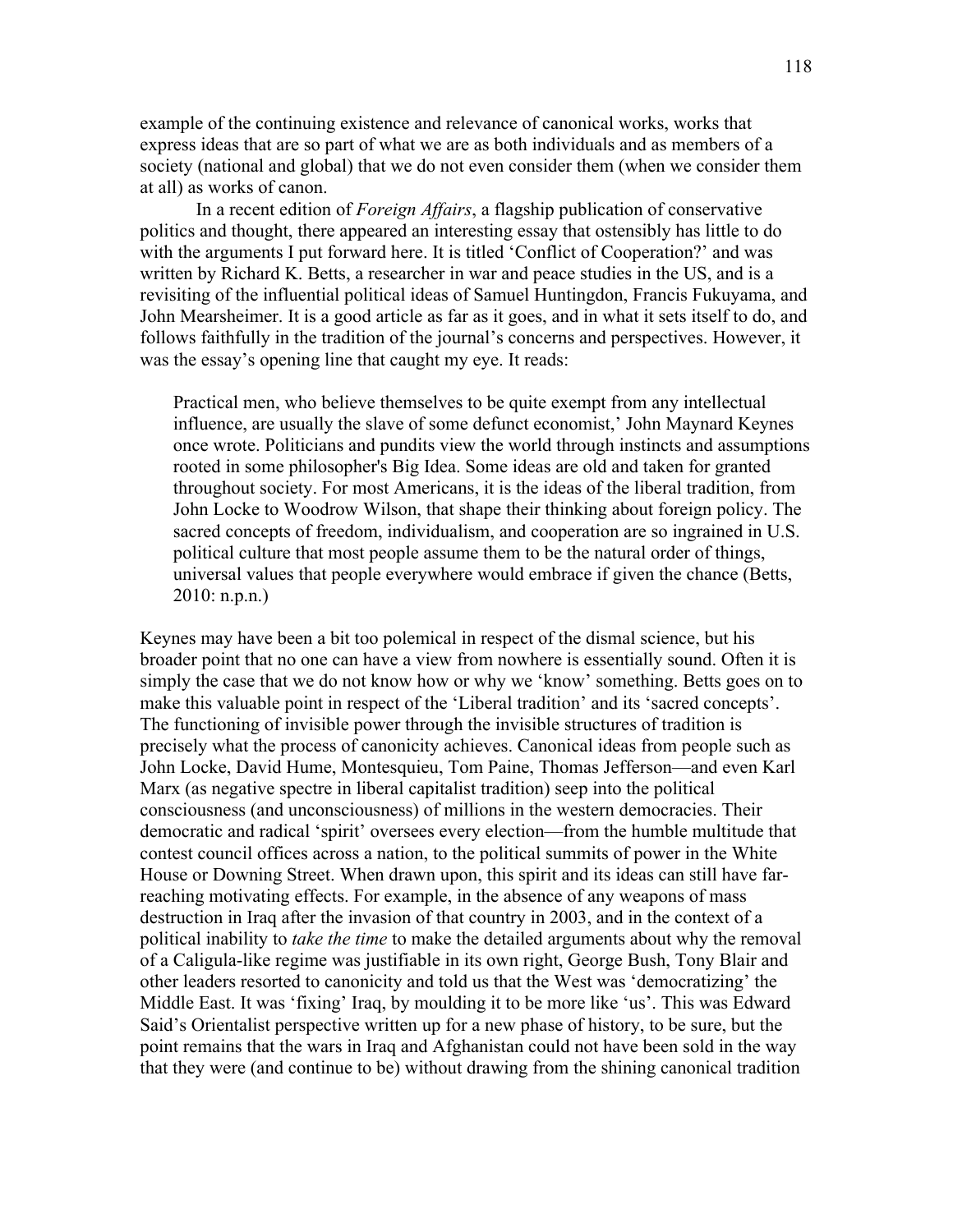that has made the West what it is—but which few know little if anything about (including our leaders).

The very next line from Betts' article, however, steers him away from his sensible musings on the nature of ideas in society, and slides him toward cliché about the capacities of the public sphere. It reads: 'In times of change, people wonder more consciously about how the world works' (ibid). If he means the majority of people, well fact they don't, and they never have done. The 'people' who do the thinking are the people who write for *Foreign Affairs*, or who pen the Op-Eds in the *New York Times*, or *Die Zeit*, or *Le Monde*, etc. In other words, it is the elites who do the thinking that matters—just as it was in the  $18<sup>th</sup>$  century, so it is today. The difference between the Enlightenment North Atlantic 'Republic of Letters' and today's strata of opinion-shapers is that the former debated ideas, whereas the latter mainly promote ideologically slanted assertions. Indeed, in the absence of a canon of ideas to consciously look to, to hold up and test against the present context, we 'slave' not under any 'defunct economist' as Keynes imagined, but under a virtually unchallenged hegemony of neoliberal assumptions. We are by now familiar with these declarations regarding the 'reality' of the world: the capitalist free market is the natural and most efficient state of human affairs; the acquisition of individual material wealth is both 'right' and 'natural' as well as a justifiable end in itself; and neoliberalism, despite its shortcomings, is the least worst form of social organization and therefore to court alternatives would be to run the risk of social catastrophe or political dictatorship. Critically underscoring these assertions is the political assertion that they are all compatible with democracy.

What we get in terms of a public sphere of public values and morality is a public vacuum. Ideas that have not stood the test of time (and the ones just listed certainly have not) cannot be said to be canonical. But nonetheless these are the shallow concepts that are now in the ascendancy. The social (and social democratic) paucity of the current hegemony has been made painfully clear in the wake of the global financial crisis. However, our disengagement from the more solid structuring ideas that could give insight into the economic malaise, and signal possible pathways from it, means that an empty hegemony still holds in the teeth of the crises of its own making. Traditions of social and moral responsibility, ideas that have come to us from Aristotle, and were refined in respect of our relationship with technology in the works of Hans Jonas (1985), have become invisible, or are scattered and fragmentary to the extent that they no longer have any significant conscious effect upon our present day thinking and actions. Networked capitalism and political neoliberalism—and its chronic symptom of distraction—has made us a Know Nothing society that does know that it does not know, and is becoming morally and ethically bankrupt as a result.

As I write this we pass through the third year of a global economic crisis created by laissez-faire neoliberalism, and brought to fruition by the corporate banking sector. Thus far in the major Anglo Saxon economies, *no one* has claimed moral or ethical or even practical responsibility for what they have done. Millions have lost jobs, homes and savings and yet our politicians either look the other way as banks cheerfully carry on as before—or they loudly applaud them for doing so. The dignity and humility that goes with social responsibility has likewise evaporated in our networked capitalist society. That there is an acute lack of shame in the personages of our corporate and political leaders is so because they live in a culture of short-termism, where the past is not mined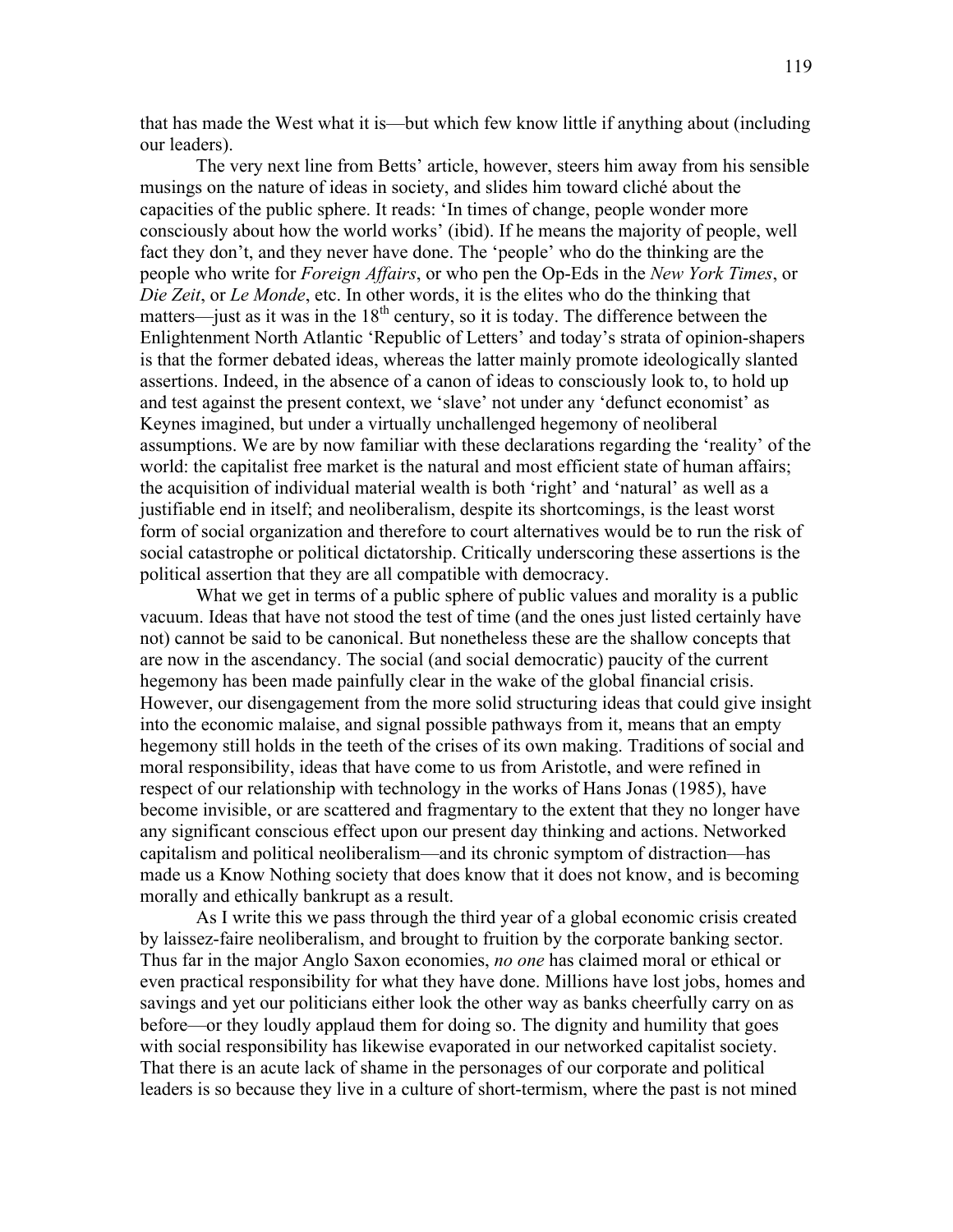for its canonical lessons on how to live a good and virtuous and dignified life. The moral philosopher Alasdair Macintyre well understood what happens when the connection between government/corporate capitalism and the moral compass of the community is broken. In his *After Virtue* he wrote that:

When...the relationship of government to the moral community is put in question both by the changed nature of government and the lack or moral consensus in society, it becomes difficult any longer to have any clear, simple, and teachable conception[s]…' (2007: 254).

Macintyre is a Christian who believes in many of the precepts of the original canon, the Bible. One does not have to be Christian, however, to appreciate that some of its canonical principles have helped shape our Western moral community. For example, in Jeremiah 6:15 it says 'Were they ashamed when they had committed abomination? Nay, they were not at all ashamed, neither could they blush'. This ancient value judgement describes well our post-modern lack of capacity for embarrassment. It is a lacuna that stems directly from our inability to know both our world, and ourselves and its logic follows two parallel paths. On one path travel the millions who unabashedly and unreflectively crave the consumerist life and whose ultimate goal is the attainment of celebrity of whatever kind. We see this in our fascination (and identification?) with those who will do anything to get themselves noticed on television in shows like Big Brother and other reality shows, where the faculty for self reflection and embarrassment are left at the studio doors. The other track is traveled by those at the top of the social pile, the Wall Street or City of London traders and allied professions, who look in the shaving mirror each morning with an untroubled gaze. Making money from money in the abstract circuits of the digital flows of the capitalist economy appears to them as unproblematic as does, for example, the existence of the current British 'Austerity cabinet' wherein eighteen of its twenty-three membership are millionaires, but can nonetheless *vote democratically* to impose drastic funding cuts on the vast mass of its society in order to pay for the economic crisis (Milland and Warren, 2010).

Leaders and led longer take enough responsibility because we function in a context that we do not really recognize any more. We have little time to look to the canons that shaped our society, or to ourselves, or to each other for answers because speed, information overload and the chronic distraction of everyday life ensures that we tend to look primarily to what is at hand, to that which is most urgent—the increasingly unexpected demands that network society throws our way. But the Know Nothing mind is not the mind of the moron. It is a necessary effect of the over stimulated and overloaded and distracted mind. Our minds, as Carr argues in *The Shallows*, are becoming rewired for brevity and for speed in order to cope (at least partially) with the demands of the destabilized word. This is the rewiring of the consciousness and modes of thinking that has created modernity and its modes of being in the world, modes that are being dissipated, instrumentalized or simply forgotten. Carr's arguments and my own are being bolstered daily with evidence from the lab, some of which we have noted already. The most recent confirmation of the inexorable trend toward chronic distraction came across my desk only today, in the form of a *New York Times* article. Titled 'Growing Up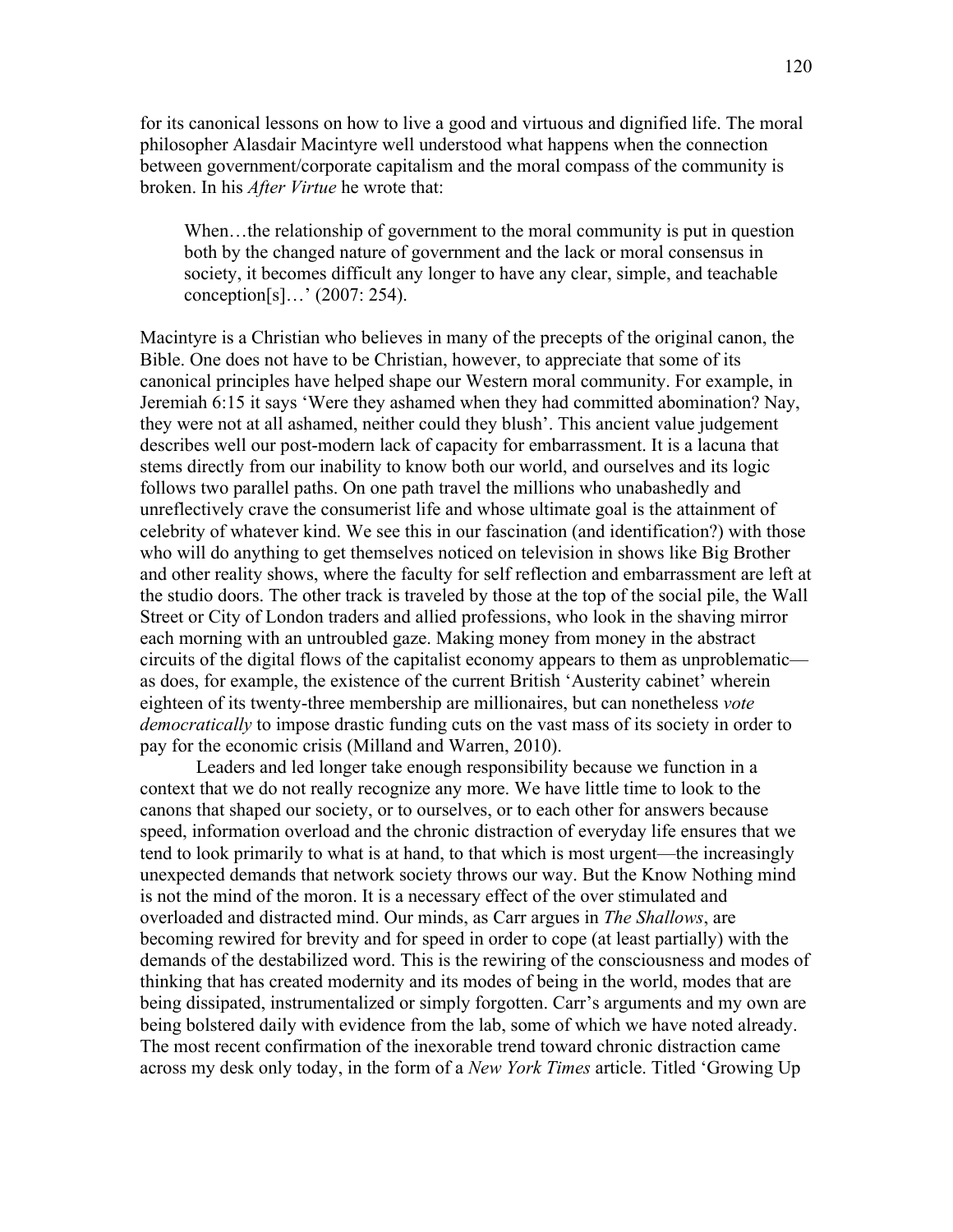Digital, Wired for Distraction' it is concerned with exactly what I am in these pages. It begins:

By all rights, Vishal, a bright 17-year-old, should already have finished the book, Kurt Vonnegut's *Cat's Cradle*, his summer reading assignment. Bit he has managed 43 pages in two months (Richtel, 2010).

The article continues by relating that, unsurprisingly for this demographic, this youth prefers Facebook and Youtube and other forms of digital media. Indeed, Vishal has a temporal justification for his digital habits. 'On Youtube you can get a whole story in six minutes…a book takes so long. I prefer the immediate gratification' (ibid, npn.). The article notes that the so-called 'digital generation' face profound new challenges in terms of being able to focus and learn. It goes on to quote a researcher at Harvard Medical School who says that 'The worry is we're raising a generation of kids in from of screens whose brains are going to be wired differently' (ibid.). This echoes Carr's concerns in *The Shallows*. The evidence mounts. But the interpretation of a generational 'problem' of 'dumbing down' is a misreading. The clinical evidence shows that the 'rewired' brain is a neurophysiological problem, but it is one that affects all of us. Moreover, the rewiring does not make us 'stoopid' or 'shallow' as Carr characterizes it—it makes us different kind of people, different kinds of thinkers from those who developed cognitively and intellectually on the basis of the fixed word on paper.

We have become *post-modern* in the fullest sense of that term. We are moving beyond the cognitively wired human being that came to its fullest potential (in terms of what the written word and the reading of the written word could achieve) somewhere around the 1970s. By that time the time of the clock had exhausted its temporal usefulness for a crisis-ridden economic system that had no alternative other than to accelerate beyond that which rigid clcok time could provide for. Computers would digitalize our words into information and information, soon enough, would generate a network time sensibility that allows a typical student less than half a page of Kurt Vonnegut per day. In such a context ideas of canonicity and the value of the canon for knowing our world and for changing our world for a basis of agency—have little chance. Chronic distraction and the loss of contact with a living and dynamic canon, however, are only a part of it. Let us finish with a recapitulation of the thesis, a examination of the political dimensions of chronic distraction, and then try to identify some points of light that might give hope in what is, I feel, only the beginning of a darkening tunnel.

# **Chapter Seven**

## **Considerations on the Prospects for Political Change**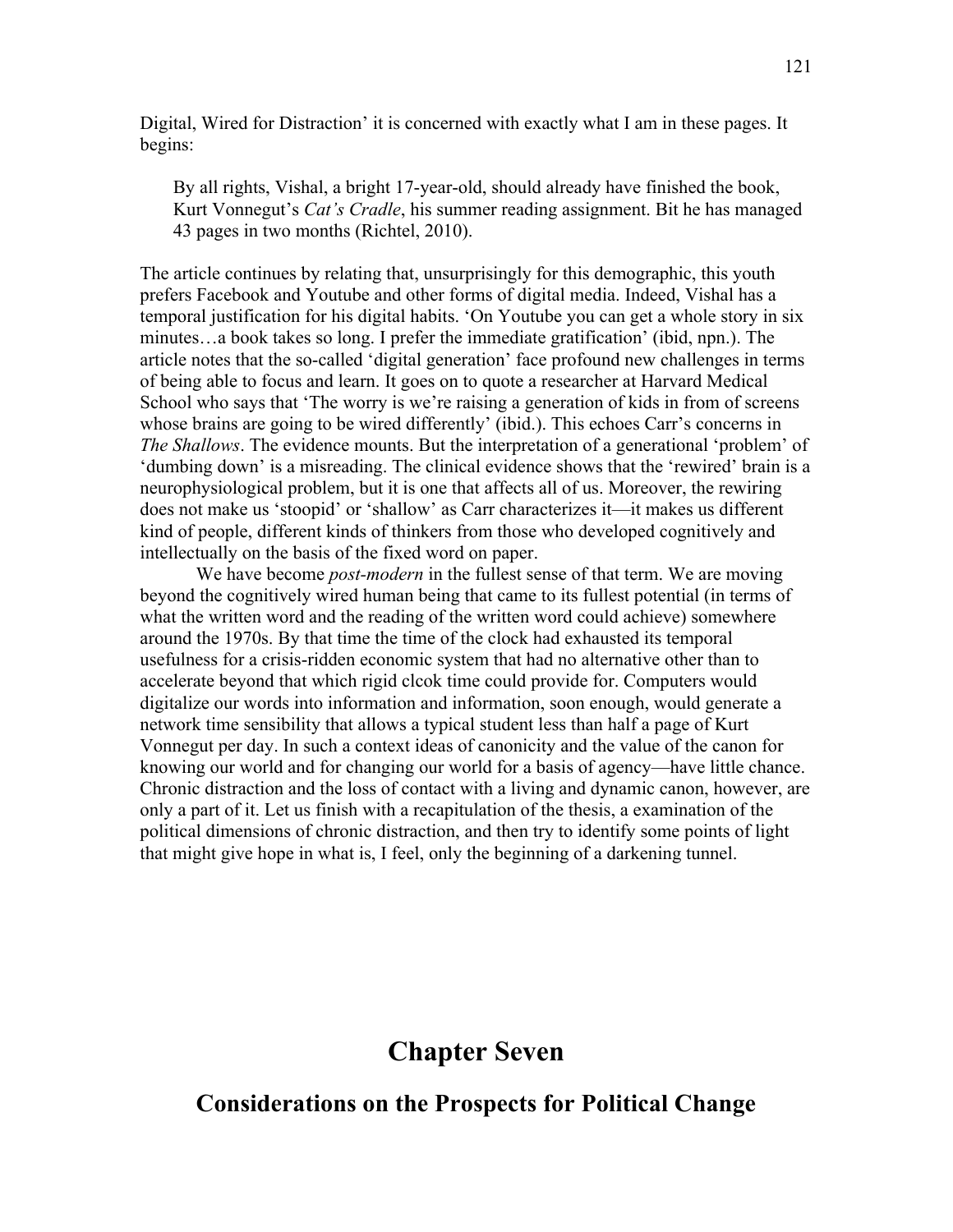#### **Do I still have your undivided attention?**

Maybe not. Going to the 'back of the book' to quickly capture its gist is a contagious symptom of our age of distraction, one which most of us exhibit at one time or another, so let me briefly reiterate my main points before moving to some more speculative reasoning on the malaise in order to consider what might be done.

Time is key to my thesis of distraction. Time as a socially produced and experienced phenomenon is a deeply embedded essence of what it is to be human. Over countless human generations the rhythms of time have functioned as an interaction between individuals and collectives and their natural environments. The beat of the human heart is an individual rhythm, as is the cadence of the breath; rhythms can be coordinated across groups of individuals when they come together to share and create times, such as the commemoration of events, or punctual times like birthdays and weddings, as well as rights of passage into adulthood, etc. Times such as these have been the temporal foundation of human culture making for thousands of years. These biological and social rhythms have also synchronized with the rhythms of nature since the beginnings of our species. Individuals and groups live in and through the rhythms of the seasons, with the rising and setting of the sun, with the changing phases of the moon, and so on. Time, it is clear, is in us, and we experience the rhythms of nature through our unavoidable need to exist within its cosmic temporalities.

If humans are fundamentally temporal, then so too are we essentially technological. Anthropology tells us that as we define our tools, our tools in turn shape us. Through the dialectic between human temporality and human-made technology, we have 'entimed' the tools that we invent and use. The tools themselves reflect our individual and social temporal capacities. And so the microchip, say, reflects a certain electronically-driven speed of society, just as the invention of a flint axe, reflected a society that was rhythmed fully by biological and environmental temporalities. The former example suggests a highly complex process that perceives a growing dominion over the enviroment and its temporalities, whereas the latter expressed the basic capacity of ancient peoples to use and interact with what is (literally) to hand.

It is here that we connect these insights into biological-ecological rythming with what Walter Ong saw as the most important tool ever invented: writing. As a tool, the initial concept and practice of writing reflected our (then very basic) temporal and technological capacities in ancient Babylonia, the place of writing's invention. The physicality of writing, the size and portability of their dimensions, the clay tablets or papyrus inscribed by cut reeds or bamboo, or scrolls giving way to the codex and later the mass printed book, corresponded to (and was shaped by) our human dimensions and temporal capacities deriving from the biological and ecological dialectic. The actual practice of reading and writing was likewise time-loaded with this same biological and ecological rythming—or more simply expressed: we can only read so fast and write so fast until the cognitive process begins to break down.

The breakthrough technology of writing was what got civilization off the ground. It gave us the capacity to organize our world, to create knowledge and disseminate knowledge, and to make possible the fixing in time and space of new ideas. The stability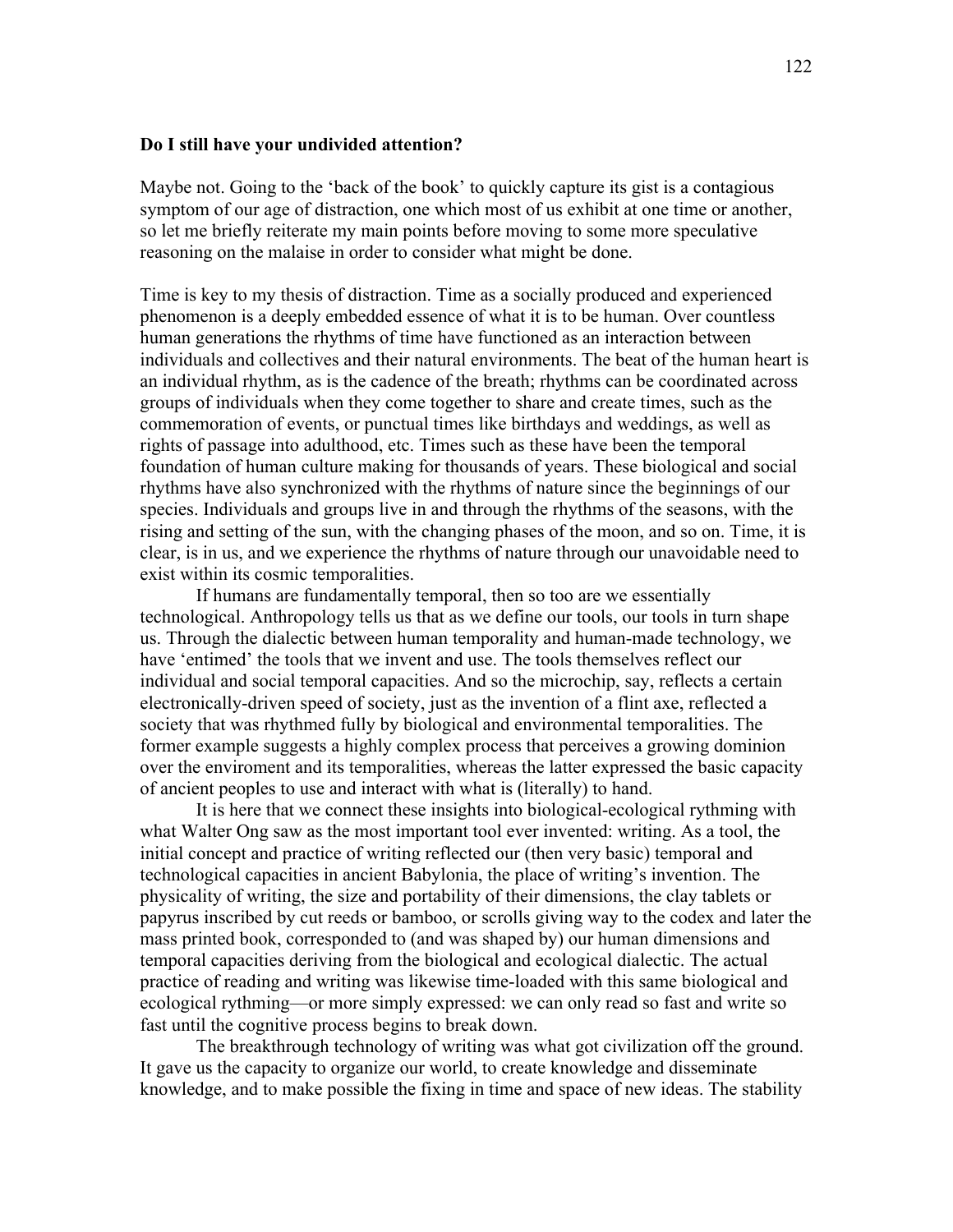of words on paper enabled the testing and debating of abstract concepts, to narrate our lives as stories and created the metanarratives or the big stories that became the basis for religious thought and historiography and philosophy and science, and so on. The creation of writing and the acting of the products of writing on the world through reading and more writing wired our brain in a specific way (if we deduce from what cognitive science tells us today). But this occurred also in a way that was random and could not be planned. In other words, the temporal rhythms inscribed in the technology of writing also inscribed the rhythm and pace of the worlds that it itself created. Technology, however, has always developed. Either a technology is replaced by some kind of agreed improvement in its functioning, or else a completely new technology appears to serve a human need. For most of human history, however, the pace of this development was relatively slow: never static, but also never systematic. Crucially, this slower and non-systematic pace did not deplete the human capacity to synchronize with the 'speed up in life' if any, that a new technology (say the wheel) brought to our actioning on the world. Indeed, the relatively slow pace of technological development for most of human history was a boon to our cognitive capacities and our ability to continue to construct our world. Technologies proliferated and human societies became more multifaceted. This growing complexity (and acceleration) created the need for a more rational and manageable civilization. The clock, a technology that had been in existence since seventh century China, began to find a more widely practical role in a late-Mediaeval Europe that was entering a new level of technological and economic sophistication. A clock time reckoning began to order ever-widening realms of European society and this acted as a spur to further technological developments on a more systematic basis as societies became more interconnected. Machine and writing converged with the invention of the Gutenberg press. Ideas could now begin to spread more widely. Momentum spurred yet more momentum and the period of the European Renaissance this created the basis (cultural, scientific, technological and philosophical) for what became the Enlightenment and the concomitant rise of capitalism and industrialism. Technical, philosophical and cultural knowledge dissemination gradually became systematic and followed a machine logic in a burgeoning capitalist and industrialising context made possible by the rationalizing and coordinating of time production enabled by the clock. It can be seen in retrospect that the rise of the Enlightenment and the spread of industrialism represented the high point of what humanity could achieve through cognitive capacities that had been brought about through the acquired effects of the interaction of biological and ecological time and the technology of writing. Clock time, machine-based writing and a machine-oriented industrialism (all driven by the revolutionary processes of capitalist competition) set us on a new ecological and temporal plane This not only stimulated our increasingly elaborate societies to new levels of complexity, but also began to draw upon the reserves of cognitive and temporal capacity that our anciently wired brains possessed. Modernity, in spite of all its advances, was in fact a process of ever-diminishing returns in respect of our capacity to control it and direct its trajectory and our ability to synchronize with its increasing acceleration. We managed to keep up with the pace of this logic until the 1970s.

**A New Information Enlightenment?**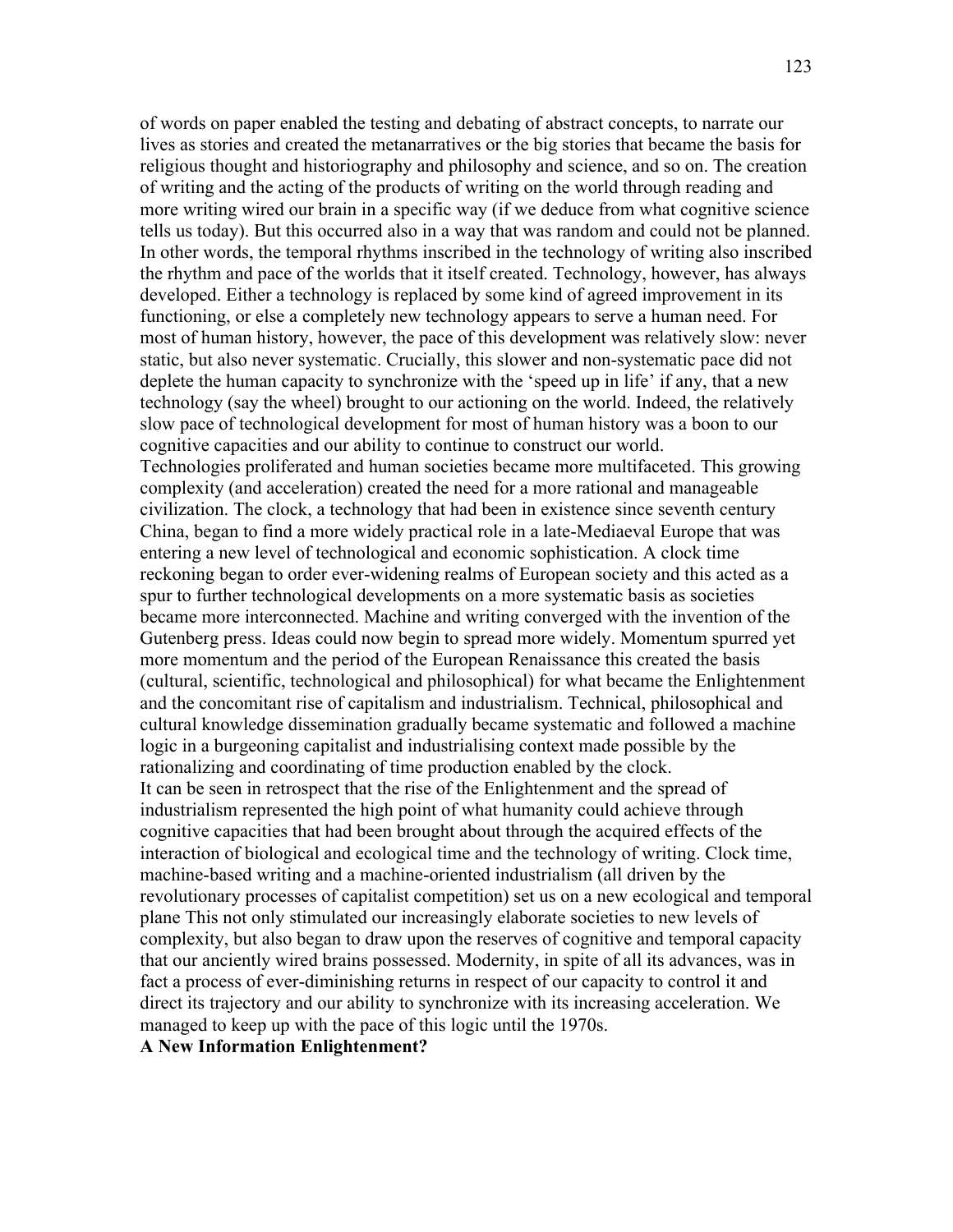In the age of distraction, destabilized words have become so much digital chaff. The billions of gigabytes of text that flow and flood our networked society are far too much to contend with or even attempt to synchronize with. Even the most important words and texts, those comprising *the political texts which describe our economies and our conflicts and our flagging democratic structures*, get no privileged position for us to hold and reflect upon in our digital media (Davies, 2008). Politics and economics blend with entertainment and sports to form a bit torrent of information. In his book *You are not a Gadget*, Jaron Lanier observes that: 'It takes only a tiny group of engineers to create technology that can shape the entire future of human experience with incredible speed' (2010:6). This has already occurred, and 'human experience' is now shaped by technology's own logic of competition. Its colonization by the market means that our experience of information is at the same time alienating as it is attractive—but less and less is the experience informative.

Some understanding of politics, or at least an appreciation of it intrinsic importance, is perhaps the most essential key to a life of active and fulfilling and transformative citizenship. A lack of understanding is to leave oneself, or one's class and community, at the mercy of abstract forces such as those that emanate from Wall Street, Silicon Valley and Pennsylvania Avenue—or their analogues across the world. We can see the extent of the political dissonance caused by overload, speed and distraction in the case of the website WikiLeaks that emerged in 2006. WikiLeaks uploads to the Internet, secret or sensitive government documents that have been leaked to them in order to allow the world to view and judge their contents in the spirit of 'freedom of information'. In November 2010, WikiLeaks, in collaboration with five prominent 'serious' newspapers from around the world released what one of the newspapers, the *Guardian*, dubbed 'The U.S. Embassy Cables'. These comprised over 250,000 documents that contained unexpurgated communications between Washington and its embassies across the world, many of them in sensitive regions such as the Middle East, Russia and China. In a supporting piece to *The Guardian's* phased release of what it judged to be the most important of these documents, there appeared on the first day of their release, on the 29<sup>th</sup> of November, an article by Heather Brooke, titled 'WikiLeaks: the revolution has begun—and it will be digitised' (2010). In it she opined that 'The web is changing the way in which people relate to power, and politics will have no choice but to adapt too'. Brooke goes on to argue that the age of secretive diplomacy and pre-1914 style intrigues conducted by elites seems set to change through sites such as WikiLeaks. This is moot. But the article ends with a sensible and sober injunction, and contains a time framing with which Edmund Burke might well have agreed:

This is a revolution, and all revolutions create fear and uncertainty. Will we move to New Information Enlightenment or will the backlash from those who seek to maintain control no matter the cost lead us to a new totalitarianism? What happens in the next five years will define the future of democracy for the next century, so it would be well if our leaders responded to the current challenge with an eye on the future (Brooke, 2010).

In respect of a 'New Information Enlightenment', the *immediate* aftermath of the WikiLeaks *exposé* was not promising'. After the phased release of the documents, the issues raises (and any political hopes that were raised) fell back into the distractive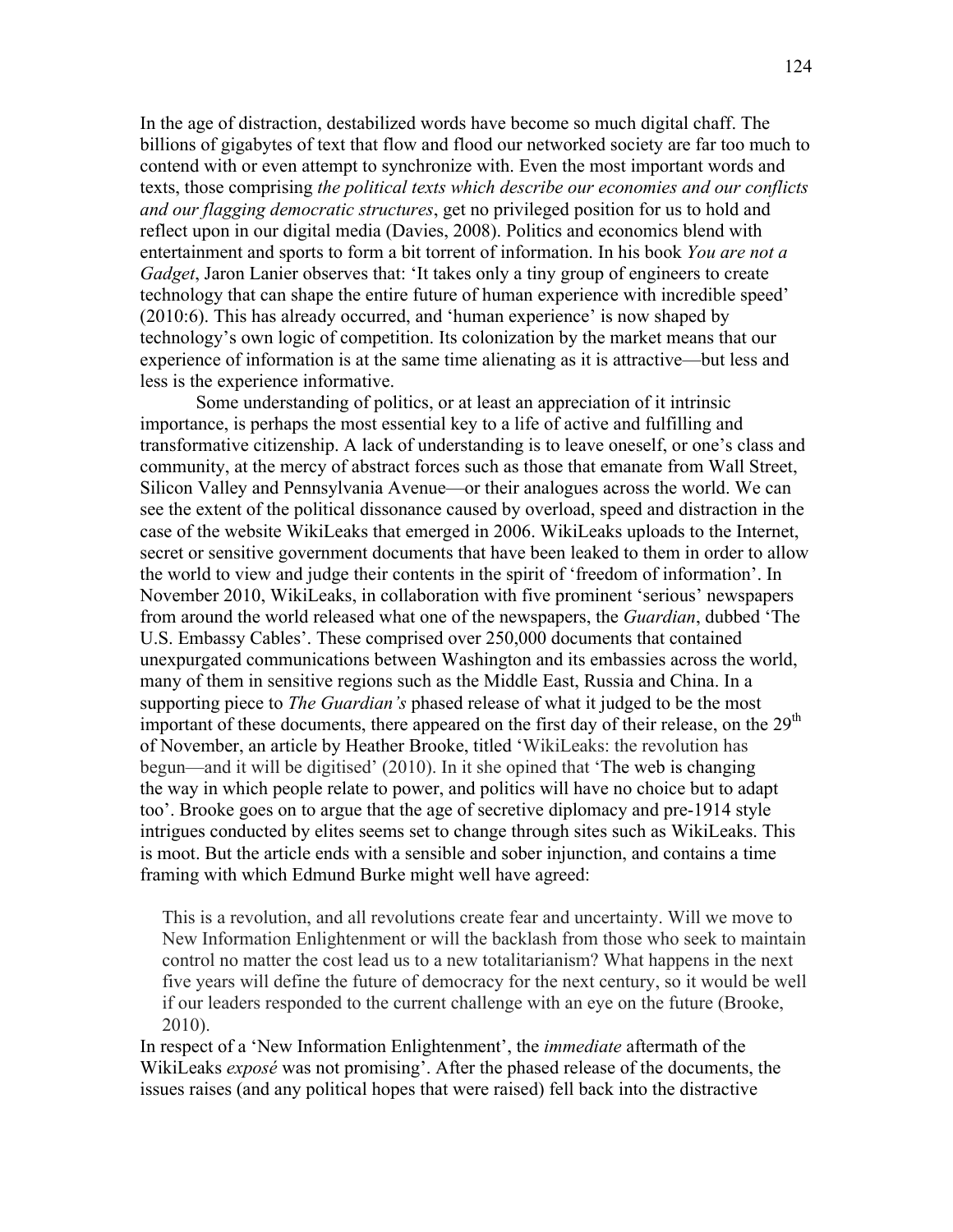miasma. Indeed the 'issues' barely got above the swirl of news, sport and celebrity in the USA where the *New York Times* front-paged with the WikiLeaks trove. The *Times*' lead story on 29<sup>th</sup> November online edition was titled 'Leaked Cables Depict a World Guessing About North Korea' (Sanger, 2010). Well, it seems that the world wasn't guessing about this particular issue. In the USA at least, the Google Trends website—a site which measures Internet trends though key search words—didn't even rate the WikiLeaks 'revelations' in its top twenty for that day. That penultimate November day was in fact top-billed by the death of the actor Leslie Nielsen, followed by an consumer interest in the 'best cyber Monday deals 2010', and in third place was evidence of an apparent thirst for information on 'bear gall bladder uses' (Google Trends, 2010).

An effect of economic acceleration is that in the context of a global media business they reduce potentially important political information to fleeting moments that must soon move over for the next headline story (Davies, 2008). The short shelf life of news has been a feature of the media for many years, but when this is compounded by digital speed and a myriad of other distractions and imperatives in our time-compressed lives, there is a drastically diminished chance that political information will 'stick' and have traction with readers. This was confirmed in early 2011 when the *Guardian* quietly carried a report that cited a U.S. State Department official who stated that though some of the WikiLeaks revelations were 'embarrassing' for some, they 'had little concrete impact on policy' (Harris, 2011)

Compare this, if you will, to a big news story from the 1970s, a political narrative from a very different time, with a very different speed of economy and very different speeds of news media. In 1971 there occurred another leak of secret documents. These were officially called 'United States–Vietnam Relations, 1945–1967: A Study Prepared by the Department of Defense'. History knows them as 'The Pentagon Papers'. Photocopied and sent to the *New York Times* by military analyst Daniel Ellsberg, these detailed the disastrous consequences of the Kennedy and Johnson Administration's policies in South East Asia, policies that ran directly counter to what the government had been telling its own people. As R.W Apple later put it, the Pentagon Papers: 'demonstrated, among other things, that the Johnson Administration had systematically lied, not only to the public but also to Congress, about a subject of transcendent national interest and significance' (1996). Apple goes on to show that the publication of the fortythree volume *Papers* and the victory the *Times* won in the Supreme Court in a dispute over the attempt by the government of Richard Nixon to suppress them, was a major victory for democracy and the freedom of information: 'The Nixon Administration responded (to this defeat) by creating the Plumbers unit (so called because they were to deal with leaks like that of the papers). That step in turn led to the Watergate scandal and ultimately to Nixon's resignation' (ibid). Nixon's resignation may have been the most salient effect of the Pentagon Papers, but their actual contents, as they were being debated and reflected upon, stabilized into political knowledge that rocked the US political establishment to its core, lending added impetus to the anti-Vietnam War feelings that were growing in that country and across the world. The print-based processes of democracy and the freedom of information were conducted over *years* and this contrasts starkly with the speed and the (non) effects of the WikiLeaks that characterise political public debate and accountability—and the actual effects of freedom of information in our networked age.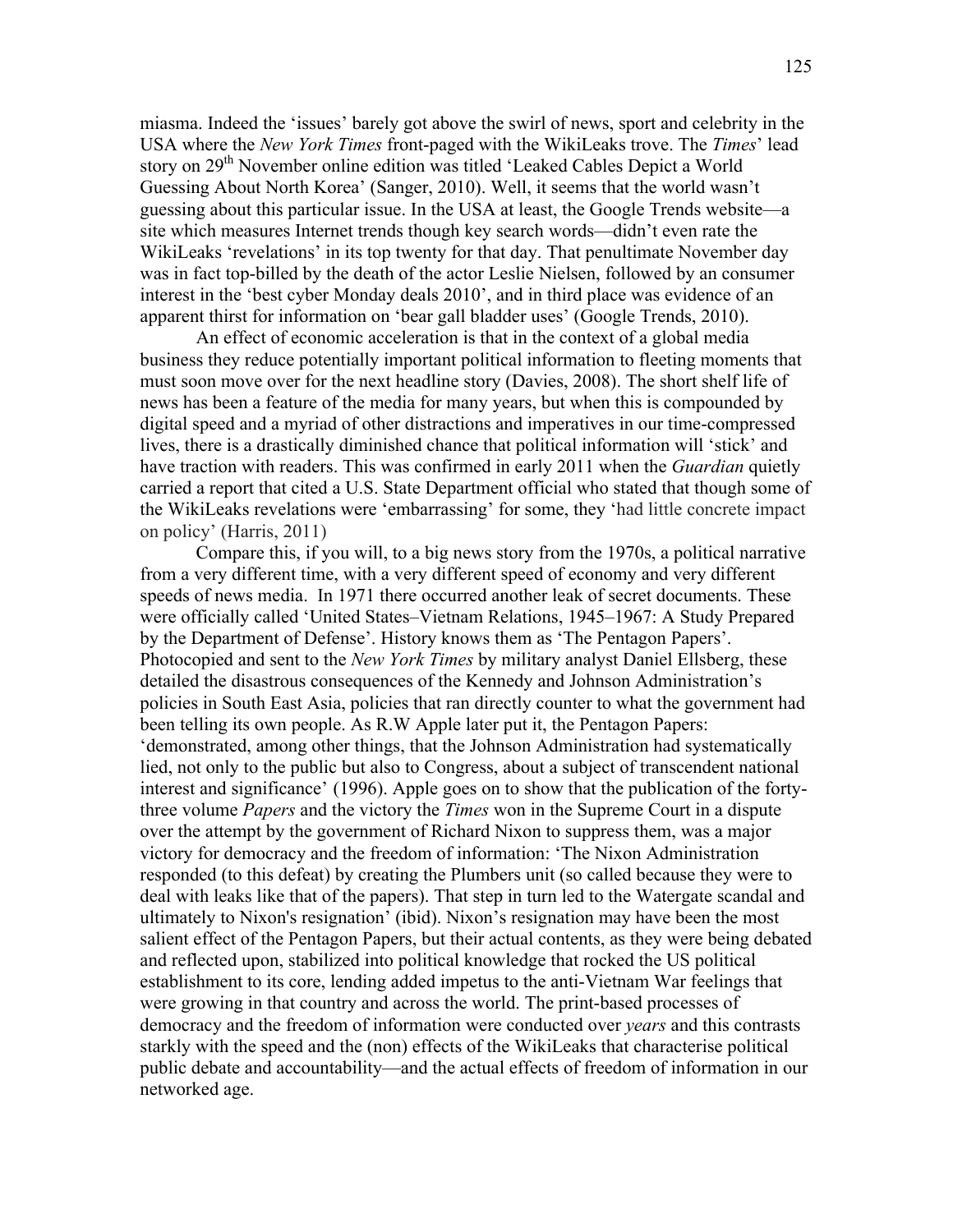The general inadequacy of WikiLeaks as a modality for the promotion of democracy has been considered in a thoughtful article that appeared in the *New York Review of Books* after the brief fuss had died down. The article, by Christian Caryl, also makes the historical comparison with the Pentagon Papers, and views the impact of the Papers as far more consequential. This article, like so many other analyses of politics and ICTs make the temporal point explicitly, but it is stated as a matter of fact, not as a key element of the whole problem and so is therefore never followed up systematically. Caryl makes the point that 'there is simply no way that any editor, however well-meaning, can make an informed judgement about…vast amounts of confidential data' (note that he uses the term 'data' and not 'information'—much less would he describe it as 'knowledge'). Tantalizingly he then moves to the central (but underrated) point:

I wonder whether preaching restraint [on the seeming free-flow of digital information] can have much effect. The technology has outpaced the ethics, and it seems justified to ask whether the ethics can ever catch up again (Caryl, 2011: 27)

The problem is that he doesn't ask, and so the issue of WikiLeaks, and the myriad issues that emanate from an outpaced ethics and outpaced politics cannot be viewed with proper account taken for the temporal dimension.

If we say that the Enlightenment and the substance of the politics that it has given us are of a certain human- and environmental-centred temporality. This means that the 'New Information Enlightenment' that Heather Brooke posited above, as a possibility for information that is free, is actually an impossibility. The temporal logics of 'new information' and the substance of Enlightenment thinking are counterposed to each other. However, the opposition is invisible unless one makes the temporal dynamics salient. Indeed this suggests that the invisibility of the temporal dynamic of politics is itself another political problem. It is a problem because in much of the popular and academic literature on the subject of new media and its political potential is upbeat, and views the conjuncture as one of immanent positive possibilities for the creation of a 'new politics'. There is a growing disjuncture, or de-synchronization that is caused by the very technologies that are purported to offer each of us limitless potential and opportunity in our political processes and in our political culture. For some such as Clay Shirky the organizational and political potential of the Internet speaks for itself; it is there for the taking if we only reach out and grasp its logic and make it work for us. Shirky is an alumnus of the technophile Electronic Frontier Foundation (EFF), which is a politically neutral but politically active body that seeks to develop civil liberties and civil rights in cyberspace. Groups such as the EFF view the *logic* of computing unproblematically, and view cyberspace as a terrain for struggle that is essentially no different from the material world.

In his 2008 book *Here Comes Everybody*, Shirky argued that Web 2.0 technologies are a breakthrough in that they mirror human interaction capabilities. Not only do that, they enhance our communicative structures powerfully. He observes that 'We now have communications tools that are flexible enough to match our social capabilities' (p.20). Just what are our 'social capabilities' and their political potential, Shirky doesn't say. What he does supply are examples of how interconnectivity 'works' in supposedly beneficial ways. He relates tales of how close digital connectivity in New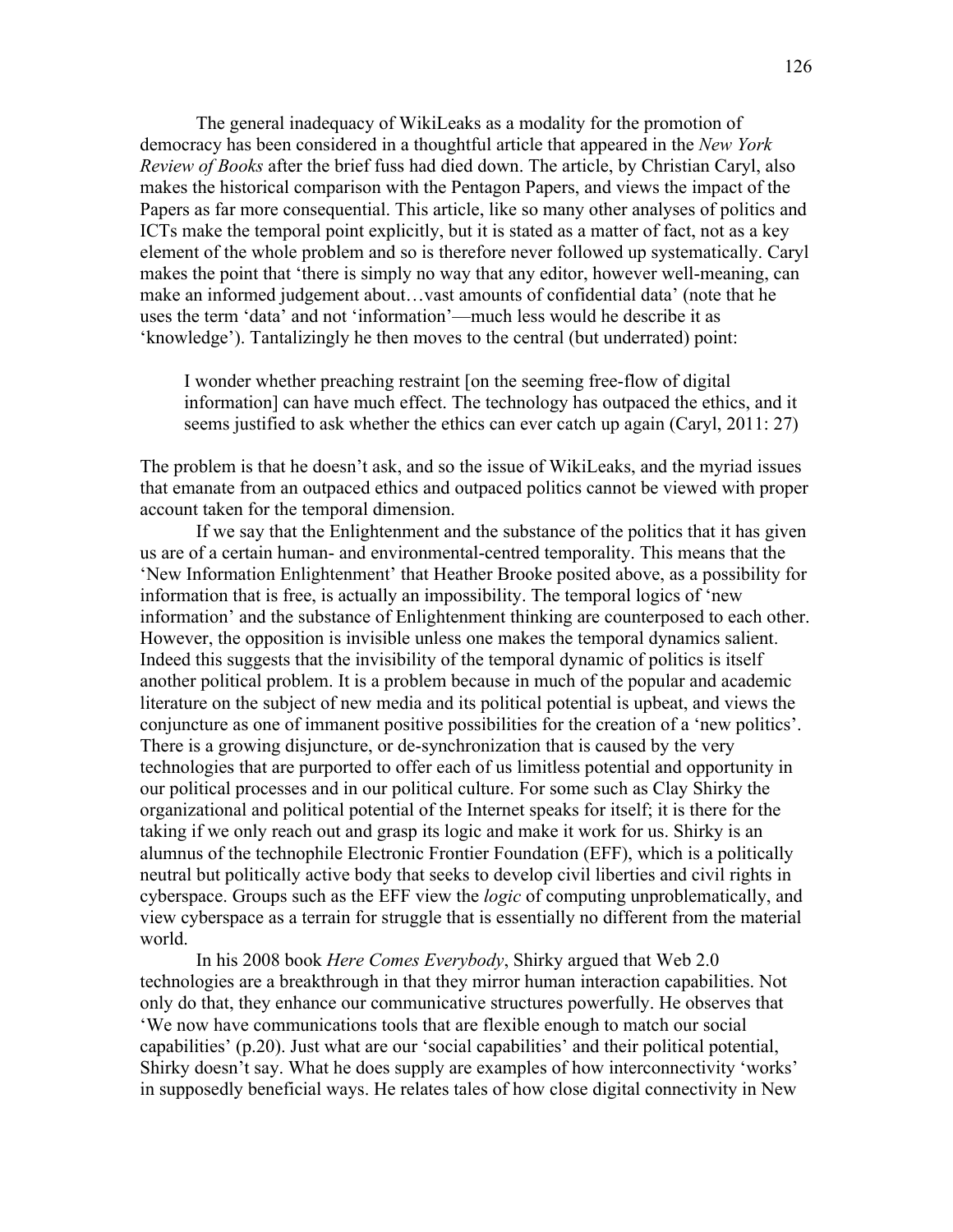York allowed a woman to retrieve her lost mobile phone; and he gives us examples from Thailand and Belarus where flash mobs conducted actions against repressive governments. However, whilst the lost phone example was a traditional narrative of lostfret-found-happy again, the real politics of change from online such as in Thailand and Belarus are far less easy to mark as successful, even marginally so. Indeed Shirky states as much himself in a line that seems to obviate the whole point of his book: 'whenever you improve a group's ability to communicate internally, you change the things that it's capable of. What the group does with that power is a separate question' (2008:171). There is a conceptual echo with the work of Shields here. Like Shields, Shirky sees himself as an artist, and has studied fine art. He also founded a theatre group, according to Wikipedia, and Wikipedia tells us also, rather intriguingly, that the title 'here comes everybody' is a line from Joyce's *Finnegan's Wake* (which it is, because I checked on Google Books). Like Shields and like Joyce, Shirky seems to have a penchant for the non-narrative and non-programmatic. As an artist, this is fine, but if you want to analyse politics, you need to analyse the logic of political power—which is still predicated upon modernist and narratable processes of conflict, resolution and further conflict arising through immanent contradictions. To do this profitably you need to have a sense of the past, a feeling for the present, and an understanding how these times can structure the future. Joyce was notoriously apolitical. For all his EFF credentials, Shirky comes close to this himself. That is to say, to aver that the politics of communication is 'another question', something separate to the instrumental processes of technological connectivity indicates that he either doesn't really care (like Joyce) or simply doesn't know. Shirky compounds the problem of the non-salience of a temporalized perspective in his 2010 book *Cognitive Surplus: Creativity and Generosity in a Connected Age.* Given the concerns of this book, the title immediately attracted my eye. But here again technophilia is the dominant trope. The subject of connectivity in *Here Comes Everybody* is built upon and extended through to a novel concept of cognition. According to Shirky, ICTs and the networked society that they have created has bequeathed to us all a *surplus of time*, which may be used to think creatively and more deeply than we already do. All this freed up time allows us to make use of a 'cognitive surplus' that we develop through the alleged efficiencies of computing. In this respect Shirky's book is a counterpoint to Nicholas Carr's *The Shallows*. Where Carr sees a dearth of time through information technologies, Shirky sees its surfeit. How can this be? How can a networked world create so much time that it becomes a surplus and with the gain in time we will be free to recreate ourselves and recreate the world?

To answer the question, we need to first understand what Shirky means by 'free time'. The free time he is alluding turns out to be the same 'cumulative' free time that accrued to workers in the post WWII era of Fordist production, where new and efficient production techniques, new machines and growing individual wealth gave people access to 'leisure time' in spades. However, as Shirky puts it: 'all that free time wasn't yet a cognitive surplus, because we lacked the means to make use of it' (2010). We tended to blow it on watching another new technology of the time, television. As isolated individuals (or in families) we watched a monological box from which nothing creative and positive could come. With connectivity and Web 2.0, however, this free time (and Shirky estimates there are a trillion hours of it stacked up each year in the US) becomes the raw material from which the potential of cognitive surplus may be extracted in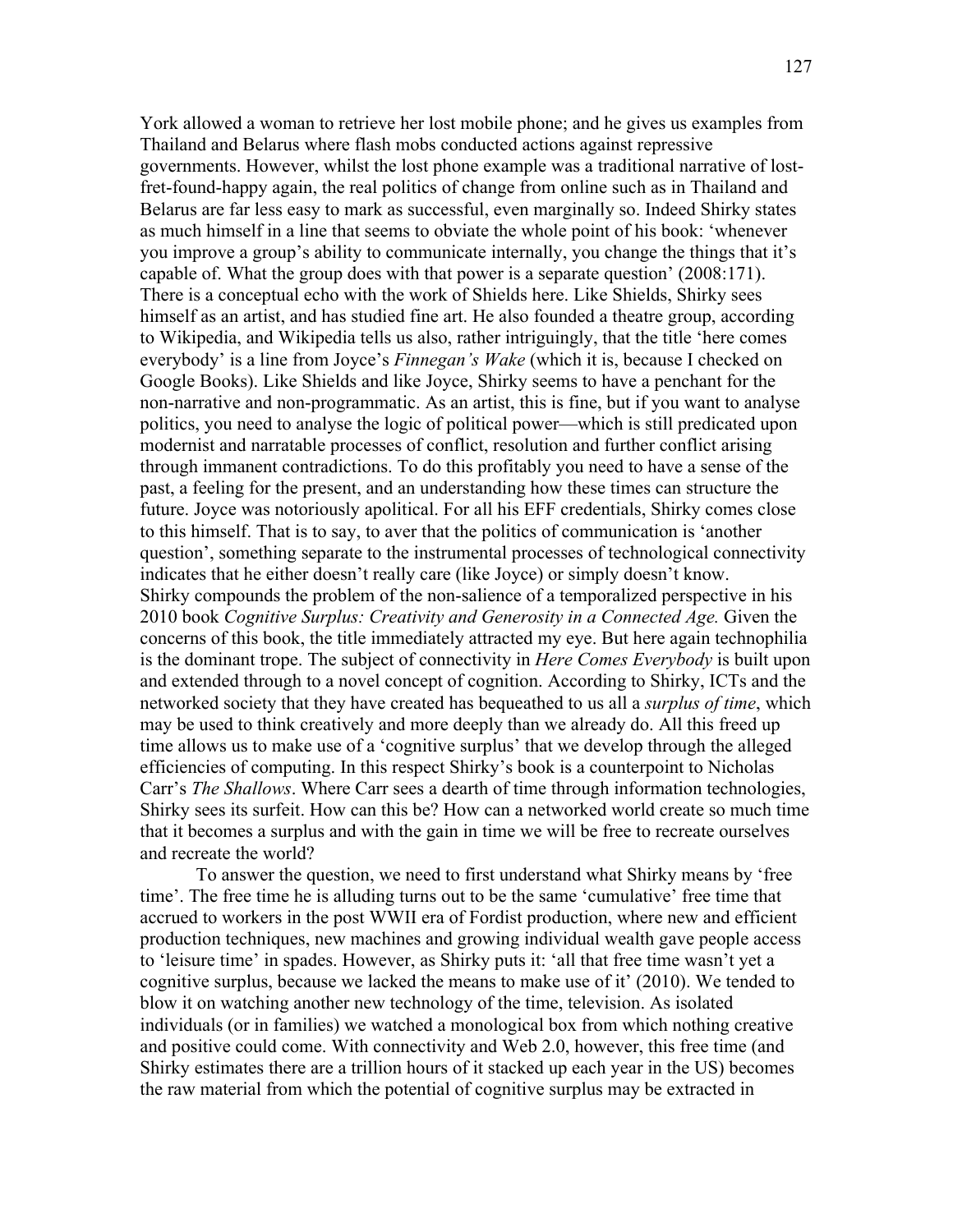countless differing social and cultural ways. This sounds great, but it is simplistic. As an example of how this works today, Shirky points to Wikipedia where people (tech savvy types mainly) devote some of their cognitive surplus to what is an admittedly impressive and worthy project. But Wikipedia editors are a tiny strata of the connected humanity that is the network society, and on its own is no indicator of any general outbreak of cognitive surplus. Who is to say what the thinking processes of individual Wikipedia editors are, and where they get the time to deploy it in such a way. Are they as 'creative' and 'generous' in the way Shirky suggests? How would anyone know?

A possible effect of Shirky's enduring technophilia is that he seems not to have applied any cognitive surplus to the positions he takes in the book in order to work them through systematically to consider the premises and their consequences. We see this in his old-fashioned perspective on free time—a *démodé* that is unusual coming from someone so clearly identified as at the cutting-edge of Internet thinking. As noted above, the free time he imagines is of the 1950s 'leisure time' type that tended to be wasted before the Internet came along. But if the social context of free time has changed, and more importantly, if the technological context that created free time has also changed, then free time as a concept surely has also changed? That our experience of free time is no longer so clear cut as is once was is shown in the lack of academic consensus regarding whether we have more of it today or not. Juliet Schor in her landmark study *The Overworked American* (1991) (and not mentioned by Shirky) argued that free time was being drastically reduced due to the demands of a globalizing American economy. She cites data showing that in 1987 workers were spending 163 hours per year more at work than they did in 1969. Robinson and Godbey take the opposite view in their book *Time for Life: the Surprising Way Americans Use their Time and show data that indicate* that workers have in fact *gained* five extra hours since 1966 (1999). Something, obviously, is not quite right here.

The conflicting analyses indicate that Schor, Robinson and Godbey—and Shirky too—are working with an outmoded idea of free time. The post WWII idea of free time is a high modernist and Fordist relationship with time. This was a clock time world where work time and leisure time were fairly clearly delineated, with regular hours for most people, and with weekends constituting the bounded block of free time for many in the work force. The rise of neoliberal globalization and the concomitant rise of the ICT revolution changed this relationship with time. Shirky acknowledges that technologies produce time, giving us what he sees as abundance of it that baby boomers wasted in front of endless episodes of *Gilligan's Island* and *Star Trek*. Today, however, we have the technological game-changer in the form of ICTs and these are producing what I have termed network time. Work and leisure time blur into the time of the network that we are increasingly connected to, and the network is a space of commodification that was built specifically for that purpose. New relationships with time do not necessarily produce more free time in the network society, but they do indicate a more concentrated and chronoscopic temporal experience (Hassan, 2003). Admittedly we do more and more varied things in a measured hour than our parents could ever have imagined. But this 'more' does not make any free time. Rather, doing more simply compresses our experience of time. And this is time that is produced in a highly commodified space, so the uses of that time are preponderantly oriented toward commodified ends such as the consumption of commercialized images, texts and material goods (when not actually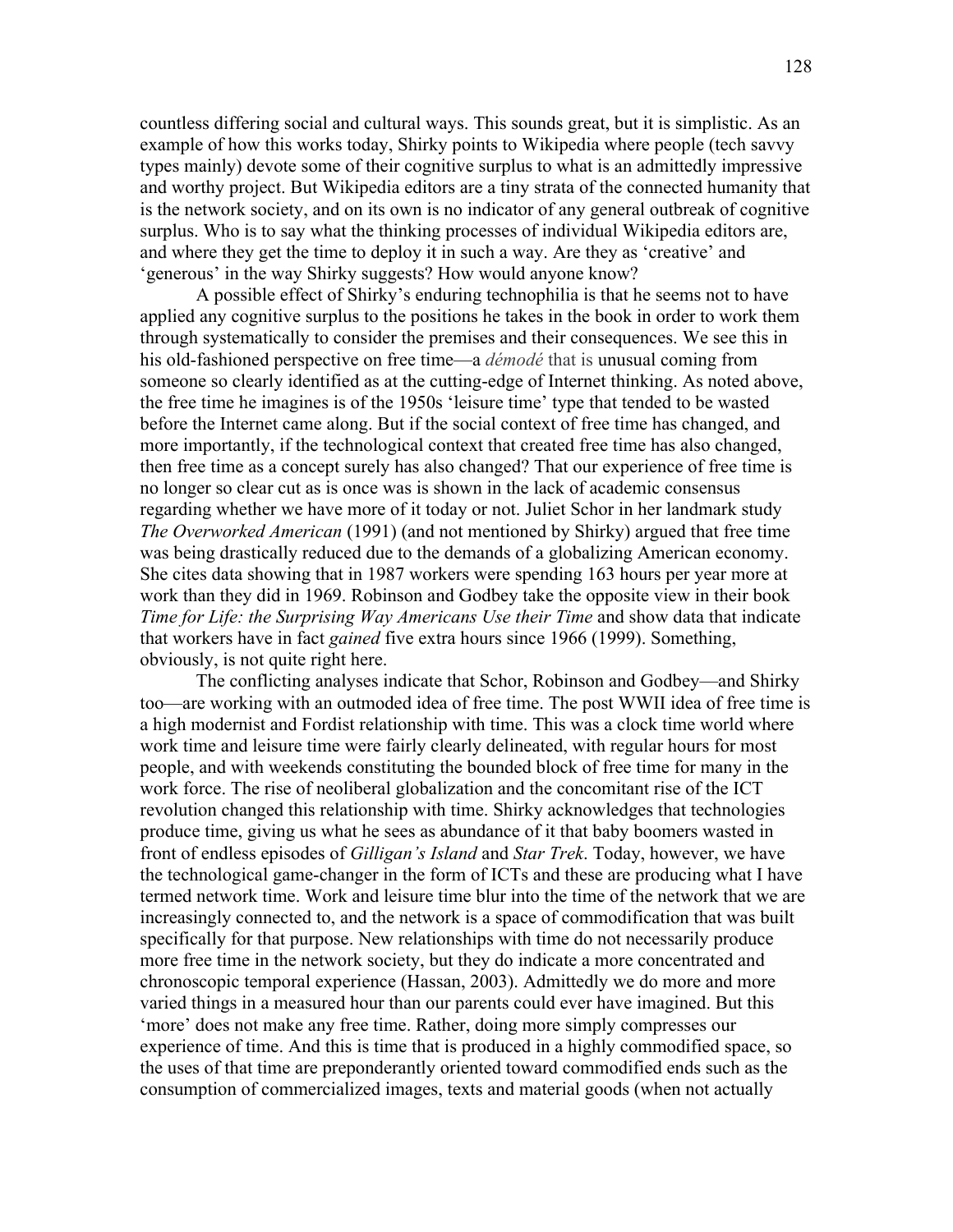working). Even time that could be seen as genuinely 'free'—the time where you can 'choose' what to do, the time for browsing and blogging and texting and so on is time appropriated from you (as value) by websites such as FaceBook or Youtube, etc., and onsold to advertisers (Agger, 2010). These social networking spaces, the realm of Shirky's cognitive surplus, are therefore not exactly conducive to thinking creatively and reflectively about alternate worlds. Regrettably, in a context where time has been upgraded to reflect the realities of our networked world, there is little cognitive surplus (that is not expropriated as surplus value) that would allow for our creative and generous human traits to act upon the world in the ways in which Shirky envisages.

The book's advice for connecting cognitive surplus to a political program for change is anyway non-existent—or if not missing, then massively sidestepped. For example Shirky broaches the topic of actual politics in the following way:

Creating real public or civic value, though, requires more than posting funny pictures. Public and civic value requires commitment and hard work among the core group of participants. It also requires that these groups be self-governing and submit to constraints that help them ignore distracting and entertaining material and stay focused instead on some sophisticated task (p.?).

This is a clichéd generality that one could have little dispute with. It merely says that if group mechanisms for avoiding distraction and staying focused are employed, then anything might be possible. However, Shirky follows up this line with the somewhat baleful observation that undermines the generality itself: 'This work is not easy and it never goes smoothly. Because we are *hopelessly committed* to both individual satisfaction and group effectiveness, groups committed to public or civic value are rarely permanent' (p.?) (My emphasis). In other words we humans can't stick to the task at hand because we are 'hopelessly' torn between the needs and wants of both individual and group. But this dichotomy is the basis of a democracy and the basis of the motivation for a programmatic politics. What is the democratic process (and what use is it) if it does not seek to reconcile the interests of both individual and group? The two are mutually inclusive because our individual identity is derived in part from our identity groups (Gutmann, 2003).

Elsewhere Shirky inadvertently betrays his lack of political sophistication when he notes that 'Our cognitive surplus is only potential' (p.?). So there we have it. Freedom is down to individuals who are democratically oriented, un-distractible and are in complete control of the technologies they use and the socio-temporal contexts they create. How are we to harness (or even recognize) this 'potential' when our surpluscreating cognitive tools (ICTs) are tied to the trajectory of the speed economy of capitalism? Gehlen tells us that 'The cognitive process…is a technical process' (1980: 70). It is. The 'potential' that Shirky leaves as a very large unanswered question can only remain so unless and until he comes to grips with the nature of time. 'Free time' he will then realize is something different from the time of the 1950s spent in front of *I Love Lucy*. The network time of our network society is time of a very differently technological order—and as presently constituted has very little potential in respect of the freedom of the individual or group.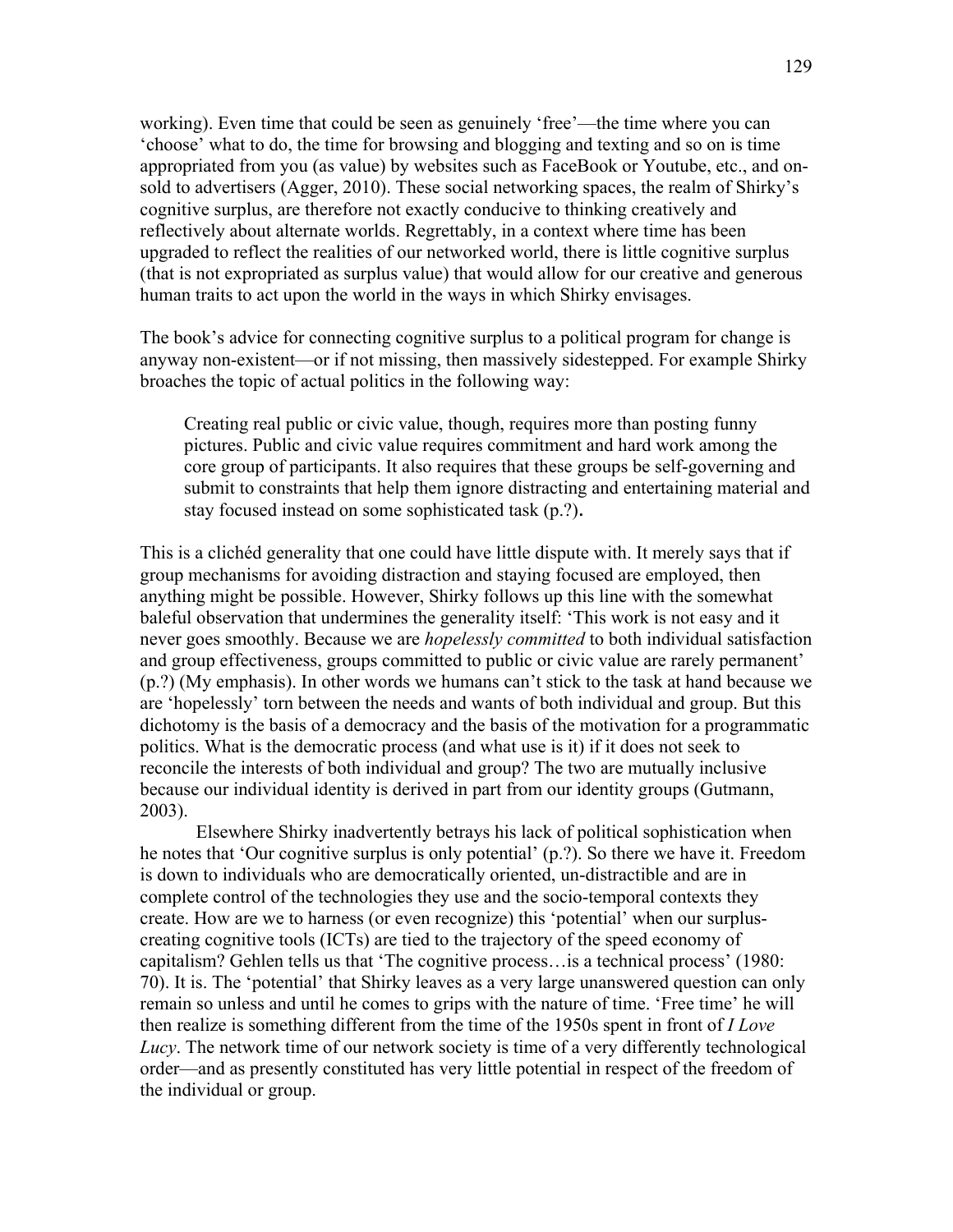To be able to progress toward what Doug Kellner has dubbed a 'techno politics' (1997) or a form of political organization that straddles both network life and its analogue counterpart, we must look beyond Shirky's unreflective love of the network expressed in these books because, fundamentally, the network as it is constituted is in fact the problem. Not quite coincidentally, however, we will return to Shirky presently, where his growing technophilic influence took him, in early 2011, to the eminent pages of *Foreign Policy*, wherein he *does* take the subject of politics seriously. But to set the scene for the closing of this book, and in order to understand the parameters of being 'committed to public or civic value' we need to look afresh at the notion of the *public sphere* and how in a globalized context, individual and group sovereignty over technologies and the temporalities they produce can be regulated in such a way that politics and technology may once more be in relative synchrony with the cognitive capacities and potentialities of humans.

#### **Communication above all**

The basis of politics is communication. In order to develop political philosophies and move these toward programmatic action, individuals and groups need to create and share information. These can of course take many forms. On one hand, miscommunication or communication that may signal forms of inequality or injustice being visited upon one group or another can be the catalyst for political conflict. On the other hand, communication that carries more socially positive forms of discourse can bring individuals and groups together to share and advance political goals. This much is obvious. Nevertheless it is something that is consistently overlooked or neglected or demoted to an instrumental process wherein the context and nature of communication take second place to its technological means: the 'more efficient the better' syndrome. This has meant that technological developments or improvements in forms of communication are almost always viewed as somehow enhancing democracy. This historically unreflective view of the relationship between communication technologies and democratic processes has for the most part been unproblematic, because, as I have argued, the temporality of communicative processes had not reached the point of breakdown, or asynchronicity, where forms of communication (and volumes of communication) had become too fast for the temporal rhythms of the democratic process. We passed the point of breakdown with the introduction and then rapid hegemony of networked communication in economy, culture and society.

The realms of economy, culture and society may be said to make up our public sphere, the 'space' (and this descriptor is vitally important as I shall soon show) in which modern liberal democracy acquires its impetus. According to theorists such as Jürgen Habermas and Nancy Fraser the public sphere contains the civic and democratic possibilities for the shape and nature of any future forms of democracy. In closing this book we need to briefly reacquaint ourselves with the political importance of the public sphere and what it is supposed to do for our democracy. We will then consider whether and under what circumstances—it can function a sphere for democracy in our networked society.

Habermas is credited with the most in-depth and influential theoretical treatment of what constitutes the public sphere in modern (i.e.  $18<sup>th</sup>$  and  $19<sup>th</sup>$  century) societies.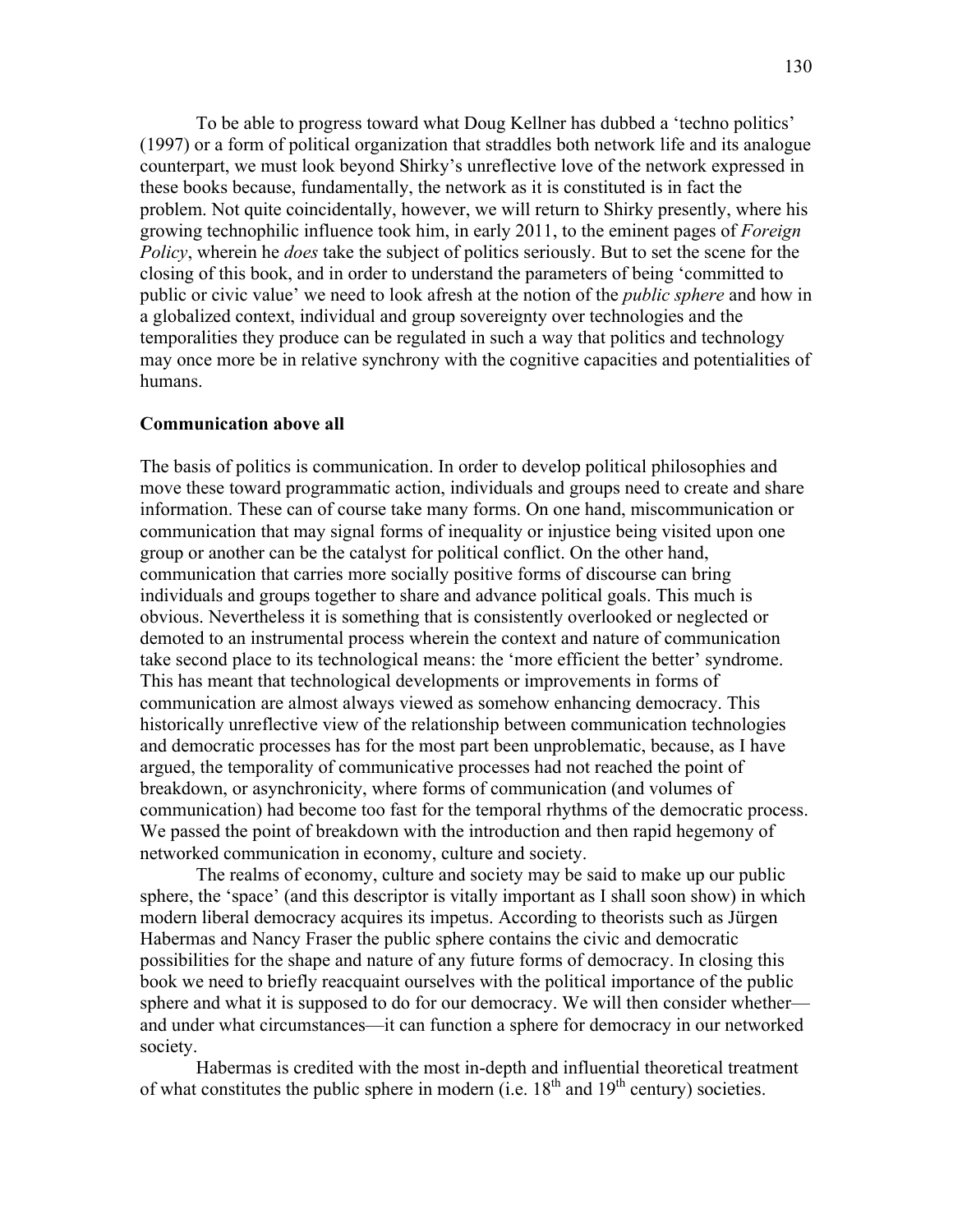Importantly Habermas saw the public sphere as being formed and motivated through discourse and *communication above all*. As he puts it in his seminal work on the subject *The Structural Transformation of the Public Sphere*:

The public of 'human beings' engaged in rational-critical debates was constituted into one of 'citizens' wherever there was communication concerning the affairs of the 'commonwealth'. Under the 'republican constitution' this public sphere in the political realm became the organizational principle of the liberal constitutional state (1991/1961: 107-108).

Citizens were fashioned from the raw stuff of nature through 'rational-critical' forms of communication to constitute the bourgeois public sphere. Habermas is here describing its creation as a fundamental element in the construction of the Enlightenment and the modern world. He uses Kant's definition of what constitutes 'enlightenment' as being the sharing of reason (rational-critical debates) across the widest possible circles of literate society. This for Habermas is 'publicity as a principle' wherein he observes that (quoting Kant):

The public use of one's reason must always be free, and this alone can bring about enlightenment among men. The private use of reason, on the other hand, may often be narrowly restricted without particularly hindering the progress of enlightenment (p.106).

Habermas adds his own postscript to this, which reads that in this historical intellectual process of the forming of the public sphere: 'Each person was called to be a "publicist", a scholar whose writings speak to his public, the world' (p.106). This is, we can see, a fairly elite conception of the social and intellectual dynamics that constituted the public sphere. To be a participant, one has to be literate indeed a scholar who has something important to say that connects with the affairs of the times. Habermas has been criticized for this, but how could his conception be otherwise? This was a public sphere created from what Habermas called the 'world of letters' (the Republic of Letters). This world was inhabited by those who generated the ideas that were distilled (those ideas deemed appropriated for commercial bourgeois life) down to the political sphere where they were applied towards the aim of the 'regulation of civil society' (Habermas, 1991: 52). Communication (or more precisely, philosophical, economic and political writing) was the basis of the public sphere, and if it was elitist (which it was) then it only reflected the sophistication of the networks of communication of the time. This was, to again use Debray's extremely helpful phrase, the 'communication networks that enable thought to have social existence' (2007: 5). And the temporal rhythms of this incipiently modern public sphere reflected the bio- and eco-temporality that words on paper had retained since the time of their invention.

A very large gap sits in this formulation, of course. Although Habermas tracks accurately and invaluably the genesis and construction of a public sphere (the initial political institution of Enlightenment thinking), it nonetheless describes a precise historical time in Europe. This was a Europe where white males (if not all 'dead') at least held a monopoly of communicative power. Moreover, they tended to speak for their own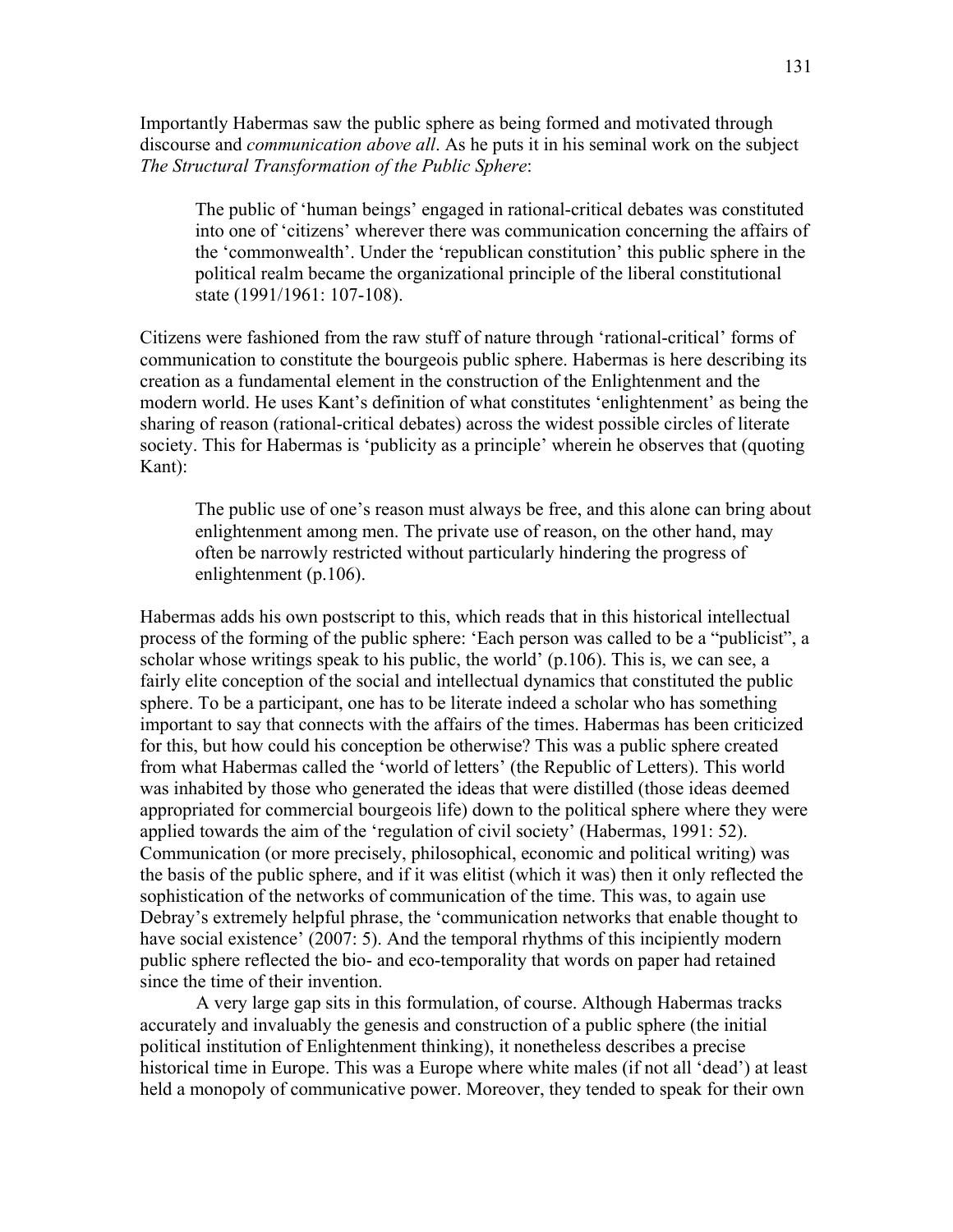class—which was the bourgeoisie; or if they were more radical and with a Jacobin or Reformist tinge, then they would speak primarily *to* the bourgeois' dialectical Other, the proletarian class who were not yet literate enough nor consciousness enough of themselves as a class to speak in their own right and to their own interests. Habermas's worth is that he laid the historical groundwork upon which others could build more universalized structures.

An influential piece in this respect is Nancy Fraser's 1991 essay *Rethinking the Public Sphere*: *A Contribution to the Critique of Actually Existing Democracy*, which seeks to critique Habermas's work from the perspective of a 'critical social theory of the limits of democracy in late-capitalist society' (1991:56). Fraser begins by acknowledging the value of Habermas's work and argues for the concept of the public sphere as an interpretive framework for the analysis of political democracy. But, for Fraser, the initial conception by Habermas is (perhaps understandably, given its focus) an 'historically specific and limited form' of the public sphere (p.58). Habermas's limitations are rather easy to see, easy once the somewhat more difficult task of pointing them out has been undertaken first—which is what Fraser does in her essay. She makes the observation that whilst developing a theory of the bourgeois public sphere Habermas 'oddly' stops short at developing a 'new post-bourgeois model'. This is itself 'odd' because we still live in a *bourgeois age* and any post-bourgeois theorization would only be speculative. Still, the point is made that the Habermasian public sphere is a thoroughly bourgeois one—wholly white, Christian, middle class and European in constitution. To be fully democratic, Fraser argues, and to more faithfully reflect at least the beginnings of a 'post-bourgeois' age in our own time, the reconstructed framework would need to be vastly more pluralistic and diverse. Communication is still key crucial dynamic here, but it is 'constituted by [a political] conflict' that has always existed in the modern public sphere, but has never been given sufficient recognition by Habermas. The elements of conflict, and the elements of Habermas's exclusion, in his theory are what Fraser terms 'counterpublics' (p.61). These today are the publics of women, of people of color, workers, of gays and lesbians, of ethnicities, of culture, of language, and of competing ideologies—be they democratic, or socialist, or even fascistic (p.67-8). Crucially for Fraser the public sphere is a stratified one, with the counterpublics being *subaltern* ones, and not the 'single, comprehensive public sphere' implied in Habermas (p.68). Fraser's argument, fundamentally, is that only an inclusive and diverse public sphere—within a stratified order that motivates conflict—can give it its dynamism and its ongoing trajectory of change that could, at least in theory, expand society's 'capacity to envision democratic possibilities beyond the limits of actually existing democracy' (p.77).

The theoretical parameters of what constitutes the public sphere (at least in ideal type) are fairly clear today, and as a consequence, the debates, and hence the interest, have gone off the boil with the major theoretical questions more or less settled. Or so it seems. Habermas wrote his path-breaking book in 1962 and Fraser published her critique nearly thirty years later. That was twenty years ago. If communication and information is key to the function of the public sphere, constituting in fact, its very lifeblood, then it is again 'odd' that the perspectives of technological change and its effects upon time have not been applied. And things have changed beyond recognition. Interestingly, as an historical inquiry, Habermas's account is more accurate and durable than Fraser gives him credit for. His public sphere at the dawn of the modern age was in temporal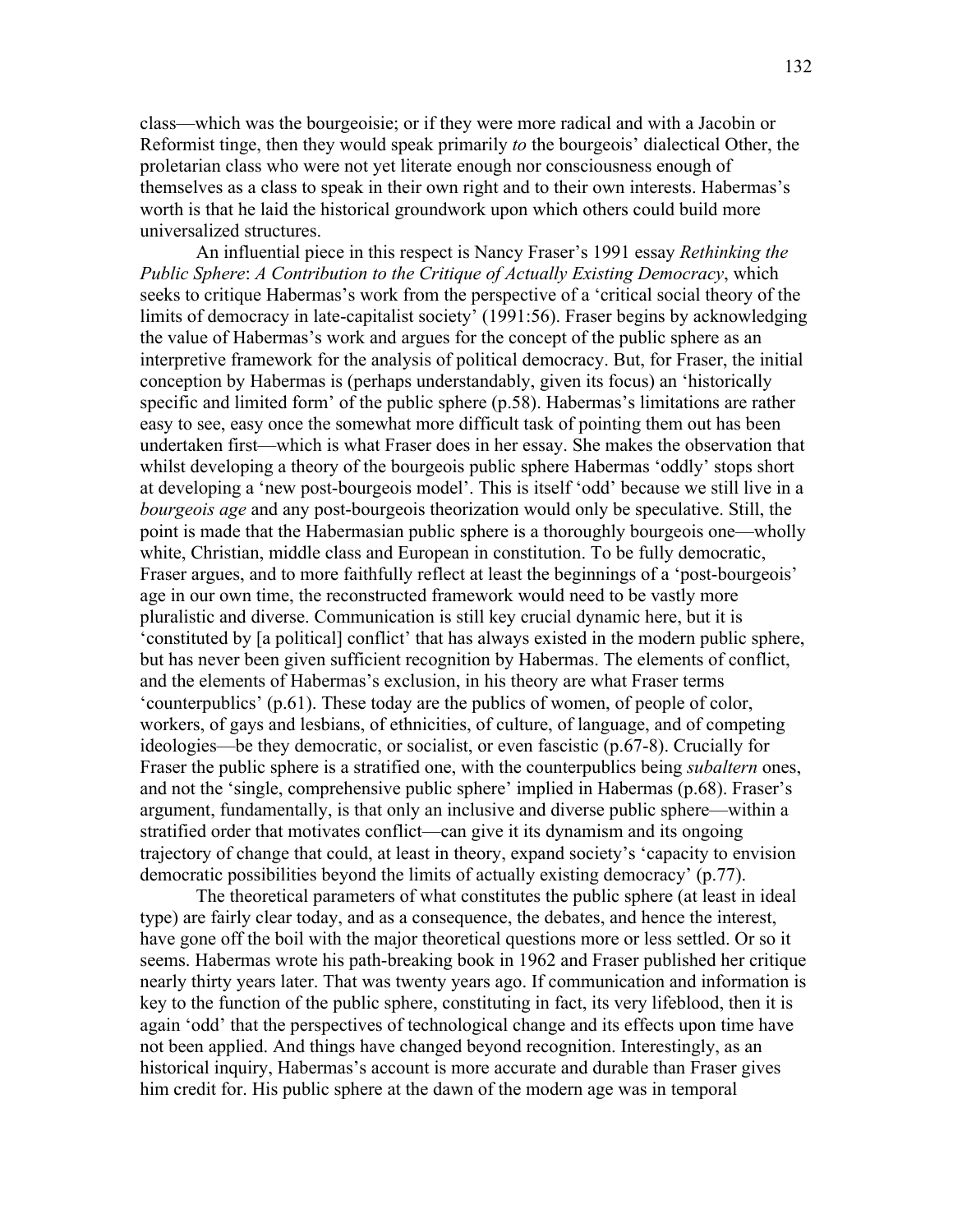synchrony with its communicative technologies. Print was king and literacy the means of ideational and political power. The bourgeois-dominated public sphere was in a real sense the only possible public sphere, given the role development of communication technologies, and the relative development of an adequately literate society. Fraser's 'rethinking' of the public sphere as a pluralist space for positively oriented conflict between 'counterpublics, though formally logical, and properly takes into account a very different world, does not take into account (at all) the vital role of technological—and therefore temporal—change. By 1991, when she wrote, the world was on the threshold of the information age. But from Fraser's account, one would not guess at it. The problem, partly, is one of lack of interdisciplinarity; a dearth of academic sharing of information and disciplinary insights. In respect of the lack of temporal insight shared between scholarly communities, it was a point made with some plangency by Douglass North who observed that historians and political scientists (and not only these) fail spectacularly to take ideas of time into their theorization and interpretations. He writes that:

For an economic historian, time has always been something that is fundamentally disturbing, because there is no time in neoclassical theory. The neoclassical model is a model of an instant of time, and it does not therefore take into account what time does…I will be blunt: Without a deep understanding of time, you will be lousy political scientists, because time is the dimension in which ideas and institutions and beliefs evolve (cited in Pierson, 2004:1).

The early 1990s, admittedly, was a time that is even very different from our own. Neoliberal globalization was raging around the world and computerization was playing its pivotal role—but the Internet was incipient and blogging and Twitter and all the rest of it were a glint in the eyes of Silicon Valley's rising cream. But Fraser revisited the subject again in 2009 with here *Scales of Justice: Reimagining Political Space in a Globalizing World.* One imagines that when discussing the politics of a 'globalizing world' the role of technology would play some important role. But no. The network society, or the Internet, or digital capitalism is non-existent in this world. Needless to say, the relationship between politics and temporality and between temporality and techniques of communication are absent too. Such lacunae, from such an eminent political theorist, is disheartening. The public sphere remains the central interpretive framework for the analyses of the effectiveness of democratic political practice in our world, in our networked world and in its dwindling off-line manifestations. However a lack of temporal analysis prevents us from the realization that communication (through new computer-based communication technologies) simply function too quickly for the functioning of an effective political sphere. The civic world Habermas describes where reading and writing on paper was the primary mode of mass communication has been superseded; and the world in which Fraser tries to balance 'plurality of competing frames' of justice (2009:2), does not account for the new communicative reality in any way at all, a reality that sees the networked public sphere that pulses at high speed, not as a 'discursive space' of diverse 'counterpublics', but a cacophony of white noise wherein the time for proper debate and reflection and planning and programs for political action are dwindling fast.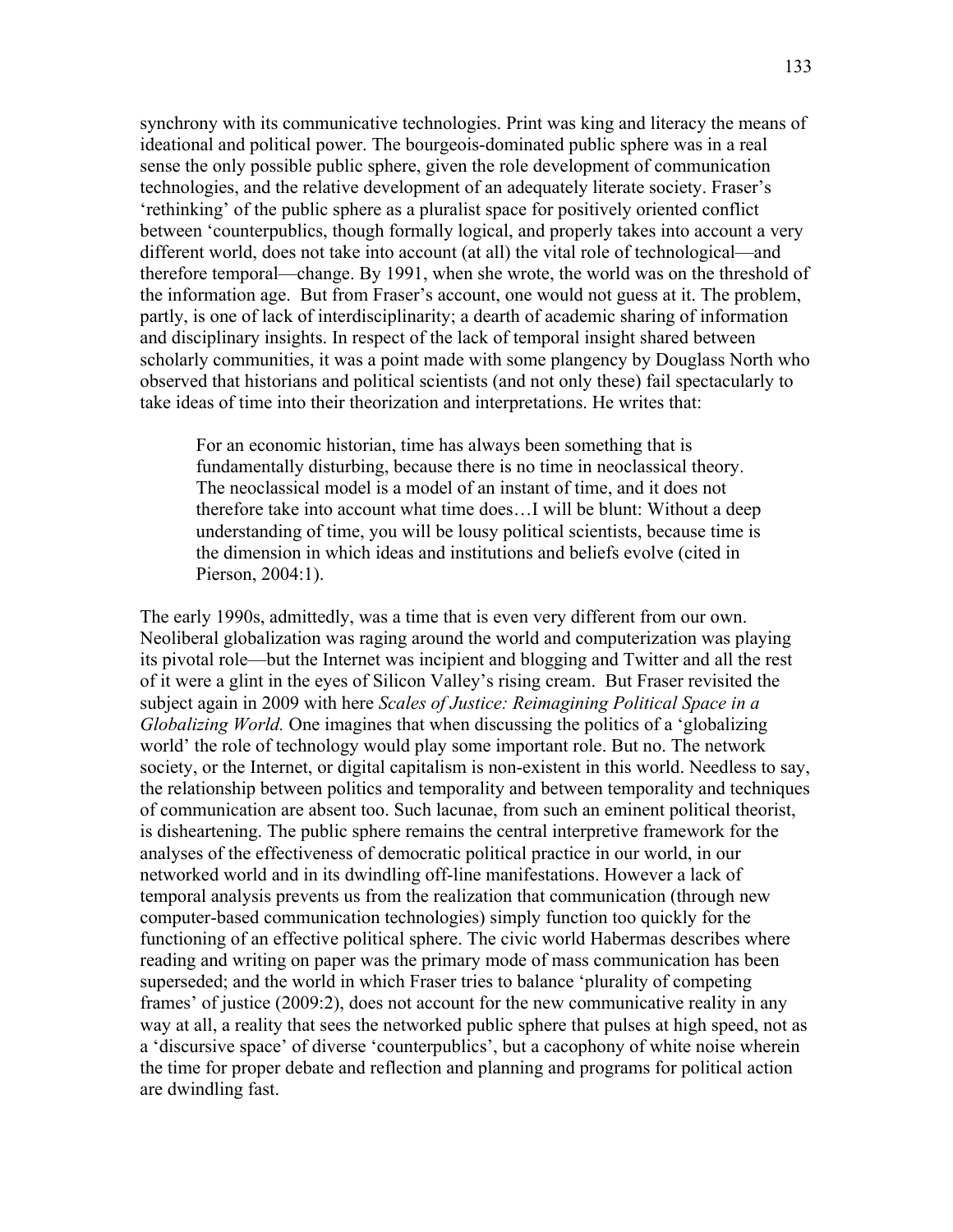Consequently, there is a very large and persistent disconnect between the theory of the public sphere and its reality. Current theories that through disciplinary ignorance fail to confront the dual effects of computing and acceleration upon communicative practices are rendered unable to identify the political consequences of chronic distraction and information overload. Theory is thus not equipped to appreciate that the indelible rhythms of Enlightenment derived democratic politics cannot be geared up to a highspeed. Only authoritarian politics can function rapidly, and this has no place in the public sphere. Moreover, we can expect no *lead from the institutionalized polity in their parliaments and congresses around the world.* On one hand, in the homogenous neoliberal planet, even serious and worthy politicians and their bureaucracies that wish to do well are in thrall to the ideology that ubiquitous computing is self-evidently an economic and social benefit. On the other hand, there is no shortage of self-seeking politician for whom 'the corrupt parliamentary game' is anyway the only game in town (Zizek, 2010: 94).

Today, the public sphere could hardly be less theorized in a way that takes into serious account not only the technological transformation of its preeminent communicative modality, but also the 'space' of the sphere and the *time of the sphere.*

Which brings us back to Clay Shirky.

### **Internet freedom is a long game**

Shirky's books and articles and blogs and Youtube videos have given him an influential voice. Wikipedia has a Shirky entry. And the same Shirky has made several appearances at the prestigious 'technology, entertainment, design' (TED) conferences, where the great and the good, from Bill Clinton to Stephen Hawking, relate the latest blue-sky thinking. His work, as we have seen, concerns itself with the connections between the forms of politics we have in our networked society and how there are influenced by networked technologies. Shirky is also interested in the public sphere as an interpretative space for understanding these dynamics. The rising of his star plus the growing discussion on the effects of social media on the political process caused Shirky to be invited (one presumes you have to be invited) to write an essay for the high-status *Foreign Affairs* journal.

Titled, 'The Political Power of Social Media: Technology, the Public Sphere, and Political Change' (2011, Vol. 90 No.1) the essay is an attempt to get to grips with a few increasingly salient questions that are being widely debated in media, academic and political circles today. Questions such as: does the Internet, with its add-ons such as Facebook, Twitter, basic mobile texting, etc., constitute the basis for a new kind of 'bottom up' politics? Do ICTs represent a radical challenge to media corporations with their own agendas, and to political elites who are often viewed as out of touch with grassroots needs? To his credit, Shirky delivers a very useful and sober revision of the overconfident 'here comes everybody' thesis he espoused in 2008. He begins with a review of some of some of the noted instances of widespread social media constituting its own virtual public sphere. There is the Filipino 'text-messaging generation' that President Estrada blamed for his 2001 fall from grace and office; then there is the example of the much suspected rigging of the elections in Iran in 2010, which infuriated millions of ordinary (networked) young people in that country, who then organized themselves online and took to the streets for days of demonstrations that badly shook the confidence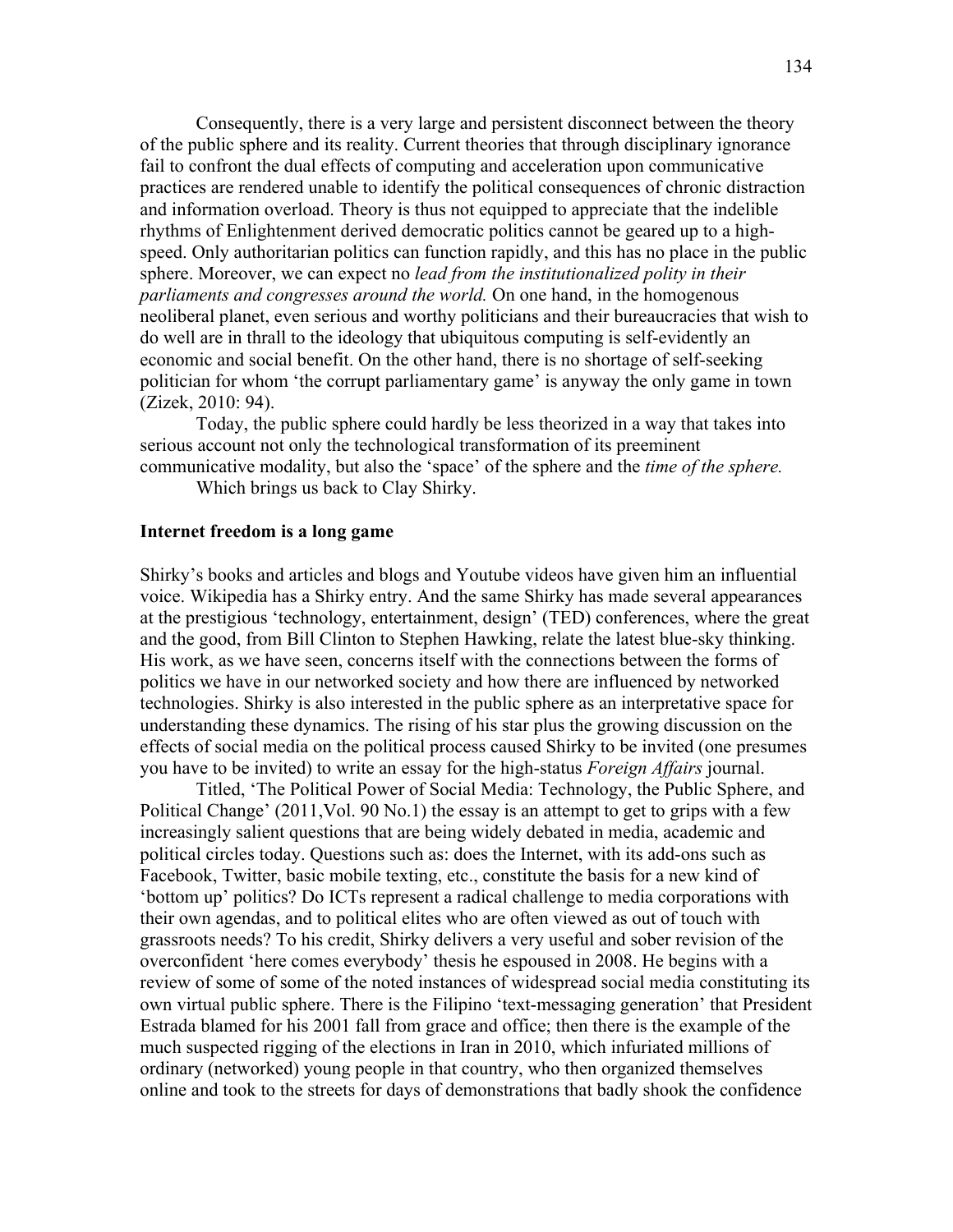of the regime; and then there were the flash mobbing instances in Belarus and Thailand that Shirky had mentioned in his 2008 book. Appearing when it did, in January 2011, the article seemed particularly apt. This was the precise time when the Tunisian government felt the power of a networked constituency gathering *en mass* in the streets of Tunis to drive its president from power and to seek refuge in Saudi Arabia. This was termed a 'digitally-driven, leaderless revolution' (Matai, 2011). The Tunisian revolution seemed to be the precursor of a wider politicization that was 'digitally-driven' across North Africa and the Middle East. Clearly, something different is happening today and answers to such serious questions are needed. Accordingly, an article for the influence-wielding readership of *Foreign Affairs* provides a very useful opportunity to begin a serious discussion.

Reading on, it seems that when commissioned to consider the *politics* of ICTs as the exclusive focus of his assignment, the analysis has become more equivocal (and conservative) than the techno-sunniness of earlier works. Shirky reviews the empirical evidence and realizes early on that there is really little basis upon which to form hard and fast conclusions. And so:

The safest characterization of recent quantitative attempts to answer the question, do digital tools enhance democracy? Is that these tools probably do not hurt in the short run and might help in the long run—and that they have the most dramatic effects in states where a public sphere already constrains the actions of the government (p.30).

The equivocation is actually analytically very useful. Shirky's 'short-term/long-term' dichotomy serves to temporalize the issue, and it opens up the possibility for much needed time-oriented insights into this very contemporary political problem. Shirky says that for the public sphere to function effectively it must develop with a view to eschewing the short-termism of neoliberalism and instead invest in it the time necessary to achieve particular political goals. But what is the long-term? A few lines on, Shirky tells us. He writes that 'the potential of social media lies mainly in their support of civil society and the public sphere—change measured in years and decades rather than weeks or months' (p.30). Reiterating the point he stresses that: 'A slowly developing public sphere, where public opinion relies on both media and conversation, is the core of the environmental view of Internet freedom' (p.34).

So there we have it: the commonsense view in cold print—*the public sphere needs its own time*. It cannot function unless 'conversation' (reading, writing, debating) is given over to its 'natural' temporal rhythms to allow it to work upon the creation and sustaining of its own processes. What this implies is that the Internet, the growing vector for information in the public sphere, must become something other than it currently is, something more oriented to people's needs than to the hegemonic demands of the economy. Shirky notes, again with some acuity, that: 'Access to information is far less important, politically, than access to conversation' (p.35). That the Internet needs to become more human in order to become more democratic is a point I will return to shortly. But what of his tentative temporalizing of the problem of social media and the public sphere? It promises so much and so to develop a temporal critique of politics in a premier journal such as *Foreign Affairs* might well open the door to a much needed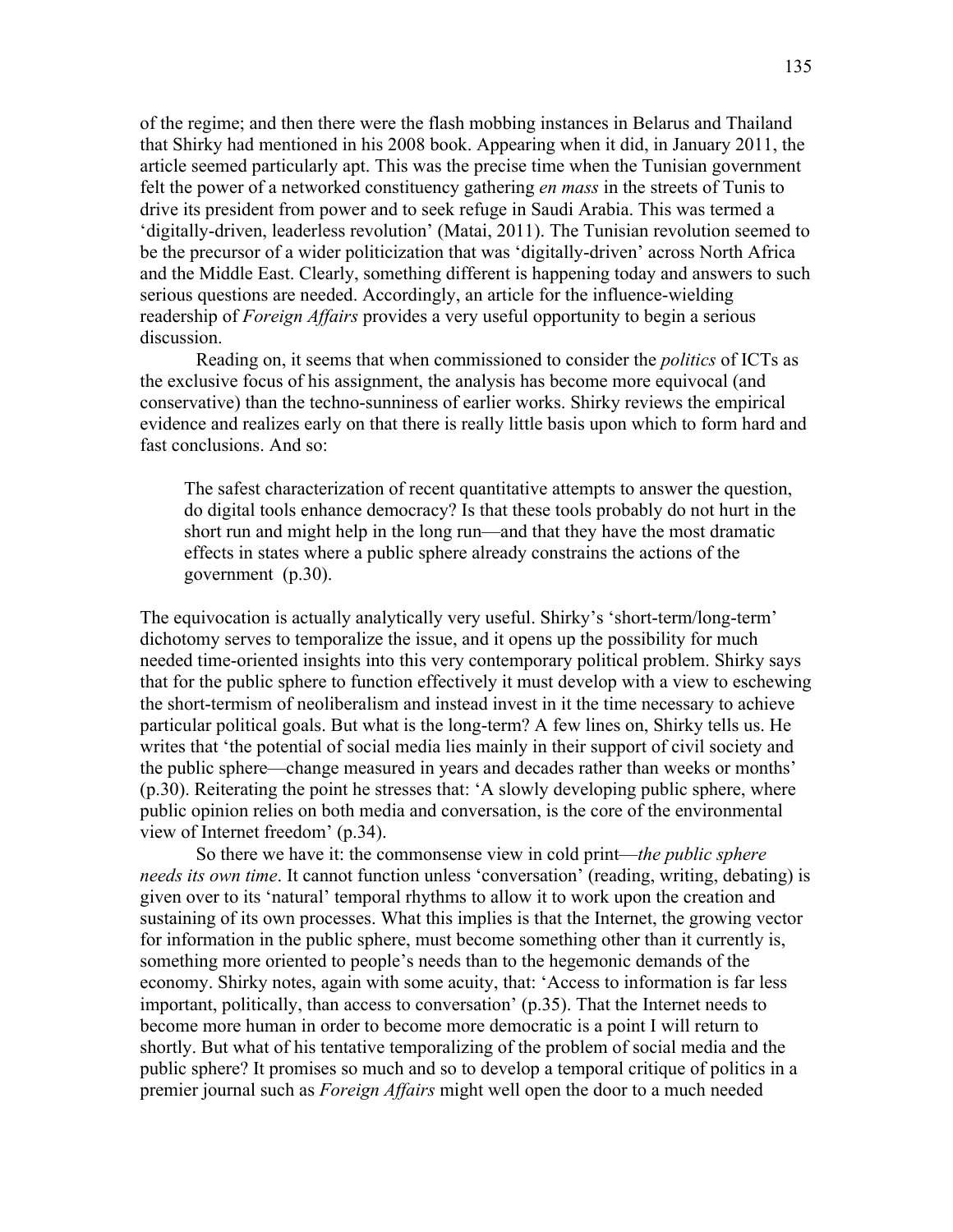universalizing of the issue in our time-starved and hyper-distracted society. The old Braudelian question of the historical *longue duree* might at last be attached to the processes of politics, and become a salient and urgent agenda item beyond the confines of academic theorization.

Unfortunately the questions of temporality implicit in Shirky's essay don't get followed up. They are left hanging, to be forgotten or obscured by the vague 'environmental view' where the politics of the 'long-term' should be prudently pursued in the building of a democratic public sphere. This tells us nothing about the very real barriers to the realization of a long-term political conversation. The public sphere of conversation that Shirky and Habermas and Fraser would wish to see does not exist—or exists only fictively—in our networked neoliberalism. This is a 'timescape' that is dominated by the economic imperatives of capital, and 'conversations' that are about constructing narratives concerning political goals, simply do not has the time to develop. The network that shapes (disfigures) so much of our lives, is an information network where conversations are truncated and narratives that draw from the past and look to the future for meaning and identity-endowing qualities are increasingly more difficult to form and sustain (Bauman, 1998: 18). We are becoming decimated by information.

The tools of network information add to the problem. They are entimed with the speed of the network and are set upon an open-ended continuum of acceleration and multifunctionality. The people of Manila may have literally spelled out the end for President Estrada though using basic text-enabled phones, but that was way back in 2001. Today Smartphone's are *de rigueur*, from Tunis to Tehran and from Seattle to Sydney. The tool itself, moreover, is engineered to distract and not to concentrate the mind politically as the writing or reading of a pamphlet might do—indeed was designed to do. Texting now competes with video and Internet capability for the users' diminishing attention capacity. Multifunctionality leads to the creation of multi-constituencies, each of which are not necessarily technologically compatible, and so the plethora of platforms themselves fractures the potential of the public sphere. These are privately or publicly owned techniques of communication that compelled to vie with each other for the attention of the revolutionary-cum-commodity. If a headline one day screams that a 'Twitter Revolution' has caused the this or that authoritarian regime to falter, then the news will be greeted sullenly, no doubt, by the folks at Facebook, or by any other newcomer to the global social networking marketplace, not simply because of the priceless free advertising that Twitter would have enjoyed, but because they are in competition with each other for the market share of the world's would-be regime changers. Efforts will then have to be redoubled, by Facebook or whomever, in order to make challenger platforms more appealing, more functional, more easy to use—and faster.

Social media—or social networking—is in a very real sense a misnomer. At its root, there is nothing 'social' about them. They are private and commercial processes that have millions of coopted users as their raw material generating nodes. There is not much within these high-speed information flows that is able to sustain mass conversations over the long-term; not much upon which narratives and plans and organizations and choices may be built for the attaining of political goals. The public sphere, in both its classical articulation and its virtual iteration, is simply not capable of producing the basis for a sustainable democratic politics. The print culture that grew and developed it is too slow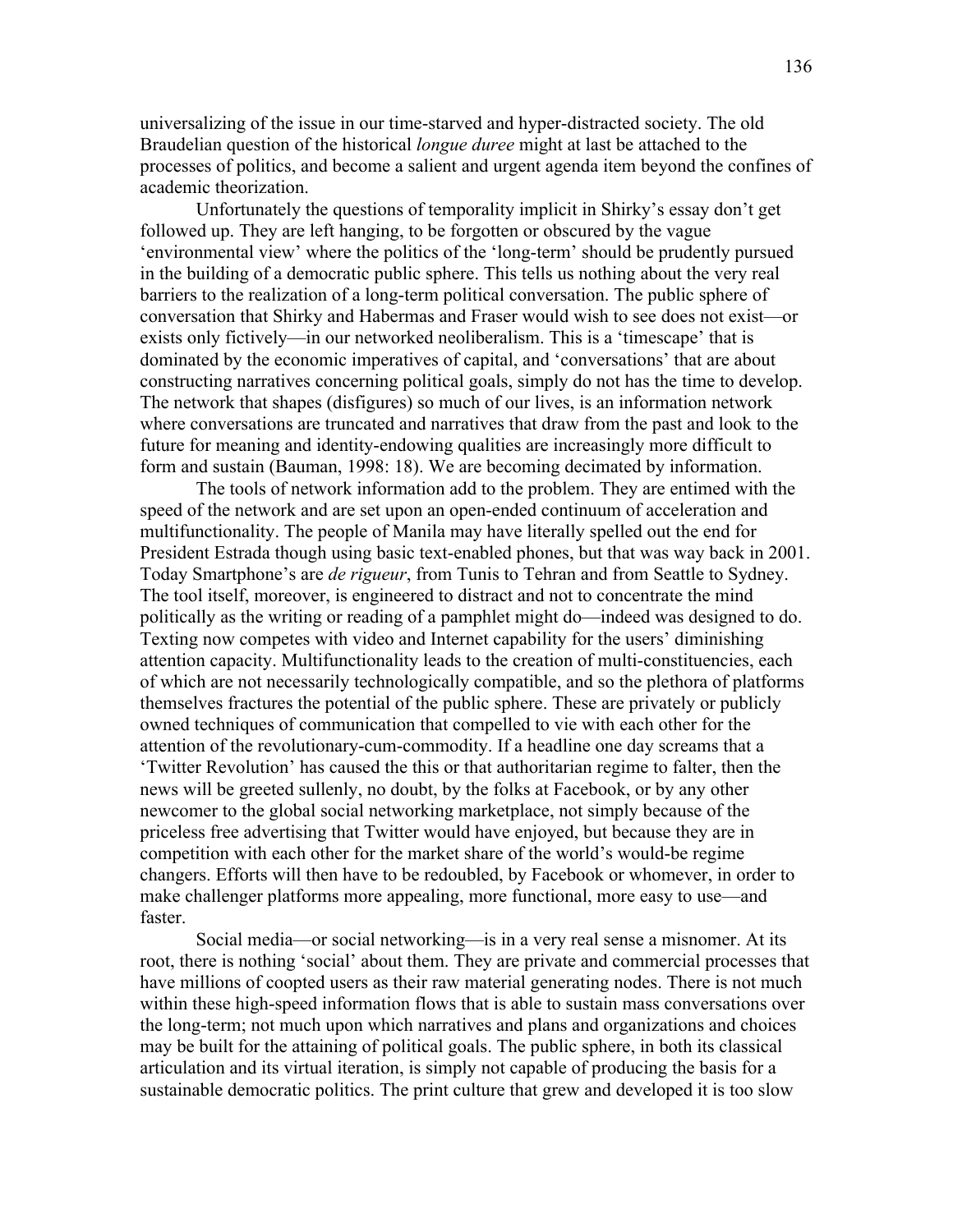for the networked society, and the culture of virtuality is too fast to maintain any political coherence. Through autonomous technological development we have warped our relationship with temporality twice over: we have obscured the nature of bio- and ecotemporality though the domination of clock time since the  $18<sup>th</sup>$  century; and we have now begun to render clock time obsolete through computer based network time. This cannot be viewed as technological progress, but as an example of McLuhanesque 'autoamputation' whereby we cut ourselves off from our temporal roots. The most alarming factor in this process is that due to our historical inability to properly come to terms with the nature of time—we do not even realize that we are drifting; we have no sense of unease or the feeling that we are stranded.

#### **Only through time is time conquered** T.S. Eliot 'Burnt Norton'

If the public sphere is no good, then what can we do? If the arenas for politics is dominated by a networked economy and we can only ever hope to play constant catch-up to its searing pace, where does this leave the hopes for democracy? Our collective inheritance of democracy comes with its own indelible rhythms, rhythms that stem, in their turn, from our relationship with the technologies of reading and writing. Democracy is slow, and as Shirky says, we need to work with it over 'the long-run' (2011: 41). To do otherwise (to make democratic processes faster and more 'efficient') means that we also need to redefine what we mean by democracy—and that can only portend a lesser democracy. To redefine democracy in these terms would be to yield to technological determinism and to neoliberal power. And from our squandered inheritance we would be left with a 'democracy lite', a formal democracy, but one that has no real substance. There is no shortage of this kind of democracy around the world today, one need only think of Egypt, or Thailand, or Russia, where people can vote and assemble and form parties—but the reality is that these are democracies for the elites. This is democracy at globalization speed where boardrooms and cabinet rooms hold access to power and the decisive information. And it bleed into our own democracies in the developed countries, because more and more people have less and less time to think clearly about the kind of polity they live in—and still less have the inclination to think in terms of a 'temporalized democracy' (Adam, 2003). The only slow moving rhythm still intact in our neoliberal globalization is the election cycle where the participatory charade is carried out regularly and the illusion regularly maintained.

It is a cliché that democracy comes with both rights and obligations. We are, all of us, therefore obligated to save democracy from powerlessness at the popular level. The temporality of the event-horizon of neoliberal globalization offers no solutions. We must be conservative in the spirit of Edmund Burke or, as Sheldon Wolin phrases it, 'preservative' and recognize that 'political time is out of synch with the temporalities, rhythms, and pace governing economy and culture' (1997). We need to preserve what we have inherited, to look after it and nourish it so it will grow 'naturally'. The most important inheritance, apart for the canonical works that have shaped our thinking, is the process that gave these ideas concrete expression—the *public sphere*. We have seen that it is currently ineffectual, is in retreat, in denial, or in thrall to the possibilities purportedly stemming from its virtualization. Thinking temporally, however, the term 'public sphere' gives us a hint about where to begin honouring our obligations.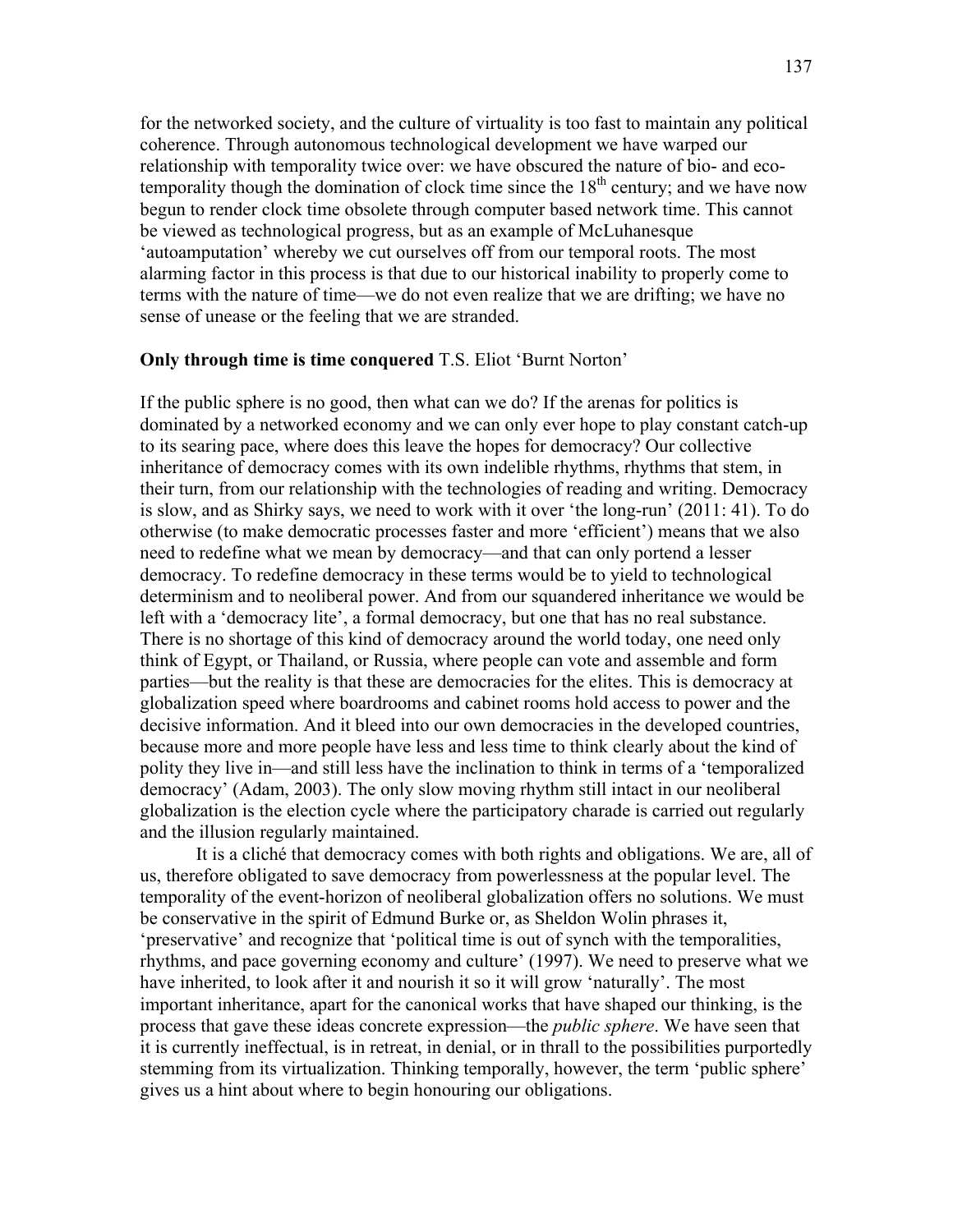Let us begin with the term 'sphere'. It of course connotes space—*political space*. Nancy Fraser takes up the theme and the concept of political space in her 2010 book *Scales of Justice: Reimagining Political Space in a Globalizing World*. She brings her abiding interest in the public sphere right up to date in the context of 'the fraying of nationally based social democracy under pressure from global neoliberalism' (p.102). On the face of it this would seem a necessary—if not vital—consideration for those who wish to see democracy and justice function optimally in these new and extremely challenging times. The processes of globalization lead one naturally to think of space, the shrinking of space, and the coming together of the myriad 'nationally based' political processes to singular sphere. To consider what might be called the 'space economy' of global politics is therefore undoubtedly a worthy endeavour, and Fraser's contribution is an important one. However it is only half the story. A key concern in this book has been to argue that in physics as well as in the social world, concepts of time and space are indivisible. One does not make much sense without the other. David Harvey's theory of 'time-space compression', as we have seen, shows that it is our *experience of time that has compressed space* (1989: part III). It is also our *production of time*, through communication networks, that has condensed space almost to the point of instantaneity. Any 'reimagining' of politics that considers the contraction of space as a key element must be accompanied by an equal consideration of the acceleration of time (Scheuerman, 2004; Rosa, 2003). Unfortunately it seems that political scientists such as Fraser, as the quote from Douglass North earlier noted, still neglect to take questions of temporality sufficiently seriously. Indeed it is indicative of the general lack of transdisciplinarity in the academe that Fraser hardly mentions the Internet or the network society or ICTs at all, yet these are processes that must be at the heart of any reimagining of the globalization process. To lament the omission at this point of the book would be futile. One can only direct the reader to insightful works that show the consequences of neglecting the temporal dimension. A key text here is Nigel Thrift and Jon May's edited collection *timespace* (2001). Their introductory essay is a powerful argument for the motivation behind the book, which is that the: 'basic formulations of space [in the literature] appears to us curiously one-dimensional and which, at root, seem premised upon a familiar and unhelpful dualism moving around the foundational categories of Space and Time' (p. 1). Any treatment of politics in our networked society must interrogate the politics of both time and space and so Thrift and May's *timespace* is an invaluable beginning to what must be an ongoing process of correction.

It is not always advisable to end a book with the introduction of a new concept. However, in this case it is both unavoidable and necessary. My book has been about distraction, and how it is reaching epidemic and chronic proportions throughout the world due to the dual (and interpenetrative) processes of neoliberal globalization and the revolution in ICTs. Whilst the framing of the problem here has encompassed social and temporal theory, together with sociology, a bit of history and philosophy, and with a more that a dash of economics, all of the narrative is inherently political. It is overtly political in that chronic distraction places most of us outside the circuits of power. The power of information has become a form of political and economic power deriving to whomsoever can best exploit the nexus between the free market as unchallenged hegemon, and instrumentalized ICTs its tool. This power shifts erratically, admittedly, but it does so primarily within the elite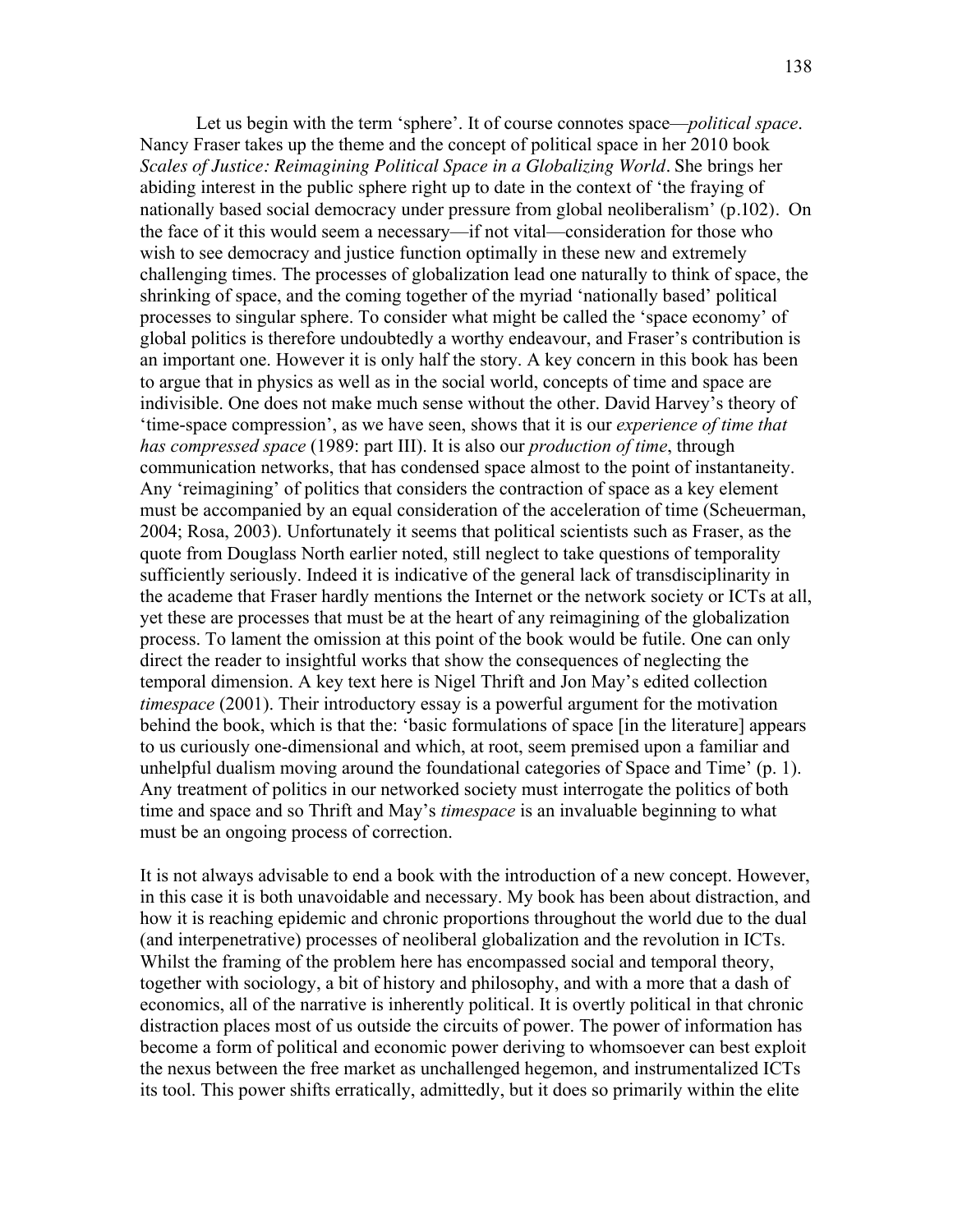networks structured by the owners and controllers of capital (Harvey, 2005: 101-108).

Information that becomes knowledge that in turn translates into power constitutes the temporal logic of politics. To be able to grasp, as Georgio Agamben puts it: 'the favourable opportunity and choose his own freedom in the moment' (2007: 115) is to possess and experience temporal autonomy. But who has this today? 'My time' is not really my time. It is 'owned' by the information network that continually makes demands upon it and distracts it into countless different, yet increasingly homogenous commercial and commodified spaces. Autonomy to empty one's mind and think fresh thoughts is a basic element of freedom. Henry David Thoreau wrote that 'To affect the quality of the day, that is the highest of arts'. The writer of *Civil Disobedience* knew that to affect anything is intrinsically political and yet today we are individually and collectively losing this power due to the nature of the world that we created since the 1970s. This book has attempted to understand it, but what to do about it?

There are no easy answers just as there are no quick solutions. Nor could there be. Shirky's long game for the development of the public sphere is the only way. More dauntingly still, we need to begin at the beginning. I will develop what I am about to propose in a future book, but let me start here with the first step, and with the introduction of a term that is surprisingly new: *temporal sovereignty*. Googling this phrase did not elicit much from the site's hardworking algorithms. The best that it could come up with was various uses of the term to describe the Pope and the Vatican and what they own. The catalogue in my own university library, a good one in the scheme of things, had thirteen matches of which were some more on arcane Popish matters, a chapter in a collection that was concerned with temporal sovereignty in Aztec Mexico (could be useful for later research, and was noted), after which the relevance became progressively tenuous as the list exhausted itself. Given what I've just argued on the neglect in the social sciences, and politics in particular, this came as no surprise. Temporal sovereignty is something we are not so used to thinking about. Spatial sovereignty, however, is etched deep into our political and cultural bones.

So closely related are the terms 'space' and 'sovereignty' that they are almost identical in what they convey. Wikipedia defines 'sovereignty' as 'the quality of having supreme, independent authority over a geographic area, such as a territory' (2011). This is easy for us to understand. The government we elect has sovereign power over precisely defined spatial boundaries—and no more. The writ of a government runs only so far, and then power immediately dissolves, or passes to another sovereignty authority with its own laws and rights and so on. The Peace of Westphalia in 1648 began to conceptualise and traditionalise power as requiring to be stable and static (between nations) in order to eliminate what had been decades of continuous warring in Europe. As Kimberly Hutchings noted, the Peace was underscored by the assumption that 'the *space* of international politics was thought of as frozen in *time*' (2008:11) (emphases in original). Wars are fought primarily over the sanctity of sovereign space, and the 'frozen' metaphor that Hutchins employs is a useful descriptor for understanding the temporal dimension of the post-1945 Cold War, where borders (and Ideologies) were frozen in time for a generation. Paralleling this meta-concept, and again something that we well used to, is the idea (or in this case primarily the *feeling*) of personal sovereignty—or personal space. Edward T Hall, in his *The Silent Language*, which, through anthropological studies, showed that 'space speaks', pioneered the concept (1959: 158-181). We have culturally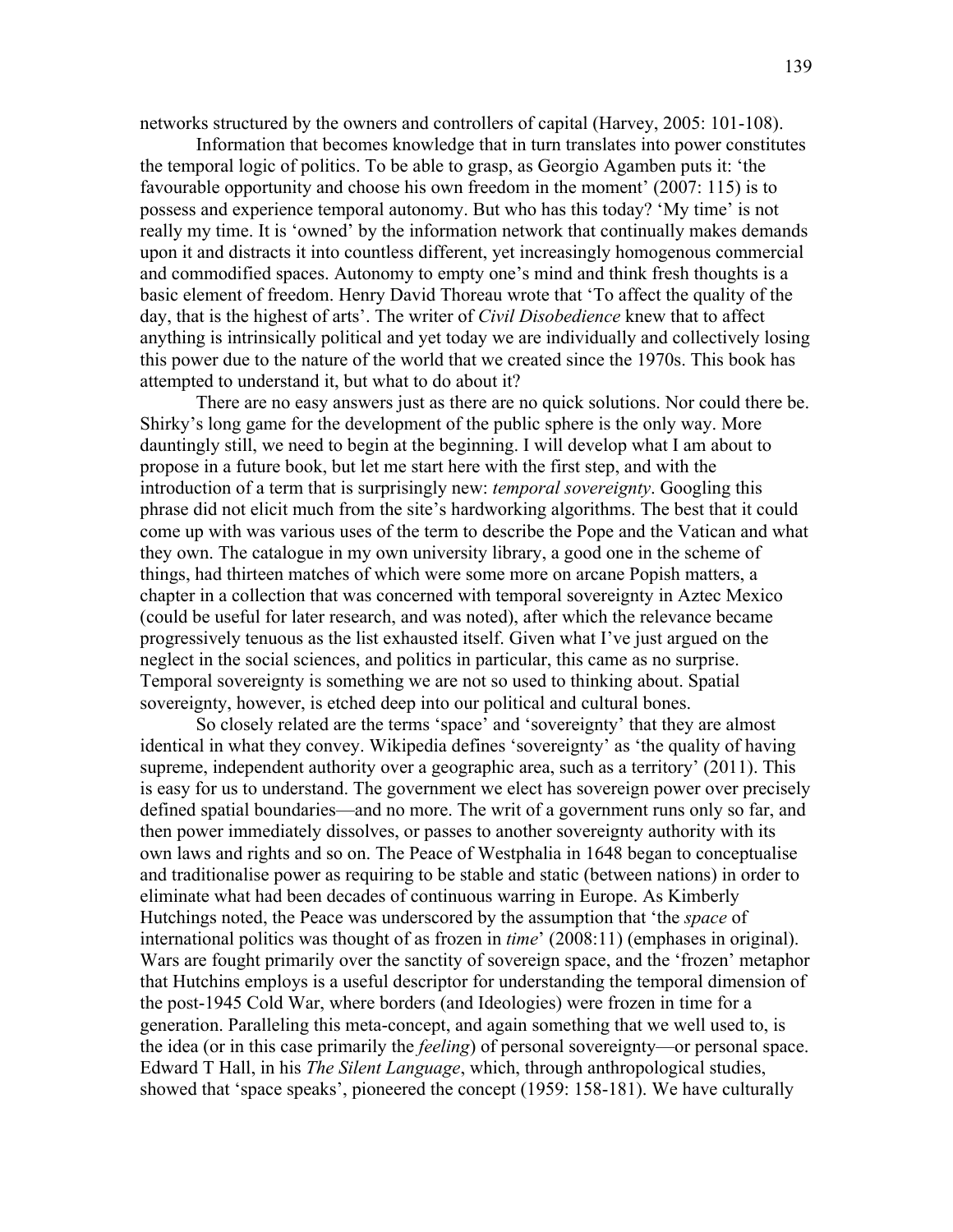determined comfort 'zones' in relation to other people, and we know consciously or unconsciously, when these are being trespassed. In other words, and as we saw earlier in the works of Lefebvre (1992), space (being cultural) is socially produced.

Until fairly recently we have had immense conceptual difficulties in relating to time in the same way. We produce timescapes as social constructions but modernity and capitalism—and now post-modernity and late-capitalism—overlay these with a technological time to the extent that our bio- and eco-temporalities have become alien to us. And yet these are what we must recover if we are survive (cognitively and politically) the onslaught of social acceleration. Relating to time as individually and collectively sovereign is the first step on the road to a fundamental recognition of ourselves as temporal beings. Our alienation from the human experience of the timescapes we create is a political question that is located in the nexus between neoliberal capitalism and unrestricted technological development, primarily that of networked computing. As so it is to the public sphere, the only possible realm through which we can recover time for society, that we must look for hopes of redress. But first the public sphere needs to function at its own pre-digital, modern, Enlightenment-derived pace. Public intellectuals, social scientists, politicians and others must take the first step by pointing out that temporally speaking the public sphere cannot function in an accelerated, network driven context, where information flows and has no time to consolidate into knowledge.

The debates and the analysis can ripple out. That we acutely feel the alienation of our temporal selves is borne out in the growing debates on the 'lack' of time in our society. However, it is not enough to centre the debates, as most commentators do, on the workplace, or the need to bring some equity to the 'life-work' balance. These are important, but they are effects as opposed to causes of our time-starved lives. To conceive of time as we conceive of space would open up a fundamentally new perspective within the public sphere. If time is considered sovereign, as belonging to me in the deepest sense, and belonging to society in an equally profound sense, then the question of *rights* follows logically. Who has the right to take it away? The purchase of 'my' time is implicit in the wage relation in capitalist society. However, reflection on the nature of time shows that the appropriation of 'my' time by forces over which I have little or no control goes much wider than the workplace. Networked society and neoliberal globalization have brought these forces to a new level, and to a new accelerated tempo. Chronic distraction is but an example of how my time is created in an accelerated informational stream, and appropriated at the very point of its creation. The logic (from the perspective of capital) is clear. But is we understand time more clearly as 'mine' and not something abstract, then the argument can be made that this hyper-exploitative colonizing of time is in fact inefficient. Arguments in the public sphere to the effect that a lack of time sovereignty is not only an infringement of rights, but is also poor economics, is a potentially powerful basis upon which to take the struggle for temporalization forward. A temporally aware public sphere would naturally take the debates and the arguments to the state and government bureaucracies, where meaningful action could begin to be undertaken.

It should be pointed out that notwithstanding the power and the influence of computing in our network society, there has never been, anywhere in the world, a wholesale review of the technological beast we have created, one that asks: why do we need this? And what, actually, do we want it to do? To date its development, its sprawl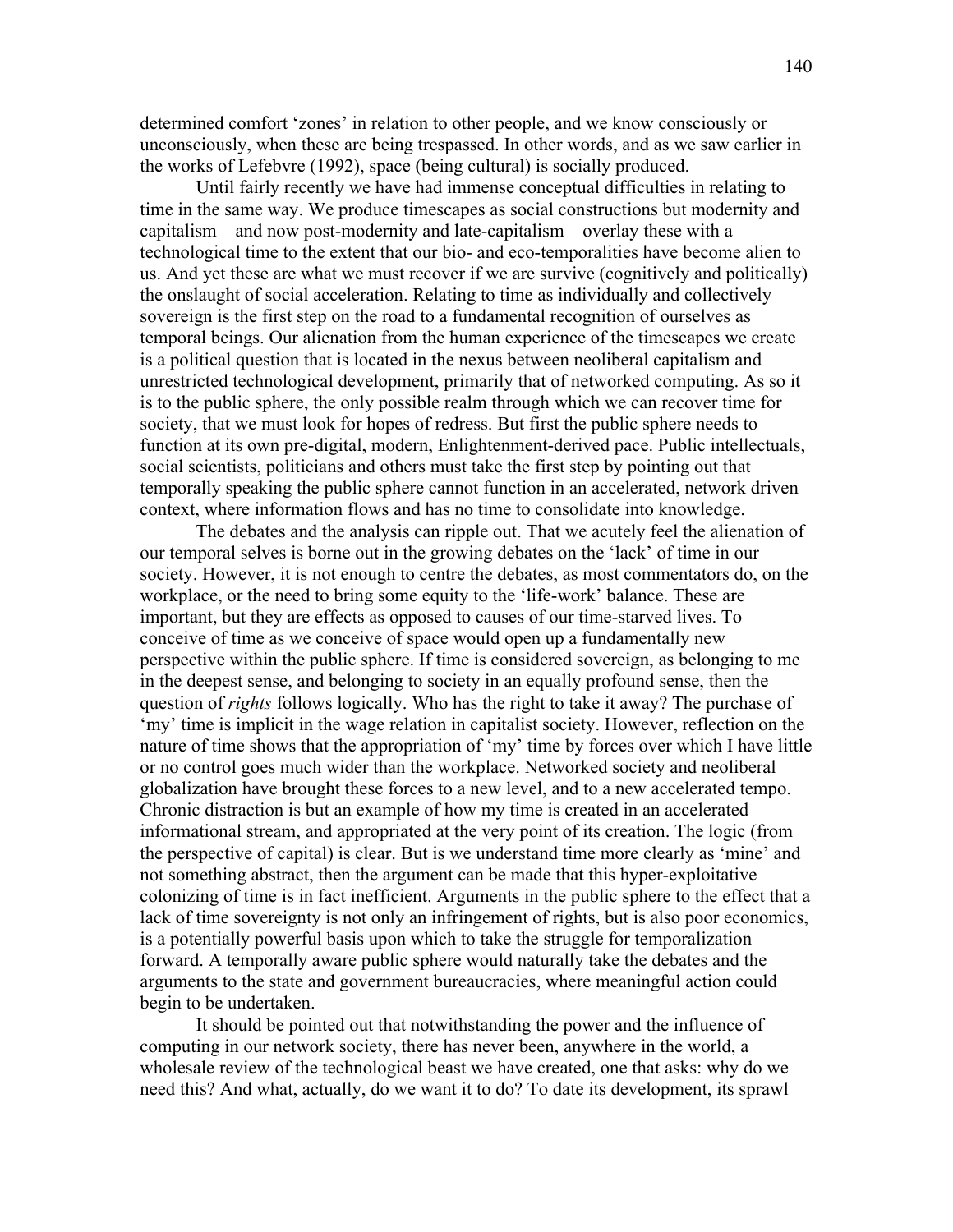and its speed, has mostly been shaped by the chaos of market forces. Speaking for individuals and for communities, governments must ask: what is this new product or service for? What social benefits is it designed to bring? The nebulous claims for efficiency and freedom must be measured against the instrumental commercial logic that usually (through acceleration) works against such claims. Thinking slowly and clearly and rationally and temporally about the Internet would throw up many issues that could be acted upon positively. This would mean taking up a serious government claim of interest in what the Internet does and in whose interest it does it. Thinking modestly, with small and achievable steps to begin with: spam mail, pop up ads, phishing and so on, are something that most people find intrusive and distracting could be cracked down on much more seriously that is now the case in many countries. Internet Service Providers (ISPs) could be shut down if they fail to take concrete steps to stamp such intrusions out.

Thinking more boldly, and thinking over the longer term whilst developing a culture of human control over autonomous technological systems such as the Internet, could make us realize and accept that it would make sense—temporally as much as anything—to functionally split the Internet into at least two 'spheres' comprising two 'times'. A *commercial Internet* would be the sphere for industry, for research and development, for science, medicine and realms of inquiry where powerful computing and fast-speed connectivity makes sense and has unalloyed positive social and economic outcomes. There will never be any shortage of useful work for networked computing to do. This could be the sphere for entertainment too, for advertising, for spam even, where people could *choose to go to be distracted* by whatever they want, a sphere for movies, for eBay and Youtube, etc., for 'social' social networking where the emphasis is on friends and sharing interests with them. Content providers (users and businesses) could make available whatever people themselves want in this part of their networked lives. It would be a space that is regulated relatively lightly *but nonetheless consistently* through national and transnational legislation.

A *public Internet* could be engineered so that it could be instantly accessed by the pressing of a key to enter another sphere that is everything the commercial Internet is not, an Internet that is not necessarily slow in that pages take forever to load, etc., but one that is nevertheless at a clearly differing tempo, an Internet for different things. It would be filled not with content that drove you to browse, to flit here and there and never stay still, but with content that will keep you there for longer, 'sticky' content that is not oriented toward selling you something, but to offer you another perspective, something to make you think and reflect and stay as long as necessary. It would be an interactive sphere in the fullest sense where the latest and fastest technologies make debates live in real time, but where there is equally no pressure to move to the next thing, nothing to distract you except another compelling idea or debate. This could be 'civil society Internet', a public sphere that is also respectful and engendering of public time, created public 'timescapes' wherein people can engage in politics and civic affairs in ways we can scarcely dream of today. It would be a realm that is removed from the commercial imperatives of the other sphere, we could switch between the two when we need to—and we could have the power to turn it off altogether when we've had enough. The ubiquitous mobile phone too could be divided into this dual-sphere accessibility: a button for the commercial sphere and another for the public one. The individual would choose, and the phone's social utility could expand exponentially.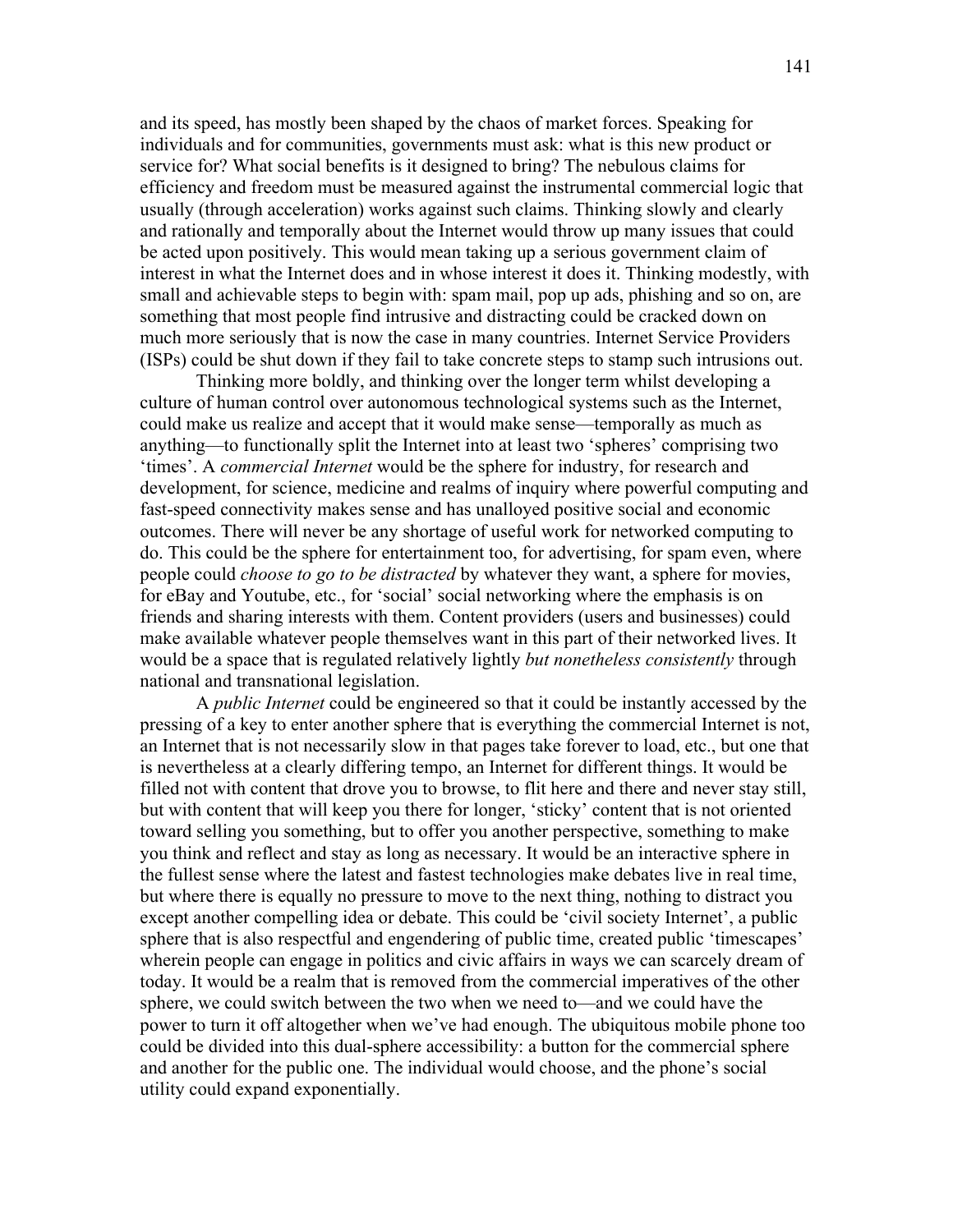This public realm need not be dull; a postmodern replication of state-owed television or radio circa 1980. Dullness comes from a lack of proper funding, a lack of participation and lack of real public interest. It would have to be heavily invested in by both government, interested private sector players, and by users themselves. The public Internet could be a sphere of public interest that conducts innumerable debates at many differing levels and tempos, where the most important of them would percolate up due to a growing public awareness and desire to broaden and deepen the issues. Like an ideal public sphere, anything could be debated through blogs or video forums and the like. Newspapers could get over their current angst and save the paper costs and migrate online wholesale. Part of it could go to the commercial sphere, the rest to the public. People would choose where to go and what to buy. Art, literature, whatever people want to take slowly and at their 'natural' unforced rhythms could be situated in the public sphere for open and free public participation. Vitally, the public Internet is where society must site education. From the primary school to the university, education and pedagogy is shrivelling under the heat of commercial competition and knowledge is shallowing as an effect of the speed of competition (Barnett, 2007). Universities need to decouple from a neoliberal economic logic, be funded fully by government and go online to offer a commitment to knowledge instead of a commitment to profit and credentialism.

Conceivably this rational realm of the network society would begin—in the fullness of time—to act upon the commercial realm. A humanist and humanizing realm of network life could not fail to have a similar effect upon the feverish ravages of capitalism in its neoliberal mode. The same people would inhabit both realms, after all. With more social control over technological development would evolve a more reasoned (instead of instrumentally rational) capitalism. The *longer-term perspective* would arise logically and naturally as the key sustainable basis upon which economies could flourish. Many people already agree that the enviroment and its care is the most important challenge facing humanity today, and a temporalized public sphere and a more timefriendly capitalism would make this challenge rather more able to be met. Perhaps the most exciting effect of a temporalized public sphere would be its bringing forth a new politics. A properly functioning public sphere would mean difference of opinion and difference in political outlook. These could be legitimately channelled through the public sphere itself, taking the form of new political groups and parties. Ultimately it is possible that a temporalized and diverse public sphere could form the basis, somewhat counterintuitively, of a *new conservatism* in politics and in the civic structures of society more broadly. This would be conservatism for a temporally awakened age in history, one where meanings deriving from it are from Burke's conservatism in respect of the tempo of politics, and aligned to Wolin's more up-to-date 'preservative' philosophy. Such conservatism would preserve the structures of society that give it centre and fixity—such as the canon--whilst ensuring through diversity of opinion and perspective that they do not ossify and become reactionary or power centred. Perhaps most exciting, capitalism in this conservative/preservative milieu, would cease to be the elephant in the room that it has been for the last generation: the fount of much of our troubles, but yet cannot be identified as such. A diverse and temporally attuned conservative society would ensure that capitalism, slowly and gradually, and with none of the 'shock doctrine' (Klein, 2008) destruction that scars much economic and social processes today, will be oriented more and inexorably towards capitalism's future sustainability. Over the long-term it may even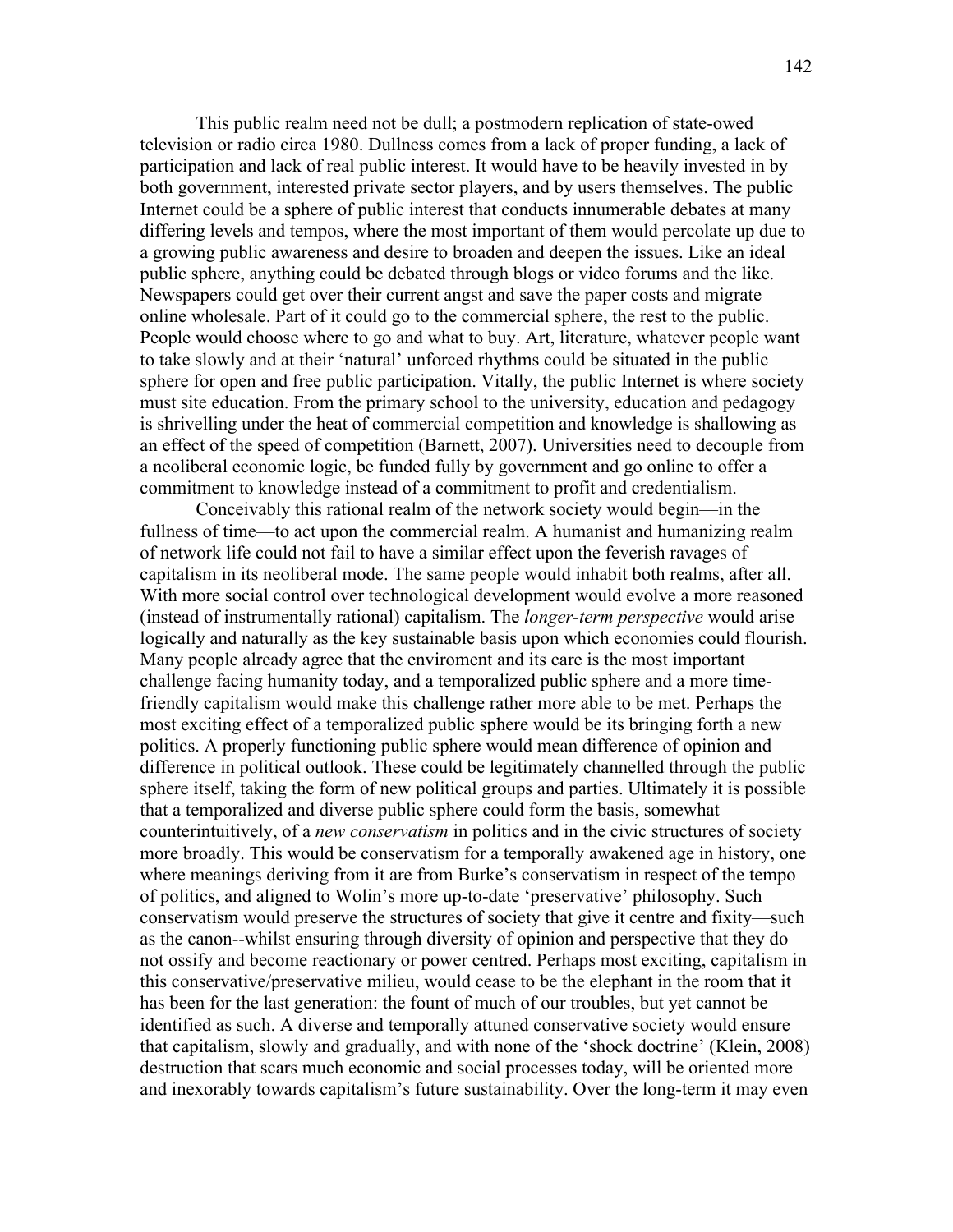be possible that a truly conservative and temporally oriented capitalism will cease to be the Marx-theorized 'contradiction' that it currently is, and evolve to be simply a humanistic mode of economic organization.

Just think, the puny claim to the right not to be distracted might be the path to a future state that is hardly even visible today in our digital fog.

Chapter two

References:

Google Trends (2010) http://www.google.com/trends/hottrends?date=2010-11-29&sa=X Gutmann, Amy (2003) *Identity in Democracy.* Princeton, N.J.: Princeton University Press.

Apple, R.W. (1996) http://topics.nytimes.com/top/reference/timestopics/subjects/p/pentagon\_papers/index.ht ml?scp=1-spot&sq=pentagon%20papers&st=cse

References:

Searle, John (1990) 'The Storm over the University' *The New York Review of Books*, December 6.

Zizek, Slavoj (2010) 'a Permanent Economic Emergency' New Left Review 64 p.94.

Marcuse, Herbert (1977) *The Aesthetic Dimension* London: Macmillan.

Milland, Gabriel and Warren, Georgia (2010) 'Austerity cabinet has 18 millionaires' Timesonline http://www.timesonline.co.uk/tol/news/politics/article7133943.ece

References:

AFP (2010) 'As world first, Finland makes broadband service basic right' http://www.google.com/hostednews/afp/article/ALeqM5iCyviFFxcoqDvpKRtyymPHxgLsA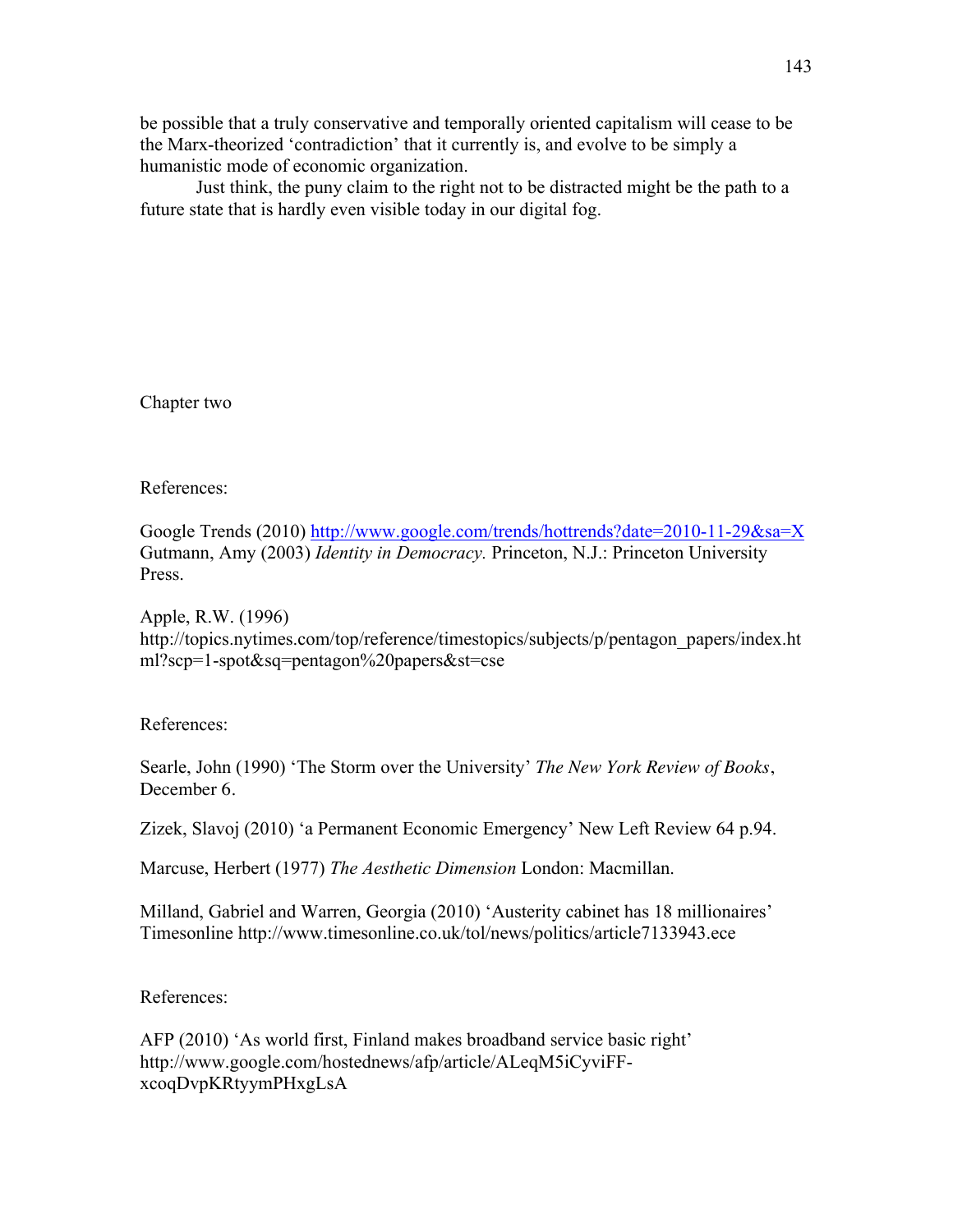Amazon.com (2010) http://www.amazon.com/Kindle-Wireless-Reader-3G-Wifi-Graphite/dp/B002FQJT3Q

Shaer, Matthew (2010) 'Twitter: 20 Billion Tweets and Counting' *Christian Science Monitor* online http://www.csmonitor.com/Innovation/Horizons/2010/0802/Twitter-20 billion-tweets-and-counting

Tweney, Dylan, F (2010) 'Amazon Sells More E-Books Than Hardcovers' Wired.com http://www.wired.com/epicenter/2010/07/amazon-more-e-books-than-hardcovers/

BBC 2010 The Bottom Line http://www.bbc.co.uk/programmes/p00889dh

Internet World Stats (2010) http://www.Internetworldstats.com/stats.htm

Mathis, Blair (2008) 'Laptop Sales Exceed Desktop Sales Globally' http://laptoplogic.com/news/laptop-sales-exceed-desktop-sales-globally--20319

Isaacson, Walter (1997) 'In Search of the Real Bill Gates' *Time Magazine* online http://www.time.com/time/gates/gates2.html

Sullivan, Danny (2010) Search Engine Land http://searchengineland.com/comscore-usmost-searches-china-slowest-34217

Schoenfeld, Erick (2010) 'Costolo: Twitter Now Has 190 Million Users Tweeting 65 Million Times A Day' *TechCrunch* http://techcrunch.com/2010/06/08/twitter-190 million-users/

Kleinberg, Jon (2006) 'The World at Your Fingertips' *Nature* Vol 440|16 March http://www.cs.cornell.edu/home/kleinber

Harris, Paul (2011) http://www.guardian.co.uk/media/2011/jan/19/wikileaks-whitehouse-state-department

Miller, Michael J. (2010) 'Cisco: Internet Moves 21 Exabytes per Month' PCMag.com http://www.pcmag.com/print\_article2/0,1217,a=249535,00.asp?hidPrint=true

James, William (1909) The Meaning of Truth: a sequel to 'Pragmatism' New York: Longmans, Green, and Co.

Ferriss, Tim (2010) Fouthourworkweek.com http://www.fourhourworkweek.com/blog/category/low-information-diet-and-selectiveignorance/

Hardy, Barbara (1968) Towards a Poetics of Fiction: An Approach through Narrative *NOVEL: A Forum on Fiction*, Vol. 2, No. 1 (Autumn, 1968), pp. 5-14.